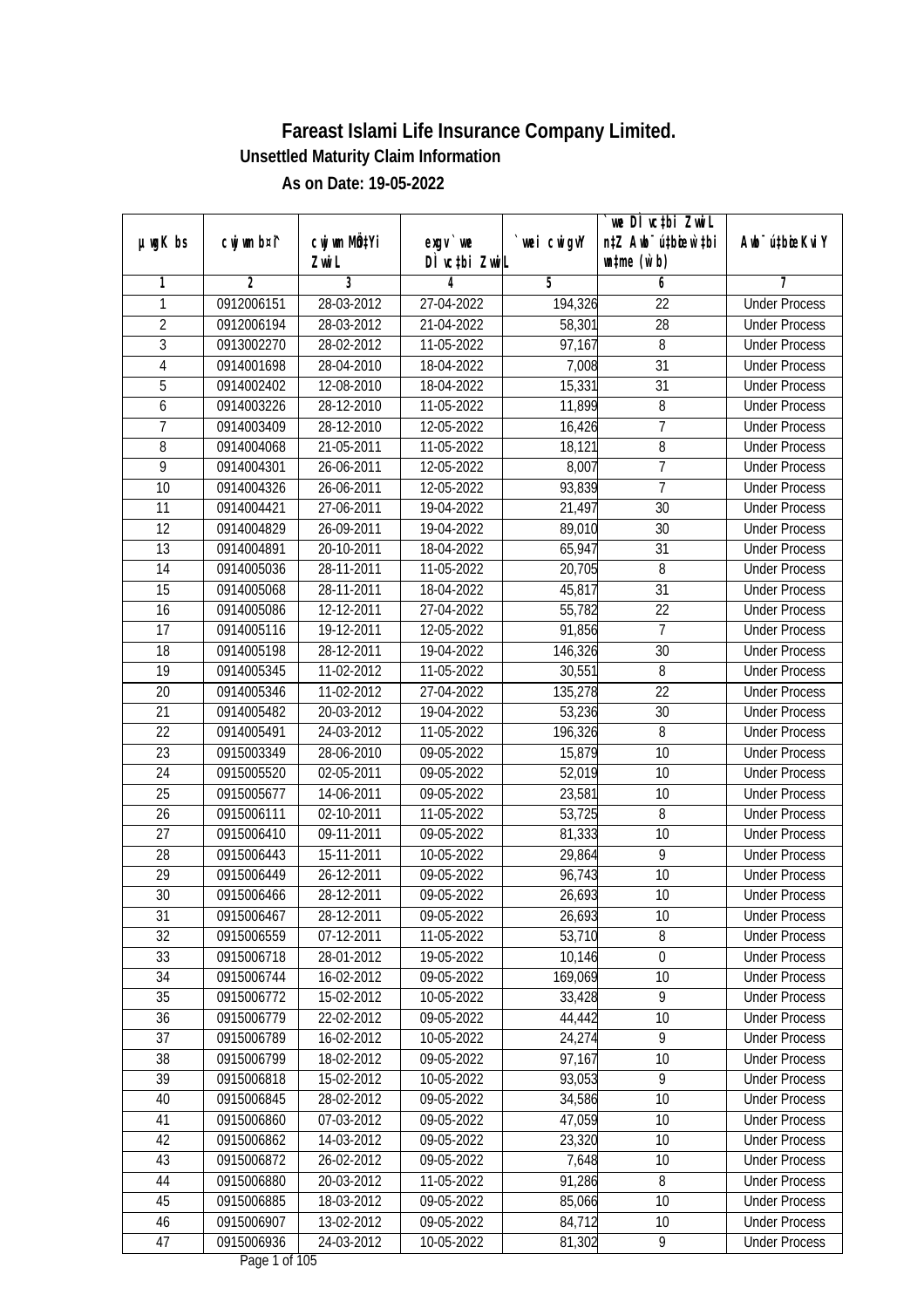|                 |                |                          |               |             | we DI vctbi ZwiL                 |                             |
|-----------------|----------------|--------------------------|---------------|-------------|----------------------------------|-----------------------------|
| $µ$ ug $K$ bs   | cwj wm b¤i^    | cwj wm MQtYi             | $exgV$ we     | `wei cwigvY | n‡Z Awb <sup>-</sup> ú‡bioar`‡bi | Awb <sup>-</sup> ú‡bioeKviY |
|                 |                | Zwi L                    | DÌ vctbi ZwiL |             | $\n  untime\n  (u`b)\n$          |                             |
| 1               | $\overline{2}$ | 3                        | 4             | 5           | 6                                | 7                           |
| 48              | 0915006951     | 22-03-2012               | 09-05-2022    | 97,167      | 10                               | <b>Under Process</b>        |
| 49              | 0915006959     | 28-03-2012               | 09-05-2022    | 172,970     | 10                               | <b>Under Process</b>        |
| 50              | 0915006987     | 28-03-2012               | 09-05-2022    | 38,866      | $\overline{10}$                  | <b>Under Process</b>        |
| 51              | 0915007155     | 28-04-2012               | 19-05-2022    | 52,220      | $\boldsymbol{0}$                 | <b>Under Process</b>        |
| 52              | 0915007166     | 28-04-2012               | 19-05-2022    | 80,925      | $\overline{0}$                   | <b>Under Process</b>        |
| 53              | 0916001338     | 28-09-2009               | 25-04-2022    | 10,250      | $\overline{24}$                  | <b>Under Process</b>        |
| 54              | 0916002602     | 28-02-2010               | 27-04-2022    | 7,008       | $\overline{22}$                  | <b>Under Process</b>        |
| 55              | 0916005171     | 28-04-2011               | 25-04-2022    | 32,254      | $\overline{24}$                  | <b>Under Process</b>        |
| $\overline{56}$ | 0916005461     | 28-06-2011               | 25-04-2022    | 9,877       | $\overline{24}$                  | <b>Under Process</b>        |
| 57              | 0916006059     | $\overline{22}$ -11-2011 | 27-04-2022    | 13,347      | 22                               | <b>Under Process</b>        |
| 58              | 0916006360     | 28-12-2011               | 28-04-2022    | 286,229     | $\overline{21}$                  | <b>Under Process</b>        |
| 59              | 0916006361     | 28-12-2011               | 27-04-2022    | 286,229     | 22                               | <b>Under Process</b>        |
| 60              | 0916006460     | 28-12-2011               | 25-04-2022    | 9,677       | $\overline{24}$                  | <b>Under Process</b>        |
| 61              | 0916006533     | 28-12-2011               | 25-04-2022    | 35,155      | 24                               | <b>Under Process</b>        |
| 62              | 0916006640     | 28-01-2012               | 25-04-2022    | 34,959      | 24                               | <b>Under Process</b>        |
| 63              | 0916006685     | 28-02-2012               | 28-04-2022    | 92,272      | 21                               | <b>Under Process</b>        |
| 64              | 0916006732     | 22-03-2012               | 25-04-2022    | 34,689      | 24                               | <b>Under Process</b>        |
| 65              | 0916006736     | 22-03-2012               | 25-04-2022    | 97,167      | 24                               | <b>Under Process</b>        |
| 66              | 0916006738     | 22-03-2012               | 27-04-2022    | 95,836      | 22                               | <b>Under Process</b>        |
| 67              | 0916006741     | 22-03-2012               | 28-04-2022    | 36,544      | 21                               | <b>Under Process</b>        |
| 68              | 0916006757     | 20-03-2012               | 27-04-2022    | 58,301      | 22                               | <b>Under Process</b>        |
| 69              | 0916006767     | 28-03-2012               | 27-04-2022    | 58,301      | 22                               | <b>Under Process</b>        |
| 70              | 0916006768     | 28-03-2012               | 25-04-2022    | 53,574      | 24                               | <b>Under Process</b>        |
| 71              | 0916006776     | 28-03-2012               | 25-04-2022    | 91,176      | 24                               | <b>Under Process</b>        |
| 72              | 0916006778     | 28-03-2012               | 27-04-2022    | 34,288      | 22                               | <b>Under Process</b>        |
| 73              | 0916006808     | 05-04-2012               | 25-04-2022    | 194,326     | 24                               | <b>Under Process</b>        |
| 74              | 0916006830     | 07-04-2012               | 27-04-2022    | 97,167      | 22                               | <b>Under Process</b>        |
| 75              | 0916006849     | 07-04-2012               | 27-04-2022    | 38,866      | 22                               | <b>Under Process</b>        |
| 76              | 0917006771     | 28-06-2011               | 17-05-2022    | 22,025      | $\overline{2}$                   | <b>Under Process</b>        |
| 77              | 0917007191     | 24-10-2011               | 17-05-2022    | 22,339      | $\overline{2}$                   | <b>Under Process</b>        |
| 78              | 0917007222     | 18-10-2011               | 17-05-2022    | 38,697      | 2                                | <b>Under Process</b>        |
| 79              | 0917007230     | 27-10-2011               | 17-05-2022    | 22,995      | $\overline{2}$                   | <b>Under Process</b>        |
| 80              | 0917007786     | 28-12-2011               | 24-04-2022    | 58,046      | 25                               | <b>Under Process</b>        |
| 81              | 0917007931     | 28-12-2011               | 17-05-2022    | 25,278      | $\overline{2}$                   | <b>Under Process</b>        |
| 82              | 0917008067     | 28-12-2011               | 17-05-2022    | 33,425      | $\overline{2}$                   | <b>Under Process</b>        |
| 83              | 0917008131     | 28-12-2011               | 17-05-2022    | 34,753      | $\overline{2}$                   | <b>Under Process</b>        |
| 84              | 0917008201     | 28-12-2011               | 17-05-2022    | 36,707      | $\overline{2}$                   | <b>Under Process</b>        |
| 85              | 0917008266     | 09-02-2012               | 17-05-2022    | 39,809      | $\overline{2}$                   | <b>Under Process</b>        |
| 86              | 0917008364     | 16-02-2012               | 17-05-2022    | 38,334      | $\overline{2}$                   | <b>Under Process</b>        |
| 87              | 0917008376     | 19-02-2012               | 17-05-2022    | 91,455      | $\overline{2}$                   | <b>Under Process</b>        |
| 88              | 0917008389     | 23-02-2012               | 17-05-2022    | 18,036      | $\sqrt{2}$                       | <b>Under Process</b>        |
| 89              | 0917008395     | 23-02-2012               | 17-05-2022    | 90,723      | $\overline{2}$                   | <b>Under Process</b>        |
| 90              | 0917008438     | 28-02-2012               | 24-04-2022    | 55,834      | $\overline{25}$                  | <b>Under Process</b>        |
| 91              | 0917008460     | 27-02-2012               | 17-05-2022    | 17,144      | $\overline{2}$                   | <b>Under Process</b>        |
| 92              | 0917008493     | 28-02-2012               | 17-05-2022    | 65,010      | $\overline{2}$                   | <b>Under Process</b>        |
| 93              | 0917008539     | 08-03-2012               | 17-05-2022    | 33,632      | $\overline{2}$                   | <b>Under Process</b>        |
| 94              | 0917008594     | 19-03-2012               | 17-05-2022    | 95,594      | $\overline{2}$                   | <b>Under Process</b>        |
|                 |                |                          |               |             |                                  |                             |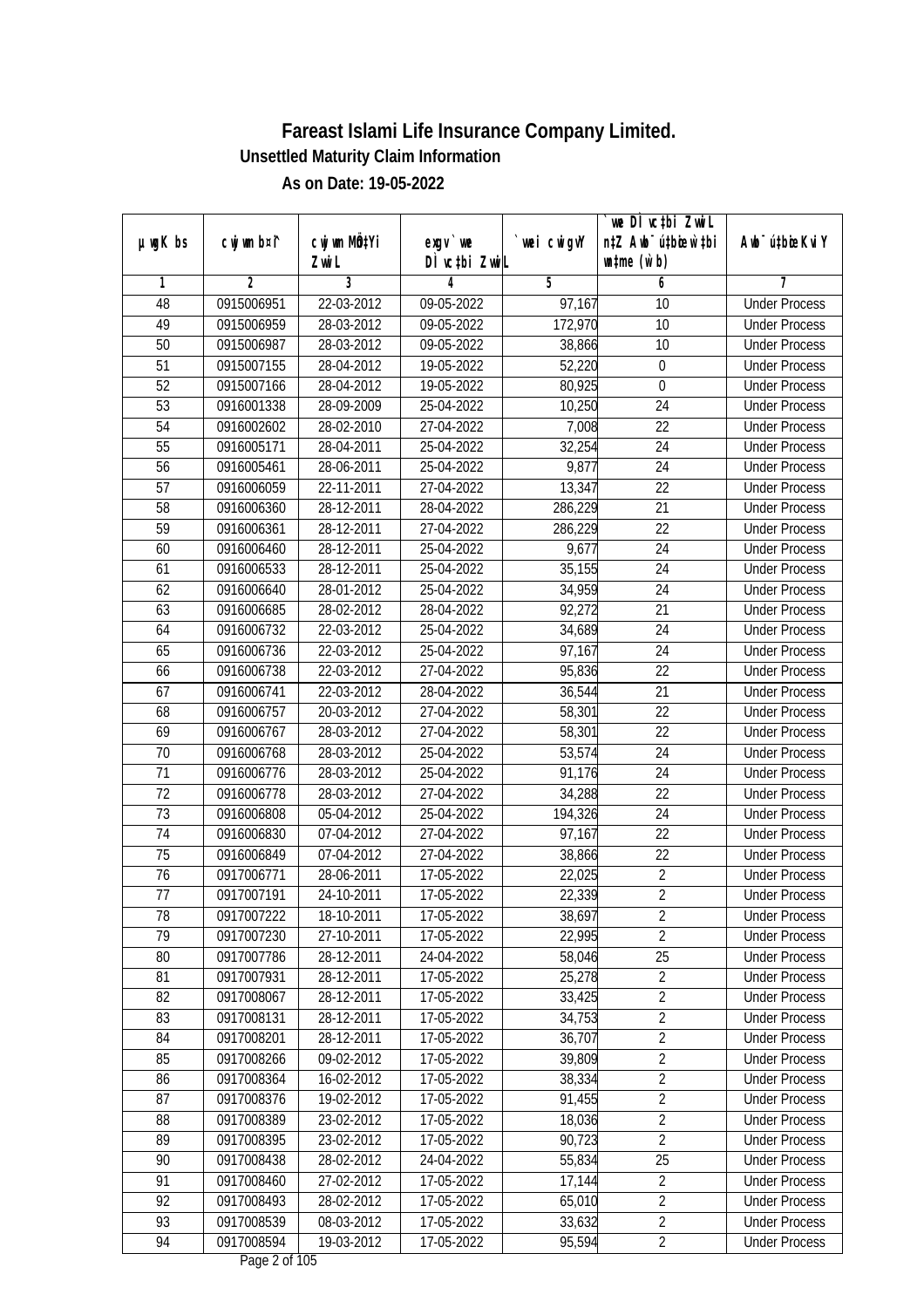| $µ$ ug $K$ bs   | cwj wm b¤i^    | cwj wm MQtYi   | $exgV$ we     |            | we DI vctbi ZwiL<br>n‡Z Awb <sup>-</sup> ú‡bioar`‡bi | Awb <sup>-</sup> ú‡bioeKviY |
|-----------------|----------------|----------------|---------------|------------|------------------------------------------------------|-----------------------------|
|                 |                | Zwi L          | DÌ vctbi ZwiL | wei cwigvY | $\n  untime\n  (u`b)\n$                              |                             |
| 1               | $\overline{2}$ | $\overline{3}$ | 4             | 5          | 6                                                    | 7                           |
| $\overline{95}$ | 0917008645     | 25-03-2012     | 17-05-2022    | 36,581     | $\overline{2}$                                       | <b>Under Process</b>        |
| 96              | 1300016864     | 24-12-2011     | $09-05-2022$  | 142,020    | $\overline{10}$                                      | <b>Under Process</b>        |
| $\overline{97}$ | 1300016948     | 28-12-2011     | 19-04-2022    | 24,705     | $\overline{30}$                                      | <b>Under Process</b>        |
| 98              | 1300016994     | 28-12-2011     | 19-04-2022    | 49,360     | 30                                                   | <b>Under Process</b>        |
| 99              | 1300017018     | 28-12-2011     | 19-04-2022    | 29,658     | $\overline{30}$                                      | <b>Under Process</b>        |
| 100             | 1300017133     | 28-04-2012     | 11-05-2022    | 492,000    | 8                                                    | <b>Under Process</b>        |
| 101             | 1350001058     | 28-12-2015     | 28-04-2022    | 56,000     | $\overline{21}$                                      | <b>Under Process</b>        |
| 102             | 1390000312     | 26-12-2015     | 26-04-2022    | 691,000    | 23                                                   | <b>Under Process</b>        |
| 103             | 1400000015     | 28-09-2006     | 27-04-2022    | 9,311      | $\overline{22}$                                      | <b>Under Process</b>        |
| 104             | 1400001712     | 27-12-2009     | 10-05-2022    | 61,914     | $\overline{9}$                                       | <b>Under Process</b>        |
| 105             | 1400001737     | 27-12-2009     | 18-04-2022    | 54,600     | $\overline{31}$                                      | <b>Under Process</b>        |
| 106             | 1400002016     | 27-12-2009     | 19-04-2022    | 5,385      | 30                                                   | <b>Under Process</b>        |
| 107             | 1400002220     | 27-12-2009     | 19-04-2022    | 4,185      | $\overline{30}$                                      | <b>Under Process</b>        |
| 108             | 1400002224     | 27-12-2009     | 11-05-2022    | 18,200     | 8                                                    | <b>Under Process</b>        |
| 109             | 1400003814     | 22-12-2011     | 11-05-2022    | 21,125     | $\, 8$                                               | <b>Under Process</b>        |
| 110             | 1400004117     | 12-03-2012     | 18-04-2022    | 277,342    | 31                                                   | <b>Under Process</b>        |
| 111             | 1500010994     | 28-12-2008     | 09-05-2022    | 13,908     | 10                                                   | <b>Under Process</b>        |
| 112             | 1500013016     | 27-12-2009     | 17-04-2022    | 76,600     | 32                                                   | <b>Under Process</b>        |
| 113             | 1500013297     | 27-12-2009     | 10-05-2022    | 33,447     | 9                                                    | <b>Under Process</b>        |
| 114             | 1500013551     | 28-02-2010     | 17-04-2022    | 55,350     | 32                                                   | <b>Under Process</b>        |
| 115             | 1500015819     | 28-12-2011     | 19-05-2022    | 33,318     | $\mathbf 0$                                          | <b>Under Process</b>        |
| 116             | 1500015895     | 28-12-2011     | 11-05-2022    | 7,984      | 8                                                    | <b>Under Process</b>        |
| 117             | 1500015950     | 28-12-2011     | 10-05-2022    | 21,620     | $\overline{9}$                                       | <b>Under Process</b>        |
| 118             | 1500015998     | 28-12-2011     | 10-05-2022    | 79,090     | $\overline{9}$                                       | <b>Under Process</b>        |
| 119             | 1500016088     | 28-12-2011     | 10-05-2022    | 34,980     | 9                                                    | <b>Under Process</b>        |
| 120             | 1500016164     | 28-02-2012     | 10-05-2022    | 21,348     | 9                                                    | <b>Under Process</b>        |
| 121             | 1500016170     | 06-03-2012     | 09-05-2022    | 41,274     | 10                                                   | <b>Under Process</b>        |
| 122             | 1500016179     | 12-03-2012     | 09-05-2022    | 164,000    | 10                                                   | <b>Under Process</b>        |
| 123             | 1500016183     | 13-03-2012     | 09-05-2022    | 155,970    | 10                                                   | <b>Under Process</b>        |
| 124             | 1500016185     | 13-03-2012     | 10-05-2022    | 35,580     | 9                                                    | <b>Under Process</b>        |
| 125             | 1500016201     | 19-03-2012     | 09-05-2022    | 164,000    | 10                                                   | <b>Under Process</b>        |
| 126             | 1500016205     | 19-03-2012     | 11-05-2022    | 82,000     | 8                                                    | <b>Under Process</b>        |
| 127             | 1500016213     | 28-03-2012     | 09-05-2022    | 328,000    | 10                                                   | <b>Under Process</b>        |
| 128             | 1500016217     | 28-03-2012     | 10-05-2022    | 49,200     | 9                                                    | <b>Under Process</b>        |
| 129             | 1500016218     | 28-03-2012     | 10-05-2022    | 303,400    | $\overline{9}$                                       | <b>Under Process</b>        |
| 130             | 1500016223     | 28-03-2012     | 09-05-2022    | 41,274     | 10                                                   | <b>Under Process</b>        |
| 131             | 1500016224     | 28-03-2012     | 10-05-2022    | 328,000    | $\overline{9}$                                       | <b>Under Process</b>        |
| 132             | 1500016234     | 09-04-2012     | 09-05-2022    | 80,900     | 10                                                   | <b>Under Process</b>        |
| 133             | 1500016242     | 08-04-2012     | 10-05-2022    | 19,697     | $\overline{9}$                                       | <b>Under Process</b>        |
| 134             | 1500016251     | 17-04-2012     | 10-05-2022    | 75,880     | $\overline{9}$                                       | <b>Under Process</b>        |
| 135             | 1500016255     | 25-04-2012     | 10-05-2022    | 164,000    | $\overline{9}$                                       | <b>Under Process</b>        |
| 136             | 1500016290     | 28-04-2012     | 19-05-2022    | 328,000    | $\boldsymbol{0}$                                     | <b>Under Process</b>        |
| 137             | 1500016312     | 28-04-2012     | 19-05-2022    | 164,000    | $\boldsymbol{0}$                                     | <b>Under Process</b>        |
| 138             | 1500016343     | 28-04-2012     | 19-05-2022    | 48,045     | $\boldsymbol{0}$                                     | <b>Under Process</b>        |
| 139             | 1500016357     | 28-04-2012     | 19-05-2022    | 339,720    | $\boldsymbol{0}$                                     | <b>Under Process</b>        |
| 140             | 1500016363     | 28-04-2012     | 19-05-2022    | 73,260     | $\boldsymbol{0}$                                     | <b>Under Process</b>        |
| 141             | 1500016371     | 28-04-2012     | 19-05-2022    | 79,800     | $\pmb{0}$                                            | <b>Under Process</b>        |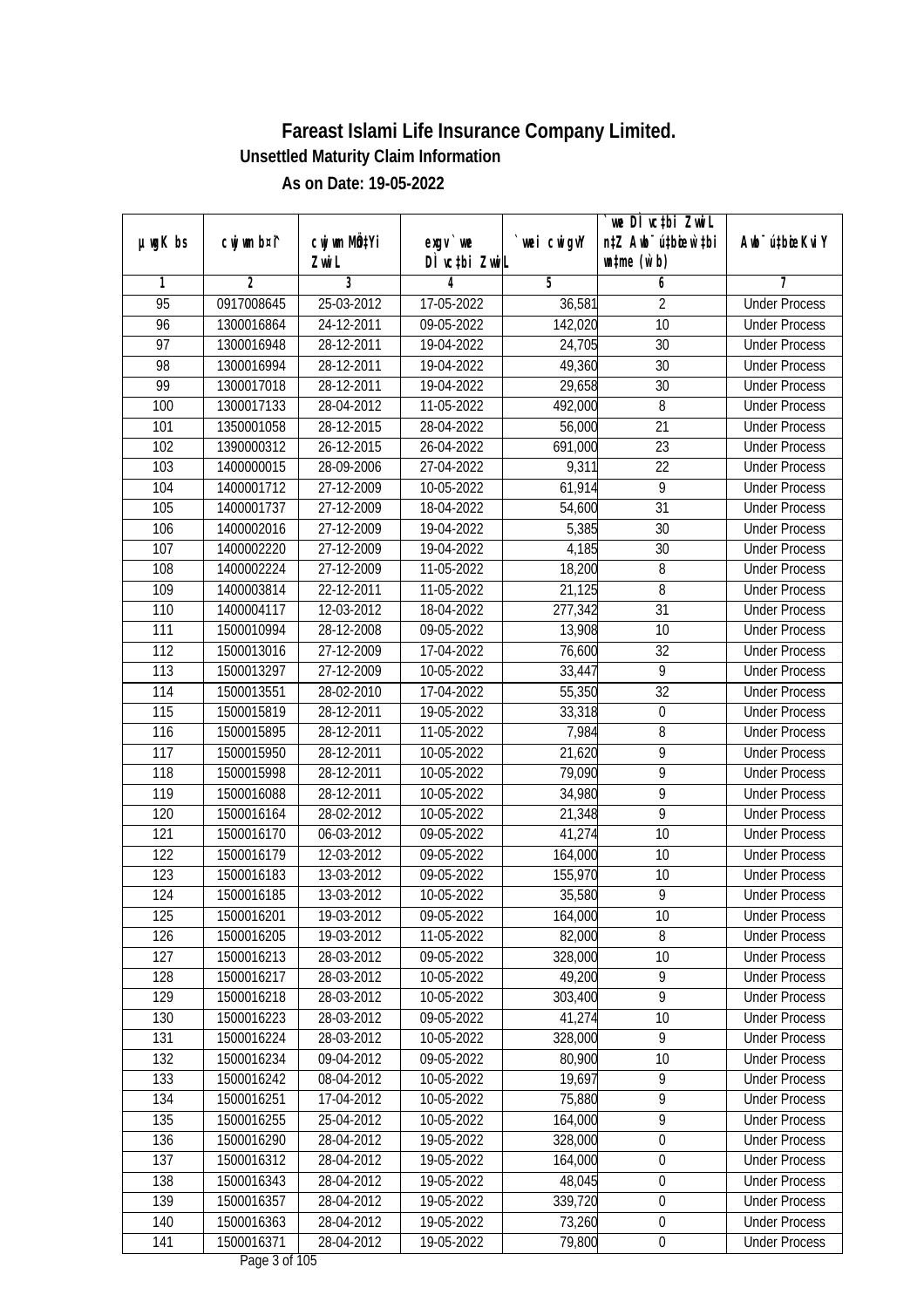|                  |                |              |               |             | we DI vctbi ZwiL                 |                             |
|------------------|----------------|--------------|---------------|-------------|----------------------------------|-----------------------------|
| $µ$ ug $K$ bs    | cwj wm b¤i^    | cwj wm MQtYi | $exgV$ we     | `wei cwigvY | n‡Z Awb <sup>-</sup> ú‡bioar`‡bi | Awb <sup>-</sup> ú‡bioeKviY |
|                  |                | Zwi L        | DÌ vctbi ZwiL |             | $\n  untime\n  (u`b)\n$          |                             |
| 1                | $\overline{2}$ | 3            | 4             | 5           | 6                                | 7                           |
| $\overline{142}$ | 1500016453     | 28-04-2012   | 19-05-2022    | 71,330      | 0                                | <b>Under Process</b>        |
| 143              | 1500016470     | 28-04-2012   | 19-05-2022    | 492,000     | $\boldsymbol{0}$                 | <b>Under Process</b>        |
| 144              | 1500020659     | 09-03-2017   | 11-05-2022    | 66,429      | $\overline{8}$                   | <b>Under Process</b>        |
| 145              | 1500020689     | 28-03-2017   | 11-05-2022    | 66,425      | 8                                | <b>Under Process</b>        |
| 146              | 1600009379     | $28-12-2005$ | 26-04-2022    | 13,239      | $\overline{23}$                  | <b>Under Process</b>        |
| 147              | 1600023799     | 27-03-2008   | 21-04-2022    | 9,452       | 28                               | <b>Under Process</b>        |
| 148              | 1600026520     | 28-06-2008   | 25-04-2022    | 19,505      | $\overline{24}$                  | <b>Under Process</b>        |
| 149              | 1600027128     | 28-08-2008   | 25-04-2022    | 43,264      | $\overline{24}$                  | <b>Under Process</b>        |
| 150              | 1600027211     | 28-08-2008   | 27-04-2022    | 11,815      | $\overline{22}$                  | <b>Under Process</b>        |
| 151              | 1600027870     | 28-10-2008   | 27-04-2022    | 5,906       | 22                               | <b>Under Process</b>        |
| 152              | 1600028090     | 28-11-2008   | 21-04-2022    | 7,580       | $\overline{28}$                  | <b>Under Process</b>        |
| 153              | 1600028120     | 28-11-2008   | 25-04-2022    | 10,968      | 24                               | <b>Under Process</b>        |
| 154              | 1600028130     | 28-11-2008   | 07-04-2022    | 10,737      | 42                               | <b>Under Process</b>        |
| 155              | 1600028599     | 28-12-2008   | 25-04-2022    | 26,206      | 24                               | <b>Under Process</b>        |
| 156              | 1600028691     | 28-12-2008   | 27-04-2022    | 6,504       | 22                               | <b>Under Process</b>        |
| 157              | 1600028820     | 28-12-2008   | 21-04-2022    | 23,080      | 28                               | <b>Under Process</b>        |
| 158              | 1600028912     | 28-12-2008   | 25-04-2022    | 6,696       | 24                               | <b>Under Process</b>        |
| 159              | 1600028975     | 28-12-2008   | 25-04-2022    | 6,509       | 24                               | <b>Under Process</b>        |
| 160              | 1600029103     | 28-12-2008   | 21-04-2022    | 12,258      | 28                               | <b>Under Process</b>        |
| 161              | 1600030077     | 28-12-2008   | 21-04-2022    | 7,419       | 28                               | <b>Under Process</b>        |
| 162              | 1600030219     | 28-01-2009   | 25-04-2022    | 53,140      | 24                               | <b>Under Process</b>        |
| 163              | 1600030288     | 28-02-2009   | 21-04-2022    | 65,528      | 28                               | <b>Under Process</b>        |
| 164              | 1600030476     | 28-03-2009   | 21-04-2022    | 54,600      | 28                               | <b>Under Process</b>        |
| 165              | 1600031264     | 28-06-2009   | 25-04-2022    | 43,680      | 24                               | <b>Under Process</b>        |
| 166              | 1600031344     | 28-06-2009   | 27-04-2022    | 14,477      | 22                               | <b>Under Process</b>        |
| 167              | 1600031467     | 28-06-2009   | 25-04-2022    | 8,113       | 24                               | <b>Under Process</b>        |
| 168              | 1600031475     | 28-06-2009   | 21-04-2022    | 103,560     | 28                               | <b>Under Process</b>        |
| 169              | 1600031548     | 28-06-2009   | 07-04-2022    | 51,620      | 42                               | <b>Under Process</b>        |
| 170              | 1600031688     | 28-06-2009   | 27-04-2022    | 15,638      | 22                               | <b>Under Process</b>        |
| 171              | 1600031796     | 28-06-2009   | 27-04-2022    | 30,248      | 22                               | <b>Under Process</b>        |
| 172              | 1600031843     | 28-06-2009   | 21-04-2022    | 29,172      | 28                               | <b>Under Process</b>        |
| 173              | 1600031870     | 28-06-2009   | 21-04-2022    | 27,132      | 28                               | <b>Under Process</b>        |
| 174              | 1600031873     | 28-06-2009   | 08-05-2022    | 13,619      | 11                               | <b>Under Process</b>        |
| 175              | 1600032484     | 28-06-2009   | 21-04-2022    | 83,000      | 28                               | <b>Under Process</b>        |
| 176              | 1600032549     | 28-06-2009   | 21-04-2022    | 12,858      | 28                               | <b>Under Process</b>        |
| 177              | 1600032667     | 28-06-2009   | 25-04-2022    | 3,836       | 24                               | <b>Under Process</b>        |
| 178              | 1600032848     | 28-08-2009   | 27-04-2022    | 30,723      | 22                               | <b>Under Process</b>        |
| 179              | 1600032901     | 28-08-2009   | 25-04-2022    | 9,607       | 24                               | <b>Under Process</b>        |
| 180              | 1600033032     | 28-09-2009   | 21-04-2022    | 33,796      | 28                               | <b>Under Process</b>        |
| 181              | 1600033036     | 28-09-2009   | 25-04-2022    | 3,240       | 24                               | <b>Under Process</b>        |
| 182              | 1600033096     | 28-09-2009   | 21-04-2022    | 20,987      | 28                               | <b>Under Process</b>        |
| 183              | 1600033162     | 28-09-2009   | 21-04-2022    | 11,051      | 28                               | <b>Under Process</b>        |
| 184              | 1600033163     | 28-09-2009   | 25-04-2022    | 9,943       | 24                               | <b>Under Process</b>        |
| 185              | 1600033294     | 28-09-2009   | 21-04-2022    | 24,559      | 28                               | <b>Under Process</b>        |
| 186              | 1600033412     | 28-10-2009   | 21-04-2022    | 14,422      | 28                               | <b>Under Process</b>        |
| 187              | 1600033455     | 28-11-2009   | 25-04-2022    | 43,680      | 24                               | <b>Under Process</b>        |
| 188              | 1600033464     | 28-11-2009   | 07-04-2022    | 6,534       | 42                               | <b>Under Process</b>        |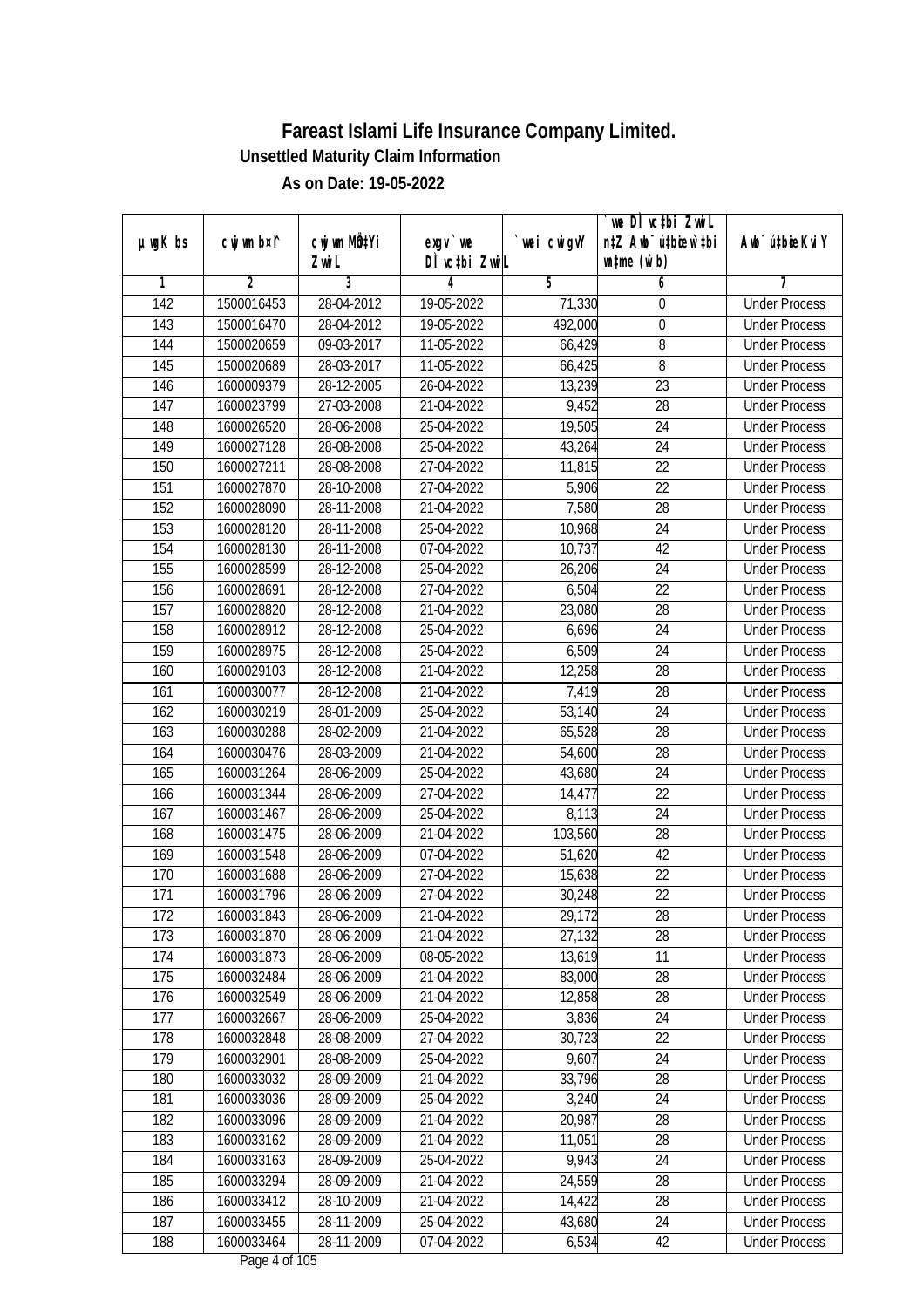|                  |                |              |               |                | we DI vctbi ZwiL                 |                             |
|------------------|----------------|--------------|---------------|----------------|----------------------------------|-----------------------------|
| $µ$ ug $K$ bs    | cwj wm b¤i^    | cwj wm MQtYi | $exgV$ we     | `wei cwigvY    | n‡Z Awb <sup>-</sup> ú‡bioar`‡bi | Awb <sup>-</sup> ú‡bioeKviY |
|                  |                | Zwi L        | DÌ vctbi ZwiL |                | $\n  untime\n  (u`b)\n$          |                             |
| 1                | $\overline{2}$ | 3            | 4             | $\overline{5}$ | 6                                | 7                           |
| 189              | 1600033527     | 28-11-2009   | 21-04-2022    | 32,760         | $\overline{28}$                  | <b>Under Process</b>        |
| 190              | 1600033541     | 20-12-2009   | 25-04-2022    | 54,752         | $\overline{24}$                  | <b>Under Process</b>        |
| 191              | 1600033568     | 20-12-2009   | 25-04-2022    | 19,736         | $\overline{24}$                  | <b>Under Process</b>        |
| 192              | 7500004413     | 12-03-2012   | 21-04-2022    | 164,000        | 28                               | <b>Under Process</b>        |
| 193              | 7500004426     | 13-03-2012   | 21-04-2022    | 161,800        | $\overline{28}$                  | <b>Under Process</b>        |
| 194              | 7500004435     | 20-03-2012   | 21-04-2022    | 164,000        | 28                               | <b>Under Process</b>        |
| 195              | 7500004438     | 20-03-2012   | 21-04-2022    | 47,877         | 28                               | <b>Under Process</b>        |
| 196              | 7500004443     | 24-03-2012   | 21-04-2022    | 328,000        | 28                               | <b>Under Process</b>        |
| $\overline{197}$ | 7500004444     | 24-03-2012   | 21-04-2022    | 317,120        | $\overline{28}$                  | <b>Under Process</b>        |
| 198              | 7500004455     | 28-03-2012   | 28-04-2022    | 151,070        | 21                               | <b>Under Process</b>        |
| 199              | 7500004464     | 28-03-2012   | 21-04-2022    | 35,664         | $\overline{28}$                  | <b>Under Process</b>        |
| 200              | 7500004470     | 28-03-2012   | 08-05-2022    | 82,000         | 11                               | <b>Under Process</b>        |
| 201              | 7500004473     | 15-04-2012   | 08-05-2022    | 80,640         | $\overline{11}$                  | <b>Under Process</b>        |
| 202              | 7500004548     | 28-04-2012   | 17-05-2022    | 892,160        | $\sqrt{2}$                       | <b>Under Process</b>        |
| 203              | 7500004680     | 28-04-2012   | 17-05-2022    | 820,000        | $\overline{2}$                   | <b>Under Process</b>        |
| 204              | 7500006380     | 28-12-2014   | 08-05-2022    | 277,117        | 11                               | <b>Under Process</b>        |
| 205              | 7500007164     | 28-12-2015   | 08-05-2022    | 69,242         | 11                               | <b>Under Process</b>        |
| 206              | 7500007258     | 28-12-2015   | 08-05-2022    | 348,000        | 11                               | <b>Under Process</b>        |
| 207              | 7500007299     | 18-02-2016   | 28-04-2022    | 55,424         | 21                               | <b>Under Process</b>        |
| 208              | 7500007332     | 28-03-2016   | 28-04-2022    | 138,236        | 21                               | <b>Under Process</b>        |
| 209              | 7600010038     | 28-06-2009   | 24-04-2022    | 40,608         | 25                               | <b>Under Process</b>        |
| 210              | 7600010621     | 28-07-2009   | 24-04-2022    | 6,391          | 25                               | <b>Under Process</b>        |
| 211              | 7600010668     | 28-08-2009   | 24-04-2022    | 8,403          | 25                               | <b>Under Process</b>        |
| 212              | 7600010734     | 28-09-2009   | 24-04-2022    | 5,889          | 25                               | <b>Under Process</b>        |
| 213              | 7600010911     | 15-12-2009   | 24-04-2022    | 39,799         | 25                               | <b>Under Process</b>        |
| 214              | 7600011007     | 27-12-2009   | 24-04-2022    | 7,950          | 25                               | <b>Under Process</b>        |
| 215              | 7600011066     | 28-12-2009   | 24-04-2022    | 11,678         | 25                               | <b>Under Process</b>        |
| 216              | 7600011112     | 28-12-2009   | 24-04-2022    | 30,129         | 25                               | <b>Under Process</b>        |
| 217              | 7600011137     | 28-12-2009   | 24-04-2022    | 9,642          | 25                               | <b>Under Process</b>        |
| 218              | 7600011174     | 28-12-2009   | 24-04-2022    | 8,100          | 25                               | <b>Under Process</b>        |
| 219              | 7600011197     | 28-12-2009   | 24-04-2022    | 14,506         | 25                               | <b>Under Process</b>        |
| 220              | 7600011209     | 28-12-2009   | 07-03-2022    | 20,065         | 73                               | <b>Under Process</b>        |
| 221              | 7600011507     | 28-12-2009   | 24-04-2022    | 8,967          | 25                               | <b>Under Process</b>        |
| 222              | 7600011742     | 28-12-2009   | 24-04-2022    | 17,306         | 25                               | <b>Under Process</b>        |
| 223              | 7600011842     | 28-12-2009   | 24-04-2022    | 5,460          | 25                               | <b>Under Process</b>        |
| 224              | 7600015000     | 28-12-2011   | 24-04-2022    | 41,650         | 25                               | <b>Under Process</b>        |
| 225              | 7700001520     | 28-12-2009   | 10-05-2022    | 28,368         | $\overline{9}$                   | <b>Under Process</b>        |
| 226              | 7700005942     | 28-12-2011   | 10-05-2022    | 8,273          | $\overline{9}$                   | <b>Under Process</b>        |
| 227              | 7700005966     | 28-12-2011   | 25-04-2022    | 43,240         | $\overline{24}$                  | <b>Under Process</b>        |
| 228              | 7700005977     | 28-12-2011   | 10-05-2022    | 33,374         | $\overline{9}$                   | <b>Under Process</b>        |
| 229              | 7700005996     | 14-02-2012   | 10-05-2022    | 71,325         | 9                                | <b>Under Process</b>        |
| 230              | 7700006011     | 22-02-2012   | 10-05-2022    | 14,232         | $\overline{9}$                   | <b>Under Process</b>        |
| 231              | 7700006013     | 26-02-2012   | 25-04-2022    | 22,360         | 24                               | <b>Under Process</b>        |
| 232              | 7700006029     | 28-02-2012   | 10-05-2022    | 15,108         | $\overline{9}$                   | <b>Under Process</b>        |
| 233              | 7700006032     | 28-02-2012   | 10-05-2022    | 99,855         | $\overline{9}$                   | <b>Under Process</b>        |
| 234              | 7700006043     | 10-03-2012   | 10-05-2022    | 20,280         | $\overline{9}$                   | <b>Under Process</b>        |
| 235              | 7700006044     | 10-03-2012   | 25-04-2022    | 49,192         | 24                               | <b>Under Process</b>        |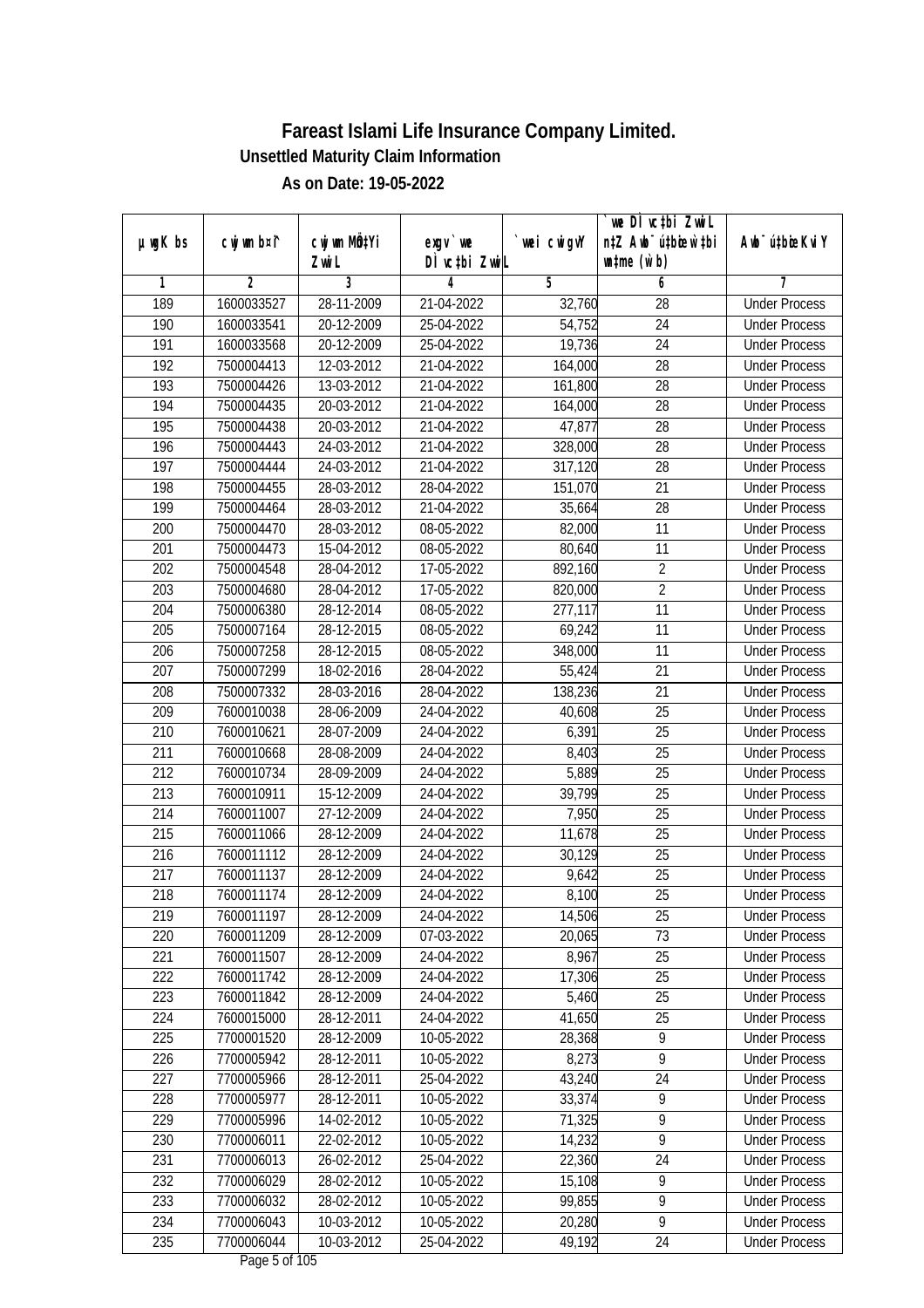|               |                |              |               |             | `we DÌ vc‡bi ZwwiL               |                             |
|---------------|----------------|--------------|---------------|-------------|----------------------------------|-----------------------------|
| $µ$ ug $K$ bs | cwj wm b¤i^    | cwj wm MQtYi | $exgV$ we     | `wei cwigvY | n‡Z Awb <sup>-</sup> ú‡bioen`‡bi | Awb <sup>-</sup> ú‡bioeKviY |
|               |                | Zwi L        | DÌ vctbi ZwiL |             | $\n  untime\n  (u`b)\n$          |                             |
| 1             | $\overline{2}$ | 3            | 4             | 5           | 6                                | 7                           |
| 236           | 7700006050     | 11-03-2012   | 10-05-2022    | 82,005      | 9                                | <b>Under Process</b>        |
| 237           | 7700006064     | 18-03-2012   | 10-05-2022    | 49,200      | $\overline{9}$                   | <b>Under Process</b>        |
| 238           | 7700007929     | 28-02-2016   | 10-05-2022    | 22,396      | 9                                | <b>Under Process</b>        |
| 239           | 7800001823     | 10-12-2011   | 12-05-2022    | 6,621       | $\overline{7}$                   | <b>Under Process</b>        |
| 240           | 7800002029     | 28-12-2011   | 12-05-2022    | 80,190      | $\overline{7}$                   | <b>Under Process</b>        |
| 241           | 7800002031     | 28-12-2011   | 27-04-2022    | 36,524      | $\overline{22}$                  | <b>Under Process</b>        |
| 242           | 7800002036     | 28-12-2011   | 12-05-2022    | 70,047      | $\overline{7}$                   | <b>Under Process</b>        |
| 243           | 7800002046     | 28-12-2011   | 12-05-2022    | 24,176      | $\overline{7}$                   | <b>Under Process</b>        |
| 244           | 7800002048     | 28-12-2011   | 12-05-2022    | 49,833      | 7                                | <b>Under Process</b>        |
| 245           | 7800002168     | $28-12-2011$ | 12-05-2022    | 11,030      | $\overline{7}$                   | <b>Under Process</b>        |
| 246           | 7800002180     | 27-02-2012   | 12-05-2022    | 155,800     | 7                                | <b>Under Process</b>        |
| 247           | 7800002189     | 27-02-2012   | 12-05-2022    | 74,240      | $\overline{7}$                   | <b>Under Process</b>        |
| 248           | 7800002191     | 27-02-2012   | 12-05-2022    | 164,000     | $\overline{7}$                   | <b>Under Process</b>        |
| 249           | 7800002226     | 21-03-2012   | 12-05-2022    | 49,200      | $\overline{1}$                   | <b>Under Process</b>        |
| 250           | 7900000184     | 28-12-2009   | 18-04-2022    | 109,200     | 31                               | <b>Under Process</b>        |
| 251           | 7900000267     | 28-12-2009   | 18-04-2022    | 50,355      | 31                               | <b>Under Process</b>        |
| 252           | 7900000344     | 28-12-2009   | 21-04-2022    | 8,383       | 28                               | <b>Under Process</b>        |
| 253           | 7900000368     | 28-12-2009   | 18-04-2022    | 107,080     | 31                               | <b>Under Process</b>        |
| 254           | 7900000442     | 28-12-2009   | 11-05-2022    | 38,766      | 8                                | <b>Under Process</b>        |
| 255           | 7900000479     | 28-12-2009   | 21-04-2022    | 84,597      | 28                               | <b>Under Process</b>        |
| 256           | 7900000647     | 28-12-2009   | 11-05-2022    | 5,268       | 8                                | <b>Under Process</b>        |
| 257           | 7900000757     | 28-12-2009   | 18-04-2022    | 32,943      | 31                               | <b>Under Process</b>        |
| 258           | 7900000801     | 28-01-2010   | 11-05-2022    | 48,720      | 8                                | <b>Under Process</b>        |
| 259           | 7900000818     | 28-02-2010   | 11-05-2022    | 105,220     | 8                                | <b>Under Process</b>        |
| 260           | 7900000859     | 28-03-2010   | 28-04-2022    | 110,700     | 21                               | <b>Under Process</b>        |
| 261           | 7900002429     | 03-12-2011   | 11-05-2022    | 110,300     | 8                                | <b>Under Process</b>        |
| 262           | 7900002433     | 17-12-2011   | 11-05-2022    | 80,511      | 8                                | <b>Under Process</b>        |
| 263           | 7900002460     | 12-12-2011   | 21-04-2022    | 10,148      | 28                               | <b>Under Process</b>        |
| 264           | 7900002564     | 28-12-2011   | 21-04-2022    | 81,650      | 28                               | <b>Under Process</b>        |
| 265           | 7900002574     | 28-12-2011   | 18-04-2022    | 12,576      | 31                               | <b>Under Process</b>        |
| 266           | 7900002576     | 28-12-2011   | 21-04-2022    | 11,030      | 28                               | <b>Under Process</b>        |
| 267           | 7900002622     | 28-12-2011   | 21-04-2022    | 151,230     | 28                               | <b>Under Process</b>        |
| 268           | 7900002651     | 28-02-2012   | 18-04-2022    | 68,217      | 31                               | <b>Under Process</b>        |
| 269           | 7900002659     | 10-03-2012   | 11-05-2022    | 152,520     | 8                                | <b>Under Process</b>        |
| 270           | 7900002668     | 10-03-2012   | 11-05-2022    | 191,520     | 8                                | <b>Under Process</b>        |
| 271           | 7900003670     | 28-06-2015   | 11-05-2022    | 27,610      | 8                                | <b>Under Process</b>        |
| 272           | 8000001782     | 28-10-2011   | 16-05-2022    | 816,500     | $\overline{3}$                   | <b>Under Process</b>        |
| 273           | 8000002396     | 07-03-2012   | 11-05-2022    | 164,010     | 8                                | <b>Under Process</b>        |
| 274           | 8000002451     | $19-04-2012$ | 12-05-2022    | 65,600      | $\overline{7}$                   | <b>Under Process</b>        |
| 275           | 8000002452     | 19-04-2012   | 12-05-2022    | 82,000      | 7                                | <b>Under Process</b>        |
| 276           | 8100002790     | 28-08-2008   | 17-05-2022    | 45,392      | $\overline{2}$                   | <b>Under Process</b>        |
| 277           | 8100003618     | 28-12-2008   | 28-04-2022    | 8,500       | 21                               | <b>Under Process</b>        |
| 278           | 8100003753     | 28-12-2008   | 17-05-2022    | 11,758      | $\overline{2}$                   | <b>Under Process</b>        |
| 279           | 8100006196     | 28-12-2009   | 25-04-2022    | 23,555      | 24                               | <b>Under Process</b>        |
| 280           | 8100007098     | 28-12-2009   | 17-05-2022    | 12,783      | $\overline{2}$                   | <b>Under Process</b>        |
| 281           | 8100007192     | 28-12-2009   | 27-04-2022    | 54,600      | 22                               | <b>Under Process</b>        |
| 282           | 8100007482     | 28-12-2009   | 25-04-2022    | 18,880      | 24                               | <b>Under Process</b>        |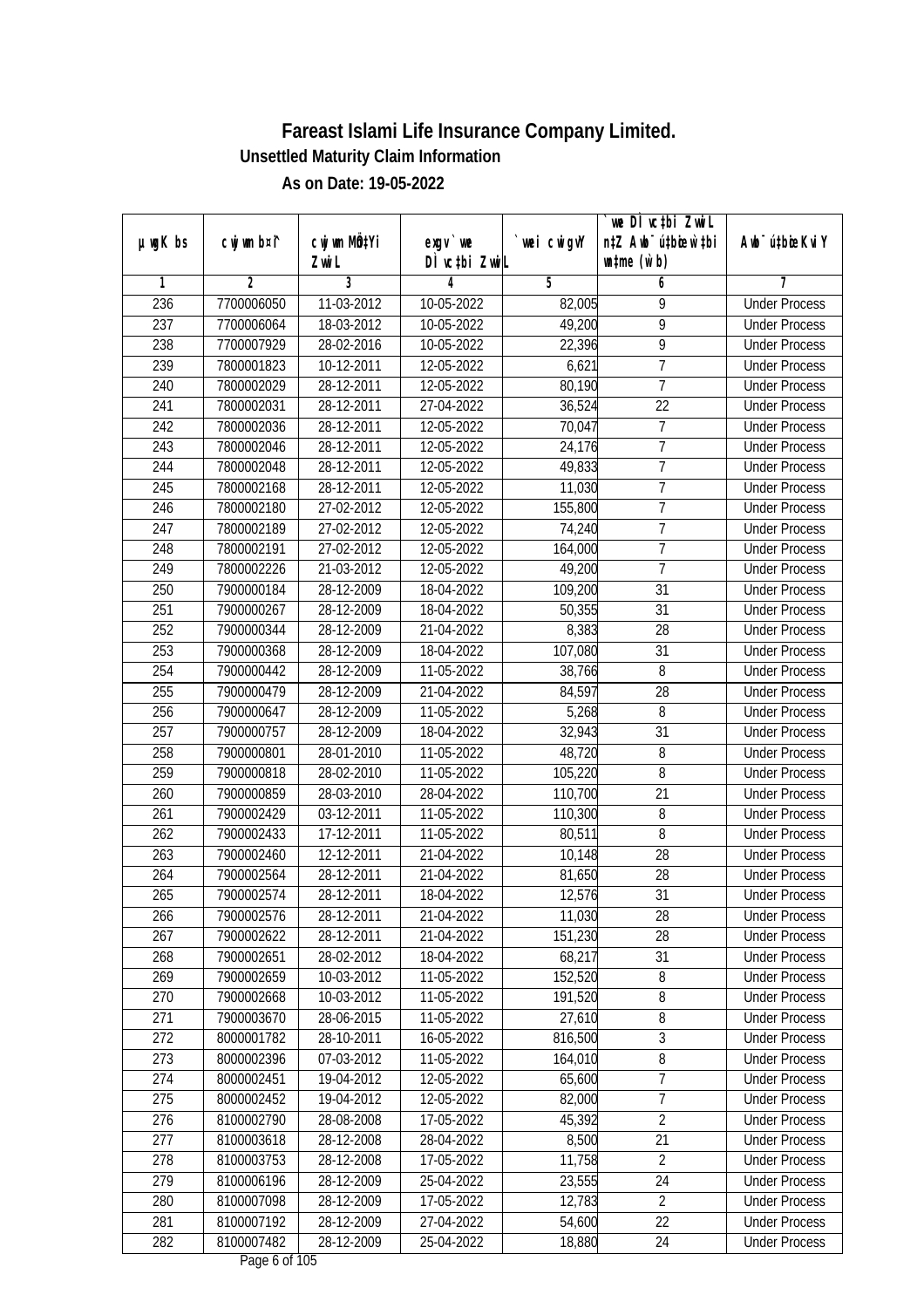|               |                |              |                  |             | we DI vctbi ZwiL                 |                             |
|---------------|----------------|--------------|------------------|-------------|----------------------------------|-----------------------------|
| $µ$ ug $K$ bs | cwj wm b¤i^    | cwj wm MQtYi | exgy `we         | `wei cwigvY | n‡Z Awb <sup>-</sup> ú‡bioar`‡bi | Awb <sup>-</sup> ú‡bioeKviY |
|               |                | Zwi L        | DÌ vctbi ZwiL    |             | $\n  untime\n  (u`b)\n$          |                             |
| 1             | $\overline{2}$ | 3            | 4                | 5           | 6                                | 7                           |
| 283           | 8100007647     | 19-12-2009   | 17-05-2022       | 42,246      | $\overline{2}$                   | <b>Under Process</b>        |
| 284           | 8100007751     | 28-03-2010   | $17 - 05 - 2022$ | 57,344      | $\overline{2}$                   | <b>Under Process</b>        |
| 285           | 8100007797     | 28-03-2010   | 25-04-2022       | 82,950      | $\overline{24}$                  | <b>Under Process</b>        |
| 286           | 8100007803     | 28-03-2010   | 17-05-2022       | 22,796      | $\sqrt{2}$                       | <b>Under Process</b>        |
| 287           | 8100007808     | 28-03-2010   | 27-04-2022       | 55,350      | $\overline{22}$                  | <b>Under Process</b>        |
| 288           | 0917008709     | 28-03-2012   | 17-05-2022       | 65,386      | $\overline{2}$                   | <b>Under Process</b>        |
| 289           | 0917008822     | 19-04-2012   | $17 - 05 - 2022$ | 21,525      | $\overline{2}$                   | <b>Under Process</b>        |
| 290           | 0918005074     | 28-02-2012   | 16-05-2022       | 51,423      | $\overline{3}$                   | <b>Under Process</b>        |
| 291           | 0918005102     | 28-02-2012   | 28-04-2022       | 97,167      | $\overline{21}$                  | <b>Under Process</b>        |
| 292           | 0918005117     | 18-03-2012   | 28-04-2022       | 95,594      | 21                               | <b>Under Process</b>        |
| 293           | 0918005127     | 19-03-2012   | 28-04-2022       | 116,596     | $\overline{21}$                  | <b>Under Process</b>        |
| 294           | 0918005202     | 09-04-2012   | 28-04-2022       | 91,722      | 21                               | <b>Under Process</b>        |
| 295           | 0919002026     | 29-09-2010   | 27-04-2022       | 5,913       | $\overline{22}$                  | <b>Under Process</b>        |
| 296           | 0919003266     | 13-10-2011   | 27-04-2022       | 17,918      | 22                               | <b>Under Process</b>        |
| 297           | 0919003666     | 28-02-2012   | 11-05-2022       | 38,866      | 8                                | <b>Under Process</b>        |
| 298           | 0919003733     | 11-04-2012   | 11-05-2022       | 56,703      | 8                                | <b>Under Process</b>        |
| 299           | 0920000109     | 28-05-2010   | 18-05-2022       | 15,331      | 1                                | <b>Under Process</b>        |
| 300           | 0920000302     | 28-08-2010   | 18-05-2022       | 13,354      | 1                                | <b>Under Process</b>        |
| 301           | 0920000741     | 28-03-2011   | 18-05-2022       | 32,867      | $\mathbf{1}$                     | <b>Under Process</b>        |
| 302           | 0920000959     | 28-06-2011   | 27-04-2022       | 13,459      | 22                               | <b>Under Process</b>        |
| 303           | 0920000993     | 26-09-2011   | 11-05-2022       | 87,373      | 8                                | <b>Under Process</b>        |
| 304           | 0920001066     | 28-10-2011   | 18-05-2022       | 10,582      | 1                                | <b>Under Process</b>        |
| 305           | 0920001087     | 24-11-2011   | 18-05-2022       | 16,683      | 1                                | <b>Under Process</b>        |
| 306           | 0920001112     | 28-11-2011   | 21-04-2022       | 96,743      | 28                               | <b>Under Process</b>        |
| 307           | 0920001153     | 20-12-2011   | 18-05-2022       | 76,016      | 1                                | <b>Under Process</b>        |
| 308           | 0920001263     | 28-12-2011   | 11-05-2022       | 37,044      | 8                                | <b>Under Process</b>        |
| 309           | 0920001377     | 28-01-2012   | 18-05-2022       | 174,955     | 1                                | <b>Under Process</b>        |
| 310           | 0920001382     | 28-01-2012   | 11-05-2022       | 38,866      | $8\,$                            | <b>Under Process</b>        |
| 311           | 0920001417     | 28-02-2012   | 21-04-2022       | 115,889     | 28                               | <b>Under Process</b>        |
| 312           | 0920001419     | 28-02-2012   | 25-04-2022       | 88,576      | 24                               | <b>Under Process</b>        |
| 313           | 0920001421     | 28-02-2012   | 18-05-2022       | 45,116      | 1                                | <b>Under Process</b>        |
| 314           | 0920001467     | 17-04-2012   | 18-05-2022       | 97,167      | 1                                | <b>Under Process</b>        |
| 315           | 0920001468     | 17-04-2012   | 27-04-2022       | 58,301      | 22                               | <b>Under Process</b>        |
| 316           | 0921004368     | 10-03-2012   | 12-04-2022       | 194,326     | 37                               | <b>Under Process</b>        |
| 317           | 0922003379     | 28-08-2010   | 16-05-2022       | 48,545      | $\sqrt{3}$                       | <b>Under Process</b>        |
| 318           | 0922004457     | 28-05-2011   | 16-05-2022       | 30,921      | 3                                | <b>Under Process</b>        |
| 319           | 0922005103     | 28-12-2011   | 16-05-2022       | 20,368      | $\overline{3}$                   | <b>Under Process</b>        |
| 320           | 0922005228     | 28-12-2011   | 16-05-2022       | 17,420      | $\overline{3}$                   | <b>Under Process</b>        |
| 321           | 0922005350     | 28-03-2012   | 27-04-2022       | 21,722      | $\overline{22}$                  | <b>Under Process</b>        |
| 322           | 0922005389     | 28-03-2012   | 27-04-2022       | 22,245      | 22                               | <b>Under Process</b>        |
| 323           | 0923005762     | 28-06-2011   | 11-05-2022       | 17,918      | 8                                | <b>Under Process</b>        |
| 324           | 0923006429     | 02-11-2011   | 25-04-2022       | 24,846      | 24                               | <b>Under Process</b>        |
| 325           | 0923006597     | 11-12-2011   | 25-04-2022       | 16,242      | $\overline{24}$                  | <b>Under Process</b>        |
| 326           | 0923006690     | 26-12-2011   | 10-05-2022       | 85,627      | 9                                | <b>Under Process</b>        |
| 327           | 0923006897     | 28-12-2011   | 11-05-2022       | 31,567      | $\overline{8}$                   | <b>Under Process</b>        |
| 328           | 0923006936     | 28-12-2011   | 11-05-2022       | 176,567     | 8                                | <b>Under Process</b>        |
| 329           | 0923006947     | 28-12-2011   | 11-05-2022       | 29,413      | 8                                | <b>Under Process</b>        |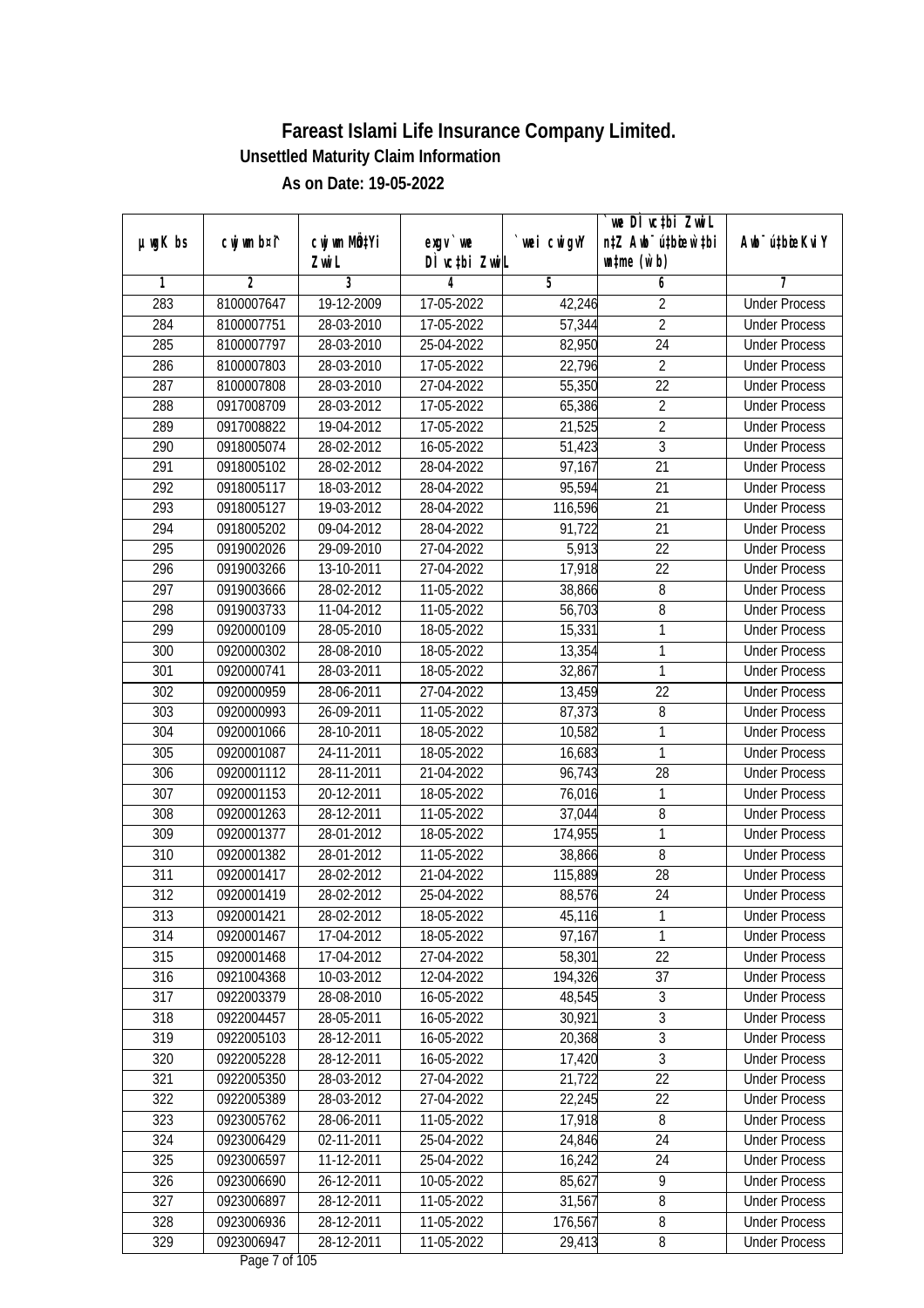|                  |                |              |               |                | we DI vctbi Zwil                 |                             |
|------------------|----------------|--------------|---------------|----------------|----------------------------------|-----------------------------|
| $µ$ ug $K$ bs    | cwj wm b¤i^    | cwj wm MQtYi | exgy `we      | `wei cwigvY    | n‡Z Awb <sup>-</sup> ú‡bicen`‡bi | Awb <sup>-</sup> ú‡bioeKviY |
|                  |                | Zwi L        | DÌ vctbi ZwiL |                | $\n  untime\n  (u`b)\n$          |                             |
| 1                | $\overline{2}$ | 3            | 4             | $\overline{5}$ | 6                                | 7                           |
| 330              | 0923007083     | 12-02-2012   | 11-05-2022    | 58,301         | 8                                | <b>Under Process</b>        |
| 331              | 0923007087     | 16-02-2012   | 11-05-2022    | 15,978         | 8                                | <b>Under Process</b>        |
| 332              | 0923007108     | 28-02-2012   | 11-05-2022    | 25,114         | 8                                | <b>Under Process</b>        |
| 333              | 0923007135     | 16-02-2012   | 25-04-2022    | 194,326        | 24                               | <b>Under Process</b>        |
| 334              | 0923007137     | 23-02-2012   | 25-04-2022    | 34,406         | $\overline{24}$                  | <b>Under Process</b>        |
| 335              | 0923007141     | 27-02-2012   | 11-05-2022    | 10,046         | 8                                | <b>Under Process</b>        |
| 336              | 0923007174     | 11-03-2012   | $11-05-2022$  | 186,340        | 8                                | <b>Under Process</b>        |
| $\overline{337}$ | 0923007201     | 28-02-2012   | 11-05-2022    | 15,782         | $\overline{8}$                   | <b>Under Process</b>        |
| 338              | 0923007209     | 18-03-2012   | 25-04-2022    | 188,760        | $\overline{24}$                  | <b>Under Process</b>        |
| 339              | 0923007245     | 25-03-2012   | 25-04-2022    | 15,160         | 24                               | <b>Under Process</b>        |
| 340              | 0923007281     | 27-03-2012   | 25-04-2022    | 15,782         | $\overline{24}$                  | <b>Under Process</b>        |
| 341              | 0923007288     | 04-04-2012   | 10-05-2022    | 23,918         | 9                                | <b>Under Process</b>        |
| $\overline{342}$ | 0923007348     | 23-04-2012   | 11-05-2022    | 83,911         | $\overline{8}$                   | <b>Under Process</b>        |
| 343              | 0923007435     | 02-04-2012   | 25-04-2022    | 97,167         | 24                               | <b>Under Process</b>        |
| 344              | 0924002657     | 09-03-2011   | 09-05-2022    | 13,347         | 10                               | <b>Under Process</b>        |
| 345              | 0924002658     | 09-03-2011   | 11-05-2022    | 13,347         | 8                                | <b>Under Process</b>        |
| 346              | 0924003059     | 28-07-2011   | 11-05-2022    | 22,927         | 8                                | <b>Under Process</b>        |
| 347              | 0924003232     | 10-09-2011   | 11-05-2022    | 38,697         | 8                                | <b>Under Process</b>        |
| 348              | 0924003324     | 11-10-2011   | 09-05-2022    | 116,101        | 10                               | <b>Under Process</b>        |
| 349              | 0924003442     | 28-03-2012   | 11-05-2022    | 173,830        | 8                                | <b>Under Process</b>        |
| 350              | 0925004553     | 09-10-2010   | 12-05-2022    | 51,275         | $\overline{1}$                   | <b>Under Process</b>        |
| 351              | 0925004724     | 09-11-2010   | 11-05-2022    | 57,428         | 8                                | <b>Under Process</b>        |
| 352              | 0925005033     | 07-12-2010   | 10-05-2022    | 8,391          | $\overline{9}$                   | <b>Under Process</b>        |
| 353              | 0925005139     | 07-12-2010   | 11-05-2022    | 18,616         | 8                                | <b>Under Process</b>        |
| 354              | 0925005870     | 28-12-2010   | 11-05-2022    | 13,141         | 8                                | <b>Under Process</b>        |
| 355              | 0925005980     | 28-02-2011   | 24-04-2022    | 31,833         | 25                               | <b>Under Process</b>        |
| 356              | 0925006936     | 10-08-2011   | 11-05-2022    | 33,621         | 8                                | <b>Under Process</b>        |
| 357              | 0925007119     | 20-09-2011   | 10-05-2022    | 72,239         | 9                                | <b>Under Process</b>        |
| 358              | 0925007206     | 16-10-2011   | 11-05-2022    | 24,732         | $\sqrt{8}$                       | <b>Under Process</b>        |
| 359              | 0925007230     | 23-10-2011   | 11-05-2022    | 50,004         | $8\,$                            | <b>Under Process</b>        |
| 360              | 0925007545     | 12-12-2011   | 11-05-2022    | 32,501         | 8                                | <b>Under Process</b>        |
| 361              | 0925007571     | 19-12-2011   | 11-05-2022    | 7,340          | 8                                | <b>Under Process</b>        |
| 362              | 0925007682     | 28-12-2011   | 11-05-2022    | 78,827         | 8                                | <b>Under Process</b>        |
| 363              | 0925007798     | 28-12-2011   | 10-05-2022    | 38,697         | $\overline{9}$                   | <b>Under Process</b>        |
| 364              | 0925007832     | 28-12-2011   | 11-05-2022    | 21,750         | 8                                | <b>Under Process</b>        |
| 365              | 0925007835     | 28-12-2011   | 11-05-2022    | 81,967         | 8                                | <b>Under Process</b>        |
| 366              | 0925007912     | 28-12-2011   | 24-04-2022    | 34,840         | 25                               | <b>Under Process</b>        |
| 367              | 0925008024     | 28-12-2011   | 11-05-2022    | 7,340          | 8                                | <b>Under Process</b>        |
| 368              | 0925008040     | 28-12-2011   | 11-05-2022    | 16,685         | $\overline{8}$                   | <b>Under Process</b>        |
| 369              | 0925008053     | 28-12-2011   | 11-05-2022    | 10,816         | $\overline{8}$                   | <b>Under Process</b>        |
| 370              | 0925008093     | 28-12-2011   | 11-05-2022    | 7,785          | 8                                | <b>Under Process</b>        |
| 371              | 0925008127     | 20-02-2012   | 24-04-2022    | 26,390         | 25                               | <b>Under Process</b>        |
| 372              | 0925008184     | 28-02-2012   | 24-04-2022    | 37,212         | $\overline{25}$                  | <b>Under Process</b>        |
| 373              | 0925008382     | 27-03-2012   | 12-05-2022    | 9,132          | 7                                | <b>Under Process</b>        |
| 374              | 0925008434     | 09-04-2012   | 11-05-2022    | 90,506         | 8                                | <b>Under Process</b>        |
| 375              | 0925008445     | 15-04-2012   | 11-05-2022    | 97,167         | 8                                | <b>Under Process</b>        |
| 376              | 0925008632     | 28-04-2012   | 19-05-2022    | 971,630        | $\pmb{0}$                        | <b>Under Process</b>        |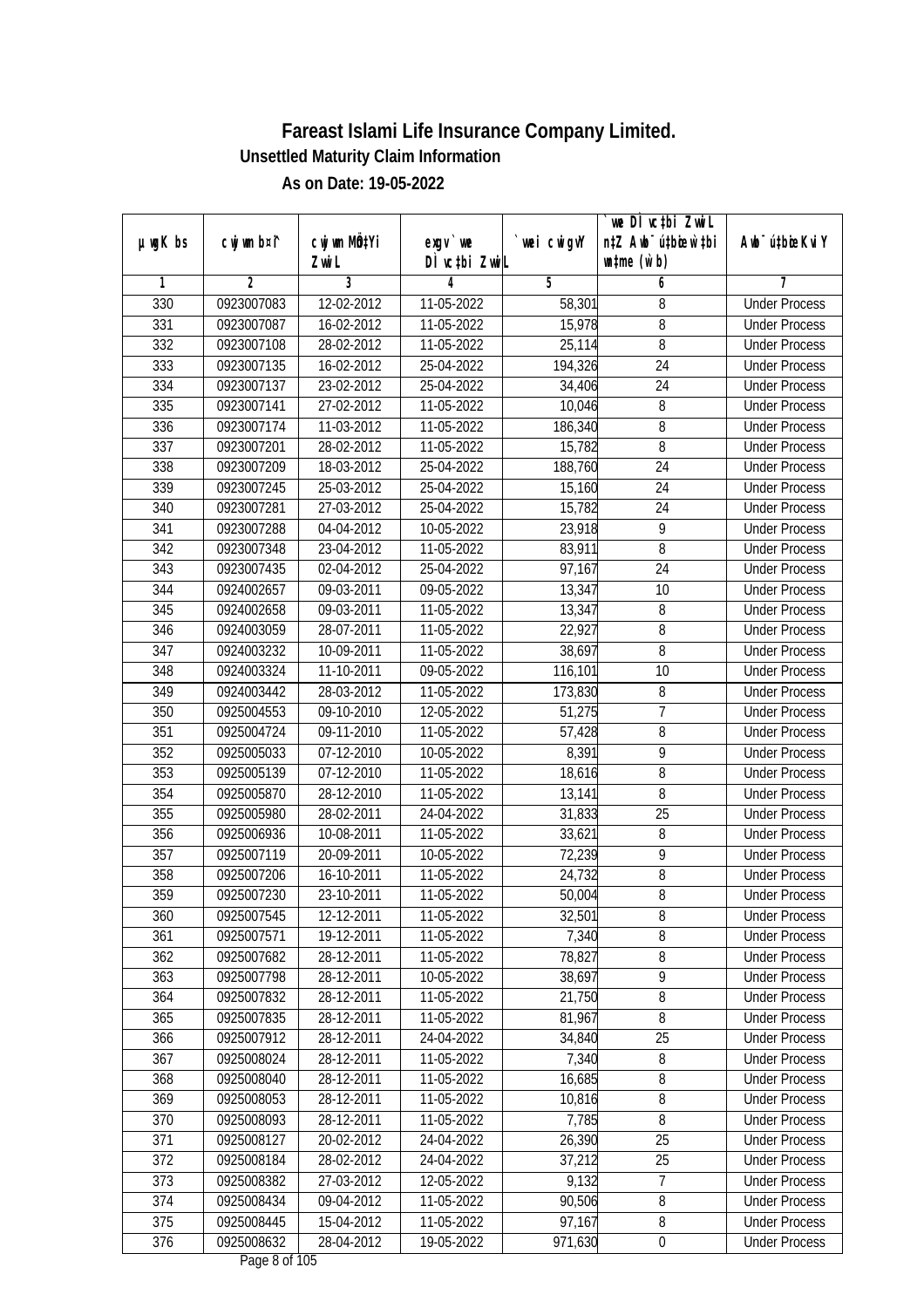|                  |                |              |               |                | we DI vctbi ZwiL                 |                             |
|------------------|----------------|--------------|---------------|----------------|----------------------------------|-----------------------------|
| $µ$ ug $K$ bs    | cwj wm b¤i^    | cwj wm MQtYi | $exgV$ we     | `wei cwigvY    | n‡Z Awb <sup>-</sup> ú‡bioar`‡bi | Awb <sup>-</sup> ú‡bioeKviY |
|                  |                | Zwi L        | DÌ vctbi ZwiL |                | $\n  untime\n  (u`b)\n$          |                             |
| 1                | $\overline{2}$ | 3            | 4             | $\overline{5}$ | 6                                | 7                           |
| $\overline{377}$ | 0926005280     | 28-11-2010   | 28-04-2022    | 10,814         | $\overline{21}$                  | <b>Under Process</b>        |
| 378              | 0926006508     | 25-04-2011   | 28-04-2022    | 10,464         | $\overline{21}$                  | <b>Under Process</b>        |
| $\overline{379}$ | 0926006520     | 28-04-2011   | 27-04-2022    | 95,412         | $\overline{22}$                  | <b>Under Process</b>        |
| 380              | 0926006888     | 28-06-2011   | 28-04-2022    | 30,029         | 21                               | <b>Under Process</b>        |
| 381              | 0926007017     | 28-06-2011   | 12-04-2022    | 54,445         | $\overline{37}$                  | <b>Under Process</b>        |
| 382              | 0926007387     | 28-09-2011   | 12-04-2022    | 29,947         | $\overline{37}$                  | <b>Under Process</b>        |
| 383              | 1600033718     | 28-12-2009   | 21-04-2022    | 54,600         | 28                               | <b>Under Process</b>        |
| 384              | 1600033788     | 28-12-2009   | 21-04-2022    | 10,890         | 28                               | <b>Under Process</b>        |
| 385              | 1600033921     | 28-12-2009   | 25-04-2022    | 65,520         | $\overline{24}$                  | <b>Under Process</b>        |
| 386              | 1600034139     | 28-12-2009   | 25-04-2022    | 6,391          | 24                               | <b>Under Process</b>        |
| 387              | 1600034424     | 28-12-2009   | 25-04-2022    | 54,600         | $\overline{24}$                  | <b>Under Process</b>        |
| 388              | 1600034489     | 28-12-2009   | 21-04-2022    | 16,216         | 28                               | <b>Under Process</b>        |
| 389              | 1600034688     | 28-12-2009   | 25-04-2022    | 32,761         | $\overline{24}$                  | <b>Under Process</b>        |
| 390              | 1600034708     | 28-12-2009   | 21-04-2022    | 33,961         | 28                               | <b>Under Process</b>        |
| 391              | 1600034951     | 28-12-2009   | 25-04-2022    | 8,100          | 24                               | <b>Under Process</b>        |
| 392              | 1600035064     | 28-12-2009   | 25-04-2022    | 46,702         | 24                               | <b>Under Process</b>        |
| 393              | 1600035099     | 28-12-2009   | 27-04-2022    | 30,432         | 22                               | <b>Under Process</b>        |
| 394              | 1600035114     | 28-12-2009   | 25-04-2022    | 54,600         | 24                               | <b>Under Process</b>        |
| 395              | 1600035179     | 28-12-2009   | 28-04-2022    | 29,418         | 21                               | <b>Under Process</b>        |
| 396              | 1600035195     | 28-12-2009   | 27-04-2022    | 18,542         | 22                               | <b>Under Process</b>        |
| 397              | 1600035256     | 28-12-2009   | 21-04-2022    | 8,380          | 28                               | <b>Under Process</b>        |
| 398              | 1600035273     | 28-12-2009   | 25-04-2022    | 35,760         | 24                               | <b>Under Process</b>        |
| 399              | 1600035311     | 28-12-2009   | 25-04-2022    | 6,391          | 24                               | <b>Under Process</b>        |
| 400              | 1600035488     | 28-01-2010   | 25-04-2022    | 58,746         | 24                               | <b>Under Process</b>        |
| 401              | 1600035496     | 28-01-2010   | 07-04-2022    | 26,064         | 42                               | <b>Under Process</b>        |
| 402              | 1600035523     | 28-02-2010   | 27-04-2022    | 55,350         | 22                               | <b>Under Process</b>        |
| 403              | 1600035531     | 28-02-2010   | 25-04-2022    | 44,280         | 24                               | <b>Under Process</b>        |
| 404              | 1600035540     | 28-02-2010   | 08-05-2022    | 55,350         | 11                               | <b>Under Process</b>        |
| 405              | 1600035545     | 28-02-2010   | 25-04-2022    | 52,435         | 24                               | <b>Under Process</b>        |
| 406              | 1600035549     | 28-02-2010   | 21-04-2022    | 49,744         | 28                               | <b>Under Process</b>        |
| 407              | 1600035558     | 28-02-2010   | 21-04-2022    | 24,244         | 28                               | <b>Under Process</b>        |
| 408              | 1600035581     | 28-03-2010   | 08-05-2022    | 120,700        | 11                               | <b>Under Process</b>        |
| 409              | 1600035593     | 28-03-2010   | 27-04-2022    | 95,800         | 22                               | <b>Under Process</b>        |
| 410              | 1600035632     | 28-03-2010   | 25-04-2022    | 110,700        | 24                               | <b>Under Process</b>        |
| 411              | 1600035644     | 28-03-2010   | 25-04-2022    | 50,682         | 24                               | <b>Under Process</b>        |
| 412              | 1600035650     | 28-03-2010   | 28-04-2022    | 6,987          | 21                               | <b>Under Process</b>        |
| 413              | 1600035652     | 28-03-2010   | 25-04-2022    | 241,400        | 24                               | <b>Under Process</b>        |
| 414              | 1600035670     | 28-03-2010   | 27-04-2022    | 110,700        | $\overline{22}$                  | <b>Under Process</b>        |
| 415              | 1600035675     | 28-03-2010   | 25-04-2022    | 45,385         | 24                               | <b>Under Process</b>        |
| 416              | 1600035678     | 28-03-2010   | 27-04-2022    | 53,230         | 22                               | <b>Under Process</b>        |
| 417              | 1600035688     | 28-03-2010   | 25-04-2022    | 65,100         | 24                               | <b>Under Process</b>        |
| 418              | 1600039081     | 28-09-2011   | 08-05-2022    | 50,855         | 11                               | <b>Under Process</b>        |
| 419              | 1600039232     | 28-11-2011   | 25-04-2022    | 55,530         | 24                               | <b>Under Process</b>        |
| 420              | 1600039973     | 28-02-2012   | 28-04-2022    | 92,694         | 21                               | <b>Under Process</b>        |
| 421              | 1600040061     | 28-03-2012   | 25-04-2022    | 164,000        | 24                               | <b>Under Process</b>        |
| 422              | 1600040066     | 28-03-2012   | 25-04-2022    | 164,000        | 24                               | <b>Under Process</b>        |
| 423              | 1700005026     | 28-06-2006   | 17-05-2022    | 5,518          | $\overline{2}$                   | <b>Under Process</b>        |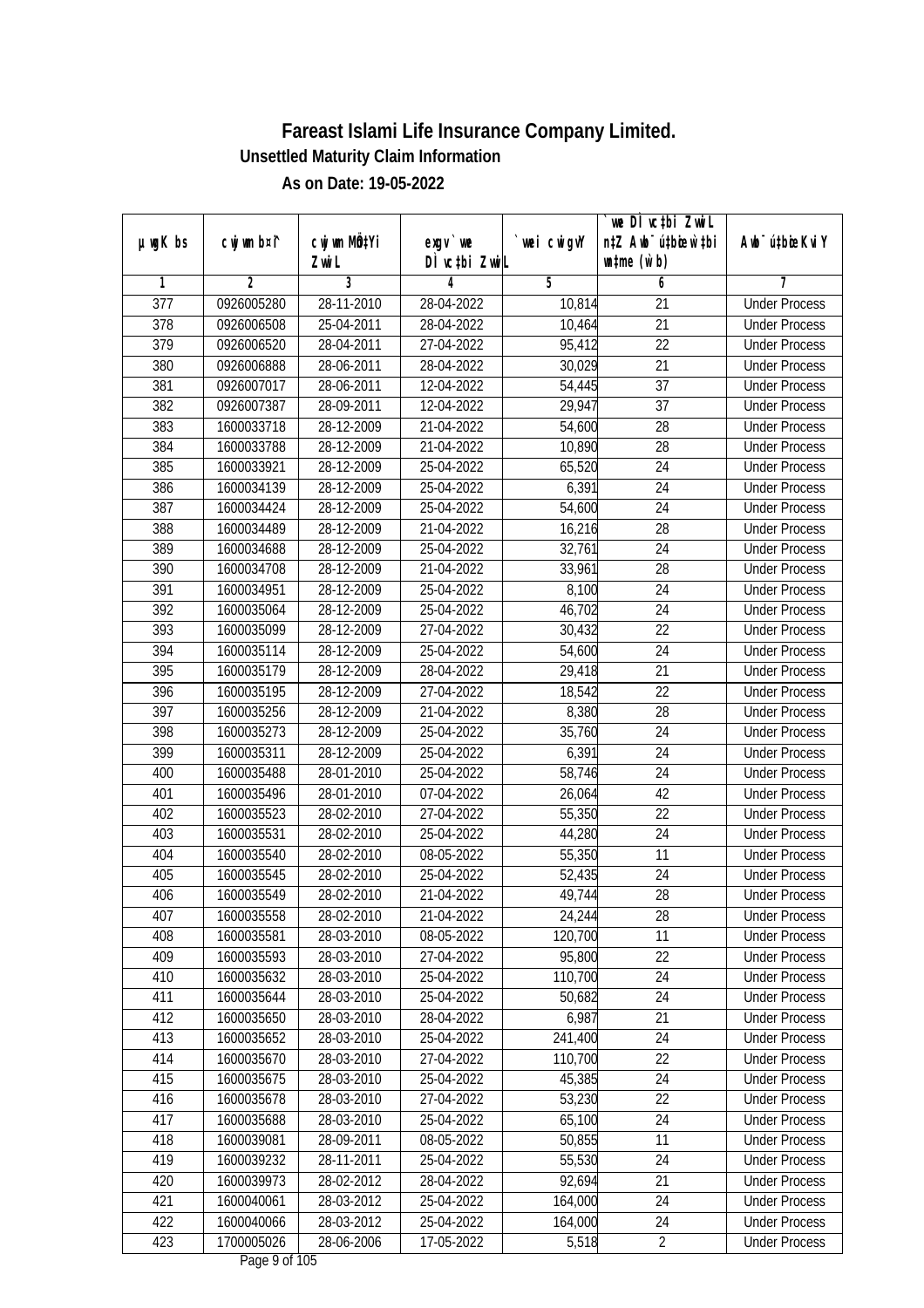|               |                |                  |                                        |            | we DI vctbi ZwiL                 |                             |
|---------------|----------------|------------------|----------------------------------------|------------|----------------------------------|-----------------------------|
| $µ$ ug $K$ bs | cwj wm b¤i^    | cwj wm MQtYi     | $exgV$ we                              | wei cwigvY | n‡Z Awb <sup>-</sup> ú‡bioar`‡bi | Awb <sup>-</sup> ú‡bioeKviY |
|               |                | Zwi L            | DÌ vctbi ZwiL                          |            | $\n  untime\n  (u`b)\n$          |                             |
| 1             | $\overline{2}$ | 3                | 4                                      | 5          | 6                                | 7                           |
| 424           | 1700006815     | 28-10-2006       | 17-05-2022                             | 3,468      | $\overline{2}$                   | <b>Under Process</b>        |
| 425           | 1700007809     | 28-12-2006       | 08-05-2022                             | 144,833    | $\overline{11}$                  | <b>Under Process</b>        |
| 426           | 1700011976     | 27-12-2007       | 17-05-2022                             | 3,243      | $\overline{2}$                   | <b>Under Process</b>        |
| 427           | 1700012116     | 27-12-2007       | 10-05-2022                             | 5,547      | $\overline{9}$                   | <b>Under Process</b>        |
| 428           | 1700015546     | 28-12-2008       | 17-05-2022                             | 13,841     | $\overline{2}$                   | <b>Under Process</b>        |
| 429           | 1700015591     | 28-12-2008       | 10-05-2022                             | 7,650      | 9                                | <b>Under Process</b>        |
| 430           | 1700016937     | 23-12-2009       | 24-04-2022                             | 8,173      | $\overline{25}$                  | <b>Under Process</b>        |
| 431           | 1700017383     | 28-12-2009       | 17-05-2022                             | 12,115     | $\overline{2}$                   | <b>Under Process</b>        |
| 432           | 1700017389     | 28-12-2009       | 17-05-2022                             | 23,208     | $\overline{2}$                   | <b>Under Process</b>        |
| 433           | 1700018037     | 09-11-2010       | 17-05-2022                             | 161,600    | $\overline{2}$                   | <b>Under Process</b>        |
| 434           | 1700018166     | $27 - 12 - 2010$ | 17-05-2022                             | 155,960    | $\overline{2}$                   | <b>Under Process</b>        |
| 435           | 1700019173     | 28-11-2011       | 24-04-2022                             | 12,708     | 25                               | <b>Under Process</b>        |
| 436           | 1700019256     | 14-12-2011       | 17-05-2022                             | 60,000     | $\overline{2}$                   | <b>Under Process</b>        |
| 437           | 1700019326     | 28-12-2011       | 17-05-2022                             | 137,220    | $\overline{2}$                   | <b>Under Process</b>        |
| 438           | 1700019330     | 28-12-2011       | 24-04-2022                             | 816,500    | 25                               | <b>Under Process</b>        |
| 439           | 1700019428     | 28-12-2011       | 17-05-2022                             | 163,300    | $\overline{2}$                   | <b>Under Process</b>        |
| 440           | 1700019518     | 28-12-2011       | 17-05-2022                             | 158,551    | $\overline{2}$                   | <b>Under Process</b>        |
| 441           | 1700019564     | 28-12-2011       | 17-05-2022                             | 24,266     | $\overline{2}$                   | <b>Under Process</b>        |
| 442           | 1700019676     | 28-12-2011       | 17-05-2022                             | 27,025     | $\overline{2}$                   | <b>Under Process</b>        |
| 443           | 1700019793     | 02-04-2012       | 17-05-2022                             | 246,000    | $\overline{2}$                   | <b>Under Process</b>        |
| 444           | 1800002125     | 27-12-2009       | 28-04-2022                             | 42,776     | $\overline{21}$                  | <b>Under Process</b>        |
| 445           | 1800002619     | 27-12-2009       | 12-05-2022                             | 20,639     | $\overline{7}$                   | <b>Under Process</b>        |
| 446           | 1800005907     | 07-12-2011       | 28-04-2022                             | 48,990     | 21                               | <b>Under Process</b>        |
| 447           | 1900001074     | 28-12-2009       | 11-05-2022                             | 34,040     | 8                                | <b>Under Process</b>        |
| 448           | 1900001165     | 28-12-2009       | 27-04-2022                             | 32,712     | 22                               | <b>Under Process</b>        |
| 449           | 1900001995     | 17-04-2011       | 11-05-2022                             | 13,788     | $\, 8$                           | <b>Under Process</b>        |
| 450           | 1900002355     | 28-12-2011       | 27-04-2022                             | 44,852     | 22                               | <b>Under Process</b>        |
| 451           | 1900002403     | 28-12-2011       | 27-04-2022                             | 219,605    | 22                               | <b>Under Process</b>        |
| 452           | 2000000657     | 28-08-2011       | 18-05-2022                             | 48,114     | $\mathbf{1}$                     | <b>Under Process</b>        |
| 453           | 2000000718     | 28-11-2011       | 18-05-2022                             | 110,300    | $\mathbf{1}$                     | <b>Under Process</b>        |
| 454           | 2000000796     | 28-12-2011       | 21-04-2022                             | 163,300    | 28                               | <b>Under Process</b>        |
| 455           | 2000000858     | 28-12-2011       | 27-04-2022                             | 48,993     | 22                               | <b>Under Process</b>        |
| 456           | 2000000967     | 28-12-2011       | 18-05-2022                             | 147,340    | 1                                | <b>Under Process</b>        |
| 457           | 2000001040     | 22-03-2012       | 25-04-2022                             | 164,000    | 24                               | <b>Under Process</b>        |
| 458           | 2000001047     | 28-03-2012       | 27-04-2022                             | 328,000    | 22                               | <b>Under Process</b>        |
| 459           | 2100009470     | 28-02-2006       | 24-04-2022                             | 51,410     | 25                               | <b>Under Process</b>        |
| 460           | 2100011962     | 28-03-2007       | 08-05-2022                             | 104,600    | 11                               | <b>Under Process</b>        |
| 461           | 2100015833     | 25-03-2009       | 11-05-2022                             | 32,026     | $\overline{8}$                   | <b>Under Process</b>        |
| 462           | 2100017588     | 28-02-2010       | 09-05-2022                             | 57,171     | 10                               | <b>Under Process</b>        |
| 463           | 2100017657     | 28-03-2010       | 11-05-2022                             | 110,700    | 8                                | <b>Under Process</b>        |
| 464           | 2100017674     | 20-04-2010       | 12-05-2022                             | 49,540     | 7<br>$\overline{7}$              | <b>Under Process</b>        |
| 465           | 2100018543     | 28-12-2011       | 12-05-2022                             | 375,830    |                                  | <b>Under Process</b>        |
| 466           | 2100018573     | 05-04-2012       | 11-05-2022                             | 32,217     | 8                                | <b>Under Process</b>        |
| 467           | 2200004123     | 20-06-2005       | 18-04-2022                             | 2,954      | 31                               | <b>Under Process</b>        |
| 468           | 2200005611     | 25-01-2006       | 27-04-2022                             | 173,640    | 22                               | <b>Under Process</b>        |
| 469           | 2200007773     | 28-09-2006       | 16-05-2022                             | 8,082      | $\overline{3}$                   | <b>Under Process</b>        |
| 470           | 2200008665     | 28-02-2007       | 27-04-2022<br>Dega $10 \text{ of } 10$ | 3,533      | 22                               | <b>Under Process</b>        |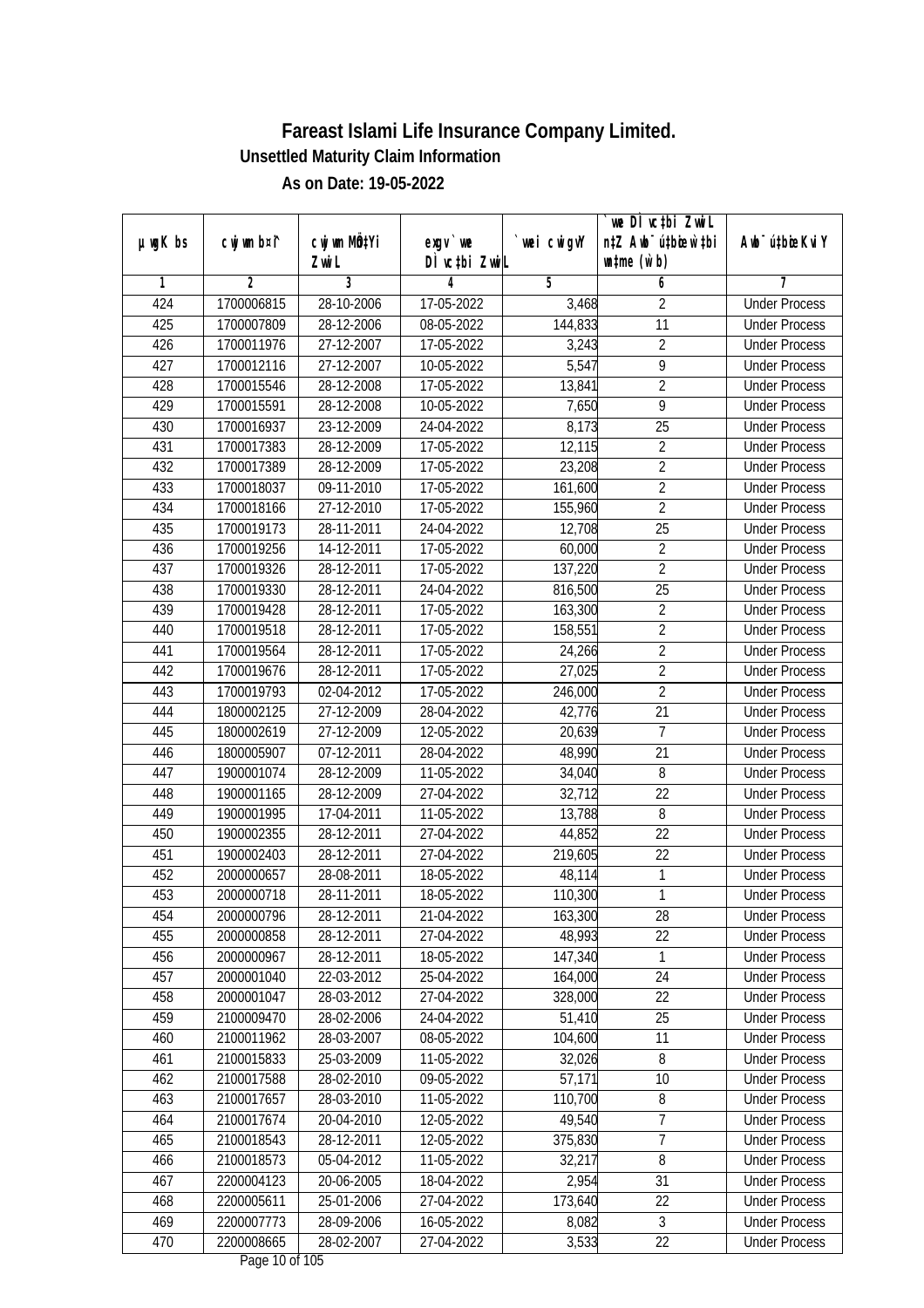| $µ$ ug $K$ bs | cwj wm b¤i^ | cwj wm MQtYi | exgv `we                              | wei cwigvY | we DI vctbi ZwiL<br>n‡Z Awb <sup>-</sup> ú‡bioen`‡bi | Awb <sup>-</sup> ú‡bioeKviY |
|---------------|-------------|--------------|---------------------------------------|------------|------------------------------------------------------|-----------------------------|
|               |             | Zwi L        | DÌ vctbi ZwiL                         |            | $\n  untime\n  (u`b)\n$                              |                             |
| 1             | 2           | 3            | 4                                     | 5          | 6                                                    | 7                           |
| 471           | 2200010117  | 09-10-2007   | 18-04-2022                            | 9,969      | 31                                                   | <b>Under Process</b>        |
| 472           | 2200011232  | 28-04-2008   | 16-05-2022                            | 5,175      | 3                                                    | <b>Under Process</b>        |
| 473           | 2200012318  | 28-12-2008   | 16-05-2022                            | 3,560      | $\overline{3}$                                       | <b>Under Process</b>        |
| 474           | 2200012485  | 28-03-2009   | 27-04-2022                            | 178,800    | $\overline{22}$                                      | <b>Under Process</b>        |
| 475           | 2200012508  | 28-03-2009   | 16-05-2022                            | 6,619      | $\sqrt{3}$                                           | <b>Under Process</b>        |
| 476           | 2200012573  | 28-04-2009   | 16-05-2022                            | 109,960    | $\overline{3}$                                       | <b>Under Process</b>        |
| 477           | 2200012703  | 28-06-2009   | 16-05-2022                            | 10,744     | $\overline{3}$                                       | <b>Under Process</b>        |
| 478           | 2200012918  | 28-06-2009   | 16-05-2022                            | 4,970      | $\overline{3}$                                       | <b>Under Process</b>        |
| 479           | 8100007811  | 28-03-2010   | 17-05-2022                            | 32,454     | $\overline{2}$                                       | <b>Under Process</b>        |
| 480           | 8100007817  | 28-03-2010   | 27-04-2022                            | 55,351     | 22                                                   | <b>Under Process</b>        |
| 481           | 8100007822  | 28-03-2010   | 17-05-2022                            | 46,572     | $\overline{2}$                                       | <b>Under Process</b>        |
| 482           | 8100007825  | 28-03-2010   | 25-04-2022                            | 110,710    | 24                                                   | <b>Under Process</b>        |
| 483           | 8100009483  | 28-06-2011   | 17-05-2022                            | 110,300    | $\overline{2}$                                       | <b>Under Process</b>        |
| 484           | 8100010102  | 07-03-2012   | 25-04-2022                            | 164,000    | 24                                                   | <b>Under Process</b>        |
| 485           | 8100010127  | 24-03-2012   | 25-04-2022                            | 164,000    | 24                                                   | <b>Under Process</b>        |
| 486           | 8200000614  | 28-12-2009   | 19-04-2022                            | 57,357     | 30                                                   | <b>Under Process</b>        |
| 487           | 8200000726  | 28-12-2009   | 19-04-2022                            | 71,030     | 30                                                   | <b>Under Process</b>        |
| 488           | 8200000729  | 28-12-2009   | 18-04-2022                            | 157,860    | 31                                                   | <b>Under Process</b>        |
| 489           | 8200000835  | 28-12-2009   | 19-04-2022                            | 12,308     | 30                                                   | <b>Under Process</b>        |
| 490           | 8200000859  | 28-03-2010   | 19-04-2022                            | 32,574     | 30                                                   | <b>Under Process</b>        |
| 491           | 8200000886  | 28-03-2010   | 19-04-2022                            | 21,484     | 30                                                   | <b>Under Process</b>        |
| 492           | 8200001851  | 28-12-2011   | 18-04-2022                            | 60,000     | 31                                                   | <b>Under Process</b>        |
| 493           | 8200001996  | 28-12-2011   | 19-04-2022                            | 554,640    | 30                                                   | <b>Under Process</b>        |
| 494           | 8200002002  | 28-12-2011   | 12-05-2022                            | 1,231,120  | $\overline{7}$                                       | <b>Under Process</b>        |
| 495           | 8200002566  | 18-11-2014   | 19-04-2022                            | 28,002     | 30                                                   | <b>Under Process</b>        |
| 496           | 8200003202  | 13-03-2016   | 19-04-2022                            | 554,706    | 30                                                   | <b>Under Process</b>        |
| 497           | 8200003783  | 28-03-2017   | 19-04-2022                            | 61,445     | 30                                                   | <b>Under Process</b>        |
| 498           | 8300002167  | 28-02-2009   | 09-05-2022                            | 16,240     | 10                                                   | <b>Under Process</b>        |
| 499           | 8300002168  | 28-02-2009   | 18-04-2022                            | 22,460     | 31                                                   | <b>Under Process</b>        |
| 500           | 8300002501  | 20-10-2009   | 09-05-2022                            | 35,940     | 10                                                   | <b>Under Process</b>        |
| 501           | 8300002536  | 28-10-2009   | 09-05-2022                            | 8,982      | 10                                                   | <b>Under Process</b>        |
| 502           | 8300002538  | 28-10-2009   | 19-04-2022                            | 3,721      | 30                                                   | <b>Under Process</b>        |
| 503           | 8300002542  | 28-10-2009   | 09-05-2022                            | 21,520     | 10                                                   | <b>Under Process</b>        |
| 504           | 8300002555  | 20-11-2009   | 18-04-2022                            | 18,550     | 31                                                   | <b>Under Process</b>        |
| 505           | 8300002786  | 28-12-2009   | 09-05-2022                            | 126,252    | 10                                                   | <b>Under Process</b>        |
| 506           | 8300002918  | 28-12-2009   | 09-05-2022                            | 8,087      | 10                                                   | <b>Under Process</b>        |
| 507           | 8300002924  | 28-12-2009   | 09-05-2022                            | 546,000    | 10                                                   | <b>Under Process</b>        |
| 508           | 8300002962  | 28-12-2009   | 09-05-2022                            | 144,376    | 10                                                   | <b>Under Process</b>        |
| 509           | 8300003016  | 28-03-2010   | 09-05-2022                            | 24,864     | 10                                                   | <b>Under Process</b>        |
| 510           | 8300003024  | 28-03-2010   | 09-05-2022                            | 105,460    | 10                                                   | <b>Under Process</b>        |
| 511           | 8300003031  | 28-03-2010   | 09-05-2022                            | 142,200    | 10                                                   | <b>Under Process</b>        |
| 512           | 8300003959  | 28-08-2011   | 19-04-2022                            | 27,213     | 30                                                   | <b>Under Process</b>        |
| 513           | 8300004024  | 28-10-2011   | 09-05-2022                            | 163,300    | 10                                                   | <b>Under Process</b>        |
| 514           | 8300004044  | 20-11-2011   | 19-04-2022                            | 77,695     | 30                                                   | <b>Under Process</b>        |
| 515           | 8300004071  | 28-11-2011   | 19-04-2022                            | 27,480     | 30                                                   | <b>Under Process</b>        |
| 516           | 8300004079  | 28-11-2011   | 09-05-2022                            | 161,100    | 10                                                   | <b>Under Process</b>        |
| 517           | 8300004115  | 18-12-2011   | 18-04-2022<br>$D_{0.92}$ 11 of 10 $E$ | 23,755     | 31                                                   | <b>Under Process</b>        |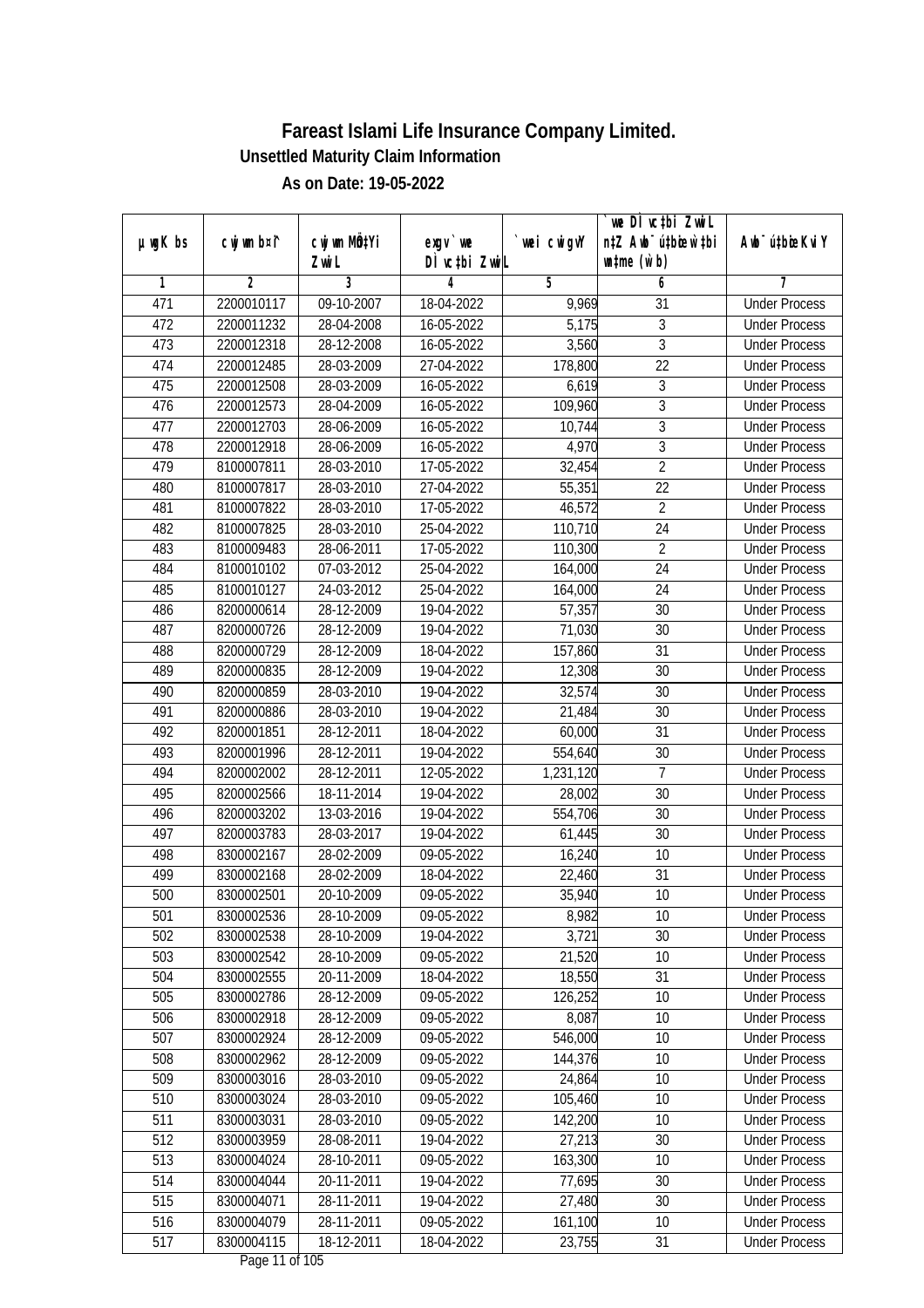|                  |             | cwj wm MQ <sup>1</sup> Yi |                                 |             | `we DÌ vc‡bi ZwiL<br>n‡Z Awb <sup>-</sup> ú‡bioar`‡bi |                             |
|------------------|-------------|---------------------------|---------------------------------|-------------|-------------------------------------------------------|-----------------------------|
| $µ$ ug $K$ bs    | cwj wm b¤i^ | Zwi L                     | $exgV$ we<br>DÌ vctbi ZwiL      | `wei cwigvY | $\n  untime\n  (u`b)\n$                               | Awb <sup>-</sup> ú‡bioeKviY |
| 1                | 2           | 3                         | 4                               | 5           | 6                                                     | 7                           |
| $\overline{518}$ | 8300004138  | 28-12-2011                | 19-04-2022                      | 7,154       | 30                                                    | <b>Under Process</b>        |
| 519              | 8300004249  | 28-12-2011                | 18-04-2022                      | 23,074      | 31                                                    | <b>Under Process</b>        |
| 520              | 8300004305  | 28-12-2011                | 19-04-2022                      | 81,660      | $\overline{30}$                                       | <b>Under Process</b>        |
| 521              | 8400000018  | 28-03-2009                | 09-05-2022                      | 3,836       | 10                                                    | <b>Under Process</b>        |
| 522              | 8400000391  | 27-09-2009                | 21-04-2022                      | 123,397     | 28                                                    | <b>Under Process</b>        |
| 523              | 8400000489  | 28-10-2009                | 21-04-2022                      | 32,760      | $\overline{28}$                                       | <b>Under Process</b>        |
| 524              | 8400000494  | 28-10-2009                | 09-05-2022                      | 10,116      | 10                                                    | <b>Under Process</b>        |
| 525              | 8400000529  | 11-11-2009                | 21-04-2022                      | 95,900      | $\overline{28}$                                       | <b>Under Process</b>        |
| 526              | 8400000569  | 21-11-2009                | 10-05-2022                      | 11,213      | 9                                                     | <b>Under Process</b>        |
| 527              | 8400000613  | 10-12-2009                | 10-05-2022                      | 156,458     | $\overline{9}$                                        | <b>Under Process</b>        |
| 528              | 8400000641  | 21-12-2009                | 26-04-2022                      | 43,680      | 23                                                    | <b>Under Process</b>        |
| 529              | 8400000643  | 21-12-2009                | 26-04-2022                      | 32,124      | 23                                                    | <b>Under Process</b>        |
| 530              | 8400000666  | 24-12-2009                | 10-05-2022                      | 3,836       | 9                                                     | <b>Under Process</b>        |
| 531              | 8400000687  | 27-12-2009                | 10-05-2022                      | 5,511       | $\overline{9}$                                        | <b>Under Process</b>        |
| 532              | 8400000749  | 28-12-2009                | 28-04-2022                      | 32,774      | 21                                                    | <b>Under Process</b>        |
| 533              | 8400000771  | 28-12-2009                | 28-04-2022                      | 8,890       | 21                                                    | <b>Under Process</b>        |
| 534              | 8400000905  | 28-12-2009                | 21-04-2022                      | 104,000     | 28                                                    | <b>Under Process</b>        |
| 535              | 8400001021  | 28-12-2009                | 28-04-2022                      | 26,266      | 21                                                    | <b>Under Process</b>        |
| 536              | 8400001060  | 28-12-2009                | 11-05-2022                      | 8,642       | 8                                                     | <b>Under Process</b>        |
| 537              | 8400001090  | 28-12-2009                | 21-04-2022                      | 313,440     | 28                                                    | <b>Under Process</b>        |
| 538              | 8400001165  | 28-12-2009                | 11-05-2022                      | 13,959      | 8                                                     | <b>Under Process</b>        |
| 539              | 8400001300  | 28-12-2009                | 21-04-2022                      | 65,520      | 28                                                    | <b>Under Process</b>        |
| 540              | 8400001351  | 28-03-2010                | 17-05-2022                      | 24,567      | $\overline{2}$                                        | <b>Under Process</b>        |
| 541              | 8400001352  | 28-03-2010                | 09-05-2022                      | 28,668      | 10                                                    | <b>Under Process</b>        |
| 542              | 8400001360  | 28-03-2010                | 09-05-2022                      | 23,368      | 10                                                    | <b>Under Process</b>        |
| 543              | 8400001361  | 28-03-2010                | 09-05-2022                      | 31,019      | 10                                                    | <b>Under Process</b>        |
| 544              | 8400001396  | 17-04-2010                | 10-05-2022                      | 15,935      | 9                                                     | <b>Under Process</b>        |
| 545              | 8400002867  | 26-04-2011                | 09-05-2022                      | 16,326      | 10                                                    | <b>Under Process</b>        |
| 546              | 8400002933  | 16-06-2011                | 09-05-2022                      | 51,604      | 10                                                    | <b>Under Process</b>        |
| 547              | 8400003004  | 28-06-2011                | 09-05-2022                      | 12,972      | 10                                                    | <b>Under Process</b>        |
| 548              | 8400003480  | 18-10-2011                | 10-05-2022                      | 24,489      | 9                                                     | <b>Under Process</b>        |
| 549              | 8400003500  | 20-10-2011                | 09-05-2022                      | 34,553      | 10                                                    | <b>Under Process</b>        |
| 550              | 8400003577  | 14-11-2011                | 09-05-2022                      | 13,951      | 10                                                    | <b>Under Process</b>        |
| 551              | 8400003631  | 28-11-2011                | 26-04-2022                      | 37,505      | 23                                                    | <b>Under Process</b>        |
| 552              | 8400003654  | 12-12-2011                | 10-05-2022                      | 326,620     | 9                                                     | <b>Under Process</b>        |
| 553              | 8400003769  | 28-12-2011                | 11-05-2022                      | 53,991      | 8                                                     | <b>Under Process</b>        |
| 554              | 8400003822  | 28-12-2011                | 21-04-2022                      | 82,160      | 28                                                    | <b>Under Process</b>        |
| 555              | 8400003823  | 28-12-2011                | 10-05-2022                      | 17,212      | 9                                                     | <b>Under Process</b>        |
| 556              | 8400003926  | 28-12-2011                | 21-04-2022                      | 58,240      | 28                                                    | <b>Under Process</b>        |
| 557              | 8400003962  | 28-12-2011                | 21-04-2022                      | 91,600      | 28                                                    | <b>Under Process</b>        |
| 558              | 8400004003  | 28-12-2011                | 09-05-2022                      | 6,618       | 10                                                    | <b>Under Process</b>        |
| 559              | 8400004011  | 28-12-2011                | 21-04-2022                      | 45,800      | 28                                                    | <b>Under Process</b>        |
| 560              | 8400004129  | 28-12-2011                | 21-04-2022                      | 27,480      | $\overline{28}$                                       | <b>Under Process</b>        |
| 561              | 8400004215  | 05-03-2012                | 09-05-2022                      | 820,250     | 10                                                    | <b>Under Process</b>        |
| 562              | 8400004233  | 27-03-2012                | 09-05-2022                      | 82,000      | 10                                                    | <b>Under Process</b>        |
| 563              | 8400004257  | 28-03-2012                | 21-04-2022                      | 82,000      | 28                                                    | <b>Under Process</b>        |
| 564              | 8400004260  | 28-03-2012                | 10-05-2022<br>Dege 12 of 10 $E$ | 10,677      | 9                                                     | <b>Under Process</b>        |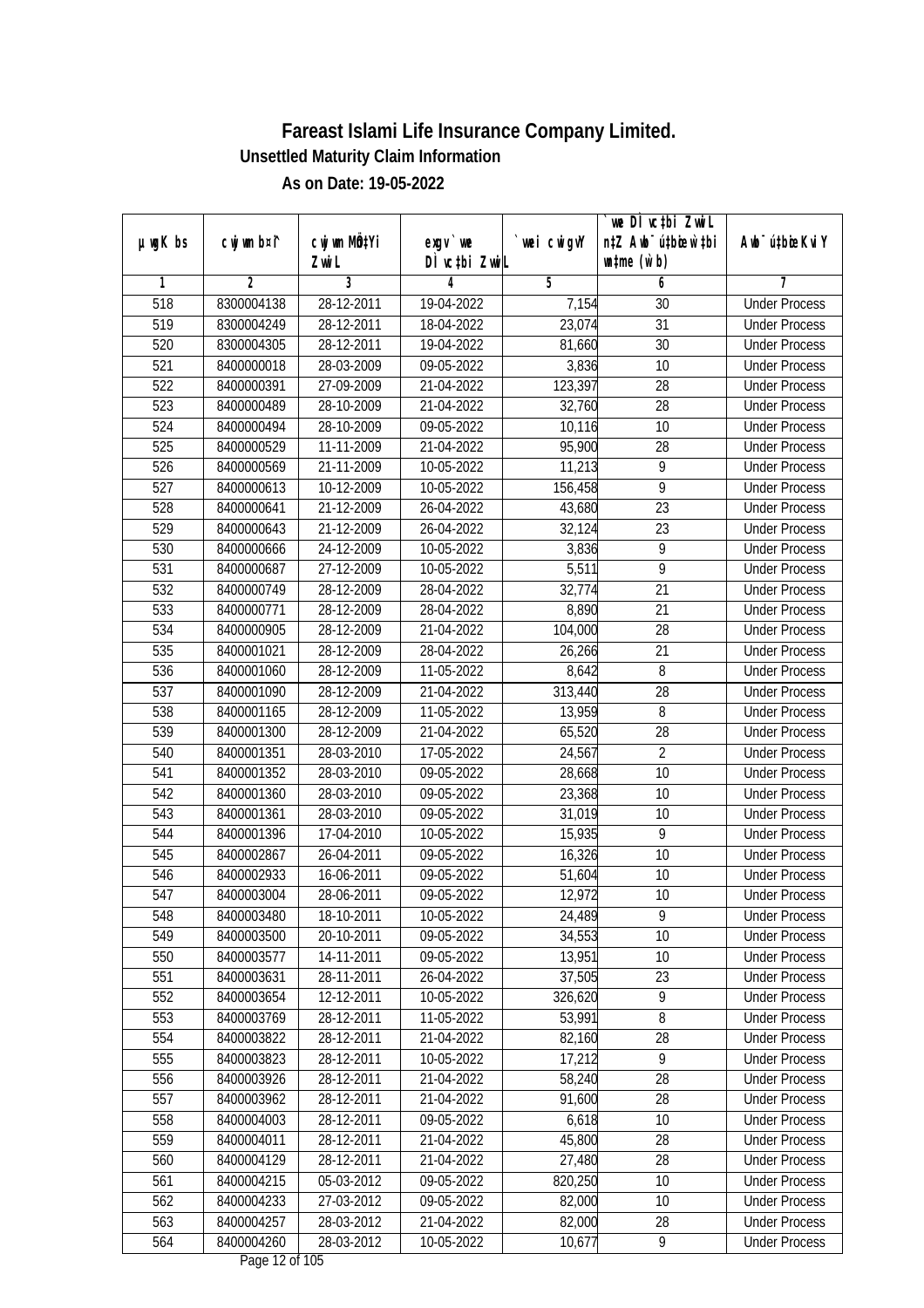|                  |                | cwj wm MQtYi     |                                  |             | we DI vctbi ZwiL<br>n‡Z Awb <sup>-</sup> ú‡bioen`‡bi | Awb <sup>-</sup> ú‡bioeKviY |
|------------------|----------------|------------------|----------------------------------|-------------|------------------------------------------------------|-----------------------------|
| $µ$ ug $K$ bs    | cwj wm b¤i^    | Zwi L            | $exgV$ we<br>DÌ vctbi ZwiL       | `wei cwigvY | $\n  untime\n  (u`b)\n$                              |                             |
| 1                | $\overline{2}$ | 3                | 4                                | 5           | 6                                                    | 7                           |
| 565              | 8400004272     | 28-03-2012       | 09-05-2022                       | 98,400      | 10                                                   | <b>Under Process</b>        |
| 566              | 8400004341     | 24-04-2012       | 10-05-2022                       | 37,422      | $\overline{9}$                                       | <b>Under Process</b>        |
| 567              | 8500000603     | 27-12-2009       | 28-04-2022                       | 11,209      | $\overline{21}$                                      | <b>Under Process</b>        |
| 568              | 8500000661     | 27-12-2009       | 12-04-2022                       | 5,304       | $\overline{37}$                                      | <b>Under Process</b>        |
| 569              | 8500000871     | 28-03-2010       | 28-04-2022                       | 110,700     | $\overline{21}$                                      | <b>Under Process</b>        |
| 570              | 8500001086     | 20-10-2010       | 12-04-2022                       | 162,407     | $\overline{37}$                                      | <b>Under Process</b>        |
| 571              | 8500001773     | 19-10-2011       | 12-04-2022                       | 81,650      | $\overline{37}$                                      | <b>Under Process</b>        |
| $\overline{572}$ | 8500001775     | 27-10-2011       | 28-04-2022                       | 59,458      | $\overline{21}$                                      | <b>Under Process</b>        |
| 573              | 8500001810     | 24-12-2011       | 18-05-2022                       | 76,000      | 1                                                    | <b>Under Process</b>        |
| 574              | 018016139      | 28-05-2006       | 16-05-2022                       | 17,640      | 3                                                    | <b>Under Process</b>        |
| $\overline{575}$ | 018017946      | 25-03-2007       | 16-05-2022                       | 8,790       | $\overline{3}$                                       | <b>Under Process</b>        |
| 576              | 052007709      | 27-08-2007       | 18-05-2022                       | 35,051      | 1                                                    | <b>Under Process</b>        |
| 577              | 011001484      | 28-11-2003       | 09-05-2022                       | 6,316       | $\overline{10}$                                      | <b>Under Process</b>        |
| 578              | 000001021      | 19-04-2009       | 09-05-2022                       | 36,148      | 10                                                   | <b>Under Process</b>        |
| 579              | 027023519      | 28-10-2009       | 19-05-2022                       | 39,975      | $\boldsymbol{0}$                                     | <b>Under Process</b>        |
| 580              | 014040114      | 28-06-2009       | 18-05-2022                       | 19,188      | 1                                                    | <b>Under Process</b>        |
| 581              | 021065614      | 28-12-2009       | 16-05-2022                       | 9,662       | 3                                                    | <b>Under Process</b>        |
| 582              | 017027887      | 28-12-2009       | 16-05-2022                       | 19,192      | $\overline{3}$                                       | <b>Under Process</b>        |
| 583              | 006018554      | 19-05-2010       | 17-05-2022                       | 6,335       | $\overline{2}$                                       | <b>Under Process</b>        |
| 584              | 027010086      | 28-07-2005       | 22-03-2022                       | 25,979      | 58                                                   | <b>Under Process</b>        |
| 585              | 017020745      | 28-09-2008       | 16-05-2022                       | 41,316      | 3                                                    | <b>Under Process</b>        |
| 586              | 045014727      | 28-12-2009       | 20-04-2022                       | 3,228       | 29                                                   | <b>Under Process</b>        |
| 587              | 012005348      | 25-08-2009       | 18-05-2022                       | 14,347      | 1                                                    | <b>Under Process</b>        |
| 588              | 014047363      | 21-04-2010       | 19-05-2022                       | 52,554      | $\boldsymbol{0}$                                     | <b>Under Process</b>        |
| 589              | 01700001960    | 28-05-2008       | 16-05-2022                       | 3,689       | 3                                                    | <b>Under Process</b>        |
| 590              | 006019030      | 28-07-2010       | 17-05-2022                       | 6,998       | $\overline{2}$                                       | <b>Under Process</b>        |
| 591              | 006019545      | 25-09-2010       | 16-05-2022                       | 23,637      | 3                                                    | <b>Under Process</b>        |
| 592              | 006019408      | 25-09-2010       | 16-05-2022                       | 18,850      | $\overline{3}$                                       | <b>Under Process</b>        |
| 593              | 011025287      | 22-09-2010       | 11-04-2022                       | 17,919      | 38                                                   | <b>Under Process</b>        |
| 594              | 028005381      | 10-02-2010       | 17-05-2022                       | 14,157      | $\overline{2}$                                       | <b>Under Process</b>        |
| 595              | 014045529      | 28-01-2010       | 18-05-2022                       | 12,542      | 1                                                    | <b>Under Process</b>        |
| 596              | 031006276      | 25-04-2011       | 10-05-2022                       | 53,004      | 9                                                    | <b>Under Process</b>        |
| 597              | 031003647      | 28-08-2008       | 10-05-2022                       | 8,585       | 9                                                    | <b>Under Process</b>        |
| 598              | 006017794      | 28-12-2009       | 16-05-2022                       | 14,692      | $\overline{3}$                                       | <b>Under Process</b>        |
| 599              | 000003225      | 26-12-2010       | 19-05-2022                       | 18,000      | $\boldsymbol{0}$                                     | <b>Under Process</b>        |
| 600              | 024027288      | 28-11-2010       | 17-05-2022                       | 22,820      | $\overline{2}$                                       | <b>Under Process</b>        |
| 601              | 014052567      | 28-12-2010       | 19-05-2022                       | 70,774      | $\boldsymbol{0}$                                     | <b>Under Process</b>        |
| 602              | 057007729      | 28-12-2010       | 16-05-2022                       | 28,881      | $\overline{3}$                                       | <b>Under Process</b>        |
| 603              | 028004807      | 19-08-2009       | 17-05-2022                       | 9,836       | $\overline{2}$                                       | <b>Under Process</b>        |
| 604              | 021075652      | 28-02-2011       | 16-05-2022                       | 39,325      | $\overline{3}$                                       | <b>Under Process</b>        |
| 605              | 006021059      | 13-01-2011       | 17-05-2022                       | 11,040      | $\overline{2}$                                       | <b>Under Process</b>        |
| 606              | 021077682      | 28-06-2011       | 16-05-2022                       | 134,922     | $\overline{3}$                                       | <b>Under Process</b>        |
| 607              | 014055432      | 26-02-2011       | 18-05-2022                       | 29,367      | 1                                                    | <b>Under Process</b>        |
| 608              | 041005448      | $06 - 12 - 2010$ | 16-05-2022                       | 3,367       | $\overline{3}$                                       | <b>Under Process</b>        |
| 609              | 041005441      | 01-12-2010       | 16-05-2022                       | 3,258       | $\overline{3}$                                       | <b>Under Process</b>        |
| 610              | 024032876      | 01-09-2011       | 12-05-2022                       | 15,675      | $\overline{7}$                                       | <b>Under Process</b>        |
| 611              | 02900002954    | 13-12-2006       | 16-05-2022<br>Dege $12$ of $10E$ | 7,671       | $\mathfrak{Z}$                                       | <b>Under Process</b>        |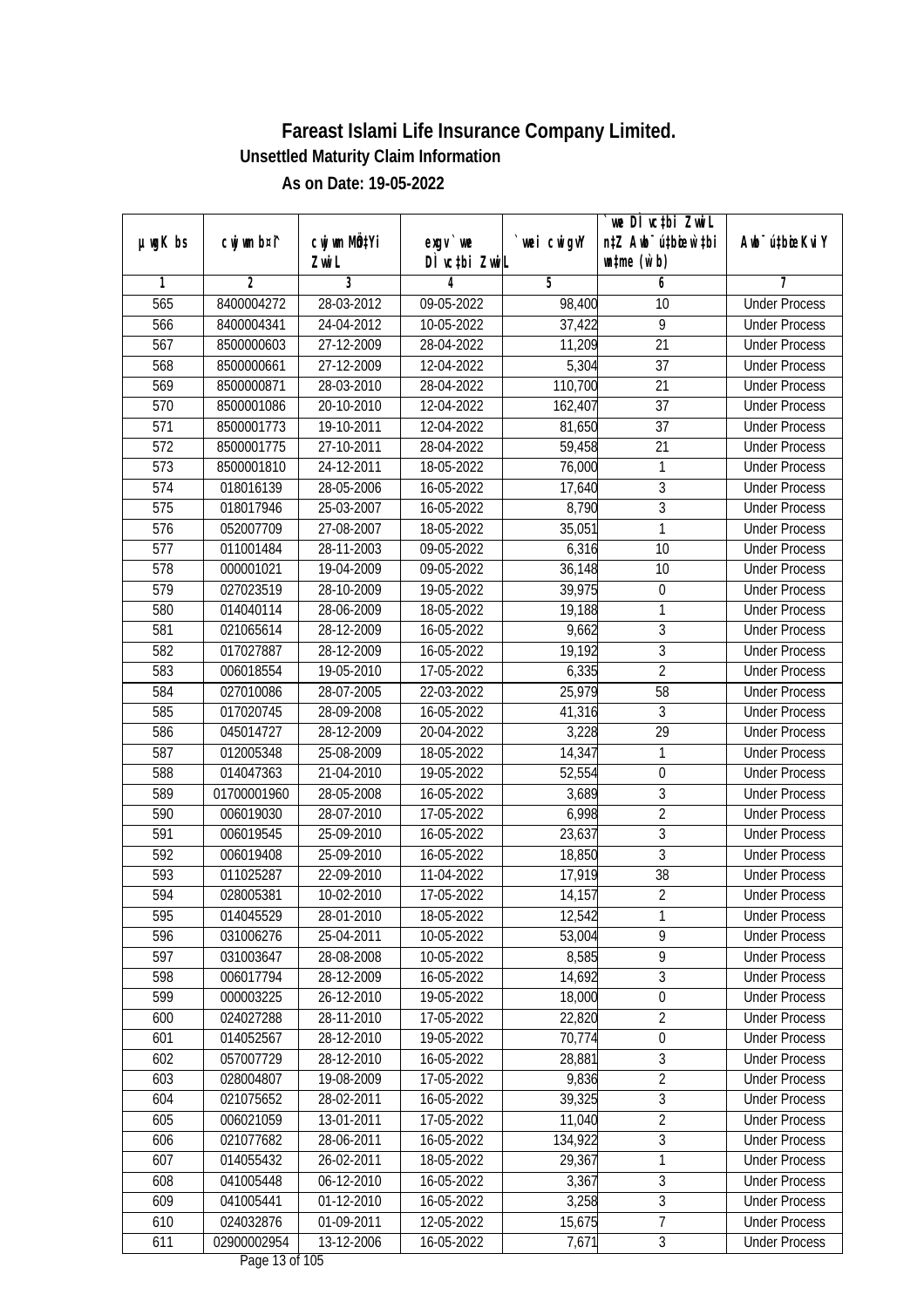|         |             |                     |                                       |             | we DI vctbi ZwiL                                            |                             |
|---------|-------------|---------------------|---------------------------------------|-------------|-------------------------------------------------------------|-----------------------------|
| µwgK bs | cwj wm b¤i^ | CW wm MQYi<br>Zwi L | $exqu$ we<br>DÌ vctbi ZwiL            | `wei cwigvY | n‡Z Awb <sup>-</sup> ú‡bioar`‡bi<br>$\n  untime\n  (u`b)\n$ | Awb <sup>-</sup> ú‡bioeKviY |
| 1       | 2           | $\overline{3}$      | 4                                     | 5           | 6                                                           | 7                           |
| 612     | 045023371   | 28-12-2011          | 20-04-2022                            | 39,985      | 29                                                          | <b>Under Process</b>        |
| 613     | 014059662   | 14-12-2011          | 19-05-2022                            | 92,820      | $\boldsymbol{0}$                                            | <b>Under Process</b>        |
| 614     | 02800004297 | 28-12-2010          | 17-05-2022                            | 5,292       | $\overline{2}$                                              | <b>Under Process</b>        |
| 615     | 048000764   | 08-06-2011          | 18-05-2022                            | 52,612      | 1                                                           | <b>Under Process</b>        |
| 616     | 043035475   | 28-06-2011          | 18-05-2022                            | 5,856       | 1                                                           | <b>Under Process</b>        |
| 617     | 014057881   | 15-11-2011          | 19-05-2022                            | 6,744       | $\boldsymbol{0}$                                            | <b>Under Process</b>        |
| 618     | 018030573   | 28-08-2011          | 17-05-2022                            | 17,976      | $\overline{2}$                                              | <b>Under Process</b>        |
| 619     | 014058474   | 23-12-2011          | 19-05-2022                            | 64,067      | $\overline{0}$                                              | <b>Under Process</b>        |
| 620     | 000001807   | 22-12-2009          | 17-05-2022                            | 32,401      | $\overline{2}$                                              | <b>Under Process</b>        |
| 621     | 018029636   | 28-02-2011          | 17-05-2022                            | 3,530       | $\overline{2}$                                              | <b>Under Process</b>        |
| 622     | 014059554   | 28-12-2011          | 19-05-2022                            | 36,670      | $\boldsymbol{0}$                                            | <b>Under Process</b>        |
| 623     | 014058465   | 12-12-2011          | 18-05-2022                            | 15,442      | 1                                                           | <b>Under Process</b>        |
| 624     | 014049089   | 28-07-2010          | 19-05-2022                            | 3,665       | $\pmb{0}$                                                   | <b>Under Process</b>        |
| 625     | 024039256   | 28-11-2011          | 12-05-2022                            | 76,474      | 7                                                           | <b>Under Process</b>        |
| 626     | 015026306   | $28-12-2011$        | 19-05-2022                            | 80,034      | $\mathbf 0$                                                 | <b>Under Process</b>        |
| 627     | 017030950   | 15-11-2011          | 16-05-2022                            | 39,975      | 3                                                           | <b>Under Process</b>        |
| 628     | 004054282   | 28-03-2011          | 12-05-2022                            | 38,489      | $\overline{7}$                                              | <b>Under Process</b>        |
| 629     | 004054729   | 28-03-2011          | 12-05-2022                            | 39,975      | $\overline{1}$                                              | <b>Under Process</b>        |
| 630     | 052027063   | 10-12-2011          | 11-05-2022                            | 39,975      | 8                                                           | <b>Under Process</b>        |
| 631     | 014055858   | 28-06-2011          | 18-05-2022                            | 38,125      | 1                                                           | <b>Under Process</b>        |
| 632     | 017030831   | 13-10-2011          | 16-05-2022                            | 14,948      | 3                                                           | <b>Under Process</b>        |
| 633     | 021074509   | 28-12-2010          | 16-05-2022                            | 9,020       | 3                                                           | <b>Under Process</b>        |
| 634     | 015027800   | 28-12-2011          | 19-05-2022                            | 23,649      | $\overline{0}$                                              | <b>Under Process</b>        |
| 635     | 006021966   | 28-12-2011          | 16-05-2022                            | 6,204       | $\overline{3}$                                              | <b>Under Process</b>        |
| 636     | 024026197   | 28-08-2009          | 17-05-2022                            | 59,699      | $\overline{2}$                                              | <b>Under Process</b>        |
| 637     | 021076708   | 28-04-2011          | 16-05-2022                            | 12,179      | $\overline{3}$                                              | <b>Under Process</b>        |
| 638     | 030017288   | 15-10-2009          | 12-05-2022                            | 53,627      | $\overline{1}$                                              | <b>Under Process</b>        |
| 639     | 022029383   | 28-06-2011          | 12-05-2022                            | 66,471      | $\overline{7}$                                              | <b>Under Process</b>        |
| 640     | 058004120   | 28-08-2011          | 10-05-2022                            | 31,979      | $\overline{9}$                                              | <b>Under Process</b>        |
| 641     | 049032636   | 28-12-2011          | 19-05-2022                            | 13,788      | $\boldsymbol{0}$                                            | <b>Under Process</b>        |
| 642     | 011031041   | 27-12-2011          | 11-04-2022                            | 132,770     | 38                                                          | <b>Under Process</b>        |
| 643     | 027032056   | 28-06-2011          | 18-05-2022                            | 33,230      | 1                                                           | <b>Under Process</b>        |
| 644     | 027032059   | 28-06-2011          | 18-05-2022                            | 34,465      | 1                                                           | <b>Under Process</b>        |
| 645     | 031006426   | 28-06-2011          | 10-05-2022                            | 63,904      | 9                                                           | <b>Under Process</b>        |
| 646     | 027033107   | 12-12-2011          | 18-05-2022                            | 77,590      | 1                                                           | <b>Under Process</b>        |
| 647     | 017030506   | 08-06-2011          | 16-05-2022                            | 8,794       | $\overline{3}$                                              | <b>Under Process</b>        |
| 648     | 011031052   | 11-12-2011          | 11-04-2022                            | 86,760      | 38                                                          | <b>Under Process</b>        |
| 649     | 024050618   | 28-01-2012          | 12-05-2022                            | 85,200      | 7                                                           | <b>Under Process</b>        |
| 650     | 053002126   | 28-02-2011          | 16-05-2022                            | 19,895      | 3                                                           | <b>Under Process</b>        |
| 651     | 018030559   | 28-08-2011          | 16-05-2022                            | 17,490      | $\overline{3}$                                              | <b>Under Process</b>        |
| 652     | 006021176   | 28-06-2011          | 17-05-2022                            | 5,309       | $\overline{2}$                                              | <b>Under Process</b>        |
| 653     | 001012995   | 04-10-2011          | 19-05-2022                            | 17,040      | $\overline{0}$                                              | <b>Under Process</b>        |
| 654     | 057006464   | 28-03-2010          | 18-05-2022                            | 10,021      | 1                                                           | <b>Under Process</b>        |
| 655     | 038002661   | 28-06-2011          | 27-04-2022                            | 6,664       | 22                                                          | <b>Under Process</b>        |
| 656     | 006021490   | 27-08-2011          | 16-05-2022                            | 7,784       | $\sqrt{3}$                                                  | <b>Under Process</b>        |
| 657     | 017030925   | 26-11-2011          | 16-05-2022                            | 12,246      | 3                                                           | <b>Under Process</b>        |
| 658     | 04300010919 | 11-12-2011          | 18-05-2022<br>$D_{0.92}$ 14 of 10 $E$ | 44,937      | 1                                                           | <b>Under Process</b>        |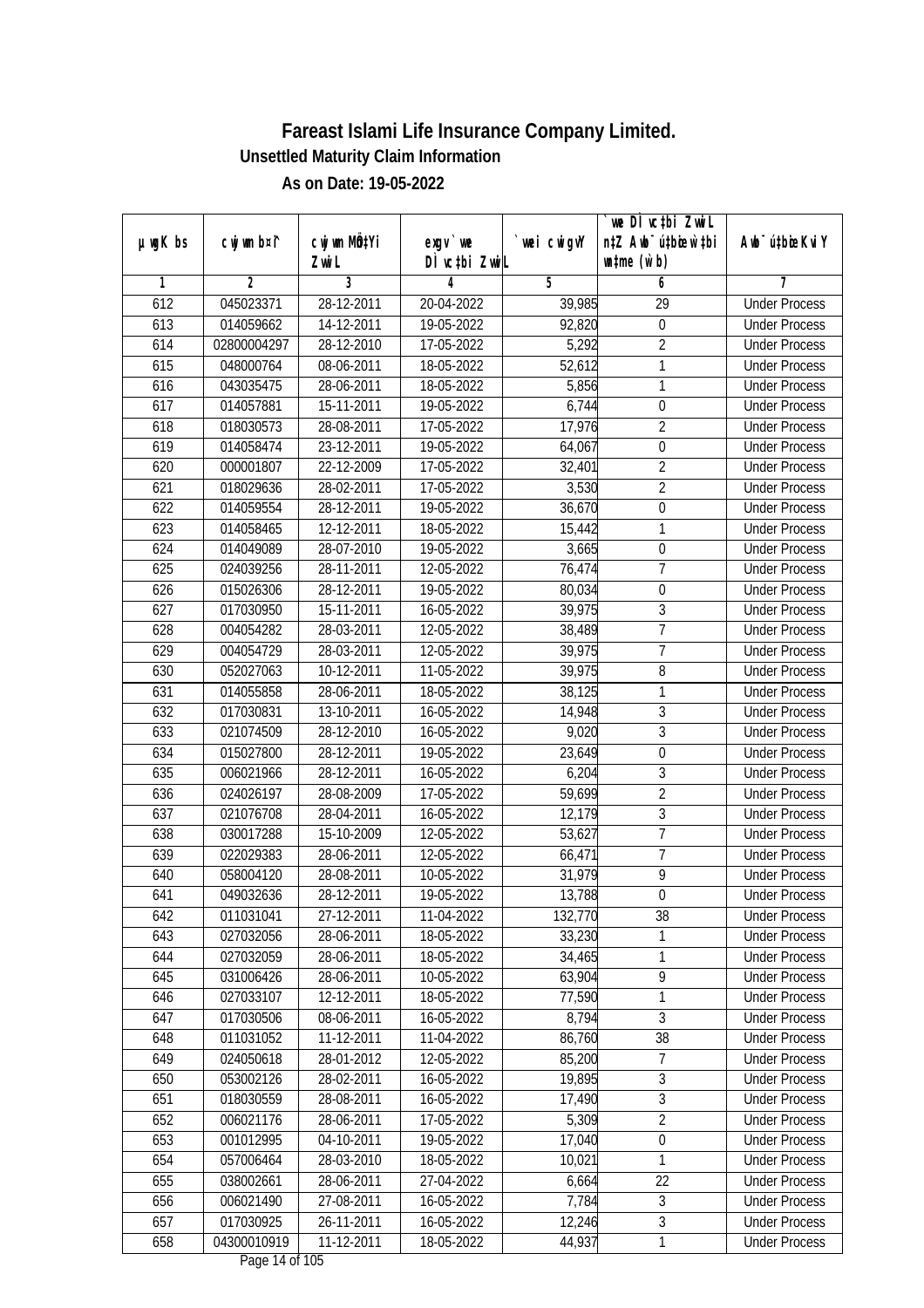|               |                        |                          |                                |                 | we DI vctbi ZwiL                 |                                              |
|---------------|------------------------|--------------------------|--------------------------------|-----------------|----------------------------------|----------------------------------------------|
| $µ$ ug $K$ bs | cwj wm b¤i^            | cwj wm MQtYi             | exqv `we                       | `wei cwigvY     | n‡Z Awb <sup>-</sup> ú‡bioar`‡bi | Awb <sup>-</sup> ú‡bioeKviY                  |
| 1             | $\overline{2}$         | Zwi L<br>3               | DÌ vctbi ZwiL<br>4             | 5               | $\n  untime\n  (u`b)\n$<br>6     | 7                                            |
| 659           | 017031277              | 28-01-2012               | 16-05-2022                     | 92,788          | 3                                | <b>Under Process</b>                         |
| 660           | 058002981              | 11-11-2008               | 10-05-2022                     | 5,199           | $\overline{9}$                   | <b>Under Process</b>                         |
| 661           | 058004118              | 25-08-2011               | 10-05-2022                     | 5,323           | $\overline{9}$                   | <b>Under Process</b>                         |
|               |                        |                          |                                |                 |                                  | <b>Under Process</b>                         |
| 662           | 014057668              | 25-10-2011               | 19-05-2022                     | 14,165          | 0<br>$\overline{29}$             | <b>Under Process</b>                         |
| 663<br>664    | 045011348<br>001012827 | 28-06-2008<br>28-06-2011 | 20-04-2022                     | 23,669<br>9,935 |                                  |                                              |
|               | 03800004128            | 28-12-2011               | 19-05-2022<br>$17 - 05 - 2022$ |                 | 0<br>$\overline{2}$              | <b>Under Process</b>                         |
| 665           | 03800004135            |                          |                                | 77,391          | $\overline{2}$                   | <b>Under Process</b><br><b>Under Process</b> |
| 666<br>667    | 045017855              | 28-12-2011<br>15-09-2010 | 17-05-2022<br>20-04-2022       | 58,046<br>5,430 | $\overline{29}$                  | <b>Under Process</b>                         |
|               |                        |                          |                                |                 |                                  |                                              |
| 668<br>669    | 045021811              | 28-09-2011               | 20-04-2022                     | 17,617          | 29                               | <b>Under Process</b>                         |
|               | 018029406              | 25-02-2011               | 16-05-2022                     | 18,300          | 3                                | <b>Under Process</b>                         |
| 670           | 058004171              | 27-11-2011               | 10-05-2022                     | 39,975          | 9                                | <b>Under Process</b>                         |
| 671           | 004038136              | 28-05-2009               | 19-05-2022                     | 1,636           | $\overline{0}$                   | <b>Under Process</b>                         |
| 672           | 017030386              | 25-05-2011               | 16-05-2022                     | 12,008          | $\overline{3}$                   | <b>Under Process</b>                         |
| 673           | 0926007401             | 28-09-2011               | 08-05-2022                     | 39,987          | 11                               | <b>Under Process</b>                         |
| 674           | 0926007475             | 24-10-2011               | 28-04-2022                     | 51,893          | 21                               | <b>Under Process</b>                         |
| 675           | 0926007547             | 28-10-2011               | 28-04-2022                     | 56,448          | 21                               | <b>Under Process</b>                         |
| 676           | 0926007560             | 15-11-2011               | 28-04-2022                     | 53,256          | 21                               | <b>Under Process</b>                         |
| 677           | 0926007567             | 15-11-2011               | 28-04-2022                     | 57,131          | 21                               | <b>Under Process</b>                         |
| 678           | 0926007580             | 15-11-2011               | 28-04-2022                     | 38,697          | 21                               | <b>Under Process</b>                         |
| 679           | 0926007613             | 20-11-2011               | 08-05-2022                     | 22,281          | 11                               | <b>Under Process</b>                         |
| 680           | 0926007617             | $20 - 11 - 2011$         | 12-04-2022                     | 89,483          | 37                               | <b>Under Process</b>                         |
| 681           | 0926007685             | 28-11-2011               | 28-04-2022                     | 50,888          | 21                               | <b>Under Process</b>                         |
| 682           | 0926007701             | 28-11-2011               | 12-04-2022                     | 54,666          | 37                               | <b>Under Process</b>                         |
| 683           | 0926007703             | 28-11-2011               | 28-04-2022                     | 8,007           | 21                               | <b>Under Process</b>                         |
| 684           | 0926007706             | 28-11-2011               | 28-04-2022                     | 29,857          | 21                               | <b>Under Process</b>                         |
| 685           | 0926007731             | 10-12-2011               | 12-04-2022                     | 386,958         | 37                               | <b>Under Process</b>                         |
| 686           | 0926007790             | 28-12-2011               | 28-04-2022                     | 20,531          | 21                               | <b>Under Process</b>                         |
| 687           | 0926007796             | 28-12-2011               | 28-04-2022                     | 58,815          | 21                               | <b>Under Process</b>                         |
| 688           | 0926007798             | 28-12-2011               | 28-04-2022                     | 19,294          | 21                               | <b>Under Process</b>                         |
| 689           | 0926007846             | 28-12-2011               | 27-04-2022                     | 96,743          | 22                               | <b>Under Process</b>                         |
| 690           | 0926007878             | 28-12-2011               | 12-04-2022                     | 96,743          | 37                               | <b>Under Process</b>                         |
| 691           | 0926007904             | 28-12-2011               | 08-05-2022                     | 33,000          | 11                               | <b>Under Process</b>                         |
| 692           | 0926007910             | 28-12-2011               | 28-04-2022                     | 30,029          | 21                               | <b>Under Process</b>                         |
| 693           | 0926007954             | 28-12-2011               | 28-04-2022                     | 58,777          | 21                               | <b>Under Process</b>                         |
| 694           | 0926007982             | 28-12-2011               | 28-04-2022                     | 41,261          | 21                               | <b>Under Process</b>                         |
| 695           | 0926007998             | 28-12-2011               | 28-04-2022                     | 58,046          | 21                               | <b>Under Process</b>                         |
| 696           | 0926007999             | 28-12-2011               | 08-05-2022                     | 193,479         | $\overline{11}$                  | <b>Under Process</b>                         |
| 697           | 0926008016             | 28-12-2011               | 28-04-2022                     | 47,419          | 21                               | <b>Under Process</b>                         |
| 698           | 0926008048             | 28-12-2011               | 12-04-2022                     | 96,743          | 37                               | <b>Under Process</b>                         |
| 699           | 0926008071             | 28-12-2011               | 28-04-2022                     | 27,641          | 21                               | <b>Under Process</b>                         |
| 700           | 0926008078             | 28-12-2011               | 28-04-2022                     | 23,469          | 21                               | <b>Under Process</b>                         |
| 701           | 0926008130             | 28-12-2011               | 12-04-2022                     | 58,046          | $\overline{37}$                  | <b>Under Process</b>                         |
| 702           | 0926008139             | 28-12-2011               | 12-04-2022                     | 93,718          | 37                               | <b>Under Process</b>                         |
| 703           | 0926008156             | 28-12-2011               | 12-04-2022                     | 38,697          | 37                               | <b>Under Process</b>                         |
| 704           | 0926008160             | 28-12-2011               | 28-04-2022                     | 38,697          | 21                               | <b>Under Process</b>                         |
| 705           | 0926008175             | 28-12-2011               | 12-04-2022                     | 193,479         | 37                               | <b>Under Process</b>                         |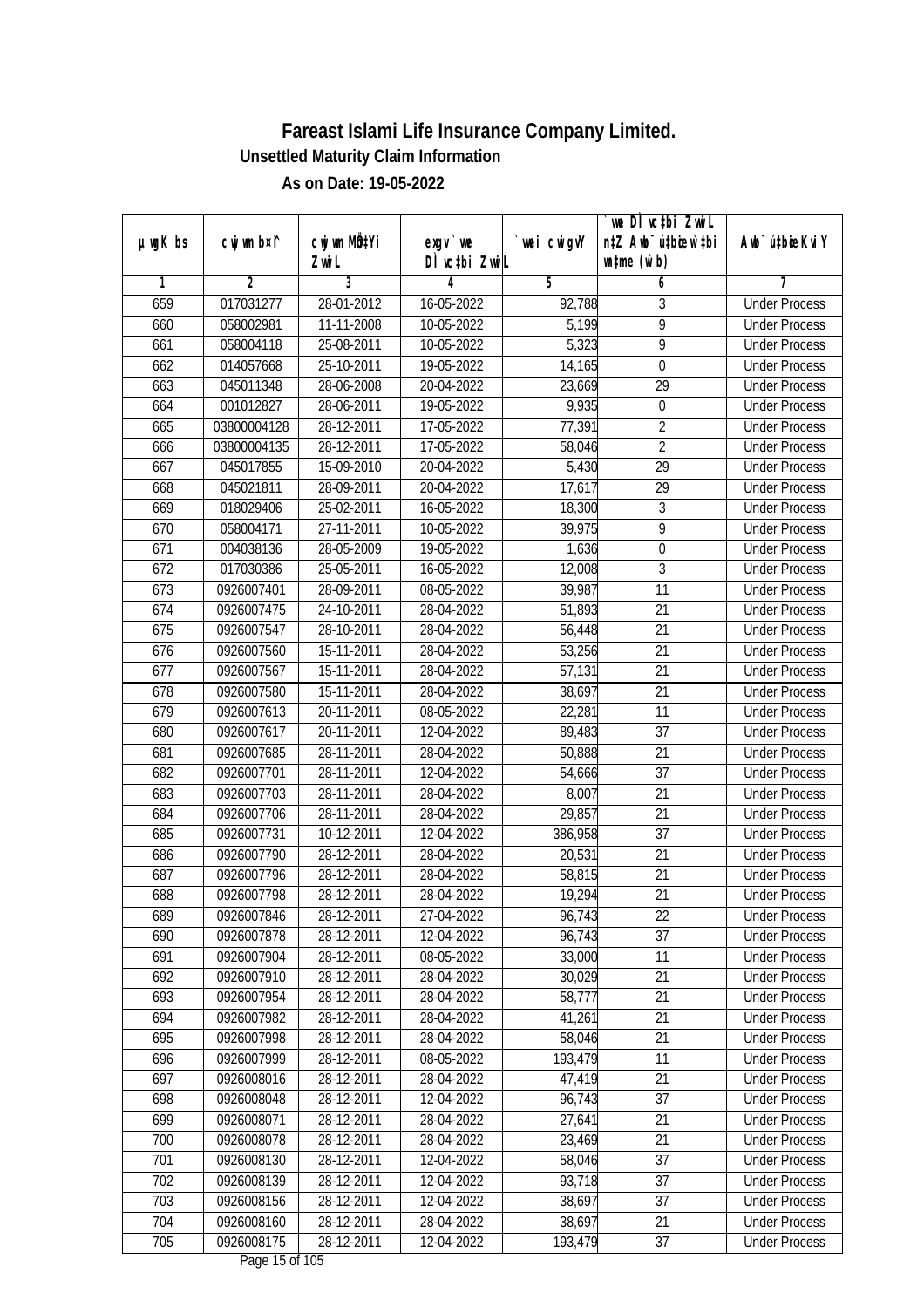|                  |             |                           |                                  |             | we DI vctbi ZwiL                 |                             |
|------------------|-------------|---------------------------|----------------------------------|-------------|----------------------------------|-----------------------------|
| $µ$ ug $K$ bs    | cwj wm b¤i^ | cwj wm MQ <sup>1</sup> Yi | $exgV$ we                        | `wei cwigvY | n‡Z Awb <sup>-</sup> ú‡bioen`‡bi | Awb <sup>-</sup> ú‡bioeKviY |
|                  |             | Zwi L                     | DÌ vctbi ZwiL                    |             | $\n  untime\n  (u`b)\n$          |                             |
| 1                | 2           | 3                         | 4                                | 5           | 6                                | 7                           |
| 706              | 0926008177  | 28-12-2011                | 28-04-2022                       | 96,743      | 21                               | <b>Under Process</b>        |
| 707              | 0926008249  | 28-02-2012                | 28-04-2022                       | 38,866      | $\overline{21}$                  | <b>Under Process</b>        |
| 708              | 0926008253  | 28-02-2012                | 28-04-2022                       | 97,167      | 21                               | <b>Under Process</b>        |
| 709              | 0926008269  | 28-02-2012                | 28-04-2022                       | 26,336      | $\overline{21}$                  | <b>Under Process</b>        |
| 710              | 0926008273  | $28 - 02 - 2012$          | 28-04-2022                       | 180,352     | 21                               | <b>Under Process</b>        |
| $\overline{711}$ | 0927001710  | 05-06-2011                | 11-05-2022                       | 35,591      | 8                                | <b>Under Process</b>        |
| $\overline{712}$ | 0927001724  | 28-05-2011                | 24-04-2022                       | 8,341       | $\overline{25}$                  | <b>Under Process</b>        |
| $\overline{713}$ | 0927001828  | 21-06-2011                | 17-05-2022                       | 19,039      | $\overline{2}$                   | <b>Under Process</b>        |
| 714              | 0927002008  | 28-06-2011                | 17-05-2022                       | 21,698      | $\overline{2}$                   | <b>Under Process</b>        |
| 715              | 0927002167  | 28-10-2011                | 24-04-2022                       | 36,122      | 25                               | <b>Under Process</b>        |
| 716              | 0927002268  | 26-11-2011                | 17-05-2022                       | 30,029      | $\overline{2}$                   | <b>Under Process</b>        |
| 717              | 0927002526  | 26-01-2012                | 17-05-2022                       | 12,867      | $\overline{2}$                   | <b>Under Process</b>        |
| 718              | 0927002533  | 28-02-2012                | 17-05-2022                       | 35,971      | $\overline{2}$                   | <b>Under Process</b>        |
| 719              | 0927002566  | 26-02-2012                | 17-05-2022                       | 18,784      | $\overline{2}$                   | <b>Under Process</b>        |
| 720              | 0927002578  | 08-03-2012                | 27-04-2022                       | 90,850      | 22                               | <b>Under Process</b>        |
| 721              | 0927002585  | 28-03-2012                | 11-05-2022                       | 97,167      | 8                                | <b>Under Process</b>        |
| 722              | 0927002606  | 11-03-2012                | 17-05-2022                       | 19,165      | $\overline{2}$                   | <b>Under Process</b>        |
| 723              | 0927002608  | 14-03-2012                | 17-05-2022                       | 35,031      | $\overline{2}$                   | <b>Under Process</b>        |
| 724              | 0927002619  | 18-03-2012                | 17-05-2022                       | 27,742      | $\overline{2}$                   | <b>Under Process</b>        |
| 725              | 0927002632  | 04-04-2012                | 17-05-2022                       | 9,568       | $\overline{2}$                   | <b>Under Process</b>        |
| 726              | 0927002635  | 28-03-2012                | 17-05-2022                       | 5,761       | $\overline{2}$                   | <b>Under Process</b>        |
| 727              | 0927002638  | 25-03-2012                | 27-04-2022                       | 27,720      | 22                               | <b>Under Process</b>        |
| 728              | 0927002644  | 01-04-2012                | 17-05-2022                       | 35,431      | $\overline{2}$                   | <b>Under Process</b>        |
| 729              | 0927002646  | 27-03-2012                | 24-04-2022                       | 6,714       | 25                               | <b>Under Process</b>        |
| 730              | 0927002647  | 07-04-2012                | 11-05-2022                       | 37,076      | 8                                | <b>Under Process</b>        |
| 731              | 0927002651  | 07-04-2012                | 11-05-2022                       | 34,325      | 8                                | <b>Under Process</b>        |
| 732              | 0927002664  | 09-04-2012                | 17-05-2022                       | 76,665      | $\overline{2}$                   | <b>Under Process</b>        |
| 733              | 0928003850  | 28-12-2010                | 08-05-2022                       | 17,520      | 11                               | <b>Under Process</b>        |
| 734              | 0928004266  | 10-04-2011                | 08-05-2022                       | 5,561       | 11                               | <b>Under Process</b>        |
| 735              | 0928005515  | 28-11-2011                | 28-04-2022                       | 96,743      | 21                               | <b>Under Process</b>        |
| 736              | 0928005654  | 28-12-2011                | 28-04-2022                       | 37,633      | 21                               | <b>Under Process</b>        |
| 737              | 0928005720  | 28-12-2011                | 28-04-2022                       | 81,486      | 21                               | <b>Under Process</b>        |
| 738              | 0928005751  | 28-12-2011                | 08-05-2022                       | 193,479     | 11                               | <b>Under Process</b>        |
| 739              | 0928005838  | 28-12-2011                | 28-04-2022                       | 140,747     | 21                               | <b>Under Process</b>        |
| 740              | 0928005882  | 28-12-2011                | 28-04-2022                       | 26,693      | 21                               | <b>Under Process</b>        |
| 741              | 0928006054  | 16-02-2012                | 28-04-2022                       | 97,167      | 21                               | <b>Under Process</b>        |
| 742              | 0928006080  | 18-02-2012                | 28-04-2022                       | 155,741     | 21                               | <b>Under Process</b>        |
| 743              | 0928006134  | 28-02-2012                | 28-04-2022                       | 53,704      | 21                               | <b>Under Process</b>        |
| 744              | 0928006175  | 13-03-2012                | 08-05-2022                       | 194,326     | 11                               | <b>Under Process</b>        |
| 745              | 0929003848  | 06-11-2010                | 09-05-2022                       | 13,141      | 10                               | <b>Under Process</b>        |
| 746              | 0929005474  | 17-08-2011                | 09-05-2022                       | 37,410      | 10                               | <b>Under Process</b>        |
| 747              | 0929005490  | 25-08-2011                | 09-05-2022                       | 38,697      | 10                               | <b>Under Process</b>        |
| 748              | 0929005539  | 26-09-2011                | $09 - 05 - 2022$                 | 7,118       | $\overline{10}$                  | <b>Under Process</b>        |
| 749              | 0929005762  | 28-12-2011                | 16-05-2022                       | 71,162      | 3                                | <b>Under Process</b>        |
| 750              | 0929005770  | 08-12-2011                | 16-05-2022                       | 33,941      | $\overline{3}$                   | <b>Under Process</b>        |
| 751              | 0929005773  | 20-12-2011                | 16-05-2022                       | 20,081      | $\overline{3}$                   | <b>Under Process</b>        |
| 752              | 0929005999  | 28-01-2012                | 09-05-2022<br>Dogs $16$ of $105$ | 33,791      | 10                               | <b>Under Process</b>        |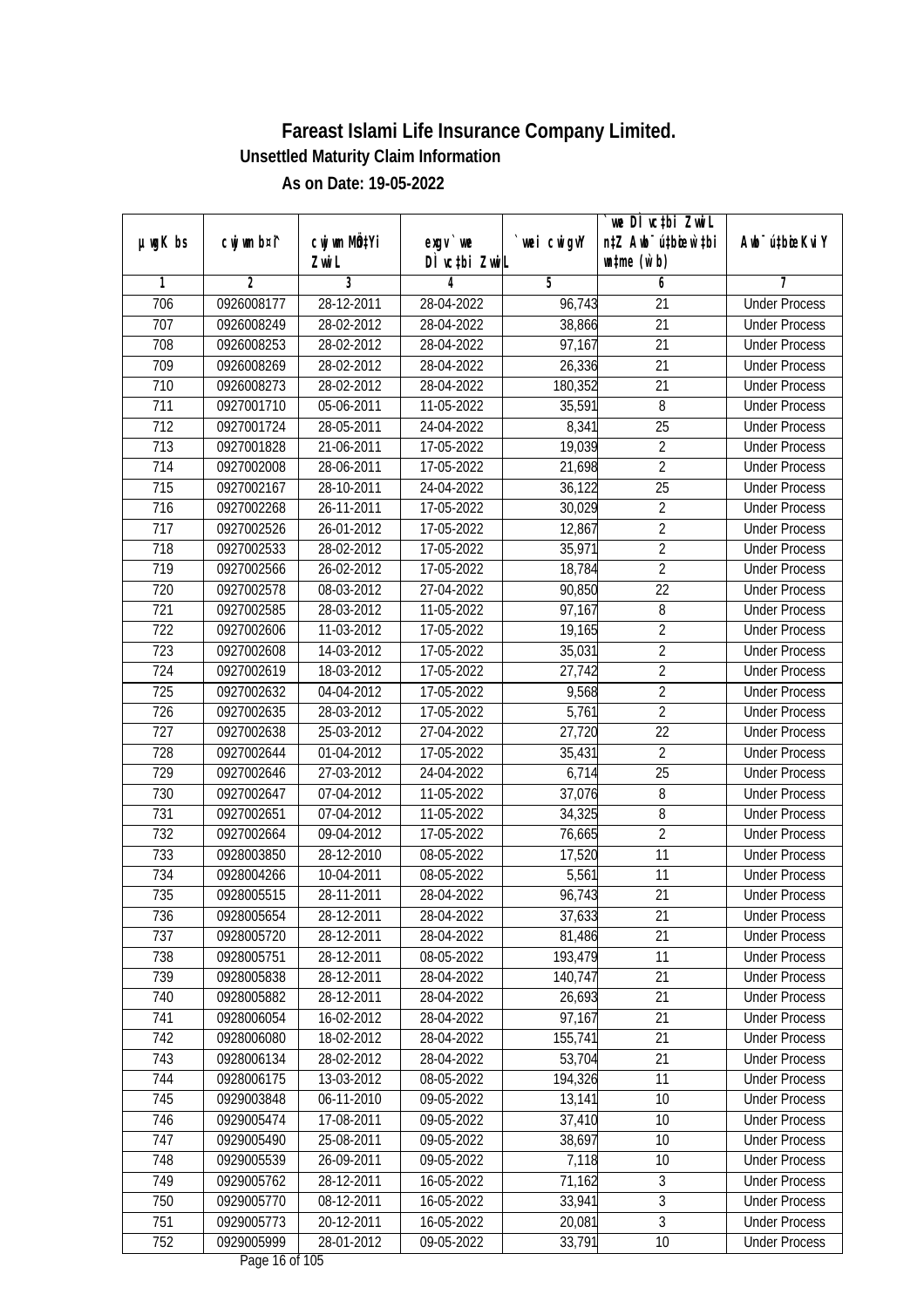|               |                              |                  |                 |            | we DI vctbi Zwil                 |                             |
|---------------|------------------------------|------------------|-----------------|------------|----------------------------------|-----------------------------|
| $µ$ ug $K$ bs | cwj wm b¤i^                  | cwj wm MQtYi     | $exgv$ we       | wei cwigvY | n‡Z Awb <sup>-</sup> ú‡biosw`‡bi | Awb <sup>-</sup> ú‡bioeKviY |
|               |                              | Zwi L            | DÌ vctbi ZwiL   |            | $\n  untime\n  (u`b)\n$          |                             |
| 1             | $\overline{2}$<br>0929006010 | 3                | 4<br>09-05-2022 | 5          | 6                                | 7                           |
| 753           |                              | 23-02-2012       |                 | 17,474     | 10                               | <b>Under Process</b>        |
| 754           | 0929006017                   | 01-02-2012       | 16-05-2022      | 50,673     | 3                                | <b>Under Process</b>        |
| 755           | 2200013197                   | 28-08-2009       | 17-05-2022      | 90,580     | $\overline{2}$                   | <b>Under Process</b>        |
| 756           | 2200013220                   | 28-08-2009       | 27-04-2022      | 21,849     | 22                               | <b>Under Process</b>        |
| 757           | 2200013235                   | 28-08-2009       | 27-04-2022      | 17,933     | $\overline{22}$                  | <b>Under Process</b>        |
| 758           | 2200013243                   | 26-09-2009       | 16-05-2022      | 16,837     | $\mathfrak{Z}$                   | <b>Under Process</b>        |
| 759           | 2200013431                   | 28-10-2009       | 16-05-2022      | 2,430      | $\overline{3}$                   | <b>Under Process</b>        |
| 760           | 2200013526                   | 06-12-2009       | 16-05-2022      | 8,967      | $\overline{3}$                   | <b>Under Process</b>        |
| 761           | 2200013562                   | 06-12-2009       | 27-04-2022      | 22,884     | $\overline{22}$                  | <b>Under Process</b>        |
| 762           | 2200013568                   | $06 - 12 - 2009$ | 26-04-2022      | 32,760     | 23                               | <b>Under Process</b>        |
| 763           | 2200013577                   | 06-12-2009       | 16-05-2022      | 7,762      | $\overline{3}$                   | <b>Under Process</b>        |
| 764           | 2200013691                   | 28-12-2009       | 26-04-2022      | 107,080    | 23                               | <b>Under Process</b>        |
| 765           | 2200013738                   | 28-12-2009       | 17-05-2022      | 16,038     | $\overline{2}$                   | <b>Under Process</b>        |
| 766           | 2200013847                   | 28-12-2009       | 16-05-2022      | 10,212     | $\sqrt{3}$                       | <b>Under Process</b>        |
| 767           | 2200013995                   | 28-12-2009       | 17-05-2022      | 35,287     | $\overline{2}$                   | <b>Under Process</b>        |
| 768           | 2200014041                   | 28-12-2009       | 24-04-2022      | 8,100      | 25                               | <b>Under Process</b>        |
| 769           | 2200014173                   | 28-12-2009       | 16-05-2022      | 68,070     | $\mathfrak z$                    | <b>Under Process</b>        |
| 770           | 2200014185                   | 28-12-2009       | 17-05-2022      | 17,059     | $\overline{2}$                   | <b>Under Process</b>        |
| 771           | 2200014622                   | 28-12-2009       | 16-05-2022      | 490,800    | $\mathfrak{Z}$                   | <b>Under Process</b>        |
| 772           | 2200014630                   | 28-12-2009       | 16-05-2022      | 71,500     | $\mathfrak{Z}$                   | <b>Under Process</b>        |
| 773           | 2200014831                   | 28-03-2010       | 24-04-2022      | 32,206     | 25                               | <b>Under Process</b>        |
| 774           | 2200015987                   | 28-07-2010       | 16-05-2022      | 8,688      | 3                                | <b>Under Process</b>        |
| 775           | 2200016486                   | 28-12-2010       | 17-05-2022      | 47,430     | $\overline{2}$                   | <b>Under Process</b>        |
| 776           | 2200016983                   | 28-03-2011       | 27-04-2022      | 48,811     | 22                               | <b>Under Process</b>        |
| 777           | 2200017097                   | 28-04-2011       | 16-05-2022      | 60,770     | $\sqrt{3}$                       | <b>Under Process</b>        |
| 778           | 2200017161                   | 14-06-2011       | 16-05-2022      | 11,934     | $\overline{3}$                   | <b>Under Process</b>        |
| 779           | 2200017513                   | 28-06-2011       | 16-05-2022      | 139,560    | 3                                | <b>Under Process</b>        |
| 780           | 2200017715                   | 28-09-2011       | 16-05-2022      | 66,224     | 3                                | <b>Under Process</b>        |
| 781           | 2200017839                   | 28-10-2011       | 27-04-2022      | 80,555     | 22                               | <b>Under Process</b>        |
| 782           | 2200017928                   | 28-12-2011       | 26-04-2022      | 776,950    | 23                               | <b>Under Process</b>        |
| 783           | 2200018038                   | 28-12-2011       | 16-05-2022      | 22,060     | 3                                | <b>Under Process</b>        |
| 784           | 2200018053                   | 28-12-2011       | 16-05-2022      | 10,494     | $\overline{3}$                   | <b>Under Process</b>        |
| 785           | 2200018153                   | 28-12-2011       | 27-04-2022      | 50,855     | 22                               | <b>Under Process</b>        |
| 786           | 2200018158                   | 28-12-2011       | 16-05-2022      | 58,280     | $\overline{3}$                   | <b>Under Process</b>        |
| 787           | 2200018279                   | 28-12-2011       | 16-05-2022      | 39,708     | $\overline{3}$                   | <b>Under Process</b>        |
| 788           | 2200018372                   | 28-12-2011       | 16-05-2022      | 30,842     | $\overline{3}$                   | <b>Under Process</b>        |
| 789           | 2200018385                   | 28-12-2011       | 16-05-2022      | 53,225     | $\overline{3}$                   | <b>Under Process</b>        |
| 790           | 2200018581                   | 28-02-2012       | 11-04-2022      | 753,200    | 38                               | <b>Under Process</b>        |
| 791           | 2200018584                   | 21-03-2012       | 17-05-2022      | 49,200     | $\overline{2}$                   | <b>Under Process</b>        |
| 792           | 2200018617                   | 28-03-2012       | 27-04-2022      | 133,400    | 22                               | <b>Under Process</b>        |
| 793           | 2200018656                   | 28-03-2012       | 26-04-2022      | 800,000    | 23                               | <b>Under Process</b>        |
| 794           | 2200018672                   | 28-03-2012       | 18-04-2022      | 1,595,900  | $\overline{31}$                  | <b>Under Process</b>        |
| 795           | 2200018673                   | 28-03-2012       | 16-05-2022      | 59,855     | 3                                | <b>Under Process</b>        |
| 796           | 2200021491                   | $28-12-2015$     | 26-04-2022      | 692,584    | $\overline{23}$                  | <b>Under Process</b>        |
| 797           | 2300014588                   | 11-04-2010       | 08-05-2022      | 50,610     | 11                               | <b>Under Process</b>        |
| 798           | 2300017568                   | 28-06-2011       | 25-04-2022      | 46,458     | 24                               | <b>Under Process</b>        |
| 799           | 2300017822                   | 28-09-2011       | 11-05-2022      | 23,254     | 8                                | <b>Under Process</b>        |
|               |                              |                  |                 |            |                                  |                             |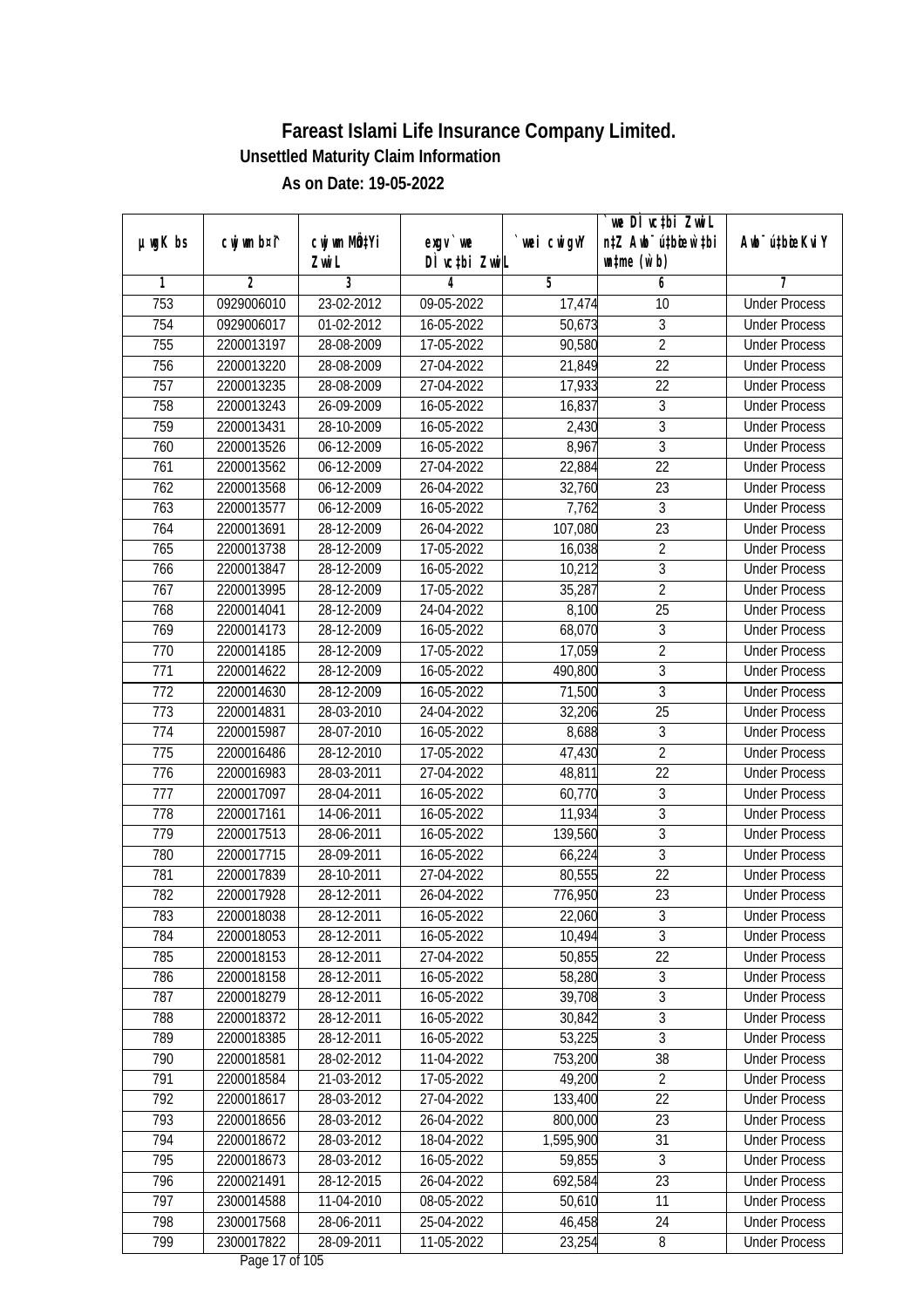|               |                |                                    |                                        |                | we DI vctbi ZwiL                                            |                             |
|---------------|----------------|------------------------------------|----------------------------------------|----------------|-------------------------------------------------------------|-----------------------------|
| $µ$ ug $K$ bs | cwj wm b¤i^    | cwj wm MQ <sup>1</sup> Yi<br>Zwi L | $exgV$ we<br>DÌ vctbi ZwiL             | `wei cwigvY    | n‡Z Awb <sup>-</sup> ú‡bioar`‡bi<br>$\n  untime\n  (u`b)\n$ | Awb <sup>-</sup> ú‡bioeKviY |
| 1             | $\overline{2}$ | 3                                  | 4                                      | $\overline{5}$ | 6                                                           | 7                           |
| 800           | 2300018018     | 20-11-2011                         | 25-04-2022                             | 73,485         | 24                                                          | <b>Under Process</b>        |
| 801           | 2300018403     | 28-12-2011                         | 11-05-2022                             | 52,380         | $\overline{8}$                                              | <b>Under Process</b>        |
| 802           | 2300018489     | 28-12-2011                         | 11-05-2022                             | 82,800         | $\overline{8}$                                              | <b>Under Process</b>        |
| 803           | 2300018859     | 28-12-2011                         | 11-05-2022                             | 326,600        | 8                                                           | <b>Under Process</b>        |
| 804           | 2300018919     | 18-02-2012                         | 12-05-2022                             | 49,200         | $\overline{7}$                                              | <b>Under Process</b>        |
| 805           | 2300018921     | 18-02-2012                         | 25-04-2022                             | 164,000        | $\overline{24}$                                             | <b>Under Process</b>        |
| 806           | 2300019080     | 28-03-2012                         | 08-05-2022                             | 24,228         | $\overline{11}$                                             | <b>Under Process</b>        |
| 807           | 2300019095     | 10-04-2012                         | 19-05-2022                             | 597,476        | $\boldsymbol{0}$                                            | <b>Under Process</b>        |
| 808           | 2300019128     | 22-04-2012                         | 19-05-2022                             | 74,070         | $\boldsymbol{0}$                                            | <b>Under Process</b>        |
| 809           | 2400001664     | 28-07-2008                         | 28-04-2022                             | 5,341          | 21                                                          | <b>Under Process</b>        |
| 810           | 2400002415     | 28-12-2008                         | 09-05-2022                             | 8,900          | $\overline{10}$                                             | <b>Under Process</b>        |
| 811           | 0958001342     | 28-06-2010                         | 17-05-2022                             | 13,688         | $\overline{2}$                                              | <b>Under Process</b>        |
| 812           | 0958001481     | 24-08-2010                         | 17-05-2022                             | 5,256          | $\overline{2}$                                              | <b>Under Process</b>        |
| 813           | 0958001922     | 11-10-2010                         | 10-05-2022                             | 8,212          | 9                                                           | <b>Under Process</b>        |
| 814           | 0958003501     | 28-05-2011                         | 17-05-2022                             | 8,676          | $\overline{2}$                                              | <b>Under Process</b>        |
| 815           | 0961001367     | 28-04-2009                         | 08-05-2022                             | 8,841          | 11                                                          | <b>Under Process</b>        |
| 816           | 0961003281     | 26-12-2010                         | 28-04-2022                             | 13,261         | 21                                                          | <b>Under Process</b>        |
| 817           | 0963002157     | 28-06-2010                         | 10-05-2022                             | 11,322         | 9                                                           | <b>Under Process</b>        |
| 818           | 0963002159     | 28-06-2010                         | 10-05-2022                             | 25,729         | $\overline{9}$                                              | <b>Under Process</b>        |
| 819           | 0964000327     | 28-12-2009                         | 10-05-2022                             | 74,178         | 9                                                           | <b>Under Process</b>        |
| 820           | 0964000877     | 28-10-2010                         | 28-04-2022                             | 14,783         | 21                                                          | <b>Under Process</b>        |
| 821           | 0965002646     | 28-01-2010                         | 09-05-2022                             | 5,163          | 10                                                          | <b>Under Process</b>        |
| 822           | 0965003684     | 28-08-2010                         | 10-05-2022                             | 23,548         | 9                                                           | <b>Under Process</b>        |
| 823           | 0965003997     | 28-07-2010                         | 10-05-2022                             | 9,895          | 9                                                           | <b>Under Process</b>        |
| 824           | 0965004300     | 28-12-2010                         | 10-05-2022                             | 16,426         | 9                                                           | <b>Under Process</b>        |
| 825           | 0965005531     | 21-05-2011                         | 11-05-2022                             | 60,843         | 8                                                           | <b>Under Process</b>        |
| 826           | 0965006076     | 08-09-2011                         | 10-05-2022                             | 25,882         | 9                                                           | <b>Under Process</b>        |
| 827           | 0965006374     | 02-11-2011                         | 09-05-2022                             | 32,660         | 10                                                          | <b>Under Process</b>        |
| 828           | 0966003081     | 23-06-2009                         | 27-04-2022                             | 6,943          | 22                                                          | <b>Under Process</b>        |
| 829           | 0966005141     | 31-12-2009                         | 27-04-2022                             | 10,428         | 22                                                          | <b>Under Process</b>        |
| 830           | 0966007217     | 29-11-2010                         | 18-05-2022                             | 20,332         | 1                                                           | <b>Under Process</b>        |
| 831           | 0966007649     | 28-12-2010                         | 27-04-2022                             | 13,141         | 22                                                          | <b>Under Process</b>        |
| 832           | 0967000463     | 09-11-2009                         | 11-05-2022                             | 37,875         | 8                                                           | <b>Under Process</b>        |
| 833           | 0967001006     | 05-06-2010                         | 24-04-2022                             | 5,593          | 25                                                          | <b>Under Process</b>        |
| 834           | 0967001463     | 03-10-2010                         | 10-05-2022                             | 7,720          | 9                                                           | <b>Under Process</b>        |
| 835           | 0974000547     | 28-12-2009                         | 12-05-2022                             | 17,668         | 7                                                           | <b>Under Process</b>        |
| 836           | 0976004117     | 28-06-2010                         | 24-04-2022                             | 8,514          | 25                                                          | <b>Under Process</b>        |
| 837           | 0976004521     | 28-08-2010                         | 24-04-2022                             | 16,136         | 25                                                          | <b>Under Process</b>        |
| 838           | 0977001743     | 25-01-2010                         | 10-05-2022                             | 24,420         | $\overline{9}$                                              | <b>Under Process</b>        |
| 839           | 0977004987     | 28-11-2010                         | 10-05-2022                             | 12,525         | $\overline{9}$                                              | <b>Under Process</b>        |
| 840           | 0977005967     | 28-12-2010                         | 25-04-2022                             | 10,183         | 24                                                          | <b>Under Process</b>        |
| 841           | 0977007291     | 25-05-2011                         | 10-05-2022                             | 14,458         | $\overline{9}$                                              | <b>Under Process</b>        |
| 842           | 0977007393     | 04-06-2011                         | 10-05-2022                             | 8,144          | $\overline{9}$                                              | <b>Under Process</b>        |
| 843           | 0977007444     | 14-06-2011                         | 25-04-2022                             | 36,833         | 24                                                          | <b>Under Process</b>        |
| 844           | 0977007629     | 28-06-2011                         | 25-04-2022                             | 5,338          | 24                                                          | <b>Under Process</b>        |
| 845           | 0981002667     | 28-03-2009                         | 25-04-2022                             | 12,840         | 24                                                          | <b>Under Process</b>        |
| 846           | 0981007966     | 28-07-2010                         | 25-04-2022<br>Dega $10 \text{ of } 10$ | 11,977         | 24                                                          | <b>Under Process</b>        |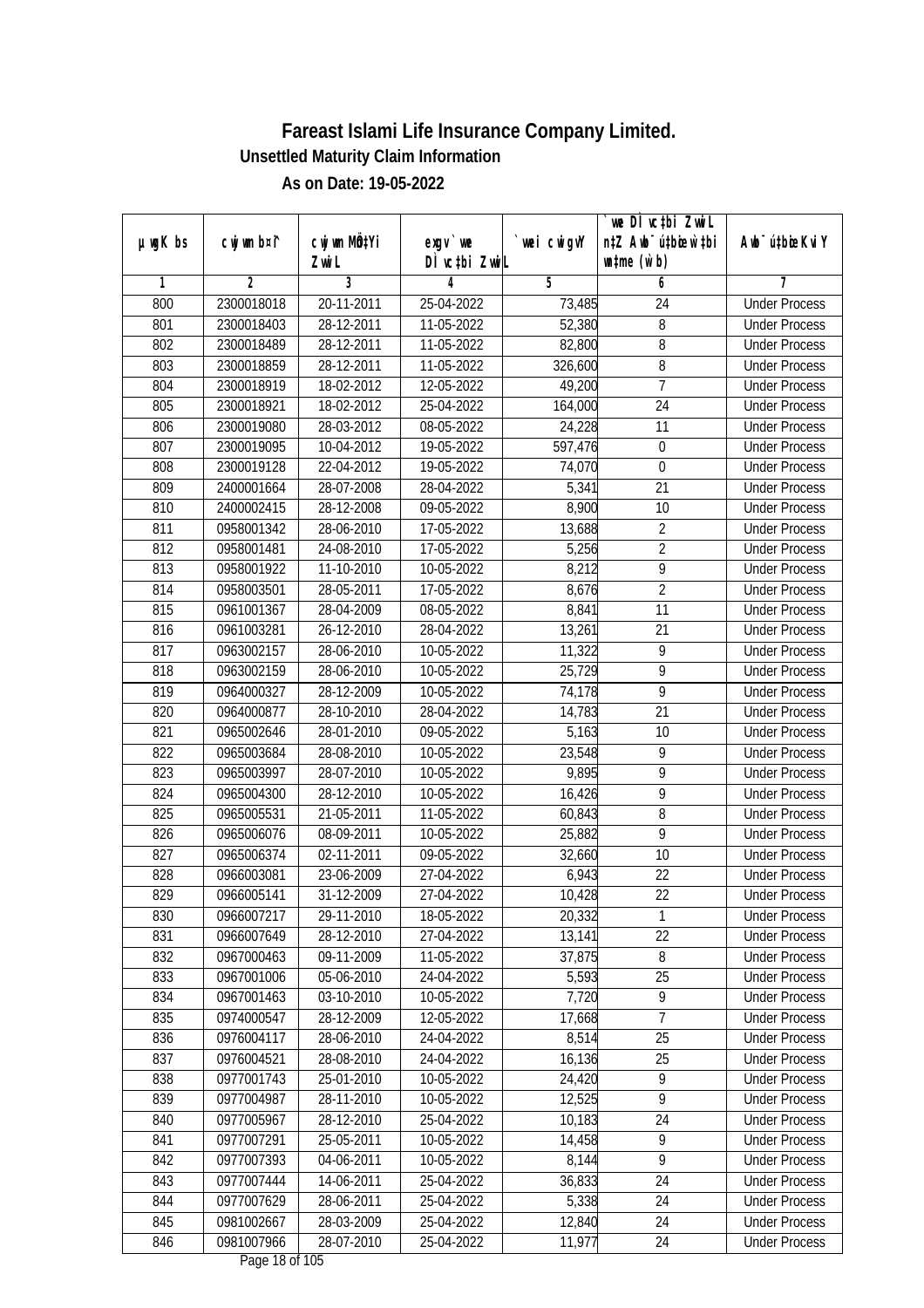|               |                |                       |                            |             | we DI vctbi Zwil                                            |                             |
|---------------|----------------|-----------------------|----------------------------|-------------|-------------------------------------------------------------|-----------------------------|
| $µ$ ug $K$ bs | cwj wm b¤i^    | cwj wm MQtYi<br>Zwi L | $exgV$ we<br>DÌ vctbi ZwiL | `wei cwigvY | n‡Z Awb <sup>-</sup> ú‡bioar`‡bi<br>$\n  untime\n  (u`b)\n$ | Awb <sup>-</sup> ú‡bioeKviY |
| 1             | $\overline{2}$ | 3                     | 4                          | 5           | 6                                                           | 7                           |
| 847           | 0981009977     | $28 - 12 - 2010$      | 25-04-2022                 | 7,008       | $\overline{24}$                                             | <b>Under Process</b>        |
| 848           | 0986000415     | 27-11-2008            | 08-05-2022                 | 10,482      | $\overline{11}$                                             | <b>Under Process</b>        |
| 849           | 0986001785     | 28-08-2009            | 08-05-2022                 | 18,444      | $\overline{11}$                                             | <b>Under Process</b>        |
| 850           | 0986003663     | 28-06-2010            | 08-05-2022                 | 11,411      | 11                                                          | <b>Under Process</b>        |
| 851           | 8600004844     | 28-10-2008            | 08-05-2022                 | 6,128       | $\overline{11}$                                             | <b>Under Process</b>        |
| 852           | 8600005066     | 27-11-2008            | 11-05-2022                 | 36,340      | 8                                                           | <b>Under Process</b>        |
| 853           | 8600006210     | 28-04-2009            | $08-05-2022$               | 20,250      | $\overline{11}$                                             | <b>Under Process</b>        |
| 854           | 8600006215     | 28-04-2009            | 08-05-2022                 | 49,175      | 11                                                          | <b>Under Process</b>        |
| 855           | 8600006384     | 28-06-2009            | 11-05-2022                 | 8,893       | 8                                                           | <b>Under Process</b>        |
| 856           | 8600006434     | 28-06-2009            | 10-05-2022                 | 54,615      | $\overline{9}$                                              | <b>Under Process</b>        |
| 857           | 8600006435     | 28-06-2009            | 08-05-2022                 | 4,051       | $\overline{11}$                                             | <b>Under Process</b>        |
| 858           | 8600006586     | 28-06-2009            | 08-05-2022                 | 9,109       | 11                                                          | <b>Under Process</b>        |
| 859           | 8600006587     | 28-06-2009            | 08-05-2022                 | 6,175       | $\overline{11}$                                             | <b>Under Process</b>        |
| 860           | 8600006768     | 28-06-2009            | 08-05-2022                 | 3,479       | 11                                                          | <b>Under Process</b>        |
| 861           | 8600006929     | 28-06-2009            | 10-05-2022                 | 53,542      | 9                                                           | <b>Under Process</b>        |
| 862           | 8600007451     | 28-09-2009            | 08-05-2022                 | 20,083      | 11                                                          | <b>Under Process</b>        |
| 863           | 8600007523     | 28-10-2009            | 08-05-2022                 | 32,781      | 11                                                          | <b>Under Process</b>        |
| 864           | 8600007585     | 28-10-2009            | 08-05-2022                 | 65,520      | 11                                                          | <b>Under Process</b>        |
| 865           | 8600007612     | 28-10-2009            | 08-05-2022                 | 8,967       | 11                                                          | <b>Under Process</b>        |
| 866           | 8600007634     | 28-10-2009            | 08-05-2022                 | 55,767      | 11                                                          | <b>Under Process</b>        |
| 867           | 8600007724     | 28-11-2009            | 08-05-2022                 | 40,323      | 11                                                          | <b>Under Process</b>        |
| 868           | 8600007726     | 28-11-2009            | 08-05-2022                 | 23,755      | 11                                                          | <b>Under Process</b>        |
| 869           | 8600007752     | 28-11-2009            | 10-05-2022                 | 11,095      | $\overline{9}$                                              | <b>Under Process</b>        |
| 870           | 8600007795     | 28-11-2009            | 08-05-2022                 | 28,844      | 11                                                          | <b>Under Process</b>        |
| 871           | 8600007877     | 28-12-2009            | 18-04-2022                 | 39,340      | 31                                                          | <b>Under Process</b>        |
| 872           | 8600007880     | 28-12-2009            | 08-05-2022                 | 52,880      | 11                                                          | <b>Under Process</b>        |
| 873           | 8600008231     | 28-12-2009            | 08-05-2022                 | 23,753      | 11                                                          | <b>Under Process</b>        |
| 874           | 8600008492     | 28-12-2009            | 08-05-2022                 | 10,760      | 11                                                          | <b>Under Process</b>        |
| 875           | 8600008838     | 28-12-2009            | 08-05-2022                 | 54,600      | 11                                                          | <b>Under Process</b>        |
| 876           | 8600008890     | 28-12-2009            | 08-05-2022                 | 28,053      | 11                                                          | <b>Under Process</b>        |
| 877           | 8600009037     | 28-12-2009            | 08-05-2022                 | 7,163       | 11                                                          | <b>Under Process</b>        |
| 878           | 8600009040     | 28-12-2009            | 10-05-2022                 | 20,163      | 9                                                           | <b>Under Process</b>        |
| 879           | 8600009060     | 28-12-2009            | 08-05-2022                 | 7,932       | 11                                                          | <b>Under Process</b>        |
| 880           | 8600009171     | 28-12-2009            | 08-05-2022                 | 4,861       | 11                                                          | <b>Under Process</b>        |
| 881           | 8600009199     | 28-12-2009            | 08-05-2022                 | 31,284      | 11                                                          | <b>Under Process</b>        |
| 882           | 8600009204     | 28-12-2009            | 08-05-2022                 | 43,682      | 11                                                          | <b>Under Process</b>        |
| 883           | 8600009226     | 28-12-2009            | 08-05-2022                 | 3,539       | 11                                                          | <b>Under Process</b>        |
| 884           | 8600009246     | 28-12-2009            | 08-05-2022                 | 12,783      | 11                                                          | <b>Under Process</b>        |
| 885           | 8600009271     | 28-12-2009            | 08-05-2022                 | 25,086      | 11                                                          | <b>Under Process</b>        |
| 886           | 8600009275     | 28-12-2009            | 08-05-2022                 | 6,111       | 11                                                          | <b>Under Process</b>        |
| 887           | 8600009316     | 28-12-2009            | 08-05-2022                 | 27,750      | 11                                                          | <b>Under Process</b>        |
| 888           | 8600009336     | 28-12-2009            | 08-05-2022                 | 8,967       | 11                                                          | <b>Under Process</b>        |
| 889           | 8600009349     | 28-12-2009            | 18-04-2022                 | 10,955      | $\overline{31}$                                             | <b>Under Process</b>        |
| 890           | 8600009395     | 28-12-2009            | 08-05-2022                 | 39,799      | 11                                                          | <b>Under Process</b>        |
| 891           | 8600009433     | 28-12-2009            | 08-05-2022                 | 54,600      | 11                                                          | <b>Under Process</b>        |
| 892           | 8600009448     | 28-12-2009            | 08-05-2022                 | 49,735      | 11                                                          | <b>Under Process</b>        |
| 893           | 8600009449     | 28-12-2009            | 08-05-2022                 | 8,540       | 11                                                          | <b>Under Process</b>        |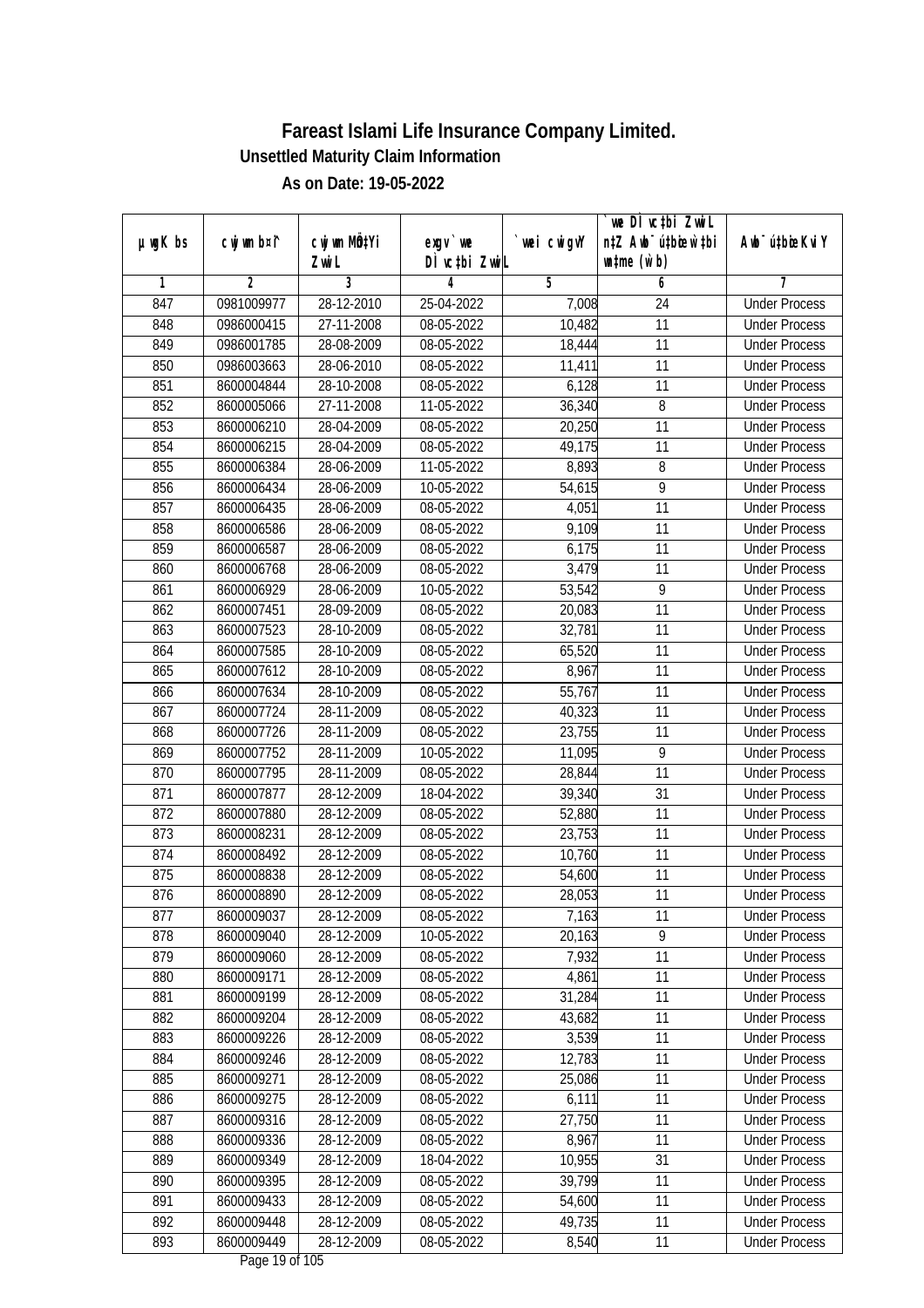|                  |                |                |               |                      | we DI vctbi Zwil                 |                             |
|------------------|----------------|----------------|---------------|----------------------|----------------------------------|-----------------------------|
| $µ$ ug $K$ bs    | cwj wm b¤i^    | cwj wm MQtYi   | $exgV$ we     | wei cwigvY           | n‡Z Awb <sup>-</sup> ú‡biosw`‡bi | Awb <sup>-</sup> ú‡bioeKviY |
|                  |                | Zwi L          | DÌ vctbi ZwiL |                      | $\n  untime\n  (u`b)\n$          |                             |
| 1                | $\overline{2}$ | $\overline{3}$ | 4             | 5                    | 6                                | 7                           |
| 894              | 8600009493     | 28-12-2009     | 08-05-2022    | 7,163                | $\overline{11}$                  | <b>Under Process</b>        |
| 895              | 8600009503     | 28-12-2009     | 08-05-2022    | 13,450               | $\overline{11}$                  | <b>Under Process</b>        |
| 896              | 8600009517     | 28-12-2009     | 08-05-2022    | 6,391                | $\overline{11}$                  | <b>Under Process</b>        |
| 897              | 8600009521     | 28-12-2009     | 08-05-2022    | 54,602               | 11                               | <b>Under Process</b>        |
| 898              | 8600009524     | 28-12-2009     | 08-05-2022    | 11,531               | $\overline{11}$                  | <b>Under Process</b>        |
| 899              | 8600009543     | 28-12-2009     | 08-05-2022    | 13,434               | $\overline{11}$                  | <b>Under Process</b>        |
| 900              | 8600009547     | 28-12-2009     | $08-05-2022$  | 18,445               | 11                               | <b>Under Process</b>        |
| 901              | 8600009564     | 28-12-2009     | 08-05-2022    | 32,770               | 11                               | <b>Under Process</b>        |
| $\overline{902}$ | 8600009620     | 28-01-2010     | 08-05-2022    | 55,351               | 11                               | <b>Under Process</b>        |
| 903              | 8600009631     | 28-01-2010     | 08-05-2022    | 15,539               | $\overline{11}$                  | <b>Under Process</b>        |
| 904              | 8600009648     | 28-02-2010     | 08-05-2022    | 103,812              | $\overline{11}$                  | <b>Under Process</b>        |
| 905              | 8600009692     | 28-03-2010     | 08-05-2022    | 30,168               | 11                               | <b>Under Process</b>        |
| 906              | 8600009732     | 28-03-2010     | 08-05-2022    | 66,420               | $\overline{11}$                  | <b>Under Process</b>        |
| 907              | 8600013046     | 28-06-2011     | 08-05-2022    | 13,260               | 11                               | <b>Under Process</b>        |
| 908              | 8600013450     | 28-11-2011     | 08-05-2022    | 3,618                | 11                               | <b>Under Process</b>        |
| 909              | 8600013510     | 28-11-2011     | 10-05-2022    | 33,904               | 9                                | <b>Under Process</b>        |
| 910              | 8600013514     | 28-11-2011     | 08-05-2022    | 22,060               | 11                               | <b>Under Process</b>        |
| 911              | 8600013517     | 28-11-2011     | 08-05-2022    | 48,990               | 11                               | <b>Under Process</b>        |
| 912              | 8600013572     | 28-12-2011     | 08-05-2022    | 23,771               | 11                               | <b>Under Process</b>        |
| 913              | 8600013615     | 28-12-2011     | 08-05-2022    | 7,030                | 11                               | <b>Under Process</b>        |
| 914              | 8600013623     | 28-12-2011     | 08-05-2022    | 19,744               | 11                               | <b>Under Process</b>        |
| 915              | 8600013633     | 28-12-2011     | 08-05-2022    | $\overline{132,165}$ | 11                               | <b>Under Process</b>        |
| 916              | 8600013635     | 28-12-2011     | 08-05-2022    | 38,695               | 11                               | <b>Under Process</b>        |
| 917              | 8600013652     | 28-12-2011     | 08-05-2022    | 19,192               | 11                               | <b>Under Process</b>        |
| 918              | 8600013662     | 28-12-2011     | 08-05-2022    | 24,750               | 11                               | <b>Under Process</b>        |
| 919              | 8600013667     | 28-12-2011     | 08-05-2022    | 9,538                | 11                               | <b>Under Process</b>        |
| 920              | 8600013684     | 28-12-2011     | 10-05-2022    | 6,487                | 9                                | <b>Under Process</b>        |
| 921              | 8600013710     | 28-12-2011     | 08-05-2022    | 10,545               | 11                               | <b>Under Process</b>        |
| 922              | 8600013725     | 28-12-2011     | 08-05-2022    | 15,075               | 11                               | <b>Under Process</b>        |
| 923              | 8600013746     | 28-12-2011     | 08-05-2022    | 116,200              | 11                               | <b>Under Process</b>        |
| 924              | 8600013821     | 28-12-2011     | 10-05-2022    | 6,697                | 9                                | <b>Under Process</b>        |
| 925              | 8600013864     | 28-12-2011     | 08-05-2022    | 10,150               | 11                               | <b>Under Process</b>        |
| 926              | 8600013941     | 25-03-2012     | 08-05-2022    | 184,200              | 11                               | <b>Under Process</b>        |
| 927              | 8700000255     | 17-06-2009     | 11-05-2022    | 107,080              | $\, 8$                           | <b>Under Process</b>        |
| 928              | 8700001733     | 13-12-2009     | 12-05-2022    | 11,149               | 7                                | <b>Under Process</b>        |
| 929              | 8700001866     | 27-12-2009     | 12-05-2022    | 5,460                | $\overline{7}$                   | <b>Under Process</b>        |
| 930              | 8700002776     | 28-02-2010     | 12-05-2022    | 108,580              | $\overline{7}$                   | <b>Under Process</b>        |
| 931              | 8700002956     | 12-04-2010     | 12-05-2022    | 81,918               | $\overline{7}$                   | <b>Under Process</b>        |
| 932              | 8700003079     | 10-06-2010     | 12-05-2022    | 96,320               | $\overline{7}$                   | <b>Under Process</b>        |
| 933              | 8700003886     | 28-12-2010     | 09-05-2022    | 13,978               | 10                               | <b>Under Process</b>        |
| 934              | 8700004261     | 27-06-2011     | 09-05-2022    | 163,300              | 10                               | <b>Under Process</b>        |
| 935              | 8700004479     | 15-11-2011     | 18-05-2022    | 1,213,137            | 1                                | <b>Under Process</b>        |
| 936              | 8700004731     | 28-12-2011     | 11-05-2022    | 42,250               | 8                                | <b>Under Process</b>        |
| 937              | 8700004843     | 20-03-2012     | 12-05-2022    | 51,625               | 7                                | <b>Under Process</b>        |
| 938              | 8700004855     | 11-03-2012     | 12-05-2022    | 8,465                | $\overline{7}$                   | <b>Under Process</b>        |
| 939              | 8800000323     | 28-10-2010     | 12-05-2022    | 323,200              | $\overline{7}$                   | <b>Under Process</b>        |
| 940              | 8800000492     | 28-12-2010     | 16-05-2022    | 262,280              | 3                                | <b>Under Process</b>        |
|                  |                |                |               |                      |                                  |                             |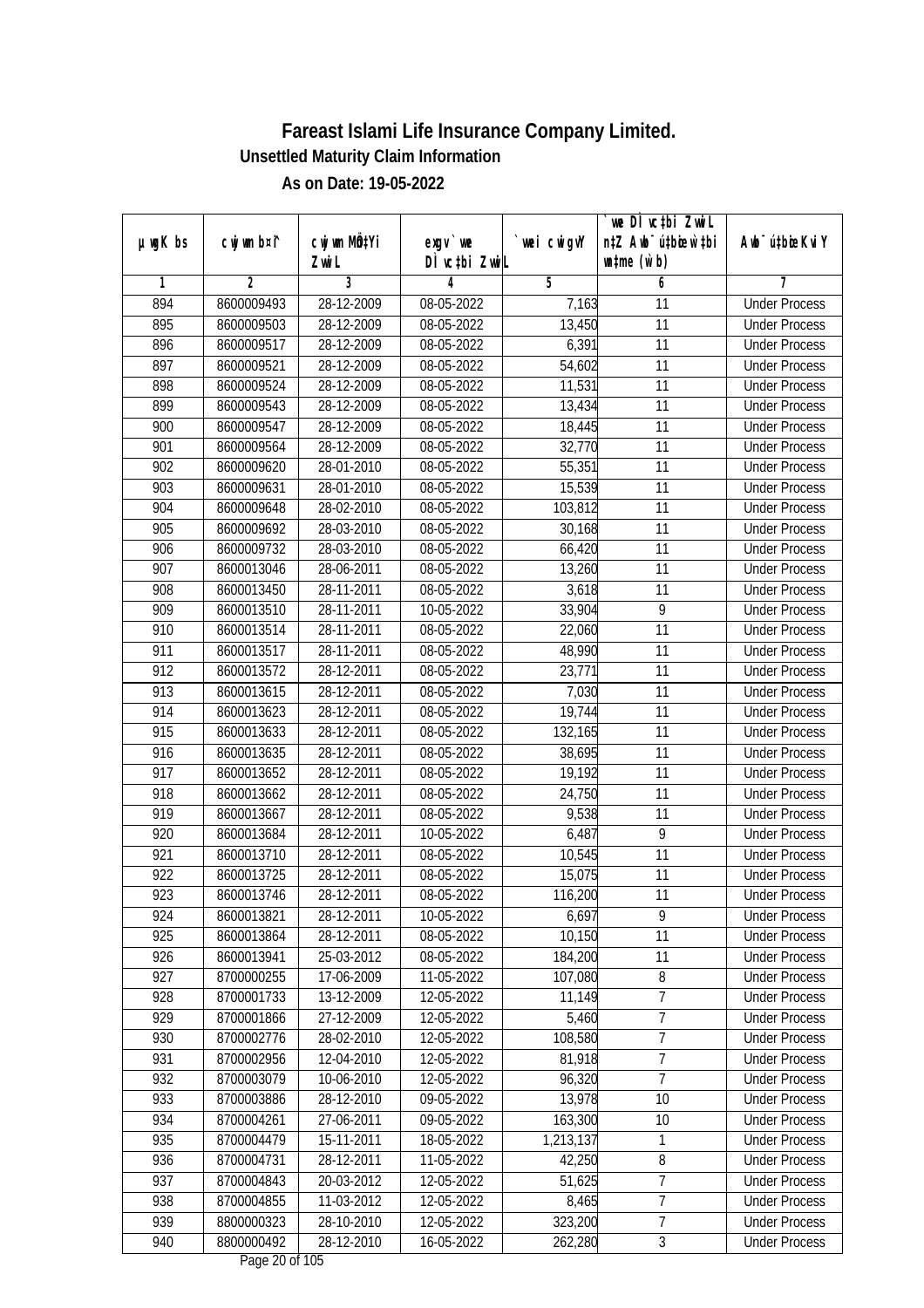|               |                |                       |                            |             | we DI vctbi ZwiL                                            |                             |
|---------------|----------------|-----------------------|----------------------------|-------------|-------------------------------------------------------------|-----------------------------|
| $µ$ ug $K$ bs | cwj wm b¤i^    | cwj wm MQtYi<br>Zwi L | $exgV$ we<br>DÌ vctbi ZwiL | `wei cwigvY | n‡Z Awb <sup>-</sup> ú‡bioen`‡bi<br>$\n  untime\n  (u`b)\n$ | Awb <sup>-</sup> ú‡bioeKviY |
| 1             | $\overline{2}$ | 3                     | 4                          | 5           | 6                                                           | 7                           |
| 941           | 8800000609     | $28 - 12 - 2010$      | 09-05-2022                 | 138,405     | 10                                                          | <b>Under Process</b>        |
| 942           | 8800001043     | 28-06-2011            | 09-05-2022                 | 489,900     | 10                                                          | <b>Under Process</b>        |
| 943           | 8800001162     | 28-12-2011            | 09-05-2022                 | 102,960     | $\overline{10}$                                             | <b>Under Process</b>        |
| 944           | 8800001230     | 28-12-2011            | 12-05-2022                 | 292,200     | 7                                                           | <b>Under Process</b>        |
| 945           | 8800001254     | $28 - 12 - 2011$      | 13-04-2022                 | 669,000     | $\overline{36}$                                             | <b>Under Process</b>        |
| 946           | 018032335      | 28-12-2011            | 17-05-2022                 | 77,750      | $\overline{2}$                                              | <b>Under Process</b>        |
| 947           | 018030353      | 28-07-2011            | 11-05-2022                 | 5,515       | $\overline{8}$                                              | <b>Under Process</b>        |
| 948           | 014056937      | 19-09-2011            | 19-05-2022                 | 7,580       | $\overline{0}$                                              | <b>Under Process</b>        |
| 949           | 014051107      | 25-10-2010            | 19-05-2022                 | 10,636      | $\boldsymbol{0}$                                            | <b>Under Process</b>        |
| 950           | 015026333      | 28-12-2011            | 19-05-2022                 | 69,960      | $\boldsymbol{0}$                                            | <b>Under Process</b>        |
| 951           | 045021672      | 28-06-2011            | 19-05-2022                 | 69,280      | $\boldsymbol{0}$                                            | <b>Under Process</b>        |
| 952           | 014059290      | 28-12-2011            | 18-05-2022                 | 37,163      | 1                                                           | <b>Under Process</b>        |
| 953           | 014059777      | 20-12-2011            | 19-05-2022                 | 15,485      | $\overline{0}$                                              | <b>Under Process</b>        |
| 954           | 044012865      | 28-12-2011            | 12-05-2022                 | 15,007      | $\overline{7}$                                              | <b>Under Process</b>        |
| 955           | 001011359      | 28-04-2010            | 19-05-2022                 | 4,080       | $\boldsymbol{0}$                                            | <b>Under Process</b>        |
| 956           | 001012470      | 02-12-2010            | 11-05-2022                 | 27,650      | 8                                                           | <b>Under Process</b>        |
| 957           | 001011386      | 28-04-2010            | 19-05-2022                 | 14,247      | $\boldsymbol{0}$                                            | <b>Under Process</b>        |
| 958           | 00100007335    | 03-02-2008            | 19-05-2022                 | 5,354       | $\boldsymbol{0}$                                            | <b>Under Process</b>        |
| 959           | 057008519      | 28-12-2011            | 16-05-2022                 | 36,351      | $\overline{3}$                                              | <b>Under Process</b>        |
| 960           | 001013058      | 15-11-2011            | 19-05-2022                 | 47,970      | $\boldsymbol{0}$                                            | <b>Under Process</b>        |
| 961           | 024040214      | 27-11-2011            | 12-05-2022                 | 292,493     | $\overline{7}$                                              | <b>Under Process</b>        |
| 962           | 017030897      | 20-10-2011            | 16-05-2022                 | 191,880     | 3                                                           | <b>Under Process</b>        |
| 963           | 017030508      | 28-06-2011            | 16-05-2022                 | 94,620      | 3                                                           | <b>Under Process</b>        |
| 964           | 031006627      | 25-10-2011            | 10-05-2022                 | 96,444      | 9                                                           | <b>Under Process</b>        |
| 965           | 001009778      | 28-06-2009            | 19-05-2022                 | 9,836       | $\pmb{0}$                                                   | <b>Under Process</b>        |
| 966           | 001013060      | 19-11-2011            | 19-05-2022                 | 31,818      | $\boldsymbol{0}$                                            | <b>Under Process</b>        |
| 967           | 00100007299    | 03-01-2008            | 19-05-2022                 | 3,962       | $\boldsymbol{0}$                                            | <b>Under Process</b>        |
| 968           | 05700016115    | 28-11-2011            | 16-05-2022                 | 91,999      | $\overline{3}$                                              | <b>Under Process</b>        |
| 969           | 004054466      | 26-12-2010            | 12-05-2022                 | 5,350       | $\overline{7}$                                              | <b>Under Process</b>        |
| 970           | 015026430      | 28-12-2011            | 19-05-2022                 | 76,716      | $\boldsymbol{0}$                                            | <b>Under Process</b>        |
| 971           | 015026046      | 28-11-2011            | 19-05-2022                 | 45,660      | $\boldsymbol{0}$                                            | <b>Under Process</b>        |
| 972           | 015026141      | 20-12-2011            | 19-05-2022                 | 19,188      | 0                                                           | <b>Under Process</b>        |
| 973           | 017030844      | 24-10-2011            | 16-05-2022                 | 92,367      | $\overline{3}$                                              | <b>Under Process</b>        |
| 974           | 015026119      | 24-12-2011            | 19-05-2022                 | 12,612      | $\overline{0}$                                              | <b>Under Process</b>        |
| 975           | 014060508      | 28-01-2012            | 19-05-2022                 | 38,250      | $\boldsymbol{0}$                                            | <b>Under Process</b>        |
| 976           | 014059247      | 20-12-2011            | 19-05-2022                 | 75,990      | 0                                                           | <b>Under Process</b>        |
| 977           | 014046758      | 11-03-2010            | 18-05-2022                 | 7,966       | 1                                                           | <b>Under Process</b>        |
| 978           | 014059852      | 28-12-2011            | 19-05-2022                 | 57,043      | $\boldsymbol{0}$                                            | <b>Under Process</b>        |
| 979           | 014059708      | 28-11-2011            | 18-05-2022                 | 32,798      | 1                                                           | <b>Under Process</b>        |
| 980           | 014058156      | 28-11-2011            | 19-05-2022                 | 5,515       | $\boldsymbol{0}$                                            | <b>Under Process</b>        |
| 981           | 014054361      | 28-03-2011            | 18-05-2022                 | 7,813       | 1                                                           | <b>Under Process</b>        |
| 982           | 014058174      | 28-11-2011            | 19-05-2022                 | 5,515       | $\boldsymbol{0}$                                            | <b>Under Process</b>        |
| 983           | 018031424      | 28-11-2011            | 17-05-2022                 | 47,970      | $\overline{2}$                                              | <b>Under Process</b>        |
| 984           | 018032331      | 28-12-2011            | 16-05-2022                 | 19,188      | $\overline{3}$                                              | <b>Under Process</b>        |
| 985           | 018032062      | 28-12-2011            | 16-05-2022                 | 95,940      | $\overline{3}$                                              | <b>Under Process</b>        |
| 986           | 018031540      | 21-12-2011            | 17-05-2022                 | 19,188      | $\overline{2}$                                              | <b>Under Process</b>        |
| 987           | 049032904      | 11-02-2012            | 16-05-2022                 | 192,720     | $\mathfrak{Z}$                                              | <b>Under Process</b>        |
|               |                |                       |                            |             |                                                             |                             |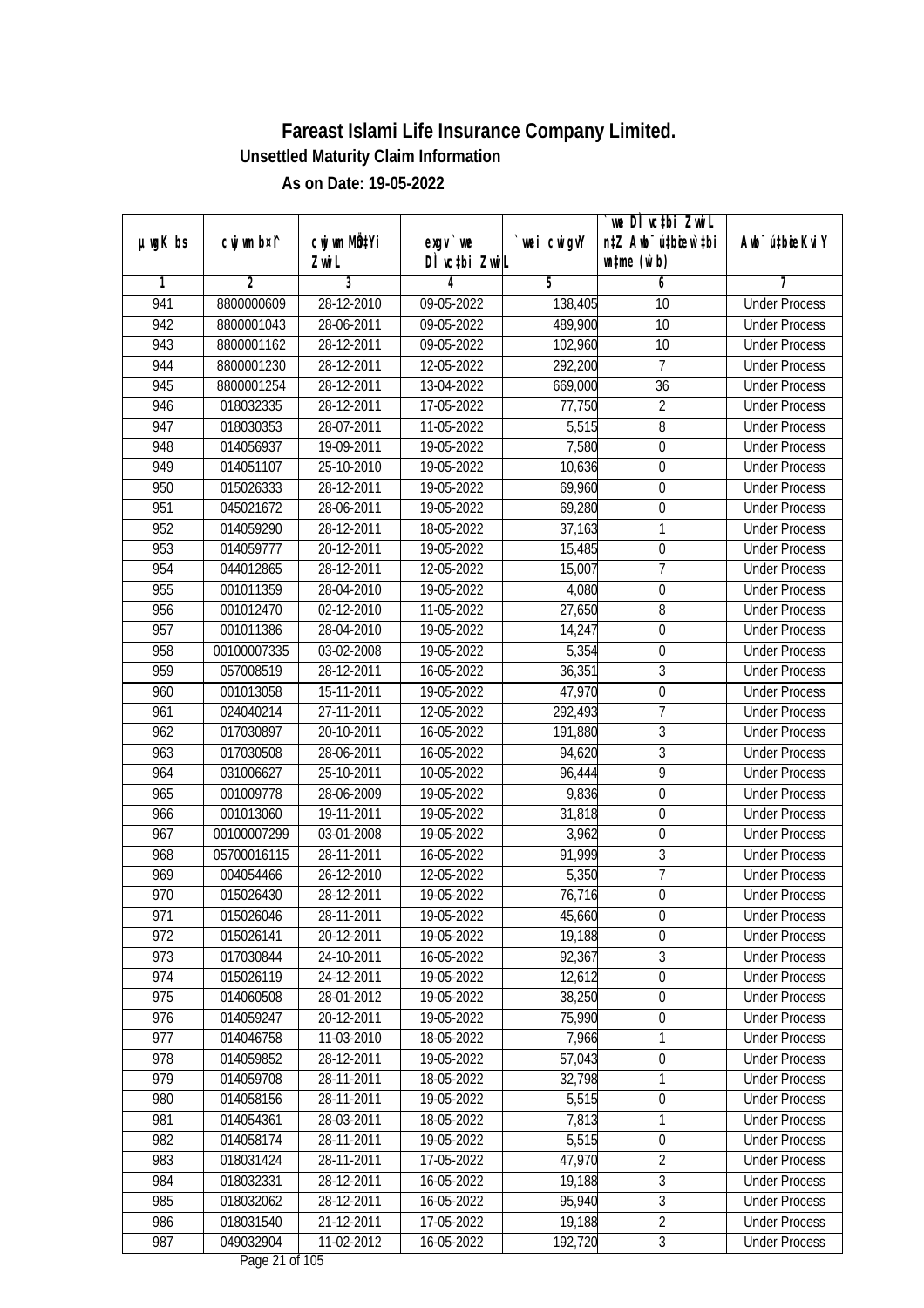|               |                |              |               |                | we DI vctbi Zwil                 |                             |
|---------------|----------------|--------------|---------------|----------------|----------------------------------|-----------------------------|
| $µ$ ug $K$ bs | cwj wm b¤i^    | cwj wm MQtYi | $exgV$ we     | wei cwigvY     | n‡Z Awb <sup>-</sup> ú‡bioen`‡bi | Awb <sup>-</sup> ú‡bioeKviY |
|               |                | Zwi L        | DÌ vctbi ZwiL |                | $\n  untime\n  (u`b)\n$          |                             |
| 1             | $\overline{2}$ | 3            | 4             | $\overline{5}$ | 6                                | 7                           |
| 988           | 014057626      | 28-10-2011   | 19-05-2022    | 13,006         | 0                                | <b>Under Process</b>        |
| 989           | 018033084      | 28-12-2011   | 16-05-2022    | 53,384         | 3                                | <b>Under Process</b>        |
| 990           | 021080179      | 28-12-2011   | 16-05-2022    | 10,518         | $\overline{3}$                   | <b>Under Process</b>        |
| 991           | 01700010944    | 28-03-2011   | 16-05-2022    | 25,675         | $\overline{3}$                   | <b>Under Process</b>        |
| 992           | 049032811      | 28-01-2012   | 19-05-2022    | 40,150         | $\overline{0}$                   | <b>Under Process</b>        |
| 993           | 006019124      | 28-08-2010   | 16-05-2022    | 9,033          | 3                                | <b>Under Process</b>        |
| 994           | 014044796      | 28-12-2009   | $18-05-2022$  | 13,450         | 1                                | <b>Under Process</b>        |
| 995           | 037004233      | 15-05-2011   | 17-05-2022    | 49,981         | $\overline{2}$                   | <b>Under Process</b>        |
| 996           | 019005383      | 26-06-2011   | 17-05-2022    | 13,368         | $\overline{2}$                   | <b>Under Process</b>        |
| 997           | 019005626      | 26-01-2012   | 17-05-2022    | 192,720        | $\overline{2}$                   | <b>Under Process</b>        |
| 998           | 019005544      | 20-11-2011   | 17-05-2022    | 7,721          | $\overline{2}$                   | <b>Under Process</b>        |
| 999           | 01900002009    | 18-05-2011   | 17-05-2022    | 31,228         | $\overline{2}$                   | <b>Under Process</b>        |
| 1000          | 011028001      | 28-02-2011   | 09-05-2022    | 7,813          | $\overline{10}$                  | <b>Under Process</b>        |
| 1001          | 011031895      | 28-03-2012   | 09-05-2022    | 53,305         | 10                               | <b>Under Process</b>        |
| 1002          | 011031891      | 28-03-2012   | 19-05-2022    | 31,769         | $\boldsymbol{0}$                 | <b>Under Process</b>        |
| 1003          | 011029483      | 27-06-2011   | 09-05-2022    | 17,097         | 10                               | <b>Under Process</b>        |
| 1004          | 030014508      | 28-03-2011   | 12-05-2022    | 38,106         | $\overline{1}$                   | <b>Under Process</b>        |
| 1005          | 049032293      | 27-11-2011   | 17-05-2022    | 9,927          | $\overline{2}$                   | <b>Under Process</b>        |
| 1006          | 049033328      | 28-03-2012   | 17-05-2022    | 38,129         | $\overline{2}$                   | <b>Under Process</b>        |
| 1007          | 021080926      | 28-02-2012   | 16-05-2022    | 9,062          | 3                                | <b>Under Process</b>        |
| 1008          | 021081661      | 28-12-2011   | 16-05-2022    | 11,030         | $\overline{3}$                   | <b>Under Process</b>        |
| 1009          | 043037456      | 18-03-2012   | 18-05-2022    | 8,506          | 1                                | <b>Under Process</b>        |
| 1010          | 037003987      | 08-09-2010   | 17-05-2022    | 317,732        | $\overline{2}$                   | <b>Under Process</b>        |
| 1011          | 037002092      | 13-08-2008   | 17-05-2022    | 4,313          | $\overline{2}$                   | <b>Under Process</b>        |
| 1012          | 05300001988    | 23-06-2011   | 17-05-2022    | 50,843         | $\overline{2}$                   | <b>Under Process</b>        |
| 1013          | 021062921      | 28-11-2009   | 16-05-2022    | 20,232         | 3                                | <b>Under Process</b>        |
| 1014          | 02100004274    | 17-12-2007   | 16-05-2022    | 8,052          | $\mathfrak{Z}$                   | <b>Under Process</b>        |
| 1015          | 02100017747    | 13-03-2012   | 16-05-2022    | 24,904         | $\overline{3}$                   | <b>Under Process</b>        |
| 1016          | 021079087      | 21-12-2011   | 16-05-2022    | 64,675         | $\overline{3}$                   | <b>Under Process</b>        |
| 1017          | 02100017405    | 28-12-2011   | 16-05-2022    | 17,663         | $\overline{3}$                   | <b>Under Process</b>        |
| 1018          | 052027721      | 28-12-2011   | 11-05-2022    | 15,994         | 8                                | <b>Under Process</b>        |
| 1019          | 024031231      | 20-11-2010   | 12-05-2022    | 19,220         | $\overline{7}$                   | <b>Under Process</b>        |
| 1020          | 018031650      | 24-12-2011   | 17-05-2022    | 19,096         | $\overline{2}$                   | <b>Under Process</b>        |
| 1021          | 018032606      | 28-01-2012   | 17-05-2022    | 6,212          | $\overline{2}$                   | <b>Under Process</b>        |
| 1022          | 027033475      | 28-12-2011   | 19-05-2022    | 17,605         | 0                                | <b>Under Process</b>        |
| 1023          | 014055195      | 21-05-2011   | 18-05-2022    | 18,446         | 1                                | <b>Under Process</b>        |
| 1024          | 018032074      | 28-12-2011   | 16-05-2022    | 39,975         | $\overline{3}$                   | <b>Under Process</b>        |
| 1025          | 007009253      | 25-11-2007   | 09-05-2022    | 5,794          | 10                               | <b>Under Process</b>        |
| 1026          | 007011400      | 28-02-2008   | 09-05-2022    | 4,144          | 10                               | <b>Under Process</b>        |
| 1027          | 022031885      | 28-03-2012   | 12-05-2022    | 65,565         | $\overline{7}$                   | <b>Under Process</b>        |
| 1028          | 018031907      | 27-12-2011   | 16-05-2022    | 6,080          | $\overline{3}$                   | <b>Under Process</b>        |
| 1029          | 014056689      | 28-08-2011   | $18-05-2022$  | 9,459          | 1                                | <b>Under Process</b>        |
| 1030          | 019005687      | 28-03-2012   | 17-05-2022    | 9,212          | $\overline{2}$                   | <b>Under Process</b>        |
| 1031          | 018032593      | 28-01-2012   | 16-05-2022    | 8,576          | 3                                | <b>Under Process</b>        |
| 1032          | 018031568      | 28-12-2011   | 17-05-2022    | 12,708         | $\overline{2}$                   | <b>Under Process</b>        |
| 1033          | 018031358      | 28-11-2011   | 17-05-2022    | 12,310         | $\overline{2}$                   | <b>Under Process</b>        |
| 1034          | 018032380      | 28-12-2011   | 16-05-2022    | 12,990         | $\overline{3}$                   | <b>Under Process</b>        |
|               |                |              |               |                |                                  |                             |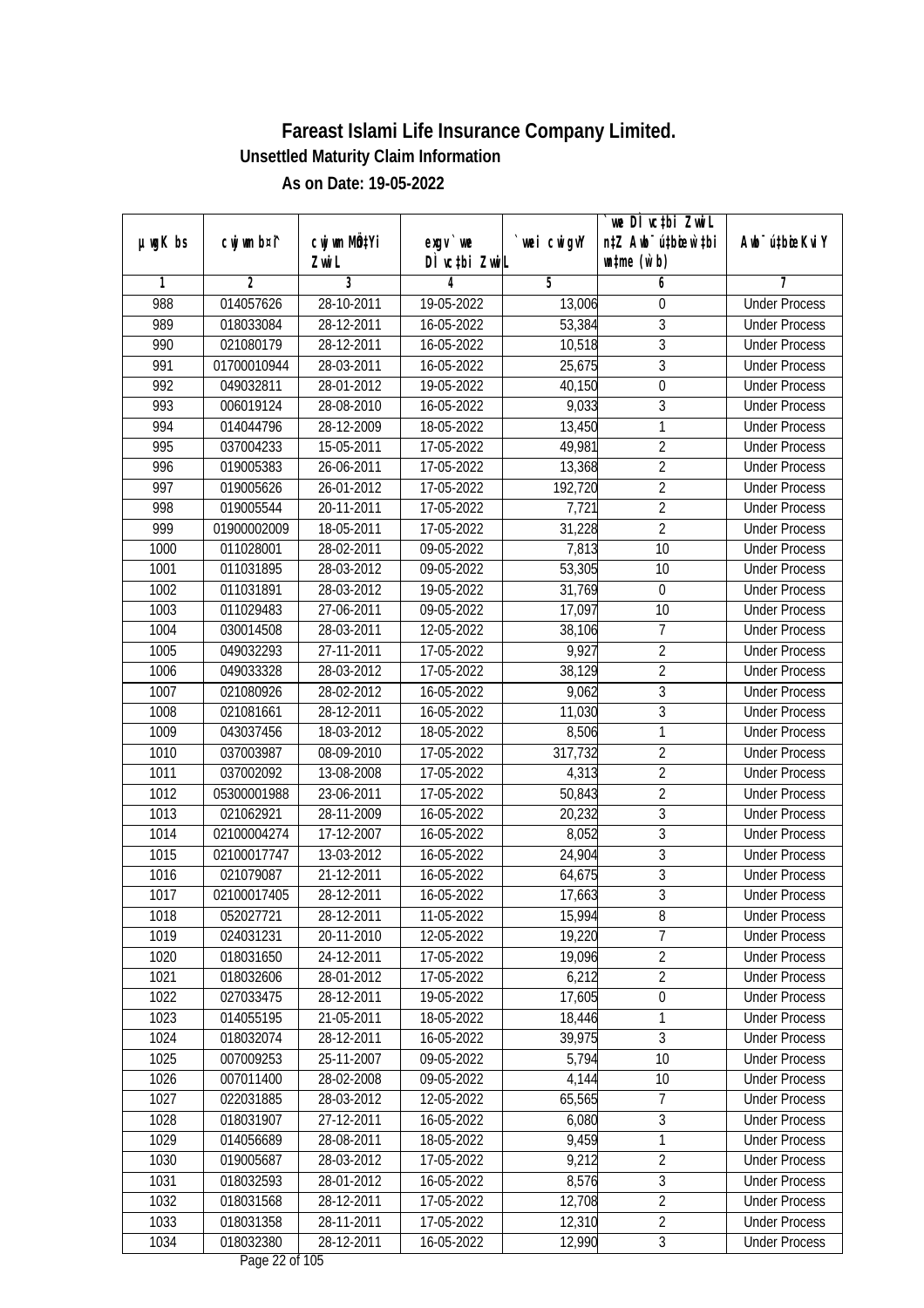|               |                |                       |                            |            | we DI vctbi ZwiL<br>n‡Z Awb <sup>-</sup> ú‡bioar`‡bi |                             |
|---------------|----------------|-----------------------|----------------------------|------------|------------------------------------------------------|-----------------------------|
| $µ$ ug $K$ bs | cwj wm b¤i^    | cwj wm MQtYi<br>Zwi L | $exgV$ we<br>DÌ vctbi ZwiL | wei cwigvY | $\n  untime\n  (u`b)\n$                              | Awb <sup>-</sup> ú‡bioeKviY |
| 1             | $\overline{2}$ | 3                     | 4                          | 5          | 6                                                    | 7                           |
| 1035          | 052026710      | 25-09-2011            | 11-05-2022                 | 9,474      | 8                                                    | <b>Under Process</b>        |
| 1036          | 05300002401    | 04-02-2012            | $17 - 05 - 2022$           | 9,806      | $\overline{2}$                                       | <b>Under Process</b>        |
| 1037          | 018031015      | 15-11-2011            | 16-05-2022                 | 2,647      | $\overline{3}$                                       | <b>Under Process</b>        |
| 1038          | 018032396      | 28-12-2011            | 17-05-2022                 | 17,918     | $\overline{2}$                                       | <b>Under Process</b>        |
| 1039          | 018030019      | 28-06-2011            | 16-05-2022                 | 14,591     | $\overline{3}$                                       | <b>Under Process</b>        |
| 1040          | 018031855      | 21-12-2011            | 16-05-2022                 | 4,412      | $\overline{3}$                                       | <b>Under Process</b>        |
| 1041          | 018032517      | 28-12-2011            | $16 - 05 - 2022$           | 7,773      | $\overline{3}$                                       | <b>Under Process</b>        |
| 1042          | 018032350      | $28-12-2011$          | 16-05-2022                 | 23,592     | $\sqrt{3}$                                           | <b>Under Process</b>        |
| 1043          | 037004006      | 07-11-2010            | 12-05-2022                 | 7,240      | $\overline{7}$                                       | <b>Under Process</b>        |
| 1044          | 04900005593    | 28-06-2011            | 11-05-2022                 | 110,564    | $\, 8$                                               | <b>Under Process</b>        |
| 1045          | 0929006027     | 28-02-2012            | 16-05-2022                 | 9,809      | $\overline{3}$                                       | <b>Under Process</b>        |
| 1046          | 0929006053     | 15-02-2012            | 09-05-2022                 | 38,866     | 10                                                   | <b>Under Process</b>        |
| 1047          | 0929006054     | 28-02-2012            | 09-05-2022                 | 16,455     | $\overline{10}$                                      | <b>Under Process</b>        |
| 1048          | 0929006085     | 07-03-2012            | 16-05-2022                 | 136,032    | 3                                                    | <b>Under Process</b>        |
| 1049          | 0929006088     | 07-03-2012            | 09-05-2022                 | 97,167     | 10                                                   | <b>Under Process</b>        |
| 1050          | 0929006106     | 28-03-2012            | 09-05-2022                 | 19,165     | 10                                                   | <b>Under Process</b>        |
| 1051          | 0929006118     | 28-03-2012            | 16-05-2022                 | 26,908     | $\mathfrak{Z}$                                       | <b>Under Process</b>        |
| 1052          | 0929006123     | 06-03-2012            | 09-05-2022                 | 10,146     | 10                                                   | <b>Under Process</b>        |
| 1053          | 0929006135     | 19-03-2012            | 09-05-2022                 | 194,326    | 10                                                   | <b>Under Process</b>        |
| 1054          | 0930000204     | 20-06-2010            | 16-05-2022                 | 19,205     | 3                                                    | <b>Under Process</b>        |
| 1055          | 0930001559     | 28-03-2011            | 09-05-2022                 | 34,873     | 10                                                   | <b>Under Process</b>        |
| 1056          | 0930001871     | 28-06-2011            | 16-05-2022                 | 58,046     | 3                                                    | <b>Under Process</b>        |
| 1057          | 0930001979     | 28-09-2011            | 21-04-2022                 | 92,193     | 28                                                   | <b>Under Process</b>        |
| 1058          | 0930001980     | 10-10-2011            | 17-05-2022                 | 16,696     | $\overline{2}$                                       | <b>Under Process</b>        |
| 1059          | 0930002027     | 22-11-2011            | 09-05-2022                 | 82,742     | 10                                                   | <b>Under Process</b>        |
| 1060          | 0930002228     | 28-02-2012            | 16-05-2022                 | 38,866     | 3                                                    | <b>Under Process</b>        |
| 1061          | 0930002263     | 28-03-2012            | 16-05-2022                 | 114,999    | 3                                                    | <b>Under Process</b>        |
| 1062          | 0930002267     | 28-03-2012            | 09-05-2022                 | 12,856     | 10                                                   | <b>Under Process</b>        |
| 1063          | 0930002273     | 28-03-2012            | 09-05-2022                 | 11,002     | 10                                                   | <b>Under Process</b>        |
| 1064          | 0930002274     | 28-03-2012            | 09-05-2022                 | 15,426     | 10                                                   | <b>Under Process</b>        |
| 1065          | 0931000190     | 05-03-2008            | 10-05-2022                 | 84,300     | 9                                                    | <b>Under Process</b>        |
| 1066          | 0931002686     | 28-01-2012            | 10-05-2022                 | 388,652    | 9                                                    | <b>Under Process</b>        |
| 1067          | 0931002776     | 28-02-2012            | 24-04-2022                 | 71,229     | 25                                                   | <b>Under Process</b>        |
| 1068          | 0931002906     | 24-04-2012            | 10-05-2022                 | 63,933     | $\overline{9}$                                       | <b>Under Process</b>        |
| 1069          | 0931002916     | 25-04-2012            | 17-05-2022                 | 58,301     | $\overline{2}$                                       | <b>Under Process</b>        |
| 1070          | 0931002930     | 28-04-2012            | 19-05-2022                 | 38,866     | $\boldsymbol{0}$                                     | <b>Under Process</b>        |
| 1071          | 0931002982     | 28-04-2012            | 19-05-2022                 | 86,216     | $\boldsymbol{0}$                                     | <b>Under Process</b>        |
| 1072          | 0931002993     | 28-04-2012            | 19-05-2022                 | 97,167     | $\mathbf 0$                                          | <b>Under Process</b>        |
| 1073          | 0932004699     | 28-05-2011            | 27-04-2022                 | 14,977     | 22                                                   | <b>Under Process</b>        |
| 1074          | 0932005576     | 28-02-2012            | 20-04-2022                 | 37,201     | 29                                                   | <b>Under Process</b>        |
| 1075          | 0932005588     | 28-03-2012            | 27-04-2022                 | 38,866     | 22                                                   | <b>Under Process</b>        |
| 1076          | 0932005619     | 28-03-2012            | 09-05-2022                 | 52,292     | 10                                                   | <b>Under Process</b>        |
| 1077          | 0933008695     | 19-12-2011            | $\overline{09}$ -05-2022   | 25,454     | 10                                                   | <b>Under Process</b>        |
| 1078          | 0933008825     | 28-12-2011            | 09-05-2022                 | 80,066     | 10                                                   | <b>Under Process</b>        |
| 1079          | 0933009035     | 05-03-2012            | 09-05-2022                 | 28,071     | 10                                                   | <b>Under Process</b>        |
| 1080          | 0933009056     | 05-03-2012            | 09-05-2022                 | 13,635     | 10                                                   | <b>Under Process</b>        |
| 1081          | 0933009057     | 05-03-2012            | 11-05-2022                 | 13,635     | 8                                                    | <b>Under Process</b>        |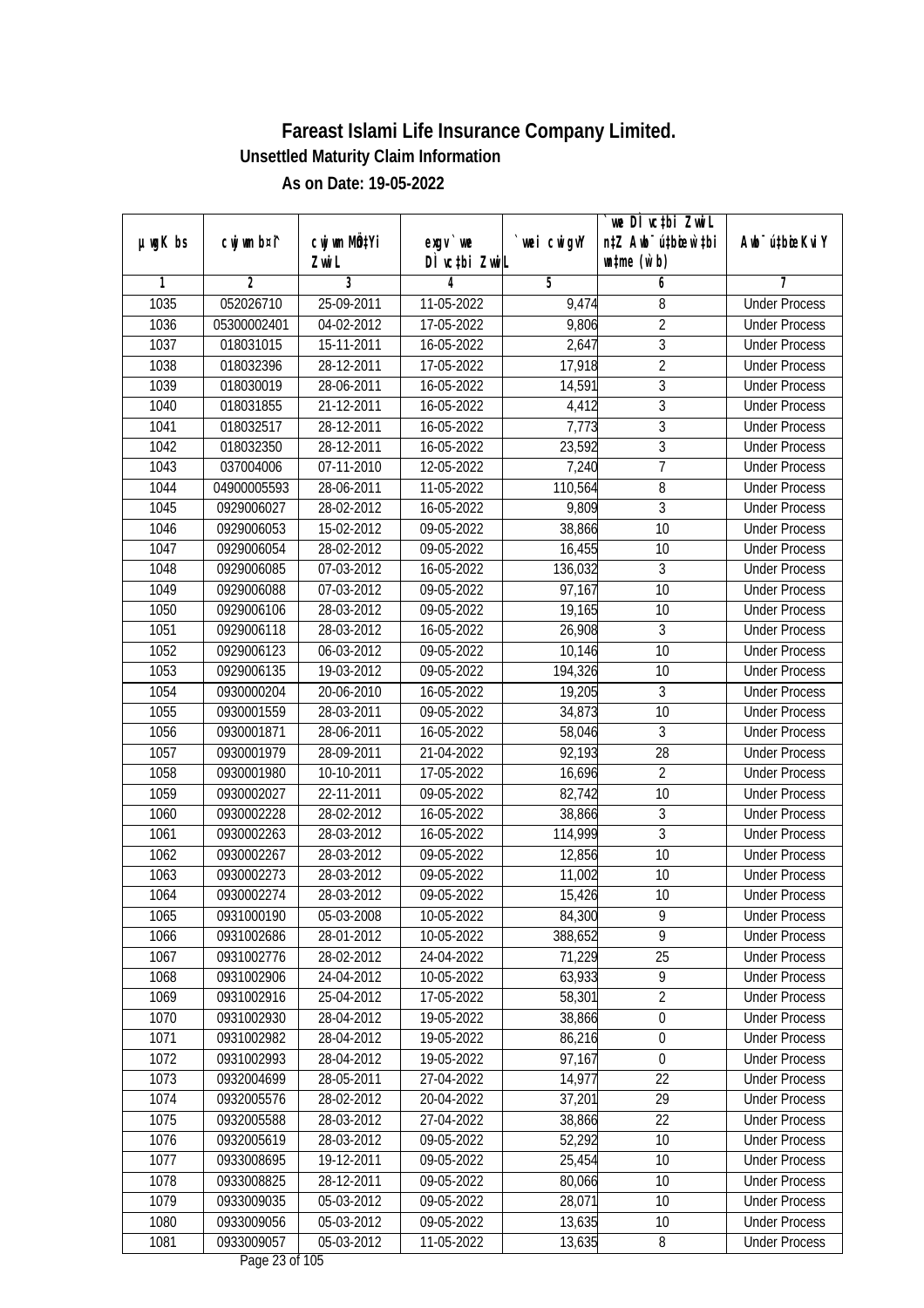|               |                          |                          |                                         |                   | we DI vctbi ZwiL                   |                                              |
|---------------|--------------------------|--------------------------|-----------------------------------------|-------------------|------------------------------------|----------------------------------------------|
| $µ$ ug $K$ bs | cwj wm b¤i^              | cwj wm MQtYi             | exgy `we                                | `wei cwigvY       | n‡Z Awb <sup>-</sup> ú‡bicen`‡bi   | Awb <sup>-</sup> ú‡bioeKviY                  |
|               |                          | Zwi L                    | DÌ vctbi ZwiL                           |                   | $\n  untime\n  (u`b)\n$            |                                              |
| 1             | $\overline{2}$           | 3                        | 4                                       | 5                 | 6                                  | 7                                            |
| 1082          | 0933009106               | 30-03-2012               | 09-05-2022                              | 94,384            | 10                                 | <b>Under Process</b>                         |
| 1083          | 0933009129               | 22-03-2012               | $11-05-2022$                            | 5,729             | 8                                  | <b>Under Process</b>                         |
| 1084          | 0933009154               | 28-03-2012               | 11-05-2022                              | 78,031            | $\overline{8}$                     | <b>Under Process</b>                         |
| 1085          | 0933009159               | 28-03-2012               | 09-05-2022                              | 187,889           | 10                                 | <b>Under Process</b>                         |
| 1086          | 0933009162               | 28-03-2012               | 12-05-2022                              | 777,304           | $\overline{7}$                     | <b>Under Process</b>                         |
| 1087          | 0934003901               | 23-06-2011               | 27-04-2022                              | 35,462            | $\overline{22}$<br>$\overline{31}$ | <b>Under Process</b>                         |
| 1088          | 0934003969<br>0934004131 | 28-06-2011               | 18-04-2022                              | 58,046            | $\overline{31}$                    | <b>Under Process</b><br><b>Under Process</b> |
| 1089<br>1090  |                          | 25-10-2011               | 18-04-2022                              | 5,338             | $\overline{9}$                     |                                              |
|               | 0934004255               | 28-12-2011               | 10-05-2022                              | 31,712            |                                    | <b>Under Process</b>                         |
| 1091          | 0934004260               | 28-12-2011               | 27-04-2022                              | 49,532            | 22<br>7                            | <b>Under Process</b>                         |
| 1092          | 0934004335               | 28-12-2011               | 12-05-2022                              | 117,718           |                                    | <b>Under Process</b>                         |
| 1093          | 0934004360               | 02-02-2012               | 18-04-2022                              | 36,466            | 31<br>$\overline{9}$               | <b>Under Process</b>                         |
| 1094          | 0934004363               | 28-02-2012               | 10-05-2022                              | 58,301            |                                    | <b>Under Process</b>                         |
| 1095          | 0934004378               | 13-02-2012               | 10-05-2022                              | 51,414            | 9                                  | <b>Under Process</b>                         |
| 1096          | 0934004392               | 28-02-2012               | 10-05-2022                              | 194,326           | 9                                  | <b>Under Process</b>                         |
| 1097          | 0934004395               | 26-02-2012               | 10-05-2022                              | 28,103            | 9                                  | <b>Under Process</b>                         |
| 1098          | 0934004397               | 26-02-2012               | 10-05-2022                              | 11,241            | 9                                  | <b>Under Process</b>                         |
| 1099          | 0935001680               | 27-12-2009               | 11-05-2022                              | 12,575            | 8                                  | <b>Under Process</b>                         |
| 1100          | 0935001832               | 27-12-2009               | 11-05-2022                              | 65,799            | 8                                  | <b>Under Process</b>                         |
| 1101          | 0935001838               | 27-12-2009               | 11-05-2022                              | 65,799            | 8                                  | <b>Under Process</b>                         |
| 1102          | 0935002056               | 27-12-2009               | 11-05-2022                              | 81,968            | 8                                  | <b>Under Process</b>                         |
| 1103          | 0935002060               | 28-02-2010               | 11-05-2022                              | 8,118             | 8                                  | <b>Under Process</b>                         |
| 1104          | 0935003955               | 28-02-2011               | 20-02-2022                              | 45,590            | 88                                 | <b>Under Process</b>                         |
| 1105          | 0935004128               | 28-04-2011               | 11-05-2022                              | 18,352            | 8                                  | <b>Under Process</b>                         |
| 1106          | 0935004539               | 19-09-2011               | 24-04-2022                              | 22,719            | 25                                 | <b>Under Process</b>                         |
| 1107          | 0935004666               | 28-10-2011<br>28-10-2011 | 11-05-2022                              | 58,903            | 8<br>7                             | <b>Under Process</b>                         |
| 1108          | 0935004671               |                          | 12-05-2022                              | 13,625            | 25                                 | <b>Under Process</b>                         |
| 1109          | 0935004705               | 17-11-2011               | 24-04-2022<br>20-02-2022                | 68,845            |                                    | <b>Under Process</b><br><b>Under Process</b> |
| 1110          | 0935004830               | 02-12-2011               |                                         | 177,484           | 88                                 |                                              |
| 1111          | 0935004862               | 24-12-2011               | 20-02-2022                              | 96,743            | 88                                 | <b>Under Process</b>                         |
| 1112          | 0935004866<br>0935004883 | 28-12-2011<br>28-12-2011 | 24-04-2022<br>24-04-2022                | 13,347            | 25<br>25                           | <b>Under Process</b>                         |
| 1113          | 0935004902               | 28-12-2011               | 20-02-2022                              | 87,667<br>193,479 | 88                                 | <b>Under Process</b><br><b>Under Process</b> |
| 1114<br>1115  | 0935004909               |                          |                                         | 16,895            | $\overline{2}$                     |                                              |
| 1116          | 0935004990               | 28-12-2011<br>28-12-2011 | 17-05-2022<br>20-02-2022                | 31,820            | 88                                 | <b>Under Process</b><br><b>Under Process</b> |
| 1117          | 0935005030               | 28-12-2011               | 24-04-2022                              | 44,677            | 25                                 | <b>Under Process</b>                         |
| 1118          | 0935005031               | 28-12-2011               | 18-05-2022                              | 95,412            | 1                                  | <b>Under Process</b>                         |
| 1119          | 0935005043               | 28-12-2011               |                                         | 31,186            | 88                                 |                                              |
|               |                          |                          | 20-02-2022<br>24-04-2022                |                   | 25                                 | <b>Under Process</b><br><b>Under Process</b> |
| 1120          | 0935005054               | 19-02-2012               |                                         | 57,502            |                                    |                                              |
| 1121<br>1122  | 0935005070               | 28-02-2012               | 11-05-2022<br>24-04-2022                | 145,167           | 8<br>25                            | <b>Under Process</b><br><b>Under Process</b> |
| 1123          | 0935005071<br>0935005121 | 28-02-2012<br>28-03-2012 |                                         | 80,702<br>90,723  | 8                                  | <b>Under Process</b>                         |
| 1124          | 0935005129               | 28-03-2012               | 11-05-2022<br>11-05-2022                | 36,115            | 8                                  | <b>Under Process</b>                         |
| 1125          | 0935005137               | 28-03-2012               | 12-05-2022                              | 93,996            | $\overline{7}$                     | <b>Under Process</b>                         |
| 1126          | 0935005210               | 17-04-2012               | 12-05-2022                              | 388,652           | 7                                  | <b>Under Process</b>                         |
| 1127          | 0936000325               | 28-12-2011               |                                         | 164,271           | 25                                 | <b>Under Process</b>                         |
|               | 0936000327               |                          | 24-04-2022                              |                   |                                    |                                              |
| 1128          |                          | 28-12-2011               | 24-04-2022<br>$D_{0.92}$ $24.6$ f $10E$ | 169,595           | 25                                 | <b>Under Process</b>                         |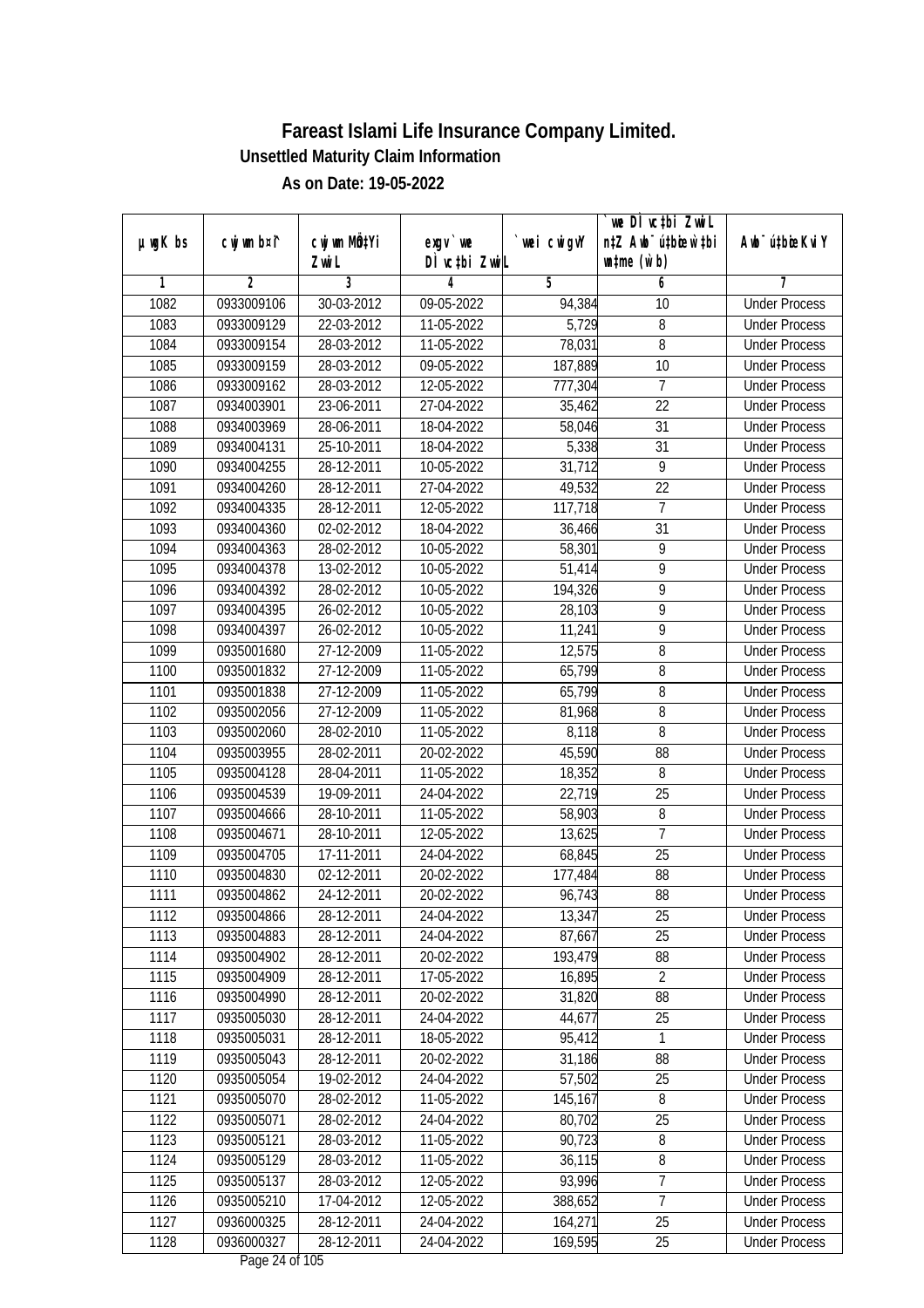|               |                |                       |                                           |            | we DI vctbi ZwiL<br>n‡Z Awb <sup>-</sup> ú‡bicen`‡bi |                             |
|---------------|----------------|-----------------------|-------------------------------------------|------------|------------------------------------------------------|-----------------------------|
| $µ$ ug $K$ bs | cwj wm b¤i^    | cwj wm MÖ¢Yi<br>Zwi L | $exgV$ we<br>DÌ vctbi ZwiL                | wei cwigvY | $\n  untime\n  (u`b)\n$                              | Awb <sup>-</sup> ú‡bioeKviY |
| 1             | $\overline{2}$ | 3                     | 4                                         | 5          | 6                                                    | 7                           |
| 1129          | 0936000339     | 28-12-2011            | 11-05-2022                                | 43,090     | 8                                                    | <b>Under Process</b>        |
| 1130          | 0936000380     | 28-02-2012            | 28-04-2022                                | 12,916     | $\overline{21}$                                      | <b>Under Process</b>        |
| 1131          | 0936000399     | 28-02-2012            | 28-04-2022                                | 50,831     | $\overline{21}$                                      | <b>Under Process</b>        |
| 1132          | 0937009460     | 28-10-2011            | 28-04-2022                                | 13,417     | 21                                                   | <b>Under Process</b>        |
| 1133          | 0937010011     | 28-12-2011            | 28-04-2022                                | 11,051     | $\overline{21}$                                      | <b>Under Process</b>        |
| 1134          | 0937010090     | 28-01-2012            | 28-04-2022                                | 58,301     | $\overline{21}$                                      | <b>Under Process</b>        |
| 1135          | 0937010174     | 28-02-2012            | 28-04-2022                                | 27,583     | $\overline{21}$                                      | <b>Under Process</b>        |
| 1136          | 0937010240     | 28-02-2012            | 17-05-2022                                | 58,301     | $\overline{2}$                                       | <b>Under Process</b>        |
| 1137          | 0937010251     | 13-03-2012            | 17-05-2022                                | 16,910     | $\overline{2}$                                       | <b>Under Process</b>        |
| 1138          | 0937010269     | 28-03-2012            | 28-04-2022                                | 11,499     | 21                                                   | <b>Under Process</b>        |
| 1139          | 0937010279     | 28-03-2012            | 28-04-2022                                | 14,884     | $\overline{21}$                                      | <b>Under Process</b>        |
| 1140          | 0987000589     | 24-02-2010            | 09-05-2022                                | 11,696     | 10                                                   | <b>Under Process</b>        |
| 1141          | 0987000716     | 28-03-2010            | $12 - 05 - 2022$                          | 16,978     | $\overline{7}$                                       | <b>Under Process</b>        |
| 1142          | 0987000736     | 06-04-2010            | 09-05-2022                                | 27,865     | 10                                                   | <b>Under Process</b>        |
| 1143          | 0987000754     | 10-04-2010            | 12-05-2022                                | 21,860     | $\overline{7}$                                       | <b>Under Process</b>        |
| 1144          | 0987000982     | 28-04-2010            | 09-05-2022                                | 15,377     | 10                                                   | <b>Under Process</b>        |
| 1145          | 0987001201     | 28-05-2010            | 09-05-2022                                | 19,667     | 10                                                   | <b>Under Process</b>        |
| 1146          | 0992001024     | 25-10-2010            | 08-05-2022                                | 13,688     | 11                                                   | <b>Under Process</b>        |
| 1147          | 0992002906     | 28-12-2011            | 12-05-2022                                | 20,157     | $\overline{7}$                                       | <b>Under Process</b>        |
| 1148          | 0992003041     | 15-04-2012            | 28-04-2022                                | 87,580     | 21                                                   | <b>Under Process</b>        |
| 1149          | 0993001181     | 28-04-2012            | 19-05-2022                                | 9,470      | $\boldsymbol{0}$                                     | <b>Under Process</b>        |
| 1150          | 0995006475     | 12-03-2011            | 17-05-2022                                | 16,582     | $\sqrt{2}$                                           | <b>Under Process</b>        |
| 1151          | 0995006610     | 04-04-2011            | 17-05-2022                                | 15,230     | $\overline{2}$                                       | <b>Under Process</b>        |
| 1152          | 0995006741     | 08-03-2011            | 17-05-2022                                | 87,184     | $\overline{2}$                                       | <b>Under Process</b>        |
| 1153          | 0995007120     | 07-03-2011            | 17-05-2022                                | 18,349     | $\overline{2}$                                       | <b>Under Process</b>        |
| 1154          | 1000001738     | 28-11-2015            | 12-05-2022                                | 138,668    | $\overline{7}$                                       | <b>Under Process</b>        |
| 1155          | 1030001642     | 15-04-2015            | 10-05-2022                                | 69,281     | 9                                                    | <b>Under Process</b>        |
| 1156          | 1100005301     | 10-04-2007            | 16-05-2022                                | 168,450    | $\overline{3}$                                       | <b>Under Process</b>        |
| 1157          | 1100008079     | 02-03-2016            | 08-05-2022                                | 140,000    | 11                                                   | <b>Under Process</b>        |
| 1158          | 1100008080     | 02-03-2016            | 08-05-2022                                | 140,000    | 11                                                   | <b>Under Process</b>        |
| 1159          | 1100008350     | 08-03-2017            | 28-04-2022                                | 53,072     | 21                                                   | <b>Under Process</b>        |
| 1160          | 1130000063     | 01-11-2011            | 18-04-2022                                | 81,650     | 31                                                   | <b>Under Process</b>        |
| 1161          | 1150000228     | 28-11-2011            | 08-05-2022                                | 163,300    | 11                                                   | <b>Under Process</b>        |
| 1162          | 1150000435     | 28-12-2011            | 08-05-2022                                | 63,463     | 11                                                   | <b>Under Process</b>        |
| 1163          | 1170002762     | 28-03-2017            | 11-05-2022                                | 332,125    | 8                                                    | <b>Under Process</b>        |
| 1164          | 1200003204     | 19-11-2003            | 18-05-2022                                | 15,361     | 1                                                    | <b>Under Process</b>        |
| 1165          | 1200004553     | 28-09-2004            | 27-04-2022                                | 39,691     | 22                                                   | <b>Under Process</b>        |
| 1166          | 1200006443     | 28-12-2005            | 11-05-2022                                | 8,718      | 8                                                    | <b>Under Process</b>        |
| 1167          | 1200008453     | 28-12-2006            | 11-05-2022                                | 88,140     | $\overline{\bf 8}$                                   | <b>Under Process</b>        |
| 1168          | 1200009521     | 28-06-2007            | 11-05-2022                                | 313,800    | 8                                                    | <b>Under Process</b>        |
| 1169          | 1200012382     | 28-06-2010            | 18-04-2022                                | 137,520    | 31                                                   | <b>Under Process</b>        |
| 1170          | 1250004048     | 28-12-2016            | 28-04-2022                                | 408,114    | 21                                                   | <b>Under Process</b>        |
| 1171          | 1250004051     | 28-12-2016            | 27-04-2022                                | 403,136    | $\overline{22}$                                      | <b>Under Process</b>        |
| 1172          | 1300006108     | 10-10-2005            | 09-05-2022                                | 12,643     | 10                                                   | <b>Under Process</b>        |
| 1173          | 1300009537     | 15-03-2007            | 19-04-2022                                | 93,350     | 30                                                   | <b>Under Process</b>        |
| 1174          | 1300009552     | 15-03-2007            | 19-04-2022                                | 39,840     | 30                                                   | <b>Under Process</b>        |
| 1175          | 1300010016     | 18-05-2007            | 19-04-2022<br>$D_{0.82}$ $2F_{0}f$ 10 $F$ | 8,004      | 30                                                   | <b>Under Process</b>        |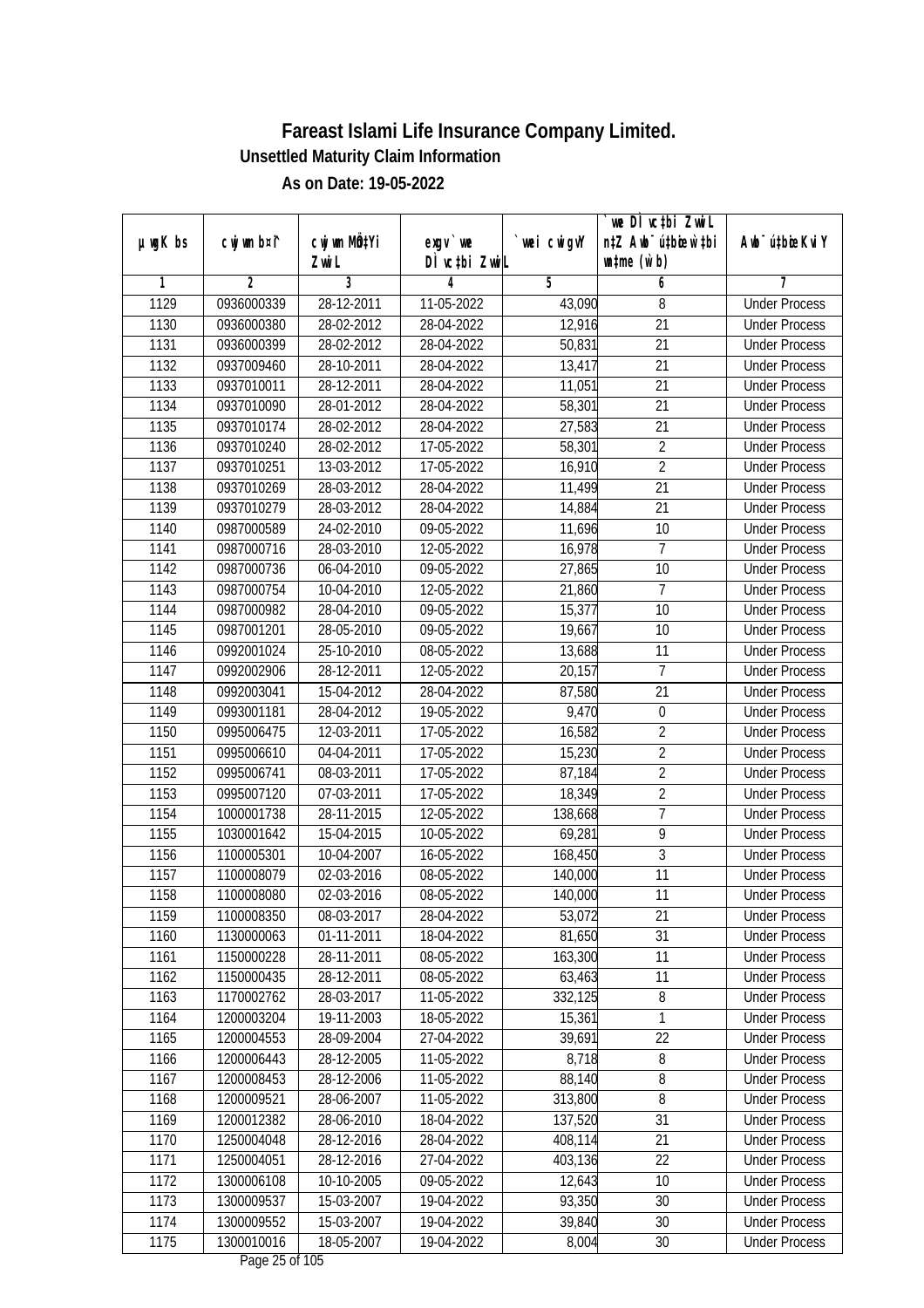|               |             |                           |                                     |             | `we DÌ vc‡bi ZwiL                |                                              |
|---------------|-------------|---------------------------|-------------------------------------|-------------|----------------------------------|----------------------------------------------|
| $µ$ ug $K$ bs | cwj wm b¤i^ | cwj wm MQ <sup>1</sup> Yi | $exgV$ we<br>DÌ vctbi ZwiL          | `wei cwigvY | n‡Z Awb <sup>-</sup> ú‡bioen`‡bi | Awb <sup>-</sup> ú‡bioeKviY                  |
| 1             | 2           | Zwi L<br>3                | 4                                   | 5           | $\n  untime\n  (u`b)\n$<br>6     | 7                                            |
| 1176          | 1300013151  | 21-06-2008                | 09-05-2022                          | 8,068       | 10                               | <b>Under Process</b>                         |
| 1177          | 1300013488  | 28-07-2008                | 19-04-2022                          | 40,006      | 30                               | <b>Under Process</b>                         |
| 1178          | 1300013716  | 20-10-2008                | 09-05-2022                          | 40,693      | 10                               | <b>Under Process</b>                         |
| 1179          | 1300014202  | 28-12-2008                | 09-05-2022                          | 4,986       | 10                               | <b>Under Process</b>                         |
| 1180          | 1300014516  | 28-12-2008                | 19-04-2022                          | 155,489     | 30                               | <b>Under Process</b>                         |
| 1181          | 1350002433  | 13-03-2017                | 28-04-2022                          | 16,155      | $\overline{21}$                  | <b>Under Process</b>                         |
| 1182          | 1400000171  | 07-03-2007                | 12-05-2022                          | 304,350     | 7                                | <b>Under Process</b>                         |
| 1183          | 1400000193  | 02-04-2007                | 12-05-2022                          | 7,950       | $\overline{7}$                   | <b>Under Process</b>                         |
| 1184          | 1470000249  | 21-03-2016                | 21-04-2022                          | 69,245      | $\overline{28}$                  | <b>Under Process</b>                         |
|               |             |                           |                                     |             | 9                                |                                              |
| 1185          | 1500006596  | 28-12-2005                | 10-05-2022                          | 183,533     |                                  | <b>Under Process</b>                         |
| 1186          | 1500007893  | 28-06-2006                | 11-05-2022                          | 101,100     | 8                                | <b>Under Process</b><br><b>Under Process</b> |
| 1187          | 1500009322  | 28-02-2007<br>28-06-2007  | 11-05-2022                          | 156,210     | 8<br>8                           | <b>Under Process</b>                         |
| 1188          | 1500009682  |                           | 11-05-2022                          | 51,563      |                                  |                                              |
| 1189          | 1500010478  | 28-06-2008                | 11-05-2022                          | 18,275      | 8                                | <b>Under Process</b>                         |
| 1190          | 1500011567  | 24-06-2009                | 11-05-2022                          | 13,488      | 8                                | <b>Under Process</b>                         |
| 1191          | 1500012053  | 18-10-2009                | 09-05-2022                          | 52,045      | 10                               | <b>Under Process</b>                         |
| 1192          | 1500012733  | 27-12-2009                | 11-05-2022                          | 319,800     | 8                                | <b>Under Process</b>                         |
| 1193          | 1500012736  | 27-12-2009                | 10-05-2022                          | 17,933      | 9                                | <b>Under Process</b>                         |
| 1194          | 1500015111  | 28-04-2011                | 10-05-2022                          | 30,333      | $\overline{9}$                   | <b>Under Process</b>                         |
| 1195          | 1500015422  | 28-06-2011                | 09-05-2022                          | 163,300     | 10                               | <b>Under Process</b>                         |
| 1196          | 1500015447  | 28-06-2011                | 09-05-2022                          | 72,915      | 10                               | <b>Under Process</b>                         |
| 1197          | 1500015569  | 15-11-2011                | 10-05-2022                          | 32,675      | 9                                | <b>Under Process</b>                         |
| 1198          | 1500015651  | 10-12-2011                | 10-05-2022                          | 88,182      | 9                                | <b>Under Process</b>                         |
| 1199          | 1500015681  | 13-12-2011                | 09-05-2022                          | 30,958      | 10                               | <b>Under Process</b>                         |
| 1200          | 1500019167  | 28-12-2015                | 10-05-2022                          | 70,000      | 9                                | <b>Under Process</b>                         |
| 1201          | 1600007246  | 28-06-2005                | 21-04-2022                          | 13,293      | 28                               | <b>Under Process</b>                         |
| 1202          | 1600008125  | 24-09-2005                | 25-04-2022                          | 4,882       | 24                               | <b>Under Process</b>                         |
| 1203          | 1600009435  | 28-12-2005                | 21-04-2022                          | 17,746      | 28                               | <b>Under Process</b>                         |
| 1204          | 1600009987  | 28-12-2005                | 21-04-2022                          | 38,352      | 28                               | <b>Under Process</b>                         |
| 1205          | 1600009989  | 28-12-2005                | 21-04-2022                          | 17,613      | 28                               | <b>Under Process</b>                         |
| 1206          | 1600009995  | 28-12-2005                | 28-04-2022                          | 10,324      | 21                               | <b>Under Process</b>                         |
| 1207          | 1600013124  | 28-06-2006                | 25-04-2022                          | 9,035       | 24                               | <b>Under Process</b>                         |
| 1208          | 1600013185  | 28-06-2006                | 08-05-2022                          | 11,705      | 11                               | <b>Under Process</b>                         |
| 1209          | 1600014627  | 28-09-2006                | 08-05-2022                          | 49,485      | 11                               | <b>Under Process</b>                         |
| 1210          | 1600015381  | 28-11-2006                | 27-04-2022                          | 6,954       | 22                               | <b>Under Process</b>                         |
| 1211          | 1600018118  | 25-06-2007                | 21-04-2022                          | 5,132       | 28                               | <b>Under Process</b>                         |
| 1212          | 1600018220  | 26-06-2007                | 27-04-2022                          | 6,011       | 22                               | <b>Under Process</b>                         |
| 1213          | 1600019505  | 28-06-2007                | 27-04-2022                          | 11,357      | 22                               | <b>Under Process</b>                         |
| 1214          | 1600019577  | 28-06-2007                | 21-04-2022                          | 15,841      | 28                               | <b>Under Process</b>                         |
| 1215          | 1600021927  | 27-12-2007                | 08-05-2022                          | 12,228      | 11                               | <b>Under Process</b>                         |
| 1216          | 1600023064  | 27-12-2007                | 27-04-2022                          | 3,725       | 22                               | <b>Under Process</b>                         |
| 1217          | 1600024707  | 26-06-2008                | 25-04-2022                          | 36,867      | 24                               | <b>Under Process</b>                         |
| 1218          | 1600024943  | 28-06-2008                | 27-04-2022                          | 2,295       | $\overline{22}$                  | <b>Under Process</b>                         |
| 1219          | 1600025386  | 28-06-2008                | 27-04-2022                          | 12,258      | 22                               | <b>Under Process</b>                         |
| 1220          | 1600025403  | 28-06-2008                | 28-04-2022                          | 8,774       | 21                               | <b>Under Process</b>                         |
| 1221          | 1600025589  | 28-06-2008                | 25-04-2022                          | 8,753       | 24                               | <b>Under Process</b>                         |
| 1222          | 1600029944  | 28-12-2008                | 25-04-2022<br>$D_{0.92}$ $26.6510E$ | 26,320      | 24                               | <b>Under Process</b>                         |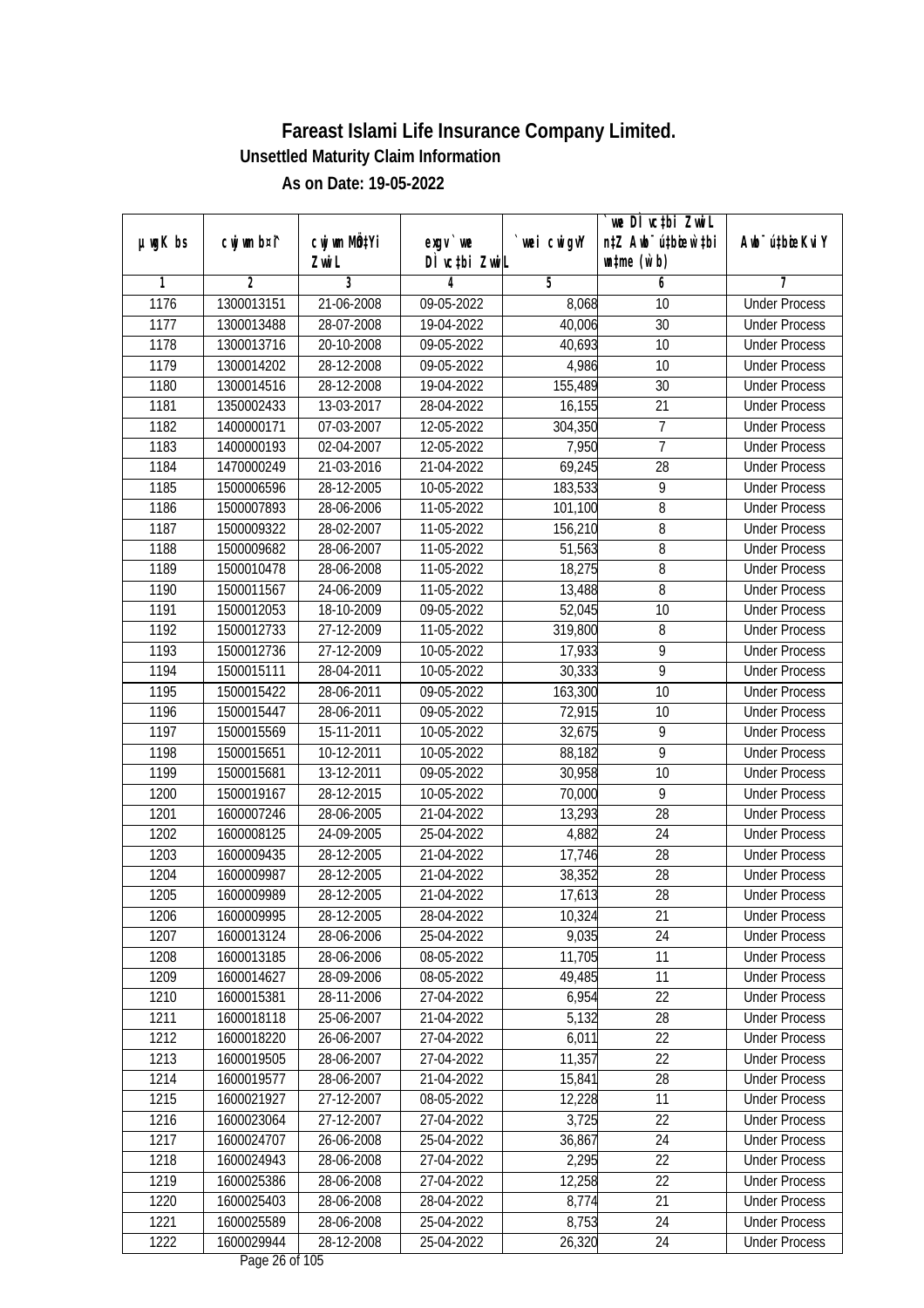|               |                |                       |                            |            | we DI vctbi ZwiL<br>n‡Z Awb <sup>-</sup> ú‡bicen`‡bi |                             |
|---------------|----------------|-----------------------|----------------------------|------------|------------------------------------------------------|-----------------------------|
| $µ$ ug $K$ bs | cwj wm b¤i^    | cwj wm MÖ¢Yi<br>Zwi L | $exgV$ we<br>DÌ vctbi ZwiL | wei cwigvY | $\n  untime\n  (u`b)\n$                              | Awb <sup>-</sup> ú‡bioeKviY |
| 1             | $\overline{2}$ | 3                     | 4                          | 5          | 6                                                    | 7                           |
| 1223          | 1600030740     | 28-04-2009            | 21-04-2022                 | 4,721      | $\overline{28}$                                      | <b>Under Process</b>        |
| 1224          | 1600030944     | 16-06-2009            | 28-04-2022                 | 11,196     | $\overline{21}$                                      | <b>Under Process</b>        |
| 1225          | 1600030997     | 20-06-2009            | 07-04-2022                 | 15,328     | 42                                                   | <b>Under Process</b>        |
| 1226          | 1600031011     | 20-06-2009            | 21-04-2022                 | 20,301     | 28                                                   | <b>Under Process</b>        |
| 1227          | 1600038350     | 21-05-2011            | 28-04-2022                 | 98,188     | $\overline{21}$                                      | <b>Under Process</b>        |
| 1228          | 1700005401     | 28-07-2006            | 17-05-2022                 | 7,493      | $\overline{2}$                                       | <b>Under Process</b>        |
| 1229          | 1700007204     | 28-11-2006            | 17-05-2022                 | 3,326      | $\overline{2}$                                       | <b>Under Process</b>        |
| 1230          | 1700008513     | 28-02-2007            | 24-04-2022                 | 8,733      | $\overline{25}$                                      | <b>Under Process</b>        |
| 1231          | 1700009473     | 20-06-2007            | 17-05-2022                 | 10,246     | $\overline{2}$                                       | <b>Under Process</b>        |
| 1232          | 1700009852     | 28-06-2007            | 24-04-2022                 | 6,012      | 25                                                   | <b>Under Process</b>        |
| 1233          | 1700009855     | 28-03-2007            | 17-05-2022                 | 178,410    | $\overline{2}$                                       | <b>Under Process</b>        |
| 1234          | 1700011304     | 27-12-2007            | 24-04-2022                 | 23,975     | 25                                                   | <b>Under Process</b>        |
| 1235          | 1700011526     | 27-12-2007            | 17-05-2022                 | 7,507      | $\overline{2}$                                       | <b>Under Process</b>        |
| 1236          | 8800001291     | 28-02-2012            | 09-05-2022                 | 151,680    | 10                                                   | <b>Under Process</b>        |
| 1237          | 8900000791     | 01-11-2011            | 17-05-2022                 | 174,543    | $\overline{2}$                                       | <b>Under Process</b>        |
| 1238          | 8900000807     | 11-12-2011            | 10-05-2022                 | 23,526     | $\overline{9}$                                       | <b>Under Process</b>        |
| 1239          | 8900000863     | 21-12-2011            | 28-04-2022                 | 34,980     | 21                                                   | <b>Under Process</b>        |
| 1240          | 8900001067     | 28-03-2012            | 18-05-2022                 | 600,320    | $\mathbf{1}$                                         | <b>Under Process</b>        |
| 1241          | 8900001074     | 15-04-2012            | 28-04-2022                 | 92,150     | 21                                                   | <b>Under Process</b>        |
| 1242          | 8900001077     | 15-04-2012            | 28-04-2022                 | 92,150     | 21                                                   | <b>Under Process</b>        |
| 1243          | 8900001083     | 28-04-2012            | 19-05-2022                 | 82,000     | $\mathbf 0$                                          | <b>Under Process</b>        |
| 1244          | 8900002314     | 28-12-2015            | 19-05-2022                 | 69,261     | $\boldsymbol{0}$                                     | <b>Under Process</b>        |
| 1245          | 9100002238     | 28-06-2009            | 18-05-2022                 | 100,760    | $\mathbf{1}$                                         | <b>Under Process</b>        |
| 1246          | 9100003010     | 20-12-2009            | 25-04-2022                 | 56,820     | 24                                                   | <b>Under Process</b>        |
| 1247          | 9100003188     | 27-12-2009            | 18-05-2022                 | 16,964     | 1                                                    | <b>Under Process</b>        |
| 1248          | 9100003592     | 27-12-2009            | 18-05-2022                 | 52,216     | $\mathbf{1}$                                         | <b>Under Process</b>        |
| 1249          | 9100003889     | 01-03-2010            | 18-05-2022                 | 132,851    | 1                                                    | <b>Under Process</b>        |
| 1250          | 9100005941     | 28-04-2012            | 12-05-2022                 | 164,010    | $\overline{7}$                                       | <b>Under Process</b>        |
| 1251          | 9200001694     | 28-06-2009            | 28-04-2022                 | 160,680    | 21                                                   | <b>Under Process</b>        |
| 1252          | 9200001956     | 02-11-2009            | 28-04-2022                 | 6,955      | 21                                                   | <b>Under Process</b>        |
| 1253          | 9200002089     | 19-12-2009            | 28-04-2022                 | 32,760     | 21                                                   | <b>Under Process</b>        |
| 1254          | 9200003725     | 27-12-2009            | 16-05-2022                 | 4,210      | 3                                                    | <b>Under Process</b>        |
| 1255          | 9200006121     | 24-11-2011            | 28-04-2022                 | 34,980     | 21                                                   | <b>Under Process</b>        |
| 1256          | 9200006402     | 28-12-2011            | 28-04-2022                 | 75,615     | 21                                                   | <b>Under Process</b>        |
| 1257          | 9200006511     | 28-03-2012            | 28-04-2022                 | 82,000     | 21                                                   | <b>Under Process</b>        |
| 1258          | 9200006523     | 15-04-2012            | 28-04-2022                 | 492,000    | 21                                                   | <b>Under Process</b>        |
| 1259          | 9300000797     | 28-02-2009            | 13-04-2022                 | 40,252     | 36                                                   | <b>Under Process</b>        |
| 1260          | 9300001893     | 28-12-2009            | 28-04-2022                 | 109,200    | 21                                                   | <b>Under Process</b>        |
| 1261          | 9300002124     | 28-12-2009            | 28-04-2022                 | 91,157     | 21                                                   | <b>Under Process</b>        |
| 1262          | 9300002702     | 28-12-2009            | 28-04-2022                 | 61,392     | 21                                                   | <b>Under Process</b>        |
| 1263          | 9300002807     | 28-03-2010            | 28-04-2022                 | 10,884     | 21                                                   | <b>Under Process</b>        |
| 1264          | 9300002857     | 28-04-2010            | 17-05-2022                 | 110,700    | $\overline{2}$                                       | <b>Under Process</b>        |
| 1265          | 9300003191     | 22-09-2010            | 28-04-2022                 | 55,253     | $\overline{21}$                                      | <b>Under Process</b>        |
| 1266          | 9300004165     | 22-12-2011            | 17-05-2022                 | 79,200     | $\overline{2}$                                       | <b>Under Process</b>        |
| 1267          | 9300004460     | 10-04-2012            | 28-04-2022                 | 63,912     | 21                                                   | <b>Under Process</b>        |
| 1268          | 9300004465     | 24-04-2012            | 17-05-2022                 | 25,185     | $\overline{2}$                                       | <b>Under Process</b>        |
| 1269          | 9300004469     | 28-04-2012            | 17-05-2022                 | 230,520    | $\overline{2}$                                       | <b>Under Process</b>        |
|               |                |                       |                            |            |                                                      |                             |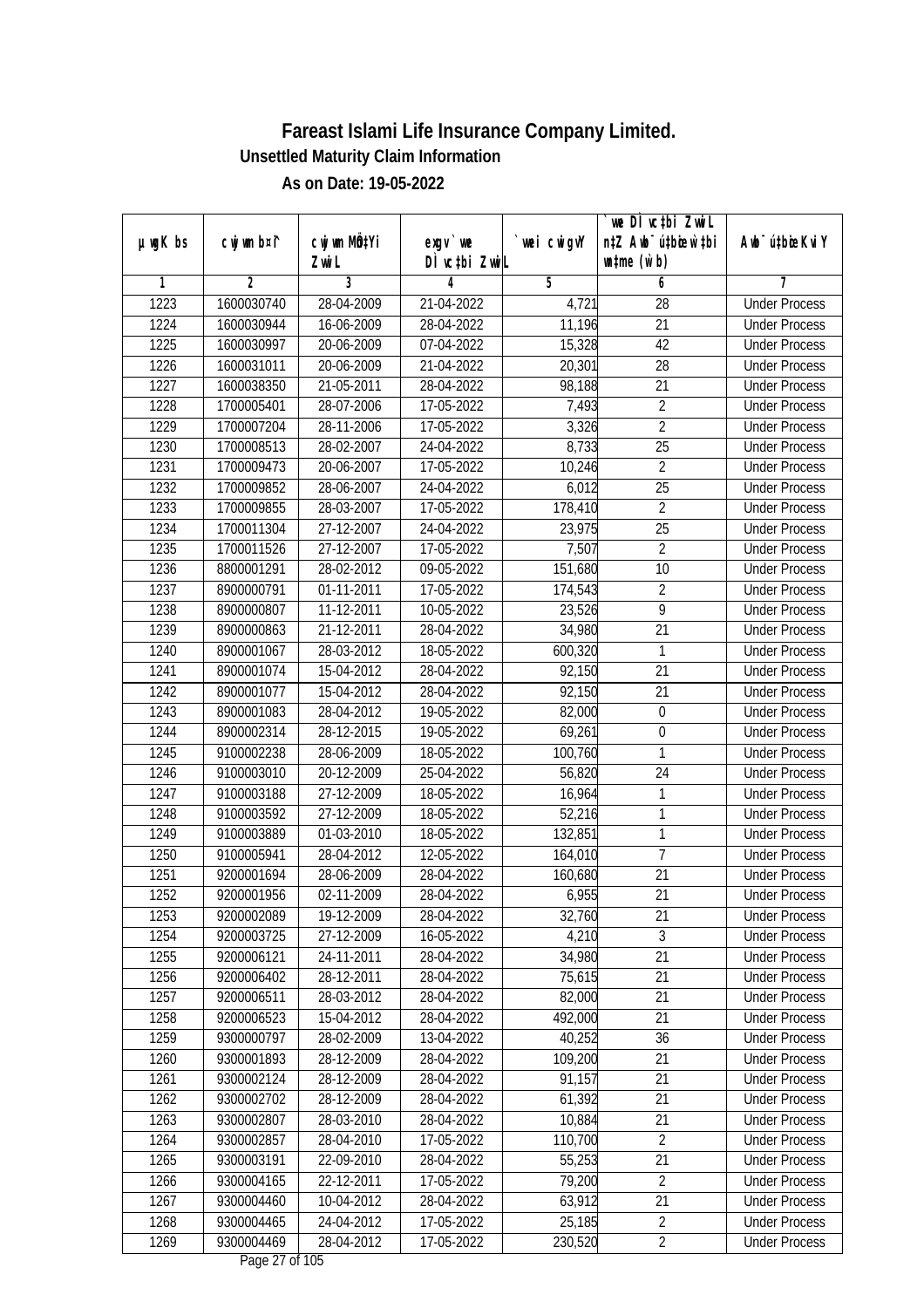|               |             |                           |                                    |             | we DI vctbi ZwiL                 |                             |
|---------------|-------------|---------------------------|------------------------------------|-------------|----------------------------------|-----------------------------|
| $µ$ ug $K$ bs | cwj wm b¤i^ | cwj wm MQ <sup>1</sup> Yi | $exgV$ we                          | `wei cwigvY | n‡Z Awb <sup>-</sup> ú‡bioen`‡bi | Awb <sup>-</sup> ú‡bioeKviY |
|               |             | Zwi L                     | DÌ vctbi ZwiL                      |             | $\n  untime\n  (u`b)\n$          |                             |
| 1             | 2           | 3                         | 4                                  | 5           | 6                                | 7                           |
| 1270          | 9300004483  | 28-04-2012                | 17-05-2022                         | 328,000     | $\overline{2}$                   | <b>Under Process</b>        |
| 1271          | 9300004501  | 28-04-2012                | 17-05-2022                         | 147,645     | $\overline{2}$                   | <b>Under Process</b>        |
| 1272          | 9300004514  | 28-04-2012                | 18-05-2022                         | 820,200     | 1                                | <b>Under Process</b>        |
| 1273          | 9300004519  | 28-04-2012                | 19-05-2022                         | 30,362      | $\mathbf 0$                      | <b>Under Process</b>        |
| 1274          | 9400001506  | $25 - 10 - 2011$          | 27-04-2022                         | 161,300     | 22                               | <b>Under Process</b>        |
| 1275          | 9400001824  | 28-12-2011                | 24-04-2022                         | 104,330     | $\overline{25}$                  | <b>Under Process</b>        |
| 1276          | 9400001833  | 28-12-2011                | 27-04-2022                         | 104,800     | 22                               | <b>Under Process</b>        |
| 1277          | 9400001967  | 28-03-2012                | 08-05-2022                         | 164,000     | $\overline{11}$                  | <b>Under Process</b>        |
| 1278          | 9400001972  | 28-03-2012                | 10-05-2022                         | 90,200      | $\overline{9}$                   | <b>Under Process</b>        |
| 1279          | 9500000953  | 28-11-2009                | 18-05-2022                         | 7,620       | 1                                | <b>Under Process</b>        |
| 1280          | 9500000981  | 28-11-2009                | $\overline{18} - 05 - 2022$        | 27,360      | 1                                | <b>Under Process</b>        |
| 1281          | 9500001019  | 28-12-2009                | 19-04-2022                         | 47,770      | 30                               | <b>Under Process</b>        |
| 1282          | 9500001084  | 28-12-2009                | 18-05-2022                         | 47,680      | 1                                | <b>Under Process</b>        |
| 1283          | 9500001236  | 28-12-2009                | 27-04-2022                         | 17,933      | 22                               | <b>Under Process</b>        |
| 1284          | 9500001238  | 28-12-2009                | 27-04-2022                         | 17,933      | 22                               | <b>Under Process</b>        |
| 1285          | 9500001255  | 28-12-2009                | 27-04-2022                         | 40,500      | 22                               | <b>Under Process</b>        |
| 1286          | 9500001460  | 28-12-2009                | 18-05-2022                         | 109,200     | 1                                | <b>Under Process</b>        |
| 1287          | 9500001610  | 28-12-2009                | 27-04-2022                         | 43,040      | 22                               | <b>Under Process</b>        |
| 1288          | 9500001642  | 28-12-2009                | 18-05-2022                         | 7,670       | 1                                | <b>Under Process</b>        |
| 1289          | 9500001887  | 28-12-2009                | 19-04-2022                         | 9,806       | 30                               | <b>Under Process</b>        |
| 1290          | 9500001895  | 28-12-2009                | 18-05-2022                         | 54,600      | 1                                | <b>Under Process</b>        |
| 1291          | 9500002236  | 20-05-2010                | 18-05-2022                         | 11,569      | 1                                | <b>Under Process</b>        |
| 1292          | 9500002992  | 28-10-2010                | 18-05-2022                         | 5,864       | 1                                | <b>Under Process</b>        |
| 1293          | 9500004276  | 28-06-2011                | 17-05-2022                         | 13,236      | $\overline{2}$                   | <b>Under Process</b>        |
| 1294          | 9500004298  | 28-06-2011                | 18-05-2022                         | 13,236      | 1                                | <b>Under Process</b>        |
| 1295          | 9500004464  | 28-09-2011                | 17-05-2022                         | 22,060      | $\overline{2}$                   | <b>Under Process</b>        |
| 1296          | 9500004480  | 18-10-2011                | 18-05-2022                         | 27,025      | 1                                | <b>Under Process</b>        |
| 1297          | 9500004489  | 20-10-2011                | 18-05-2022                         | 43,170      | 1                                | <b>Under Process</b>        |
| 1298          | 9500004510  | 28-10-2011                | 18-05-2022                         | 40,810      | 1                                | <b>Under Process</b>        |
| 1299          | 9500004516  | 28-10-2011                | 18-05-2022                         | 90,729      | 1                                | <b>Under Process</b>        |
| 1300          | 9500004529  | 16-11-2011                | 17-05-2022                         | 163,300     | 2                                | <b>Under Process</b>        |
| 1301          | 9500004539  | 20-11-2011                | 17-05-2022                         | 48,990      | $\overline{2}$                   | <b>Under Process</b>        |
| 1302          | 9500004570  | 28-11-2011                | 17-05-2022                         | 163,300     | $\overline{2}$                   | <b>Under Process</b>        |
| 1303          | 9500004571  | 28-11-2011                | 17-05-2022                         | 158,190     | $\overline{2}$                   | <b>Under Process</b>        |
| 1304          | 9500004602  | 15-12-2011                | 17-05-2022                         | 81,650      | $\overline{2}$                   | <b>Under Process</b>        |
| 1305          | 9500004604  | 15-12-2011                | 17-05-2022                         | 81,650      | $\overline{2}$                   | <b>Under Process</b>        |
| 1306          | 9500004610  | 18-12-2011                | 17-05-2022                         | 49,005      | $\overline{2}$                   | <b>Under Process</b>        |
| 1307          | 9500004638  | 28-12-2011                | 18-05-2022                         | 97,980      | 1                                | <b>Under Process</b>        |
| 1308          | 9500004660  | 28-12-2011                | 18-05-2022                         | 200,000     | 1                                | <b>Under Process</b>        |
| 1309          | 9500004683  | 28-12-2011                | 18-05-2022                         | 11,030      | 1                                | <b>Under Process</b>        |
| 1310          | 9500004685  | 28-12-2011                | 18-05-2022                         | 20,406      | 1                                | <b>Under Process</b>        |
| 1311          | 9500004705  | 28-12-2011                | 18-05-2022                         | 44,638      | 1                                | <b>Under Process</b>        |
| 1312          | 9500004720  | 28-12-2011                | 18-05-2022                         | 163,310     | 1                                | <b>Under Process</b>        |
| 1313          | 9500004751  | 28-12-2011                | 17-05-2022                         | 22,060      | $\overline{2}$                   | <b>Under Process</b>        |
| 1314          | 9500004754  | 28-12-2011                | 17-05-2022                         | 77,105      | $\overline{2}$                   | <b>Under Process</b>        |
| 1315          | 9500004758  | 28-12-2011                | 18-05-2022                         | 163,300     | 1                                | <b>Under Process</b>        |
| 1316          | 9500004794  | 28-12-2011                | 17-05-2022<br>$D_{0.92}$ 20 of 10E | 80,264      | $\overline{2}$                   | <b>Under Process</b>        |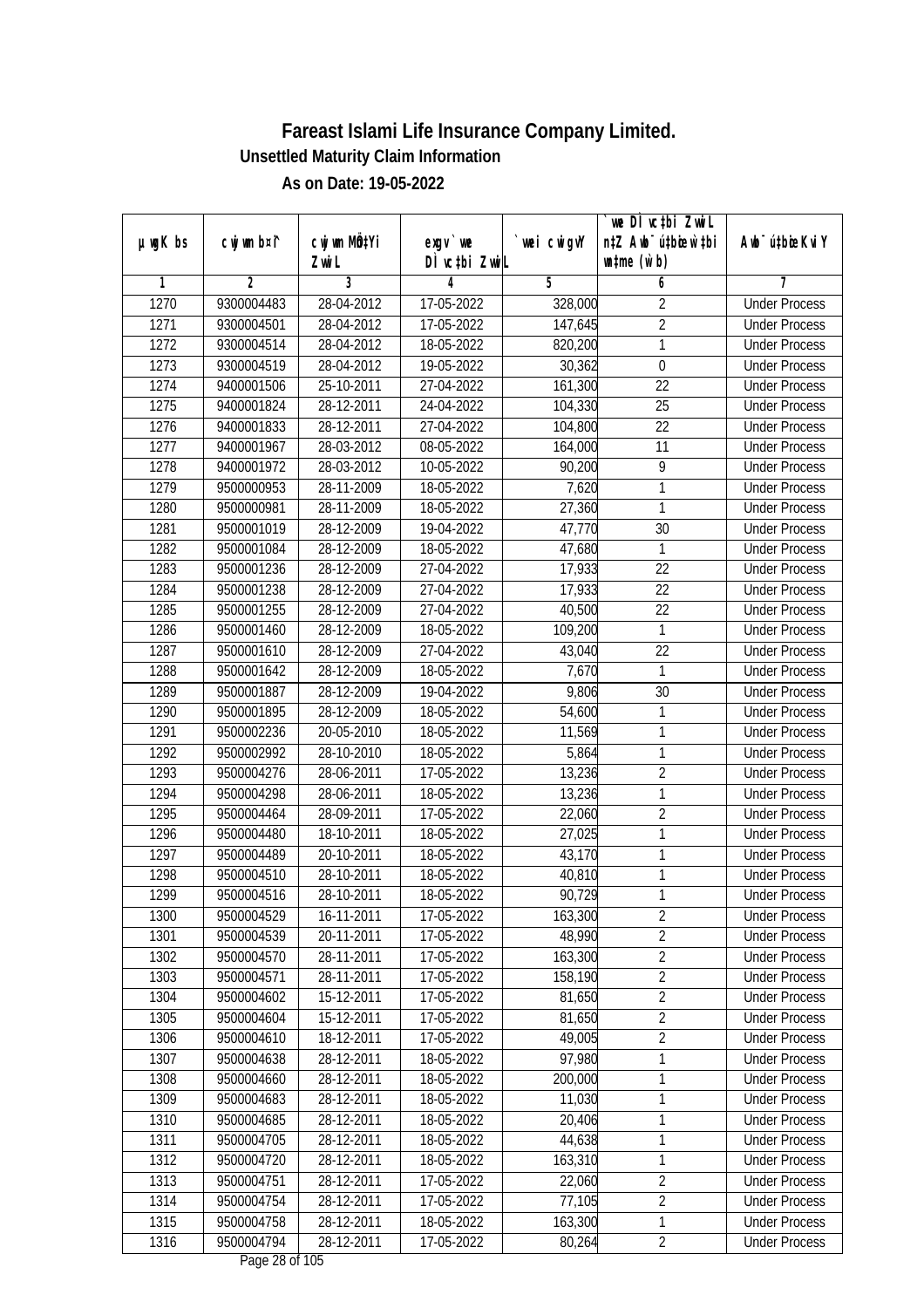|         |                |              |                  |             | we DI vctbi ZwiL                 |                             |
|---------|----------------|--------------|------------------|-------------|----------------------------------|-----------------------------|
| µwgK bs | cwj wm b¤i^    | cwj wm MQtYi | $exgV$ we        | `wei cwigvY | n‡Z Awb <sup>-</sup> ú‡bicen`‡bi | Awb <sup>-</sup> ú‡bioeKviY |
|         |                | Zwi L        | DÌ vctbi ZwiL    |             | $\n  untime\n  (u`b)\n$          |                             |
| 1       | $\overline{2}$ | 3            | 4                | 5           | 6                                | 7                           |
| 1317    | 9500004798     | 28-12-2011   | 17-05-2022       | 125,710     | $\overline{2}$                   | <b>Under Process</b>        |
| 1318    | 9500004850     | 28-12-2011   | 18-05-2022       | 81,650      | 1                                | <b>Under Process</b>        |
| 1319    | 9500004890     | 28-12-2011   | 17-05-2022       | 163,300     | $\overline{2}$                   | <b>Under Process</b>        |
| 1320    | 9500004900     | 28-12-2011   | 18-05-2022       | 6,387       | 1                                | <b>Under Process</b>        |
| 1321    | 9500004933     | 28-12-2011   | 18-05-2022       | 65,325      | 1                                | <b>Under Process</b>        |
| 1322    | 9500004948     | 28-12-2011   | 18-05-2022       | 11,030      | 1                                | <b>Under Process</b>        |
| 1323    | 9500004956     | 28-02-2012   | $17 - 05 - 2022$ | 328,000     | $\overline{2}$                   | <b>Under Process</b>        |
| 1324    | 9500004973     | 19-02-2012   | 18-05-2022       | 65,600      | 1                                | <b>Under Process</b>        |
| 1325    | 9500006461     | 28-10-2015   | 19-04-2022       | 70,000      | 30                               | <b>Under Process</b>        |
| 1326    | 9600002224     | 20-09-2008   | 17-04-2022       | 17,540      | 32                               | <b>Under Process</b>        |
| 1327    | 9600003620     | 28-12-2008   | 28-04-2022       | 15,477      | $\overline{21}$                  | <b>Under Process</b>        |
| 1328    | 9600003827     | 28-12-2008   | 26-04-2022       | 2,691       | 23                               | <b>Under Process</b>        |
| 1329    | 9600004357     | 28-06-2009   | 26-04-2022       | 37,233      | $\overline{23}$                  | <b>Under Process</b>        |
| 1330    | 9600004525     | 28-06-2009   | 28-04-2022       | 40,620      | 21                               | <b>Under Process</b>        |
| 1331    | 9600004597     | 28-06-2009   | 28-04-2022       | 7,947       | 21                               | <b>Under Process</b>        |
| 1332    | 027032064      | 20-08-2011   | 18-05-2022       | 55,920      | 1                                | <b>Under Process</b>        |
| 1333    | 00300023497    | 28-04-2012   | 18-05-2022       | 95,836      | 1                                | <b>Under Process</b>        |
| 1334    | 000003610      | 28-06-2011   | 17-05-2022       | 38,000      | $\overline{2}$                   | <b>Under Process</b>        |
| 1335    | 015027050      | 28-01-2012   | 19-05-2022       | 160,960     | $\boldsymbol{0}$                 | <b>Under Process</b>        |
| 1336    | 015022181      | 15-12-2009   | 19-05-2022       | 10,760      | $\boldsymbol{0}$                 | <b>Under Process</b>        |
| 1337    | 015024995      | 24-05-2011   | 19-05-2022       | 11,418      | $\boldsymbol{0}$                 | <b>Under Process</b>        |
| 1338    | 015026891      | 12-03-2012   | 19-05-2022       | 24,663      | 0                                | <b>Under Process</b>        |
| 1339    | 012010293      | 08-02-2012   | 18-05-2022       | 82,812      | 1                                | <b>Under Process</b>        |
| 1340    | 021081436      | 01-04-2012   | 16-05-2022       | 39,600      | $\overline{3}$                   | <b>Under Process</b>        |
| 1341    | 021079273      | 28-12-2011   | 16-05-2022       | 34,165      | $\overline{3}$                   | <b>Under Process</b>        |
| 1342    | 021081179      | 28-03-2012   | 16-05-2022       | 29,132      | 3                                | <b>Under Process</b>        |
| 1343    | 024050564      | 28-12-2011   | 17-05-2022       | 86,762      | $\overline{2}$                   | <b>Under Process</b>        |
| 1344    | 024040322      | 28-12-2011   | 17-05-2022       | 37,395      | $\overline{2}$                   | <b>Under Process</b>        |
| 1345    | 024039320      | 27-12-2011   | 17-05-2022       | 70,040      | $\overline{2}$                   | <b>Under Process</b>        |
| 1346    | 014059265      | 28-11-2011   | 18-05-2022       | 38,161      | $\overline{1}$                   | <b>Under Process</b>        |
| 1347    | 044012536      | 13-11-2011   | 12-05-2022       | 8,746       | 7                                | <b>Under Process</b>        |
| 1348    | 044012025      | 28-07-2011   | 12-05-2022       | 23,985      | $\overline{7}$                   | <b>Under Process</b>        |
| 1349    | 014054869      | 20-04-2011   | 18-05-2022       | 30,170      | 1                                | <b>Under Process</b>        |
| 1350    | 014060116      | 27-02-2012   | 19-05-2022       | 15,846      | $\boldsymbol{0}$                 | <b>Under Process</b>        |
| 1351    | 00200012310    | 28-12-2010   | 16-05-2022       | 4,832       | $\overline{3}$                   | <b>Under Process</b>        |
| 1352    | 006022078      | 19-04-2012   | 16-05-2022       | 39,050      | 3                                | <b>Under Process</b>        |
| 1353    | 049023983      | 28-12-2009   | 17-05-2022       | 8,664       | $\overline{2}$                   | <b>Under Process</b>        |
| 1354    | 014059248      | 20-12-2011   | 18-05-2022       | 32,171      | 1                                | <b>Under Process</b>        |
| 1355    | 021079271      | 28-12-2011   | 16-05-2022       | 16,399      | 3                                | <b>Under Process</b>        |
| 1356    | 021081441      | 01-04-2012   | 16-05-2022       | 17,492      | $\overline{3}$                   | <b>Under Process</b>        |
| 1357    | 021081094      | 28-03-2012   | 16-05-2022       | 30,204      | 3                                | <b>Under Process</b>        |
| 1358    | 021080378      | 28-12-2011   | 16-05-2022       | 26,492      | $\overline{3}$                   | <b>Under Process</b>        |
| 1359    | 021078644      | 19-10-2011   | 16-05-2022       | 37,896      | $\overline{3}$                   | <b>Under Process</b>        |
| 1360    | 021080849      | 28-02-2012   | 16-05-2022       | 12,104      | $\overline{3}$                   | <b>Under Process</b>        |
| 1361    | 021081437      | 01-04-2012   | 16-05-2022       | 15,446      | $\overline{3}$                   | <b>Under Process</b>        |
| 1362    | 021079987      | 28-12-2011   | 16-05-2022       | 8,526       | $\overline{3}$                   | <b>Under Process</b>        |
| 1363    | 021079981      | 28-12-2011   | 16-05-2022       | 13,642      | $\mathfrak{Z}$                   | <b>Under Process</b>        |
|         |                |              |                  |             |                                  |                             |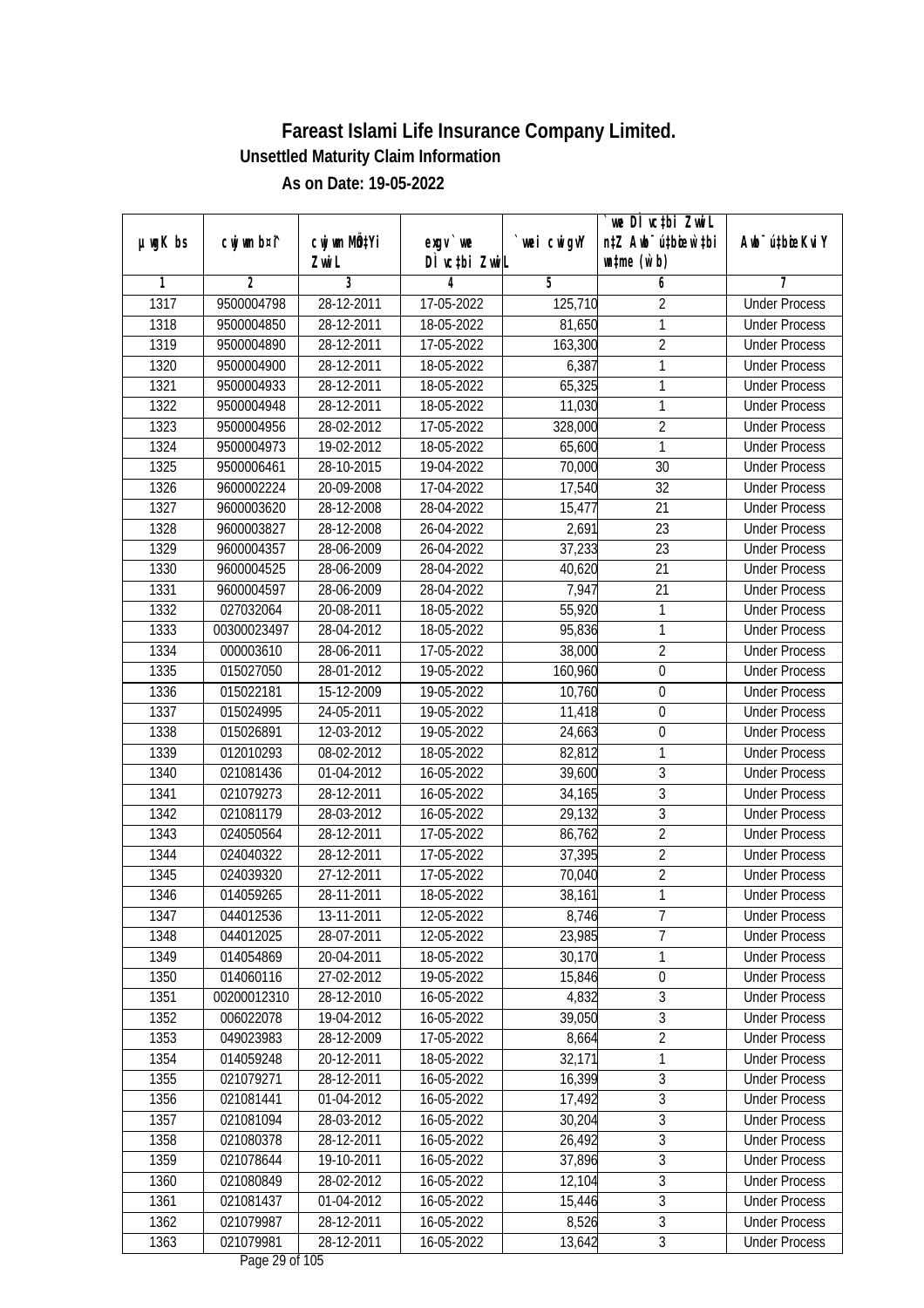|               |                |                           |                                     |             | we DI vctbi ZwiL                 |                             |
|---------------|----------------|---------------------------|-------------------------------------|-------------|----------------------------------|-----------------------------|
| $µ$ ug $K$ bs | cwj wm b¤i^    | cwj wm MQ <sup>1</sup> Yi | $exgV$ we                           | `wei cwigvY | n‡Z Awb <sup>-</sup> ú‡bioen`‡bi | Awb <sup>-</sup> ú‡bioeKviY |
|               |                | Zwi L                     | DÌ vctbi ZwiL                       |             | $\n  untime\n  (u`b)\n$          |                             |
| 1             | $\overline{2}$ | 3                         | 4                                   | 5           | 6                                | 7                           |
| 1364          | 021077724      | 01-06-2011                | 16-05-2022                          | 24,054      | 3                                | <b>Under Process</b>        |
| 1365          | 021078606      | 28-10-2011                | 16-05-2022                          | 5,405       | $\overline{3}$                   | <b>Under Process</b>        |
| 1366          | 014035148      | 27-01-2009                | 18-05-2022                          | 6,014       | 1                                | <b>Under Process</b>        |
| 1367          | 014060408      | 28-03-2012                | 18-05-2022                          | 14,595      | 1                                | <b>Under Process</b>        |
| 1368          | 014050967      | 28-09-2010                | 18-05-2022                          | 15,321      | 1                                | <b>Under Process</b>        |
| 1369          | 022031733      | 14-03-2012                | 17-05-2022                          | 64,354      | $\overline{2}$                   | <b>Under Process</b>        |
| 1370          | 022032048      | 28-01-2012                | $17 - 05 - 2022$                    | 85,232      | $\overline{2}$                   | <b>Under Process</b>        |
| 1371          | 022028187      | 03-02-2011                | 17-05-2022                          | 18,959      | $\overline{2}$                   | <b>Under Process</b>        |
| 1372          | 006020979      | 01-06-2011                | 18-05-2022                          | 13,236      | 1                                | <b>Under Process</b>        |
| 1373          | 018032144      | 28-12-2011                | 17-05-2022                          | 16,969      | $\overline{2}$                   | <b>Under Process</b>        |
| 1374          | 012009977      | 28-12-2011                | 10-04-2022                          | 39,975      | $\overline{39}$                  | <b>Under Process</b>        |
| 1375          | 012006529      | 28-01-2010                | 10-04-2022                          | 10,860      | 39                               | <b>Under Process</b>        |
| 1376          | 012009957      | 28-12-2011                | 10-04-2022                          | 18,924      | $\overline{39}$                  | <b>Under Process</b>        |
| 1377          | 012010279      | 28-02-2012                | 10-04-2022                          | 80,420      | 39                               | <b>Under Process</b>        |
| 1378          | 018031662      | 28-12-2011                | 17-05-2022                          | 22,076      | $\overline{2}$                   | <b>Under Process</b>        |
| 1379          | 045023376      | 28-12-2011                | 20-04-2022                          | 147,966     | 29                               | <b>Under Process</b>        |
| 1380          | 00200019624    | 28-11-2011                | 16-05-2022                          | 16,127      | 3                                | <b>Under Process</b>        |
| 1381          | 006022011      | 28-03-2012                | 16-05-2022                          | 280,354     | 3                                | <b>Under Process</b>        |
| 1382          | 007029927      | 28-12-2011                | 16-05-2022                          | 47,876      | $\overline{3}$                   | <b>Under Process</b>        |
| 1383          | 048000831      | 28-12-2011                | 18-05-2022                          | 112,584     | 1                                | <b>Under Process</b>        |
| 1384          | 024050392      | 18-12-2011                | 12-05-2022                          | 59,543      | $\overline{7}$                   | <b>Under Process</b>        |
| 1385          | 022031402      | 28-12-2011                | 17-05-2022                          | 28,558      | $\overline{2}$                   | <b>Under Process</b>        |
| 1386          | 022031401      | 28-12-2011                | 17-05-2022                          | 28,558      | $\overline{2}$                   | <b>Under Process</b>        |
| 1387          | 027025793      | 28-06-2009                | 18-05-2022                          | 10,177      | $\mathbf{1}$                     | <b>Under Process</b>        |
| 1388          | 030021358      | 28-12-2011                | 12-05-2022                          | 39,425      | $\overline{7}$                   | <b>Under Process</b>        |
| 1389          | 005007031      | 28-12-2011                | 12-05-2022                          | 50,202      | 7                                | <b>Under Process</b>        |
| 1390          | 014059982      | 28-01-2012                | 19-05-2022                          | 40,150      | $\boldsymbol{0}$                 | <b>Under Process</b>        |
| 1391          | 024039205      | 28-12-2011                | 12-05-2022                          | 173,352     | $\overline{7}$                   | <b>Under Process</b>        |
| 1392          | 024039284      | 28-12-2011                | 12-05-2022                          | 30,887      | $\overline{7}$                   | <b>Under Process</b>        |
| 1393          | 024039206      | 28-12-2011                | 12-05-2022                          | 16,252      | $\overline{7}$                   | <b>Under Process</b>        |
| 1394          | 00200019179    | 28-12-2011                | 16-05-2022                          | 12,879      | 3                                | <b>Under Process</b>        |
| 1395          | 045023790      | 28-02-2012                | 19-05-2022                          | 38,226      | $\mathbf 0$                      | <b>Under Process</b>        |
| 1396          | 012010214      | 28-01-2012                | 18-05-2022                          | 25,886      | 1                                | <b>Under Process</b>        |
| 1397          | 040007590      | 28-11-2011                | 11-05-2022                          | 18,978      | $\bf 8$                          | <b>Under Process</b>        |
| 1398          | 040007692      | 28-12-2011                | 11-05-2022                          | 36,849      | 8                                | <b>Under Process</b>        |
| 1399          | 040007497      | 22-11-2011                | 11-05-2022                          | 38,645      | 8                                | <b>Under Process</b>        |
| 1400          | 011029700      | 28-06-2011                | 09-05-2022                          | 17,664      | 10                               | <b>Under Process</b>        |
| 1401          | 011010530      | 15-08-2007                | 09-05-2022                          | 12,307      | 10                               | <b>Under Process</b>        |
| 1402          | 004057777      | 28-03-2012                | 12-05-2022                          | 86,256      | 7                                | <b>Under Process</b>        |
| 1403          | 049032341      | 28-07-2011                | 19-05-2022                          | 14,866      | $\boldsymbol{0}$                 | <b>Under Process</b>        |
| 1404          | 018031118      | 28-11-2011                | 16-05-2022                          | 15,936      | 3                                | <b>Under Process</b>        |
| 1405          | 018031895      | 28-12-2011                | 16-05-2022                          | 38,279      | $\overline{3}$                   | <b>Under Process</b>        |
| 1406          | 024039414      | 28-01-2012                | 12-05-2022                          | 40,150      | 7                                | <b>Under Process</b>        |
| 1407          | 018030651      | 25-09-2011                | 16-05-2022                          | 24,680      | $\overline{3}$                   | <b>Under Process</b>        |
| 1408          | 018031016      | 15-11-2011                | 16-05-2022                          | 7,354       | $\overline{3}$                   | <b>Under Process</b>        |
| 1409          | 018029617      | 20-03-2011                | 17-05-2022                          | 39,975      | $\overline{2}$                   | <b>Under Process</b>        |
| 1410          | 018031010      | 09-11-2011                | 16-05-2022<br>$D_{0.82}$ $20.6$ 105 | 95,940      | $\mathfrak{Z}$                   | <b>Under Process</b>        |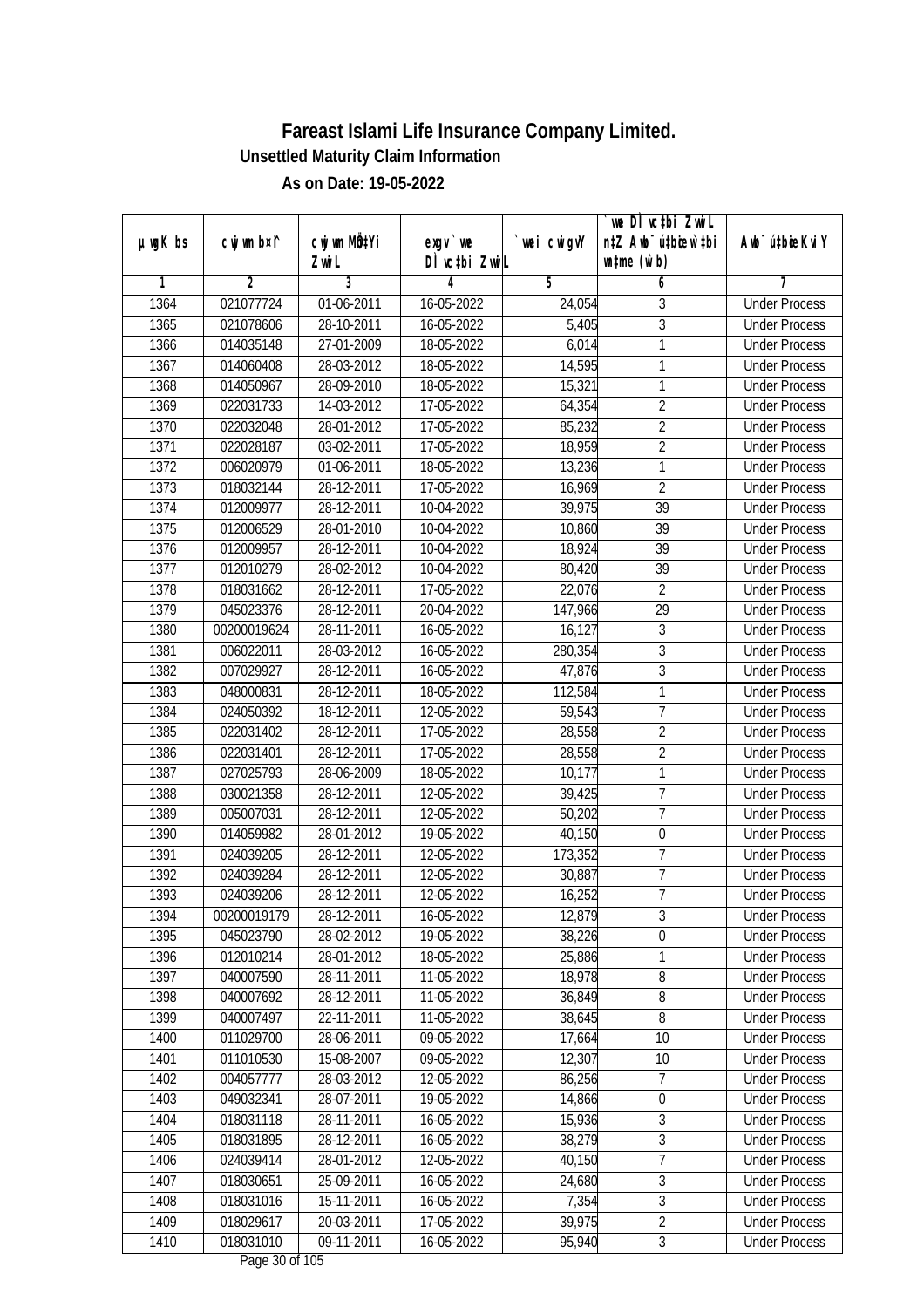|               |             |                           |                                    |             | `we DÌ vc‡bi ZwiL                |                             |
|---------------|-------------|---------------------------|------------------------------------|-------------|----------------------------------|-----------------------------|
| $µ$ ug $K$ bs | cwj wm b¤i^ | cwj wm MQ <sup>1</sup> Yi | $exgV$ we                          | `wei cwigvY | n‡Z Awb <sup>-</sup> ú‡bioen`‡bi | Awb <sup>-</sup> ú‡bioeKviY |
|               |             | Zwi L                     | DÌ vctbi ZwiL                      |             | $\n  untime\n  (u`b)\n$          |                             |
| 1             | 2           | 3                         | 4                                  | 5           | 6                                | 7                           |
| 1411          | 018031372   | 20-11-2011                | 16-05-2022                         | 79,950      | 3                                | <b>Under Process</b>        |
| 1412          | 043037029   | 27-12-2011                | 18-05-2022                         | 17,721      | 1                                | <b>Under Process</b>        |
| 1413          | 043037315   | 16-02-2012                | 18-05-2022                         | 14,936      | 1                                | <b>Under Process</b>        |
| 1414          | 018032780   | 28-03-2012                | 17-05-2022                         | 19,008      | $\overline{2}$                   | <b>Under Process</b>        |
| 1415          | 037003672   | 25-01-2010                | 17-05-2022                         | 3,640       | $\overline{2}$                   | <b>Under Process</b>        |
| 1416          | 015026746   | 26-02-2012                | 19-05-2022                         | 96,856      | $\mathbf 0$                      | <b>Under Process</b>        |
| 1417          | 014059013   | 28-12-2011                | 19-05-2022                         | 101,252     | $\boldsymbol{0}$                 | <b>Under Process</b>        |
| 1418          | 014058764   | 28-12-2011                | 19-05-2022                         | 88,783      | $\overline{0}$                   | <b>Under Process</b>        |
| 1419          | 049020791   | 28-06-2009                | 17-05-2022                         | 17,216      | $\overline{2}$                   | <b>Under Process</b>        |
| 1420          | 05700016684 | 28-01-2012                | 18-05-2022                         | 54,801      | 1                                | <b>Under Process</b>        |
| 1421          | 049033001   | 28-02-2012                | 11-05-2022                         | 5,556       | 8                                | <b>Under Process</b>        |
| 1422          | 027032620   | 28-09-2011                | 27-04-2022                         | 39,298      | 22                               | <b>Under Process</b>        |
| 1423          | 027033552   | 20-03-2012                | 27-04-2022                         | 27,019      | $\overline{22}$                  | <b>Under Process</b>        |
| 1424          | 027028128   | 15-06-2010                | 12-05-2022                         | 36,582      | $\overline{7}$                   | <b>Under Process</b>        |
| 1425          | 027032034   | 28-06-2011                | 12-05-2022                         | 254,340     | 7                                | <b>Under Process</b>        |
| 1426          | 027033561   | 25-03-2012                | 12-05-2022                         | 40,150      | $\overline{7}$                   | <b>Under Process</b>        |
| 1427          | 027033564   | 28-03-2012                | 12-05-2022                         | 160,600     | 7                                | <b>Under Process</b>        |
| 1428          | 024050300   | 27-12-2011                | 12-05-2022                         | 19,188      | $\overline{1}$                   | <b>Under Process</b>        |
| 1429          | 024032981   | 15-10-2011                | 12-05-2022                         | 7,657       | $\overline{7}$                   | <b>Under Process</b>        |
| 1430          | 024031486   | 28-12-2010                | 12-05-2022                         | 16,165      | $\overline{1}$                   | <b>Under Process</b>        |
| 1431          | 0937010281  | 28-03-2012                | 25-04-2022                         | 30,275      | 24                               | <b>Under Process</b>        |
| 1432          | 0937010289  | 28-03-2012                | 17-05-2022                         | 97,167      | $\overline{2}$                   | <b>Under Process</b>        |
| 1433          | 0937010316  | 28-03-2012                | 25-04-2022                         | 14,655      | 24                               | <b>Under Process</b>        |
| 1434          | 0937010372  | 09-04-2012                | 25-04-2022                         | 37,802      | 24                               | <b>Under Process</b>        |
| 1435          | 0937010395  | 17-04-2012                | 17-05-2022                         | 38,420      | $\sqrt{2}$                       | <b>Under Process</b>        |
| 1436          | 0937010402  | 18-04-2012                | 28-04-2022                         | 95,594      | 21                               | <b>Under Process</b>        |
| 1437          | 0937010445  | 28-04-2012                | 17-05-2022                         | 38,866      | $\overline{2}$                   | <b>Under Process</b>        |
| 1438          | 0937010461  | 28-04-2012                | 17-05-2022                         | 57,357      | $\overline{2}$                   | <b>Under Process</b>        |
| 1439          | 0937010518  | 28-04-2012                | 17-05-2022                         | 25,256      | $\overline{2}$                   | <b>Under Process</b>        |
| 1440          | 0937010519  | 28-04-2012                | 17-05-2022                         | 56,703      | $\overline{2}$                   | <b>Under Process</b>        |
| 1441          | 0939005157  | 26-06-2011                | 09-05-2022                         | 52,908      | 10                               | <b>Under Process</b>        |
| 1442          | 0939005864  | 24-12-2011                | 17-05-2022                         | 5,338       | $\overline{2}$                   | <b>Under Process</b>        |
| 1443          | 0939006210  | 14-02-2012                | 09-05-2022                         | 24,516      | 10                               | <b>Under Process</b>        |
| 1444          | 0939006340  | 28-03-2012                | 11-05-2022                         | 194,326     | $\bf 8$                          | <b>Under Process</b>        |
| 1445          | 0940000104  | 27-09-2010                | 12-05-2022                         | 23,310      | 7                                | <b>Under Process</b>        |
| 1446          | 0940000576  | 28-06-2011                | 12-05-2022                         | 30,438      | 7                                | <b>Under Process</b>        |
| 1447          | 0940000902  | 28-10-2011                | 12-05-2022                         | 38,697      | $\overline{7}$                   | <b>Under Process</b>        |
| 1448          | 0940000965  | 28-12-2011                | 24-04-2022                         | 93,597      | 25                               | <b>Under Process</b>        |
| 1449          | 0940001079  | 28-12-2011                | 12-05-2022                         | 93,524      | 7                                | <b>Under Process</b>        |
| 1450          | 0940001172  | 28-12-2011                | 21-04-2022                         | 21,162      | 28                               | <b>Under Process</b>        |
| 1451          | 0940001201  | 27-02-2012                | 12-05-2022                         | 37,598      | $\boldsymbol{7}$                 | <b>Under Process</b>        |
| 1452          | 0940001211  | 28-02-2012                | 12-05-2022                         | 17,474      | 7                                | <b>Under Process</b>        |
| 1453          | 0940001278  | 28-02-2012                | 12-05-2022                         | 39,456      | $\overline{7}$                   | <b>Under Process</b>        |
| 1454          | 0940001284  | 28-02-2012                | 12-05-2022                         | 58,301      | $\overline{7}$                   | <b>Under Process</b>        |
| 1455          | 0940001288  | 28-02-2012                | 12-05-2022                         | 388,652     | $\overline{7}$                   | <b>Under Process</b>        |
| 1456          | 0940001309  | 28-02-2012                | 12-05-2022                         | 38,334      | 7                                | <b>Under Process</b>        |
| 1457          | 0940001313  | 28-02-2012                | 12-05-2022<br>$D_{0.92}$ 21 of 10E | 31,827      | $\boldsymbol{7}$                 | <b>Under Process</b>        |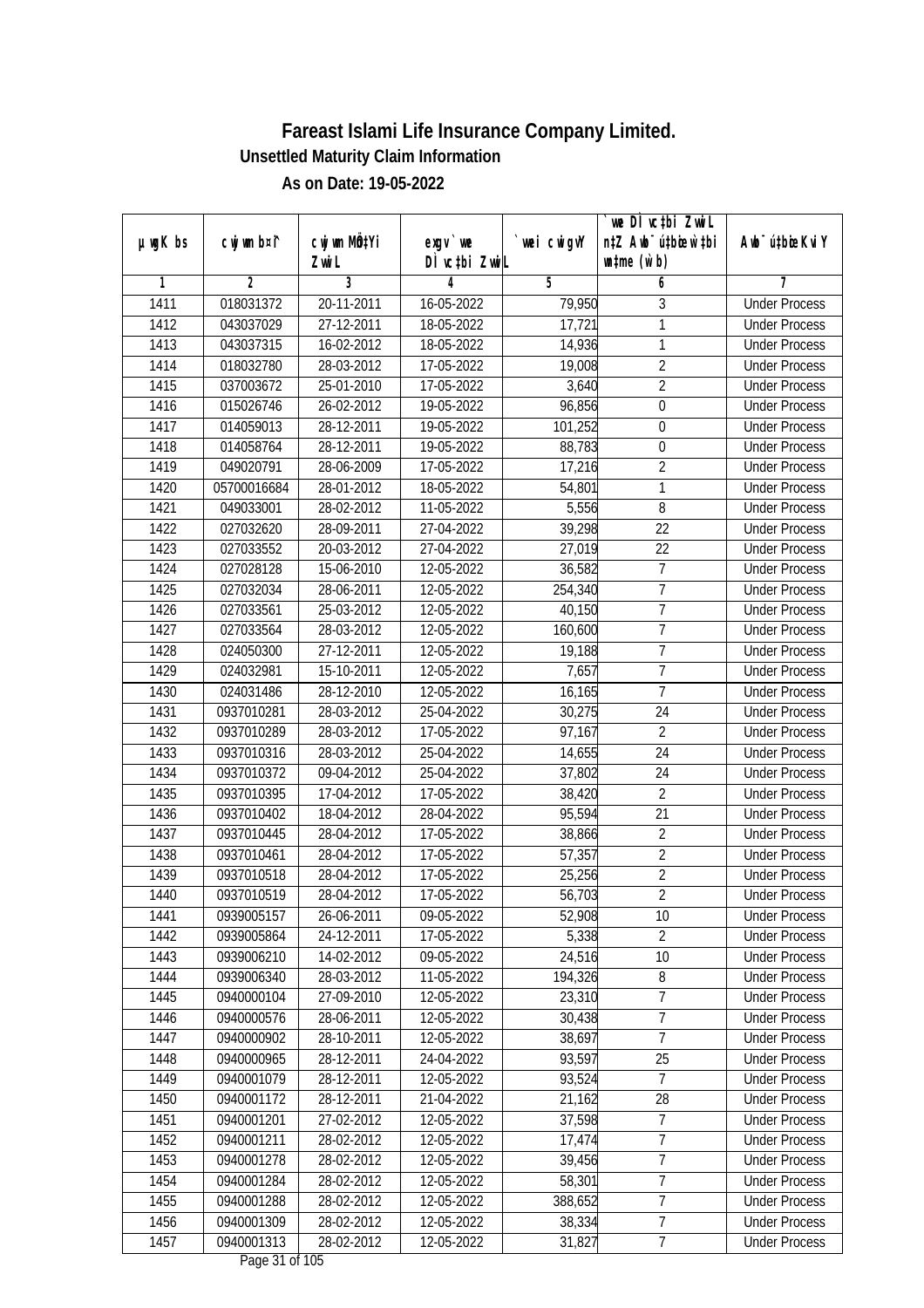|               |                |                       |                           |                  | we DI vctbi ZwiL                                            |                             |
|---------------|----------------|-----------------------|---------------------------|------------------|-------------------------------------------------------------|-----------------------------|
| $µ$ ug $K$ bs | cwj wm b¤i^    | cwj wm MÖ¢Yi<br>Zwi L | exgv `we<br>DÌ vctbi ZwiL | wei cwigvY       | n‡Z Awb <sup>-</sup> ú‡bicen`‡bi<br>$\n  untime\n  (u`b)\n$ | Awb <sup>-</sup> ú‡bioeKviY |
| 1             | $\overline{2}$ | 3                     | 4                         | 5                | 6                                                           | 7                           |
| 1458          | 0940001319     | 28-02-2012            | 12-05-2022                | 38,866           | 7                                                           | <b>Under Process</b>        |
| 1459          | 0940001334     | 25-03-2012            | 12-05-2022                | 56,703           | $\overline{7}$                                              | <b>Under Process</b>        |
| 1460          | 0940001360     | 28-03-2012            | 17-05-2022                | 194,326          | $\overline{2}$                                              | <b>Under Process</b>        |
| 1461          | 0940001454     | 28-04-2012            | 17-05-2022                | 25,531           | $\overline{2}$                                              | <b>Under Process</b>        |
| 1462          | 0940001492     | 28-04-2012            | 17-05-2022                | 194,326          | $\overline{2}$                                              | <b>Under Process</b>        |
| 1463          | 0941004266     | 04-12-2011            | 19-04-2022                | 27,804           | $\overline{30}$                                             | <b>Under Process</b>        |
| 1464          | 0941004522     | 22-03-2012            | 18-04-2022                | 97,167           | 31                                                          | <b>Under Process</b>        |
| 1465          | 0941004524     | 28-03-2012            | 19-04-2022                | 82,586           | 30                                                          | <b>Under Process</b>        |
| 1466          | 0941004533     | 28-03-2012            | 11-05-2022                | 26,291           | 8                                                           | <b>Under Process</b>        |
| 1467          | 0941004540     | 28-03-2012            | 28-04-2022                |                  | 21                                                          | <b>Under Process</b>        |
| 1468          | 0941004542     | 28-03-2012            | 18-04-2022                | 55,004<br>52,917 | $\overline{31}$                                             | <b>Under Process</b>        |
|               |                |                       |                           |                  |                                                             |                             |
| 1469          | 0941004571     | 09-04-2012            | 28-04-2022                | 194,326          | 21                                                          | <b>Under Process</b>        |
| 1470          | 0941004572     | 21-04-2012            | 11-05-2022                | 94,384           | 8                                                           | <b>Under Process</b>        |
| 1471          | 0941004596     | 11-04-2012            | 11-05-2022                | 12,880           | 8                                                           | <b>Under Process</b>        |
| 1472          | 0942002165     | 28-04-2010            | 11-05-2022                | 36,931           | $\, 8$                                                      | <b>Under Process</b>        |
| 1473          | 0942004152     | 20-02-2012            | 25-04-2022                | 97,167           | 24                                                          | <b>Under Process</b>        |
| 1474          | 0942004238     | 27-03-2012            | 11-05-2022                | 75,745           | 8                                                           | <b>Under Process</b>        |
| 1475          | 0942004241     | 27-03-2012            | 18-05-2022                | 55,614           | $\mathbf{1}$                                                | <b>Under Process</b>        |
| 1476          | 0942004257     | 28-03-2012            | 18-05-2022                | 94,384           | $\mathbf{1}$                                                | <b>Under Process</b>        |
| 1477          | 0942004262     | 28-03-2012            | 18-05-2022                | 194,326          | 1                                                           | <b>Under Process</b>        |
| 1478          | 0942004267     | 28-03-2012            | 25-04-2022                | 97,167           | 24                                                          | <b>Under Process</b>        |
| 1479          | 0942004271     | 02-04-2012            | 18-05-2022                | 66,491           | 1                                                           | <b>Under Process</b>        |
| 1480          | 0942004275     | 17-04-2012            | 18-05-2022                | 51,421           | $\mathbf{1}$                                                | <b>Under Process</b>        |
| 1481          | 0942004291     | 28-04-2012            | 18-05-2022                | 18,036           | $\mathbf{1}$                                                | <b>Under Process</b>        |
| 1482          | 0942004324     | 28-04-2012            | 18-05-2022                | 95,836           | $\mathbf{1}$                                                | <b>Under Process</b>        |
| 1483          | 0943002638     | 13-10-2010            | 08-05-2022                | 88,683           | 11                                                          | <b>Under Process</b>        |
| 1484          | 0943002834     | 28-11-2010            | 28-04-2022                | 7,447            | 21                                                          | <b>Under Process</b>        |
| 1485          | 0943003935     | 28-06-2011            | 28-04-2022                | 5,338            | 21                                                          | <b>Under Process</b>        |
| 1486          | 0943004090     | 28-06-2011            | 28-04-2022                | 24,851           | 21                                                          | <b>Under Process</b>        |
| 1487          | 0943004239     | 09-10-2011            | 28-04-2022                | 25,628           | 21                                                          | <b>Under Process</b>        |
| 1488          | 0943004284     | 18-10-2011            | 08-05-2022                | 32,974           | 11                                                          | <b>Under Process</b>        |
| 1489          | 0943004322     | 23-10-2011            | 08-05-2022                | 96,743           | 11                                                          | <b>Under Process</b>        |
| 1490          | 0943004476     | 08-12-2011            | 28-04-2022                | 57,247           | 21                                                          | <b>Under Process</b>        |
| 1491          | 0943004507     | 13-12-2011            | 08-05-2022                | 35,571           | 11                                                          | <b>Under Process</b>        |
| 1492          | 0943004508     | 13-12-2011            | 28-04-2022                | 73,118           | 21                                                          | <b>Under Process</b>        |
| 1493          | 0943004593     | 28-12-2011            | 28-04-2022                | 72,168           | 21                                                          | <b>Under Process</b>        |
| 1494          | 0943004689     | 28-12-2011            | 28-04-2022                | 36,497           | 21                                                          | <b>Under Process</b>        |
| 1495          | 0943004698     | 28-12-2011            | 28-04-2022                | 31,702           | 21                                                          | <b>Under Process</b>        |
| 1496          | 0943004868     | 26-02-2012            | 28-04-2022                | 92,544           | 21                                                          | <b>Under Process</b>        |
| 1497          | 0943004894     | 08-03-2012            | 28-04-2022                | 60,548           | 21                                                          | <b>Under Process</b>        |
| 1498          | 0943004901     | 07-03-2012            | 28-04-2022                | 37,656           | 21                                                          | <b>Under Process</b>        |
| 1499          | 0943004906     | 07-03-2012            | 28-04-2022                | 13,528           | 21                                                          | <b>Under Process</b>        |
| 1500          | 0944008424     | 31-12-2011            | 10-05-2022                | 58,046           | $\overline{9}$                                              | <b>Under Process</b>        |
| 1501          | 0944008425     | 31-12-2011            | 10-05-2022                | 74,320           | $\overline{9}$                                              | <b>Under Process</b>        |
| 1502          | 0944008504     | 02-02-2012            | 19-04-2022                | 38,866           | 30                                                          | <b>Under Process</b>        |
| 1503          | 0944008537     | 08-02-2012            | 19-04-2022                | 97,167           | 30                                                          | <b>Under Process</b>        |
| 1504          | 0944008561     | 16-02-2012            | 10-05-2022                | 172,834          | 9                                                           | <b>Under Process</b>        |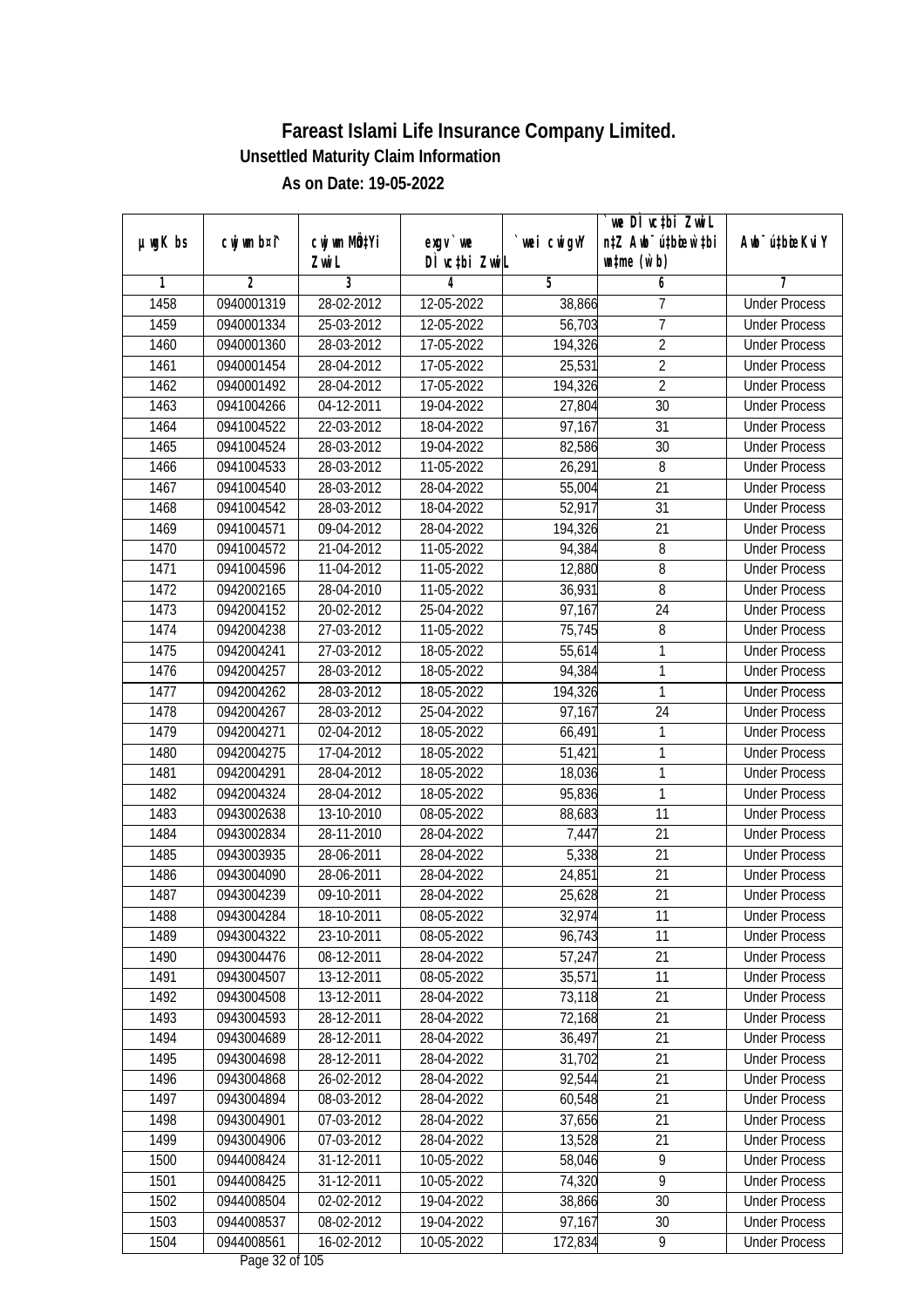|         |                |                           |               |                | we DI vctbi ZwiL                 |                             |
|---------|----------------|---------------------------|---------------|----------------|----------------------------------|-----------------------------|
| µwgK bs | cwj wm b¤i^    | cwj wm MQ <sup>1</sup> Yi | $exgV$ we     | `wei cwigvY    | n‡Z Awb <sup>-</sup> ú‡bicen`‡bi | Awb <sup>-</sup> ú‡bioeKviY |
|         |                | Zwi L                     | DÌ vctbi ZwiL |                | $\n  untime\n  (u`b)\n$          |                             |
| 1       | $\overline{2}$ | 3                         | 4             | $\overline{5}$ | 6                                | 7                           |
| 1505    | 0944008572     | 26-02-2012                | 10-05-2022    | 32,798         | 9                                | <b>Under Process</b>        |
| 1506    | 0944008610     | 06-03-2012                | $10-05-2022$  | 41,801         | $\overline{9}$                   | <b>Under Process</b>        |
| 1507    | 0944008630     | 20-03-2012                | 11-05-2022    | 97,167         | $\overline{8}$                   | <b>Under Process</b>        |
| 1508    | 0944008641     | 22-03-2012                | 19-04-2022    | 38,866         | 30                               | <b>Under Process</b>        |
| 1509    | 0944008643     | 08-04-2012                | 27-04-2022    | 9,809          | $\overline{22}$                  | <b>Under Process</b>        |
| 1510    | 0944008656     | 17-04-2012                | 11-05-2022    | 92,507         | 8                                | <b>Under Process</b>        |
| 1511    | 0944008683     | 08-02-2012                | $10-05-2022$  | 78,774         | 9                                | <b>Under Process</b>        |
| 1512    | 0944008684     | 28-03-2012                | 19-04-2022    | 25,828         | $\overline{30}$                  | <b>Under Process</b>        |
| 1513    | 0944008685     | 19-02-2012                | 19-04-2022    | 14,067         | 30                               | <b>Under Process</b>        |
| 1514    | 0945006592     | 28-02-2011                | 24-04-2022    | 11,051         | 25                               | <b>Under Process</b>        |
| 1515    | 0945006892     | 18-04-2011                | 12-05-2022    | 35,084         | 7                                | <b>Under Process</b>        |
| 1516    | 0945007030     | 28-04-2011                | 11-05-2022    | 17,201         | 8                                | <b>Under Process</b>        |
| 1517    | 0945007229     | 28-05-2011                | 24-04-2022    | 29,848         | $\overline{25}$                  | <b>Under Process</b>        |
| 1518    | 0945007807     | 28-07-2011                | 11-05-2022    | 58,046         | 8                                | <b>Under Process</b>        |
| 1519    | 0945008012     | 19-10-2011                | 24-04-2022    | 38,165         | 25                               | <b>Under Process</b>        |
| 1520    | 0945008244     | 17-11-2011                | 24-04-2022    | 72,271         | 25                               | <b>Under Process</b>        |
| 1521    | 0945008494     | 19-12-2011                | 16-05-2022    | 38,116         | $\mathfrak{Z}$                   | <b>Under Process</b>        |
| 1522    | 0945008573     | 28-12-2011                | 24-04-2022    | 38,697         | 25                               | <b>Under Process</b>        |
| 1523    | 0945008677     | 28-12-2011                | 11-05-2022    | 35,746         | 8                                | <b>Under Process</b>        |
| 1524    | 0945008738     | 28-12-2011                | 12-05-2022    | 17,189         | 7                                | <b>Under Process</b>        |
| 1525    | 0945008782     | 28-12-2011                | 12-05-2022    | 11,188         | $\overline{7}$                   | <b>Under Process</b>        |
| 1526    | 1700014873     | 27-11-2008                | 24-04-2022    | 5,340          | 25                               | <b>Under Process</b>        |
| 1527    | 1700018417     | 28-12-2010                | 17-05-2022    | 9,632          | $\overline{2}$                   | <b>Under Process</b>        |
| 1528    | 1800000871     | 17-10-2009                | 16-05-2022    | 40,913         | $\overline{3}$                   | <b>Under Process</b>        |
| 1529    | 1800001188     | 27-12-2009                | 28-04-2022    | 17,017         | 21                               | <b>Under Process</b>        |
| 1530    | 1800001473     | 27-12-2009                | 12-05-2022    | 4,050          | 7                                | <b>Under Process</b>        |
| 1531    | 1800001505     | 27-12-2009                | 28-04-2022    | 56,147         | 21                               | <b>Under Process</b>        |
| 1532    | 1800001752     | 27-12-2009                | 12-05-2022    | 52,310         | $\overline{7}$                   | <b>Under Process</b>        |
| 1533    | 1800001773     | 27-12-2009                | 12-05-2022    | 51,342         | $\overline{7}$                   | <b>Under Process</b>        |
| 1534    | 1800002968     | 27-12-2009                | 12-05-2022    | 26,905         | $\overline{7}$                   | <b>Under Process</b>        |
| 1535    | 1800003051     | 27-12-2009                | 28-04-2022    | 15,927         | 21                               | <b>Under Process</b>        |
| 1536    | 1800004921     | 28-12-2010                | 28-04-2022    | 167,101        | 21                               | <b>Under Process</b>        |
| 1537    | 1800005775     | 23-10-2011                | 12-05-2022    | 33,069         | $\overline{7}$                   | <b>Under Process</b>        |
| 1538    | 1800005777     | 23-10-2011                | 28-04-2022    | 21,310         | $\overline{21}$                  | <b>Under Process</b>        |
| 1539    | 1800005834     | 16-11-2011                | 12-05-2022    | 41,415         | 7                                | <b>Under Process</b>        |
| 1540    | 1800005853     | 19-11-2011                | 28-04-2022    | 77,565         | 21                               | <b>Under Process</b>        |
| 1541    | 2000000136     | 28-06-2010                | 27-04-2022    | 17,115         | 22                               | <b>Under Process</b>        |
| 1542    | 2100000933     | 28-12-2001                | 19-04-2022    | 68,767         | 30                               | <b>Under Process</b>        |
| 1543    | 2100000959     | 28-12-2001                | 12-05-2022    | 296,500        | 7                                | <b>Under Process</b>        |
| 1544    | 2100001051     | 28-12-2001                | 12-04-2022    | 102,897        | 37                               | <b>Under Process</b>        |
| 1545    | 2100001104     | 28-12-2001                | 12-04-2022    | 86,106         | 37                               | <b>Under Process</b>        |
| 1546    | 2100015020     | 28-08-2008                | 08-05-2022    | 17,810         | 11                               | <b>Under Process</b>        |
| 1547    | 2100016128     | 28-06-2009                | 08-05-2022    | 28,257         | 11                               | <b>Under Process</b>        |
| 1548    | 2100016593     | 20-12-2009                | 12-04-2022    | 106,122        | 37                               | <b>Under Process</b>        |
| 1549    | 2100016978     | 28-12-2009                | 08-05-2022    | 26,261         | 11                               | <b>Under Process</b>        |
| 1550    | 2100017014     | 28-12-2009                | 28-04-2022    | 104,460        | 21                               | <b>Under Process</b>        |
| 1551    | 2200008893     | 28-03-2007                | 26-04-2022    | 75,245         | 23                               | <b>Under Process</b>        |
|         |                |                           |               |                |                                  |                             |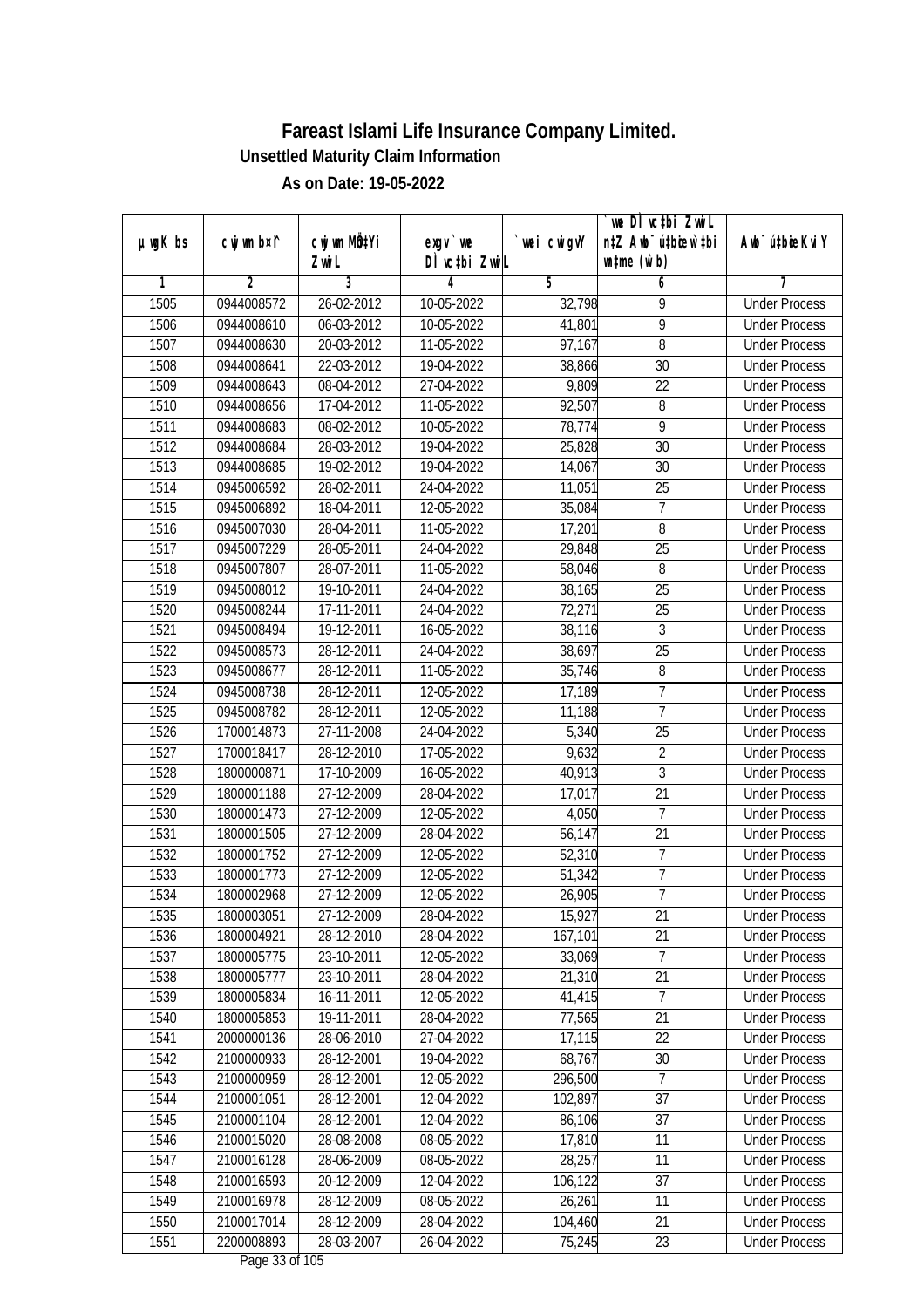| DÌ vctbi ZwiL<br>$\n  untime\n  (u`b)\n$<br>Zwi L<br>3<br>$\overline{2}$<br>5<br>6<br>1<br>4<br>7<br>1552<br><b>Under Process</b><br>2200011465<br>22-06-2008<br>24-04-2022<br>$\overline{25}$<br>1,914<br>3<br>1553<br>28-08-2010<br>16-05-2022<br>72,045<br>2200015913<br><b>Under Process</b><br>$\overline{9}$<br>1554<br>5,189<br>2300002235<br>28-02-2004<br>10-05-2022<br><b>Under Process</b><br>1555<br>21-04-2022<br>8,430<br>28<br>2300004590<br>10-04-2005<br><b>Under Process</b><br>1556<br>$\overline{32}$<br>2300006795<br>06-06-2006<br>17-04-2022<br>13,406<br><b>Under Process</b><br>1557<br>2300007249<br>28-06-2006<br>11-05-2022<br>4,706<br>8<br><b>Under Process</b><br>3,438<br>1558<br>2300008229<br>28-12-2006<br>21-04-2022<br>28<br><b>Under Process</b><br>$\overline{9}$<br>1559<br>2300008913<br>04-06-2007<br>10-05-2022<br>26,200<br><b>Under Process</b><br>1560<br>$\overline{24}$<br>2300009055<br>28-06-2007<br>25-04-2022<br>26,564<br><b>Under Process</b><br>1561<br>3,860<br>32<br>2300009231<br>28-06-2007<br>17-04-2022<br><b>Under Process</b><br>1562<br>2300011571<br>28-12-2008<br>11-05-2022<br>13,825<br>8<br><b>Under Process</b><br>1563<br>$\overline{11}$ -05-2022<br>15,105<br>8<br>2300012861<br>22-10-2009<br><b>Under Process</b><br>$\overline{9}$<br>1564<br>8,100<br>2300012896<br>05-11-2009<br>10-05-2022<br><b>Under Process</b><br>1565<br>22-12-2009<br>25-04-2022<br>8,100<br>24<br>2300013047<br><b>Under Process</b><br>1566<br>2300013081<br>30-12-2009<br>11-05-2022<br>32,124<br>8<br><b>Under Process</b><br>1567<br>2300013142<br>28-12-2009<br>11-05-2022<br>8<br>83,478<br><b>Under Process</b><br>1568<br>35,867<br>8<br>2300013467<br>28-12-2009<br>11-05-2022<br><b>Under Process</b><br>8<br>1569<br>28-12-2009<br>11-05-2022<br>17,433<br>2300014071<br><b>Under Process</b><br>1570<br>2300014750<br>11-05-2010<br>19-05-2022<br>120,700<br>$\mathbf 0$<br><b>Under Process</b><br>1571<br>33,992<br>21<br>2400002158<br>04-12-2008<br>28-04-2022<br><b>Under Process</b><br>1572<br>21<br>2400002462<br>28-12-2008<br>28-04-2022<br>6,129<br><b>Under Process</b><br>1573<br>11-05-2022<br>3,409<br>8<br>2400002675<br>28-01-2009<br><b>Under Process</b><br>$\overline{2}$<br>1574<br>2400002902<br>28-05-2009<br>17-05-2022<br>21,145<br><b>Under Process</b><br>10<br>1575<br>2400003297<br>20-11-2009<br>09-05-2022<br>30,749<br><b>Under Process</b><br>1576<br>65,520<br>21<br>2400003369<br>20-12-2009<br>28-04-2022<br><b>Under Process</b><br>8<br>1577<br>2400003383<br>24-12-2009<br>11-05-2022<br>31,728<br><b>Under Process</b><br>1578<br>21<br>2400004373<br>28-12-2009<br>28-04-2022<br>11,520<br><b>Under Process</b><br>1579<br>2400005022<br>28-12-2009<br>23,524<br>21<br>28-04-2022<br><b>Under Process</b><br>1580<br>8<br>2400005218<br>28-01-2010<br>11-05-2022<br>55,350<br><b>Under Process</b><br>1581<br>21<br>2400005259<br>28-01-2010<br>28-04-2022<br>11,595<br><b>Under Process</b><br>1582<br>2400005272<br>28-01-2010<br>11-05-2022<br>53,495<br>8<br><b>Under Process</b><br>1583<br>28-01-2010<br>6,757<br>10<br>2400005276<br>09-05-2022<br><b>Under Process</b><br>1584<br>22,140<br>21<br>2400005333<br>28-03-2010<br>28-04-2022<br><b>Under Process</b><br>$\bf 8$<br>1585<br>28-12-2010<br>17,860<br>2400006091<br>11-05-2022<br><b>Under Process</b><br>19,155<br>1586<br>2400006739<br>8<br>28-06-2011<br>11-05-2022<br><b>Under Process</b><br>1587<br>20,079<br>2400007723<br>16-03-2016<br>11-05-2022<br>8<br><b>Under Process</b><br>1588<br>2400007728<br>33,706<br>8<br>28-03-2016<br>11-05-2022<br><b>Under Process</b><br>$\overline{9}$<br>1589<br>28-11-2006<br>10-05-2022<br>101,100<br>2500007145<br><b>Under Process</b><br>8,500<br>1<br>1590<br>2500009451<br>28-06-2008<br>18-05-2022<br><b>Under Process</b><br>1591<br>1<br>2500009545<br>28-06-2008<br>18-05-2022<br>33,384<br><b>Under Process</b><br>1592<br>1<br>2500009697<br>28-08-2008<br>18-05-2022<br>88,453<br><b>Under Process</b><br>1<br>1593<br>2500012258<br>24-12-2009<br>18-05-2022<br>20,960<br><b>Under Process</b><br>159,900<br>1594<br>2500013461<br>28-12-2009<br>8<br>11-05-2022<br><b>Under Process</b><br>7<br>136,920<br>1595<br>2500016157<br>28-12-2010<br>12-05-2022<br><b>Under Process</b><br>1596<br>81,650<br>25<br>2500016683<br>28-06-2011<br>24-04-2022<br><b>Under Process</b><br>1597<br>2500016963<br>25<br>01-11-2011<br>8,273<br><b>Under Process</b><br>24-04-2022<br>1598<br>2500017032<br>81,650<br>9<br>24-11-2011<br>10-05-2022<br><b>Under Process</b> |               |             |                           |          |             | we DI vctbi ZwiL                 |                             |
|---------------------------------------------------------------------------------------------------------------------------------------------------------------------------------------------------------------------------------------------------------------------------------------------------------------------------------------------------------------------------------------------------------------------------------------------------------------------------------------------------------------------------------------------------------------------------------------------------------------------------------------------------------------------------------------------------------------------------------------------------------------------------------------------------------------------------------------------------------------------------------------------------------------------------------------------------------------------------------------------------------------------------------------------------------------------------------------------------------------------------------------------------------------------------------------------------------------------------------------------------------------------------------------------------------------------------------------------------------------------------------------------------------------------------------------------------------------------------------------------------------------------------------------------------------------------------------------------------------------------------------------------------------------------------------------------------------------------------------------------------------------------------------------------------------------------------------------------------------------------------------------------------------------------------------------------------------------------------------------------------------------------------------------------------------------------------------------------------------------------------------------------------------------------------------------------------------------------------------------------------------------------------------------------------------------------------------------------------------------------------------------------------------------------------------------------------------------------------------------------------------------------------------------------------------------------------------------------------------------------------------------------------------------------------------------------------------------------------------------------------------------------------------------------------------------------------------------------------------------------------------------------------------------------------------------------------------------------------------------------------------------------------------------------------------------------------------------------------------------------------------------------------------------------------------------------------------------------------------------------------------------------------------------------------------------------------------------------------------------------------------------------------------------------------------------------------------------------------------------------------------------------------------------------------------------------------------------------------------------------------------------------------------------------------------------------------------------------------------------------------------------------------------------------------------------------------------------------------------------------------------------------------------------------------------------------------------------------------------------------------------------------------------------------------------------------------------------------------------------------------------------------------------------------------------------------------------------------------------------------------------------------------------------------------------------------------------------------------------------------------------------------------------------------------------------------------------------------------------------------------------------------------------------------------------------------------------------------------------|---------------|-------------|---------------------------|----------|-------------|----------------------------------|-----------------------------|
|                                                                                                                                                                                                                                                                                                                                                                                                                                                                                                                                                                                                                                                                                                                                                                                                                                                                                                                                                                                                                                                                                                                                                                                                                                                                                                                                                                                                                                                                                                                                                                                                                                                                                                                                                                                                                                                                                                                                                                                                                                                                                                                                                                                                                                                                                                                                                                                                                                                                                                                                                                                                                                                                                                                                                                                                                                                                                                                                                                                                                                                                                                                                                                                                                                                                                                                                                                                                                                                                                                                                                                                                                                                                                                                                                                                                                                                                                                                                                                                                                                                                                                                                                                                                                                                                                                                                                                                                                                                                                                                                                                                                         | $µ$ ug $K$ bs | cwj wm b¤i^ | cwj wm MQ <sup>1</sup> Yi | exgy `we | `wei cwigvY | n‡Z Awb <sup>-</sup> ú‡bicen`‡bi | Awb <sup>-</sup> ú‡bioeKviY |
|                                                                                                                                                                                                                                                                                                                                                                                                                                                                                                                                                                                                                                                                                                                                                                                                                                                                                                                                                                                                                                                                                                                                                                                                                                                                                                                                                                                                                                                                                                                                                                                                                                                                                                                                                                                                                                                                                                                                                                                                                                                                                                                                                                                                                                                                                                                                                                                                                                                                                                                                                                                                                                                                                                                                                                                                                                                                                                                                                                                                                                                                                                                                                                                                                                                                                                                                                                                                                                                                                                                                                                                                                                                                                                                                                                                                                                                                                                                                                                                                                                                                                                                                                                                                                                                                                                                                                                                                                                                                                                                                                                                                         |               |             |                           |          |             |                                  |                             |
|                                                                                                                                                                                                                                                                                                                                                                                                                                                                                                                                                                                                                                                                                                                                                                                                                                                                                                                                                                                                                                                                                                                                                                                                                                                                                                                                                                                                                                                                                                                                                                                                                                                                                                                                                                                                                                                                                                                                                                                                                                                                                                                                                                                                                                                                                                                                                                                                                                                                                                                                                                                                                                                                                                                                                                                                                                                                                                                                                                                                                                                                                                                                                                                                                                                                                                                                                                                                                                                                                                                                                                                                                                                                                                                                                                                                                                                                                                                                                                                                                                                                                                                                                                                                                                                                                                                                                                                                                                                                                                                                                                                                         |               |             |                           |          |             |                                  |                             |
|                                                                                                                                                                                                                                                                                                                                                                                                                                                                                                                                                                                                                                                                                                                                                                                                                                                                                                                                                                                                                                                                                                                                                                                                                                                                                                                                                                                                                                                                                                                                                                                                                                                                                                                                                                                                                                                                                                                                                                                                                                                                                                                                                                                                                                                                                                                                                                                                                                                                                                                                                                                                                                                                                                                                                                                                                                                                                                                                                                                                                                                                                                                                                                                                                                                                                                                                                                                                                                                                                                                                                                                                                                                                                                                                                                                                                                                                                                                                                                                                                                                                                                                                                                                                                                                                                                                                                                                                                                                                                                                                                                                                         |               |             |                           |          |             |                                  |                             |
|                                                                                                                                                                                                                                                                                                                                                                                                                                                                                                                                                                                                                                                                                                                                                                                                                                                                                                                                                                                                                                                                                                                                                                                                                                                                                                                                                                                                                                                                                                                                                                                                                                                                                                                                                                                                                                                                                                                                                                                                                                                                                                                                                                                                                                                                                                                                                                                                                                                                                                                                                                                                                                                                                                                                                                                                                                                                                                                                                                                                                                                                                                                                                                                                                                                                                                                                                                                                                                                                                                                                                                                                                                                                                                                                                                                                                                                                                                                                                                                                                                                                                                                                                                                                                                                                                                                                                                                                                                                                                                                                                                                                         |               |             |                           |          |             |                                  |                             |
|                                                                                                                                                                                                                                                                                                                                                                                                                                                                                                                                                                                                                                                                                                                                                                                                                                                                                                                                                                                                                                                                                                                                                                                                                                                                                                                                                                                                                                                                                                                                                                                                                                                                                                                                                                                                                                                                                                                                                                                                                                                                                                                                                                                                                                                                                                                                                                                                                                                                                                                                                                                                                                                                                                                                                                                                                                                                                                                                                                                                                                                                                                                                                                                                                                                                                                                                                                                                                                                                                                                                                                                                                                                                                                                                                                                                                                                                                                                                                                                                                                                                                                                                                                                                                                                                                                                                                                                                                                                                                                                                                                                                         |               |             |                           |          |             |                                  |                             |
|                                                                                                                                                                                                                                                                                                                                                                                                                                                                                                                                                                                                                                                                                                                                                                                                                                                                                                                                                                                                                                                                                                                                                                                                                                                                                                                                                                                                                                                                                                                                                                                                                                                                                                                                                                                                                                                                                                                                                                                                                                                                                                                                                                                                                                                                                                                                                                                                                                                                                                                                                                                                                                                                                                                                                                                                                                                                                                                                                                                                                                                                                                                                                                                                                                                                                                                                                                                                                                                                                                                                                                                                                                                                                                                                                                                                                                                                                                                                                                                                                                                                                                                                                                                                                                                                                                                                                                                                                                                                                                                                                                                                         |               |             |                           |          |             |                                  |                             |
|                                                                                                                                                                                                                                                                                                                                                                                                                                                                                                                                                                                                                                                                                                                                                                                                                                                                                                                                                                                                                                                                                                                                                                                                                                                                                                                                                                                                                                                                                                                                                                                                                                                                                                                                                                                                                                                                                                                                                                                                                                                                                                                                                                                                                                                                                                                                                                                                                                                                                                                                                                                                                                                                                                                                                                                                                                                                                                                                                                                                                                                                                                                                                                                                                                                                                                                                                                                                                                                                                                                                                                                                                                                                                                                                                                                                                                                                                                                                                                                                                                                                                                                                                                                                                                                                                                                                                                                                                                                                                                                                                                                                         |               |             |                           |          |             |                                  |                             |
|                                                                                                                                                                                                                                                                                                                                                                                                                                                                                                                                                                                                                                                                                                                                                                                                                                                                                                                                                                                                                                                                                                                                                                                                                                                                                                                                                                                                                                                                                                                                                                                                                                                                                                                                                                                                                                                                                                                                                                                                                                                                                                                                                                                                                                                                                                                                                                                                                                                                                                                                                                                                                                                                                                                                                                                                                                                                                                                                                                                                                                                                                                                                                                                                                                                                                                                                                                                                                                                                                                                                                                                                                                                                                                                                                                                                                                                                                                                                                                                                                                                                                                                                                                                                                                                                                                                                                                                                                                                                                                                                                                                                         |               |             |                           |          |             |                                  |                             |
|                                                                                                                                                                                                                                                                                                                                                                                                                                                                                                                                                                                                                                                                                                                                                                                                                                                                                                                                                                                                                                                                                                                                                                                                                                                                                                                                                                                                                                                                                                                                                                                                                                                                                                                                                                                                                                                                                                                                                                                                                                                                                                                                                                                                                                                                                                                                                                                                                                                                                                                                                                                                                                                                                                                                                                                                                                                                                                                                                                                                                                                                                                                                                                                                                                                                                                                                                                                                                                                                                                                                                                                                                                                                                                                                                                                                                                                                                                                                                                                                                                                                                                                                                                                                                                                                                                                                                                                                                                                                                                                                                                                                         |               |             |                           |          |             |                                  |                             |
|                                                                                                                                                                                                                                                                                                                                                                                                                                                                                                                                                                                                                                                                                                                                                                                                                                                                                                                                                                                                                                                                                                                                                                                                                                                                                                                                                                                                                                                                                                                                                                                                                                                                                                                                                                                                                                                                                                                                                                                                                                                                                                                                                                                                                                                                                                                                                                                                                                                                                                                                                                                                                                                                                                                                                                                                                                                                                                                                                                                                                                                                                                                                                                                                                                                                                                                                                                                                                                                                                                                                                                                                                                                                                                                                                                                                                                                                                                                                                                                                                                                                                                                                                                                                                                                                                                                                                                                                                                                                                                                                                                                                         |               |             |                           |          |             |                                  |                             |
|                                                                                                                                                                                                                                                                                                                                                                                                                                                                                                                                                                                                                                                                                                                                                                                                                                                                                                                                                                                                                                                                                                                                                                                                                                                                                                                                                                                                                                                                                                                                                                                                                                                                                                                                                                                                                                                                                                                                                                                                                                                                                                                                                                                                                                                                                                                                                                                                                                                                                                                                                                                                                                                                                                                                                                                                                                                                                                                                                                                                                                                                                                                                                                                                                                                                                                                                                                                                                                                                                                                                                                                                                                                                                                                                                                                                                                                                                                                                                                                                                                                                                                                                                                                                                                                                                                                                                                                                                                                                                                                                                                                                         |               |             |                           |          |             |                                  |                             |
|                                                                                                                                                                                                                                                                                                                                                                                                                                                                                                                                                                                                                                                                                                                                                                                                                                                                                                                                                                                                                                                                                                                                                                                                                                                                                                                                                                                                                                                                                                                                                                                                                                                                                                                                                                                                                                                                                                                                                                                                                                                                                                                                                                                                                                                                                                                                                                                                                                                                                                                                                                                                                                                                                                                                                                                                                                                                                                                                                                                                                                                                                                                                                                                                                                                                                                                                                                                                                                                                                                                                                                                                                                                                                                                                                                                                                                                                                                                                                                                                                                                                                                                                                                                                                                                                                                                                                                                                                                                                                                                                                                                                         |               |             |                           |          |             |                                  |                             |
|                                                                                                                                                                                                                                                                                                                                                                                                                                                                                                                                                                                                                                                                                                                                                                                                                                                                                                                                                                                                                                                                                                                                                                                                                                                                                                                                                                                                                                                                                                                                                                                                                                                                                                                                                                                                                                                                                                                                                                                                                                                                                                                                                                                                                                                                                                                                                                                                                                                                                                                                                                                                                                                                                                                                                                                                                                                                                                                                                                                                                                                                                                                                                                                                                                                                                                                                                                                                                                                                                                                                                                                                                                                                                                                                                                                                                                                                                                                                                                                                                                                                                                                                                                                                                                                                                                                                                                                                                                                                                                                                                                                                         |               |             |                           |          |             |                                  |                             |
|                                                                                                                                                                                                                                                                                                                                                                                                                                                                                                                                                                                                                                                                                                                                                                                                                                                                                                                                                                                                                                                                                                                                                                                                                                                                                                                                                                                                                                                                                                                                                                                                                                                                                                                                                                                                                                                                                                                                                                                                                                                                                                                                                                                                                                                                                                                                                                                                                                                                                                                                                                                                                                                                                                                                                                                                                                                                                                                                                                                                                                                                                                                                                                                                                                                                                                                                                                                                                                                                                                                                                                                                                                                                                                                                                                                                                                                                                                                                                                                                                                                                                                                                                                                                                                                                                                                                                                                                                                                                                                                                                                                                         |               |             |                           |          |             |                                  |                             |
|                                                                                                                                                                                                                                                                                                                                                                                                                                                                                                                                                                                                                                                                                                                                                                                                                                                                                                                                                                                                                                                                                                                                                                                                                                                                                                                                                                                                                                                                                                                                                                                                                                                                                                                                                                                                                                                                                                                                                                                                                                                                                                                                                                                                                                                                                                                                                                                                                                                                                                                                                                                                                                                                                                                                                                                                                                                                                                                                                                                                                                                                                                                                                                                                                                                                                                                                                                                                                                                                                                                                                                                                                                                                                                                                                                                                                                                                                                                                                                                                                                                                                                                                                                                                                                                                                                                                                                                                                                                                                                                                                                                                         |               |             |                           |          |             |                                  |                             |
|                                                                                                                                                                                                                                                                                                                                                                                                                                                                                                                                                                                                                                                                                                                                                                                                                                                                                                                                                                                                                                                                                                                                                                                                                                                                                                                                                                                                                                                                                                                                                                                                                                                                                                                                                                                                                                                                                                                                                                                                                                                                                                                                                                                                                                                                                                                                                                                                                                                                                                                                                                                                                                                                                                                                                                                                                                                                                                                                                                                                                                                                                                                                                                                                                                                                                                                                                                                                                                                                                                                                                                                                                                                                                                                                                                                                                                                                                                                                                                                                                                                                                                                                                                                                                                                                                                                                                                                                                                                                                                                                                                                                         |               |             |                           |          |             |                                  |                             |
|                                                                                                                                                                                                                                                                                                                                                                                                                                                                                                                                                                                                                                                                                                                                                                                                                                                                                                                                                                                                                                                                                                                                                                                                                                                                                                                                                                                                                                                                                                                                                                                                                                                                                                                                                                                                                                                                                                                                                                                                                                                                                                                                                                                                                                                                                                                                                                                                                                                                                                                                                                                                                                                                                                                                                                                                                                                                                                                                                                                                                                                                                                                                                                                                                                                                                                                                                                                                                                                                                                                                                                                                                                                                                                                                                                                                                                                                                                                                                                                                                                                                                                                                                                                                                                                                                                                                                                                                                                                                                                                                                                                                         |               |             |                           |          |             |                                  |                             |
|                                                                                                                                                                                                                                                                                                                                                                                                                                                                                                                                                                                                                                                                                                                                                                                                                                                                                                                                                                                                                                                                                                                                                                                                                                                                                                                                                                                                                                                                                                                                                                                                                                                                                                                                                                                                                                                                                                                                                                                                                                                                                                                                                                                                                                                                                                                                                                                                                                                                                                                                                                                                                                                                                                                                                                                                                                                                                                                                                                                                                                                                                                                                                                                                                                                                                                                                                                                                                                                                                                                                                                                                                                                                                                                                                                                                                                                                                                                                                                                                                                                                                                                                                                                                                                                                                                                                                                                                                                                                                                                                                                                                         |               |             |                           |          |             |                                  |                             |
|                                                                                                                                                                                                                                                                                                                                                                                                                                                                                                                                                                                                                                                                                                                                                                                                                                                                                                                                                                                                                                                                                                                                                                                                                                                                                                                                                                                                                                                                                                                                                                                                                                                                                                                                                                                                                                                                                                                                                                                                                                                                                                                                                                                                                                                                                                                                                                                                                                                                                                                                                                                                                                                                                                                                                                                                                                                                                                                                                                                                                                                                                                                                                                                                                                                                                                                                                                                                                                                                                                                                                                                                                                                                                                                                                                                                                                                                                                                                                                                                                                                                                                                                                                                                                                                                                                                                                                                                                                                                                                                                                                                                         |               |             |                           |          |             |                                  |                             |
|                                                                                                                                                                                                                                                                                                                                                                                                                                                                                                                                                                                                                                                                                                                                                                                                                                                                                                                                                                                                                                                                                                                                                                                                                                                                                                                                                                                                                                                                                                                                                                                                                                                                                                                                                                                                                                                                                                                                                                                                                                                                                                                                                                                                                                                                                                                                                                                                                                                                                                                                                                                                                                                                                                                                                                                                                                                                                                                                                                                                                                                                                                                                                                                                                                                                                                                                                                                                                                                                                                                                                                                                                                                                                                                                                                                                                                                                                                                                                                                                                                                                                                                                                                                                                                                                                                                                                                                                                                                                                                                                                                                                         |               |             |                           |          |             |                                  |                             |
|                                                                                                                                                                                                                                                                                                                                                                                                                                                                                                                                                                                                                                                                                                                                                                                                                                                                                                                                                                                                                                                                                                                                                                                                                                                                                                                                                                                                                                                                                                                                                                                                                                                                                                                                                                                                                                                                                                                                                                                                                                                                                                                                                                                                                                                                                                                                                                                                                                                                                                                                                                                                                                                                                                                                                                                                                                                                                                                                                                                                                                                                                                                                                                                                                                                                                                                                                                                                                                                                                                                                                                                                                                                                                                                                                                                                                                                                                                                                                                                                                                                                                                                                                                                                                                                                                                                                                                                                                                                                                                                                                                                                         |               |             |                           |          |             |                                  |                             |
|                                                                                                                                                                                                                                                                                                                                                                                                                                                                                                                                                                                                                                                                                                                                                                                                                                                                                                                                                                                                                                                                                                                                                                                                                                                                                                                                                                                                                                                                                                                                                                                                                                                                                                                                                                                                                                                                                                                                                                                                                                                                                                                                                                                                                                                                                                                                                                                                                                                                                                                                                                                                                                                                                                                                                                                                                                                                                                                                                                                                                                                                                                                                                                                                                                                                                                                                                                                                                                                                                                                                                                                                                                                                                                                                                                                                                                                                                                                                                                                                                                                                                                                                                                                                                                                                                                                                                                                                                                                                                                                                                                                                         |               |             |                           |          |             |                                  |                             |
|                                                                                                                                                                                                                                                                                                                                                                                                                                                                                                                                                                                                                                                                                                                                                                                                                                                                                                                                                                                                                                                                                                                                                                                                                                                                                                                                                                                                                                                                                                                                                                                                                                                                                                                                                                                                                                                                                                                                                                                                                                                                                                                                                                                                                                                                                                                                                                                                                                                                                                                                                                                                                                                                                                                                                                                                                                                                                                                                                                                                                                                                                                                                                                                                                                                                                                                                                                                                                                                                                                                                                                                                                                                                                                                                                                                                                                                                                                                                                                                                                                                                                                                                                                                                                                                                                                                                                                                                                                                                                                                                                                                                         |               |             |                           |          |             |                                  |                             |
|                                                                                                                                                                                                                                                                                                                                                                                                                                                                                                                                                                                                                                                                                                                                                                                                                                                                                                                                                                                                                                                                                                                                                                                                                                                                                                                                                                                                                                                                                                                                                                                                                                                                                                                                                                                                                                                                                                                                                                                                                                                                                                                                                                                                                                                                                                                                                                                                                                                                                                                                                                                                                                                                                                                                                                                                                                                                                                                                                                                                                                                                                                                                                                                                                                                                                                                                                                                                                                                                                                                                                                                                                                                                                                                                                                                                                                                                                                                                                                                                                                                                                                                                                                                                                                                                                                                                                                                                                                                                                                                                                                                                         |               |             |                           |          |             |                                  |                             |
|                                                                                                                                                                                                                                                                                                                                                                                                                                                                                                                                                                                                                                                                                                                                                                                                                                                                                                                                                                                                                                                                                                                                                                                                                                                                                                                                                                                                                                                                                                                                                                                                                                                                                                                                                                                                                                                                                                                                                                                                                                                                                                                                                                                                                                                                                                                                                                                                                                                                                                                                                                                                                                                                                                                                                                                                                                                                                                                                                                                                                                                                                                                                                                                                                                                                                                                                                                                                                                                                                                                                                                                                                                                                                                                                                                                                                                                                                                                                                                                                                                                                                                                                                                                                                                                                                                                                                                                                                                                                                                                                                                                                         |               |             |                           |          |             |                                  |                             |
|                                                                                                                                                                                                                                                                                                                                                                                                                                                                                                                                                                                                                                                                                                                                                                                                                                                                                                                                                                                                                                                                                                                                                                                                                                                                                                                                                                                                                                                                                                                                                                                                                                                                                                                                                                                                                                                                                                                                                                                                                                                                                                                                                                                                                                                                                                                                                                                                                                                                                                                                                                                                                                                                                                                                                                                                                                                                                                                                                                                                                                                                                                                                                                                                                                                                                                                                                                                                                                                                                                                                                                                                                                                                                                                                                                                                                                                                                                                                                                                                                                                                                                                                                                                                                                                                                                                                                                                                                                                                                                                                                                                                         |               |             |                           |          |             |                                  |                             |
|                                                                                                                                                                                                                                                                                                                                                                                                                                                                                                                                                                                                                                                                                                                                                                                                                                                                                                                                                                                                                                                                                                                                                                                                                                                                                                                                                                                                                                                                                                                                                                                                                                                                                                                                                                                                                                                                                                                                                                                                                                                                                                                                                                                                                                                                                                                                                                                                                                                                                                                                                                                                                                                                                                                                                                                                                                                                                                                                                                                                                                                                                                                                                                                                                                                                                                                                                                                                                                                                                                                                                                                                                                                                                                                                                                                                                                                                                                                                                                                                                                                                                                                                                                                                                                                                                                                                                                                                                                                                                                                                                                                                         |               |             |                           |          |             |                                  |                             |
|                                                                                                                                                                                                                                                                                                                                                                                                                                                                                                                                                                                                                                                                                                                                                                                                                                                                                                                                                                                                                                                                                                                                                                                                                                                                                                                                                                                                                                                                                                                                                                                                                                                                                                                                                                                                                                                                                                                                                                                                                                                                                                                                                                                                                                                                                                                                                                                                                                                                                                                                                                                                                                                                                                                                                                                                                                                                                                                                                                                                                                                                                                                                                                                                                                                                                                                                                                                                                                                                                                                                                                                                                                                                                                                                                                                                                                                                                                                                                                                                                                                                                                                                                                                                                                                                                                                                                                                                                                                                                                                                                                                                         |               |             |                           |          |             |                                  |                             |
|                                                                                                                                                                                                                                                                                                                                                                                                                                                                                                                                                                                                                                                                                                                                                                                                                                                                                                                                                                                                                                                                                                                                                                                                                                                                                                                                                                                                                                                                                                                                                                                                                                                                                                                                                                                                                                                                                                                                                                                                                                                                                                                                                                                                                                                                                                                                                                                                                                                                                                                                                                                                                                                                                                                                                                                                                                                                                                                                                                                                                                                                                                                                                                                                                                                                                                                                                                                                                                                                                                                                                                                                                                                                                                                                                                                                                                                                                                                                                                                                                                                                                                                                                                                                                                                                                                                                                                                                                                                                                                                                                                                                         |               |             |                           |          |             |                                  |                             |
|                                                                                                                                                                                                                                                                                                                                                                                                                                                                                                                                                                                                                                                                                                                                                                                                                                                                                                                                                                                                                                                                                                                                                                                                                                                                                                                                                                                                                                                                                                                                                                                                                                                                                                                                                                                                                                                                                                                                                                                                                                                                                                                                                                                                                                                                                                                                                                                                                                                                                                                                                                                                                                                                                                                                                                                                                                                                                                                                                                                                                                                                                                                                                                                                                                                                                                                                                                                                                                                                                                                                                                                                                                                                                                                                                                                                                                                                                                                                                                                                                                                                                                                                                                                                                                                                                                                                                                                                                                                                                                                                                                                                         |               |             |                           |          |             |                                  |                             |
|                                                                                                                                                                                                                                                                                                                                                                                                                                                                                                                                                                                                                                                                                                                                                                                                                                                                                                                                                                                                                                                                                                                                                                                                                                                                                                                                                                                                                                                                                                                                                                                                                                                                                                                                                                                                                                                                                                                                                                                                                                                                                                                                                                                                                                                                                                                                                                                                                                                                                                                                                                                                                                                                                                                                                                                                                                                                                                                                                                                                                                                                                                                                                                                                                                                                                                                                                                                                                                                                                                                                                                                                                                                                                                                                                                                                                                                                                                                                                                                                                                                                                                                                                                                                                                                                                                                                                                                                                                                                                                                                                                                                         |               |             |                           |          |             |                                  |                             |
|                                                                                                                                                                                                                                                                                                                                                                                                                                                                                                                                                                                                                                                                                                                                                                                                                                                                                                                                                                                                                                                                                                                                                                                                                                                                                                                                                                                                                                                                                                                                                                                                                                                                                                                                                                                                                                                                                                                                                                                                                                                                                                                                                                                                                                                                                                                                                                                                                                                                                                                                                                                                                                                                                                                                                                                                                                                                                                                                                                                                                                                                                                                                                                                                                                                                                                                                                                                                                                                                                                                                                                                                                                                                                                                                                                                                                                                                                                                                                                                                                                                                                                                                                                                                                                                                                                                                                                                                                                                                                                                                                                                                         |               |             |                           |          |             |                                  |                             |
|                                                                                                                                                                                                                                                                                                                                                                                                                                                                                                                                                                                                                                                                                                                                                                                                                                                                                                                                                                                                                                                                                                                                                                                                                                                                                                                                                                                                                                                                                                                                                                                                                                                                                                                                                                                                                                                                                                                                                                                                                                                                                                                                                                                                                                                                                                                                                                                                                                                                                                                                                                                                                                                                                                                                                                                                                                                                                                                                                                                                                                                                                                                                                                                                                                                                                                                                                                                                                                                                                                                                                                                                                                                                                                                                                                                                                                                                                                                                                                                                                                                                                                                                                                                                                                                                                                                                                                                                                                                                                                                                                                                                         |               |             |                           |          |             |                                  |                             |
|                                                                                                                                                                                                                                                                                                                                                                                                                                                                                                                                                                                                                                                                                                                                                                                                                                                                                                                                                                                                                                                                                                                                                                                                                                                                                                                                                                                                                                                                                                                                                                                                                                                                                                                                                                                                                                                                                                                                                                                                                                                                                                                                                                                                                                                                                                                                                                                                                                                                                                                                                                                                                                                                                                                                                                                                                                                                                                                                                                                                                                                                                                                                                                                                                                                                                                                                                                                                                                                                                                                                                                                                                                                                                                                                                                                                                                                                                                                                                                                                                                                                                                                                                                                                                                                                                                                                                                                                                                                                                                                                                                                                         |               |             |                           |          |             |                                  |                             |
|                                                                                                                                                                                                                                                                                                                                                                                                                                                                                                                                                                                                                                                                                                                                                                                                                                                                                                                                                                                                                                                                                                                                                                                                                                                                                                                                                                                                                                                                                                                                                                                                                                                                                                                                                                                                                                                                                                                                                                                                                                                                                                                                                                                                                                                                                                                                                                                                                                                                                                                                                                                                                                                                                                                                                                                                                                                                                                                                                                                                                                                                                                                                                                                                                                                                                                                                                                                                                                                                                                                                                                                                                                                                                                                                                                                                                                                                                                                                                                                                                                                                                                                                                                                                                                                                                                                                                                                                                                                                                                                                                                                                         |               |             |                           |          |             |                                  |                             |
|                                                                                                                                                                                                                                                                                                                                                                                                                                                                                                                                                                                                                                                                                                                                                                                                                                                                                                                                                                                                                                                                                                                                                                                                                                                                                                                                                                                                                                                                                                                                                                                                                                                                                                                                                                                                                                                                                                                                                                                                                                                                                                                                                                                                                                                                                                                                                                                                                                                                                                                                                                                                                                                                                                                                                                                                                                                                                                                                                                                                                                                                                                                                                                                                                                                                                                                                                                                                                                                                                                                                                                                                                                                                                                                                                                                                                                                                                                                                                                                                                                                                                                                                                                                                                                                                                                                                                                                                                                                                                                                                                                                                         |               |             |                           |          |             |                                  |                             |
|                                                                                                                                                                                                                                                                                                                                                                                                                                                                                                                                                                                                                                                                                                                                                                                                                                                                                                                                                                                                                                                                                                                                                                                                                                                                                                                                                                                                                                                                                                                                                                                                                                                                                                                                                                                                                                                                                                                                                                                                                                                                                                                                                                                                                                                                                                                                                                                                                                                                                                                                                                                                                                                                                                                                                                                                                                                                                                                                                                                                                                                                                                                                                                                                                                                                                                                                                                                                                                                                                                                                                                                                                                                                                                                                                                                                                                                                                                                                                                                                                                                                                                                                                                                                                                                                                                                                                                                                                                                                                                                                                                                                         |               |             |                           |          |             |                                  |                             |
|                                                                                                                                                                                                                                                                                                                                                                                                                                                                                                                                                                                                                                                                                                                                                                                                                                                                                                                                                                                                                                                                                                                                                                                                                                                                                                                                                                                                                                                                                                                                                                                                                                                                                                                                                                                                                                                                                                                                                                                                                                                                                                                                                                                                                                                                                                                                                                                                                                                                                                                                                                                                                                                                                                                                                                                                                                                                                                                                                                                                                                                                                                                                                                                                                                                                                                                                                                                                                                                                                                                                                                                                                                                                                                                                                                                                                                                                                                                                                                                                                                                                                                                                                                                                                                                                                                                                                                                                                                                                                                                                                                                                         |               |             |                           |          |             |                                  |                             |
|                                                                                                                                                                                                                                                                                                                                                                                                                                                                                                                                                                                                                                                                                                                                                                                                                                                                                                                                                                                                                                                                                                                                                                                                                                                                                                                                                                                                                                                                                                                                                                                                                                                                                                                                                                                                                                                                                                                                                                                                                                                                                                                                                                                                                                                                                                                                                                                                                                                                                                                                                                                                                                                                                                                                                                                                                                                                                                                                                                                                                                                                                                                                                                                                                                                                                                                                                                                                                                                                                                                                                                                                                                                                                                                                                                                                                                                                                                                                                                                                                                                                                                                                                                                                                                                                                                                                                                                                                                                                                                                                                                                                         |               |             |                           |          |             |                                  |                             |
|                                                                                                                                                                                                                                                                                                                                                                                                                                                                                                                                                                                                                                                                                                                                                                                                                                                                                                                                                                                                                                                                                                                                                                                                                                                                                                                                                                                                                                                                                                                                                                                                                                                                                                                                                                                                                                                                                                                                                                                                                                                                                                                                                                                                                                                                                                                                                                                                                                                                                                                                                                                                                                                                                                                                                                                                                                                                                                                                                                                                                                                                                                                                                                                                                                                                                                                                                                                                                                                                                                                                                                                                                                                                                                                                                                                                                                                                                                                                                                                                                                                                                                                                                                                                                                                                                                                                                                                                                                                                                                                                                                                                         |               |             |                           |          |             |                                  |                             |
|                                                                                                                                                                                                                                                                                                                                                                                                                                                                                                                                                                                                                                                                                                                                                                                                                                                                                                                                                                                                                                                                                                                                                                                                                                                                                                                                                                                                                                                                                                                                                                                                                                                                                                                                                                                                                                                                                                                                                                                                                                                                                                                                                                                                                                                                                                                                                                                                                                                                                                                                                                                                                                                                                                                                                                                                                                                                                                                                                                                                                                                                                                                                                                                                                                                                                                                                                                                                                                                                                                                                                                                                                                                                                                                                                                                                                                                                                                                                                                                                                                                                                                                                                                                                                                                                                                                                                                                                                                                                                                                                                                                                         |               |             |                           |          |             |                                  |                             |
|                                                                                                                                                                                                                                                                                                                                                                                                                                                                                                                                                                                                                                                                                                                                                                                                                                                                                                                                                                                                                                                                                                                                                                                                                                                                                                                                                                                                                                                                                                                                                                                                                                                                                                                                                                                                                                                                                                                                                                                                                                                                                                                                                                                                                                                                                                                                                                                                                                                                                                                                                                                                                                                                                                                                                                                                                                                                                                                                                                                                                                                                                                                                                                                                                                                                                                                                                                                                                                                                                                                                                                                                                                                                                                                                                                                                                                                                                                                                                                                                                                                                                                                                                                                                                                                                                                                                                                                                                                                                                                                                                                                                         |               |             |                           |          |             |                                  |                             |
|                                                                                                                                                                                                                                                                                                                                                                                                                                                                                                                                                                                                                                                                                                                                                                                                                                                                                                                                                                                                                                                                                                                                                                                                                                                                                                                                                                                                                                                                                                                                                                                                                                                                                                                                                                                                                                                                                                                                                                                                                                                                                                                                                                                                                                                                                                                                                                                                                                                                                                                                                                                                                                                                                                                                                                                                                                                                                                                                                                                                                                                                                                                                                                                                                                                                                                                                                                                                                                                                                                                                                                                                                                                                                                                                                                                                                                                                                                                                                                                                                                                                                                                                                                                                                                                                                                                                                                                                                                                                                                                                                                                                         |               |             |                           |          |             |                                  |                             |
|                                                                                                                                                                                                                                                                                                                                                                                                                                                                                                                                                                                                                                                                                                                                                                                                                                                                                                                                                                                                                                                                                                                                                                                                                                                                                                                                                                                                                                                                                                                                                                                                                                                                                                                                                                                                                                                                                                                                                                                                                                                                                                                                                                                                                                                                                                                                                                                                                                                                                                                                                                                                                                                                                                                                                                                                                                                                                                                                                                                                                                                                                                                                                                                                                                                                                                                                                                                                                                                                                                                                                                                                                                                                                                                                                                                                                                                                                                                                                                                                                                                                                                                                                                                                                                                                                                                                                                                                                                                                                                                                                                                                         |               |             |                           |          |             |                                  |                             |
|                                                                                                                                                                                                                                                                                                                                                                                                                                                                                                                                                                                                                                                                                                                                                                                                                                                                                                                                                                                                                                                                                                                                                                                                                                                                                                                                                                                                                                                                                                                                                                                                                                                                                                                                                                                                                                                                                                                                                                                                                                                                                                                                                                                                                                                                                                                                                                                                                                                                                                                                                                                                                                                                                                                                                                                                                                                                                                                                                                                                                                                                                                                                                                                                                                                                                                                                                                                                                                                                                                                                                                                                                                                                                                                                                                                                                                                                                                                                                                                                                                                                                                                                                                                                                                                                                                                                                                                                                                                                                                                                                                                                         |               |             |                           |          |             |                                  |                             |
|                                                                                                                                                                                                                                                                                                                                                                                                                                                                                                                                                                                                                                                                                                                                                                                                                                                                                                                                                                                                                                                                                                                                                                                                                                                                                                                                                                                                                                                                                                                                                                                                                                                                                                                                                                                                                                                                                                                                                                                                                                                                                                                                                                                                                                                                                                                                                                                                                                                                                                                                                                                                                                                                                                                                                                                                                                                                                                                                                                                                                                                                                                                                                                                                                                                                                                                                                                                                                                                                                                                                                                                                                                                                                                                                                                                                                                                                                                                                                                                                                                                                                                                                                                                                                                                                                                                                                                                                                                                                                                                                                                                                         |               |             |                           |          |             |                                  |                             |
|                                                                                                                                                                                                                                                                                                                                                                                                                                                                                                                                                                                                                                                                                                                                                                                                                                                                                                                                                                                                                                                                                                                                                                                                                                                                                                                                                                                                                                                                                                                                                                                                                                                                                                                                                                                                                                                                                                                                                                                                                                                                                                                                                                                                                                                                                                                                                                                                                                                                                                                                                                                                                                                                                                                                                                                                                                                                                                                                                                                                                                                                                                                                                                                                                                                                                                                                                                                                                                                                                                                                                                                                                                                                                                                                                                                                                                                                                                                                                                                                                                                                                                                                                                                                                                                                                                                                                                                                                                                                                                                                                                                                         |               |             |                           |          |             |                                  |                             |
|                                                                                                                                                                                                                                                                                                                                                                                                                                                                                                                                                                                                                                                                                                                                                                                                                                                                                                                                                                                                                                                                                                                                                                                                                                                                                                                                                                                                                                                                                                                                                                                                                                                                                                                                                                                                                                                                                                                                                                                                                                                                                                                                                                                                                                                                                                                                                                                                                                                                                                                                                                                                                                                                                                                                                                                                                                                                                                                                                                                                                                                                                                                                                                                                                                                                                                                                                                                                                                                                                                                                                                                                                                                                                                                                                                                                                                                                                                                                                                                                                                                                                                                                                                                                                                                                                                                                                                                                                                                                                                                                                                                                         |               |             |                           |          |             |                                  |                             |
|                                                                                                                                                                                                                                                                                                                                                                                                                                                                                                                                                                                                                                                                                                                                                                                                                                                                                                                                                                                                                                                                                                                                                                                                                                                                                                                                                                                                                                                                                                                                                                                                                                                                                                                                                                                                                                                                                                                                                                                                                                                                                                                                                                                                                                                                                                                                                                                                                                                                                                                                                                                                                                                                                                                                                                                                                                                                                                                                                                                                                                                                                                                                                                                                                                                                                                                                                                                                                                                                                                                                                                                                                                                                                                                                                                                                                                                                                                                                                                                                                                                                                                                                                                                                                                                                                                                                                                                                                                                                                                                                                                                                         |               |             |                           |          |             |                                  |                             |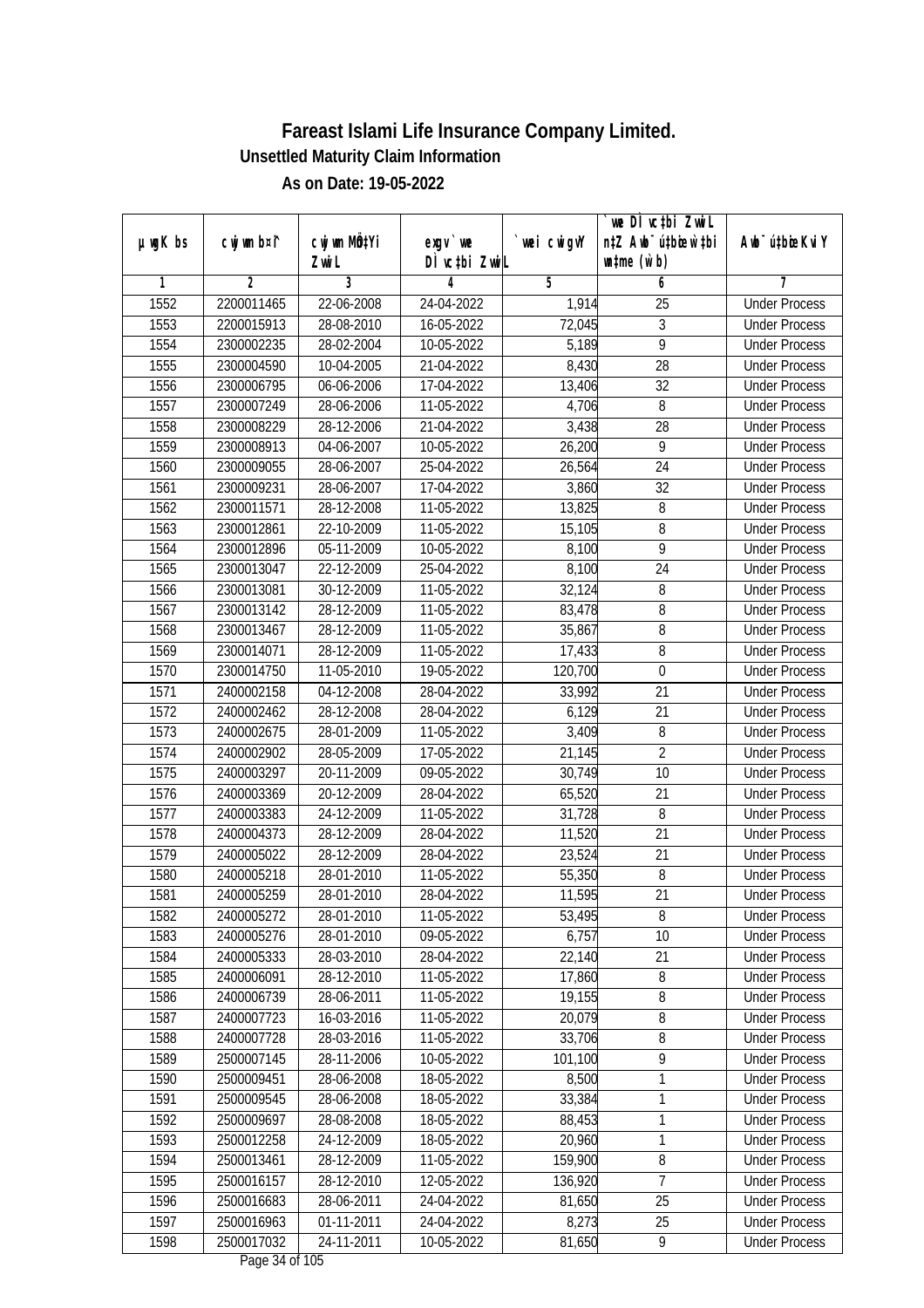|               |                |              |                                           |                | we DI vctbi ZwiL                 |                             |
|---------------|----------------|--------------|-------------------------------------------|----------------|----------------------------------|-----------------------------|
| $µ$ ug $K$ bs | cwj wm b¤i^    | cwj wm MQtYi | exgy `we                                  | `wei cwigvY    | n‡Z Awb <sup>-</sup> ú‡bioar`‡bi | Awb <sup>-</sup> ú‡bioeKviY |
|               |                | Zwi L        | DÌ vctbi ZwiL                             |                | $\n  untime\n  (u`b)\n$          |                             |
| 1             | $\overline{2}$ | 3            | 4                                         | $\overline{5}$ | 6                                | 7                           |
| 1599          | 2500017172     | 19-12-2011   | 10-05-2022                                | 21,490         | 9                                | <b>Under Process</b>        |
| 1600          | 2500017249     | 28-12-2011   | 24-04-2022                                | 97,980         | $\overline{25}$                  | <b>Under Process</b>        |
| 1601          | 2500017270     | 28-12-2011   | 26-04-2022                                | 522,800        | $\overline{23}$                  | <b>Under Process</b>        |
| 1602          | 2500017305     | 28-12-2011   | 24-04-2022                                | 45,423         | 25                               | <b>Under Process</b>        |
| 1603          | 2500017413     | 28-12-2011   | 24-04-2022                                | 40,040         | $\overline{25}$                  | <b>Under Process</b>        |
| 1604          | 2500017471     | 28-12-2011   | 11-05-2022                                | 152,220        | 8                                | <b>Under Process</b>        |
| 1605          | 2500017479     | 28-12-2011   | 11-05-2022                                | 17,112         | 8                                | <b>Under Process</b>        |
| 1606          | 2500017482     | 28-12-2011   | 18-05-2022                                | 77,730         | 1                                | <b>Under Process</b>        |
| 1607          | 2500017553     | 28-12-2011   | 11-05-2022                                | 68,060         | 8                                | <b>Under Process</b>        |
| 1608          | 2500017608     | 28-12-2011   | 11-05-2022                                | 163,300        | 8                                | <b>Under Process</b>        |
| 1609          | 2500017855     | 14-03-2012   | 11-05-2022                                | 11,180         | 8                                | <b>Under Process</b>        |
| 1610          | 2500017867     | 14-03-2012   | 10-05-2022                                | 11,180         | 9                                | <b>Under Process</b>        |
| 1611          | 2500017922     | 24-03-2012   | 17-05-2022                                | 328,072        | $\overline{2}$                   | <b>Under Process</b>        |
| 1612          | 2500017934     | 28-03-2012   | 11-05-2022                                | 71,160         | 8                                | <b>Under Process</b>        |
| 1613          | 2500017940     | 28-03-2012   | 10-05-2022                                | 45,404         | 9                                | <b>Under Process</b>        |
| 1614          | 2600001764     | 18-11-2005   | 27-04-2022                                | 5,768          | 22                               | <b>Under Process</b>        |
| 1615          | 2600002086     | 28-12-2005   | 28-04-2022                                | 38,824         | 21                               | <b>Under Process</b>        |
| 1616          | 2600002122     | 28-12-2005   | 08-05-2022                                | 71,007         | 11                               | <b>Under Process</b>        |
| 1617          | 2600010128     | 24-12-2008   | 28-04-2022                                | 31,410         | 21                               | <b>Under Process</b>        |
| 1618          | 2600012201     | 28-06-2009   | 28-04-2022                                | 12,608         | 21                               | <b>Under Process</b>        |
| 1619          | 2600013136     | 20-12-2009   | 12-04-2022                                | 8,764          | 37                               | <b>Under Process</b>        |
| 1620          | 2600014025     | 28-12-2009   | 12-04-2022                                | 59,600         | 37                               | <b>Under Process</b>        |
| 1621          | 9600004624     | 28-06-2009   | 26-04-2022                                | 8,658          | 23                               | <b>Under Process</b>        |
| 1622          | 9600004812     | 27-09-2009   | 26-04-2022                                | 8,166          | 23                               | <b>Under Process</b>        |
| 1623          | 9600004817     | 19-10-2009   | 19-04-2022                                | 105,576        | 30                               | <b>Under Process</b>        |
| 1624          | 9600005002     | 26-12-2009   | 19-04-2022                                | 8,967          | 30                               | <b>Under Process</b>        |
| 1625          | 9600005118     | 28-12-2009   | 19-04-2022                                | 8,967          | 30                               | <b>Under Process</b>        |
| 1626          | 9600005257     | 28-12-2009   | 26-04-2022                                | 12,130         | 23                               | <b>Under Process</b>        |
| 1627          | 9600005419     | 28-12-2009   | 28-04-2022                                | 4,050          | 21                               | <b>Under Process</b>        |
| 1628          | 9600005645     | 28-03-2010   | 26-04-2022                                | 64,788         | 23                               | <b>Under Process</b>        |
| 1629          | 9600005679     | 28-03-2010   | 28-04-2022                                | 27,483         | 21                               | <b>Under Process</b>        |
| 1630          | 9600005688     | 28-03-2010   | 26-04-2022                                | 103,420        | 23                               | <b>Under Process</b>        |
| 1631          | 9600007682     | 28-12-2011   | 16-05-2022                                | 98,004         | 3                                | <b>Under Process</b>        |
| 1632          | 9600007783     | 28-12-2011   | 26-04-2022                                | 77,210         | 23                               | <b>Under Process</b>        |
| 1633          | 9600007807     | 18-03-2012   | 26-04-2022                                | 98,400         | 23                               | <b>Under Process</b>        |
| 1634          | 9600007851     | 28-03-2012   | 08-05-2022                                | 39,522         | 11                               | <b>Under Process</b>        |
| 1635          | 9700005484     | 28-12-2010   | 10-05-2022                                | 135,745        | $\overline{9}$                   | <b>Under Process</b>        |
| 1636          | 9700005698     | 28-12-2010   | 08-05-2022                                | 20,000         | $\overline{11}$                  | <b>Under Process</b>        |
| 1637          | 9700005949     | 28-06-2011   | 08-05-2022                                | 33,091         | 11                               | <b>Under Process</b>        |
| 1638          | 9700006178     | 28-11-2011   | 08-05-2022                                | 10,665         | 11                               | <b>Under Process</b>        |
| 1639          | 9700006313     | 28-02-2012   | 16-05-2022                                | 90,678         | 3                                | <b>Under Process</b>        |
| 1640          | 9700006320     | 28-02-2012   | 10-05-2022                                | 164,000        | $\overline{9}$                   | <b>Under Process</b>        |
| 1641          | 9700006330     | 28-03-2012   | $12 - 05 - 2022$                          | 164,000        | 7                                | <b>Under Process</b>        |
| 1642          | 9700006333     | 28-03-2012   | 12-05-2022                                | 164,000        | $\overline{7}$                   | <b>Under Process</b>        |
| 1643          | 9700006334     | 28-03-2012   | 18-05-2022                                | 161,800        | 1                                | <b>Under Process</b>        |
| 1644          | 9700006335     | 28-03-2012   | 08-05-2022                                | 147,800        | 11                               | <b>Under Process</b>        |
| 1645          | 9700006337     | 07-04-2012   | 08-05-2022<br>$D_{0.92}$ $2F_{0}f$ 10 $F$ | 164,000        | 11                               | <b>Under Process</b>        |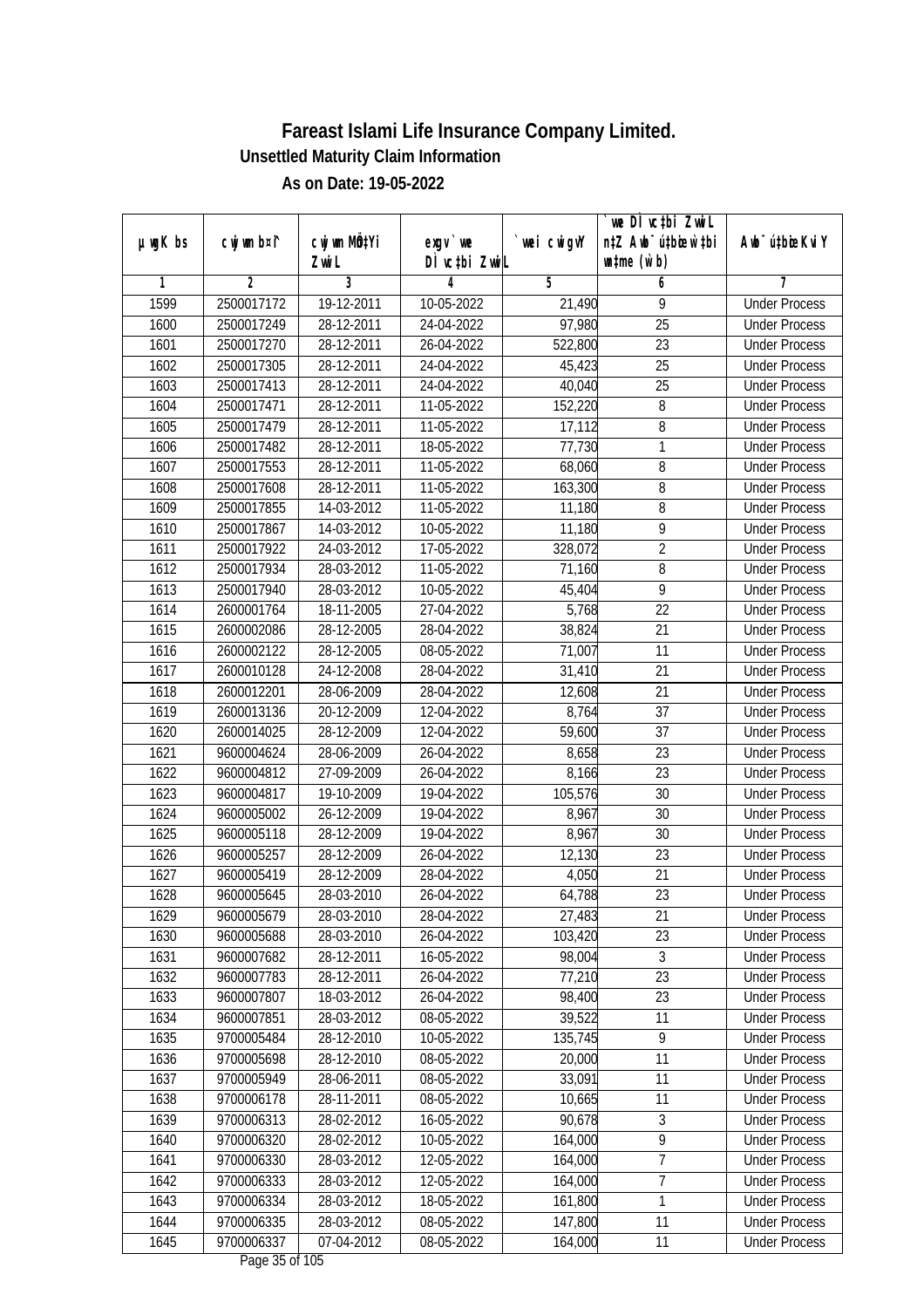|               |                          |                          |                            |                  | `we DÌ vc‡bi ZwiL                                           |                                              |
|---------------|--------------------------|--------------------------|----------------------------|------------------|-------------------------------------------------------------|----------------------------------------------|
| $µ$ ug $K$ bs | cwj wm b¤i^              | cwj wm MQtYi<br>Zwi L    | $exqu$ we<br>DÌ vctbi ZwiL | wei cwigvY       | n‡Z Awb <sup>-</sup> ú‡bioen`‡bi<br>$\n  untime\n  (u`b)\n$ | Awb <sup>-</sup> ú‡bioeKviY                  |
| 1             | $\overline{2}$           | 3                        | 4                          | 5                | 6                                                           | 7                                            |
| 1646          | 9700006343               | 24-04-2012               | 18-05-2022                 | 246,000          | 1                                                           | <b>Under Process</b>                         |
| 1647          | 9800000219               | 28-12-2010               | 16-05-2022                 | 240,800          | $\overline{3}$                                              | <b>Under Process</b>                         |
| 1648          | 9800000369               | 28-12-2010               | 09-05-2022                 | 43,440           | 10                                                          | <b>Under Process</b>                         |
| 1649          | 9800000467               | 28-03-2011               | 09-05-2022                 | 326,620          | 10                                                          | <b>Under Process</b>                         |
| 1650          | 9800000511               | 28-06-2011               | 09-05-2022                 | 1,578,600        | $\overline{10}$                                             | <b>Under Process</b>                         |
| 1651          | 9800000524               | 28-06-2011               | 09-05-2022                 | 489,900          | 10                                                          | <b>Under Process</b>                         |
| 1652          | 9800000631               | 28-12-2011               | 09-05-2022                 | 326,600          | 10                                                          | <b>Under Process</b>                         |
| 1653          | 9900000142               | 28-12-2010               | 19-04-2022                 | 9,523            | 30                                                          | <b>Under Process</b>                         |
| 1654          | 9900000447               | 12-12-2011               | 19-04-2022                 | 77,982           | 30                                                          | <b>Under Process</b>                         |
| 1655          | 9900000450               | 12-12-2011               | 09-05-2022                 | 34,980           | 10                                                          | <b>Under Process</b>                         |
| 1656          | 9900000502               | 28-12-2011               | 19-04-2022                 | 78,265           | 30                                                          | <b>Under Process</b>                         |
| 1657          | 9900000532               | 28-12-2011               | 19-04-2022                 | 81,650           | 30                                                          | <b>Under Process</b>                         |
| 1658          | 9900000541               | 28-12-2011               | 19-04-2022                 | 48,045           | 30                                                          | <b>Under Process</b>                         |
| 1659          | 9900000546               | 28-12-2011               | 19-04-2022                 | 48,990           | 30                                                          | <b>Under Process</b>                         |
| 1660          | 9800000026               | 22-05-2010               | 25-04-2022                 | 238,560          | 24                                                          | <b>Under Process</b>                         |
| 1661          | 6600002396               | 28-03-2007               | 18-05-2022                 | 14,483           | 1                                                           | <b>Under Process</b>                         |
| 1662          | 6600003054               | 28-07-2007               | 18-05-2022                 | 10,412           | 1                                                           | <b>Under Process</b>                         |
| 1663          | 6700000708               | 28-09-2009               | 10-05-2022                 | 32,760           | $\overline{9}$                                              | <b>Under Process</b>                         |
| 1664          | 6700003119               | 28-06-2010               | 10-05-2022                 | 10,860           | 9                                                           | <b>Under Process</b>                         |
| 1665          | 6700003210               | 28-07-2010               | 10-05-2022                 | 21,720           | $\overline{9}$                                              | <b>Under Process</b>                         |
| 1666          | 6800002799               | 27-12-2015               | 30-01-2022                 | 694,000          | 109                                                         | <b>Under Process</b>                         |
| 1667          | 6800003698               | 27-03-2017               | 17-05-2022                 | 73,725           | $\overline{2}$                                              | <b>Under Process</b>                         |
| 1668          | 6900000009               | 26-05-2009               | 19-04-2022                 | 5,315            | 30                                                          | <b>Under Process</b>                         |
| 1669          | 6900005811               | 24-10-2011               | 26-04-2022                 | 24,386           | 23                                                          | <b>Under Process</b>                         |
| 1670          | 6900006334               | 28-12-2011               | 26-04-2022                 | 89,819           | 23                                                          | <b>Under Process</b>                         |
| 1671          | 6900006335               | 28-12-2011               | 19-04-2022                 | 26,918           | 30                                                          | <b>Under Process</b>                         |
| 1672          | 6900010602               | 04-04-2016               | 26-04-2022                 | 104,000          | 23                                                          | <b>Under Process</b>                         |
| 1673          | 7100001705               | 28-03-2015               | 24-04-2022                 | 52,617           | 25                                                          | <b>Under Process</b>                         |
|               | 7200001583               | 28-12-2009               | 07-02-2022                 | 327,253          | 101                                                         | <b>Under Process</b>                         |
| 1674          |                          |                          |                            |                  |                                                             |                                              |
| 1675          | 7200002587               | 28-12-2010               | 09-05-2022                 | 50,816<br>10,668 | 10                                                          | <b>Under Process</b>                         |
| 1676<br>1677  | 7200002761<br>7200006171 | 28-12-2010               | 09-05-2022<br>09-05-2022   | 70,000           | 10                                                          | <b>Under Process</b><br><b>Under Process</b> |
|               | 7300000180               | 13-04-2016               |                            |                  | 10                                                          |                                              |
| 1678<br>1679  | 7300000857               | 28-03-2007               | 16-05-2022                 | 29,120<br>5,118  | 3<br>$\overline{3}$                                         | <b>Under Process</b><br><b>Under Process</b> |
| 1680          | 7300001667               | 28-06-2007               | 16-05-2022<br>09-05-2022   | 8,199            |                                                             | <b>Under Process</b>                         |
|               | 7300002055               | 11-12-2007<br>28-12-2007 | 16-05-2022                 | 28,695           | 10                                                          | <b>Under Process</b>                         |
| 1681          |                          |                          |                            |                  | 3<br>29                                                     | <b>Under Process</b>                         |
| 1682          | 7300002932               | 28-06-2008               | 20-04-2022                 | 23,716           | 3                                                           |                                              |
| 1683          | 7300004522               | 28-06-2009               | 16-05-2022                 | 17,212           |                                                             | <b>Under Process</b>                         |
| 1684          | 7300006736               | 28-03-2010               | 20-04-2022                 | 40,680           | 29                                                          | <b>Under Process</b>                         |
| 1685          | 7300006744               | 28-05-2010               | 09-05-2022                 | 78,390           | 10                                                          | <b>Under Process</b>                         |
| 1686          | 7400001939               | 28-06-2009               | 10-05-2022                 | 7,720            | 9<br>$\overline{9}$                                         | <b>Under Process</b>                         |
| 1687          | 7400002796               | 12-12-2009               | 10-05-2022                 | 26,580           |                                                             | <b>Under Process</b>                         |
| 1688          | 7400003620               | 28-12-2009               | 25-04-2022                 | 119,470          | 24                                                          | <b>Under Process</b>                         |
| 1689          | 7400003740               | 28-12-2009               | 25-04-2022                 | 35,482           | 24                                                          | <b>Under Process</b>                         |
| 1690          | 7400006147               | 02-12-2010               | 10-05-2022                 | 80,800           | $\overline{9}$                                              | <b>Under Process</b>                         |
| 1691          | 7400006780               | 28-12-2010               | 17-05-2022                 | 63,610           | $\overline{2}$                                              | <b>Under Process</b>                         |
| 1692          | 7400006837               | 28-12-2010               | 10-05-2022                 | 14,950           | $\overline{9}$                                              | <b>Under Process</b>                         |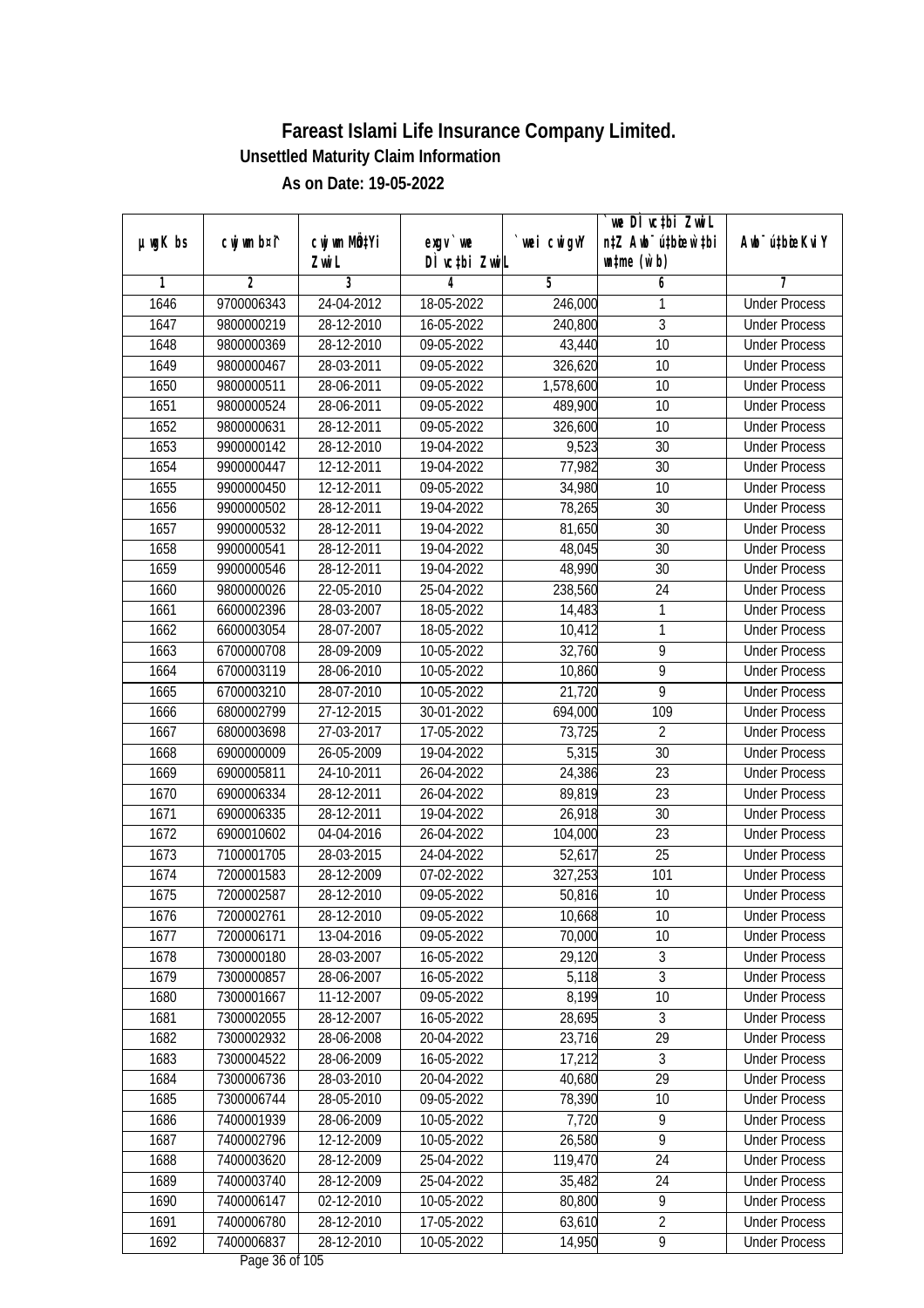|               | cwj wm b¤i^ | cwj wm MQtYi |                                    |            | `we DÌ vc‡bi ZwiL<br>n‡Z Awb <sup>-</sup> ú‡bioen`‡bi | Awb <sup>-</sup> ú‡bioeKviY |
|---------------|-------------|--------------|------------------------------------|------------|-------------------------------------------------------|-----------------------------|
| $µ$ ug $K$ bs |             | Zwi L        | $exgV$ we<br>DÌ vctbi ZwiL         | wei cwigvY | $\n  untime\n  (u`b)\n$                               |                             |
| 1             | 2           | 3            | 4                                  | 5          | 6                                                     | 7                           |
| 1693          | 7400007385  | 27-04-2011   | 10-05-2022                         | 11,030     | 9                                                     | <b>Under Process</b>        |
| 1694          | 7400007565  | 28-06-2011   | 25-04-2022                         | 33,657     | 24                                                    | <b>Under Process</b>        |
| 1695          | 7500001718  | 27-12-2009   | 21-04-2022                         | 50,470     | $\overline{28}$                                       | <b>Under Process</b>        |
| 1696          | 7500002236  | 28-03-2010   | 08-05-2022                         | 49,605     | 11                                                    | <b>Under Process</b>        |
| 1697          | 7500002299  | 28-03-2010   | 21-04-2022                         | 27,675     | 28                                                    | <b>Under Process</b>        |
| 1698          | 7500002321  | 28-03-2010   | 08-05-2022                         | 8,770      | $\overline{11}$                                       | <b>Under Process</b>        |
| 1699          | 7600002922  | 28-12-2006   | 19-04-2022                         | 6,430      | 30                                                    | <b>Under Process</b>        |
| 1700          | 7600003817  | 28-05-2007   | 17-05-2022                         | 27,613     | $\overline{2}$                                        | <b>Under Process</b>        |
| 1701          | 7600006500  | 28-12-2007   | 08-05-2022                         | 30,924     | 11                                                    | <b>Under Process</b>        |
| 1702          | 7600008842  | 28-07-2008   | 24-04-2022                         | 5,326      | 25                                                    | <b>Under Process</b>        |
| 1703          | 7600009494  | 28-12-2008   | 24-04-2022                         | 2,871      | $\overline{25}$                                       | <b>Under Process</b>        |
| 1704          | 7600016945  | 28-12-2013   | 24-04-2022                         | 34,600     | 25                                                    | <b>Under Process</b>        |
| 1705          | 7600017977  | 28-12-2015   | 24-04-2022                         | 28,000     | $\overline{25}$                                       | <b>Under Process</b>        |
| 1706          | 7600018087  | 28-12-2015   | 24-04-2022                         | 208,094    | 25                                                    | <b>Under Process</b>        |
| 1707          | 7700000077  | 28-03-2009   | 10-05-2022                         | 21,304     | 9                                                     | <b>Under Process</b>        |
| 1708          | 7700000128  | 17-05-2009   | 16-05-2022                         | 55,904     | 3                                                     | <b>Under Process</b>        |
| 1709          | 7700000395  | 28-06-2009   | 25-04-2022                         | 6,759      | 24                                                    | <b>Under Process</b>        |
| 1710          | 7700000721  | 26-09-2009   | 10-05-2022                         | 5,421      | 9                                                     | <b>Under Process</b>        |
| 1711          | 7700000991  | 07-12-2009   | 10-05-2022                         | 54,600     | 9                                                     | <b>Under Process</b>        |
| 1712          | 7700004059  | 28-12-2010   | 10-05-2022                         | 21,720     | $\overline{9}$                                        | <b>Under Process</b>        |
| 1713          | 7700004178  | 28-12-2010   | 10-05-2022                         | 46,947     | $\overline{9}$                                        | <b>Under Process</b>        |
| 1714          | 7700004254  | 28-12-2010   | 25-04-2022                         | 19,264     | 24                                                    | <b>Under Process</b>        |
| 1715          | 7700004655  | 28-12-2010   | 10-05-2022                         | 161,600    | 9                                                     | <b>Under Process</b>        |
| 1716          | 7700004972  | 28-04-2011   | 25-04-2022                         | 21,620     | 24                                                    | <b>Under Process</b>        |
| 1717          | 049027637   | 27-06-2010   | 19-05-2022                         | 5,656      | $\boldsymbol{0}$                                      | <b>Under Process</b>        |
| 1718          | 012010259   | 19-03-2012   | 10-04-2022                         | 40,150     | 39                                                    | <b>Under Process</b>        |
| 1719          | 012010207   | 28-12-2011   | 10-04-2022                         | 90,450     | 39                                                    | <b>Under Process</b>        |
| 1720          | 012010134   | 28-01-2012   | $10-04-2022$                       | 37,650     | 39                                                    | <b>Under Process</b>        |
| 1721          | 012008629   | 28-12-2010   | 10-04-2022                         | 32,395     | 39                                                    | <b>Under Process</b>        |
| 1722          | 014059980   | 28-01-2012   | 19-05-2022                         | 12,827     | $\boldsymbol{0}$                                      | <b>Under Process</b>        |
| 1723          | 014058506   | 10-11-2011   | 18-05-2022                         | 22,828     | 1                                                     | <b>Under Process</b>        |
| 1724          | 014056802   | 27-08-2011   | 19-05-2022                         | 17,599     | $\mathbf 0$                                           | <b>Under Process</b>        |
| 1725          | 015026298   | 28-12-2011   | 19-05-2022                         | 28,678     | $\boldsymbol{0}$                                      | <b>Under Process</b>        |
| 1726          | 004055538   | 28-06-2011   | 12-05-2022                         | 25,070     | $\overline{7}$                                        | <b>Under Process</b>        |
| 1727          | 004054115   | 28-12-2010   | 12-05-2022                         | 11,554     | $\overline{7}$                                        | <b>Under Process</b>        |
| 1728          | 004055229   | 28-05-2011   | 12-05-2022                         | 33,426     | 7                                                     | <b>Under Process</b>        |
| 1729          | 004057744   | 28-02-2012   | 12-05-2022                         | 192,720    | $\overline{7}$                                        | <b>Under Process</b>        |
| 1730          | 004038867   | 28-06-2009   | 12-05-2022                         | 13,899     | $\overline{7}$                                        | <b>Under Process</b>        |
| 1731          | 028006365   | 19-10-2011   | 17-05-2022                         | 18,751     | $\overline{2}$                                        | <b>Under Process</b>        |
| 1732          | 001012908   | 25-09-2011   | 11-05-2022                         | 6,434      | 8                                                     | <b>Under Process</b>        |
| 1733          | 011031069   | 24-11-2011   | 11-04-2022                         | 39,975     | 38                                                    | <b>Under Process</b>        |
| 1734          | 011031641   | 28-12-2011   | 11-04-2022                         | 25,698     | 38                                                    | <b>Under Process</b>        |
| 1735          | 011024832   | 28-06-2010   | 11-04-2022                         | 11,173     | 38                                                    | <b>Under Process</b>        |
| 1736          | 043035391   | 28-06-2011   | 18-05-2022                         | 6,821      | 1                                                     | <b>Under Process</b>        |
| 1737          | 044012081   | 16-08-2011   | 12-05-2022                         | 5,744      | 7                                                     | <b>Under Process</b>        |
| 1738          | 044012024   | 28-07-2011   | 12-05-2022                         | 37,636     | $\overline{7}$                                        | <b>Under Process</b>        |
| 1739          | 044012023   | 28-07-2011   | 12-05-2022<br>$D_{0.92}$ 27 of 10E | 38,489     | $\overline{7}$                                        | <b>Under Process</b>        |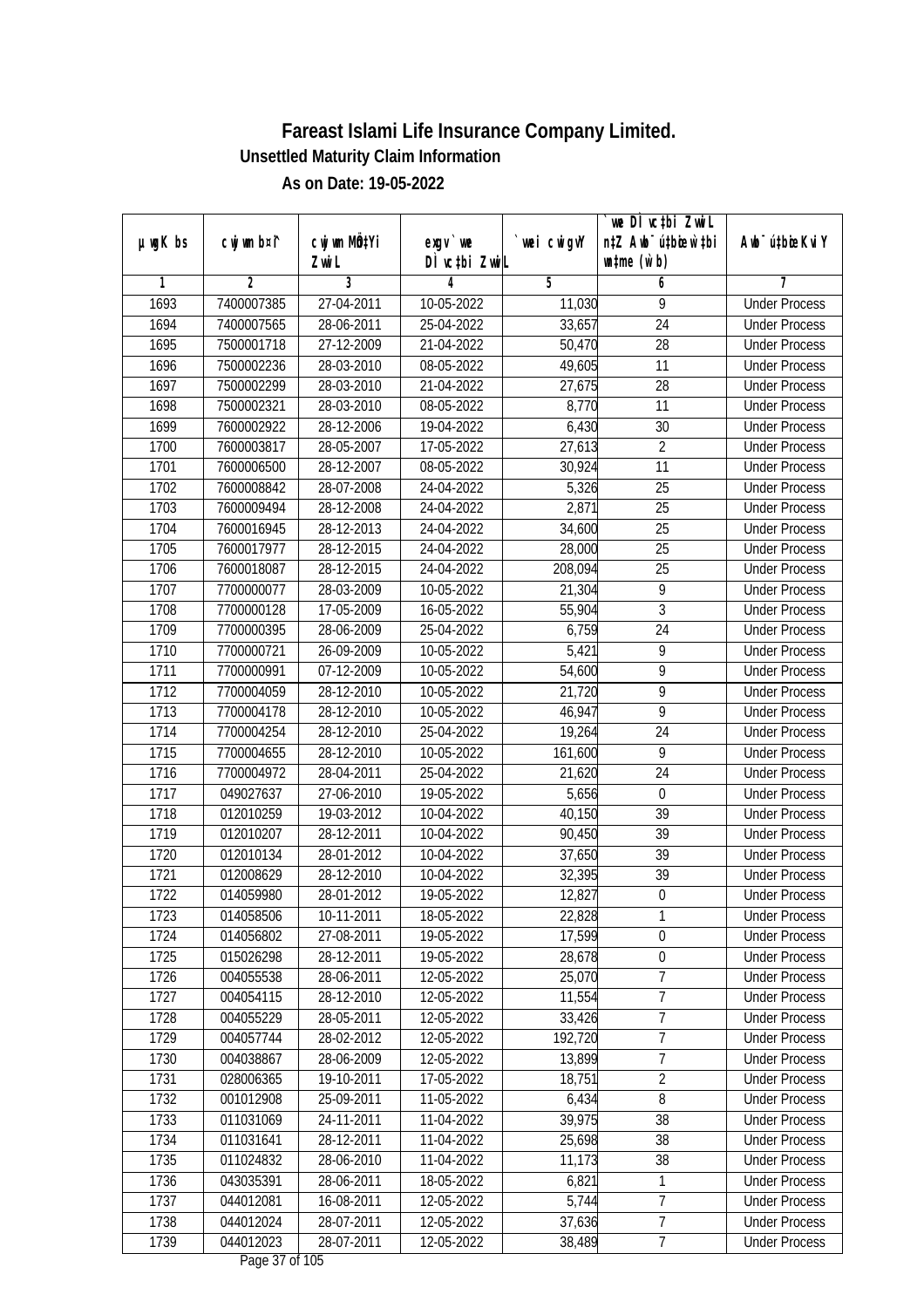|               |             |                  |                                        |            | `we DÌ vc‡bi ZwiL                |                             |
|---------------|-------------|------------------|----------------------------------------|------------|----------------------------------|-----------------------------|
| $µ$ ug $K$ bs | cwj wm b¤i^ | cwj wm MQtYi     | $exqu$ we                              | wei cwigvY | n‡Z Awb <sup>-</sup> ú‡bioen`‡bi | Awb <sup>-</sup> ú‡bioeKviY |
|               |             | Zwi L            | DÌ vctbi ZwiL                          |            | $\n  untime\n  (u`b)\n$          |                             |
| 1             | 2           | 3                | 4                                      | 5          | 6                                |                             |
| 1740          | 044012651   | $07 - 12 - 2011$ | 12-05-2022                             | 15,166     | 7                                | <b>Under Process</b>        |
| 1741          | 037004320   | 25-09-2011       | 12-05-2022                             | 7,583      | $\overline{7}$                   | <b>Under Process</b>        |
| 1742          | 037004393   | 28-12-2011       | 12-05-2022                             | 6,434      | 7                                | <b>Under Process</b>        |
| 1743          | 037004318   | 25-09-2011       | 12-05-2022                             | 7,107      | $\overline{7}$                   | <b>Under Process</b>        |
| 1744          | 066000407   | 28-06-2010       | 12-05-2022                             | 26,064     | 7                                | <b>Under Process</b>        |
| 1745          | 022026586   | 25-09-2010       | 12-05-2022                             | 6,501      | $\overline{7}$                   | <b>Under Process</b>        |
| 1746          | 022023738   | 27-12-2009       | 12-05-2022                             | 18,292     | 7                                | <b>Under Process</b>        |
| 1747          | 04600007038 | 18-04-2012       | 12-05-2022                             | 49,750     | $\overline{7}$                   | <b>Under Process</b>        |
| 1748          | 001013384   | 20-03-2012       | 19-05-2022                             | 96,360     | $\boldsymbol{0}$                 | <b>Under Process</b>        |
| 1749          | 018031852   | 21-12-2011       | 17-05-2022                             | 29,241     | $\overline{2}$                   | <b>Under Process</b>        |
| 1750          | 018032067   | 28-12-2011       | 16-05-2022                             | 17,773     | $\overline{3}$                   | <b>Under Process</b>        |
| 1751          | 019004526   | 28-02-2010       | 18-05-2022                             | 3,476      | 1                                | <b>Under Process</b>        |
| 1752          | 01900000927 | 28-12-2010       | 18-05-2022                             | 4,257      | 1                                | <b>Under Process</b>        |
| 1753          | 01900000654 | 28-09-2010       | 18-05-2022                             | 6,435      | 1                                | <b>Under Process</b>        |
| 1754          | 027033644   | 12-04-2012       | 27-04-2022                             | 96,360     | 22                               | <b>Under Process</b>        |
| 1755          | 027033636   | 28-03-2012       | 27-04-2022                             | 39,600     | 22                               | <b>Under Process</b>        |
| 1756          | 027030885   | 26-02-2011       | 27-04-2022                             | 79,950     | 22                               | <b>Under Process</b>        |
| 1757          | 027033323   | 23-02-2012       | 27-04-2022                             | 138,243    | 22                               | <b>Under Process</b>        |
| 1758          | 049027645   | 26-06-2010       | 11-05-2022                             | 17,714     | 8                                | <b>Under Process</b>        |
| 1759          | 049032337   | 27-10-2011       | 11-05-2022                             | 6,434      | 8                                | <b>Under Process</b>        |
| 1760          | 00200009378 | 28-09-2010       | 16-05-2022                             | 5,190      | $\mathfrak{Z}$                   | <b>Under Process</b>        |
| 1761          | 018030010   | 24-04-2011       | 17-05-2022                             | 7,100      | $\overline{2}$                   | <b>Under Process</b>        |
| 1762          | 045023302   | 28-12-2011       | 19-05-2022                             | 26,794     | $\boldsymbol{0}$                 | <b>Under Process</b>        |
| 1763          | 04500013290 | 28-10-2011       | 19-05-2022                             | 34,004     | $\boldsymbol{0}$                 | <b>Under Process</b>        |
| 1764          | 045020812   | 23-05-2011       | 19-05-2022                             | 2,647      | $\boldsymbol{0}$                 | <b>Under Process</b>        |
| 1765          | 014059430   | 28-12-2011       | 19-05-2022                             | 39,975     | $\mathbf 0$                      | <b>Under Process</b>        |
| 1766          | 04900006736 | 28-03-2012       | 17-05-2022                             | 16,824     | $\overline{2}$                   | <b>Under Process</b>        |
| 1767          | 052024671   | 23-11-2010       | 18-05-2022                             | 17,533     | 1                                | <b>Under Process</b>        |
| 1768          | 004055580   | 28-06-2011       | 12-05-2022                             | 17,112     | $\overline{7}$                   | <b>Under Process</b>        |
| 1769          | 001012923   | 15-09-2011       | 19-05-2022                             | 6,380      | $\boldsymbol{0}$                 | <b>Under Process</b>        |
| 1770          | 001013246   | 28-01-2012       | 11-05-2022                             | 4,296      | 8                                | <b>Under Process</b>        |
| 1771          | 001013245   | 28-01-2012       | 11-05-2022                             | 4,050      | 8                                | <b>Under Process</b>        |
| 1772          | 001012133   | 28-12-2010       | 11-05-2022                             | 3,040      | 8                                | <b>Under Process</b>        |
| 1773          | 001013238   | 28-12-2011       | 11-05-2022                             | 6,387      | $\, 8$                           | <b>Under Process</b>        |
| 1774          | 00300005977 | 24-08-2010       | 18-05-2022                             | 3,505      | $\mathbf{1}$                     | <b>Under Process</b>        |
| 1775          | 037004005   | 07-11-2010       | 12-05-2022                             | 17,919     | 7                                | <b>Under Process</b>        |
| 1776          | 049032934   | 28-01-2012       | 19-05-2022                             | 302,200    | $\boldsymbol{0}$                 | <b>Under Process</b>        |
| 1777          | 052027664   | 28-01-2012       | 11-05-2022                             | 14,357     | $\, 8$                           | <b>Under Process</b>        |
| 1778          | 012010180   | 28-01-2012       | 18-05-2022                             | 25,481     | 1                                | <b>Under Process</b>        |
| 1779          | 04600005085 | 14-12-2010       | 12-05-2022                             | 18,782     | 7                                | <b>Under Process</b>        |
| 1780          | 022031873   | 27-03-2012       | 12-05-2022                             | 17,703     | 7                                | <b>Under Process</b>        |
| 1781          | 022029962   | 10-09-2011       | 12-05-2022                             | 79,932     | $\overline{7}$                   | <b>Under Process</b>        |
| 1782          | 040007144   | 28-12-2010       | 11-05-2022                             | 94,920     | $\overline{8}$                   | <b>Under Process</b>        |
| 1783          | 040007389   | 28-08-2011       | 11-05-2022                             | 94,746     | $\overline{8}$                   | <b>Under Process</b>        |
| 1784          | 037004329   | 13-10-2011       | 17-05-2022                             | 13,111     | $\overline{2}$                   | <b>Under Process</b>        |
| 1785          | 006019406   | 25-09-2010       | 16-05-2022                             | 6,772      | $\mathfrak{Z}$                   | <b>Under Process</b>        |
| 1786          | 03800003069 | 02-04-2011       | 17-05-2022                             | 36,432     | $\overline{2}$                   | <b>Under Process</b>        |
|               |             |                  | $D_{\text{max}}$ 20 of 10 <sup>t</sup> |            |                                  |                             |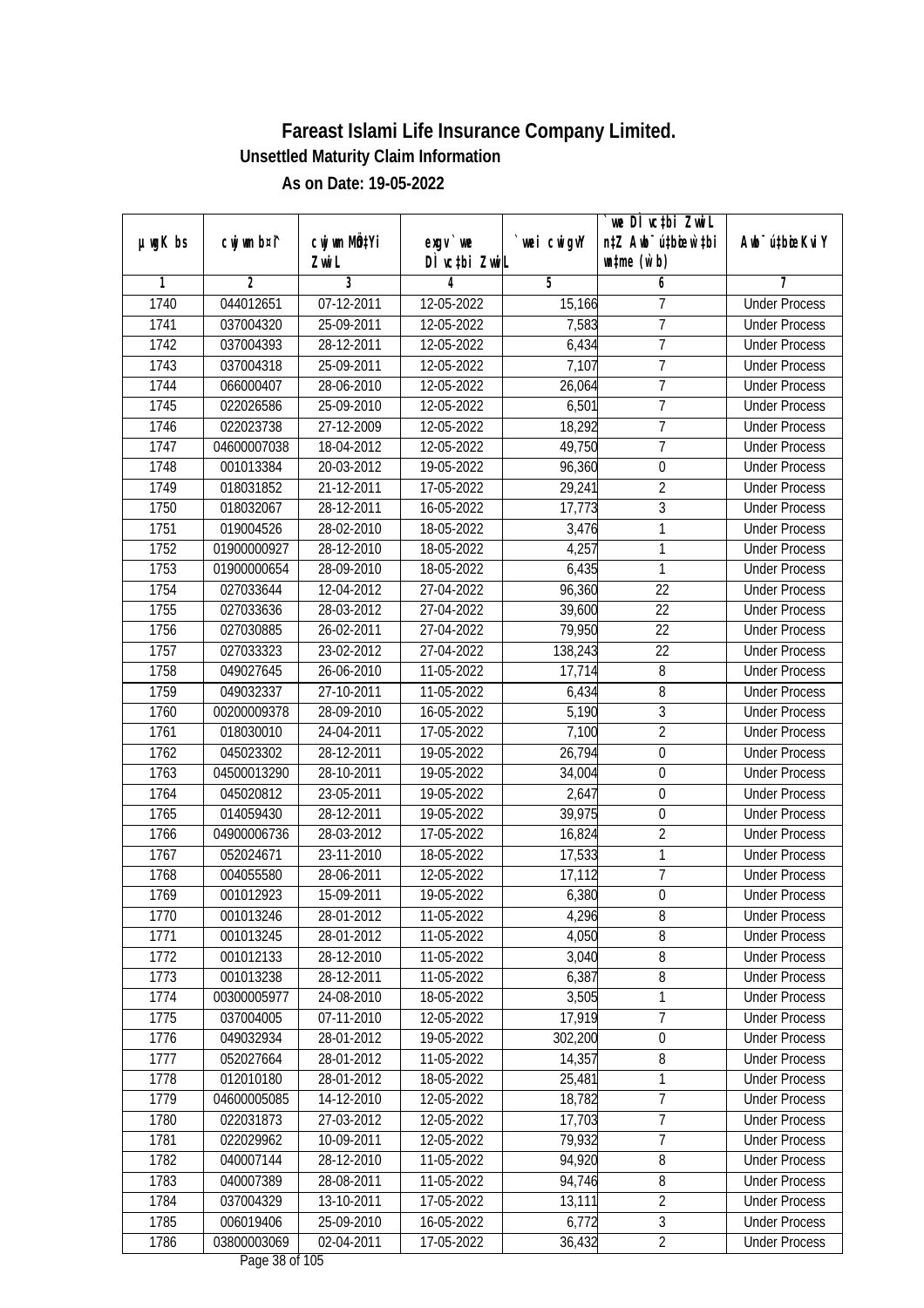|               |                        |                           |                          |                   | we DI vctbi ZwiL                 |                                              |
|---------------|------------------------|---------------------------|--------------------------|-------------------|----------------------------------|----------------------------------------------|
| $µ$ ug $K$ bs | cwj wm b¤i^            | cwj wm MQ <sup>1</sup> Yi | $exgV$ we                | `wei cwigvY       | n‡Z Awb <sup>-</sup> ú‡bioen`‡bi | Awb <sup>-</sup> ú‡bioeKviY                  |
| 1             | 2                      | Zwi L<br>3                | DÌ vctbi ZwiL<br>4       | 5                 | $\n  untime\n  (u`b)\n$<br>6     | 7                                            |
| 1787          | 015026786              | 28-01-2012                | 19-05-2022               | 21,061            | 0                                | <b>Under Process</b>                         |
| 1788          | 024019528              | 21-10-2008                | 16-05-2022               | 19,345            | 3                                | <b>Under Process</b>                         |
| 1789          | 007023743              | 28-01-2010                | 16-05-2022               | 30,158            | $\overline{3}$                   | <b>Under Process</b>                         |
| 1790          | 04500004345            | 07-02-2008                | 19-05-2022               | 16,800            | $\overline{0}$                   | <b>Under Process</b>                         |
| 1791          | 021081086              | 12-03-2012                | 17-05-2022               | 20,804            | $\overline{2}$                   | <b>Under Process</b>                         |
| 1792          | 022029420              | 10-07-2011                | 17-05-2022               | 63,342            | $\overline{2}$                   | <b>Under Process</b>                         |
| 1793          | 022029739              | 14-08-2011                | 17-05-2022               | 18,200            | $\overline{2}$                   | <b>Under Process</b>                         |
| 1794          | 02200016410            | 26-12-2011                | 17-05-2022               | 11,011            | $\overline{2}$                   | <b>Under Process</b>                         |
| 1795          | 02200018009            | 13-03-2012                | 17-05-2022               | 126,912           | $\overline{2}$                   | <b>Under Process</b>                         |
| 1796          | 02200017737            | 20-02-2012                | 17-05-2022               |                   | $\overline{2}$                   | <b>Under Process</b>                         |
| 1797          | 007029621              | 27-12-2011                | 09-05-2022               | 16,346<br>182,340 | 10                               | <b>Under Process</b>                         |
| 1798          | 007018270              | 28-05-2009                | 09-05-2022               | 4,304             | 10                               | <b>Under Process</b>                         |
| 1799          | 003010321              | 11-09-2011                | 18-05-2022               | 52,396            | 1                                | <b>Under Process</b>                         |
| 1800          |                        |                           | 18-05-2022               | 97,370            | 1                                |                                              |
|               | 003010430              | 28-01-2012                |                          |                   |                                  | <b>Under Process</b>                         |
| 1801          | 003010076              | 28-12-2010                | 18-05-2022               | 8,228             | 1<br>$\overline{2}$              | <b>Under Process</b><br><b>Under Process</b> |
| 1802          | 018031288              | 28-11-2011                | 17-05-2022               | 2,758             |                                  |                                              |
| 1803          | 018027944<br>018031897 | 27-07-2010<br>28-12-2011  | 17-05-2022<br>17-05-2022 | 6,109             | $\overline{2}$<br>$\overline{2}$ | <b>Under Process</b>                         |
| 1804          |                        |                           |                          | 14,423<br>2,647   | 1                                | <b>Under Process</b><br><b>Under Process</b> |
| 1805          | 014057765              | 24-10-2011                | 18-05-2022               |                   | 1                                |                                              |
| 1806<br>1807  | 014058864<br>014057339 | 28-12-2011<br>23-10-2011  | 18-05-2022<br>18-05-2022 | 12,596<br>15,138  | 1                                | <b>Under Process</b><br><b>Under Process</b> |
| 1808          | 014059902              | 26-01-2012                | 18-05-2022               | 35,709            | 1                                | <b>Under Process</b>                         |
| 1809          | 014054044              | 24-02-2011                | 19-05-2022               | 14,335            | $\boldsymbol{0}$                 | <b>Under Process</b>                         |
| 1810          | 012010411              | 28-03-2012                | 18-05-2022               | 89,430            | 1                                | <b>Under Process</b>                         |
| 1811          | 012009077              | 21-03-2011                | 18-05-2022               | 9,982             | 1                                | <b>Under Process</b>                         |
| 1812          | 012005811              | 04-11-2009                | 18-05-2022               | 5,777             | 1                                | <b>Under Process</b>                         |
| 1813          | 012009649              | 23-10-2011                | 18-05-2022               | 25,070            | 1                                | <b>Under Process</b>                         |
| 1814          | 012010326              | 18-03-2012                | 18-05-2022               | 37,483            | 1                                | <b>Under Process</b>                         |
| 1815          | 008005878              | 28-12-2009                | 16-05-2022               | 13,980            | $\overline{3}$                   | <b>Under Process</b>                         |
| 1816          | 0945008915             | 28-12-2011                | 12-05-2022               | 57,247            | $\overline{7}$                   | <b>Under Process</b>                         |
| 1817          | 0945008987             | 28-12-2011                | 11-05-2022               | 193,479           | 8                                | <b>Under Process</b>                         |
| 1818          | 0945008998             | 28-12-2011                | 12-05-2022               | 15,015            | $\overline{7}$                   | <b>Under Process</b>                         |
| 1819          | 0945009070             | 28-12-2011                | 11-05-2022               | 30,615            | 8                                | <b>Under Process</b>                         |
| 1820          | 0945009075             | 28-12-2011                | 12-05-2022               | 38,068            | $\overline{7}$                   | <b>Under Process</b>                         |
| 1821          | 0945009089             | 12-02-2012                | 24-04-2022               | 81,993            | 25                               | <b>Under Process</b>                         |
| 1822          | 0945009093             | 12-02-2012                | 12-05-2022               | 35,915            | 7                                | <b>Under Process</b>                         |
| 1823          | 0945009137             | 27-02-2012                | 11-05-2022               | 16,146            | 8                                | <b>Under Process</b>                         |
| 1824          | 0945009173             | 28-02-2012                | 12-05-2022               | 39,582            | 7                                | <b>Under Process</b>                         |
| 1825          | 0945009183             | 28-02-2012                | 24-04-2022               | 97,167            | 25                               | <b>Under Process</b>                         |
| 1826          | 0945009188             | 28-02-2012                | 12-05-2022               | 95,594            | 7                                | <b>Under Process</b>                         |
| 1827          | 0945009206             | 28-02-2012                | 12-05-2022               | 45,659            | $\overline{7}$                   | <b>Under Process</b>                         |
| 1828          | 0945009211             | 28-02-2012                | 11-05-2022               | 75,887            | 8                                | <b>Under Process</b>                         |
| 1829          | 0945009212             | 28-02-2012                | 24-04-2022               | 160,894           | $\overline{25}$                  | <b>Under Process</b>                         |
| 1830          | 0945009216             | 28-02-2012                | 12-05-2022               | 22,819            | 7                                | <b>Under Process</b>                         |
| 1831          | 0945009218             | 28-02-2012                | 11-05-2022               | 11,310            | $\overline{8}$                   | <b>Under Process</b>                         |
| 1832          | 0945009226             | 28-02-2012                | 12-05-2022               | 34,857            | 7                                | <b>Under Process</b>                         |
| 1833          | 0945009243             | 28-02-2012                | 11-05-2022               | 86,800            | 8                                | <b>Under Process</b>                         |
|               |                        |                           | $D_{0.92}$ 20 of 10E     |                   |                                  |                                              |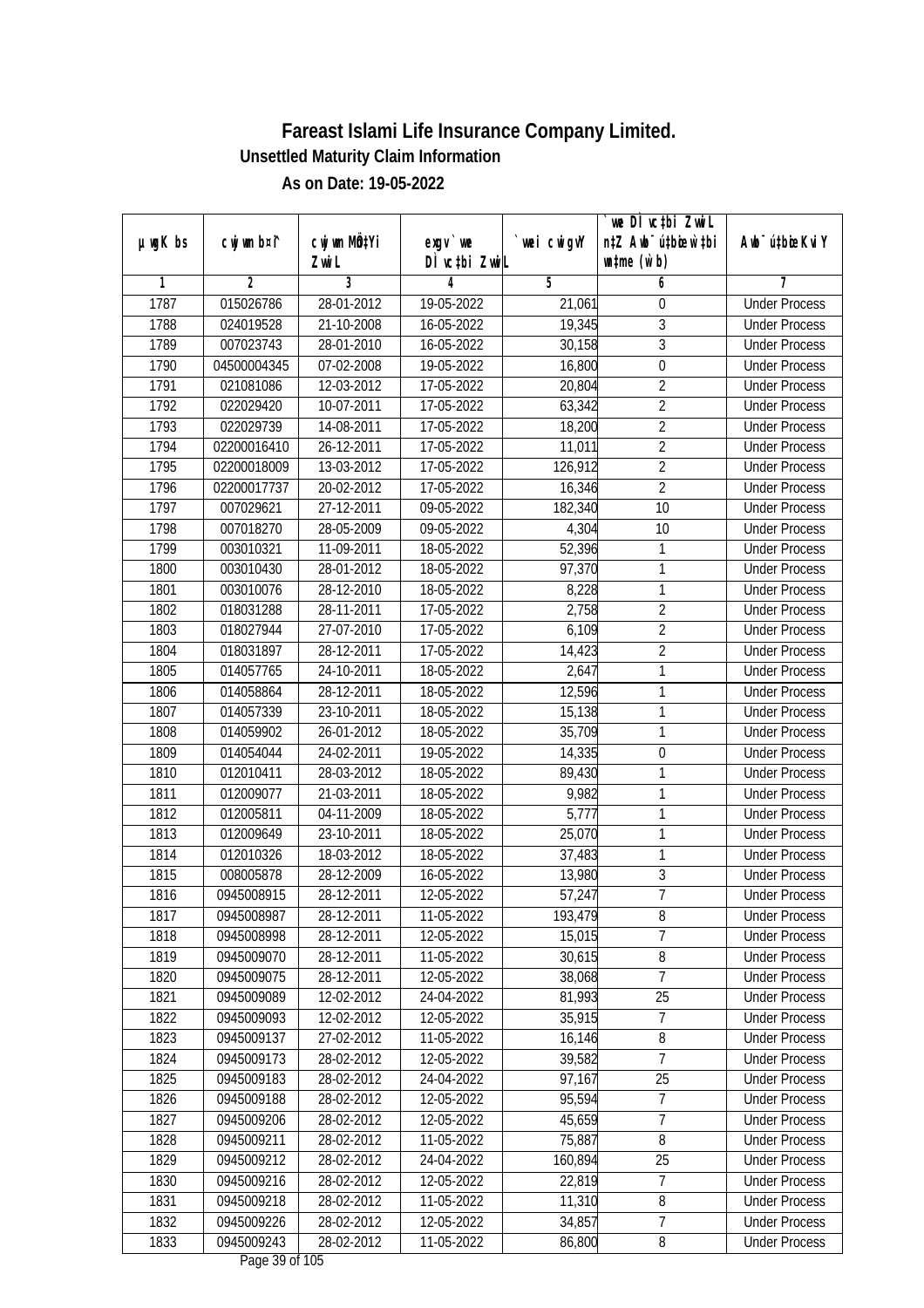|               |             |                           |                                  |             | we DI vctbi ZwiL                 |                             |
|---------------|-------------|---------------------------|----------------------------------|-------------|----------------------------------|-----------------------------|
| $µ$ ug $K$ bs | cwj wm b¤i^ | cwj wm MQ <sup>1</sup> Yi | $exgV$ we                        | `wei cwigvY | n‡Z Awb <sup>-</sup> ú‡bicen`‡bi | Awb <sup>-</sup> ú‡bioeKviY |
|               |             | Zwi L                     | DÌ vctbi ZwiL                    |             | $\n  untime\n  (u`b)\n$          |                             |
| 1             | 2           | 3                         | 4                                | 5           | 6                                | 7                           |
| 1834          | 0945009266  | 28-02-2012                | 24-04-2022                       | 13,535      | $\overline{25}$                  | <b>Under Process</b>        |
| 1835          | 0945009311  | 28-03-2012                | 11-05-2022                       | 31,001      | 8                                | <b>Under Process</b>        |
| 1836          | 0945009326  | 28-03-2012                | 11-05-2022                       | 46,828      | $\overline{8}$                   | <b>Under Process</b>        |
| 1837          | 0945009336  | 28-03-2012                | 12-05-2022                       | 37,579      | 7                                | <b>Under Process</b>        |
| 1838          | 0945009339  | 28-03-2012                | 12-05-2022                       | 58,301      | $\overline{7}$                   | <b>Under Process</b>        |
| 1839          | 0945009348  | 28-03-2012                | 11-05-2022                       | 21,722      | 8                                | <b>Under Process</b>        |
| 1840          | 0945009362  | 11-04-2012                | $10-05-2022$                     | 45,495      | 9                                | <b>Under Process</b>        |
| 1841          | 0946001923  | 26-10-2009                | 17-05-2022                       | 8,021       | $\overline{2}$                   | <b>Under Process</b>        |
| 1842          | 0946002462  | 28-01-2010                | 17-05-2022                       | 9,205       | $\overline{2}$                   | <b>Under Process</b>        |
| 1843          | 0946002583  | 18-03-2010                | 25-04-2022                       | 34,472      | 24                               | <b>Under Process</b>        |
| 1844          | 0946003665  | 28-07-2010                | 25-04-2022                       | 9,665       | $\overline{24}$                  | <b>Under Process</b>        |
| 1845          | 0946005937  | 10-03-2011                | 28-04-2022                       | 32,254      | 21                               | <b>Under Process</b>        |
| 1846          | 0946006239  | 27-03-2011                | 08-05-2022                       | 14,185      | $\overline{11}$                  | <b>Under Process</b>        |
| 1847          | 0946008286  | 28-12-2011                | 28-04-2022                       | 25,866      | 21                               | <b>Under Process</b>        |
| 1848          | 0946008323  | 28-12-2011                | 17-05-2022                       | 9,877       | $\overline{2}$                   | <b>Under Process</b>        |
| 1849          | 0946008419  | 18-02-2012                | 17-05-2022                       | 97,167      | $\overline{2}$                   | <b>Under Process</b>        |
| 1850          | 0946008585  | 28-03-2012                | 11-05-2022                       | 58,301      | 8                                | <b>Under Process</b>        |
| 1851          | 0946008595  | 15-03-2012                | 08-05-2022                       | 12,918      | 11                               | <b>Under Process</b>        |
| 1852          | 0946008605  | 20-03-2012                | 17-05-2022                       | 58,301      | $\sqrt{2}$                       | <b>Under Process</b>        |
| 1853          | 0946008606  | 20-03-2012                | 17-05-2022                       | 58,301      | $\overline{2}$                   | <b>Under Process</b>        |
| 1854          | 0946008618  | 28-03-2012                | 08-05-2022                       | 13,337      | 11                               | <b>Under Process</b>        |
| 1855          | 0946008671  | 01-04-2012                | 25-04-2022                       | 97,167      | 24                               | <b>Under Process</b>        |
| 1856          | 0946008672  | 28-03-2012                | 25-04-2022                       | 12,976      | 24                               | <b>Under Process</b>        |
| 1857          | 0946008673  | 03-04-2012                | 25-04-2022                       | 9,328       | 24                               | <b>Under Process</b>        |
| 1858          | 0946008710  | 09-04-2012                | 25-04-2022                       | 21,525      | 24                               | <b>Under Process</b>        |
| 1859          | 0946008715  | 16-04-2012                | 11-05-2022                       | 11,837      | 8                                | <b>Under Process</b>        |
| 1860          | 0946008770  | 20-03-2012                | 08-05-2022                       | 38,866      | 11                               | <b>Under Process</b>        |
| 1861          | 0946008771  | 15-04-2012                | 28-04-2022                       | 25,711      | 21                               | <b>Under Process</b>        |
| 1862          | 0946008789  | 28-04-2012                | 17-05-2022                       | 56,631      | $\sqrt{2}$                       | <b>Under Process</b>        |
| 1863          | 0946008819  | 09-04-2012                | 28-04-2022                       | 27,506      | 21                               | <b>Under Process</b>        |
| 1864          | 0946008820  | 15-04-2012                | 28-04-2022                       | 25,711      | 21                               | <b>Under Process</b>        |
| 1865          | 0946008898  | 28-04-2012                | 17-05-2022                       | 188,034     | $\overline{2}$                   | <b>Under Process</b>        |
| 1866          | 0947003498  | 26-02-2011                | 21-04-2022                       | 27,570      | 28                               | <b>Under Process</b>        |
| 1867          | 0947003656  | 03-05-2011                | 21-04-2022                       | 37,536      | 28                               | <b>Under Process</b>        |
| 1868          | 0947003911  | 28-06-2011                | 17-05-2022                       | 36,778      | $\overline{2}$                   | <b>Under Process</b>        |
| 1869          | 0947003913  | 28-06-2011                | 28-04-2022                       | 22,989      | 21                               | <b>Under Process</b>        |
| 1870          | 0947003933  | 28-06-2011                | 21-04-2022                       | 7,340       | 28                               | <b>Under Process</b>        |
| 1871          | 0947003939  | 28-06-2011                | 17-05-2022                       | 5,561       | $\overline{2}$                   | <b>Under Process</b>        |
| 1872          | 0947004085  | 21-08-2011                | 21-04-2022                       | 36,423      | 28                               | <b>Under Process</b>        |
| 1873          | 0947004247  | 24-11-2011                | 17-05-2022                       | 29,839      | $\sqrt{2}$                       | <b>Under Process</b>        |
| 1874          | 0947004334  | 28-11-2011                | 17-05-2022                       | 92,387      | $\sqrt{2}$                       | <b>Under Process</b>        |
| 1875          | 0947004410  | 22-12-2011                | 21-04-2022                       | 23,743      | 28                               | <b>Under Process</b>        |
| 1876          | 0947004428  | 26-12-2011                | 17-05-2022                       | 94,081      | $\overline{2}$                   | <b>Under Process</b>        |
| 1877          | 0947004469  | 28-12-2011                | 21-04-2022                       | 9,406       | 28                               | <b>Under Process</b>        |
| 1878          | 0947004498  | 28-12-2011                | 17-05-2022                       | 26,801      | $\overline{2}$                   | <b>Under Process</b>        |
| 1879          | 0947004567  | 28-12-2011                | 21-04-2022                       | 38,697      | 28                               | <b>Under Process</b>        |
| 1880          | 0947004736  | 15-02-2012                | 21-04-2022<br>Dega $40$ of $10E$ | 22,839      | 28                               | <b>Under Process</b>        |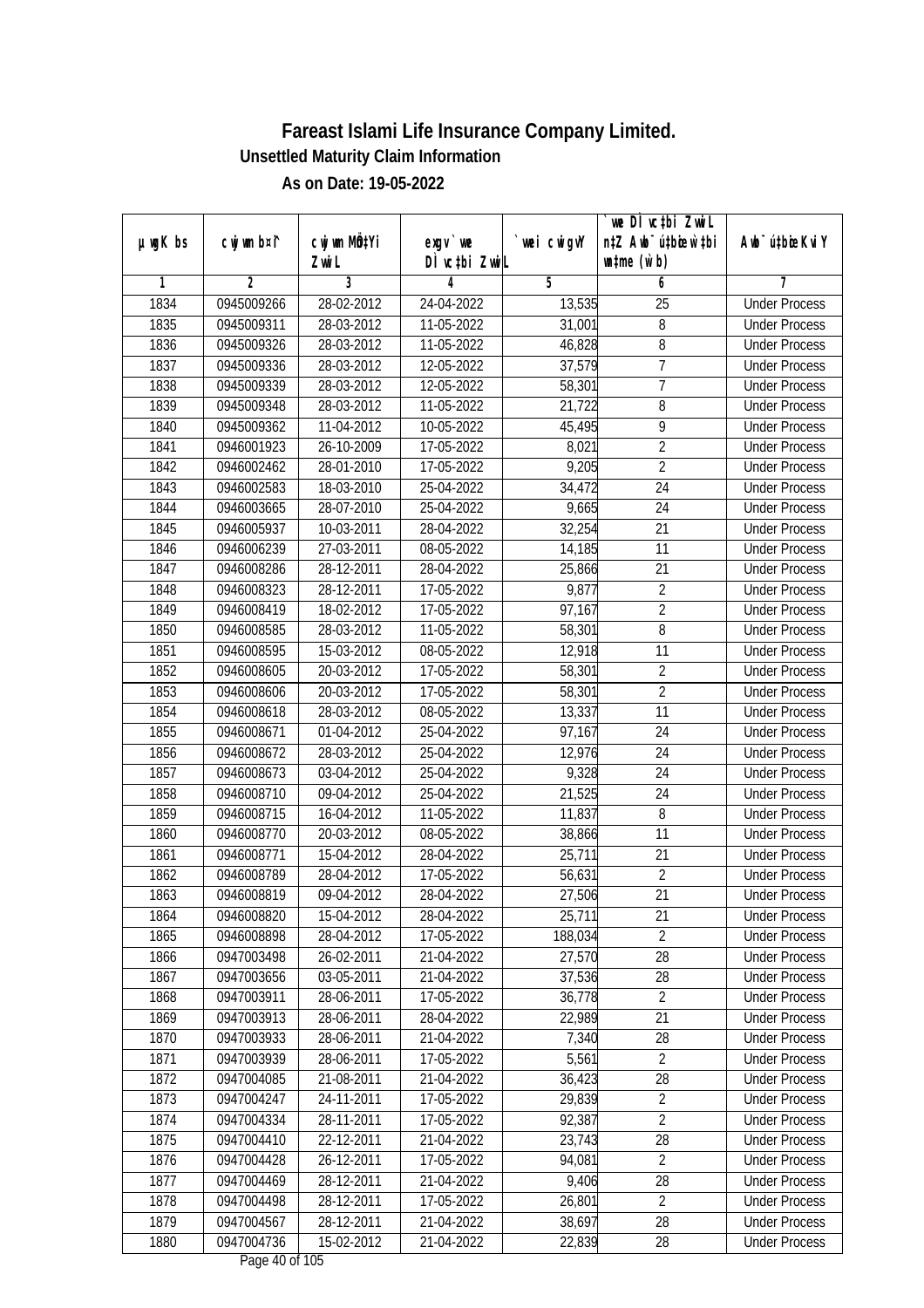|               |                |                           |                  |                | we DI vctbi ZwiL                 |                             |
|---------------|----------------|---------------------------|------------------|----------------|----------------------------------|-----------------------------|
| $µ$ ug $K$ bs | cwj wm b¤i^    | cwj wm MQ <sup>1</sup> Yi | $exgV$ we        | `wei cwigvY    | n‡Z Awb <sup>-</sup> ú‡bicen`‡bi | Awb <sup>-</sup> ú‡bioeKviY |
|               |                | Zwi L                     | DÌ vctbi ZwiL    |                | $\n  untime\n  (u`b)\n$          |                             |
| 1             | $\overline{2}$ | 3                         | 4                | $\overline{5}$ | 6                                | 7                           |
| 1881          | 0947004778     | 22-02-2012                | 17-05-2022       | 53,489         | $\overline{2}$                   | <b>Under Process</b>        |
| 1882          | 0947004781     | 22-02-2012                | 21-04-2022       | 44,247         | $\overline{28}$                  | <b>Under Process</b>        |
| 1883          | 0947004816     | 28-02-2012                | 17-05-2022       | 24,687         | $\overline{2}$                   | <b>Under Process</b>        |
| 1884          | 0947004845     | 24-03-2012                | 16-05-2022       | 97,167         | $\overline{3}$                   | <b>Under Process</b>        |
| 1885          | 0947004868     | 28-03-2012                | 17-05-2022       | 93,996         | $\overline{2}$                   | <b>Under Process</b>        |
| 1886          | 0947004912     | 18-04-2012                | 17-05-2022       | 17,110         | $\overline{2}$                   | <b>Under Process</b>        |
| 1887          | 0948008790     | 18-12-2011                | $16 - 05 - 2022$ | 27,900         | $\overline{3}$                   | <b>Under Process</b>        |
| 1888          | 0948008871     | 28-12-2011                | 28-04-2022       | 13,347         | $\overline{21}$                  | <b>Under Process</b>        |
| 1889          | 0948009260     | 28-12-2011                | 28-04-2022       | 16,578         | $\overline{21}$                  | <b>Under Process</b>        |
| 1890          | 0948009321     | 28-01-2012                | 16-05-2022       | 21,443         | $\mathfrak{Z}$                   | <b>Under Process</b>        |
| 1891          | 0948009593     | 25-03-2012                | 16-05-2022       | 194,326        | $\overline{3}$                   | <b>Under Process</b>        |
| 1892          | 0948009611     | 25-03-2012                | 28-04-2022       | 40,584         | 21                               | <b>Under Process</b>        |
| 1893          | 0948009649     | 28-03-2012                | 08-05-2022       | 34,402         | $\overline{11}$                  | <b>Under Process</b>        |
| 1894          | 0948009666     | 28-03-2012                | 16-05-2022       | 35,038         | $\sqrt{3}$                       | <b>Under Process</b>        |
| 1895          | 0948009714     | 15-04-2012                | 08-05-2022       | 31,983         | 11                               | <b>Under Process</b>        |
| 1896          | 0948009774     | 28-04-2012                | 16-05-2022       | 191,422        | 3                                | <b>Under Process</b>        |
| 1897          | 0948009911     | 28-04-2012                | 16-05-2022       | 92,507         | 3                                | <b>Under Process</b>        |
| 1898          | 0949001356     | 28-06-2011                | 27-04-2022       | 59,985         | 22                               | <b>Under Process</b>        |
| 1899          | 0949001408     | 28-06-2011                | 25-04-2022       | 34,840         | 24                               | <b>Under Process</b>        |
| 1900          | 0949001701     | 28-12-2011                | 25-04-2022       | 34,234         | 24                               | <b>Under Process</b>        |
| 1901          | 0949001799     | 08-02-2012                | 25-04-2022       | 38,866         | 24                               | <b>Under Process</b>        |
| 1902          | 0950000115     | 18-03-2010                | 09-05-2022       | 86,520         | 10                               | <b>Under Process</b>        |
| 1903          | 0951007178     | 20-11-2011                | 12-05-2022       | 17,918         | $\overline{7}$                   | <b>Under Process</b>        |
| 1904          | 0951007564     | 28-12-2011                | 12-05-2022       | 26,693         | $\overline{7}$                   | <b>Under Process</b>        |
| 1905          | 0951007710     | 28-02-2012                | 12-05-2022       | 22,722         | $\overline{1}$                   | <b>Under Process</b>        |
| 1906          | 0951007851     | 12-04-2012                | 28-04-2022       | 97,167         | 21                               | <b>Under Process</b>        |
| 1907          | 0951007896     | 07-04-2012                | 17-05-2022       | 97,167         | $\overline{2}$                   | <b>Under Process</b>        |
| 1908          | 0952003701     | 15-10-2010                | 16-05-2022       | 60,184         | $\overline{3}$                   | <b>Under Process</b>        |
| 1909          | 0952004021     | 28-11-2010                | 16-05-2022       | 12,384         | $\overline{3}$                   | <b>Under Process</b>        |
| 1910          | 0952004317     | 28-12-2010                | 16-05-2022       | 86,994         | $\overline{3}$                   | <b>Under Process</b>        |
| 1911          | 2600014042     | 28-12-2009                | 08-05-2022       | 1,092,000      | 11                               | <b>Under Process</b>        |
| 1912          | 2600014043     | 28-12-2009                | 12-04-2022       | 57,784         | 37                               | <b>Under Process</b>        |
| 1913          | 2600014106     | 28-12-2009                | 28-04-2022       | 8,283          | 21                               | <b>Under Process</b>        |
| 1914          | 2600014164     | 28-12-2009                | 12-04-2022       | 15,977         | 37                               | <b>Under Process</b>        |
| 1915          | 2600014212     | 28-12-2009                | 28-04-2022       | 5,460          | 21                               | <b>Under Process</b>        |
| 1916          | 2600014215     | 28-12-2009                | 17-04-2022       | 81,408         | 32                               | <b>Under Process</b>        |
| 1917          | 2600014260     | 28-12-2009                | 12-04-2022       | 81,908         | 37                               | <b>Under Process</b>        |
| 1918          | 2600014287     | 28-12-2009                | $08-05-2022$     | 32,100         | 11                               | <b>Under Process</b>        |
| 1919          | 2600014425     | 28-12-2009                | 12-04-2022       | 53,790         | 37                               | <b>Under Process</b>        |
| 1920          | 2600014450     | 28-12-2009                | 08-05-2022       | 38,608         | 11                               | <b>Under Process</b>        |
| 1921          | 2600014625     | 28-12-2009                | 28-04-2022       | 5,957          | 21                               | <b>Under Process</b>        |
| 1922          | 2600014631     | 28-12-2009                | 28-04-2022       | 5,028          | 21                               | <b>Under Process</b>        |
| 1923          | 2600014679     | 28-12-2009                | 28-04-2022       | 57,538         | 21                               | <b>Under Process</b>        |
| 1924          | 2600014690     | 28-12-2009                | 12-04-2022       | 6,726          | 37                               | <b>Under Process</b>        |
| 1925          | 2600014837     | 28-12-2009                | 12-04-2022       | 6,783          | 37                               | <b>Under Process</b>        |
| 1926          | 2600014838     | 28-12-2009                | 12-04-2022       | 8,967          | 37                               | <b>Under Process</b>        |
| 1927          | 2600015051     | 28-12-2009                | 28-04-2022       | 26,311         | 21                               | <b>Under Process</b>        |
|               |                |                           |                  |                |                                  |                             |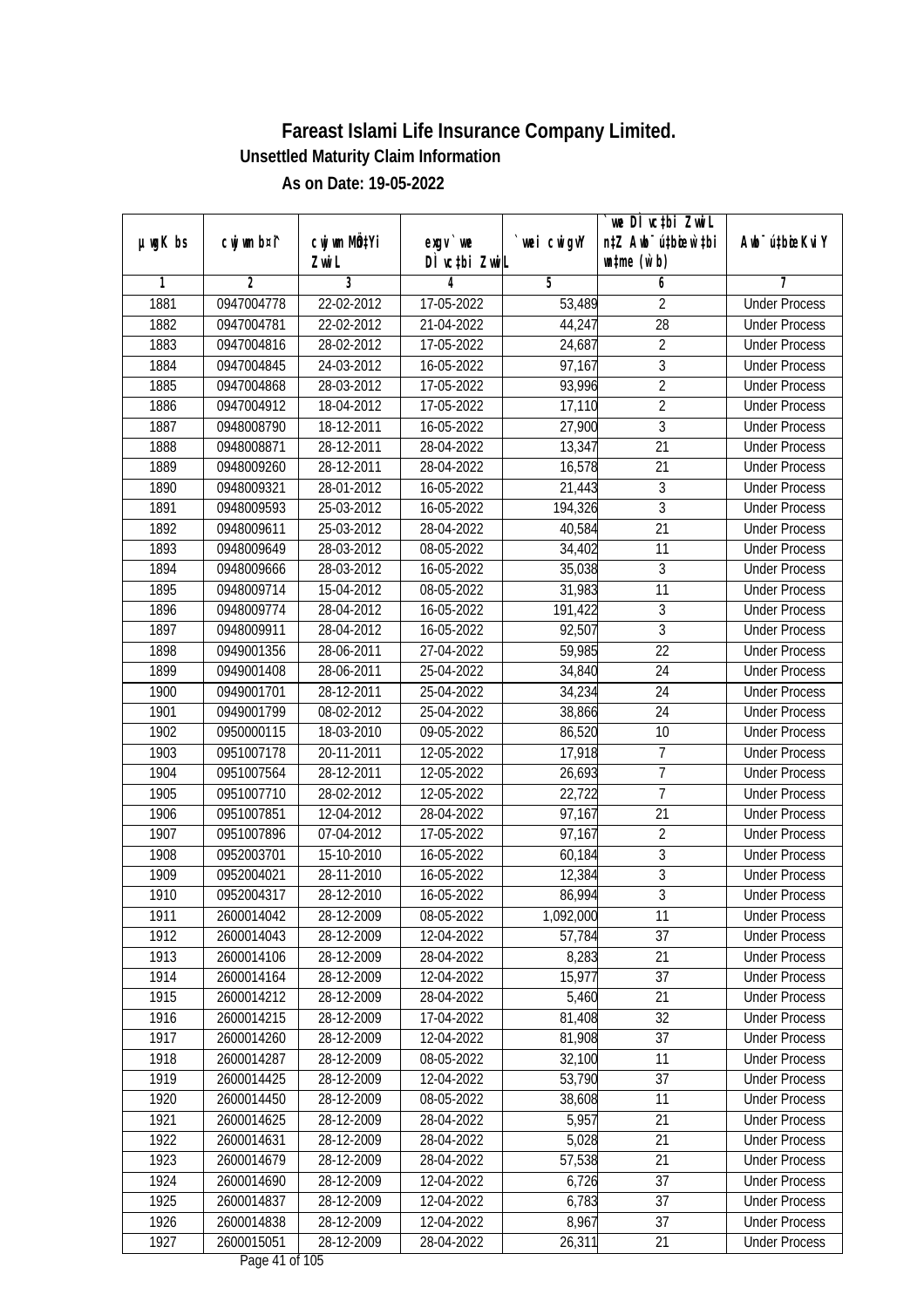|               |                          |                          |                                  |                      | `we DÌ vc‡bi ZwiL                |                             |
|---------------|--------------------------|--------------------------|----------------------------------|----------------------|----------------------------------|-----------------------------|
| $µ$ ug $K$ bs | cwj wm b¤i^              | CW wm MQYi               | $exgV$ we                        | `wei cwigvY          | n‡Z Awb <sup>-</sup> ú‡bioar`‡bi | Awb <sup>-</sup> ú‡bioeKviY |
| 1             | 2                        | Zwi L<br>3               | DÌ vctbi ZwiL<br>4               | 5                    | $\n  untime\n  (u`b)\n$<br>6     | 7                           |
| 1928          | 2600015052               | 28-12-2009               | 28-04-2022                       | 8,430                | 21                               | <b>Under Process</b>        |
| 1929          | 2600015083               | 28-12-2009               | 28-04-2022                       | 13,785               | $\overline{21}$                  | <b>Under Process</b>        |
| 1930          | 2600015109               | 28-12-2009               | 08-05-2022                       | 9,512                | 11                               | <b>Under Process</b>        |
| 1931          |                          |                          |                                  |                      | $\overline{37}$                  | <b>Under Process</b>        |
| 1932          | 2600015522               | 28-12-2009               | 12-04-2022                       | 32,760               | $\overline{37}$                  |                             |
|               | 2600015587               | 28-12-2009               | 12-04-2022<br>28-04-2022         | 109,200              | $\overline{21}$                  | <b>Under Process</b>        |
| 1933          | 2600015683               | 28-01-2010               | 28-04-2022                       | 4,689                |                                  | <b>Under Process</b>        |
| 1934<br>1935  | 2600015684<br>2600018092 | 28-01-2010<br>28-12-2010 | 12-04-2022                       | 7,968                | 21<br>$\overline{37}$            | <b>Under Process</b>        |
| 1936          | 2600018294               | 28-12-2010               |                                  | 35,552               | 21                               | <b>Under Process</b>        |
|               |                          |                          | 28-04-2022                       | 10,860               |                                  | <b>Under Process</b>        |
| 1937          | 2600018861               | 28-04-2011               | 08-05-2022                       | 17,575               | 11                               | <b>Under Process</b>        |
| 1938          | 2600019636               | 28-06-2011               | 28-04-2022                       | 40,037               | 21                               | <b>Under Process</b>        |
| 1939          | 2600020117               | 28-10-2011               | 12-04-2022                       | 58,788               | 37                               | <b>Under Process</b>        |
| 1940          | 2600020210               | 28-11-2011               | 08-05-2022                       | 18,918               | $\overline{11}$                  | <b>Under Process</b>        |
| 1941          | 2600020329               | 28-12-2011               | 08-05-2022                       | 60,692               | 11                               | <b>Under Process</b>        |
| 1942          | 2600020339               | 28-12-2011               | 17-04-2022                       | 163,300              | 32                               | <b>Under Process</b>        |
| 1943          | 2600020383               | 28-12-2011               | 08-05-2022                       | 39,928               | 11                               | <b>Under Process</b>        |
| 1944          | 2600020394               | 28-12-2011               | 28-04-2022                       | 40,828               | 21                               | <b>Under Process</b>        |
| 1945          | 2600020406               | 28-12-2011               | 28-04-2022                       | 16,545               | 21                               | <b>Under Process</b>        |
| 1946          | 2600020408               | 28-12-2011               | 08-05-2022                       | 81,650               | 11                               | <b>Under Process</b>        |
| 1947          | 2600020431               | 28-12-2011               | 17-04-2022                       | 78,328               | 32                               | <b>Under Process</b>        |
| 1948          | 2600020488               | 28-12-2011               | 28-04-2022                       | 21,355               | 21                               | <b>Under Process</b>        |
| 1949          | 2600020529               | 28-12-2011               | 28-04-2022                       | $\overline{163,300}$ | 21                               | <b>Under Process</b>        |
| 1950          | 2600020632               | 28-12-2011               | 28-04-2022                       | 32,675               | 21                               | <b>Under Process</b>        |
| 1951          | 2600020639               | 28-12-2011               | 12-04-2022                       | 163,300              | 37                               | <b>Under Process</b>        |
| 1952          | 2600020641               | 28-12-2011               | 13-04-2022                       | 81,650               | 36                               | <b>Under Process</b>        |
| 1953          | 2600020649               | 28-12-2011               | 12-04-2022                       | 39,001               | 37                               | <b>Under Process</b>        |
| 1954          | 2600020708               | 28-12-2011               | 12-04-2022                       | 164,904              | 37                               | <b>Under Process</b>        |
| 1955          | 2600020743               | 28-12-2011               | 12-04-2022                       | 89,815               | 37                               | <b>Under Process</b>        |
| 1956          | 2600020778               | 28-12-2011               | 13-04-2022                       | 61,864               | 36                               | <b>Under Process</b>        |
| 1957          | 2600020796               | 28-12-2011               | 28-04-2022                       | 129,096              | 21                               | <b>Under Process</b>        |
| 1958          | 2600020821               | 28-12-2011               | 28-04-2022                       | 21,620               | 21                               | <b>Under Process</b>        |
| 1959          | 2600020822               | 28-12-2011               | 27-04-2022                       | 62,790               | 22                               | <b>Under Process</b>        |
| 1960          | 2600020912               | 28-02-2012               | 28-04-2022                       | 82,000               | 21                               | <b>Under Process</b>        |
| 1961          | 2600020941               | 28-03-2012               | 28-04-2022                       | 259,120              | 21                               | <b>Under Process</b>        |
| 1962          | 2600021003               | 28-03-2012               | 28-04-2022                       | 69,218               | 21                               | <b>Under Process</b>        |
| 1963          | 2700007991               | 24-08-2010               | 11-05-2022                       | 32,620               | 8                                | <b>Under Process</b>        |
| 1964          | 2700009439               | 28-12-2011               | 17-05-2022                       | 72,510               | $\overline{2}$                   | <b>Under Process</b>        |
| 1965          | 2700009573               | 28-02-2012               | 16-05-2022                       | 75,444               | 3                                | <b>Under Process</b>        |
| 1966          | 2700009580               | 28-02-2012               | 11-05-2022                       | 24,052               | $\overline{8}$                   | <b>Under Process</b>        |
| 1967          | 2700009595               | 14-03-2012               | 24-04-2022                       | 52,878               | 25                               | <b>Under Process</b>        |
| 1968          | 2700009619               | 28-03-2012               | 17-05-2022                       | 22,360               | $\sqrt{2}$                       | <b>Under Process</b>        |
| 1969          | 2700009625               | 01-04-2012               | 17-05-2022                       | 6,708                | $\overline{2}$                   | <b>Under Process</b>        |
| 1970          | 2700009672               | 28-04-2012               | $17 - 05 - 2022$                 | 49,200               | $\overline{2}$                   | <b>Under Process</b>        |
| 1971          | 2800000550               | 10-12-2009               | 28-04-2022                       | 8,971                | 21                               | <b>Under Process</b>        |
| 1972          | 2800000800               | 28-12-2009               | 28-04-2022                       | 11,274               | 21                               | <b>Under Process</b>        |
| 1973          | 2800000815               | 28-12-2009               | 28-04-2022                       | 11,557               | 21                               | <b>Under Process</b>        |
| 1974          | 2800001342               | 28-02-2010               | 28-04-2022<br>Dega $42$ of $10F$ | 55,354               | 21                               | <b>Under Process</b>        |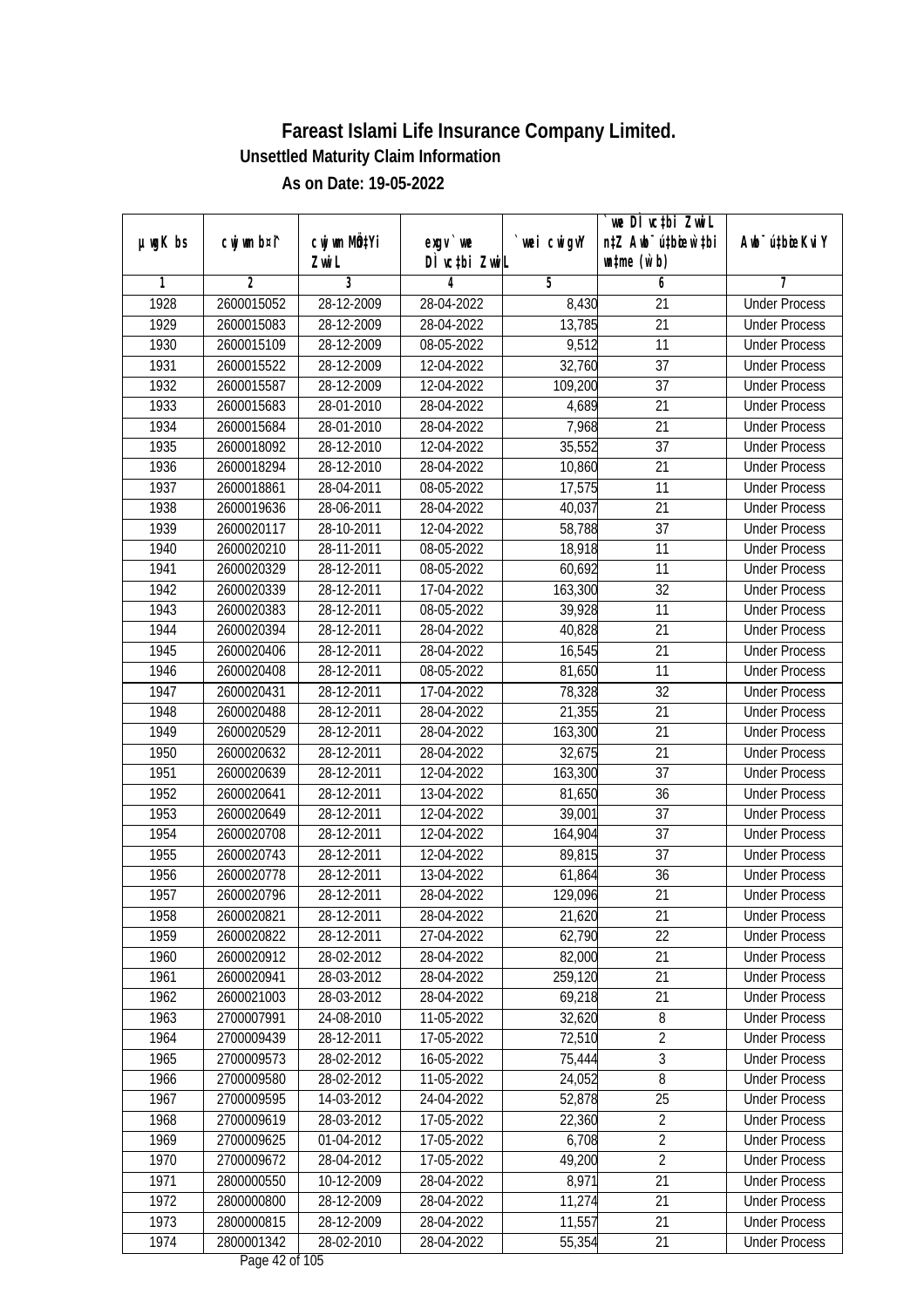|               |                |                                    |                                  |             | we DI vctbi ZwiL                                            |                             |
|---------------|----------------|------------------------------------|----------------------------------|-------------|-------------------------------------------------------------|-----------------------------|
| $µ$ ug $K$ bs | cwj wm b¤i^    | cwj wm MQ <sup>1</sup> Yi<br>Zwi L | exgy `we<br>DÌ vctbi ZwiL        | `wei cwigvY | n‡Z Awb <sup>-</sup> ú‡bicen`‡bi<br>$\n  untime\n  (u`b)\n$ | Awb <sup>-</sup> ú‡bioeKviY |
| 1             | $\overline{2}$ | 3                                  | 4                                | 5           | 6                                                           | 7                           |
| 1975          | 2900001440     | 27-12-2009                         | 09-05-2022                       | 108,000     | 10                                                          | <b>Under Process</b>        |
| 1976          | 2900002705     | 28-06-2010                         | $16 - 05 - 2022$                 | 21,720      | 3                                                           | <b>Under Process</b>        |
| 1977          | 2900003719     | 28-12-2010                         | 09-05-2022                       | 6,537       | $\overline{10}$                                             | <b>Under Process</b>        |
| 1978          | 2900003901     | 28-12-2010                         | 09-05-2022                       | 65,016      | 10                                                          | <b>Under Process</b>        |
| 1979          | 2900004007     | 28-12-2010                         | 16-05-2022                       | 435,960     | $\overline{3}$                                              | <b>Under Process</b>        |
| 1980          | 2900004589     | 28-12-2011                         | 09-05-2022                       | 13,236      | 10                                                          | <b>Under Process</b>        |
| 1981          | 2900004705     | 28-12-2011                         | $09-05-2022$                     | 51,141      | 10                                                          | <b>Under Process</b>        |
| 1982          | 2900004782     | 05-03-2012                         | 09-05-2022                       | 164,000     | 10                                                          | <b>Under Process</b>        |
| 1983          | 2900004795     | 21-03-2012                         | 09-05-2022                       | 241,939     | 10                                                          | <b>Under Process</b>        |
| 1984          | 2900004797     | 21-03-2012                         | 09-05-2022                       | 241,920     | 10                                                          | <b>Under Process</b>        |
| 1985          | 2900004799     | 28-03-2012                         | 09-05-2022                       | 90,966      | $\overline{10}$                                             | <b>Under Process</b>        |
| 1986          | 2900004804     | 28-03-2012                         | 16-05-2022                       | 82,000      | 3                                                           | <b>Under Process</b>        |
| 1987          | 3000000641     | 15-11-2010                         | 16-05-2022                       | 44,384      | $\overline{3}$                                              | <b>Under Process</b>        |
| 1988          | 3000001907     | 28-12-2011                         | 16-05-2022                       | 44,120      | $\overline{3}$                                              | <b>Under Process</b>        |
| 1989          | 3000001938     | 28-12-2011                         | 16-05-2022                       | 110,300     | $\overline{3}$                                              | <b>Under Process</b>        |
| 1990          | 3000002043     | 28-12-2011                         | 21-04-2022                       | 22,060      | 28                                                          | <b>Under Process</b>        |
| 1991          | 3000002120     | 28-02-2012                         | 09-05-2022                       | 66,600      | 10                                                          | <b>Under Process</b>        |
| 1992          | 3100002401     | 28-11-2006                         | 16-05-2022                       | 129,520     | $\mathfrak{Z}$                                              | <b>Under Process</b>        |
| 1993          | 3100002447     | 19-12-2006                         | 10-05-2022                       | 51,300      | 9                                                           | <b>Under Process</b>        |
| 1994          | 3100003376     | 28-05-2008                         | 10-05-2022                       | 48,610      | 9                                                           | <b>Under Process</b>        |
| 1995          | 3100005704     | 28-12-2011                         | 24-04-2022                       | 20,988      | 25                                                          | <b>Under Process</b>        |
| 1996          | 3100005891     | 28-01-2012                         | 17-05-2022                       | 65,600      | $\overline{2}$                                              | <b>Under Process</b>        |
| 1997          | 3100005892     | 28-01-2012                         | 25-04-2022                       | 330,480     | 24                                                          | <b>Under Process</b>        |
| 1998          | 3100005977     | 16-04-2012                         | 27-04-2022                       | 328,000     | 22                                                          | <b>Under Process</b>        |
| 1999          | 3100006004     | 28-04-2012                         | 17-05-2022                       | 164,000     | $\sqrt{2}$                                                  | <b>Under Process</b>        |
| 2000          | 3200006629     | 28-12-2009                         | 27-04-2022                       | 4,099       | 22                                                          | <b>Under Process</b>        |
| 2001          | 3200006866     | 28-03-2010                         | 20-04-2022                       | 25,332      | 29                                                          | <b>Under Process</b>        |
| 2002          | 3200008901     | 28-12-2011                         | 27-04-2022                       | 89,442      | 22                                                          | <b>Under Process</b>        |
| 2003          | 3300009714     | 28-04-2008                         | 19-05-2022                       | 125,580     | $\boldsymbol{0}$                                            | <b>Under Process</b>        |
| 2004          | 3300009824     | 28-05-2008                         | 24-04-2022                       | 5,252       | 25                                                          | <b>Under Process</b>        |
| 2005          | 3300012137     | 28-12-2009                         | 09-05-2022                       | 45,462      | 10                                                          | <b>Under Process</b>        |
| 2006          | 3300013145     | 28-12-2009                         | 09-05-2022                       | 18,200      | 10                                                          | <b>Under Process</b>        |
| 2007          | 7700005137     | 28-06-2011                         | 10-05-2022                       | 37,518      | 9                                                           | <b>Under Process</b>        |
| 2008          | 7700005192     | 28-06-2011                         | 25-04-2022                       | 11,030      | 24                                                          | <b>Under Process</b>        |
| 2009          | 7700005598     | 11-12-2011                         | 10-05-2022                       | 21,430      | 9                                                           | <b>Under Process</b>        |
| 2010          | 7700005618     | 15-12-2011                         | 25-04-2022                       | 305,360     | 24                                                          | <b>Under Process</b>        |
| 2011          | 7700005629     | 18-12-2011                         | 10-05-2022                       | 163,300     | 9                                                           | <b>Under Process</b>        |
| 2012          | 7700005658     | 21-12-2011                         | 10-05-2022                       | 78,625      | 9                                                           | <b>Under Process</b>        |
| 2013          | 7700005690     | 28-12-2011                         | 10-05-2022                       | 10,645      | $\overline{9}$                                              | <b>Under Process</b>        |
| 2014          | 7700005821     | 28-12-2011                         | 10-05-2022                       | 73,836      | $\overline{9}$                                              | <b>Under Process</b>        |
| 2015          | 7700008654     | 28-03-2017                         | 10-05-2022                       | 199,275     | 9                                                           | <b>Under Process</b>        |
| 2016          | 7800000026     | 25-06-2010                         | 24-04-2022                       | 24,027      | 25                                                          | <b>Under Process</b>        |
| 2017          | 7900003864     | 28-12-2015                         | 18-04-2022                       | 27,712      | $\overline{31}$                                             | <b>Under Process</b>        |
| 2018          | 8100001838     | 28-05-2008                         | 25-04-2022                       | 51,686      | 24                                                          | <b>Under Process</b>        |
| 2019          | 8100002106     | 28-06-2008                         | 17-05-2022                       | 3,825       | $\overline{2}$                                              | <b>Under Process</b>        |
| 2020          | 8100005106     | 28-06-2009                         | 03-04-2022                       | 54,740      | 46                                                          | <b>Under Process</b>        |
| 2021          | 8100005374     | 28-06-2009                         | 17-05-2022<br>Dega $42$ of $10F$ | 18,200      | $\overline{2}$                                              | <b>Under Process</b>        |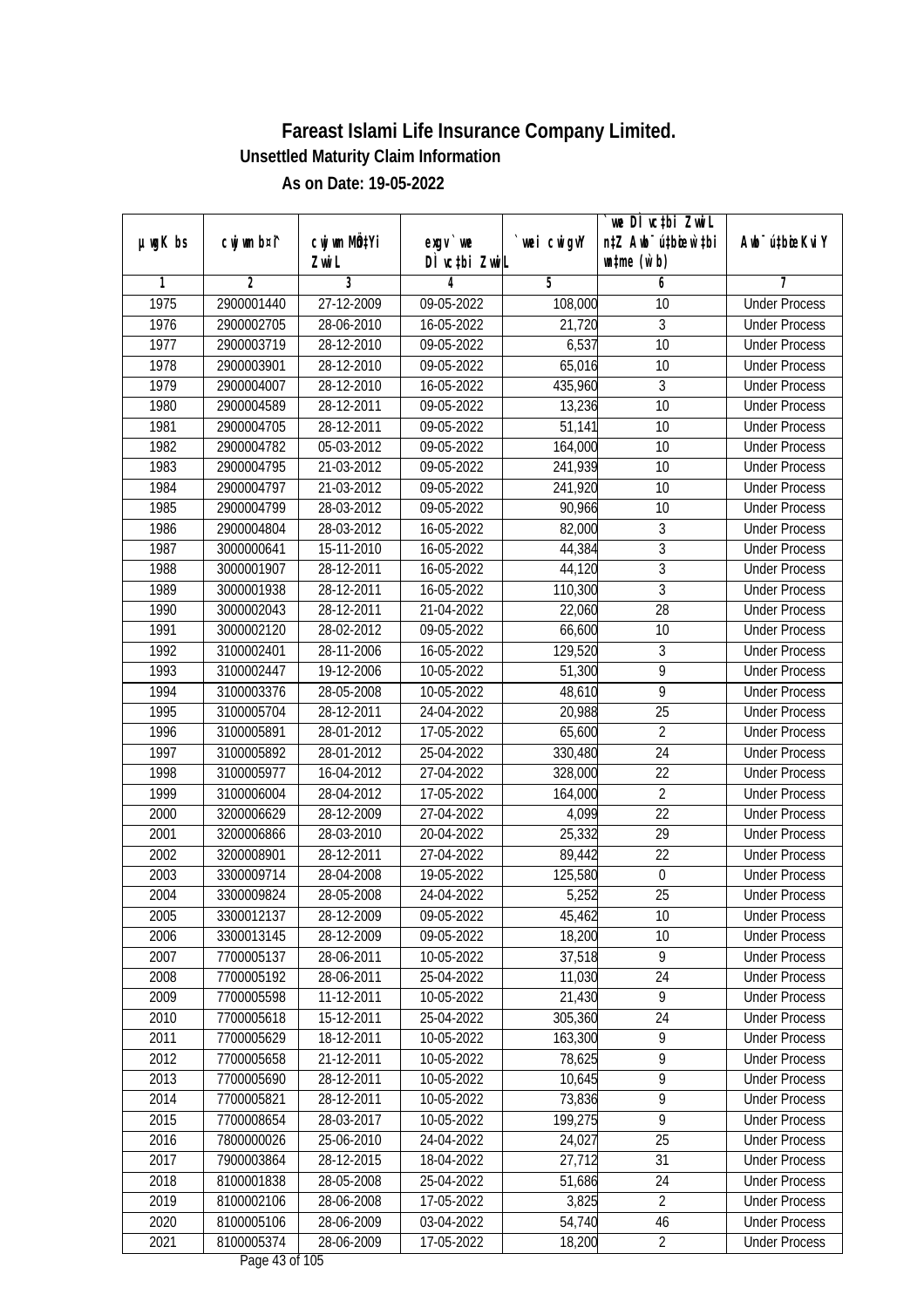|              |                          |                                    |                            |                  | we DI vctbi ZwiL                                            |                                              |
|--------------|--------------------------|------------------------------------|----------------------------|------------------|-------------------------------------------------------------|----------------------------------------------|
| µwgK bs      | cwj wm b¤i^              | cwj wm MQ <sup>1</sup> Yi<br>Zwi L | $exgV$ we<br>DÌ vctbi ZwiL | `wei cwigvY      | n‡Z Awb <sup>-</sup> ú‡bicen`‡bi<br>$\n  untime\n  (u`b)\n$ | Awb <sup>-</sup> ú‡bioeKviY                  |
| 1            | $\overline{2}$           | 3                                  | 4                          | 5                | 6                                                           | 7                                            |
| 2022         | 8100007892               | 28-04-2010                         | 17-05-2022                 | 332,100          | $\overline{2}$                                              | <b>Under Process</b>                         |
| 2023         | 8200001427               | 28-12-2010                         | $11-05-2022$               | 121,050          | $\overline{8}$                                              | <b>Under Process</b>                         |
| 2024         | 8300000855               | 22-06-2008                         | 09-05-2022                 | 35,600           | $\overline{10}$                                             | <b>Under Process</b>                         |
| 2025         | 8400001901               | 05-01-2010                         | 28-04-2022                 | 13,626           | 21                                                          | <b>Under Process</b>                         |
| 2026         | 8400006069               | $28 - 12 - 2014$                   | 09-05-2022                 | 69,009           | $\overline{10}$                                             | <b>Under Process</b>                         |
| 2027         | 8500000013               | 28-03-2009                         | 12-04-2022                 | 6,456            | $\overline{37}$                                             | <b>Under Process</b>                         |
| 2028         | 8500001932               | 28-12-2011                         | 20-04-2022                 | 740,000          | $\overline{29}$                                             | <b>Under Process</b>                         |
| 2029         | 8600000665               | 28-11-2007                         | 08-05-2022                 | 3,272            | 11                                                          | <b>Under Process</b>                         |
| 2030         | 8600003932               | 28-07-2008                         | 08-05-2022                 | 37,040           | 11                                                          | <b>Under Process</b>                         |
| 2031         | 8600004042               | 28-07-2008                         | 08-05-2022                 | 12,258           | 11                                                          | <b>Under Process</b>                         |
| 2032         | 8600004344               | 28-08-2008                         | 08-05-2022                 | 20,280           | $\overline{11}$                                             | <b>Under Process</b>                         |
| 2033         | 8600005407               | 28-12-2008                         | 08-05-2022                 | 5,906            | 11                                                          | <b>Under Process</b>                         |
| 2034         | 8600005508               | 28-12-2008                         | 12-05-2022                 | 23,718           | $\overline{7}$                                              | <b>Under Process</b>                         |
| 2035         | 8600007084               | 28-06-2009                         | 08-05-2022                 | 5,679            | 11                                                          | <b>Under Process</b>                         |
| 2036         | 8600007124               | 28-06-2009                         | 08-05-2022                 | 93,940           | 11                                                          | <b>Under Process</b>                         |
| 2037         | 8600007223               | 28-07-2009                         | 08-05-2022                 | 42,512           | 11                                                          | <b>Under Process</b>                         |
| 2038         | 8600007236               | 28-08-2009                         | 08-05-2022                 | 20,505           | 11                                                          | <b>Under Process</b>                         |
| 2039         | 8600007245               | 28-08-2009                         | 08-05-2022                 | 10,072           | 11                                                          | <b>Under Process</b>                         |
| 2040         | 8600010907               | 28-10-2010                         | 08-05-2022                 | 10,860           | 11                                                          | <b>Under Process</b>                         |
| 2041         |                          |                                    |                            | 11,720           | 11                                                          |                                              |
| 2042         | 8600011804               | 28-12-2010                         | 08-05-2022                 |                  | 31                                                          | <b>Under Process</b><br><b>Under Process</b> |
|              | 8600012210               | 28-12-2010                         | 18-04-2022                 | 14,448           | 11                                                          |                                              |
| 2043         | 8600012251               | 28-12-2010                         | 08-05-2022<br>08-05-2022   | 75,450           | 11                                                          | <b>Under Process</b>                         |
| 2044         | 8600017219               | 17-12-2015                         |                            | 70,000           |                                                             | <b>Under Process</b>                         |
| 2045         | 8700000404               | 28-06-2009                         | 09-05-2022                 | 35,867           | 10<br>$\overline{7}$                                        | <b>Under Process</b>                         |
| 2046<br>2047 | 8700000499<br>8900000236 | 28-06-2009<br>28-12-2010           | 12-05-2022<br>10-05-2022   | 91,000           | 9                                                           | <b>Under Process</b><br><b>Under Process</b> |
| 2048         | 8900000602               | 11-06-2011                         | 28-04-2022                 | 21,336<br>32,675 | 21                                                          | <b>Under Process</b>                         |
|              |                          |                                    |                            |                  | $\overline{21}$                                             |                                              |
| 2049         | 8900000632               | 30-06-2011                         | 28-04-2022                 | 294,075          |                                                             | <b>Under Process</b>                         |
| 2050         | 9100002731               | 28-08-2009                         | 18-05-2022                 | 9,100            | 1                                                           | <b>Under Process</b>                         |
| 2051         | 9100002757               | 07-09-2009                         | 18-05-2022                 | 8,862            | 1                                                           | <b>Under Process</b>                         |
| 2052         | 9100005360               | 27-03-2011                         | 12-05-2022                 | 163,300          | 7<br>$\overline{21}$                                        | <b>Under Process</b>                         |
| 2053         | 9200000052               | 28-06-2008                         | 28-04-2022                 | 17,402           |                                                             | <b>Under Process</b>                         |
| 2054         | 9200002996               | 27-12-2009                         | 08-05-2022                 | 8,150            | 11                                                          | <b>Under Process</b>                         |
| 2055         | 9200003121               | 27-12-2009                         | 08-05-2022                 | 28,053<br>9,100  | 11                                                          | <b>Under Process</b>                         |
| 2056         | 9200003945               | 27-12-2009                         | 08-05-2022                 | 31,894           | 11                                                          | <b>Under Process</b>                         |
| 2057         | 9200003992               | 27-12-2009                         | 12-05-2022                 |                  | 7                                                           | <b>Under Process</b>                         |
| 2058         | 9200004049               | 27-12-2009                         | 08-05-2022                 | 14,695           | 11                                                          | <b>Under Process</b>                         |
| 2059         | 9200004146               | 04-04-2010                         | 28-04-2022                 | 36,210           | $\overline{21}$                                             | <b>Under Process</b>                         |
| 2060         | 9200004171               | 10-04-2010                         | 12-05-2022                 | 55,350           | 7                                                           | <b>Under Process</b>                         |
| 2061         | 9200004179               | 11-04-2010                         | 12-05-2022                 | 47,973           | $\overline{7}$                                              | <b>Under Process</b>                         |
| 2062         | 9200004207               | 18-04-2010                         | 28-04-2022                 | 122,386          | 21                                                          | <b>Under Process</b>                         |
| 2063         | 9200004735               | 28-06-2010                         | 28-04-2022                 | 17,115           | 21                                                          | <b>Under Process</b>                         |
| 2064         | 9200004736               | 28-06-2010                         | 28-04-2022                 | 17,115           | 21                                                          | <b>Under Process</b>                         |
| 2065         | 9400000499               | 28-03-2010                         | 27-04-2022                 | 53,495           | 22                                                          | <b>Under Process</b>                         |
| 2066         | 9400000508               | 07-04-2010                         | 27-04-2022                 | 108,580          | 22                                                          | <b>Under Process</b>                         |
| 2067         | 9400000627               | 28-06-2010                         | 27-04-2022                 | 171,150          | 22                                                          | <b>Under Process</b>                         |
| 2068         | 9400001115               | 12-03-2011                         | 28-04-2022                 | 22,060           | 21                                                          | <b>Under Process</b>                         |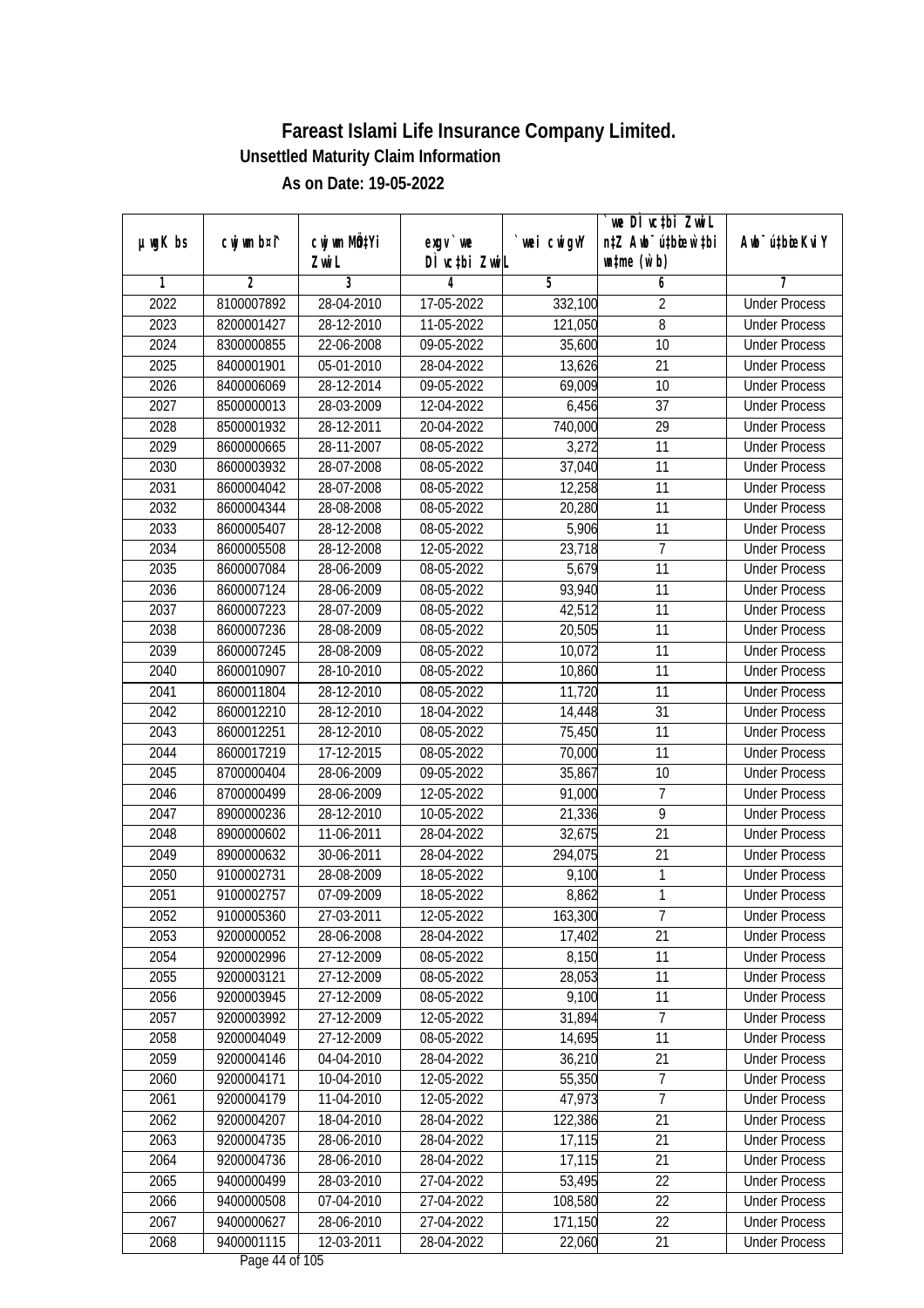|               |                |              |               |             | we DI vctbi ZwiL                 |                             |
|---------------|----------------|--------------|---------------|-------------|----------------------------------|-----------------------------|
| $µ$ ug $K$ bs | cwj wm b¤i^    | cwj wm MQtYi | $exqu$ we     | `wei cwigvY | n‡Z Awb <sup>-</sup> ú‡bicen`‡bi | Awb <sup>-</sup> ú‡bioeKviY |
|               |                | Zwi L        | DÌ vctbi ZwiL |             | $\n  untime\n  (u`b)\n$          |                             |
| 1             | $\overline{2}$ | 3            | 4             | 5           | 6                                | 7                           |
| 2069          | 9500000827     | 28-09-2009   | 18-05-2022    | 5,460       | 1                                | <b>Under Process</b>        |
| 2070          | 9500000909     | 28-11-2009   | 18-05-2022    | 29,052      | 1                                | <b>Under Process</b>        |
| 2071          | 9500000919     | 28-11-2009   | 18-05-2022    | 43,680      | 1                                | <b>Under Process</b>        |
| 2072          | 9500000937     | 28-11-2009   | 18-05-2022    | 54,600      | 1                                | <b>Under Process</b>        |
| 2073          | 9500002516     | 28-06-2010   | 17-05-2022    | 13,575      | $\overline{2}$                   | <b>Under Process</b>        |
| 2074          | 9500003672     | 28-12-2010   | 17-05-2022    | 34,173      | $\overline{2}$                   | <b>Under Process</b>        |
| 2075          | 9500004000     | 28-03-2011   | 18-05-2022    | 11,544      | 1                                | <b>Under Process</b>        |
| 2076          | 9500004084     | 28-04-2011   | 18-05-2022    | 56,895      | 1                                | <b>Under Process</b>        |
| 2077          | 9600001779     | 28-07-2008   | 17-04-2022    | 13,730      | $\overline{32}$                  | <b>Under Process</b>        |
| 2078          | 9600001823     | 28-07-2008   | 19-04-2022    | 6,676       | 30                               | <b>Under Process</b>        |
| 2079          | 9600003599     | 28-12-2008   | 26-04-2022    | 8,900       | $\overline{23}$                  | <b>Under Process</b>        |
| 2080          | 9700001906     | 22-02-2009   | 08-05-2022    | 26,441      | 11                               | <b>Under Process</b>        |
| 2081          | 027019233      | 28-12-2008   | 16-05-2022    | 31,315      | $\overline{3}$                   | <b>Under Process</b>        |
| 2082          | 027032194      | 28-06-2011   | 16-05-2022    | 21,026      | $\overline{3}$                   | <b>Under Process</b>        |
| 2083          | 014060277      | 28-03-2012   | 19-05-2022    | 80,300      | $\boldsymbol{0}$                 | <b>Under Process</b>        |
| 2084          | 014059446      | 28-12-2011   | 19-05-2022    | 11,880      | $\boldsymbol{0}$                 | <b>Under Process</b>        |
| 2085          | 014059909      | 28-01-2012   | 18-05-2022    | 12,225      | 1                                | <b>Under Process</b>        |
| 2086          | 014051147      | 11-12-2010   | 19-05-2022    | 21,833      | $\mathbf 0$                      | <b>Under Process</b>        |
| 2087          | 012010081      | 23-01-2012   | 10-04-2022    | 39,550      | 39                               | <b>Under Process</b>        |
| 2088          | 012010438      | 28-02-2012   | 10-04-2022    | 40,150      | 39                               | <b>Under Process</b>        |
| 2089          | 058004190      | 28-12-2011   | 10-05-2022    | 20,348      | 9                                | <b>Under Process</b>        |
| 2090          | 058004189      | 28-12-2011   | 10-05-2022    | 93,060      | 9                                | <b>Under Process</b>        |
| 2091          | 011031158      | 28-12-2011   | 19-05-2022    | 9,927       | $\boldsymbol{0}$                 | <b>Under Process</b>        |
| 2092          | 006022163      | 24-03-2012   | 17-05-2022    | 40,150      | $\overline{2}$                   | <b>Under Process</b>        |
| 2093          | 014058689      | 28-12-2011   | 18-05-2022    | 18,924      | 1                                | <b>Under Process</b>        |
| 2094          | 014051134      | 28-11-2010   | 19-05-2022    | 17,459      | $\boldsymbol{0}$                 | <b>Under Process</b>        |
| 2095          | 014059427      | 28-12-2011   | 19-05-2022    | 12,410      | 0                                | <b>Under Process</b>        |
| 2096          | 011032002      | 28-12-2011   | 08-05-2022    | 18,131      | 11                               | <b>Under Process</b>        |
| 2097          | 011031988      | 28-02-2012   | 11-04-2022    | 37,900      | 38                               | <b>Under Process</b>        |
| 2098          | 011031481      | 28-12-2011   | 08-05-2022    | 13,017      | 11                               | <b>Under Process</b>        |
| 2099          | 011031838      | 15-03-2012   | 08-05-2022    | 8,128       | 11                               | <b>Under Process</b>        |
| 2100          | 011031806      | 15-03-2012   | 08-05-2022    | 19,162      | 11                               | <b>Under Process</b>        |
| 2101          | 014057401      | 27-10-2011   | 19-05-2022    | 30,400      | $\boldsymbol{0}$                 | <b>Under Process</b>        |
| 2102          | 014055330      | 20-05-2011   | 18-05-2022    | 27,343      | 1                                | <b>Under Process</b>        |
| 2103          | 014060422      | 28-02-2012   | 18-05-2022    | 17,228      | 1                                | <b>Under Process</b>        |
| 2104          | 014059740      | 28-12-2011   | 18-05-2022    | 25,901      | 1                                | <b>Under Process</b>        |
| 2105          | 006022020      | 28-02-2012   | 18-05-2022    | 38,453      | 1                                | <b>Under Process</b>        |
| 2106          | 006022082      | 26-04-2012   | 16-05-2022    | 40,150      | $\overline{3}$                   | <b>Under Process</b>        |
| 2107          | 006022081      | 26-04-2012   | 16-05-2022    | 40,150      | $\overline{3}$                   | <b>Under Process</b>        |
| 2108          | 018030815      | 28-09-2011   | 17-05-2022    | 14,891      | $\overline{2}$                   | <b>Under Process</b>        |
| 2109          | 018032773      | 28-01-2012   | 17-05-2022    | 20,591      | $\overline{2}$                   | <b>Under Process</b>        |
| 2110          | 007026862      | 28-12-2010   | 16-05-2022    | 9,412       | $\overline{3}$                   | <b>Under Process</b>        |
| 2111          | 007028342      | 21-05-2011   | 16-05-2022    | 12,571      | $\overline{3}$                   | <b>Under Process</b>        |
| 2112          | 007021439      | 28-10-2009   | 16-05-2022    | 3,012       | $\overline{3}$                   | <b>Under Process</b>        |
| 2113          | 00700011756    | 27-11-2010   | 16-05-2022    | 7,008       | $\overline{3}$                   | <b>Under Process</b>        |
| 2114          | 045020219      | 28-03-2011   | 20-04-2022    | 22,060      | 29                               | <b>Under Process</b>        |
| 2115          | 018032654      | 28-02-2012   | 16-05-2022    | 48,180      | $\mathfrak{Z}$                   | <b>Under Process</b>        |
|               |                |              |               |             |                                  |                             |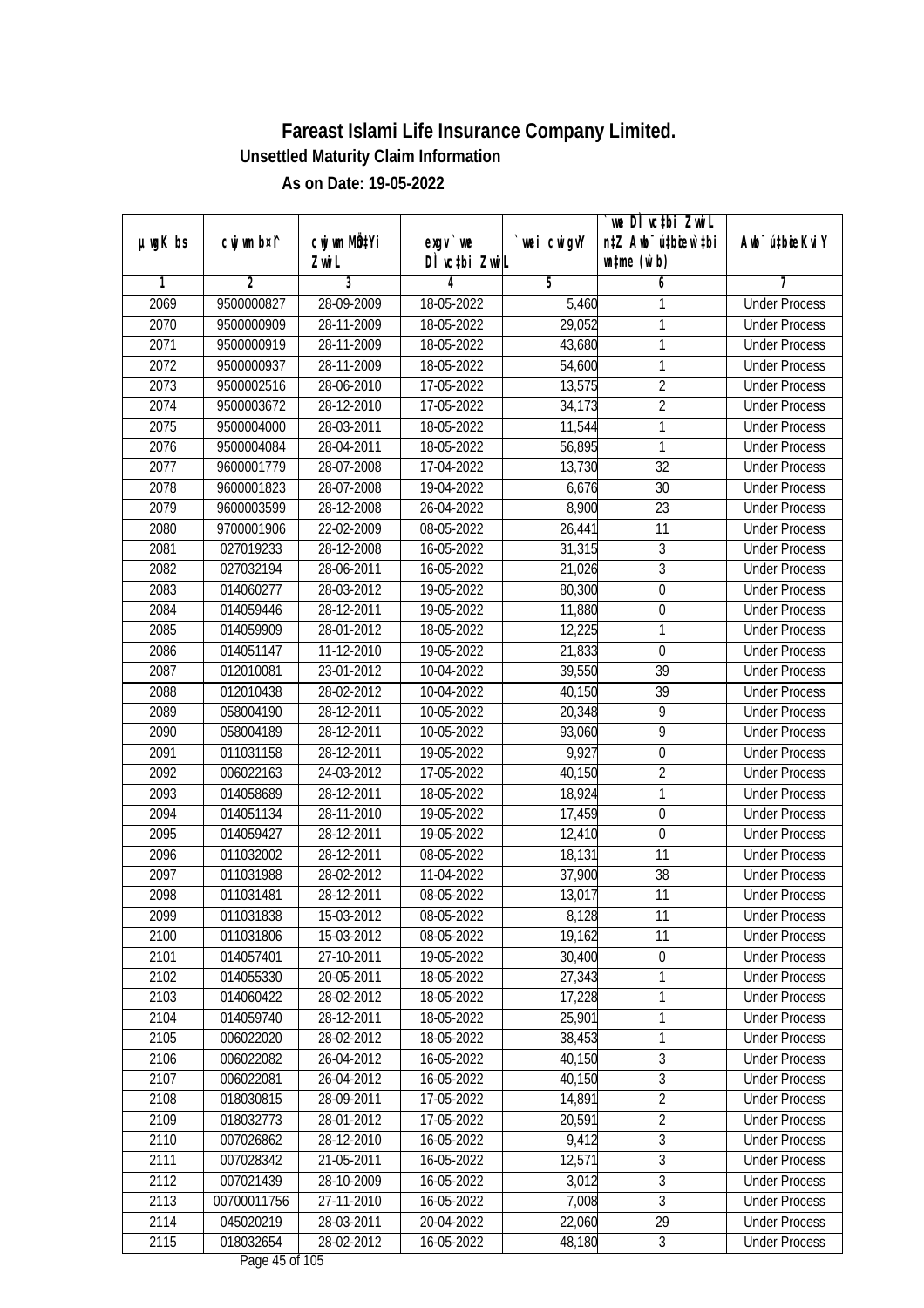| $exgV$ we<br>DÌ vctbi ZwiL<br>$\n  untime\n  (u`b)\n$<br>Zwi L<br>3<br>$\overline{2}$<br>5<br>1<br>4<br>6<br>7<br>018031168<br>2116<br>28-11-2011<br>17-05-2022<br>$\overline{2}$<br><b>Under Process</b><br>63,960<br>$\overline{3}$<br>2117<br>28-02-2012<br>16-05-2022<br>48,180<br>018032652<br><b>Under Process</b><br>$\overline{3}$<br>2118<br>018032653<br>28-02-2012<br>16-05-2022<br>48,180<br><b>Under Process</b><br>2119<br>28-12-2011<br>8<br>018032123<br>11-05-2022<br>77,418<br><b>Under Process</b><br>$\overline{2}$<br>2120<br>018030984<br>15-11-2011<br>17-05-2022<br>14,837<br><b>Under Process</b><br>$\overline{2}$<br>2121<br>15-11-2011<br>018030983<br>17-05-2022<br>32,645<br><b>Under Process</b><br>$\overline{2}$<br>2122<br>006021795<br>28-12-2011<br>17-05-2022<br>51,152<br><b>Under Process</b><br>1<br>2123<br>014060228<br>28-02-2012<br><b>Under Process</b><br>18-05-2022<br>28,520<br>$\overline{3}$<br>5,744<br>2124<br>017030535<br>19-06-2011<br>16-05-2022<br><b>Under Process</b><br>$\mathfrak{Z}$<br>2125<br>053002060<br>28-12-2010<br>47,754<br>16-05-2022<br><b>Under Process</b><br>2126<br>$\mathbf{1}$<br>006022083<br>26-04-2012<br>18-05-2022<br>40,150<br><b>Under Process</b><br>2127<br>25-10-2008<br>09-05-2022<br>13,442<br>10<br>011015812<br><b>Under Process</b><br>2128<br>$\overline{10}$<br>011023556<br>28-12-2009<br>09-05-2022<br>8,663<br><b>Under Process</b><br>2129<br>012009956<br>28-12-2011<br>10-04-2022<br>17,294<br>39<br><b>Under Process</b><br>2130<br>015026904<br>28-12-2011<br>19-05-2022<br>77,548<br>$\boldsymbol{0}$<br><b>Under Process</b><br>2131<br>39<br>012010232<br>28-12-2011<br>10-04-2022<br>7,973<br><b>Under Process</b><br>2132<br>17,490<br>$\sqrt{3}$<br>002012548<br>03-05-2011<br>16-05-2022<br><b>Under Process</b><br>$\mathfrak{Z}$<br>2133<br>28-01-2012<br>93,720<br>002012779<br>16-05-2022<br><b>Under Process</b><br>$\overline{9}$<br>2134<br>24-11-2011<br>10-05-2022<br>96,743<br>03100006861<br><b>Under Process</b><br>2135<br>38<br>011031716<br>09-02-2012<br>11-04-2022<br>92,160<br><b>Under Process</b><br>$\overline{2}$<br>2136<br>022030923<br>28-12-2011<br>17-05-2022<br>186,216<br><b>Under Process</b><br>2137<br>7<br>02200018614<br>28-03-2012<br>12-05-2022<br>97,167<br><b>Under Process</b><br>$\overline{2}$<br>2138<br>28-12-2011<br>17-05-2022<br>5,130<br>018032330<br><b>Under Process</b> |               |             |              |            |            | we DI vctbi ZwiL                 |                             |
|------------------------------------------------------------------------------------------------------------------------------------------------------------------------------------------------------------------------------------------------------------------------------------------------------------------------------------------------------------------------------------------------------------------------------------------------------------------------------------------------------------------------------------------------------------------------------------------------------------------------------------------------------------------------------------------------------------------------------------------------------------------------------------------------------------------------------------------------------------------------------------------------------------------------------------------------------------------------------------------------------------------------------------------------------------------------------------------------------------------------------------------------------------------------------------------------------------------------------------------------------------------------------------------------------------------------------------------------------------------------------------------------------------------------------------------------------------------------------------------------------------------------------------------------------------------------------------------------------------------------------------------------------------------------------------------------------------------------------------------------------------------------------------------------------------------------------------------------------------------------------------------------------------------------------------------------------------------------------------------------------------------------------------------------------------------------------------------------------------------------------------------------------------------------------------------------------------------------------------------------------------------------------------------------------------------------------------------------------------------------------------------------------------------------------------------|---------------|-------------|--------------|------------|------------|----------------------------------|-----------------------------|
|                                                                                                                                                                                                                                                                                                                                                                                                                                                                                                                                                                                                                                                                                                                                                                                                                                                                                                                                                                                                                                                                                                                                                                                                                                                                                                                                                                                                                                                                                                                                                                                                                                                                                                                                                                                                                                                                                                                                                                                                                                                                                                                                                                                                                                                                                                                                                                                                                                          | $µ$ ug $K$ bs | cwj wm b¤i^ | cwj wm MÖ¢Yi |            | wei cwigvY | n‡Z Awb <sup>-</sup> ú‡bicen`‡bi | Awb <sup>-</sup> ú‡bioeKviY |
|                                                                                                                                                                                                                                                                                                                                                                                                                                                                                                                                                                                                                                                                                                                                                                                                                                                                                                                                                                                                                                                                                                                                                                                                                                                                                                                                                                                                                                                                                                                                                                                                                                                                                                                                                                                                                                                                                                                                                                                                                                                                                                                                                                                                                                                                                                                                                                                                                                          |               |             |              |            |            |                                  |                             |
|                                                                                                                                                                                                                                                                                                                                                                                                                                                                                                                                                                                                                                                                                                                                                                                                                                                                                                                                                                                                                                                                                                                                                                                                                                                                                                                                                                                                                                                                                                                                                                                                                                                                                                                                                                                                                                                                                                                                                                                                                                                                                                                                                                                                                                                                                                                                                                                                                                          |               |             |              |            |            |                                  |                             |
|                                                                                                                                                                                                                                                                                                                                                                                                                                                                                                                                                                                                                                                                                                                                                                                                                                                                                                                                                                                                                                                                                                                                                                                                                                                                                                                                                                                                                                                                                                                                                                                                                                                                                                                                                                                                                                                                                                                                                                                                                                                                                                                                                                                                                                                                                                                                                                                                                                          |               |             |              |            |            |                                  |                             |
|                                                                                                                                                                                                                                                                                                                                                                                                                                                                                                                                                                                                                                                                                                                                                                                                                                                                                                                                                                                                                                                                                                                                                                                                                                                                                                                                                                                                                                                                                                                                                                                                                                                                                                                                                                                                                                                                                                                                                                                                                                                                                                                                                                                                                                                                                                                                                                                                                                          |               |             |              |            |            |                                  |                             |
|                                                                                                                                                                                                                                                                                                                                                                                                                                                                                                                                                                                                                                                                                                                                                                                                                                                                                                                                                                                                                                                                                                                                                                                                                                                                                                                                                                                                                                                                                                                                                                                                                                                                                                                                                                                                                                                                                                                                                                                                                                                                                                                                                                                                                                                                                                                                                                                                                                          |               |             |              |            |            |                                  |                             |
|                                                                                                                                                                                                                                                                                                                                                                                                                                                                                                                                                                                                                                                                                                                                                                                                                                                                                                                                                                                                                                                                                                                                                                                                                                                                                                                                                                                                                                                                                                                                                                                                                                                                                                                                                                                                                                                                                                                                                                                                                                                                                                                                                                                                                                                                                                                                                                                                                                          |               |             |              |            |            |                                  |                             |
|                                                                                                                                                                                                                                                                                                                                                                                                                                                                                                                                                                                                                                                                                                                                                                                                                                                                                                                                                                                                                                                                                                                                                                                                                                                                                                                                                                                                                                                                                                                                                                                                                                                                                                                                                                                                                                                                                                                                                                                                                                                                                                                                                                                                                                                                                                                                                                                                                                          |               |             |              |            |            |                                  |                             |
|                                                                                                                                                                                                                                                                                                                                                                                                                                                                                                                                                                                                                                                                                                                                                                                                                                                                                                                                                                                                                                                                                                                                                                                                                                                                                                                                                                                                                                                                                                                                                                                                                                                                                                                                                                                                                                                                                                                                                                                                                                                                                                                                                                                                                                                                                                                                                                                                                                          |               |             |              |            |            |                                  |                             |
|                                                                                                                                                                                                                                                                                                                                                                                                                                                                                                                                                                                                                                                                                                                                                                                                                                                                                                                                                                                                                                                                                                                                                                                                                                                                                                                                                                                                                                                                                                                                                                                                                                                                                                                                                                                                                                                                                                                                                                                                                                                                                                                                                                                                                                                                                                                                                                                                                                          |               |             |              |            |            |                                  |                             |
|                                                                                                                                                                                                                                                                                                                                                                                                                                                                                                                                                                                                                                                                                                                                                                                                                                                                                                                                                                                                                                                                                                                                                                                                                                                                                                                                                                                                                                                                                                                                                                                                                                                                                                                                                                                                                                                                                                                                                                                                                                                                                                                                                                                                                                                                                                                                                                                                                                          |               |             |              |            |            |                                  |                             |
|                                                                                                                                                                                                                                                                                                                                                                                                                                                                                                                                                                                                                                                                                                                                                                                                                                                                                                                                                                                                                                                                                                                                                                                                                                                                                                                                                                                                                                                                                                                                                                                                                                                                                                                                                                                                                                                                                                                                                                                                                                                                                                                                                                                                                                                                                                                                                                                                                                          |               |             |              |            |            |                                  |                             |
|                                                                                                                                                                                                                                                                                                                                                                                                                                                                                                                                                                                                                                                                                                                                                                                                                                                                                                                                                                                                                                                                                                                                                                                                                                                                                                                                                                                                                                                                                                                                                                                                                                                                                                                                                                                                                                                                                                                                                                                                                                                                                                                                                                                                                                                                                                                                                                                                                                          |               |             |              |            |            |                                  |                             |
|                                                                                                                                                                                                                                                                                                                                                                                                                                                                                                                                                                                                                                                                                                                                                                                                                                                                                                                                                                                                                                                                                                                                                                                                                                                                                                                                                                                                                                                                                                                                                                                                                                                                                                                                                                                                                                                                                                                                                                                                                                                                                                                                                                                                                                                                                                                                                                                                                                          |               |             |              |            |            |                                  |                             |
|                                                                                                                                                                                                                                                                                                                                                                                                                                                                                                                                                                                                                                                                                                                                                                                                                                                                                                                                                                                                                                                                                                                                                                                                                                                                                                                                                                                                                                                                                                                                                                                                                                                                                                                                                                                                                                                                                                                                                                                                                                                                                                                                                                                                                                                                                                                                                                                                                                          |               |             |              |            |            |                                  |                             |
|                                                                                                                                                                                                                                                                                                                                                                                                                                                                                                                                                                                                                                                                                                                                                                                                                                                                                                                                                                                                                                                                                                                                                                                                                                                                                                                                                                                                                                                                                                                                                                                                                                                                                                                                                                                                                                                                                                                                                                                                                                                                                                                                                                                                                                                                                                                                                                                                                                          |               |             |              |            |            |                                  |                             |
|                                                                                                                                                                                                                                                                                                                                                                                                                                                                                                                                                                                                                                                                                                                                                                                                                                                                                                                                                                                                                                                                                                                                                                                                                                                                                                                                                                                                                                                                                                                                                                                                                                                                                                                                                                                                                                                                                                                                                                                                                                                                                                                                                                                                                                                                                                                                                                                                                                          |               |             |              |            |            |                                  |                             |
|                                                                                                                                                                                                                                                                                                                                                                                                                                                                                                                                                                                                                                                                                                                                                                                                                                                                                                                                                                                                                                                                                                                                                                                                                                                                                                                                                                                                                                                                                                                                                                                                                                                                                                                                                                                                                                                                                                                                                                                                                                                                                                                                                                                                                                                                                                                                                                                                                                          |               |             |              |            |            |                                  |                             |
|                                                                                                                                                                                                                                                                                                                                                                                                                                                                                                                                                                                                                                                                                                                                                                                                                                                                                                                                                                                                                                                                                                                                                                                                                                                                                                                                                                                                                                                                                                                                                                                                                                                                                                                                                                                                                                                                                                                                                                                                                                                                                                                                                                                                                                                                                                                                                                                                                                          |               |             |              |            |            |                                  |                             |
|                                                                                                                                                                                                                                                                                                                                                                                                                                                                                                                                                                                                                                                                                                                                                                                                                                                                                                                                                                                                                                                                                                                                                                                                                                                                                                                                                                                                                                                                                                                                                                                                                                                                                                                                                                                                                                                                                                                                                                                                                                                                                                                                                                                                                                                                                                                                                                                                                                          |               |             |              |            |            |                                  |                             |
|                                                                                                                                                                                                                                                                                                                                                                                                                                                                                                                                                                                                                                                                                                                                                                                                                                                                                                                                                                                                                                                                                                                                                                                                                                                                                                                                                                                                                                                                                                                                                                                                                                                                                                                                                                                                                                                                                                                                                                                                                                                                                                                                                                                                                                                                                                                                                                                                                                          |               |             |              |            |            |                                  |                             |
|                                                                                                                                                                                                                                                                                                                                                                                                                                                                                                                                                                                                                                                                                                                                                                                                                                                                                                                                                                                                                                                                                                                                                                                                                                                                                                                                                                                                                                                                                                                                                                                                                                                                                                                                                                                                                                                                                                                                                                                                                                                                                                                                                                                                                                                                                                                                                                                                                                          |               |             |              |            |            |                                  |                             |
|                                                                                                                                                                                                                                                                                                                                                                                                                                                                                                                                                                                                                                                                                                                                                                                                                                                                                                                                                                                                                                                                                                                                                                                                                                                                                                                                                                                                                                                                                                                                                                                                                                                                                                                                                                                                                                                                                                                                                                                                                                                                                                                                                                                                                                                                                                                                                                                                                                          |               |             |              |            |            |                                  |                             |
|                                                                                                                                                                                                                                                                                                                                                                                                                                                                                                                                                                                                                                                                                                                                                                                                                                                                                                                                                                                                                                                                                                                                                                                                                                                                                                                                                                                                                                                                                                                                                                                                                                                                                                                                                                                                                                                                                                                                                                                                                                                                                                                                                                                                                                                                                                                                                                                                                                          |               |             |              |            |            |                                  |                             |
|                                                                                                                                                                                                                                                                                                                                                                                                                                                                                                                                                                                                                                                                                                                                                                                                                                                                                                                                                                                                                                                                                                                                                                                                                                                                                                                                                                                                                                                                                                                                                                                                                                                                                                                                                                                                                                                                                                                                                                                                                                                                                                                                                                                                                                                                                                                                                                                                                                          |               |             |              |            |            |                                  |                             |
|                                                                                                                                                                                                                                                                                                                                                                                                                                                                                                                                                                                                                                                                                                                                                                                                                                                                                                                                                                                                                                                                                                                                                                                                                                                                                                                                                                                                                                                                                                                                                                                                                                                                                                                                                                                                                                                                                                                                                                                                                                                                                                                                                                                                                                                                                                                                                                                                                                          |               |             |              |            |            |                                  |                             |
|                                                                                                                                                                                                                                                                                                                                                                                                                                                                                                                                                                                                                                                                                                                                                                                                                                                                                                                                                                                                                                                                                                                                                                                                                                                                                                                                                                                                                                                                                                                                                                                                                                                                                                                                                                                                                                                                                                                                                                                                                                                                                                                                                                                                                                                                                                                                                                                                                                          | 2139          | 007012338   | 28-06-2008   | 09-05-2022 | 4,254      | 10                               | <b>Under Process</b>        |
| $\overline{2}$<br>2140<br>22-04-2007<br>17-05-2022<br>000000442<br>14,000<br><b>Under Process</b>                                                                                                                                                                                                                                                                                                                                                                                                                                                                                                                                                                                                                                                                                                                                                                                                                                                                                                                                                                                                                                                                                                                                                                                                                                                                                                                                                                                                                                                                                                                                                                                                                                                                                                                                                                                                                                                                                                                                                                                                                                                                                                                                                                                                                                                                                                                                        |               |             |              |            |            |                                  |                             |
| $\overline{7}$<br>2141<br>004058347<br>01-01-2012<br>12-05-2022<br>32,829<br><b>Under Process</b>                                                                                                                                                                                                                                                                                                                                                                                                                                                                                                                                                                                                                                                                                                                                                                                                                                                                                                                                                                                                                                                                                                                                                                                                                                                                                                                                                                                                                                                                                                                                                                                                                                                                                                                                                                                                                                                                                                                                                                                                                                                                                                                                                                                                                                                                                                                                        |               |             |              |            |            |                                  |                             |
| 1<br>2142<br>014058103<br>28-11-2011<br>18-05-2022<br>62,876<br><b>Under Process</b>                                                                                                                                                                                                                                                                                                                                                                                                                                                                                                                                                                                                                                                                                                                                                                                                                                                                                                                                                                                                                                                                                                                                                                                                                                                                                                                                                                                                                                                                                                                                                                                                                                                                                                                                                                                                                                                                                                                                                                                                                                                                                                                                                                                                                                                                                                                                                     |               |             |              |            |            |                                  |                             |
| $\mathbf{1}$<br>2143<br>014052178<br>20-12-2010<br>18-05-2022<br>16,960<br><b>Under Process</b>                                                                                                                                                                                                                                                                                                                                                                                                                                                                                                                                                                                                                                                                                                                                                                                                                                                                                                                                                                                                                                                                                                                                                                                                                                                                                                                                                                                                                                                                                                                                                                                                                                                                                                                                                                                                                                                                                                                                                                                                                                                                                                                                                                                                                                                                                                                                          |               |             |              |            |            |                                  |                             |
| 19,272<br>$\boldsymbol{0}$<br>2144<br>011031939<br>01-02-2012<br>19-05-2022<br><b>Under Process</b>                                                                                                                                                                                                                                                                                                                                                                                                                                                                                                                                                                                                                                                                                                                                                                                                                                                                                                                                                                                                                                                                                                                                                                                                                                                                                                                                                                                                                                                                                                                                                                                                                                                                                                                                                                                                                                                                                                                                                                                                                                                                                                                                                                                                                                                                                                                                      |               |             |              |            |            |                                  |                             |
| 2145<br>23-05-2011<br>1<br>05200024688<br>18-05-2022<br>45,944<br><b>Under Process</b>                                                                                                                                                                                                                                                                                                                                                                                                                                                                                                                                                                                                                                                                                                                                                                                                                                                                                                                                                                                                                                                                                                                                                                                                                                                                                                                                                                                                                                                                                                                                                                                                                                                                                                                                                                                                                                                                                                                                                                                                                                                                                                                                                                                                                                                                                                                                                   |               |             |              |            |            |                                  |                             |
| 2146<br>05300002456<br>09-02-2012<br>16-05-2022<br>8,264<br>3<br><b>Under Process</b>                                                                                                                                                                                                                                                                                                                                                                                                                                                                                                                                                                                                                                                                                                                                                                                                                                                                                                                                                                                                                                                                                                                                                                                                                                                                                                                                                                                                                                                                                                                                                                                                                                                                                                                                                                                                                                                                                                                                                                                                                                                                                                                                                                                                                                                                                                                                                    |               |             |              |            |            |                                  |                             |
| $\overline{3}$<br>2147<br>053002242<br>20-02-2012<br>4,982<br>16-05-2022<br><b>Under Process</b>                                                                                                                                                                                                                                                                                                                                                                                                                                                                                                                                                                                                                                                                                                                                                                                                                                                                                                                                                                                                                                                                                                                                                                                                                                                                                                                                                                                                                                                                                                                                                                                                                                                                                                                                                                                                                                                                                                                                                                                                                                                                                                                                                                                                                                                                                                                                         |               |             |              |            |            |                                  |                             |
| $\, 8$<br>26-10-2011<br>49,104<br>2148<br>053002199<br>11-05-2022<br><b>Under Process</b>                                                                                                                                                                                                                                                                                                                                                                                                                                                                                                                                                                                                                                                                                                                                                                                                                                                                                                                                                                                                                                                                                                                                                                                                                                                                                                                                                                                                                                                                                                                                                                                                                                                                                                                                                                                                                                                                                                                                                                                                                                                                                                                                                                                                                                                                                                                                                |               |             |              |            |            |                                  |                             |
| $\overline{3}$<br>2149<br>09-02-2012<br>05300002463<br>16-05-2022<br>11,161<br><b>Under Process</b>                                                                                                                                                                                                                                                                                                                                                                                                                                                                                                                                                                                                                                                                                                                                                                                                                                                                                                                                                                                                                                                                                                                                                                                                                                                                                                                                                                                                                                                                                                                                                                                                                                                                                                                                                                                                                                                                                                                                                                                                                                                                                                                                                                                                                                                                                                                                      |               |             |              |            |            |                                  |                             |
| $\overline{3}$<br>2150<br>012010019<br>28-12-2011<br>16-05-2022<br>37,445<br><b>Under Process</b>                                                                                                                                                                                                                                                                                                                                                                                                                                                                                                                                                                                                                                                                                                                                                                                                                                                                                                                                                                                                                                                                                                                                                                                                                                                                                                                                                                                                                                                                                                                                                                                                                                                                                                                                                                                                                                                                                                                                                                                                                                                                                                                                                                                                                                                                                                                                        |               |             |              |            |            |                                  |                             |
| 2151<br>012010189<br>$\, 8$<br>28-01-2012<br>11-05-2022<br>38,453<br><b>Under Process</b>                                                                                                                                                                                                                                                                                                                                                                                                                                                                                                                                                                                                                                                                                                                                                                                                                                                                                                                                                                                                                                                                                                                                                                                                                                                                                                                                                                                                                                                                                                                                                                                                                                                                                                                                                                                                                                                                                                                                                                                                                                                                                                                                                                                                                                                                                                                                                |               |             |              |            |            |                                  |                             |
| $\overline{7}$<br>2152<br>030020548<br>07-09-2011<br>83,600<br>12-05-2022<br><b>Under Process</b>                                                                                                                                                                                                                                                                                                                                                                                                                                                                                                                                                                                                                                                                                                                                                                                                                                                                                                                                                                                                                                                                                                                                                                                                                                                                                                                                                                                                                                                                                                                                                                                                                                                                                                                                                                                                                                                                                                                                                                                                                                                                                                                                                                                                                                                                                                                                        |               |             |              |            |            |                                  |                             |
| 37,917<br>8<br>2153<br>049033332<br>26-02-2012<br>11-05-2022<br><b>Under Process</b>                                                                                                                                                                                                                                                                                                                                                                                                                                                                                                                                                                                                                                                                                                                                                                                                                                                                                                                                                                                                                                                                                                                                                                                                                                                                                                                                                                                                                                                                                                                                                                                                                                                                                                                                                                                                                                                                                                                                                                                                                                                                                                                                                                                                                                                                                                                                                     |               |             |              |            |            |                                  |                             |
| 2154<br>47,635<br>1<br>04300010373<br>28-11-2011<br>18-05-2022<br><b>Under Process</b>                                                                                                                                                                                                                                                                                                                                                                                                                                                                                                                                                                                                                                                                                                                                                                                                                                                                                                                                                                                                                                                                                                                                                                                                                                                                                                                                                                                                                                                                                                                                                                                                                                                                                                                                                                                                                                                                                                                                                                                                                                                                                                                                                                                                                                                                                                                                                   |               |             |              |            |            |                                  |                             |
| $\overline{3}$<br>018029460<br>2155<br>28-02-2010<br>16-05-2022<br>12,824<br><b>Under Process</b>                                                                                                                                                                                                                                                                                                                                                                                                                                                                                                                                                                                                                                                                                                                                                                                                                                                                                                                                                                                                                                                                                                                                                                                                                                                                                                                                                                                                                                                                                                                                                                                                                                                                                                                                                                                                                                                                                                                                                                                                                                                                                                                                                                                                                                                                                                                                        |               |             |              |            |            |                                  |                             |
| 2156<br>015022962<br>28-06-2010<br>19-05-2022<br>90,583<br>$\boldsymbol{0}$<br><b>Under Process</b>                                                                                                                                                                                                                                                                                                                                                                                                                                                                                                                                                                                                                                                                                                                                                                                                                                                                                                                                                                                                                                                                                                                                                                                                                                                                                                                                                                                                                                                                                                                                                                                                                                                                                                                                                                                                                                                                                                                                                                                                                                                                                                                                                                                                                                                                                                                                      |               |             |              |            |            |                                  |                             |
| 2157<br>015025077<br>07-06-2011<br>19-05-2022<br>$\boldsymbol{0}$<br>34,552<br><b>Under Process</b>                                                                                                                                                                                                                                                                                                                                                                                                                                                                                                                                                                                                                                                                                                                                                                                                                                                                                                                                                                                                                                                                                                                                                                                                                                                                                                                                                                                                                                                                                                                                                                                                                                                                                                                                                                                                                                                                                                                                                                                                                                                                                                                                                                                                                                                                                                                                      |               |             |              |            |            |                                  |                             |
| 2158<br>015024731<br>16-03-2011<br>19-05-2022<br>27,692<br>$\boldsymbol{0}$<br><b>Under Process</b>                                                                                                                                                                                                                                                                                                                                                                                                                                                                                                                                                                                                                                                                                                                                                                                                                                                                                                                                                                                                                                                                                                                                                                                                                                                                                                                                                                                                                                                                                                                                                                                                                                                                                                                                                                                                                                                                                                                                                                                                                                                                                                                                                                                                                                                                                                                                      |               |             |              |            |            |                                  |                             |
| $\boldsymbol{0}$<br>2159<br>015025219<br>28-06-2011<br>19-05-2022<br>21,675<br><b>Under Process</b>                                                                                                                                                                                                                                                                                                                                                                                                                                                                                                                                                                                                                                                                                                                                                                                                                                                                                                                                                                                                                                                                                                                                                                                                                                                                                                                                                                                                                                                                                                                                                                                                                                                                                                                                                                                                                                                                                                                                                                                                                                                                                                                                                                                                                                                                                                                                      |               |             |              |            |            |                                  |                             |
| 2160<br>16-03-2011<br>$\boldsymbol{0}$<br>015024730<br>19-05-2022<br>30,225<br><b>Under Process</b>                                                                                                                                                                                                                                                                                                                                                                                                                                                                                                                                                                                                                                                                                                                                                                                                                                                                                                                                                                                                                                                                                                                                                                                                                                                                                                                                                                                                                                                                                                                                                                                                                                                                                                                                                                                                                                                                                                                                                                                                                                                                                                                                                                                                                                                                                                                                      |               |             |              |            |            |                                  |                             |
| $\overline{2}$<br>2161<br>018030234<br>28-06-2011<br>12,718<br>17-05-2022<br><b>Under Process</b>                                                                                                                                                                                                                                                                                                                                                                                                                                                                                                                                                                                                                                                                                                                                                                                                                                                                                                                                                                                                                                                                                                                                                                                                                                                                                                                                                                                                                                                                                                                                                                                                                                                                                                                                                                                                                                                                                                                                                                                                                                                                                                                                                                                                                                                                                                                                        |               |             |              |            |            |                                  |                             |
| $\overline{2}$<br>2162<br>018030520<br>15,184<br>27-08-2011<br>17-05-2022<br><b>Under Process</b><br>Dogs $\mu$ of 10E                                                                                                                                                                                                                                                                                                                                                                                                                                                                                                                                                                                                                                                                                                                                                                                                                                                                                                                                                                                                                                                                                                                                                                                                                                                                                                                                                                                                                                                                                                                                                                                                                                                                                                                                                                                                                                                                                                                                                                                                                                                                                                                                                                                                                                                                                                                   |               |             |              |            |            |                                  |                             |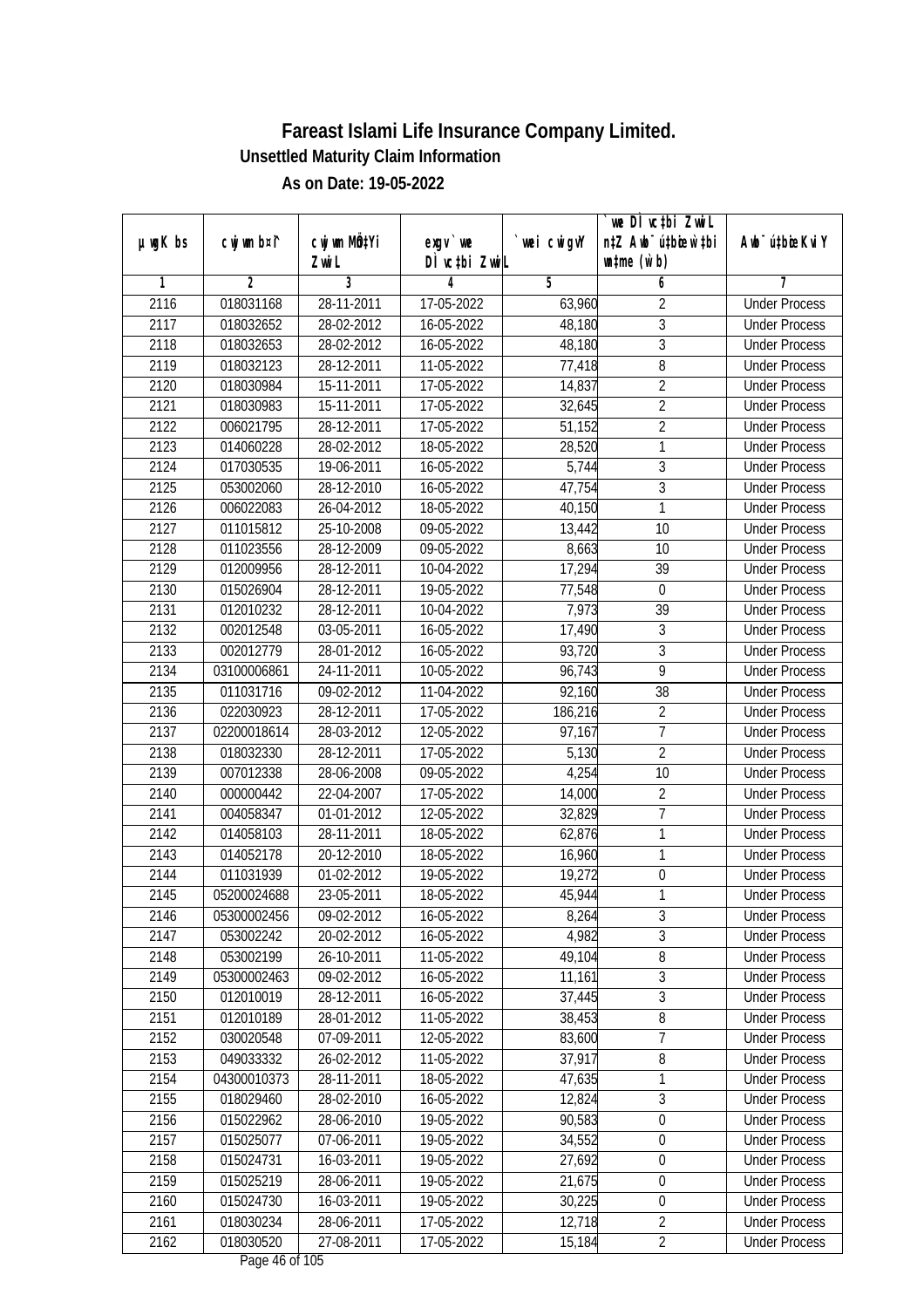|         |                |                           |                  |                | we DI vctbi ZwiL                 |                             |
|---------|----------------|---------------------------|------------------|----------------|----------------------------------|-----------------------------|
| µwgK bs | cwj wm b¤i^    | cwj wm MQ <sup>1</sup> Yi | $exgV$ we        | `wei cwigvY    | n‡Z Awb <sup>-</sup> ú‡bicen`‡bi | Awb <sup>-</sup> ú‡bioeKviY |
|         |                | Zwi L                     | DÌ vctbi ZwiL    |                | $\n  untime\n  (u`b)\n$          |                             |
| 1       | $\overline{2}$ | 3                         | 4                | $\overline{5}$ | 6                                | 7                           |
| 2163    | 018031633      | 28-12-2011                | 17-05-2022       | 50,015         | $\overline{2}$                   | <b>Under Process</b>        |
| 2164    | 018031626      | 28-12-2011                | $17 - 05 - 2022$ | 38,279         | $\overline{2}$                   | <b>Under Process</b>        |
| 2165    | 049031829      | 28-06-2011                | 19-05-2022       | 19,064         | $\overline{0}$                   | <b>Under Process</b>        |
| 2166    | 007024952      | 18-05-2010                | 09-05-2022       | 3,583          | 10                               | <b>Under Process</b>        |
| 2167    | 007030105      | $26 - 02 - 2012$          | 09-05-2022       | 45,361         | $\overline{10}$                  | <b>Under Process</b>        |
| 2168    | 01400002028    | 20-01-2012                | 19-05-2022       | 194,326        | 0                                | <b>Under Process</b>        |
| 2169    | 014059701      | 28-11-2011                | 19-05-2022       | 22,487         | $\boldsymbol{0}$                 | <b>Under Process</b>        |
| 2170    | 011026499      | 25-10-2010                | 11-04-2022       | 83,985         | $\overline{38}$                  | <b>Under Process</b>        |
| 2171    | 049015953      | 18-10-2008                | 16-05-2022       | 6,676          | $\overline{3}$                   | <b>Under Process</b>        |
| 2172    | 015025790      | 16-11-2011                | 19-05-2022       | 86,878         | $\boldsymbol{0}$                 | <b>Under Process</b>        |
| 2173    | 014060425      | 28-03-2012                | 18-05-2022       | 85,968         | 1                                | <b>Under Process</b>        |
| 2174    | 014044786      | 28-12-2009                | 19-05-2022       | 4,018          | 0                                | <b>Under Process</b>        |
| 2175    | 014060388      | 28-03-2012                | 19-05-2022       | 17,229         | $\overline{0}$                   | <b>Under Process</b>        |
| 2176    | 014057326      | 28-09-2011                | 19-05-2022       | 12,244         | $\boldsymbol{0}$                 | <b>Under Process</b>        |
| 2177    | 014059808      | 28-12-2011                | 18-05-2022       | 10,152         | 1                                | <b>Under Process</b>        |
| 2178    | 014059807      | 28-12-2011                | 18-05-2022       | 4,898          | 1                                | <b>Under Process</b>        |
| 2179    | 014055837      | 28-06-2011                | 18-05-2022       | 10,689         | 1                                | <b>Under Process</b>        |
| 2180    | 0952004869     | 28-12-2010                | 16-05-2022       | 27,376         | 3                                | <b>Under Process</b>        |
| 2181    | 0952005441     | 28-03-2011                | 16-05-2022       | 14,109         | $\overline{3}$                   | <b>Under Process</b>        |
| 2182    | 0952005613     | 28-04-2011                | 16-05-2022       | 5,781          | 3                                | <b>Under Process</b>        |
| 2183    | 0952005868     | 28-06-2011                | 16-05-2022       | 183,710        | $\overline{3}$                   | <b>Under Process</b>        |
| 2184    | 0952006348     | 28-09-2011                | 16-05-2022       | 13,439         | $\mathfrak{Z}$                   | <b>Under Process</b>        |
| 2185    | 0952006480     | 28-10-2011                | 27-04-2022       | 37,023         | 22                               | <b>Under Process</b>        |
| 2186    | 0952006571     | 28-11-2011                | 16-05-2022       | 36,252         | $\overline{3}$                   | <b>Under Process</b>        |
| 2187    | 0952006655     | 28-12-2011                | 27-04-2022       | 34,802         | 22                               | <b>Under Process</b>        |
| 2188    | 0952006714     | 28-12-2011                | 17-05-2022       | 14,458         | $\overline{2}$                   | <b>Under Process</b>        |
| 2189    | 0952006800     | 28-12-2011                | 27-04-2022       | 38,697         | 22                               | <b>Under Process</b>        |
| 2190    | 0952006879     | 28-12-2011                | 17-05-2022       | 24,889         | $\overline{2}$                   | <b>Under Process</b>        |
| 2191    | 0952006883     | 28-12-2011                | 17-05-2022       | 20,210         | $\overline{2}$                   | <b>Under Process</b>        |
| 2192    | 0952006892     | 28-12-2011                | 27-04-2022       | 95,412         | 22                               | <b>Under Process</b>        |
| 2193    | 0952006894     | 28-12-2011                | 27-04-2022       | 38,697         | 22                               | <b>Under Process</b>        |
| 2194    | 0952006907     | 28-12-2011                | $17 - 05 - 2022$ | 38,697         | $\overline{2}$                   | <b>Under Process</b>        |
| 2195    | 0952007101     | 28-02-2012                | 17-05-2022       | 13,223         | $\overline{2}$                   | <b>Under Process</b>        |
| 2196    | 0952007173     | 28-03-2012                | 16-05-2022       | 194,326        | $\overline{3}$                   | <b>Under Process</b>        |
| 2197    | 0952007176     | 28-03-2012                | 17-05-2022       | 19,729         | $\overline{2}$                   | <b>Under Process</b>        |
| 2198    | 0952007183     | 28-03-2012                | 16-05-2022       | 84,452         | 3                                | <b>Under Process</b>        |
| 2199    | 0953000584     | 28-06-2011                | 10-05-2022       | 9,343          | $\overline{9}$                   | <b>Under Process</b>        |
| 2200    | 0954000009     | 28-04-2008                | 11-05-2022       | 18,489         | 8                                | <b>Under Process</b>        |
| 2201    | 0955002959     | 28-10-2010                | 08-05-2022       | 18,576         | 11                               | <b>Under Process</b>        |
| 2202    | 0955003846     | 28-12-2010                | 08-05-2022       | 18,782         | 11                               | <b>Under Process</b>        |
| 2203    | 0955003979     | 28-02-2011                | 08-05-2022       | 16,127         | 11                               | <b>Under Process</b>        |
| 2204    | 0955004293     | 26-04-2011                | 21-04-2022       | 18,908         | 28                               | <b>Under Process</b>        |
| 2205    | 0955005064     | 28-08-2011                | 08-05-2022       | 35,184         | 11                               | <b>Under Process</b>        |
| 2206    | 0955005211     | 20-10-2011                | 21-04-2022       | 67,096         | 28                               | <b>Under Process</b>        |
| 2207    | 0955005266     | 27-10-2011                | 21-04-2022       | 94,081         | 28                               | <b>Under Process</b>        |
| 2208    | 0955005534     | 28-12-2011                | 28-04-2022       | 15,805         | 21                               | <b>Under Process</b>        |
| 2209    | 0955005573     | 28-12-2011                | 08-05-2022       | 17,918         | 11                               | <b>Under Process</b>        |
|         |                |                           |                  |                |                                  |                             |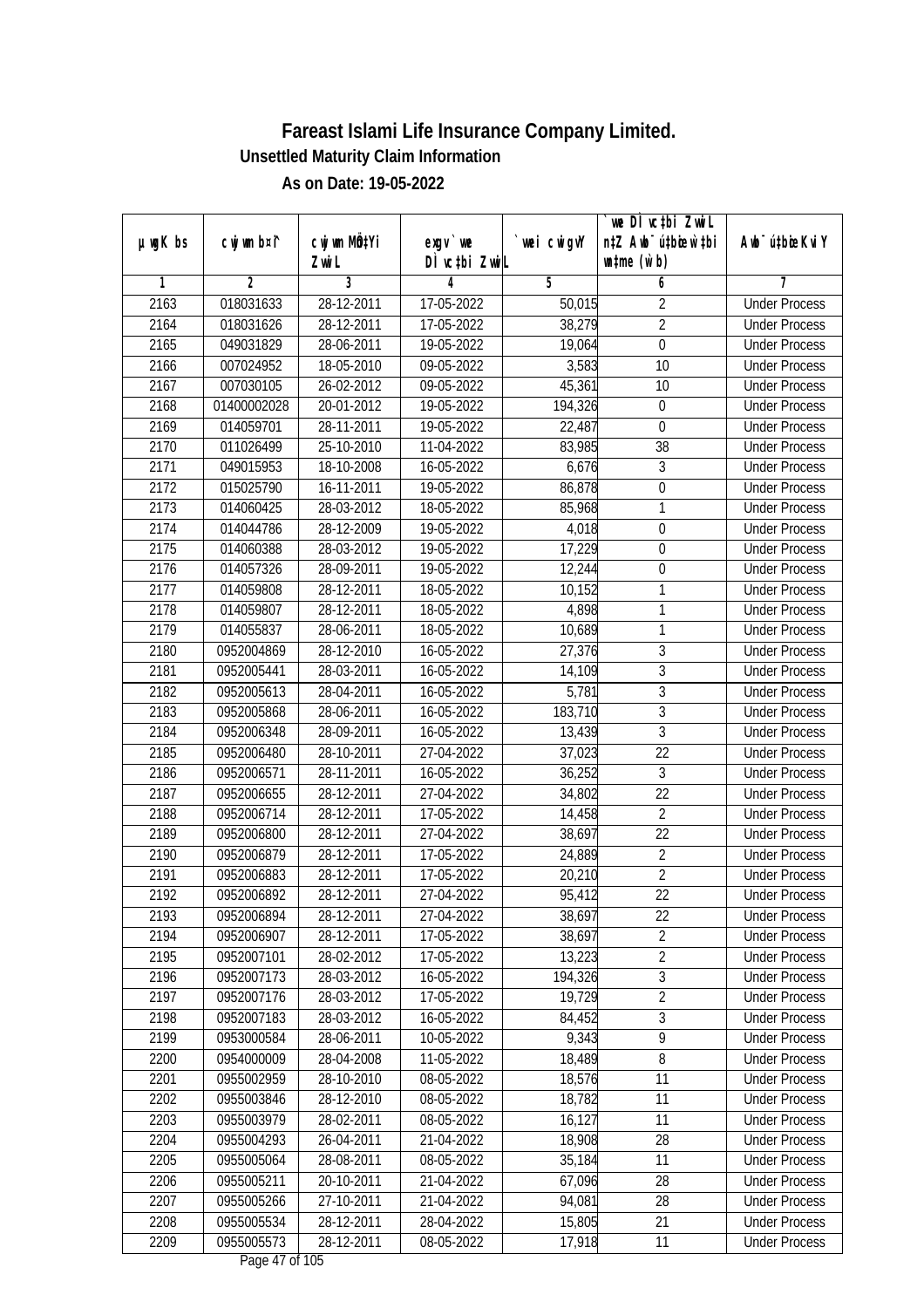|         |                |              |               |                | we DI vctbi ZwiL                 |                             |
|---------|----------------|--------------|---------------|----------------|----------------------------------|-----------------------------|
| µwgK bs | cwj wm b¤i^    | cwj wm MQtYi | exgy `we      | `wei cwigvY    | n‡Z Awb <sup>-</sup> ú‡bioar`‡bi | Awb <sup>-</sup> ú‡bioeKviY |
|         |                | Zwi L        | DÌ vctbi ZwiL |                | $\n  untime\n  (u`b)\n$          |                             |
| 1       | $\overline{2}$ | 3            | 4             | $\overline{5}$ | 6                                | 7                           |
| 2210    | 0955005607     | 28-12-2011   | 21-04-2022    | 55,287         | $\overline{28}$                  | <b>Under Process</b>        |
| 2211    | 0955005652     | 28-12-2011   | 21-04-2022    | 67,267         | $\overline{28}$                  | <b>Under Process</b>        |
| 2212    | 0955005770     | 28-12-2011   | 08-05-2022    | 29,319         | 11                               | <b>Under Process</b>        |
| 2213    | 0955005913     | 26-02-2012   | 08-05-2022    | 59,321         | 11                               | <b>Under Process</b>        |
| 2214    | 0955005917     | 26-02-2012   | 21-04-2022    | 81,770         | $\overline{28}$                  | <b>Under Process</b>        |
| 2215    | 0955005920     | 26-02-2012   | 21-04-2022    | 6,990          | 28                               | <b>Under Process</b>        |
| 2216    | 0955005921     | 28-02-2012   | $08-05-2022$  | 17,381         | 11                               | <b>Under Process</b>        |
| 2217    | 0955005927     | 28-02-2012   | 21-04-2022    | 78,272         | 28                               | <b>Under Process</b>        |
| 2218    | 0955005956     | 28-02-2012   | 21-04-2022    | 47,002         | $\overline{28}$                  | <b>Under Process</b>        |
| 2219    | 0955005983     | 28-02-2012   | 21-04-2022    | 165,879        | 28                               | <b>Under Process</b>        |
| 2220    | 0955005985     | 28-02-2012   | 08-05-2022    | 186,107        | $\overline{11}$                  | <b>Under Process</b>        |
| 2221    | 0955006051     | 28-03-2012   | 08-05-2022    | 55,455         | 11                               | <b>Under Process</b>        |
| 2222    | 0955006059     | 28-03-2012   | 08-05-2022    | 79,498         | $\overline{11}$                  | <b>Under Process</b>        |
| 2223    | 0955006066     | 28-03-2012   | 08-05-2022    | 38,329         | 11                               | <b>Under Process</b>        |
| 2224    | 0955006068     | 11-04-2012   | 28-04-2022    | 31,579         | 21                               | <b>Under Process</b>        |
| 2225    | 0955006074     | 11-04-2012   | 21-04-2022    | 194,326        | 28                               | <b>Under Process</b>        |
| 2226    | 0955006078     | 12-04-2012   | 21-04-2022    | 93,174         | 28                               | <b>Under Process</b>        |
| 2227    | 0955006089     | 12-04-2012   | 28-04-2022    | 58,301         | 21                               | <b>Under Process</b>        |
| 2228    | 0955006102     | 16-04-2012   | 28-04-2022    | 47,108         | 21                               | <b>Under Process</b>        |
| 2229    | 0955006111     | 18-04-2012   | 28-04-2022    | 92,375         | 21                               | <b>Under Process</b>        |
| 2230    | 0956006103     | 24-11-2009   | 18-04-2022    | 50,675         | 31                               | <b>Under Process</b>        |
| 2231    | 0956006607     | 15-12-2009   | 17-05-2022    | 7,594          | $\overline{2}$                   | <b>Under Process</b>        |
| 2232    | 0956006812     | 30-12-2009   | 18-04-2022    | 7,379          | 31                               | <b>Under Process</b>        |
| 2233    | 0956007259     | 31-12-2009   | 17-05-2022    | 13,020         | $\sqrt{2}$                       | <b>Under Process</b>        |
| 2234    | 0956011796     | 28-11-2010   | 17-05-2022    | 18,576         | $\overline{2}$                   | <b>Under Process</b>        |
| 2235    | 0956012250     | 23-12-2010   | 18-04-2022    | 76,179         | 31                               | <b>Under Process</b>        |
| 2236    | 0956012855     | 30-12-2010   | 18-04-2022    | 6,133          | 31                               | <b>Under Process</b>        |
| 2237    | 0100004581     | 15-03-2005   | 24-04-2022    | 202,894        | 25                               | <b>Under Process</b>        |
| 2238    | 0100007195     | 28-06-2006   | 08-05-2022    | 195,760        | 11                               | <b>Under Process</b>        |
| 2239    | 0100007215     | 28-06-2006   | 08-05-2022    | 195,762        | 11                               | <b>Under Process</b>        |
| 2240    | 0100008002     | 28-11-2006   | 08-05-2022    | 60,660         | 11                               | <b>Under Process</b>        |
| 2241    | 0200007303     | 28-03-2005   | 27-04-2022    | 11,596         | 22                               | <b>Under Process</b>        |
| 2242    | 0200010483     | 28-10-2006   | 21-04-2022    | 201,600        | 28                               | <b>Under Process</b>        |
| 2243    | 0200011027     | 23-04-2007   | 18-05-2022    | 195,390        | 1                                | <b>Under Process</b>        |
| 2244    | 0300013680     | 28-12-2004   | 16-05-2022    | 23,238         | $\overline{3}$                   | <b>Under Process</b>        |
| 2245    | 0300014521     | 28-05-2005   | 09-05-2022    | 2,969          | 10                               | <b>Under Process</b>        |
| 2246    | 0300016369     | 18-12-2005   | 09-05-2022    | 141,433        | 10                               | <b>Under Process</b>        |
| 2247    | 0300017283     | 28-12-2005   | 09-05-2022    | 29,840         | 10                               | <b>Under Process</b>        |
| 2248    | 0300020521     | 18-09-2006   | 21-04-2022    | 55,800         | 28                               | <b>Under Process</b>        |
| 2249    | 0300021437     | 12-12-2006   | 09-05-2022    | 10,635         | 10                               | <b>Under Process</b>        |
| 2250    | 0300022688     | 13-03-2007   | 21-04-2022    | 183,870        | 28                               | <b>Under Process</b>        |
| 2251    | 0300022729     | 28-03-2007   | 09-05-2022    | 412,200        | 10                               | <b>Under Process</b>        |
| 2252    | 0300022735     | 28-03-2007   | 09-05-2022    | 59,940         | 10                               | <b>Under Process</b>        |
| 2253    | 0300022768     | 28-03-2007   | 21-04-2022    | 183,870        | 28                               | <b>Under Process</b>        |
| 2254    | 0300024606     | 28-06-2008   | 09-05-2022    | 155,900        | 10                               | <b>Under Process</b>        |
| 2255    | 0300025376     | 28-03-2009   | 09-05-2022    | 18,932         | 10                               | <b>Under Process</b>        |
| 2256    | 0300025725     | 28-06-2009   | 17-05-2022    | 160,200        | $\overline{2}$                   | <b>Under Process</b>        |
|         |                |              |               |                |                                  |                             |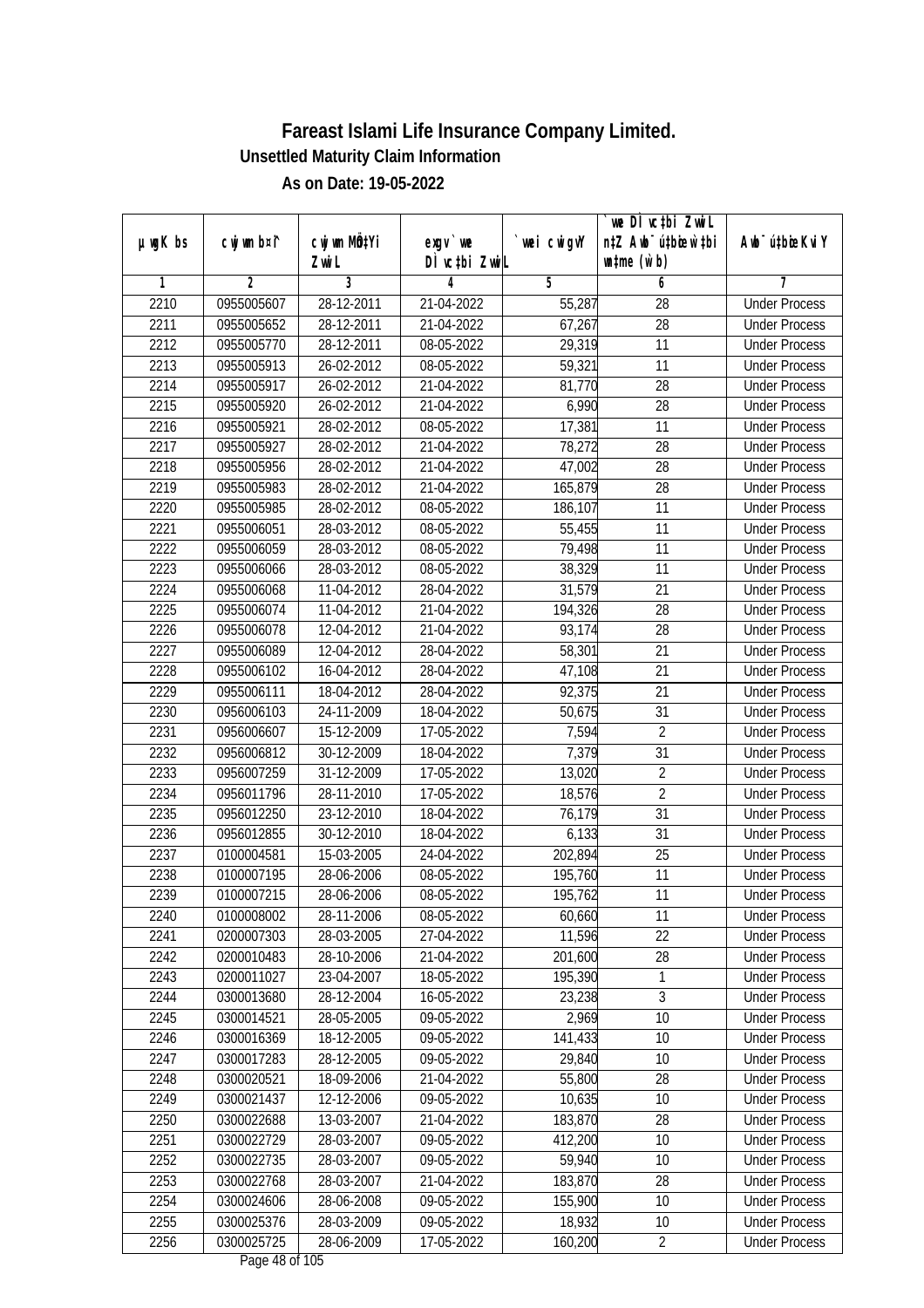| $µ$ ug $K$ bs | cwj wm b¤i^ | cwj wm MQtYi | $exgv$ we                        | wei cwigvY | `we DÌ vc‡bi ZwiL<br>n‡Z Awb <sup>-</sup> ú‡bioen`‡bi | Awb <sup>-</sup> ú‡bioeKviY |
|---------------|-------------|--------------|----------------------------------|------------|-------------------------------------------------------|-----------------------------|
|               |             | Zwi L        | DÌ vctbi ZwiL                    |            | $\n  untime\n  (u`b)\n$                               |                             |
| 1             | 2           | 3            | 4                                | 5          | 6                                                     | 7                           |
| 2257          | 0300026187  | 15-11-2009   | 09-05-2022                       | 7,150      | 10                                                    | <b>Under Process</b>        |
| 2258          | 0300029268  | 28-05-2011   | 16-05-2022                       | 163,300    | 3                                                     | <b>Under Process</b>        |
| 2259          | 0300029292  | 28-06-2011   | 09-05-2022                       | 6,618      | $\overline{10}$                                       | <b>Under Process</b>        |
| 2260          | 0300029329  | 28-06-2011   | 09-05-2022                       | 81,655     | 10                                                    | <b>Under Process</b>        |
| 2261          | 0300029511  | 28-06-2011   | 09-05-2022                       | 81,650     | 10                                                    | <b>Under Process</b>        |
| 2262          | 0400004385  | 28-11-2005   | 11-05-2022                       | 11,611     | $\overline{8}$                                        | <b>Under Process</b>        |
| 2263          | 0400004670  | 28-12-2005   | 12-05-2022                       | 26,037     | 7                                                     | <b>Under Process</b>        |
| 2264          | 0400006279  | 28-09-2006   | 11-05-2022                       | 78,780     | $\overline{8}$                                        | <b>Under Process</b>        |
| 2265          | 0400007497  | 28-06-2007   | 24-04-2022                       | 26,868     | 25                                                    | <b>Under Process</b>        |
| 2266          | 0400007854  | 28-11-2007   | 12-05-2022                       | 8,252      | $\overline{7}$                                        | <b>Under Process</b>        |
| 2267          | 0400010966  | 28-12-2009   | 21-04-2022                       | 104,280    | 28                                                    | <b>Under Process</b>        |
| 2268          | 0400010995  | 28-02-2010   | 24-04-2022                       | 32,346     | 25                                                    | <b>Under Process</b>        |
| 2269          | 0400011017  | 28-03-2010   | 12-05-2022                       | 43,936     | $\overline{7}$                                        | <b>Under Process</b>        |
| 2270          | 0400011867  | 28-12-2010   | 24-04-2022                       | 186,000    | 25                                                    | <b>Under Process</b>        |
| 2271          | 0400012030  | 28-12-2010   | 24-04-2022                       | 34,230     | 25                                                    | <b>Under Process</b>        |
| 2272          | 0400012139  | 28-12-2010   | 16-05-2022                       | 20,538     | $\mathfrak{Z}$                                        | <b>Under Process</b>        |
| 2273          | 0400012326  | 28-06-2011   | 12-05-2022                       | 20,000     | $\overline{1}$                                        | <b>Under Process</b>        |
| 2274          | 0400015399  | 24-04-2016   | 12-05-2022                       | 206,000    | $\overline{7}$                                        | <b>Under Process</b>        |
| 2275          | 3300013255  | 28-12-2009   | 09-05-2022                       | 48,510     | 10                                                    | <b>Under Process</b>        |
| 2276          | 3300013384  | 08-03-2010   | 09-05-2022                       | 21,689     | 10                                                    | <b>Under Process</b>        |
| 2277          | 3300013386  | 08-03-2010   | 11-05-2022                       | 79,400     | 8                                                     | <b>Under Process</b>        |
| 2278          | 3300013399  | 08-03-2010   | 11-05-2022                       | 101,115    | 8                                                     | <b>Under Process</b>        |
| 2279          | 3300013568  | 19-05-2010   | 11-05-2022                       | 92,544     | 8                                                     | <b>Under Process</b>        |
| 2280          | 3300015645  | 28-12-2010   | 11-05-2022                       | 109,322    | 8                                                     | <b>Under Process</b>        |
| 2281          | 3300016592  | 13-12-2011   | 11-05-2022                       | 163,300    | 8                                                     | <b>Under Process</b>        |
| 2282          | 3300016760  | 28-12-2011   | 11-05-2022                       | 161,100    | 8                                                     | <b>Under Process</b>        |
| 2283          | 3300016773  | 28-12-2011   | 11-05-2022                       | 152,660    | 8                                                     | <b>Under Process</b>        |
| 2284          | 3300016824  | 28-12-2011   | 11-05-2022                       | 163,300    | 8                                                     | <b>Under Process</b>        |
| 2285          | 3300016971  | 28-12-2011   | 11-05-2022                       | 57,266     | $\overline{8}$                                        | <b>Under Process</b>        |
| 2286          | 3300017094  | 12-03-2012   | 09-05-2022                       | 82,000     | 10                                                    | <b>Under Process</b>        |
| 2287          | 3300017095  | 12-03-2012   | 09-05-2022                       | 82,000     | 10                                                    | <b>Under Process</b>        |
| 2288          | 3300017101  | 12-03-2012   | 11-05-2022                       | 36,044     | 8                                                     | <b>Under Process</b>        |
| 2289          | 3300017103  | 12-03-2012   | 09-05-2022                       | 98,400     | 10                                                    | <b>Under Process</b>        |
| 2290          | 3300017111  | 12-03-2012   | 11-05-2022                       | 60,044     | 8                                                     | <b>Under Process</b>        |
| 2291          | 3300017168  | 27-03-2012   | 09-05-2022                       | 328,000    | 10                                                    | <b>Under Process</b>        |
| 2292          | 3300017190  | 09-04-2012   | 09-05-2022                       | 82,000     | 10                                                    | <b>Under Process</b>        |
| 2293          | 3400000551  | 28-09-2008   | 18-04-2022                       | 4,887      | 31                                                    | <b>Under Process</b>        |
| 2294          | 3400000621  | 15-12-2008   | 12-05-2022                       | 9,191      | 7                                                     | <b>Under Process</b>        |
| 2295          | 3400000725  | 28-10-2008   | 12-05-2022                       | 22,548     | $\overline{7}$                                        | <b>Under Process</b>        |
| 2296          | 3400001504  | 27-03-2009   | 24-04-2022                       | 14,178     | 25                                                    | <b>Under Process</b>        |
| 2297          | 3400001516  | 28-03-2009   | 11-05-2022                       | 10,212     | 8                                                     | <b>Under Process</b>        |
| 2298          | 3400001679  | 28-04-2009   | 12-05-2022                       | 3,709      | 7                                                     | <b>Under Process</b>        |
| 2299          | 3400001930  | 28-06-2009   | $12 - 05 - 2022$                 | 10,116     | $\overline{7}$                                        | <b>Under Process</b>        |
| 2300          | 3400002634  | 11-10-2009   | 27-04-2022                       | 149,105    | 22                                                    | <b>Under Process</b>        |
| 2301          | 3400002730  | 25-10-2009   | 12-05-2022                       | 71,001     | $\overline{7}$                                        | <b>Under Process</b>        |
| 2302          | 3400002740  | 25-10-2009   | 27-04-2022                       | 17,017     | 22                                                    | <b>Under Process</b>        |
| 2303          | 3400002794  | 15-11-2009   | 12-05-2022<br>Dega $40$ of $10E$ | 15,196     | $\overline{7}$                                        | <b>Under Process</b>        |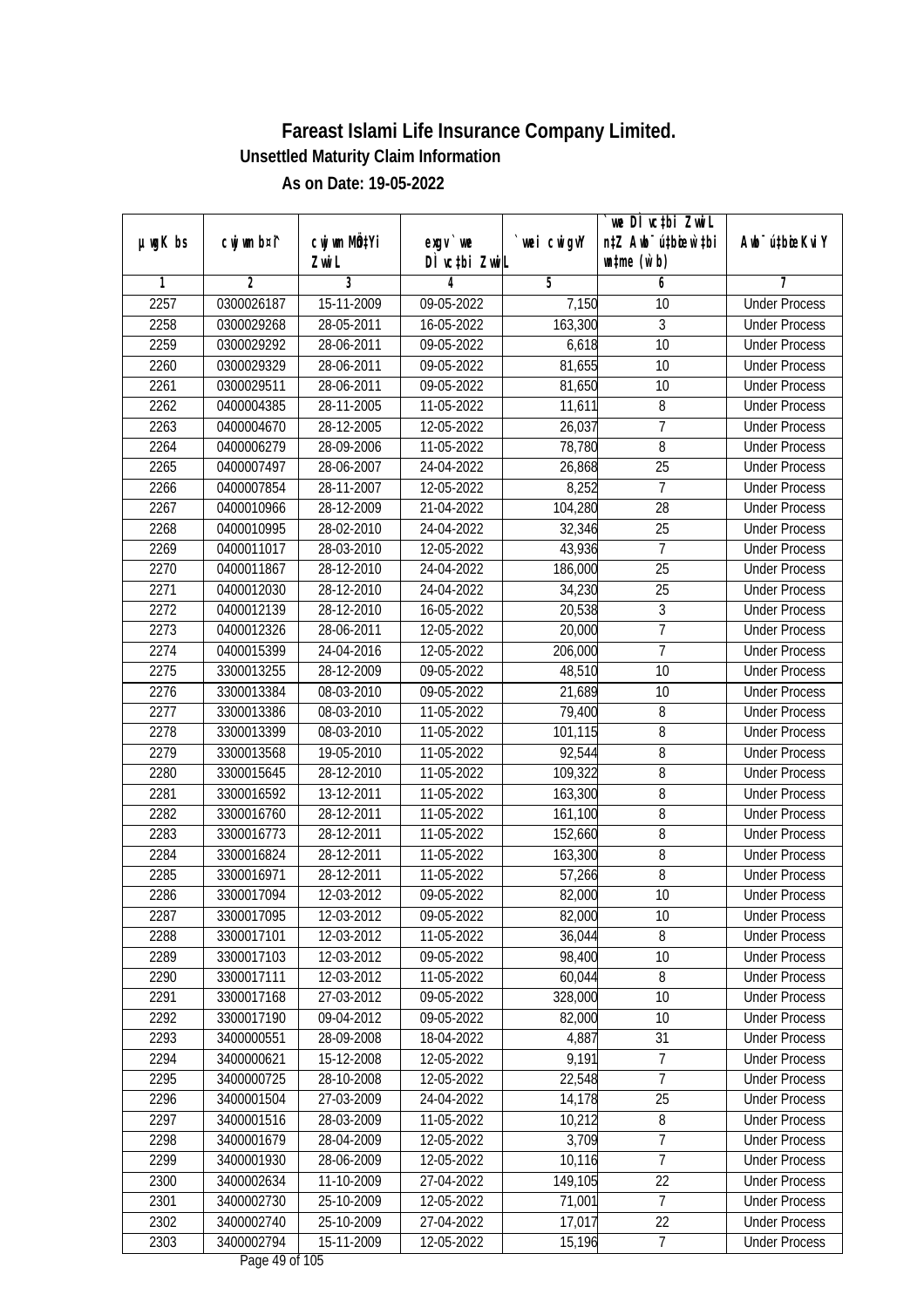|               | cwj wm b¤i^    | cwj wm MQtYi |                                    |            | we DI vctbi ZwiL<br>n‡Z Awb <sup>-</sup> ú‡bioen`‡bi | Awb <sup>-</sup> ú‡bioeKviY |
|---------------|----------------|--------------|------------------------------------|------------|------------------------------------------------------|-----------------------------|
| $µ$ ug $K$ bs |                | Zwi L        | $exgV$ we<br>DÌ vctbi ZwiL         | wei cwigvY | $\n  untime\n  (u`b)\n$                              |                             |
| 1             | $\overline{2}$ | 3            | 4                                  | 5          | 6                                                    | 7                           |
| 2304          | 3400002832     | 16-11-2009   | 27-04-2022                         | 109,200    | $\overline{22}$                                      | <b>Under Process</b>        |
| 2305          | 3400003194     | 24-12-2009   | 11-05-2022                         | 24,536     | $\overline{8}$                                       | <b>Under Process</b>        |
| 2306          | 3400003758     | 26-12-2009   | 12-05-2022                         | 35,866     | $\overline{7}$                                       | <b>Under Process</b>        |
| 2307          | 3400003861     | 26-12-2009   | 27-04-2022                         | 4,433      | 22                                                   | <b>Under Process</b>        |
| 2308          | 3400003872     | 26-12-2009   | 11-05-2022                         | 54,714     | $\overline{8}$                                       | <b>Under Process</b>        |
| 2309          | 3400003944     | 26-12-2009   | 27-04-2022                         | 57,939     | $\overline{22}$                                      | <b>Under Process</b>        |
| 2310          | 3400004148     | 27-12-2009   | 12-05-2022                         | 20,705     | $\overline{7}$                                       | <b>Under Process</b>        |
| 2311          | 3400004409     | 28-12-2009   | 11-05-2022                         | 9,100      | $\overline{8}$                                       | <b>Under Process</b>        |
| 2312          | 3400004474     | 26-12-2009   | 27-04-2022                         | 99,585     | 22                                                   | <b>Under Process</b>        |
| 2313          | 3400004530     | 26-12-2009   | 24-04-2022                         | 21,840     | 25                                                   | <b>Under Process</b>        |
| 2314          | 3400004980     | 28-04-2010   | 24-04-2022                         | 4,808      | $\overline{25}$                                      | <b>Under Process</b>        |
| 2315          | 3400005438     | 28-08-2010   | 12-05-2022                         | 11,946     | $\overline{7}$                                       | <b>Under Process</b>        |
| 2316          | 3400005439     | 28-08-2010   | 12-05-2022                         | 11,946     | $\overline{7}$                                       | <b>Under Process</b>        |
| 2317          | 3400005791     | 28-12-2010   | 12-05-2022                         | 67,946     | 7                                                    | <b>Under Process</b>        |
| 2318          | 3400006215     | 18-04-2011   | 12-05-2022                         | 11,030     | $\overline{1}$                                       | <b>Under Process</b>        |
| 2319          | 3400006373     | 26-06-2011   | 12-05-2022                         | 81,650     | $\overline{1}$                                       | <b>Under Process</b>        |
| 2320          | 3400006753     | 07-12-2011   | 12-05-2022                         | 142,590    | $\overline{1}$                                       | <b>Under Process</b>        |
| 2321          | 3400006776     | 07-12-2011   | 12-05-2022                         | 17,490     | $\overline{7}$                                       | <b>Under Process</b>        |
| 2322          | 3400006777     | 07-12-2011   | 27-04-2022                         | 110,810    | 22                                                   | <b>Under Process</b>        |
| 2323          | 3400006839     | 17-12-2011   | 12-05-2022                         | 326,600    | 7                                                    | <b>Under Process</b>        |
| 2324          | 3400006873     | 27-12-2011   | 12-05-2022                         | 17,490     | $\overline{7}$                                       | <b>Under Process</b>        |
| 2325          | 3400006965     | 28-12-2011   | 12-05-2022                         | 39,945     | 7                                                    | <b>Under Process</b>        |
| 2326          | 3400006966     | 28-12-2011   | 12-05-2022                         | 41,283     | $\overline{1}$                                       | <b>Under Process</b>        |
| 2327          | 3400006990     | 28-12-2011   | 12-05-2022                         | 76,720     | $\overline{1}$                                       | <b>Under Process</b>        |
| 2328          | 3400007038     | 28-12-2011   | 27-04-2022                         | 53,132     | 22                                                   | <b>Under Process</b>        |
| 2329          | 3400007144     | 28-12-2011   | 27-04-2022                         | 101,710    | 22                                                   | <b>Under Process</b>        |
| 2330          | 3400007301     | 28-02-2012   | 12-05-2022                         | 80,905     | $\overline{7}$                                       | <b>Under Process</b>        |
| 2331          | 3400007307     | 28-02-2012   | 12-05-2022                         | 80,905     | $\overline{7}$                                       | <b>Under Process</b>        |
| 2332          | 3400007312     | 28-02-2012   | 12-05-2022                         | 164,010    | $\overline{1}$                                       | <b>Under Process</b>        |
| 2333          | 3400007336     | 14-03-2012   | 12-05-2022                         | 49,200     | $\overline{7}$                                       | <b>Under Process</b>        |
| 2334          | 3400007372     | 22-03-2012   | 12-05-2022                         | 492,000    | 7                                                    | <b>Under Process</b>        |
| 2335          | 3400007397     | 07-04-2012   | 08-05-2022                         | 38,745     | 11                                                   | <b>Under Process</b>        |
| 2336          | 3500002949     | 28-11-2007   | 12-05-2022                         | 10,360     | $\overline{7}$                                       | <b>Under Process</b>        |
| 2337          | 3500002987     | 28-12-2007   | 24-04-2022                         | 16,071     | 25                                                   | <b>Under Process</b>        |
| 2338          | 3500003656     | 28-07-2008   | 12-05-2022                         | 296,460    | 7                                                    | <b>Under Process</b>        |
| 2339          | 3500005479     | 17-12-2009   | 18-05-2022                         | 139,662    | 1                                                    | <b>Under Process</b>        |
| 2340          | 3500005551     | 27-12-2009   | 12-05-2022                         | 79,950     | $\overline{7}$                                       | <b>Under Process</b>        |
| 2341          | 3500005577     | 27-12-2009   | 10-05-2022                         | 14,477     | $\overline{9}$                                       | <b>Under Process</b>        |
| 2342          | 3500006002     | 28-02-2010   | 28-04-2022                         | 106,260    | $\overline{21}$                                      | <b>Under Process</b>        |
| 2343          | 3500006003     | 28-02-2010   | 08-05-2022                         | 160,541    | 11                                                   | <b>Under Process</b>        |
| 2344          | 3500006034     | 28-03-2010   | 12-05-2022                         | 110,700    | 7                                                    | <b>Under Process</b>        |
| 2345          | 3500006051     | 28-03-2010   | 10-05-2022                         | 86,060     | $\overline{9}$                                       | <b>Under Process</b>        |
| 2346          | 3500006056     | 28-03-2010   | 12-05-2022                         | 33,210     | 7                                                    | <b>Under Process</b>        |
| 2347          | 3500006070     | 28-03-2010   | 24-04-2022                         | 18,873     | 25                                                   | <b>Under Process</b>        |
| 2348          | 3500006094     | 28-03-2010   | 12-05-2022                         | 21,742     | 7                                                    | <b>Under Process</b>        |
| 2349          | 3500006108     | 28-03-2010   | 18-05-2022                         | 33,210     | $\mathbf{1}$                                         | <b>Under Process</b>        |
| 2350          | 3500007102     | 28-12-2010   | 12-05-2022<br>$D_{0.92}$ EO of 10E | 130,870    | $\overline{7}$                                       | <b>Under Process</b>        |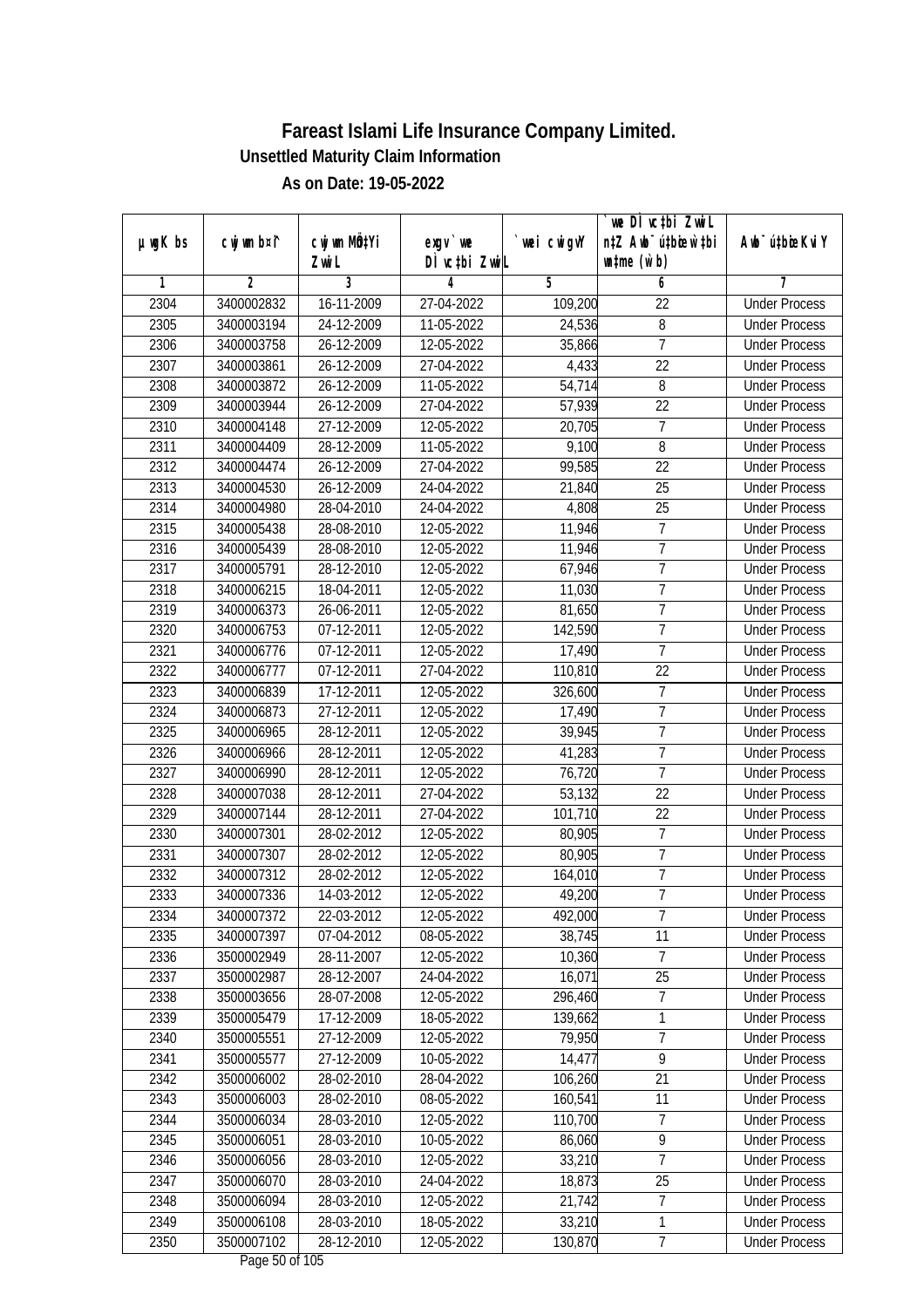|               |                |                       |                                        |            | we DI vctbi ZwiL                                            |                             |
|---------------|----------------|-----------------------|----------------------------------------|------------|-------------------------------------------------------------|-----------------------------|
| $µ$ ug $K$ bs | cwj wm b¤i^    | cwj wm MÖ¢Yi<br>Zwi L | $exgV$ we<br>DÌ vctbi ZwiL             | wei cwigvY | n‡Z Awb <sup>-</sup> ú‡bioen`‡bi<br>$\n  untime\n  (u`b)\n$ | Awb <sup>-</sup> ú‡bioeKviY |
| 1             | $\overline{2}$ | 3                     | 4                                      | 5          | 6                                                           | 7                           |
| 2351          | 3500007179     | 28-12-2010            | 24-04-2022                             | 788,850    | $\overline{25}$                                             | <b>Under Process</b>        |
| 2352          | 3500007840     | 28-06-2011            | 08-05-2022                             | 160,580    | 11                                                          | <b>Under Process</b>        |
| 2353          | 3500007841     | 28-06-2011            | 24-04-2022                             | 69,876     | $\overline{25}$                                             | <b>Under Process</b>        |
| 2354          | 3500007867     | 28-06-2011            | 12-05-2022                             | 163,300    | 7                                                           | <b>Under Process</b>        |
| 2355          | 3500008431     | 05-12-2011            | 17-05-2022                             | 18,742     | $\overline{2}$                                              | <b>Under Process</b>        |
| 2356          | 3500008481     | 14-12-2011            | 24-04-2022                             | 326,600    | $\overline{25}$                                             | <b>Under Process</b>        |
| 2357          | 3500008672     | 28-12-2011            | 12-05-2022                             | 130,870    | $\overline{7}$                                              | <b>Under Process</b>        |
| 2358          | 3500008714     | 28-12-2011            | 16-05-2022                             | 63,890     | $\overline{3}$                                              | <b>Under Process</b>        |
| 2359          | 3500008720     | 28-12-2011            | 24-04-2022                             | 148,080    | $\overline{25}$                                             | <b>Under Process</b>        |
| 2360          | 3500008814     | 28-12-2011            | 24-04-2022                             | 163,300    | 25                                                          | <b>Under Process</b>        |
| 2361          | 3500008914     | 28-12-2011            | 11-05-2022                             | 54,412     | 8                                                           | <b>Under Process</b>        |
| 2362          | 3500009006     | 28-12-2011            | 24-04-2022                             | 244,950    | 25                                                          | <b>Under Process</b>        |
| 2363          | 3500009118     | 28-02-2012            | 12-05-2022                             | 164,000    | $\overline{7}$                                              | <b>Under Process</b>        |
| 2364          | 3500009132     | 05-03-2012            | 11-05-2022                             | 131,035    | 8                                                           | <b>Under Process</b>        |
| 2365          | 3500009144     | 10-03-2012            | 18-05-2022                             | 49,200     | $\mathbf{1}$                                                | <b>Under Process</b>        |
| 2366          | 3500009160     | 13-03-2012            | 18-05-2022                             | 328,060    | $\mathbf{1}$                                                | <b>Under Process</b>        |
| 2367          | 3500009171     | 18-03-2012            | 18-05-2022                             | 49,200     | 1                                                           | <b>Under Process</b>        |
| 2368          | 3500009185     | 27-03-2012            | 11-05-2022                             | 65,520     | 8                                                           | <b>Under Process</b>        |
| 2369          | 3500009192     | 27-03-2012            | 11-05-2022                             | 46,164     | $\, 8$                                                      | <b>Under Process</b>        |
| 2370          | 014051545      | 06-12-2010            | 19-05-2022                             | 6,381      | $\boldsymbol{0}$                                            | <b>Under Process</b>        |
| 2371          | 01800012578    | 28-12-2010            | 16-05-2022                             | 15,492     | $\mathfrak{Z}$                                              | <b>Under Process</b>        |
| 2372          | 05700017432    | 27-01-2012            | 18-05-2022                             | 20,331     | 1                                                           | <b>Under Process</b>        |
| 2373          | 05700016373    | 13-12-2011            | 18-05-2022                             | 97,430     | $\mathbf{1}$                                                | <b>Under Process</b>        |
| 2374          | 057008446      | 28-12-2011            | 16-05-2022                             | 38,275     | $\mathfrak z$                                               | <b>Under Process</b>        |
| 2375          | 057006221      | 28-01-2010            | 16-05-2022                             | 33,111     | $\overline{3}$                                              | <b>Under Process</b>        |
| 2376          | 052027542      | 28-12-2011            | 18-05-2022                             | 12,244     | $\mathbf{1}$                                                | <b>Under Process</b>        |
| 2377          | 018030950      | 27-10-2011            | 16-05-2022                             | 35,884     | $\mathfrak{Z}$                                              | <b>Under Process</b>        |
| 2378          | 018031597      | 28-12-2011            | 17-05-2022                             | 19,025     | $\overline{2}$                                              | <b>Under Process</b>        |
| 2379          | 018032336      | 28-12-2011            | 16-05-2022                             | 47,970     | $\overline{3}$                                              | <b>Under Process</b>        |
| 2380          | 018032605      | 28-01-2012            | 17-05-2022                             | 64,240     | $\overline{2}$                                              | <b>Under Process</b>        |
| 2381          | 014059198      | 28-12-2011            | 19-05-2022                             | 43,740     | $\boldsymbol{0}$                                            | <b>Under Process</b>        |
| 2382          | 011032008      | 28-12-2011            | 08-05-2022                             | 38,665     | 11                                                          | <b>Under Process</b>        |
| 2383          | 014058274      | 20-11-2011            | 18-05-2022                             | 191,880    | $\mathbf{1}$                                                | <b>Under Process</b>        |
| 2384          | 014059349      | 20-12-2011            | 18-05-2022                             | 36,451     | $\mathbf{1}$                                                | <b>Under Process</b>        |
| 2385          | 014060069      | 28-01-2012            | 18-05-2022                             | 80,300     | $\mathbf 1$                                                 | <b>Under Process</b>        |
| 2386          | 014060166      | 20-02-2012            | 18-05-2022                             | 38,638     | 1                                                           | <b>Under Process</b>        |
| 2387          | 014060543      | 28-02-2012            | 18-05-2022                             | 13,563     | $\mathbf{1}$                                                | <b>Under Process</b>        |
| 2388          | 012009809      | 28-11-2011            | 10-04-2022                             | 45,465     | 39                                                          | <b>Under Process</b>        |
| 2389          | 053002237      | 21-11-2011            | 16-05-2022                             | 4,412      | $\sqrt{3}$                                                  | <b>Under Process</b>        |
| 2390          | 05300002183    | 28-12-2011            | 16-05-2022                             | 29,968     | $\overline{3}$                                              | <b>Under Process</b>        |
| 2391          | 052027334      | 27-12-2011            | 11-05-2022                             | 39,085     | 8                                                           | <b>Under Process</b>        |
| 2392          | 018031023      | 15-11-2011            | 17-05-2022                             | 10,097     | $\overline{2}$                                              | <b>Under Process</b>        |
| 2393          | 018032438      | 28-12-2011            | 16-05-2022                             | 14,180     | $\overline{3}$                                              | <b>Under Process</b>        |
| 2394          | 018029088      | 28-12-2010            | 16-05-2022                             | 18,912     | $\overline{3}$                                              | <b>Under Process</b>        |
| 2395          | 018023158      | 19-02-2009            | 16-05-2022                             | 9,684      | $\overline{3}$                                              | <b>Under Process</b>        |
| 2396          | 018031461      | 24-11-2011            | 17-05-2022                             | 16,135     | $\overline{2}$                                              | <b>Under Process</b>        |
| 2397          | 03100007126    | 18-12-2011            | 10-05-2022<br>$D_{0.92}$ $E1$ of $10E$ | 42,711     | $\overline{9}$                                              | <b>Under Process</b>        |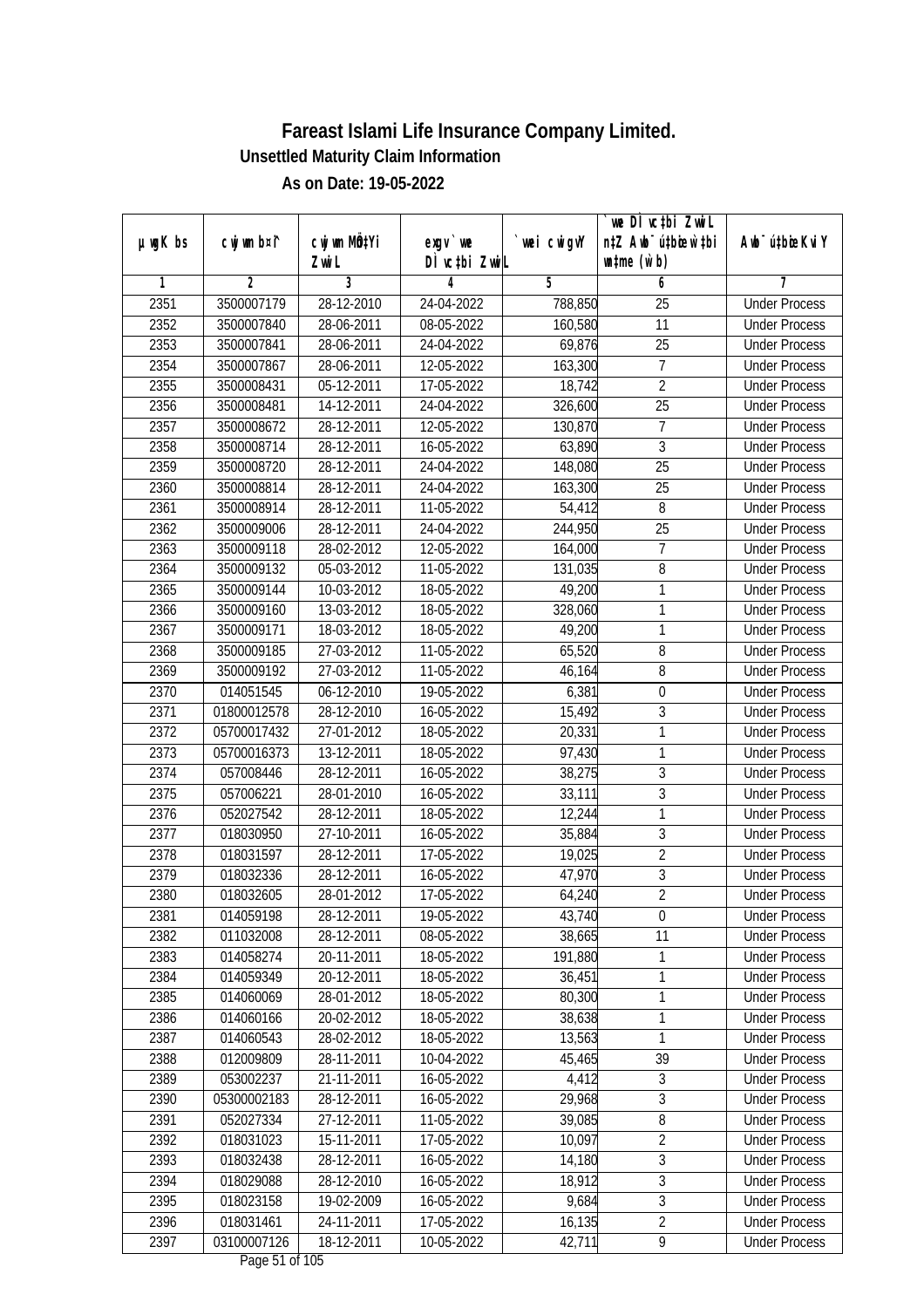| $µ$ ug $K$ bs | cwj wm b¤i^ | cwj wm MQtYi | exgv `we                               | wei cwigvY | `we DÌ vc‡bi ZwiL<br>n‡Z Awb <sup>-</sup> ú‡bioen`‡bi | Awb <sup>-</sup> ú‡bioeKviY |
|---------------|-------------|--------------|----------------------------------------|------------|-------------------------------------------------------|-----------------------------|
|               |             | Zwi L        | DÌ vctbi ZwiL                          |            | $\n  untime\n  (u`b)\n$                               |                             |
| 1             | 2           | 3            | 4                                      | 5          | 6                                                     | 7                           |
| 2398          | 03100004430 | 27-01-2011   | 10-05-2022                             | 31,530     | 9                                                     | <b>Under Process</b>        |
| 2399          | 031006704   | 21-11-2011   | 10-05-2022                             | 14,769     | 9                                                     | <b>Under Process</b>        |
| 2400          | 031006662   | 15-11-2011   | 10-05-2022                             | 2,868      | $\overline{9}$                                        | <b>Under Process</b>        |
| 2401          | 049028723   | 28-10-2010   | 19-05-2022                             | 29,372     | $\boldsymbol{0}$                                      | <b>Under Process</b>        |
| 2402          | 014060259   | 28-03-2012   | 18-05-2022                             | 46,860     | 1                                                     | <b>Under Process</b>        |
| 2403          | 015027005   | 14-03-2012   | 19-05-2022                             | 89,874     | $\mathbf 0$                                           | <b>Under Process</b>        |
| 2404          | 015026892   | 15-03-2012   | 19-05-2022                             | 96,360     | $\boldsymbol{0}$                                      | <b>Under Process</b>        |
| 2405          | 015027044   | 01-04-2012   | 19-05-2022                             | 40,150     | $\overline{0}$                                        | <b>Under Process</b>        |
| 2406          | 015027006   | 15-03-2012   | 19-05-2022                             | 91,509     | $\boldsymbol{0}$                                      | <b>Under Process</b>        |
| 2407          | 022019880   | 28-09-2008   | 17-05-2022                             | 24,644     | $\overline{2}$                                        | <b>Under Process</b>        |
| 2408          | 024039231   | 28-12-2011   | 16-05-2022                             | 88,782     | $\overline{3}$                                        | <b>Under Process</b>        |
| 2409          | 014013011   | 20-11-2009   | 19-05-2022                             | 7,173      | $\boldsymbol{0}$                                      | <b>Under Process</b>        |
| 2410          | 014059643   | 28-12-2011   | 19-05-2022                             | 6,418      | $\boldsymbol{0}$                                      | <b>Under Process</b>        |
| 2411          | 011031153   | 28-12-2011   | 11-04-2022                             | 89,040     | 38                                                    | <b>Under Process</b>        |
| 2412          | 011031783   | 26-02-2012   | 11-04-2022                             | 27,312     | 38                                                    | <b>Under Process</b>        |
| 2413          | 011030432   | 14-11-2011   | 11-04-2022                             | 10,294     | 38                                                    | <b>Under Process</b>        |
| 2414          | 017031337   | 20-02-2012   | 16-05-2022                             | 27,872     | 3                                                     | <b>Under Process</b>        |
| 2415          | 027033222   | 14-12-2011   | 19-05-2022                             | 21,145     | $\boldsymbol{0}$                                      | <b>Under Process</b>        |
| 2416          | 018032296   | 28-12-2011   | 16-05-2022                             | 39,975     | $\sqrt{3}$                                            | <b>Under Process</b>        |
| 2417          | 018028556   | 27-11-2010   | 16-05-2022                             | 8,688      | $\overline{3}$                                        | <b>Under Process</b>        |
| 2418          | 018032149   | 28-12-2011   | 16-05-2022                             | 19,291     | $\overline{3}$                                        | <b>Under Process</b>        |
| 2419          | 018032324   | 28-12-2011   | 16-05-2022                             | 69,640     | $\mathfrak{Z}$                                        | <b>Under Process</b>        |
| 2420          | 018032700   | 28-12-2011   | 17-05-2022                             | 36,683     | $\overline{2}$                                        | <b>Under Process</b>        |
| 2421          | 018032258   | 28-12-2011   | 11-05-2022                             | 126,000    | 8                                                     | <b>Under Process</b>        |
| 2422          | 018031857   | 28-12-2011   | 17-05-2022                             | 61,710     | $\overline{2}$                                        | <b>Under Process</b>        |
| 2423          | 018029539   | 28-02-2011   | 16-05-2022                             | 6,204      | $\overline{3}$                                        | <b>Under Process</b>        |
| 2424          | 018030196   | 20-06-2011   | 17-05-2022                             | 18,093     | $\overline{2}$                                        | <b>Under Process</b>        |
| 2425          | 022031687   | 28-01-2012   | 17-05-2022                             | 22,017     | $\overline{2}$                                        | <b>Under Process</b>        |
| 2426          | 040007607   | 24-12-2011   | 18-05-2022                             | 38,175     | $\mathbf{1}$                                          | <b>Under Process</b>        |
| 2427          | 040007578   | 28-11-2011   | 18-05-2022                             | 44,160     | $\mathbf{1}$                                          | <b>Under Process</b>        |
| 2428          | 019005671   | 18-03-2012   | 18-05-2022                             | 3,690      | 1                                                     | <b>Under Process</b>        |
| 2429          | 01900002918 | 15-03-2012   | 18-05-2022                             | 97,167     | 1                                                     | <b>Under Process</b>        |
| 2430          | 011030691   | 27-11-2011   | 08-05-2022                             | 6,996      | 11                                                    | <b>Under Process</b>        |
| 2431          | 002012622   | 11-10-2011   | 16-05-2022                             | 40,920     | 3                                                     | <b>Under Process</b>        |
| 2432          | 002012624   | 11-10-2011   | 16-05-2022                             | 5,975      | $\overline{3}$                                        | <b>Under Process</b>        |
| 2433          | 002012623   | 11-10-2011   | 17-05-2022                             | 6,179      | $\overline{2}$                                        | <b>Under Process</b>        |
| 2434          | 030021426   | 27-12-2011   | 12-05-2022                             | 39,975     | $\overline{7}$                                        | <b>Under Process</b>        |
| 2435          | 018030445   | 27-08-2011   | 11-05-2022                             | 10,170     | 8                                                     | <b>Under Process</b>        |
| 2436          | 018031922   | 28-12-2011   | 16-05-2022                             | 25,896     | $\sqrt{3}$                                            | <b>Under Process</b>        |
| 2437          | 018031998   | 28-12-2011   | 16-05-2022                             | 12,340     | $\overline{3}$                                        | <b>Under Process</b>        |
| 2438          | 018032400   | 28-12-2011   | 16-05-2022                             | 5,922      | $\overline{3}$                                        | <b>Under Process</b>        |
| 2439          | 018031924   | 28-11-2011   | 16-05-2022                             | 15,371     | $\sqrt{3}$                                            | <b>Under Process</b>        |
| 2440          | 05300002425 | 09-02-2012   | 16-05-2022                             | 10,046     | $\overline{3}$                                        | <b>Under Process</b>        |
| 2441          | 052025011   | 28-12-2010   | 18-05-2022                             | 29,176     | 1                                                     | <b>Under Process</b>        |
| 2442          | 014058977   | 20-12-2011   | 18-05-2022                             | 31,298     | $\mathbf{1}$                                          | <b>Under Process</b>        |
| 2443          | 014059831   | 28-12-2011   | 18-05-2022                             | 13,236     | $\mathbf{1}$                                          | <b>Under Process</b>        |
| 2444          | 014053985   | 28-02-2011   | 18-05-2022<br>$D_{0.92}$ $E2$ of $10E$ | 17,436     | 1                                                     | <b>Under Process</b>        |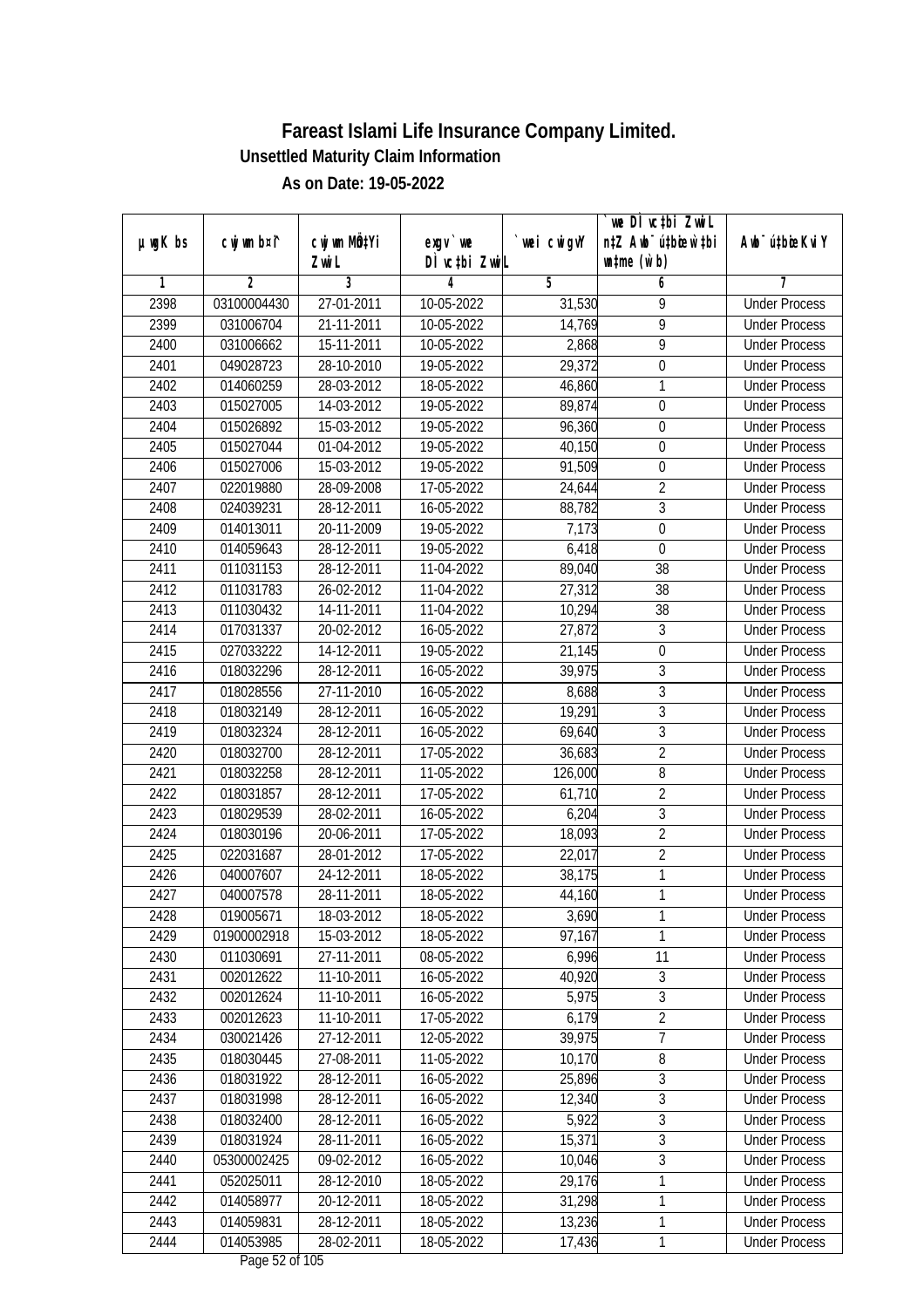|               |                |                           |                  |             | we DI vctbi ZwiL                 |                             |
|---------------|----------------|---------------------------|------------------|-------------|----------------------------------|-----------------------------|
| $µ$ ug $K$ bs | cwj wm b¤i^    | cwj wm MQ <sup>1</sup> Yi | $exgV$ we        | `wei cwigvY | n‡Z Awb <sup>-</sup> ú‡bioen`‡bi | Awb <sup>-</sup> ú‡bioeKviY |
|               |                | Zwi L                     | DÌ vctbi ZwiL    |             | $\n  untime\n  (u`b)\n$          |                             |
| 1             | $\overline{2}$ | 3                         | 4                | 5           | 6                                | 7                           |
| 2445          | 037004263      | 28-06-2011                | 12-05-2022       | 18,924      | 7                                | <b>Under Process</b>        |
| 2446          | 037004446      | 28-01-2012                | 12-05-2022       | 34,601      | $\overline{7}$                   | <b>Under Process</b>        |
| 2447          | 024029718      | 28-12-2009                | 12-05-2022       | 13,450      | $\overline{7}$                   | <b>Under Process</b>        |
| 2448          | 024039090      | 28-12-2011                | 12-05-2022       | 16,164      | 7                                | <b>Under Process</b>        |
| 2449          | 024050344      | 28-12-2011                | 12-05-2022       | 23,925      | $\overline{7}$                   | <b>Under Process</b>        |
| 2450          | 014058752      | 28-12-2011                | 19-05-2022       | 22,060      | $\boldsymbol{0}$                 | <b>Under Process</b>        |
| 2451          | 057008314      | 08-12-2011                | $16 - 05 - 2022$ | 7,123       | 3                                | <b>Under Process</b>        |
| 2452          | 057004115      | 28-05-2009                | 16-05-2022       | 5,604       | $\overline{3}$                   | <b>Under Process</b>        |
| 2453          | 057008313      | 08-12-2011                | 16-05-2022       | 6,080       | $\overline{3}$                   | <b>Under Process</b>        |
| 2454          | 015026842      | 27-03-2012                | 19-05-2022       | 135,281     | $\boldsymbol{0}$                 | <b>Under Process</b>        |
| 2455          | 029005754      | 28-06-2010                | 17-05-2022       | 41,597      | $\overline{2}$                   | <b>Under Process</b>        |
| 2456          | 04900005191    | 28-05-2011                | 18-05-2022       | 15,028      | 1                                | <b>Under Process</b>        |
| 2457          | 018031636      | 28-12-2011                | 17-05-2022       | 5,515       | $\overline{2}$                   | <b>Under Process</b>        |
| 2458          | 022030600      | 24-11-2011                | 12-05-2022       | 60,786      | $\overline{7}$                   | <b>Under Process</b>        |
| 2459          | 00300022429    | 28-12-2011                | 18-05-2022       | 100,401     | 1                                | <b>Under Process</b>        |
| 2460          | 017021135      | 10-12-2008                | 16-05-2022       | 6,581       | 3                                | <b>Under Process</b>        |
| 2461          | 043021082      | 03-08-2008                | 18-05-2022       | 7,322       | 1                                | <b>Under Process</b>        |
| 2462          | 006021994      | 24-03-2012                | 18-05-2022       | 64,646      | 1                                | <b>Under Process</b>        |
| 2463          | 018031745      | 28-12-2011                | 17-05-2022       | 39,975      | $\overline{2}$                   | <b>Under Process</b>        |
| 2464          | 024034137      | 28-12-2009                | 12-05-2022       | 18,558      | 7                                | <b>Under Process</b>        |
| 2465          | 017031382      | 27-02-2012                | 16-05-2022       | 93,720      | 3                                | <b>Under Process</b>        |
| 2466          | 01700012760    | 26-02-2012                | 16-05-2022       | 84,621      | 3                                | <b>Under Process</b>        |
| 2467          | 049029234      | 22-12-2010                | 11-05-2022       | 57,792      | 8                                | <b>Under Process</b>        |
| 2468          | 04900006607    | 28-01-2012                | 11-05-2022       | 38,866      | $\overline{8}$                   | <b>Under Process</b>        |
| 2469          | 0500005462     | 23-04-2003                | 08-05-2022       | 13,156      | 11                               | <b>Under Process</b>        |
| 2470          | 0500015133     | 28-03-2007                | 28-04-2022       | 89,390      | 21                               | <b>Under Process</b>        |
| 2471          | 0500016926     | 27-12-2007                | 21-04-2022       | 276,160     | 28                               | <b>Under Process</b>        |
| 2472          | 0500018536     | 23-03-2009                | 21-04-2022       | 29,288      | 28                               | <b>Under Process</b>        |
| 2473          | 0500018783     | 08-06-2009                | 20-04-2022       | 5,670       | 29                               | <b>Under Process</b>        |
| 2474          | 0500018884     | 24-06-2009                | 20-04-2022       | 8,967       | 29                               | <b>Under Process</b>        |
| 2475          | 0500021761     | 28-09-2010                | 08-05-2022       | 17,115      | 11                               | <b>Under Process</b>        |
| 2476          | 0500021810     | 20-10-2010                | 08-05-2022       | 20,000      | 11                               | <b>Under Process</b>        |
| 2477          | 0500022278     | 28-12-2010                | 28-04-2022       | 190,416     | 21                               | <b>Under Process</b>        |
| 2478          | 0500031222     | 28-03-2017                | 08-05-2022       | 64,626      | 11                               | <b>Under Process</b>        |
| 2479          | 0500031223     | 28-03-2017                | 08-05-2022       | 38,706      | 11                               | <b>Under Process</b>        |
| 2480          | 0500031255     | 10-04-2017                | 28-04-2022       | 33,738      | 21                               | <b>Under Process</b>        |
| 2481          | 0600000904     | 26-12-2001                | 08-05-2022       | 351,316     | 11                               | <b>Under Process</b>        |
| 2482          | 0600011302     | 28-02-2005                | 16-05-2022       | 23,106      | 3                                | <b>Under Process</b>        |
| 2483          | 0600015400     | 28-06-2006                | 10-05-2022       | 8,960       | $\overline{9}$                   | <b>Under Process</b>        |
| 2484          | 0600018083     | 28-12-2006                | 08-05-2022       | 8,091       | 11                               | <b>Under Process</b>        |
| 2485          | 0600027097     | 17-11-2008                | 09-05-2022       | 6,248       | 10                               | <b>Under Process</b>        |
| 2486          | 0600030191     | 27-12-2009                | 09-05-2022       | 16,860      | 10                               | <b>Under Process</b>        |
| 2487          | 0700000519     | 12-12-2001                | 16-05-2022       | 46,043      | 3                                | <b>Under Process</b>        |
| 2488          | 0700008324     | 28-12-2005                | 21-04-2022       | 53,965      | 28                               | <b>Under Process</b>        |
| 2489          | 0700010552     | 28-06-2007                | 21-04-2022       | 19,980      | 28                               | <b>Under Process</b>        |
| 2490          | 0700012550     | 28-07-2008                | 27-04-2022       | 26,127      | 22                               | <b>Under Process</b>        |
| 2491          | 0700013096     | 16-11-2008                | 28-04-2022       | 12,737      | 21                               | <b>Under Process</b>        |
|               |                |                           |                  |             |                                  |                             |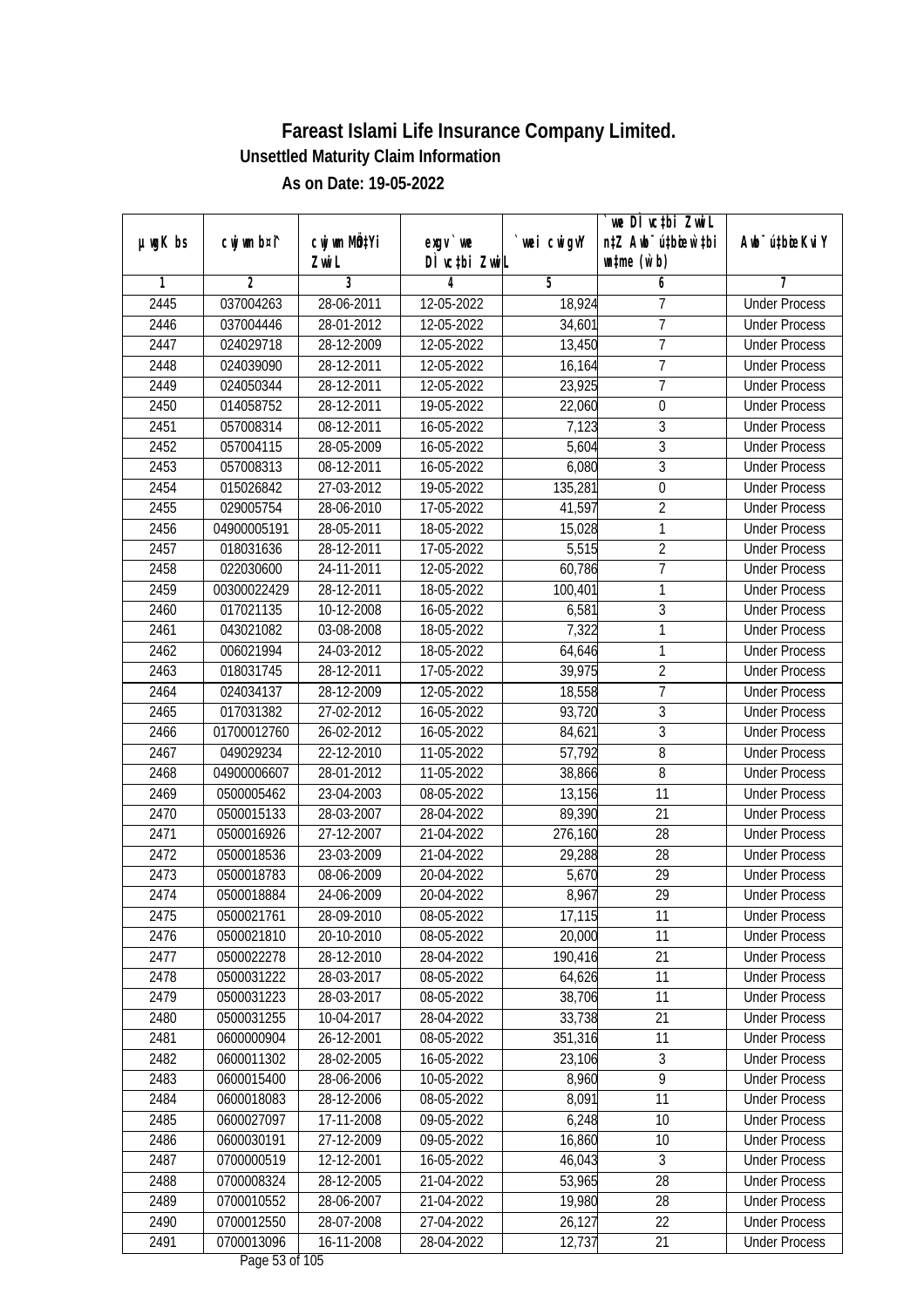| DÌ vctbi ZwiL<br>$\n  untime\n  (u`b)\n$<br>Zwi L<br>3<br>2<br>5<br>4<br>6<br>1<br>2492<br>0800005112<br>28-06-2006<br>12-05-2022<br>7<br>88,810<br><b>Under Process</b><br>2493<br>0800005330<br>18-10-2006<br>09-05-2022<br>7,175<br>10<br><b>Under Process</b><br>2494<br>$\overline{7}$<br>0800005871<br>17-03-2007<br>12-05-2022<br>50,225<br><b>Under Process</b><br>$\overline{2}$<br>2495<br>22-03-2007<br>0800005902<br>17-05-2022<br>26,638<br><b>Under Process</b><br>2496<br>$\overline{10}$<br>0800006286<br>28-06-2007<br>09-05-2022<br>211,667<br><b>Under Process</b><br>2497<br>0800006883<br>28-01-2008<br>13-04-2022<br>33,104<br>36<br><b>Under Process</b><br>2498<br>0800006962<br>16-03-2008<br>12-05-2022<br>34,501<br>$\overline{7}$<br><b>Under Process</b><br>2499<br>21<br>0900000130<br>17-05-2009<br>28-04-2022<br>8,713<br><b>Under Process</b><br>2500<br>28-03-2016<br>1,385,612<br>21<br><b>Under Process</b><br>0900003994<br>28-04-2022<br>2501<br>28-04-2009<br>7,487<br>28<br>0902001674<br>21-04-2022<br><b>Under Process</b><br>6,292<br>2502<br>0902002352<br>28-10-2009<br>18-05-2022<br>1<br><b>Under Process</b><br>7<br>2503<br>0904003823<br>26-10-2010<br>12-05-2022<br>29,401<br><b>Under Process</b><br>$\overline{9}$<br>2504<br>28-12-2010<br>47,171<br>0904004478<br>10-05-2022<br><b>Under Process</b><br>9<br>2505<br>0904004496<br>28-12-2010<br>10-05-2022<br>23,585<br><b>Under Process</b><br>2506<br>25<br>0904004668<br>28-12-2010<br>24-04-2022<br>8,283<br><b>Under Process</b><br>2507<br>22<br>0904004979<br>28-12-2010<br>27-04-2022<br>31,845<br><b>Under Process</b><br>11<br>2508<br>0905003041<br>23-11-2009<br>08-05-2022<br>42,332<br><b>Under Process</b><br>2509<br>28-04-2010<br>28<br>0905004112<br>21-04-2022<br>54,753<br><b>Under Process</b><br>2510<br>0905005582<br>14-10-2010<br>28-04-2022<br>38,286<br>21<br><b>Under Process</b><br>2511<br>25,331<br>21<br>0905005705<br>28-10-2010<br>28-04-2022<br><b>Under Process</b><br>2512<br>32,969<br>11<br>0905005829<br>14-11-2010<br>08-05-2022<br><b>Under Process</b><br>2513<br>15,300<br>10<br>0906005342<br>21-12-2009<br>09-05-2022<br><b>Under Process</b><br>2514<br>8,514<br>10<br>0906008303<br>28-06-2010<br>09-05-2022<br><b>Under Process</b><br>2515<br>3<br>0907002104<br>17-04-2010<br>16-05-2022<br>14,735<br><b>Under Process</b><br>2516<br>0910001040<br>28-12-2011<br>37<br>12-04-2022<br>96,743<br><b>Under Process</b><br>7<br>2517<br>0910001163<br>15-04-2012<br>12-05-2022<br>38,329<br><b>Under Process</b><br>$\overline{2}$<br>2518<br>0910001176<br>28-04-2012<br>17-05-2022<br>97,167<br><b>Under Process</b><br>$\overline{2}$<br>2519<br>0910001179<br>28-04-2012<br>17-05-2022<br>97,167<br><b>Under Process</b><br>24<br>2520<br>0912001073<br>28-11-2008<br>25-04-2022<br>77,397<br><b>Under Process</b><br>2521<br>0912003520<br>25-10-2010<br>18-05-2022<br>157,421<br>$\mathbf{1}$<br><b>Under Process</b><br>2522<br>0912003581<br>25-10-2010<br>11-05-2022<br>30,799<br>8<br><b>Under Process</b><br>2523<br>0912004462<br>28-12-2010<br>43,234<br>1<br>18-05-2022<br><b>Under Process</b><br>15,571<br>22<br>2524<br>0912004796<br>28-02-2011<br>27-04-2022<br><b>Under Process</b><br>9,557<br>2525<br>$\mathbf{1}$<br>0912004807<br>28-02-2011<br>18-05-2022<br><b>Under Process</b><br>2526<br>35,963<br>1<br>0912004837<br>28-03-2011<br>18-05-2022<br><b>Under Process</b><br>2527<br>0912004956<br>28-04-2011<br>1<br>18-05-2022<br>17,173<br><b>Under Process</b><br>6,292<br>2528<br>0915001369<br>28-06-2009<br>09-05-2022<br>10<br><b>Under Process</b><br>71,602<br>2529<br>0915001930<br>01-11-2009<br>09-05-2022<br>10<br><b>Under Process</b><br>2530<br>09-10-2010<br>9<br>0915003996<br>10-05-2022<br>65,212<br><b>Under Process</b><br>2531<br>28-10-2010<br>8,542<br>24<br>0916004108<br>25-04-2022<br><b>Under Process</b><br>2532<br>0917002682<br>27-12-2009<br>17-05-2022<br>28,532<br>$\overline{2}$<br><b>Under Process</b><br>$\overline{2}$<br>2533<br>28-12-2010<br>0917005363<br>17-05-2022<br>20,466<br><b>Under Process</b><br>29,720<br>2534<br>21<br>0918000401<br>14-10-2009<br>28-04-2022<br><b>Under Process</b><br>2535<br>15,331<br>21<br>0918001380<br>28-06-2010<br>28-04-2022<br><b>Under Process</b><br>2536<br>35,551<br>$\mathfrak{Z}$<br>0918004225<br>28-06-2011<br>16-05-2022<br><b>Under Process</b><br>2537<br>0919001396<br>28-04-2010<br>27-04-2022<br>9,027<br>22<br><b>Under Process</b><br>$\overline{7}$<br>2538<br>0923001215<br>19-12-2009<br>15,189<br>12-05-2022<br><b>Under Process</b> | $µ$ ug $K$ bs | cwj wm b¤i^ | cwj wm MQtYi | $exqu$ we | wei cwigvY | we DI vctbi ZwiL<br>n‡Z Awb <sup>-</sup> ú‡biosw`‡bi | Awb <sup>-</sup> ú‡bioeKviY |
|--------------------------------------------------------------------------------------------------------------------------------------------------------------------------------------------------------------------------------------------------------------------------------------------------------------------------------------------------------------------------------------------------------------------------------------------------------------------------------------------------------------------------------------------------------------------------------------------------------------------------------------------------------------------------------------------------------------------------------------------------------------------------------------------------------------------------------------------------------------------------------------------------------------------------------------------------------------------------------------------------------------------------------------------------------------------------------------------------------------------------------------------------------------------------------------------------------------------------------------------------------------------------------------------------------------------------------------------------------------------------------------------------------------------------------------------------------------------------------------------------------------------------------------------------------------------------------------------------------------------------------------------------------------------------------------------------------------------------------------------------------------------------------------------------------------------------------------------------------------------------------------------------------------------------------------------------------------------------------------------------------------------------------------------------------------------------------------------------------------------------------------------------------------------------------------------------------------------------------------------------------------------------------------------------------------------------------------------------------------------------------------------------------------------------------------------------------------------------------------------------------------------------------------------------------------------------------------------------------------------------------------------------------------------------------------------------------------------------------------------------------------------------------------------------------------------------------------------------------------------------------------------------------------------------------------------------------------------------------------------------------------------------------------------------------------------------------------------------------------------------------------------------------------------------------------------------------------------------------------------------------------------------------------------------------------------------------------------------------------------------------------------------------------------------------------------------------------------------------------------------------------------------------------------------------------------------------------------------------------------------------------------------------------------------------------------------------------------------------------------------------------------------------------------------------------------------------------------------------------------------------------------------------------------------------------------------------------------------------------------------------------------------------------------------------------------------------------------------------------------------------------------------------------------------------------------------------------------------------------------------------------------------------------------------------------------------------------------------------------------------------------------------------------------------------------------------------------------------------------------------------------------------------------------------------------------------------------------------------------------------------|---------------|-------------|--------------|-----------|------------|------------------------------------------------------|-----------------------------|
|                                                                                                                                                                                                                                                                                                                                                                                                                                                                                                                                                                                                                                                                                                                                                                                                                                                                                                                                                                                                                                                                                                                                                                                                                                                                                                                                                                                                                                                                                                                                                                                                                                                                                                                                                                                                                                                                                                                                                                                                                                                                                                                                                                                                                                                                                                                                                                                                                                                                                                                                                                                                                                                                                                                                                                                                                                                                                                                                                                                                                                                                                                                                                                                                                                                                                                                                                                                                                                                                                                                                                                                                                                                                                                                                                                                                                                                                                                                                                                                                                                                                                                                                                                                                                                                                                                                                                                                                                                                                                                                                                                                                                                |               |             |              |           |            |                                                      |                             |
|                                                                                                                                                                                                                                                                                                                                                                                                                                                                                                                                                                                                                                                                                                                                                                                                                                                                                                                                                                                                                                                                                                                                                                                                                                                                                                                                                                                                                                                                                                                                                                                                                                                                                                                                                                                                                                                                                                                                                                                                                                                                                                                                                                                                                                                                                                                                                                                                                                                                                                                                                                                                                                                                                                                                                                                                                                                                                                                                                                                                                                                                                                                                                                                                                                                                                                                                                                                                                                                                                                                                                                                                                                                                                                                                                                                                                                                                                                                                                                                                                                                                                                                                                                                                                                                                                                                                                                                                                                                                                                                                                                                                                                |               |             |              |           |            |                                                      |                             |
|                                                                                                                                                                                                                                                                                                                                                                                                                                                                                                                                                                                                                                                                                                                                                                                                                                                                                                                                                                                                                                                                                                                                                                                                                                                                                                                                                                                                                                                                                                                                                                                                                                                                                                                                                                                                                                                                                                                                                                                                                                                                                                                                                                                                                                                                                                                                                                                                                                                                                                                                                                                                                                                                                                                                                                                                                                                                                                                                                                                                                                                                                                                                                                                                                                                                                                                                                                                                                                                                                                                                                                                                                                                                                                                                                                                                                                                                                                                                                                                                                                                                                                                                                                                                                                                                                                                                                                                                                                                                                                                                                                                                                                |               |             |              |           |            |                                                      |                             |
|                                                                                                                                                                                                                                                                                                                                                                                                                                                                                                                                                                                                                                                                                                                                                                                                                                                                                                                                                                                                                                                                                                                                                                                                                                                                                                                                                                                                                                                                                                                                                                                                                                                                                                                                                                                                                                                                                                                                                                                                                                                                                                                                                                                                                                                                                                                                                                                                                                                                                                                                                                                                                                                                                                                                                                                                                                                                                                                                                                                                                                                                                                                                                                                                                                                                                                                                                                                                                                                                                                                                                                                                                                                                                                                                                                                                                                                                                                                                                                                                                                                                                                                                                                                                                                                                                                                                                                                                                                                                                                                                                                                                                                |               |             |              |           |            |                                                      |                             |
|                                                                                                                                                                                                                                                                                                                                                                                                                                                                                                                                                                                                                                                                                                                                                                                                                                                                                                                                                                                                                                                                                                                                                                                                                                                                                                                                                                                                                                                                                                                                                                                                                                                                                                                                                                                                                                                                                                                                                                                                                                                                                                                                                                                                                                                                                                                                                                                                                                                                                                                                                                                                                                                                                                                                                                                                                                                                                                                                                                                                                                                                                                                                                                                                                                                                                                                                                                                                                                                                                                                                                                                                                                                                                                                                                                                                                                                                                                                                                                                                                                                                                                                                                                                                                                                                                                                                                                                                                                                                                                                                                                                                                                |               |             |              |           |            |                                                      |                             |
|                                                                                                                                                                                                                                                                                                                                                                                                                                                                                                                                                                                                                                                                                                                                                                                                                                                                                                                                                                                                                                                                                                                                                                                                                                                                                                                                                                                                                                                                                                                                                                                                                                                                                                                                                                                                                                                                                                                                                                                                                                                                                                                                                                                                                                                                                                                                                                                                                                                                                                                                                                                                                                                                                                                                                                                                                                                                                                                                                                                                                                                                                                                                                                                                                                                                                                                                                                                                                                                                                                                                                                                                                                                                                                                                                                                                                                                                                                                                                                                                                                                                                                                                                                                                                                                                                                                                                                                                                                                                                                                                                                                                                                |               |             |              |           |            |                                                      |                             |
|                                                                                                                                                                                                                                                                                                                                                                                                                                                                                                                                                                                                                                                                                                                                                                                                                                                                                                                                                                                                                                                                                                                                                                                                                                                                                                                                                                                                                                                                                                                                                                                                                                                                                                                                                                                                                                                                                                                                                                                                                                                                                                                                                                                                                                                                                                                                                                                                                                                                                                                                                                                                                                                                                                                                                                                                                                                                                                                                                                                                                                                                                                                                                                                                                                                                                                                                                                                                                                                                                                                                                                                                                                                                                                                                                                                                                                                                                                                                                                                                                                                                                                                                                                                                                                                                                                                                                                                                                                                                                                                                                                                                                                |               |             |              |           |            |                                                      |                             |
|                                                                                                                                                                                                                                                                                                                                                                                                                                                                                                                                                                                                                                                                                                                                                                                                                                                                                                                                                                                                                                                                                                                                                                                                                                                                                                                                                                                                                                                                                                                                                                                                                                                                                                                                                                                                                                                                                                                                                                                                                                                                                                                                                                                                                                                                                                                                                                                                                                                                                                                                                                                                                                                                                                                                                                                                                                                                                                                                                                                                                                                                                                                                                                                                                                                                                                                                                                                                                                                                                                                                                                                                                                                                                                                                                                                                                                                                                                                                                                                                                                                                                                                                                                                                                                                                                                                                                                                                                                                                                                                                                                                                                                |               |             |              |           |            |                                                      |                             |
|                                                                                                                                                                                                                                                                                                                                                                                                                                                                                                                                                                                                                                                                                                                                                                                                                                                                                                                                                                                                                                                                                                                                                                                                                                                                                                                                                                                                                                                                                                                                                                                                                                                                                                                                                                                                                                                                                                                                                                                                                                                                                                                                                                                                                                                                                                                                                                                                                                                                                                                                                                                                                                                                                                                                                                                                                                                                                                                                                                                                                                                                                                                                                                                                                                                                                                                                                                                                                                                                                                                                                                                                                                                                                                                                                                                                                                                                                                                                                                                                                                                                                                                                                                                                                                                                                                                                                                                                                                                                                                                                                                                                                                |               |             |              |           |            |                                                      |                             |
|                                                                                                                                                                                                                                                                                                                                                                                                                                                                                                                                                                                                                                                                                                                                                                                                                                                                                                                                                                                                                                                                                                                                                                                                                                                                                                                                                                                                                                                                                                                                                                                                                                                                                                                                                                                                                                                                                                                                                                                                                                                                                                                                                                                                                                                                                                                                                                                                                                                                                                                                                                                                                                                                                                                                                                                                                                                                                                                                                                                                                                                                                                                                                                                                                                                                                                                                                                                                                                                                                                                                                                                                                                                                                                                                                                                                                                                                                                                                                                                                                                                                                                                                                                                                                                                                                                                                                                                                                                                                                                                                                                                                                                |               |             |              |           |            |                                                      |                             |
|                                                                                                                                                                                                                                                                                                                                                                                                                                                                                                                                                                                                                                                                                                                                                                                                                                                                                                                                                                                                                                                                                                                                                                                                                                                                                                                                                                                                                                                                                                                                                                                                                                                                                                                                                                                                                                                                                                                                                                                                                                                                                                                                                                                                                                                                                                                                                                                                                                                                                                                                                                                                                                                                                                                                                                                                                                                                                                                                                                                                                                                                                                                                                                                                                                                                                                                                                                                                                                                                                                                                                                                                                                                                                                                                                                                                                                                                                                                                                                                                                                                                                                                                                                                                                                                                                                                                                                                                                                                                                                                                                                                                                                |               |             |              |           |            |                                                      |                             |
|                                                                                                                                                                                                                                                                                                                                                                                                                                                                                                                                                                                                                                                                                                                                                                                                                                                                                                                                                                                                                                                                                                                                                                                                                                                                                                                                                                                                                                                                                                                                                                                                                                                                                                                                                                                                                                                                                                                                                                                                                                                                                                                                                                                                                                                                                                                                                                                                                                                                                                                                                                                                                                                                                                                                                                                                                                                                                                                                                                                                                                                                                                                                                                                                                                                                                                                                                                                                                                                                                                                                                                                                                                                                                                                                                                                                                                                                                                                                                                                                                                                                                                                                                                                                                                                                                                                                                                                                                                                                                                                                                                                                                                |               |             |              |           |            |                                                      |                             |
|                                                                                                                                                                                                                                                                                                                                                                                                                                                                                                                                                                                                                                                                                                                                                                                                                                                                                                                                                                                                                                                                                                                                                                                                                                                                                                                                                                                                                                                                                                                                                                                                                                                                                                                                                                                                                                                                                                                                                                                                                                                                                                                                                                                                                                                                                                                                                                                                                                                                                                                                                                                                                                                                                                                                                                                                                                                                                                                                                                                                                                                                                                                                                                                                                                                                                                                                                                                                                                                                                                                                                                                                                                                                                                                                                                                                                                                                                                                                                                                                                                                                                                                                                                                                                                                                                                                                                                                                                                                                                                                                                                                                                                |               |             |              |           |            |                                                      |                             |
|                                                                                                                                                                                                                                                                                                                                                                                                                                                                                                                                                                                                                                                                                                                                                                                                                                                                                                                                                                                                                                                                                                                                                                                                                                                                                                                                                                                                                                                                                                                                                                                                                                                                                                                                                                                                                                                                                                                                                                                                                                                                                                                                                                                                                                                                                                                                                                                                                                                                                                                                                                                                                                                                                                                                                                                                                                                                                                                                                                                                                                                                                                                                                                                                                                                                                                                                                                                                                                                                                                                                                                                                                                                                                                                                                                                                                                                                                                                                                                                                                                                                                                                                                                                                                                                                                                                                                                                                                                                                                                                                                                                                                                |               |             |              |           |            |                                                      |                             |
|                                                                                                                                                                                                                                                                                                                                                                                                                                                                                                                                                                                                                                                                                                                                                                                                                                                                                                                                                                                                                                                                                                                                                                                                                                                                                                                                                                                                                                                                                                                                                                                                                                                                                                                                                                                                                                                                                                                                                                                                                                                                                                                                                                                                                                                                                                                                                                                                                                                                                                                                                                                                                                                                                                                                                                                                                                                                                                                                                                                                                                                                                                                                                                                                                                                                                                                                                                                                                                                                                                                                                                                                                                                                                                                                                                                                                                                                                                                                                                                                                                                                                                                                                                                                                                                                                                                                                                                                                                                                                                                                                                                                                                |               |             |              |           |            |                                                      |                             |
|                                                                                                                                                                                                                                                                                                                                                                                                                                                                                                                                                                                                                                                                                                                                                                                                                                                                                                                                                                                                                                                                                                                                                                                                                                                                                                                                                                                                                                                                                                                                                                                                                                                                                                                                                                                                                                                                                                                                                                                                                                                                                                                                                                                                                                                                                                                                                                                                                                                                                                                                                                                                                                                                                                                                                                                                                                                                                                                                                                                                                                                                                                                                                                                                                                                                                                                                                                                                                                                                                                                                                                                                                                                                                                                                                                                                                                                                                                                                                                                                                                                                                                                                                                                                                                                                                                                                                                                                                                                                                                                                                                                                                                |               |             |              |           |            |                                                      |                             |
|                                                                                                                                                                                                                                                                                                                                                                                                                                                                                                                                                                                                                                                                                                                                                                                                                                                                                                                                                                                                                                                                                                                                                                                                                                                                                                                                                                                                                                                                                                                                                                                                                                                                                                                                                                                                                                                                                                                                                                                                                                                                                                                                                                                                                                                                                                                                                                                                                                                                                                                                                                                                                                                                                                                                                                                                                                                                                                                                                                                                                                                                                                                                                                                                                                                                                                                                                                                                                                                                                                                                                                                                                                                                                                                                                                                                                                                                                                                                                                                                                                                                                                                                                                                                                                                                                                                                                                                                                                                                                                                                                                                                                                |               |             |              |           |            |                                                      |                             |
|                                                                                                                                                                                                                                                                                                                                                                                                                                                                                                                                                                                                                                                                                                                                                                                                                                                                                                                                                                                                                                                                                                                                                                                                                                                                                                                                                                                                                                                                                                                                                                                                                                                                                                                                                                                                                                                                                                                                                                                                                                                                                                                                                                                                                                                                                                                                                                                                                                                                                                                                                                                                                                                                                                                                                                                                                                                                                                                                                                                                                                                                                                                                                                                                                                                                                                                                                                                                                                                                                                                                                                                                                                                                                                                                                                                                                                                                                                                                                                                                                                                                                                                                                                                                                                                                                                                                                                                                                                                                                                                                                                                                                                |               |             |              |           |            |                                                      |                             |
|                                                                                                                                                                                                                                                                                                                                                                                                                                                                                                                                                                                                                                                                                                                                                                                                                                                                                                                                                                                                                                                                                                                                                                                                                                                                                                                                                                                                                                                                                                                                                                                                                                                                                                                                                                                                                                                                                                                                                                                                                                                                                                                                                                                                                                                                                                                                                                                                                                                                                                                                                                                                                                                                                                                                                                                                                                                                                                                                                                                                                                                                                                                                                                                                                                                                                                                                                                                                                                                                                                                                                                                                                                                                                                                                                                                                                                                                                                                                                                                                                                                                                                                                                                                                                                                                                                                                                                                                                                                                                                                                                                                                                                |               |             |              |           |            |                                                      |                             |
|                                                                                                                                                                                                                                                                                                                                                                                                                                                                                                                                                                                                                                                                                                                                                                                                                                                                                                                                                                                                                                                                                                                                                                                                                                                                                                                                                                                                                                                                                                                                                                                                                                                                                                                                                                                                                                                                                                                                                                                                                                                                                                                                                                                                                                                                                                                                                                                                                                                                                                                                                                                                                                                                                                                                                                                                                                                                                                                                                                                                                                                                                                                                                                                                                                                                                                                                                                                                                                                                                                                                                                                                                                                                                                                                                                                                                                                                                                                                                                                                                                                                                                                                                                                                                                                                                                                                                                                                                                                                                                                                                                                                                                |               |             |              |           |            |                                                      |                             |
|                                                                                                                                                                                                                                                                                                                                                                                                                                                                                                                                                                                                                                                                                                                                                                                                                                                                                                                                                                                                                                                                                                                                                                                                                                                                                                                                                                                                                                                                                                                                                                                                                                                                                                                                                                                                                                                                                                                                                                                                                                                                                                                                                                                                                                                                                                                                                                                                                                                                                                                                                                                                                                                                                                                                                                                                                                                                                                                                                                                                                                                                                                                                                                                                                                                                                                                                                                                                                                                                                                                                                                                                                                                                                                                                                                                                                                                                                                                                                                                                                                                                                                                                                                                                                                                                                                                                                                                                                                                                                                                                                                                                                                |               |             |              |           |            |                                                      |                             |
|                                                                                                                                                                                                                                                                                                                                                                                                                                                                                                                                                                                                                                                                                                                                                                                                                                                                                                                                                                                                                                                                                                                                                                                                                                                                                                                                                                                                                                                                                                                                                                                                                                                                                                                                                                                                                                                                                                                                                                                                                                                                                                                                                                                                                                                                                                                                                                                                                                                                                                                                                                                                                                                                                                                                                                                                                                                                                                                                                                                                                                                                                                                                                                                                                                                                                                                                                                                                                                                                                                                                                                                                                                                                                                                                                                                                                                                                                                                                                                                                                                                                                                                                                                                                                                                                                                                                                                                                                                                                                                                                                                                                                                |               |             |              |           |            |                                                      |                             |
|                                                                                                                                                                                                                                                                                                                                                                                                                                                                                                                                                                                                                                                                                                                                                                                                                                                                                                                                                                                                                                                                                                                                                                                                                                                                                                                                                                                                                                                                                                                                                                                                                                                                                                                                                                                                                                                                                                                                                                                                                                                                                                                                                                                                                                                                                                                                                                                                                                                                                                                                                                                                                                                                                                                                                                                                                                                                                                                                                                                                                                                                                                                                                                                                                                                                                                                                                                                                                                                                                                                                                                                                                                                                                                                                                                                                                                                                                                                                                                                                                                                                                                                                                                                                                                                                                                                                                                                                                                                                                                                                                                                                                                |               |             |              |           |            |                                                      |                             |
|                                                                                                                                                                                                                                                                                                                                                                                                                                                                                                                                                                                                                                                                                                                                                                                                                                                                                                                                                                                                                                                                                                                                                                                                                                                                                                                                                                                                                                                                                                                                                                                                                                                                                                                                                                                                                                                                                                                                                                                                                                                                                                                                                                                                                                                                                                                                                                                                                                                                                                                                                                                                                                                                                                                                                                                                                                                                                                                                                                                                                                                                                                                                                                                                                                                                                                                                                                                                                                                                                                                                                                                                                                                                                                                                                                                                                                                                                                                                                                                                                                                                                                                                                                                                                                                                                                                                                                                                                                                                                                                                                                                                                                |               |             |              |           |            |                                                      |                             |
|                                                                                                                                                                                                                                                                                                                                                                                                                                                                                                                                                                                                                                                                                                                                                                                                                                                                                                                                                                                                                                                                                                                                                                                                                                                                                                                                                                                                                                                                                                                                                                                                                                                                                                                                                                                                                                                                                                                                                                                                                                                                                                                                                                                                                                                                                                                                                                                                                                                                                                                                                                                                                                                                                                                                                                                                                                                                                                                                                                                                                                                                                                                                                                                                                                                                                                                                                                                                                                                                                                                                                                                                                                                                                                                                                                                                                                                                                                                                                                                                                                                                                                                                                                                                                                                                                                                                                                                                                                                                                                                                                                                                                                |               |             |              |           |            |                                                      |                             |
|                                                                                                                                                                                                                                                                                                                                                                                                                                                                                                                                                                                                                                                                                                                                                                                                                                                                                                                                                                                                                                                                                                                                                                                                                                                                                                                                                                                                                                                                                                                                                                                                                                                                                                                                                                                                                                                                                                                                                                                                                                                                                                                                                                                                                                                                                                                                                                                                                                                                                                                                                                                                                                                                                                                                                                                                                                                                                                                                                                                                                                                                                                                                                                                                                                                                                                                                                                                                                                                                                                                                                                                                                                                                                                                                                                                                                                                                                                                                                                                                                                                                                                                                                                                                                                                                                                                                                                                                                                                                                                                                                                                                                                |               |             |              |           |            |                                                      |                             |
|                                                                                                                                                                                                                                                                                                                                                                                                                                                                                                                                                                                                                                                                                                                                                                                                                                                                                                                                                                                                                                                                                                                                                                                                                                                                                                                                                                                                                                                                                                                                                                                                                                                                                                                                                                                                                                                                                                                                                                                                                                                                                                                                                                                                                                                                                                                                                                                                                                                                                                                                                                                                                                                                                                                                                                                                                                                                                                                                                                                                                                                                                                                                                                                                                                                                                                                                                                                                                                                                                                                                                                                                                                                                                                                                                                                                                                                                                                                                                                                                                                                                                                                                                                                                                                                                                                                                                                                                                                                                                                                                                                                                                                |               |             |              |           |            |                                                      |                             |
|                                                                                                                                                                                                                                                                                                                                                                                                                                                                                                                                                                                                                                                                                                                                                                                                                                                                                                                                                                                                                                                                                                                                                                                                                                                                                                                                                                                                                                                                                                                                                                                                                                                                                                                                                                                                                                                                                                                                                                                                                                                                                                                                                                                                                                                                                                                                                                                                                                                                                                                                                                                                                                                                                                                                                                                                                                                                                                                                                                                                                                                                                                                                                                                                                                                                                                                                                                                                                                                                                                                                                                                                                                                                                                                                                                                                                                                                                                                                                                                                                                                                                                                                                                                                                                                                                                                                                                                                                                                                                                                                                                                                                                |               |             |              |           |            |                                                      |                             |
|                                                                                                                                                                                                                                                                                                                                                                                                                                                                                                                                                                                                                                                                                                                                                                                                                                                                                                                                                                                                                                                                                                                                                                                                                                                                                                                                                                                                                                                                                                                                                                                                                                                                                                                                                                                                                                                                                                                                                                                                                                                                                                                                                                                                                                                                                                                                                                                                                                                                                                                                                                                                                                                                                                                                                                                                                                                                                                                                                                                                                                                                                                                                                                                                                                                                                                                                                                                                                                                                                                                                                                                                                                                                                                                                                                                                                                                                                                                                                                                                                                                                                                                                                                                                                                                                                                                                                                                                                                                                                                                                                                                                                                |               |             |              |           |            |                                                      |                             |
|                                                                                                                                                                                                                                                                                                                                                                                                                                                                                                                                                                                                                                                                                                                                                                                                                                                                                                                                                                                                                                                                                                                                                                                                                                                                                                                                                                                                                                                                                                                                                                                                                                                                                                                                                                                                                                                                                                                                                                                                                                                                                                                                                                                                                                                                                                                                                                                                                                                                                                                                                                                                                                                                                                                                                                                                                                                                                                                                                                                                                                                                                                                                                                                                                                                                                                                                                                                                                                                                                                                                                                                                                                                                                                                                                                                                                                                                                                                                                                                                                                                                                                                                                                                                                                                                                                                                                                                                                                                                                                                                                                                                                                |               |             |              |           |            |                                                      |                             |
|                                                                                                                                                                                                                                                                                                                                                                                                                                                                                                                                                                                                                                                                                                                                                                                                                                                                                                                                                                                                                                                                                                                                                                                                                                                                                                                                                                                                                                                                                                                                                                                                                                                                                                                                                                                                                                                                                                                                                                                                                                                                                                                                                                                                                                                                                                                                                                                                                                                                                                                                                                                                                                                                                                                                                                                                                                                                                                                                                                                                                                                                                                                                                                                                                                                                                                                                                                                                                                                                                                                                                                                                                                                                                                                                                                                                                                                                                                                                                                                                                                                                                                                                                                                                                                                                                                                                                                                                                                                                                                                                                                                                                                |               |             |              |           |            |                                                      |                             |
|                                                                                                                                                                                                                                                                                                                                                                                                                                                                                                                                                                                                                                                                                                                                                                                                                                                                                                                                                                                                                                                                                                                                                                                                                                                                                                                                                                                                                                                                                                                                                                                                                                                                                                                                                                                                                                                                                                                                                                                                                                                                                                                                                                                                                                                                                                                                                                                                                                                                                                                                                                                                                                                                                                                                                                                                                                                                                                                                                                                                                                                                                                                                                                                                                                                                                                                                                                                                                                                                                                                                                                                                                                                                                                                                                                                                                                                                                                                                                                                                                                                                                                                                                                                                                                                                                                                                                                                                                                                                                                                                                                                                                                |               |             |              |           |            |                                                      |                             |
|                                                                                                                                                                                                                                                                                                                                                                                                                                                                                                                                                                                                                                                                                                                                                                                                                                                                                                                                                                                                                                                                                                                                                                                                                                                                                                                                                                                                                                                                                                                                                                                                                                                                                                                                                                                                                                                                                                                                                                                                                                                                                                                                                                                                                                                                                                                                                                                                                                                                                                                                                                                                                                                                                                                                                                                                                                                                                                                                                                                                                                                                                                                                                                                                                                                                                                                                                                                                                                                                                                                                                                                                                                                                                                                                                                                                                                                                                                                                                                                                                                                                                                                                                                                                                                                                                                                                                                                                                                                                                                                                                                                                                                |               |             |              |           |            |                                                      |                             |
|                                                                                                                                                                                                                                                                                                                                                                                                                                                                                                                                                                                                                                                                                                                                                                                                                                                                                                                                                                                                                                                                                                                                                                                                                                                                                                                                                                                                                                                                                                                                                                                                                                                                                                                                                                                                                                                                                                                                                                                                                                                                                                                                                                                                                                                                                                                                                                                                                                                                                                                                                                                                                                                                                                                                                                                                                                                                                                                                                                                                                                                                                                                                                                                                                                                                                                                                                                                                                                                                                                                                                                                                                                                                                                                                                                                                                                                                                                                                                                                                                                                                                                                                                                                                                                                                                                                                                                                                                                                                                                                                                                                                                                |               |             |              |           |            |                                                      |                             |
|                                                                                                                                                                                                                                                                                                                                                                                                                                                                                                                                                                                                                                                                                                                                                                                                                                                                                                                                                                                                                                                                                                                                                                                                                                                                                                                                                                                                                                                                                                                                                                                                                                                                                                                                                                                                                                                                                                                                                                                                                                                                                                                                                                                                                                                                                                                                                                                                                                                                                                                                                                                                                                                                                                                                                                                                                                                                                                                                                                                                                                                                                                                                                                                                                                                                                                                                                                                                                                                                                                                                                                                                                                                                                                                                                                                                                                                                                                                                                                                                                                                                                                                                                                                                                                                                                                                                                                                                                                                                                                                                                                                                                                |               |             |              |           |            |                                                      |                             |
|                                                                                                                                                                                                                                                                                                                                                                                                                                                                                                                                                                                                                                                                                                                                                                                                                                                                                                                                                                                                                                                                                                                                                                                                                                                                                                                                                                                                                                                                                                                                                                                                                                                                                                                                                                                                                                                                                                                                                                                                                                                                                                                                                                                                                                                                                                                                                                                                                                                                                                                                                                                                                                                                                                                                                                                                                                                                                                                                                                                                                                                                                                                                                                                                                                                                                                                                                                                                                                                                                                                                                                                                                                                                                                                                                                                                                                                                                                                                                                                                                                                                                                                                                                                                                                                                                                                                                                                                                                                                                                                                                                                                                                |               |             |              |           |            |                                                      |                             |
|                                                                                                                                                                                                                                                                                                                                                                                                                                                                                                                                                                                                                                                                                                                                                                                                                                                                                                                                                                                                                                                                                                                                                                                                                                                                                                                                                                                                                                                                                                                                                                                                                                                                                                                                                                                                                                                                                                                                                                                                                                                                                                                                                                                                                                                                                                                                                                                                                                                                                                                                                                                                                                                                                                                                                                                                                                                                                                                                                                                                                                                                                                                                                                                                                                                                                                                                                                                                                                                                                                                                                                                                                                                                                                                                                                                                                                                                                                                                                                                                                                                                                                                                                                                                                                                                                                                                                                                                                                                                                                                                                                                                                                |               |             |              |           |            |                                                      |                             |
|                                                                                                                                                                                                                                                                                                                                                                                                                                                                                                                                                                                                                                                                                                                                                                                                                                                                                                                                                                                                                                                                                                                                                                                                                                                                                                                                                                                                                                                                                                                                                                                                                                                                                                                                                                                                                                                                                                                                                                                                                                                                                                                                                                                                                                                                                                                                                                                                                                                                                                                                                                                                                                                                                                                                                                                                                                                                                                                                                                                                                                                                                                                                                                                                                                                                                                                                                                                                                                                                                                                                                                                                                                                                                                                                                                                                                                                                                                                                                                                                                                                                                                                                                                                                                                                                                                                                                                                                                                                                                                                                                                                                                                |               |             |              |           |            |                                                      |                             |
|                                                                                                                                                                                                                                                                                                                                                                                                                                                                                                                                                                                                                                                                                                                                                                                                                                                                                                                                                                                                                                                                                                                                                                                                                                                                                                                                                                                                                                                                                                                                                                                                                                                                                                                                                                                                                                                                                                                                                                                                                                                                                                                                                                                                                                                                                                                                                                                                                                                                                                                                                                                                                                                                                                                                                                                                                                                                                                                                                                                                                                                                                                                                                                                                                                                                                                                                                                                                                                                                                                                                                                                                                                                                                                                                                                                                                                                                                                                                                                                                                                                                                                                                                                                                                                                                                                                                                                                                                                                                                                                                                                                                                                |               |             |              |           |            |                                                      |                             |
|                                                                                                                                                                                                                                                                                                                                                                                                                                                                                                                                                                                                                                                                                                                                                                                                                                                                                                                                                                                                                                                                                                                                                                                                                                                                                                                                                                                                                                                                                                                                                                                                                                                                                                                                                                                                                                                                                                                                                                                                                                                                                                                                                                                                                                                                                                                                                                                                                                                                                                                                                                                                                                                                                                                                                                                                                                                                                                                                                                                                                                                                                                                                                                                                                                                                                                                                                                                                                                                                                                                                                                                                                                                                                                                                                                                                                                                                                                                                                                                                                                                                                                                                                                                                                                                                                                                                                                                                                                                                                                                                                                                                                                |               |             |              |           |            |                                                      |                             |
|                                                                                                                                                                                                                                                                                                                                                                                                                                                                                                                                                                                                                                                                                                                                                                                                                                                                                                                                                                                                                                                                                                                                                                                                                                                                                                                                                                                                                                                                                                                                                                                                                                                                                                                                                                                                                                                                                                                                                                                                                                                                                                                                                                                                                                                                                                                                                                                                                                                                                                                                                                                                                                                                                                                                                                                                                                                                                                                                                                                                                                                                                                                                                                                                                                                                                                                                                                                                                                                                                                                                                                                                                                                                                                                                                                                                                                                                                                                                                                                                                                                                                                                                                                                                                                                                                                                                                                                                                                                                                                                                                                                                                                |               |             |              |           |            |                                                      |                             |
|                                                                                                                                                                                                                                                                                                                                                                                                                                                                                                                                                                                                                                                                                                                                                                                                                                                                                                                                                                                                                                                                                                                                                                                                                                                                                                                                                                                                                                                                                                                                                                                                                                                                                                                                                                                                                                                                                                                                                                                                                                                                                                                                                                                                                                                                                                                                                                                                                                                                                                                                                                                                                                                                                                                                                                                                                                                                                                                                                                                                                                                                                                                                                                                                                                                                                                                                                                                                                                                                                                                                                                                                                                                                                                                                                                                                                                                                                                                                                                                                                                                                                                                                                                                                                                                                                                                                                                                                                                                                                                                                                                                                                                |               |             |              |           |            |                                                      |                             |
|                                                                                                                                                                                                                                                                                                                                                                                                                                                                                                                                                                                                                                                                                                                                                                                                                                                                                                                                                                                                                                                                                                                                                                                                                                                                                                                                                                                                                                                                                                                                                                                                                                                                                                                                                                                                                                                                                                                                                                                                                                                                                                                                                                                                                                                                                                                                                                                                                                                                                                                                                                                                                                                                                                                                                                                                                                                                                                                                                                                                                                                                                                                                                                                                                                                                                                                                                                                                                                                                                                                                                                                                                                                                                                                                                                                                                                                                                                                                                                                                                                                                                                                                                                                                                                                                                                                                                                                                                                                                                                                                                                                                                                |               |             |              |           |            |                                                      |                             |
|                                                                                                                                                                                                                                                                                                                                                                                                                                                                                                                                                                                                                                                                                                                                                                                                                                                                                                                                                                                                                                                                                                                                                                                                                                                                                                                                                                                                                                                                                                                                                                                                                                                                                                                                                                                                                                                                                                                                                                                                                                                                                                                                                                                                                                                                                                                                                                                                                                                                                                                                                                                                                                                                                                                                                                                                                                                                                                                                                                                                                                                                                                                                                                                                                                                                                                                                                                                                                                                                                                                                                                                                                                                                                                                                                                                                                                                                                                                                                                                                                                                                                                                                                                                                                                                                                                                                                                                                                                                                                                                                                                                                                                |               |             |              |           |            |                                                      |                             |
|                                                                                                                                                                                                                                                                                                                                                                                                                                                                                                                                                                                                                                                                                                                                                                                                                                                                                                                                                                                                                                                                                                                                                                                                                                                                                                                                                                                                                                                                                                                                                                                                                                                                                                                                                                                                                                                                                                                                                                                                                                                                                                                                                                                                                                                                                                                                                                                                                                                                                                                                                                                                                                                                                                                                                                                                                                                                                                                                                                                                                                                                                                                                                                                                                                                                                                                                                                                                                                                                                                                                                                                                                                                                                                                                                                                                                                                                                                                                                                                                                                                                                                                                                                                                                                                                                                                                                                                                                                                                                                                                                                                                                                |               |             |              |           |            |                                                      |                             |
|                                                                                                                                                                                                                                                                                                                                                                                                                                                                                                                                                                                                                                                                                                                                                                                                                                                                                                                                                                                                                                                                                                                                                                                                                                                                                                                                                                                                                                                                                                                                                                                                                                                                                                                                                                                                                                                                                                                                                                                                                                                                                                                                                                                                                                                                                                                                                                                                                                                                                                                                                                                                                                                                                                                                                                                                                                                                                                                                                                                                                                                                                                                                                                                                                                                                                                                                                                                                                                                                                                                                                                                                                                                                                                                                                                                                                                                                                                                                                                                                                                                                                                                                                                                                                                                                                                                                                                                                                                                                                                                                                                                                                                |               |             |              |           |            |                                                      |                             |
|                                                                                                                                                                                                                                                                                                                                                                                                                                                                                                                                                                                                                                                                                                                                                                                                                                                                                                                                                                                                                                                                                                                                                                                                                                                                                                                                                                                                                                                                                                                                                                                                                                                                                                                                                                                                                                                                                                                                                                                                                                                                                                                                                                                                                                                                                                                                                                                                                                                                                                                                                                                                                                                                                                                                                                                                                                                                                                                                                                                                                                                                                                                                                                                                                                                                                                                                                                                                                                                                                                                                                                                                                                                                                                                                                                                                                                                                                                                                                                                                                                                                                                                                                                                                                                                                                                                                                                                                                                                                                                                                                                                                                                |               |             |              |           |            |                                                      |                             |
|                                                                                                                                                                                                                                                                                                                                                                                                                                                                                                                                                                                                                                                                                                                                                                                                                                                                                                                                                                                                                                                                                                                                                                                                                                                                                                                                                                                                                                                                                                                                                                                                                                                                                                                                                                                                                                                                                                                                                                                                                                                                                                                                                                                                                                                                                                                                                                                                                                                                                                                                                                                                                                                                                                                                                                                                                                                                                                                                                                                                                                                                                                                                                                                                                                                                                                                                                                                                                                                                                                                                                                                                                                                                                                                                                                                                                                                                                                                                                                                                                                                                                                                                                                                                                                                                                                                                                                                                                                                                                                                                                                                                                                |               |             |              |           |            |                                                      |                             |
|                                                                                                                                                                                                                                                                                                                                                                                                                                                                                                                                                                                                                                                                                                                                                                                                                                                                                                                                                                                                                                                                                                                                                                                                                                                                                                                                                                                                                                                                                                                                                                                                                                                                                                                                                                                                                                                                                                                                                                                                                                                                                                                                                                                                                                                                                                                                                                                                                                                                                                                                                                                                                                                                                                                                                                                                                                                                                                                                                                                                                                                                                                                                                                                                                                                                                                                                                                                                                                                                                                                                                                                                                                                                                                                                                                                                                                                                                                                                                                                                                                                                                                                                                                                                                                                                                                                                                                                                                                                                                                                                                                                                                                |               |             |              |           |            |                                                      |                             |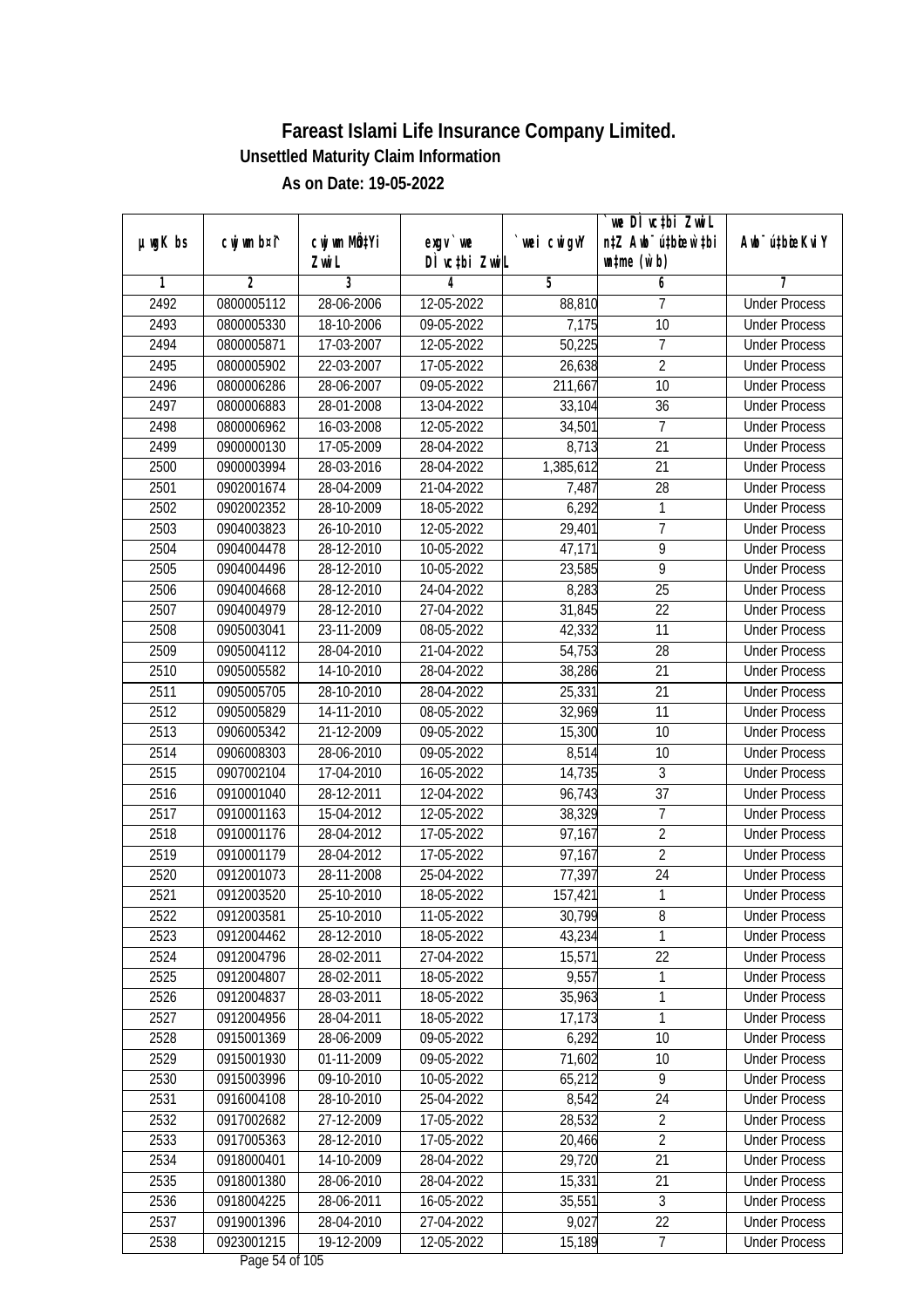|               |                |              |                          |             | `we DÌ vc‡bi ZwwiL               |                             |
|---------------|----------------|--------------|--------------------------|-------------|----------------------------------|-----------------------------|
| $µ$ ug $K$ bs | cwj wm b¤i^    | cwj wm MQtYi | exgy `we                 | `wei cwigvY | n‡Z Awb <sup>-</sup> ú‡bioen`‡bi | Awb <sup>-</sup> ú‡bioeKviY |
|               |                | Zwi L        | DÌ vctbi ZwiL            |             | $\n  untime\n  (u`b)\n$          |                             |
| 1             | $\overline{2}$ | 3            | 4                        | 5           | 6                                | 7                           |
| 2539          | 0923002548     | 28-06-2010   | 10-05-2022               | 45,992      | 9                                | <b>Under Process</b>        |
| 2540          | 0923003403     | 28-10-2010   | 18-04-2022               | 12,891      | $\overline{31}$                  | <b>Under Process</b>        |
| 2541          | 0926006427     | 28-03-2011   | 08-05-2022               | 41,261      | 11                               | <b>Under Process</b>        |
| 2542          | 0928000898     | 12-11-2009   | 08-05-2022               | 72,105      | 11                               | <b>Under Process</b>        |
| 2543          | 0928001436     | 23-02-2010   | 08-05-2022               | 191,422     | 11                               | <b>Under Process</b>        |
| 2544          | 0928004288     | 10-04-2011   | 28-04-2022               | 32,131      | $\overline{21}$                  | <b>Under Process</b>        |
| 2545          | 0930000738     | 18-10-2010   | 09-05-2022               | 17,798      | 10                               | <b>Under Process</b>        |
| 2546          | 0931001977     | 27-06-2011   | $08-05-2022$             | 32,784      | 11                               | <b>Under Process</b>        |
| 2547          | 0931002451     | 18-12-2011   | 17-05-2022               | 96,743      | $\overline{2}$                   | <b>Under Process</b>        |
| 2548          | 0932003635     | 23-12-2010   | 20-04-2022               | 17,847      | 29                               | <b>Under Process</b>        |
| 2549          | 0932004083     | 28-12-2010   | 09-05-2022               | 95,714      | 10                               | <b>Under Process</b>        |
| 2550          | 0933004691     | 28-06-2010   | $\overline{11}$ -05-2022 | 20,492      | 8                                | <b>Under Process</b>        |
| 2551          | 0934002968     | 28-06-2010   | 18-04-2022               | 16,973      | $\overline{31}$                  | <b>Under Process</b>        |
| 2552          | 0934003045     | 28-06-2010   | 18-04-2022               | 23,473      | 31                               | <b>Under Process</b>        |
| 2553          | 0937002567     | 28-10-2009   | 17-05-2022               | 9,765       | $\overline{2}$                   | <b>Under Process</b>        |
| 2554          | 0937002839     | 05-12-2009   | 28-04-2022               | 9,973       | 21                               | <b>Under Process</b>        |
| 2555          | 0937003952     | 28-03-2010   | 17-05-2022               | 28,732      | $\overline{2}$                   | <b>Under Process</b>        |
| 2556          | 0937004074     | 28-03-2010   | 28-04-2022               | 62,942      | 21                               | <b>Under Process</b>        |
| 2557          | 0937004076     | 28-03-2010   | 28-04-2022               | 26,462      | 21                               | <b>Under Process</b>        |
| 2558          | 0937007136     | 28-12-2010   | 17-05-2022               | 39,760      | $\overline{2}$                   | <b>Under Process</b>        |
| 2559          | 0938001406     | 01-11-2011   | 08-05-2022               | 25,070      | 11                               | <b>Under Process</b>        |
| 2560          | 0939001650     | 01-02-2010   | 25-04-2022               | 5,379       | 24                               | <b>Under Process</b>        |
| 2561          | 0939002596     | 24-08-2010   | 25-04-2022               | 22,851      | 24                               | <b>Under Process</b>        |
| 2562          | 0941002414     | 16-06-2009   | 11-05-2022               | 24,936      | 8                                | <b>Under Process</b>        |
| 2563          | 0941003269     | 18-08-2010   | 11-05-2022               | 13,141      | 8                                | <b>Under Process</b>        |
| 2564          | 3500009201     | 28-03-2012   | 17-05-2022               | 328,020     | $\overline{2}$                   | <b>Under Process</b>        |
| 2565          | 3600000137     | 28-11-2011   | 11-05-2022               | 22,846      | 8                                | <b>Under Process</b>        |
| 2566          | 3600000239     | 28-12-2011   | 11-05-2022               | 40,035      | $8\,$                            | <b>Under Process</b>        |
| 2567          | 3600000268     | 28-12-2011   | 19-05-2022               | 801,900     | $\boldsymbol{0}$                 | <b>Under Process</b>        |
| 2568          | 3700001506     | 24-02-2009   | 28-04-2022               | 5,460       | 21                               | <b>Under Process</b>        |
| 2569          | 3700002451     | 07-10-2009   | 16-05-2022               | 2,430       | $\sqrt{3}$                       | <b>Under Process</b>        |
| 2570          | 3700003618     | 29-12-2009   | 17-05-2022               | 14,278      | $\overline{2}$                   | <b>Under Process</b>        |
| 2571          | 3700003727     | 28-02-2010   | 25-04-2022               | 110,700     | 24                               | <b>Under Process</b>        |
| 2572          | 3700003779     | 09-03-2010   | 08-05-2022               | 221,400     | 11                               | <b>Under Process</b>        |
| 2573          | 3700003780     | 09-03-2010   | 25-04-2022               | 55,350      | 24                               | <b>Under Process</b>        |
| 2574          | 3700003786     | 09-03-2010   | 28-04-2022               | 25,568      | 21                               | <b>Under Process</b>        |
| 2575          | 3700003862     | 17-04-2010   | 28-04-2022               | 11,113      | 21                               | <b>Under Process</b>        |
| 2576          | 3700003902     | 29-04-2010   | 17-05-2022               | 5,662       | $\overline{2}$                   | <b>Under Process</b>        |
| 2577          | 3700003916     | 06-05-2010   | 25-04-2022               | 10,865      | 24                               | <b>Under Process</b>        |
| 2578          | 3700005503     | 14-05-2011   | 28-04-2022               | 17,490      | 21                               | <b>Under Process</b>        |
| 2579          | 3700005799     | 07-12-2011   | 17-05-2022               | 24,840      | $\overline{2}$                   | <b>Under Process</b>        |
| 2580          | 3800000338     | 24-10-2009   | 08-05-2022               | 60,000      | 11                               | <b>Under Process</b>        |
| 2581          | 3800000437     | 28-11-2009   | 08-05-2022               | 54,600      | $\overline{11}$                  | <b>Under Process</b>        |
| 2582          | 3800001165     | 28-02-2010   | 08-05-2022               | 55,350      | 11                               | <b>Under Process</b>        |
| 2583          | 3800001679     | 28-12-2010   | 08-05-2022               | 13,583      | 11                               | <b>Under Process</b>        |
| 2584          | 3800001798     | 21-06-2011   | 08-05-2022               | 17,490      | 11                               | <b>Under Process</b>        |
| 2585          | 3800001982     | 27-12-2011   | 08-05-2022               | 90,516      | 11                               | <b>Under Process</b>        |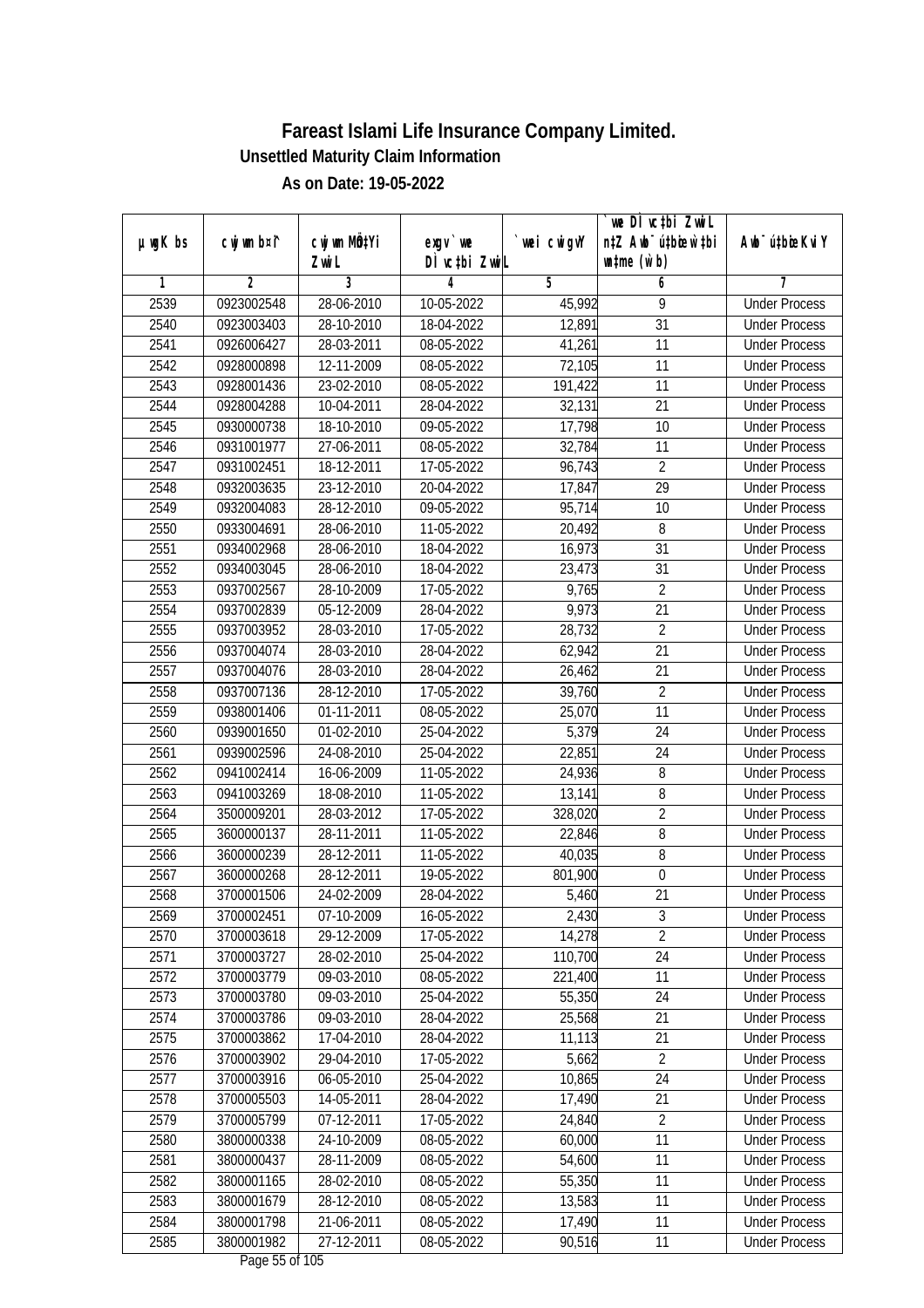|               |                |              |               |             | `we DÌ vc‡bi ZwwiL               |                             |
|---------------|----------------|--------------|---------------|-------------|----------------------------------|-----------------------------|
| $µ$ ug $K$ bs | cwj wm b¤i^    | cwj wm MQtYi | exgy `we      | `wei cwigvY | n‡Z Awb <sup>-</sup> ú‡bioen`‡bi | Awb <sup>-</sup> ú‡bioeKviY |
|               |                | Zwi L        | DÌ vctbi ZwiL |             | $\n  untime\n  (u`b)\n$          |                             |
| 1             | $\overline{2}$ | 3            | 4             | 5           | 6                                | 7                           |
| 2586          | 3800002123     | 12-03-2012   | 08-05-2022    | 159,240     | 11                               | <b>Under Process</b>        |
| 2587          | 3800002141     | 28-03-2012   | 08-05-2022    | 29,731      | $\overline{11}$                  | <b>Under Process</b>        |
| 2588          | 3900002589     | 20-10-2010   | 25-04-2022    | 13,656      | 24                               | <b>Under Process</b>        |
| 2589          | 3900003635     | 28-05-2011   | 25-04-2022    | 19,605      | 24                               | <b>Under Process</b>        |
| 2590          | 3900003726     | 22-06-2011   | 25-04-2022    | 48,990      | 24                               | <b>Under Process</b>        |
| 2591          | 3900003937     | 28-06-2011   | 11-05-2022    | 11,030      | 8                                | <b>Under Process</b>        |
| 2592          | 3900003993     | 28-06-2011   | 25-04-2022    | 23, 192     | $\overline{24}$                  | <b>Under Process</b>        |
| 2593          | 3900004205     | 27-11-2011   | 17-05-2022    | 44,202      | $\overline{2}$                   | <b>Under Process</b>        |
| 2594          | 3900004231     | 03-12-2011   | 17-05-2022    | 11,030      | $\overline{2}$                   | <b>Under Process</b>        |
| 2595          | 3900004434     | 28-12-2011   | 25-04-2022    | 140,120     | 24                               | <b>Under Process</b>        |
| 2596          | 3900004545     | 05-10-2011   | 25-04-2022    | 11,030      | 24                               | <b>Under Process</b>        |
| 2597          | 3900004548     | 28-12-2011   | 28-04-2022    | 60,000      | 21                               | <b>Under Process</b>        |
| 2598          | 3900004649     | 28-12-2011   | 25-04-2022    | 326,600     | $\overline{24}$                  | <b>Under Process</b>        |
| 2599          | 3900004742     | 28-12-2011   | 25-04-2022    | 22,513      | 24                               | <b>Under Process</b>        |
| 2600          | 3900004804     | 28-12-2011   | 09-05-2022    | 43,987      | 10                               | <b>Under Process</b>        |
| 2601          | 3900004808     | 28-12-2011   | 25-04-2022    | 13,871      | 24                               | <b>Under Process</b>        |
| 2602          | 3900004812     | 28-12-2011   | 25-04-2022    | 39,253      | 24                               | <b>Under Process</b>        |
| 2603          | 3900004814     | 28-12-2011   | 25-04-2022    | 13,126      | 24                               | <b>Under Process</b>        |
| 2604          | 3900004870     | 10-02-2012   | 11-05-2022    | 103,250     | 8                                | <b>Under Process</b>        |
| 2605          | 3900004893     | 12-02-2012   | 09-05-2022    | 132,960     | 10                               | <b>Under Process</b>        |
| 2606          | 3900005163     | 28-04-2012   | 17-05-2022    | 161,480     | $\overline{2}$                   | <b>Under Process</b>        |
| 2607          | 3900005230     | 28-04-2012   | 17-05-2022    | 161,480     | $\overline{2}$                   | <b>Under Process</b>        |
| 2608          | 4000000975     | 28-06-2011   | 24-04-2022    | 81,048      | 25                               | <b>Under Process</b>        |
| 2609          | 4000001200     | 28-09-2011   | 12-05-2022    | 53,889      | $\overline{7}$                   | <b>Under Process</b>        |
| 2610          | 4000001254     | 28-11-2011   | 24-04-2022    | 48,272      | 25                               | <b>Under Process</b>        |
| 2611          | 4000001341     | 19-12-2011   | 12-05-2022    | 85,212      | $\overline{1}$                   | <b>Under Process</b>        |
| 2612          | 4000001345     | 19-12-2011   | 24-04-2022    | 81,700      | 25                               | <b>Under Process</b>        |
| 2613          | 4000001392     | 26-12-2011   | 21-04-2022    | 81,650      | 28                               | <b>Under Process</b>        |
| 2614          | 4000001417     | 28-12-2011   | 21-04-2022    | 48,990      | 28                               | <b>Under Process</b>        |
| 2615          | 4000001427     | 28-12-2011   | 12-05-2022    | 47,835      | $\overline{7}$                   | <b>Under Process</b>        |
| 2616          | 4000001519     | 28-12-2011   | 12-05-2022    | 150,000     | 7                                | <b>Under Process</b>        |
| 2617          | 4000001575     | 28-12-2011   | 12-05-2022    | 164,656     | $\overline{7}$                   | <b>Under Process</b>        |
| 2618          | 4000001629     | 28-12-2011   | 24-04-2022    | 155,040     | 25                               | <b>Under Process</b>        |
| 2619          | 4000001643     | 28-12-2011   | 12-05-2022    | 81,650      | $\overline{7}$                   | <b>Under Process</b>        |
| 2620          | 4000001654     | 28-12-2011   | 24-04-2022    | 81,650      | 25                               | <b>Under Process</b>        |
| 2621          | 4000001679     | 28-12-2011   | 21-04-2022    | 81,650      | 28                               | <b>Under Process</b>        |
| 2622          | 4000001696     | 28-12-2011   | 24-04-2022    | 69,605      | 25                               | <b>Under Process</b>        |
| 2623          | 4100005447     | 26-01-2006   | 18-05-2022    | 40,640      | 1                                | <b>Under Process</b>        |
| 2624          | 4100005448     | 28-01-2006   | 18-04-2022    | 146,730     | 31                               | <b>Under Process</b>        |
| 2625          | 4100005779     | 28-03-2006   | 11-05-2022    | 34,467      | 8                                | <b>Under Process</b>        |
| 2626          | 4100009292     | 23-08-2008   | 19-04-2022    | 3,445       | 30                               | <b>Under Process</b>        |
| 2627          | 4100009344     | 28-08-2008   | 18-04-2022    | 3,161       | 31                               | <b>Under Process</b>        |
| 2628          | 4100009527     | 28-10-2008   | $18-04-2022$  | 8,495       | $\overline{31}$                  | <b>Under Process</b>        |
| 2629          | 4100010121     | 25-03-2009   | 18-05-2022    | 109,200     | 1                                | <b>Under Process</b>        |
| 2630          | 4100010251     | 28-04-2009   | 18-05-2022    | 54,600      | 1                                | <b>Under Process</b>        |
| 2631          | 4100010277     | 05-05-2009   | 11-05-2022    | 23,753      | 8                                | <b>Under Process</b>        |
| 2632          | 4100010296     | 16-05-2009   | 19-04-2022    | 14,528      | 30                               | <b>Under Process</b>        |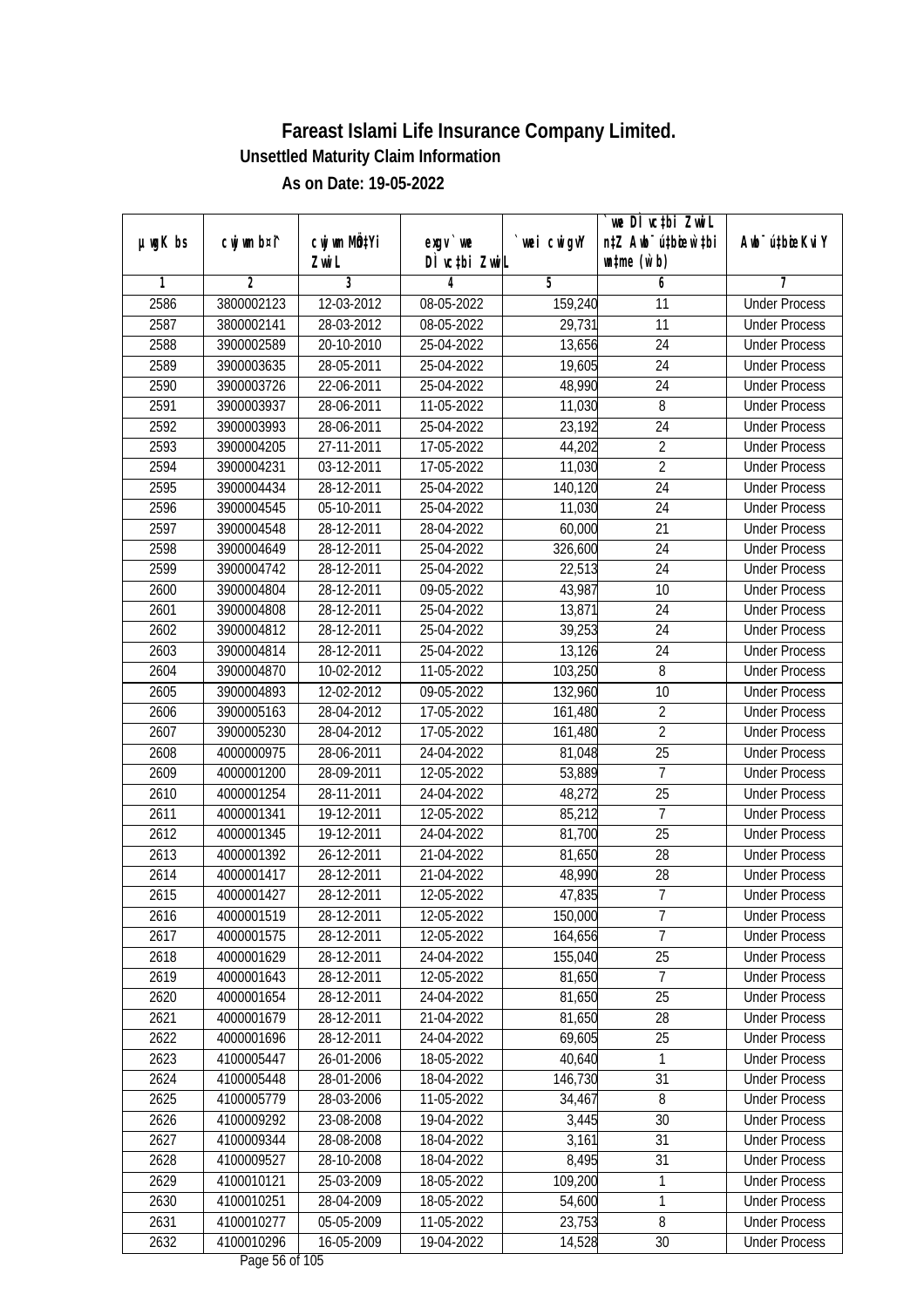|               |                |                       |                                         |            | we DI vctbi ZwiL<br>n‡Z Awb <sup>-</sup> ú‡bioen`‡bi |                             |
|---------------|----------------|-----------------------|-----------------------------------------|------------|------------------------------------------------------|-----------------------------|
| $µ$ ug $K$ bs | cwj wm b¤i^    | cwj wm MQtYi<br>Zwi L | $exgV$ we<br>DÌ vctbi ZwiL              | wei cwigvY | $\n  untime\n  (u`b)\n$                              | Awb <sup>-</sup> ú‡bioeKviY |
| 1             | $\overline{2}$ | 3                     | 4                                       | 5          | 6                                                    | 7                           |
| 2633          | 4100010297     | 16-05-2009            | 18-04-2022                              | 8,840      | $\overline{31}$                                      | <b>Under Process</b>        |
| 2634          | 4100010384     | 09-06-2009            | 10-05-2022                              | 41,915     | $\overline{9}$                                       | <b>Under Process</b>        |
| 2635          | 4100010601     | 28-06-2009            | 18-04-2022                              | 9,100      | $\overline{31}$                                      | <b>Under Process</b>        |
| 2636          | 4100010907     | 27-08-2009            | 19-05-2022                              | 3,718      | 0                                                    | <b>Under Process</b>        |
| 2637          | 4100011042     | 27-10-2009            | 18-04-2022                              | 60,066     | $\overline{31}$                                      | <b>Under Process</b>        |
| 2638          | 4100011438     | 28-03-2010            | 18-04-2022                              | 110,700    | $\overline{31}$                                      | <b>Under Process</b>        |
| 2639          | 4100011440     | 28-03-2010            | 11-05-2022                              | 39,020     | $\overline{8}$                                       | <b>Under Process</b>        |
| 2640          | 4100011441     | 28-03-2010            | 11-05-2022                              | 39,020     | $\overline{8}$                                       | <b>Under Process</b>        |
| 2641          | 4100011450     | 21-04-2010            | 11-05-2022                              | 74,070     | 8                                                    | <b>Under Process</b>        |
| 2642          | 4100012073     | 28-03-2011            | 28-04-2022                              | 22,060     | 21                                                   | <b>Under Process</b>        |
| 2643          | 4100012371     | 13-12-2011            | 18-04-2022                              | 15,986     | $\overline{31}$                                      | <b>Under Process</b>        |
| 2644          | 4100012510     | 28-12-2011            | $\overline{11}$ -05-2022                | 144,552    | 8                                                    | <b>Under Process</b>        |
| 2645          | 4100012633     | 11-03-2012            | 19-04-2022                              | 89,472     | $\overline{30}$                                      | <b>Under Process</b>        |
| 2646          | 4100012659     | 28-04-2012            | 10-05-2022                              | 160,150    | 9                                                    | <b>Under Process</b>        |
| 2647          | 4200000062     | 28-08-2007            | 18-05-2022                              | 10,600     | $\mathbf{1}$                                         | <b>Under Process</b>        |
| 2648          | 4200003391     | 28-03-2010            | 27-04-2022                              | 60,360     | 22                                                   | <b>Under Process</b>        |
| 2649          | 4200003705     | 28-06-2010            | 11-05-2022                              | 22,428     | 8                                                    | <b>Under Process</b>        |
| 2650          | 4200004023     | 28-12-2010            | 18-05-2022                              | 29,914     | $\mathbf{1}$                                         | <b>Under Process</b>        |
| 2651          | 4200004523     | 10-10-2011            | 11-05-2022                              | 246,800    | $\, 8$                                               | <b>Under Process</b>        |
| 2652          | 4200004872     | 28-12-2011            | 27-04-2022                              | 174,900    | 22                                                   | <b>Under Process</b>        |
| 2653          | 4200004929     | 18-04-2012            | 27-04-2022                              | 82,000     | 22                                                   | <b>Under Process</b>        |
| 2654          | 4200004944     | 28-04-2012            | 18-05-2022                              | 14,481     | 1                                                    | <b>Under Process</b>        |
| 2655          | 4200005924     | 20-12-2015            | 16-05-2022                              | 140,000    | $\mathfrak{Z}$                                       | <b>Under Process</b>        |
| 2656          | 4300005865     | 28-12-2009            | 08-05-2022                              | 22,628     | 11                                                   | <b>Under Process</b>        |
| 2657          | 4300005980     | 28-12-2009            | 08-05-2022                              | 43,680     | 11                                                   | <b>Under Process</b>        |
| 2658          | 4300006244     | 13-03-2010            | 28-04-2022                              | 28,093     | 21                                                   | <b>Under Process</b>        |
| 2659          | 4300007401     | 22-06-2011            | 28-04-2022                              | 65,320     | 21                                                   | <b>Under Process</b>        |
| 2660          | 05300002114    | 13-09-2011            | 11-05-2022                              | 184,150    | 8                                                    | <b>Under Process</b>        |
| 2661          | 000002916      | 28-11-2010            | 12-05-2022                              | 38,001     | $\overline{1}$                                       | <b>Under Process</b>        |
| 2662          | 018032651      | 28-02-2012            | 17-05-2022                              | 7,352      | $\overline{2}$                                       | <b>Under Process</b>        |
| 2663          | 018031014      | 15-11-2011            | 16-05-2022                              | 3,309      | 3                                                    | <b>Under Process</b>        |
| 2664          | 018024748      | 27-09-2009            | 17-05-2022                              | 4,496      | $\overline{2}$                                       | <b>Under Process</b>        |
| 2665          | 018031630      | 28-12-2011            | 17-05-2022                              | 47,970     | $\overline{2}$                                       | <b>Under Process</b>        |
| 2666          | 018032595      | 28-01-2012            | 17-05-2022                              | 15,710     | $\overline{2}$                                       | <b>Under Process</b>        |
| 2667          | 018031724      | 19-12-2011            | 16-05-2022                              | 39,975     | $\overline{3}$                                       | <b>Under Process</b>        |
| 2668          | 024022449      | 27-08-2009            | 16-05-2022                              | 9,879      | $\sqrt{3}$                                           | <b>Under Process</b>        |
| 2669          | 024039561      | 28-02-2012            | 12-05-2022                              | 9,316      | $\overline{7}$                                       | <b>Under Process</b>        |
| 2670          | 024039530      | 25-02-2012            | 12-05-2022                              | 150,500    | $\overline{7}$                                       | <b>Under Process</b>        |
| 2671          | 024039315      | 28-12-2011            | 12-05-2022                              | 39,425     | $\overline{7}$                                       | <b>Under Process</b>        |
| 2672          | 02800003712    | 18-12-2010            | 17-05-2022                              | 4,325      | $\overline{2}$                                       | <b>Under Process</b>        |
| 2673          | 002012612      | 26-04-2011            | 16-05-2022                              | 2,647      | $\overline{3}$                                       | <b>Under Process</b>        |
| 2674          | 004057962      | 28-01-2012            | 12-05-2022                              | 38,610     | $\overline{7}$                                       | <b>Under Process</b>        |
| 2675          | 024039477      | 28-01-2012            | 16-05-2022                              | 40,150     | $\overline{3}$                                       | <b>Under Process</b>        |
| 2676          | 024039503      | 28-01-2012            | 16-05-2022                              | 37,474     | $\overline{3}$                                       | <b>Under Process</b>        |
| 2677          | 024039435      | 28-01-2012            | 16-05-2022                              | 23,466     | $\overline{3}$                                       | <b>Under Process</b>        |
| 2678          | 012010416      | 28-03-2012            | 18-05-2022                              | 13,532     | $\mathbf{1}$                                         | <b>Under Process</b>        |
| 2679          | 012006595      | 28-01-2010            | 18-05-2022<br>$D_{0.92}$ $E7$ of 10 $E$ | 9,232      | $\mathbf{1}$                                         | <b>Under Process</b>        |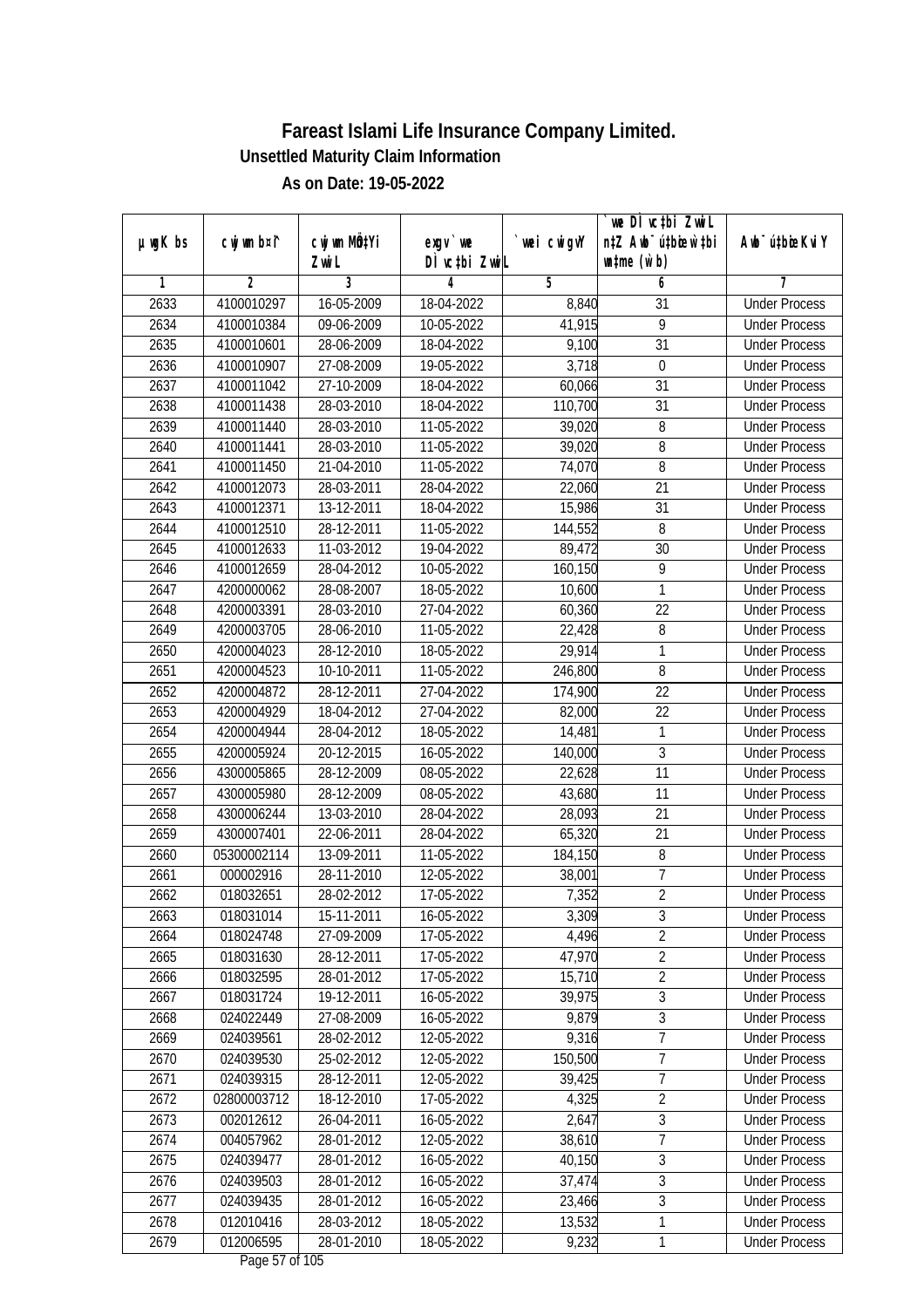|               |                |              |                            |             | `we DÌ vc‡bi ZwwiL               |                             |
|---------------|----------------|--------------|----------------------------|-------------|----------------------------------|-----------------------------|
| $µ$ ug $K$ bs | cwj wm b¤i^    | cwj wm MQtYi | exgy `we                   | `wei cwigvY | n‡Z Awb <sup>-</sup> ú‡bioen`‡bi | Awb <sup>-</sup> ú‡bioeKviY |
|               |                | Zwi L        | DÌ vctbi ZwiL              |             | $\n  untime\n  (u`b)\n$          |                             |
| 1             | $\overline{2}$ | 3            | 4                          | 5           | 6                                | 7                           |
| 2680          | 014058929      | 28-11-2011   | 19-05-2022                 | 2,594       | 0                                | <b>Under Process</b>        |
| 2681          | 024040334      | 11-02-2012   | 12-05-2022                 | 40,150      | $\overline{7}$                   | <b>Under Process</b>        |
| 2682          | 024040258      | 28-12-2011   | 12-05-2022                 | 39,425      | $\overline{7}$                   | <b>Under Process</b>        |
| 2683          | 024040341      | 11-02-2012   | 12-05-2022                 | 86,328      | 7                                | <b>Under Process</b>        |
| 2684          | 043033934      | 09-02-2011   | 18-05-2022                 | 10,116      | 1                                | <b>Under Process</b>        |
| 2685          | 018028554      | 27-11-2010   | 16-05-2022                 | 3,927       | $\overline{3}$                   | <b>Under Process</b>        |
| 2686          | 018031644      | 28-12-2011   | 17-05-2022                 | 10,696      | $\overline{2}$                   | <b>Under Process</b>        |
| 2687          | 018031612      | 28-11-2011   | 11-05-2022                 | 3,460       | $\overline{8}$                   | <b>Under Process</b>        |
| 2688          | 018031573      | 24-11-2011   | 16-05-2022                 | 8,721       | $\overline{3}$                   | <b>Under Process</b>        |
| 2689          | 024039142      | $20-12-2011$ | 12-05-2022                 | 41,025      | $\overline{7}$                   | <b>Under Process</b>        |
| 2690          | 024039527      | 23-02-2012   | 12-05-2022                 | 22,936      | 7                                | <b>Under Process</b>        |
| 2691          | 044008613      | 28-06-2010   | 12-05-2022                 | 39,550      | $\overline{7}$                   | <b>Under Process</b>        |
| 2692          | 011029662      | 28-06-2011   | 19-05-2022                 | 33,090      | $\overline{0}$                   | <b>Under Process</b>        |
| 2693          | 002012066      | 28-06-2010   | 16-05-2022                 | 26,914      | $\mathfrak{Z}$                   | <b>Under Process</b>        |
| 2694          | 00200011220    | 06-10-2010   | 16-05-2022                 | 22,003      | 3                                | <b>Under Process</b>        |
| 2695          | 024050011      | 25-08-2011   | 12-05-2022                 | 17,965      | $\overline{1}$                   | <b>Under Process</b>        |
| 2696          | 018031981      | 28-12-2011   | 16-05-2022                 | 11,171      | 3                                | <b>Under Process</b>        |
| 2697          | 043037394      | 28-02-2012   | 18-05-2022                 | 73,250      | 1                                | <b>Under Process</b>        |
| 2698          | 043037688      | 28-03-2012   | 18-05-2022                 | 32,179      | 1                                | <b>Under Process</b>        |
| 2699          | 043037164      | 28-12-2011   | 18-05-2022                 | 2,868       | 1                                | <b>Under Process</b>        |
| 2700          | 043035015      | 19-03-2011   | 18-05-2022                 | 8,548       | 1                                | <b>Under Process</b>        |
| 2701          | 043025811      | 16-09-2009   | 18-05-2022                 | 12,035      | 1                                | <b>Under Process</b>        |
| 2702          | 001012850      | 10-07-2011   | 19-05-2022                 | 11,979      | $\mathbf 0$                      | <b>Under Process</b>        |
| 2703          | 012009955      | 28-12-2011   | 10-04-2022                 | 19,592      | 39                               | <b>Under Process</b>        |
| 2704          | 012009947      | 28-12-2011   | 18-05-2022                 | 37,636      | 1                                | <b>Under Process</b>        |
| 2705          | 00800000991    | 28-03-2010   | 16-05-2022                 | 4,787       | 3                                | <b>Under Process</b>        |
| 2706          | 027032262      | 17-09-2011   | 19-05-2022                 | 3,309       | $\mathbf{0}$                     | <b>Under Process</b>        |
| 2707          | 018031652      | 28-12-2011   | 16-05-2022                 | 10,494      | 3                                | <b>Under Process</b>        |
| 2708          | 018031656      | 28-12-2011   | 11-05-2022                 | 14,237      | $\sqrt{8}$                       | <b>Under Process</b>        |
| 2709          | 01800014105    | 28-04-2011   | 16-05-2022                 | 5,783       | $\overline{3}$                   | <b>Under Process</b>        |
| 2710          | 018031736      | 28-12-2011   | 17-05-2022                 | 61,245      | $\sqrt{2}$                       | <b>Under Process</b>        |
| 2711          | 018031844      | 26-12-2011   | 17-05-2022                 | 18,264      | $\overline{2}$                   | <b>Under Process</b>        |
| 2712          | 018032443      | 28-12-2011   | 16-05-2022                 | 47,970      | $\overline{3}$                   | <b>Under Process</b>        |
| 2713          | 012009793      | 28-11-2011   | 16-05-2022                 | 7,813       | $\overline{3}$                   | <b>Under Process</b>        |
| 2714          | 012009784      | 27-11-2011   | 16-05-2022                 | 21,882      | $\overline{3}$                   | <b>Under Process</b>        |
| 2715          | 012009242      | 26-05-2011   | 16-05-2022                 | 10,689      | 3                                | <b>Under Process</b>        |
| 2716          | 012009763      | 22-11-2011   | 16-05-2022                 | 12,869      | $\overline{3}$                   | <b>Under Process</b>        |
| 2717          | 012009521      | 26-09-2011   | 16-05-2022                 | 11,576      | 3                                | <b>Under Process</b>        |
| 2718          | 012009393      | 25-07-2011   | 16-05-2022                 | 8,988       | $\overline{3}$                   | <b>Under Process</b>        |
| 2719          | 01800014849    | 28-12-2011   | 16-05-2022                 | 58,046      | $\overline{3}$                   | <b>Under Process</b>        |
| 2720          | 018032474      | 28-12-2011   | 16-05-2022                 | 19,025      | 3                                | <b>Under Process</b>        |
| 2721          | 011031121      | 28-12-2011   | 08-05-2022                 | 36,801      | 11                               | <b>Under Process</b>        |
| 2722          | 011031804      | 25-03-2012   | 09-05-2022                 | 57,894      | $\overline{10}$                  | <b>Under Process</b>        |
| 2723          | 011031845      | 22-03-2012   | 09-05-2022                 | 98,460      | 10                               | <b>Under Process</b>        |
| 2724          | 011030665      | 27-11-2011   | 19-05-2022                 | 5,515       | $\boldsymbol{0}$                 | <b>Under Process</b>        |
| 2725          | 00200005803    | 28-05-2010   | 16-05-2022                 | 18,515      | 3                                | <b>Under Process</b>        |
| 2726          | 017031386      | 28-12-2011   | 16-05-2022                 | 13,338      | $\overline{3}$                   | <b>Under Process</b>        |
|               |                |              | $D_{\text{max}}$ CO of 10D |             |                                  |                             |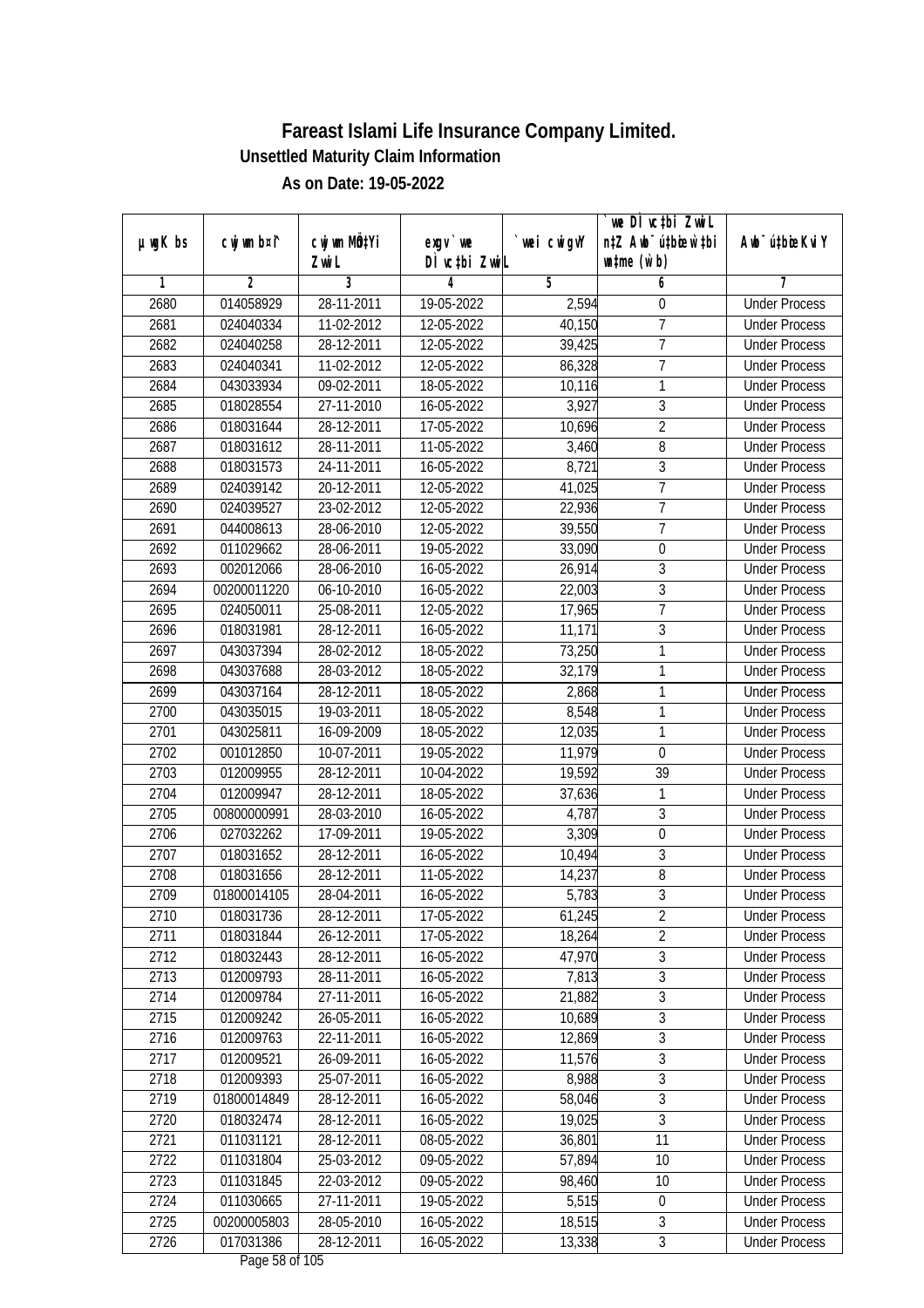|               |                |                  |               |            | we DI vctbi ZwiL                 |                             |
|---------------|----------------|------------------|---------------|------------|----------------------------------|-----------------------------|
| $µ$ ug $K$ bs | cwj wm b¤i^    | cwj wm MQtYi     | $exgV$ we     | wei cwigvY | n‡Z Awb <sup>-</sup> ú‡bicew`‡bi | Awb <sup>-</sup> ú‡bioeKviY |
|               |                | Zwi L            | DÌ vctbi ZwiL |            | $\n  untime\n  (u`b)\n$          |                             |
| 1             | $\overline{2}$ | 3<br>28-12-2011  | 4             | 5          | 6                                | 7<br><b>Under Process</b>   |
| 2727          | 017031191      |                  | 16-05-2022    | 39,325     | 3                                |                             |
| 2728          | 011031143      | 28-12-2011       | 19-05-2022    | 24,528     | $\overline{0}$                   | <b>Under Process</b>        |
| 2729          | 011033365      | 19-03-2012       | 19-05-2022    | 96,360     | $\overline{0}$                   | <b>Under Process</b>        |
| 2730          | 011031550      | $26 - 10 - 2011$ | 19-05-2022    | 4,442      | $\boldsymbol{0}$                 | <b>Under Process</b>        |
| 2731          | 053002073      | 08-12-2010       | 11-05-2022    | 94,920     | 8                                | <b>Under Process</b>        |
| 2732          | 053002211      | 21-06-2011       | 17-05-2022    | 19,224     | $\overline{2}$                   | <b>Under Process</b>        |
| 2733          | 05200001443    | 28-12-2009       | 11-05-2022    | 10,494     | 8                                | <b>Under Process</b>        |
| 2734          | 05200001596    | 28-12-2009       | 11-05-2022    | 10,760     | $\overline{8}$                   | <b>Under Process</b>        |
| 2735          | 006021249      | 23-08-2011       | 16-05-2022    | 3,309      | $\overline{3}$                   | <b>Under Process</b>        |
| 2736          | 006018772      | 28-06-2010       | 16-05-2022    | 17,115     | $\mathfrak{Z}$                   | <b>Under Process</b>        |
| 2737          | 012009714      | 28-11-2011       | 16-05-2022    | 13,788     | $\overline{3}$                   | <b>Under Process</b>        |
| 2738          | 049032603      | 28-12-2011       | 16-05-2022    | 14,911     | $\sqrt{3}$                       | <b>Under Process</b>        |
| 2739          | 04900006729    | 28-03-2012       | 16-05-2022    | 12,352     | $\overline{3}$                   | <b>Under Process</b>        |
| 2740          | 04900006712    | 28-03-2012       | 19-05-2022    | 18,529     | $\boldsymbol{0}$                 | <b>Under Process</b>        |
| 2741          | 049032828      | 28-01-2012       | 19-05-2022    | 4,065      | $\boldsymbol{0}$                 | <b>Under Process</b>        |
| 2742          | 006019621      | 28-11-2010       | 16-05-2022    | 7,692      | $\mathfrak{Z}$                   | <b>Under Process</b>        |
| 2743          | 006018219      | 25-02-2010       | 16-05-2022    | 5,190      | $\mathfrak{Z}$                   | <b>Under Process</b>        |
| 2744          | 015022300      | 28-12-2009       | 19-05-2022    | 90,900     | $\boldsymbol{0}$                 | <b>Under Process</b>        |
| 2745          | 052028047      | 28-04-2012       | 18-05-2022    | 80,300     | $\mathbf{1}$                     | <b>Under Process</b>        |
| 2746          | 031006526      | 24-08-2011       | 16-05-2022    | 33,090     | $\sqrt{3}$                       | <b>Under Process</b>        |
| 2747          | 031006527      | 24-08-2011       | 16-05-2022    | 41,976     | $\overline{3}$                   | <b>Under Process</b>        |
| 2748          | 011031032      | 28-12-2011       | 11-04-2022    | 157,700    | 38                               | <b>Under Process</b>        |
| 2749          | 027033554      | 14-02-2012       | 19-05-2022    | 160,600    | $\boldsymbol{0}$                 | <b>Under Process</b>        |
| 2750          | 027033642      | 15-04-2012       | 19-05-2022    | 18,960     | $\boldsymbol{0}$                 | <b>Under Process</b>        |
| 2751          | 027033560      | 22-03-2012       | 19-05-2022    | 64,240     | $\boldsymbol{0}$                 | <b>Under Process</b>        |
| 2752          | 027033629      | 28-03-2012       | 19-05-2022    | 80,300     | $\mathbf 0$                      | <b>Under Process</b>        |
| 2753          | 027033563      | 28-03-2012       | 19-05-2022    | 160,600    | $\boldsymbol{0}$                 | <b>Under Process</b>        |
| 2754          | 027033565      | 28-03-2012       | 19-05-2022    | 160,600    | $\boldsymbol{0}$                 | <b>Under Process</b>        |
| 2755          | 021080037      | 28-12-2011       | 16-05-2022    | 30,094     | $\overline{3}$                   | <b>Under Process</b>        |
| 2756          | 021081033      | 28-02-2012       | 16-05-2022    | 75,240     | $\overline{3}$                   | <b>Under Process</b>        |
| 2757          | 021079497      | 28-12-2011       | 16-05-2022    | 16,500     | 3                                | <b>Under Process</b>        |
| 2758          | 052027076      | 28-12-2011       | 11-05-2022    | 96,444     | 8                                | <b>Under Process</b>        |
| 2759          | 0942003406     | 28-04-2011       | 18-05-2022    | 36,403     | 1                                | <b>Under Process</b>        |
| 2760          | 0942003618     | 28-06-2011       | 27-04-2022    | 150,659    | 22                               | <b>Under Process</b>        |
| 2761          | 0942003781     | 27-10-2011       | 18-05-2022    | 22,557     | 1                                | <b>Under Process</b>        |
| 2762          | 0942003960     | 28-12-2011       | 18-05-2022    | 38,697     | 1                                | <b>Under Process</b>        |
| 2763          | 0943001626     | 28-12-2009       | 28-04-2022    | 56,810     | 21                               | <b>Under Process</b>        |
| 2764          | 0944000102     | 28-12-2008       | 10-05-2022    | 16,692     | $\overline{9}$                   | <b>Under Process</b>        |
| 2765          | 0944000103     | 28-12-2008       | 10-05-2022    | 16,692     | $\overline{9}$                   | <b>Under Process</b>        |
| 2766          | 0944001623     | 15-10-2009       | 10-05-2022    | 12,365     | $\overline{9}$                   | <b>Under Process</b>        |
| 2767          | 0944002320     | 27-12-2009       | 10-05-2022    | 11,067     | 9                                | <b>Under Process</b>        |
| 2768          | 0944007969     | 30-06-2011       | 10-05-2022    | 6,229      | $\overline{9}$                   | <b>Under Process</b>        |
| 2769          | 0945003024     | 27-12-2009       | 24-04-2022    | 5,208      | 25                               | <b>Under Process</b>        |
| 2770          | 0945004440     | 28-06-2010       | 11-05-2022    | 22,435     | 8                                | <b>Under Process</b>        |
| 2771          | 0946001124     | 28-03-2009       | 28-04-2022    | 33,802     | 21                               | <b>Under Process</b>        |
| 2772          | 0946005184     | 28-12-2010       | 28-04-2022    | 35,207     | 21                               | <b>Under Process</b>        |
| 2773          | 0946007121     | 28-06-2011       | 25-04-2022    | 33,763     | 24                               | <b>Under Process</b>        |
|               |                |                  |               |            |                                  |                             |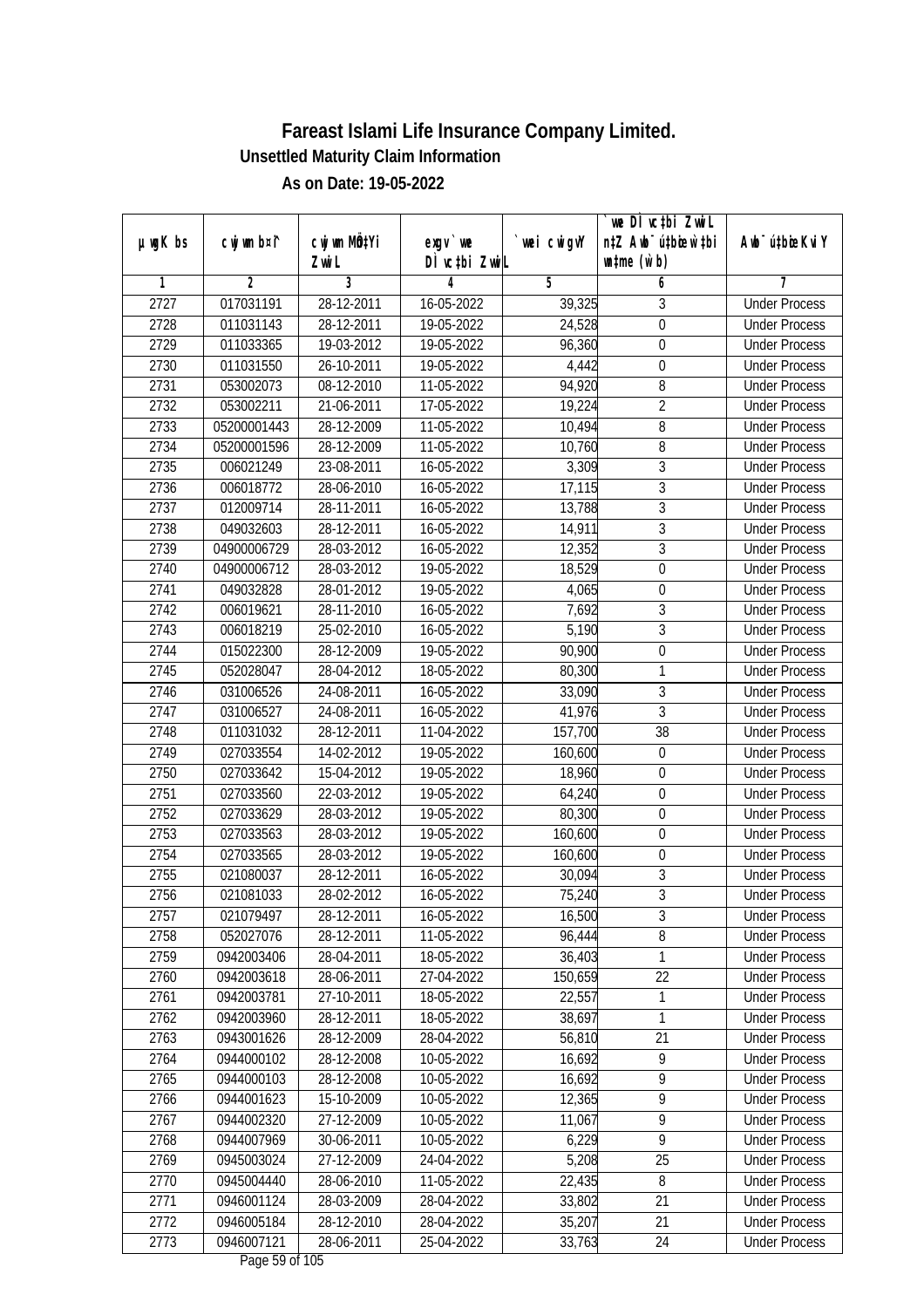|               |                |                                    |                            |             | we DI vctbi ZwiL                                            |                             |
|---------------|----------------|------------------------------------|----------------------------|-------------|-------------------------------------------------------------|-----------------------------|
| $µ$ ug $K$ bs | cwj wm b¤i^    | cwj wm MQ <sup>1</sup> Yi<br>Zwi L | $exgV$ we<br>DÌ vctbi ZwiL | `wei cwigvY | n‡Z Awb <sup>-</sup> ú‡bioen`‡bi<br>$\n  untime\n  (u`b)\n$ | Awb <sup>-</sup> ú‡bioeKviY |
| 1             | $\overline{2}$ | 3                                  | 4                          | 5           | 6                                                           | 7                           |
| 2774          | 0946007199     | 28-06-2011                         | 25-04-2022                 | 90,297      | 24                                                          | <b>Under Process</b>        |
| 2775          | 0946007258     | 28-06-2011                         | 25-04-2022                 | 54,501      | $\overline{24}$                                             | <b>Under Process</b>        |
| 2776          | 0947001611     | 13-04-2010                         | 17-05-2022                 | 6,790       | $\overline{2}$                                              | <b>Under Process</b>        |
| 2777          | 0947001644     | 03-05-2010                         | 17-05-2022                 | 16,673      | $\overline{2}$                                              | <b>Under Process</b>        |
| 2778          | 0948001411     | $27 - 12 - 2009$                   | 28-04-2022                 | 18,190      | $\overline{21}$                                             | <b>Under Process</b>        |
| 2779          | 0948001838     | 28-01-2010                         | 28-04-2022                 | 29,567      | 21                                                          | <b>Under Process</b>        |
| 2780          | 0948005495     | 28-12-2010                         | 28-04-2022                 | 94,383      | $\overline{21}$                                             | <b>Under Process</b>        |
| 2781          | 0948005502     | 28-12-2010                         | 28-04-2022                 | 13,688      | 21                                                          | <b>Under Process</b>        |
| 2782          | 0948006070     | 28-12-2010                         | 17-05-2022                 | 16,404      | $\overline{2}$                                              | <b>Under Process</b>        |
| 2783          | 0950000164     | 06-06-2010                         | 10-05-2022                 | 95,714      | 9                                                           | <b>Under Process</b>        |
| 2784          | 0950000220     | 24-06-2010                         | 11-05-2022                 | 17,069      | 8                                                           | <b>Under Process</b>        |
| 2785          | 0950000775     | 18-04-2011                         | $\overline{11}$ -05-2022   | 52,951      | 8                                                           | <b>Under Process</b>        |
| 2786          | 0950001001     | 28-06-2011                         | 10-05-2022                 | 16,127      | $\overline{9}$                                              | <b>Under Process</b>        |
| 2787          | 0950001246     | 20-03-2012                         | 11-05-2022                 | 73,915      | 8                                                           | <b>Under Process</b>        |
| 2788          | 0950001247     | 20-03-2012                         | 10-05-2022                 | 48,778      | 9                                                           | <b>Under Process</b>        |
| 2789          | 0950001256     | 28-03-2012                         | 10-05-2022                 | 22,722      | 9                                                           | <b>Under Process</b>        |
| 2790          | 0950001257     | 28-03-2012                         | 10-05-2022                 | 97,167      | 9                                                           | <b>Under Process</b>        |
| 2791          | 0950001268     | 28-03-2012                         | 10-05-2022                 | 39,456      | $\overline{9}$                                              | <b>Under Process</b>        |
| 2792          | 0950001274     | 28-03-2012                         | 11-05-2022                 | 194,326     | 8                                                           | <b>Under Process</b>        |
| 2793          | 0950001275     | 28-03-2012                         | 11-05-2022                 | 77,133      | 8                                                           | <b>Under Process</b>        |
| 2794          | 0950001277     | 28-03-2012                         | 10-05-2022                 | 97,167      | 9                                                           | <b>Under Process</b>        |
| 2795          | 0950001280     | 28-03-2012                         | 11-05-2022                 | 34,689      | 8                                                           | <b>Under Process</b>        |
| 2796          | 0950001287     | 28-03-2012                         | 11-05-2022                 | 194,326     | 8                                                           | <b>Under Process</b>        |
| 2797          | 0950001288     | 28-03-2012                         | 10-05-2022                 | 95,594      | 9                                                           | <b>Under Process</b>        |
| 2798          | 0950001299     | 21-04-2012                         | 10-05-2022                 | 187,889     | 9                                                           | <b>Under Process</b>        |
| 2799          | 0951004960     | 02-11-2010                         | 12-05-2022                 | 89,470      | 7                                                           | <b>Under Process</b>        |
| 2800          | 0951006193     | 10-04-2011                         | 12-05-2022                 | 16,504      | $\overline{1}$                                              | <b>Under Process</b>        |
| 2801          | 0952000080     | 28-06-2008                         | 16-05-2022                 | 11,635      | $\overline{3}$                                              | <b>Under Process</b>        |
| 2802          | 0954001278     | 28-12-2009                         | 11-05-2022                 | 21,534      | $\overline{8}$                                              | <b>Under Process</b>        |
| 2803          | 0954003486     | 28-05-2011                         | 11-05-2022                 | 96,743      | $8\,$                                                       | <b>Under Process</b>        |
| 2804          | 0954003995     | 28-10-2011                         | 11-05-2022                 | 31,141      | 8                                                           | <b>Under Process</b>        |
| 2805          | 0954004026     | 28-10-2011                         | 11-05-2022                 | 73,860      | 8                                                           | <b>Under Process</b>        |
| 2806          | 0954004033     | 28-10-2011                         | 11-05-2022                 | 95,170      | 8                                                           | <b>Under Process</b>        |
| 2807          | 0954004049     | 28-10-2011                         | 24-04-2022                 | 53,140      | 25                                                          | <b>Under Process</b>        |
| 2808          | 0954004171     | 28-11-2011                         | 11-05-2022                 | 38,697      | 8                                                           | <b>Under Process</b>        |
| 2809          | 0954004172     | 28-11-2011                         | 24-04-2022                 | 38,697      | 25                                                          | <b>Under Process</b>        |
| 2810          | 0954004174     | 28-11-2011                         | 11-05-2022                 | 58,046      | 8                                                           | <b>Under Process</b>        |
| 2811          | 0954004236     | 28-11-2011                         | 24-04-2022                 | 32,896      | 25                                                          | <b>Under Process</b>        |
| 2812          | 0954004464     | 28-01-2012                         | 28-04-2022                 | 34,812      | 21                                                          | <b>Under Process</b>        |
| 2813          | 0954004473     | 28-01-2012                         | 11-05-2022                 | 86,616      | 8                                                           | <b>Under Process</b>        |
| 2814          | 0954004487     | 28-02-2012                         | 24-04-2022                 | 194,326     | 25                                                          | <b>Under Process</b>        |
| 2815          | 0954004539     | 28-12-2011                         | 28-04-2022                 | 15,571      | 21                                                          | <b>Under Process</b>        |
| 2816          | 0954004598     | 28-03-2012                         | 11-05-2022                 | 75,980      | 8                                                           | <b>Under Process</b>        |
| 2817          | 0954004613     | 28-03-2012                         | 24-04-2022                 | 97,167      | 25                                                          | <b>Under Process</b>        |
| 2818          | 0956002098     | 28-12-2008                         | 17-05-2022                 | 8,723       | $\overline{2}$                                              | <b>Under Process</b>        |
| 2819          | 0956002515     | 23-03-2009                         | 17-05-2022                 | 18,190      | $\overline{2}$                                              | <b>Under Process</b>        |
| 2820          | 0956008749     | 29-04-2010                         | 18-04-2022                 | 8,870       | 31                                                          | <b>Under Process</b>        |
|               |                |                                    | Dege $\ell$ 0 of 10E       |             |                                                             |                             |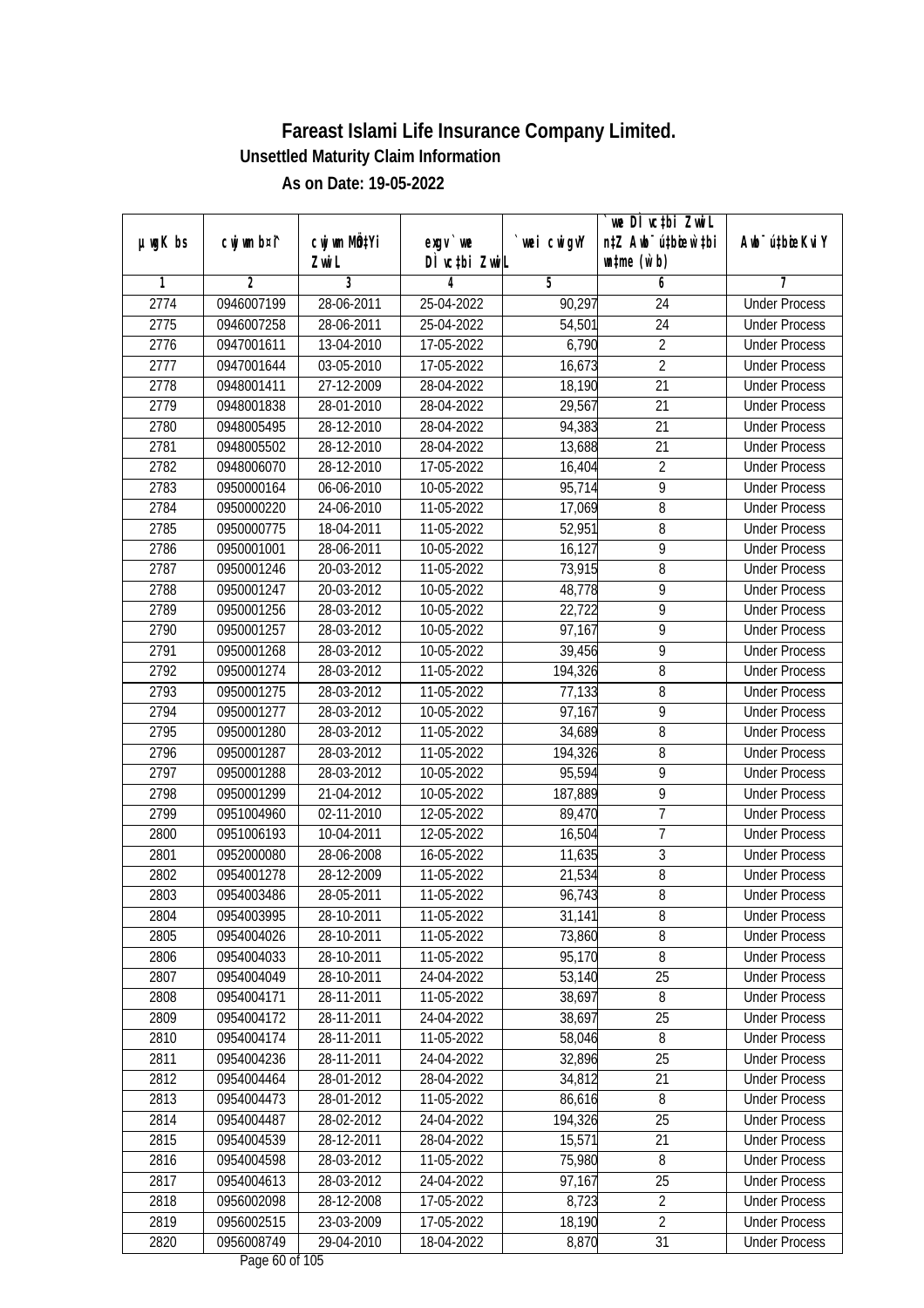| $µ$ ug $K$ bs | cwj wm b¤i^    | cwj wm MQtYi |                            | wei cwigvY | we DI vctbi ZwiL<br>n‡Z Awb <sup>-</sup> ú‡bicen`‡bi | Awb <sup>-</sup> ú‡bioeKviY |
|---------------|----------------|--------------|----------------------------|------------|------------------------------------------------------|-----------------------------|
|               |                | Zwi L        | $exgV$ we<br>DÌ vctbi ZwiL |            | $\n  untime\n  (u`b)\n$                              |                             |
| 1             | $\overline{2}$ | 3            | 4                          | 5          | 6                                                    | 7                           |
| 2821          | 0956008999     | 08-05-2010   | 17-05-2022                 | 7,008      | $\overline{2}$                                       | <b>Under Process</b>        |
| 2822          | 0956010399     | 29-07-2010   | 08-05-2022                 | 19,300     | $\overline{11}$                                      | <b>Under Process</b>        |
| 2823          | 0956015982     | 02-10-2011   | 17-05-2022                 | 77,087     | $\overline{2}$                                       | <b>Under Process</b>        |
| 2824          | 0956014725     | 08-05-2011   | 08-05-2022                 | 5,783      | 11                                                   | <b>Under Process</b>        |
| 2825          | 0956015120     | 08-06-2011   | 17-05-2022                 | 10,353     | $\overline{2}$                                       | <b>Under Process</b>        |
| 2826          | 0956015547     | 30-06-2011   | 18-04-2022                 | 10,111     | $\overline{31}$                                      | <b>Under Process</b>        |
| 2827          | 0956015676     | 18-08-2011   | 18-04-2022                 | 9,641      | 31                                                   | <b>Under Process</b>        |
| 2828          | 0956015802     | 05-10-2011   | 28-04-2022                 | 60,038     | 21                                                   | <b>Under Process</b>        |
| 2829          | 0956015957     | 28-11-2011   | 28-04-2022                 | 12,178     | 21                                                   | <b>Under Process</b>        |
| 2830          | 0956016477     | 23-04-2012   | 17-05-2022                 | 33,324     | $\overline{2}$                                       | <b>Under Process</b>        |
| 2831          | 0956016390     | 25-02-2012   | 17-05-2022                 | 58,301     | $\overline{2}$                                       | <b>Under Process</b>        |
| 2832          | 0956016456     | 28-03-2012   | 08-05-2022                 | 11,241     | 11                                                   | <b>Under Process</b>        |
| 2833          | 0956016473     | 27-03-2012   | 28-04-2022                 | 97,167     | $\overline{21}$                                      | <b>Under Process</b>        |
| 2834          | 0957000310     | 20-08-2009   | 17-05-2022                 | 24,934     | $\sqrt{2}$                                           | <b>Under Process</b>        |
| 2835          | 0957001032     | 21-03-2010   | 17-05-2022                 | 8,514      | $\overline{2}$                                       | <b>Under Process</b>        |
| 2836          | 0957002647     | 27-10-2010   | 24-04-2022                 | 5,694      | 25                                                   | <b>Under Process</b>        |
| 2837          | 0957002914     | 28-11-2010   | 17-05-2022                 | 17,956     | $\overline{2}$                                       | <b>Under Process</b>        |
| 2838          | 0957003198     | 28-12-2010   | 24-04-2022                 | 15,571     | 25                                                   | <b>Under Process</b>        |
| 2839          | 0957003415     | 28-12-2010   | 24-04-2022                 | 5,476      | 25                                                   | <b>Under Process</b>        |
| 2840          | 0957003825     | 05-03-2011   | 17-05-2022                 | 11,051     | $\overline{2}$                                       | <b>Under Process</b>        |
| 2841          | 0957003989     | 27-03-2011   | 17-05-2022                 | 27,078     | $\overline{2}$                                       | <b>Under Process</b>        |
| 2842          | 0957004132     | 17-04-2011   | 17-05-2022                 | 8,007      | $\sqrt{2}$                                           | <b>Under Process</b>        |
| 2843          | 0957004585     | 28-06-2011   | 17-05-2022                 | 190,817    | $\overline{2}$                                       | <b>Under Process</b>        |
| 2844          | 0957004645     | 28-06-2011   | 17-05-2022                 | 33,423     | $\overline{2}$                                       | <b>Under Process</b>        |
| 2845          | 0957004849     | 18-08-2011   | 17-05-2022                 | 19,428     | $\overline{2}$                                       | <b>Under Process</b>        |
| 2846          | 0957004898     | 27-08-2011   | 24-04-2022                 | 40,826     | 25                                                   | <b>Under Process</b>        |
| 2847          | 0957004998     | 12-10-2011   | 17-05-2022                 | 34,136     | $\overline{2}$                                       | <b>Under Process</b>        |
| 2848          | 0957005057     | 23-10-2011   | 17-05-2022                 | 88,031     | $\overline{2}$                                       | <b>Under Process</b>        |
| 2849          | 0957005220     | 10-12-2011   | 17-05-2022                 | 36,023     | $\overline{2}$                                       | <b>Under Process</b>        |
| 2850          | 0957005225     | 10-12-2011   | 17-05-2022                 | 20,705     | $\overline{2}$                                       | <b>Under Process</b>        |
| 2851          | 0957005241     | 10-12-2011   | 17-05-2022                 | 193,479    | 2                                                    | <b>Under Process</b>        |
| 2852          | 0957005258     | 10-12-2011   | 24-04-2022                 | 7,563      | 25                                                   | <b>Under Process</b>        |
| 2853          | 0957005314     | 28-12-2011   | 17-05-2022                 | 38,697     | $\overline{2}$                                       | <b>Under Process</b>        |
| 2854          | 4300007722     | 10-12-2011   | 16-05-2022                 | 147,234    | $\overline{3}$                                       | <b>Under Process</b>        |
| 2855          | 4300007761     | 20-12-2011   | 08-05-2022                 | 11,030     | 11                                                   | <b>Under Process</b>        |
| 2856          | 4300007864     | 28-12-2011   | 08-05-2022                 | 11,030     | 11                                                   | <b>Under Process</b>        |
| 2857          | 4300007946     | 28-12-2011   | 28-04-2022                 | 163,300    | 21                                                   | <b>Under Process</b>        |
| 2858          | 4300008010     | 28-12-2011   | 08-05-2022                 | 104,940    | 11                                                   | <b>Under Process</b>        |
| 2859          | 4300008109     | 15-02-2012   | 28-04-2022                 | 89,980     | 21                                                   | <b>Under Process</b>        |
| 2860          | 4300008111     | 22-02-2012   | 28-04-2022                 | 8,944      | 21                                                   | <b>Under Process</b>        |
| 2861          | 4300008148     | 25-03-2012   | 28-04-2022                 | 7,243      | 21                                                   | <b>Under Process</b>        |
| 2862          | 4300008310     | 28-04-2012   | 19-05-2022                 | 164,000    | $\mathbf 0$                                          | <b>Under Process</b>        |
| 2863          | 4400002186     | 28-02-2010   | $\overline{09}$ -05-2022   | 15,827     | 10                                                   | <b>Under Process</b>        |
| 2864          | 4400002946     | 28-06-2011   | 19-04-2022                 | 17,495     | 30                                                   | <b>Under Process</b>        |
| 2865          | 4400003036     | 18-10-2011   | 19-04-2022                 | 60,000     | 30                                                   | <b>Under Process</b>        |
| 2866          | 4400003042     | 26-11-2011   | 19-04-2022                 | 33,090     | 30                                                   | <b>Under Process</b>        |
| 2867          | 4400003227     | 02-04-2012   | 10-05-2022                 | 118,346    | 9                                                    | <b>Under Process</b>        |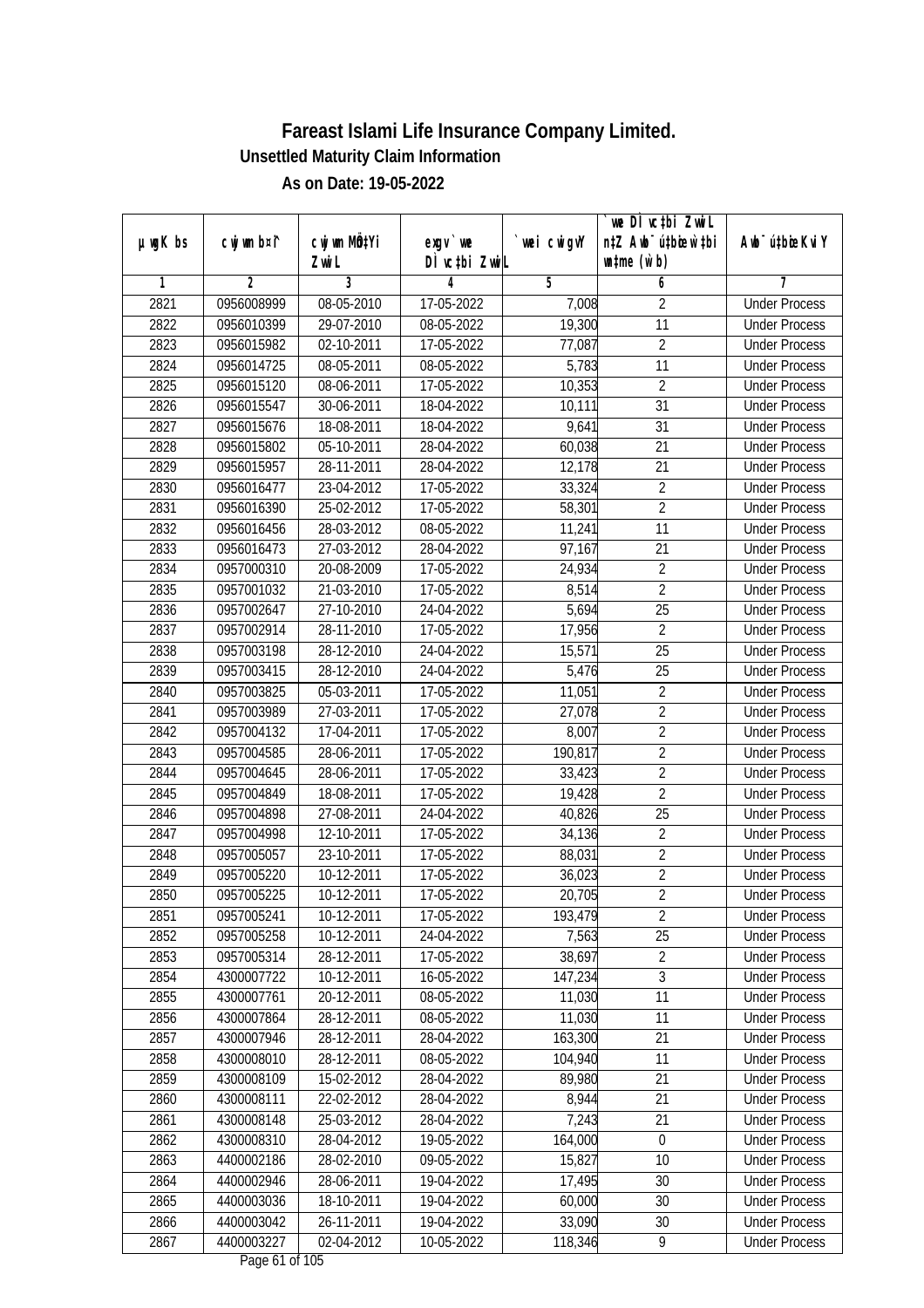|               |                |                                    |                            |                   | we DI vctbi ZwiL                                            |                                              |
|---------------|----------------|------------------------------------|----------------------------|-------------------|-------------------------------------------------------------|----------------------------------------------|
| $µ$ ug $K$ bs | cwj wm b¤i^    | cwj wm MQ <sup>1</sup> Yi<br>Zwi L | $exgv$ we<br>DÌ vctbi ZwiL | `wei cwigvY       | n‡Z Awb <sup>-</sup> ú‡bicen`‡bi<br>$\n  untime\n  (u`b)\n$ | Awb <sup>-</sup> ú‡bioeKviY                  |
| 1             | $\overline{2}$ | 3                                  | 4                          | 5                 | 6                                                           | 7                                            |
| 2868          | 4500005494     | 27-12-2009                         | 24-04-2022                 | 65,520            | $\overline{25}$                                             | <b>Under Process</b>                         |
| 2869          | 4500005597     | 27-12-2009                         | 28-04-2022                 | 54,600            | $\overline{21}$                                             | <b>Under Process</b>                         |
| 2870          | 4500005834     | 27-12-2009                         | 16-05-2022                 | 52,240            | $\overline{3}$                                              | <b>Under Process</b>                         |
| 2871          | 4500006061     | 27-12-2009                         | 28-04-2022                 | 11,591            | $\overline{21}$                                             | <b>Under Process</b>                         |
| 2872          | 4500007768     | 12-05-2011                         | 16-05-2022                 | 75,825            | $\overline{3}$                                              | <b>Under Process</b>                         |
| 2873          | 4500008154     | 10-10-2011                         | 16-05-2022                 | 67,394            | 3                                                           | <b>Under Process</b>                         |
| 2874          | 4500008245     | 21-11-2011                         | 11-05-2022                 | 71,885            | 8                                                           | <b>Under Process</b>                         |
| 2875          | 4500008270     | 27-11-2011                         | 24-04-2022                 | 17,490            | $\overline{25}$                                             | <b>Under Process</b>                         |
| 2876          | 4500008359     | 18-12-2011                         | 12-05-2022                 | 98,017            | 7                                                           | <b>Under Process</b>                         |
| 2877          | 4500008361     | 19-12-2011                         | 08-05-2022                 | 816,500           | 11                                                          | <b>Under Process</b>                         |
| 2878          | 4500008363     | 19-12-2011                         | 17-05-2022                 | 143,620           | $\overline{2}$                                              | <b>Under Process</b>                         |
| 2879          | 4500008400     | 28-12-2011                         | 12-05-2022                 | 153,070           | $\overline{1}$                                              | <b>Under Process</b>                         |
| 2880          | 4500008449     | 28-12-2011                         | 11-05-2022                 | 163,300           | $\overline{8}$                                              | <b>Under Process</b>                         |
| 2881          | 4500008600     | 28-12-2011                         | 24-04-2022                 | 133,590           | 25                                                          | <b>Under Process</b>                         |
| 2882          | 4500008676     | 28-12-2011                         | 16-05-2022                 | 92,242            | 3                                                           | <b>Under Process</b>                         |
| 2883          | 4500008698     | 28-12-2011                         | 11-05-2022                 | 165,425           | 8                                                           | <b>Under Process</b>                         |
| 2884          | 4500008850     | 28-12-2011                         | 12-05-2022                 | 196,286           | $\overline{1}$                                              | <b>Under Process</b>                         |
| 2885          | 4500008936     | 28-02-2012                         | 24-04-2022                 | 62,520            | 25                                                          | <b>Under Process</b>                         |
| 2886          | 4500008957     | 28-02-2012                         | 16-05-2022                 | 164,000           | $\mathfrak{Z}$                                              | <b>Under Process</b>                         |
| 2887          | 4500008962     | 28-02-2012                         | 24-04-2022                 | 246,000           | 25                                                          | <b>Under Process</b>                         |
| 2888          | 4500008968     | 28-02-2012                         | 24-04-2022                 | 140,455           | 25                                                          | <b>Under Process</b>                         |
| 2889          | 4500008983     | 12-03-2012                         | 11-05-2022                 | 22,360            | 8                                                           | <b>Under Process</b>                         |
| 2890          | 4500008985     | 12-03-2012                         | 11-05-2022                 | 82,000            | 8                                                           | <b>Under Process</b>                         |
| 2891          | 4500009118     | 28-04-2012                         | 17-05-2022                 | 184,272           | $\overline{2}$                                              | <b>Under Process</b>                         |
| 2892          | 4500009178     | 28-04-2012                         | 17-05-2022                 | 319,200           | $\overline{2}$                                              | <b>Under Process</b>                         |
| 2893          | 4500009217     | 28-04-2012                         | 17-05-2022                 | 780,500           | $\overline{2}$                                              | <b>Under Process</b>                         |
| 2894          | 4600013863     | 28-01-2008                         | 25-04-2022                 | 64,439            | 24                                                          | <b>Under Process</b>                         |
| 2895          | 4600013876     | 28-02-2008                         | 25-04-2022                 | 16,135            | 24                                                          | <b>Under Process</b>                         |
| 2896          | 4600018335     | 28-12-2009                         | 25-04-2022                 | 85,680            | 24                                                          | <b>Under Process</b>                         |
| 2897          | 4600020599     |                                    | 25-04-2022                 |                   | 24                                                          | <b>Under Process</b>                         |
|               | 4600020624     | 13-12-2011                         |                            | 183,018           |                                                             |                                              |
| 2898<br>2899  | 4600020822     | 28-12-2011<br>28-12-2011           | 17-05-2022                 | 17,490<br>326,600 | $\overline{2}$<br>24                                        | <b>Under Process</b><br><b>Under Process</b> |
| 2900          | 4600020856     | 26-02-2012                         | 25-04-2022<br>08-05-2022   | 80,900            | 11                                                          |                                              |
| 2901          | 4600020887     | 28-12-2011                         | 11-05-2022                 | 58,824            | $8\,$                                                       | <b>Under Process</b><br><b>Under Process</b> |
| 2902          | 4600020917     | 28-03-2012                         | 28-04-2022                 | 77,440            | 21                                                          | <b>Under Process</b>                         |
| 2903          | 4600020926     | 28-03-2012                         | 25-04-2022                 | 30,480            | 24                                                          | <b>Under Process</b>                         |
| 2904          | 4800000786     | 27-12-2009                         |                            | 36,300            | 11                                                          | <b>Under Process</b>                         |
|               |                |                                    | 08-05-2022                 | 35,760            | 23                                                          |                                              |
| 2905          | 4800000987     | 27-12-2009                         | 26-04-2022<br>26-04-2022   | 35,760            |                                                             | <b>Under Process</b>                         |
| 2906          | 4800000997     | 27-12-2009                         |                            |                   | 23                                                          | <b>Under Process</b>                         |
| 2907          | 4800000998     | 27-12-2009                         | 26-04-2022                 | 35,760            | 23                                                          | <b>Under Process</b>                         |
| 2908          | 4800001005     | 27-12-2009                         | 26-04-2022                 | 109,200           | 23                                                          | <b>Under Process</b>                         |
| 2909          | 4800001022     | 28-12-2009                         | 16-05-2022                 | 32,771            | 3                                                           | <b>Under Process</b>                         |
| 2910          | 4800001123     | 28-12-2009                         | 08-05-2022                 | 85,160            | 11                                                          | <b>Under Process</b>                         |
| 2911          | 4800001370     | 28-03-2010                         | 16-05-2022                 | 62,922            | $\overline{3}$                                              | <b>Under Process</b>                         |
| 2912          | 4800003028     | 28-12-2011                         | 28-04-2022                 | 60,002            | 21                                                          | <b>Under Process</b>                         |
| 2913          | 4800003228     | 28-03-2012                         | 28-04-2022                 | 63,451            | 21                                                          | <b>Under Process</b>                         |
| 2914          | 4800003236     | 28-03-2012                         | 28-04-2022                 | 96,650            | 21                                                          | <b>Under Process</b>                         |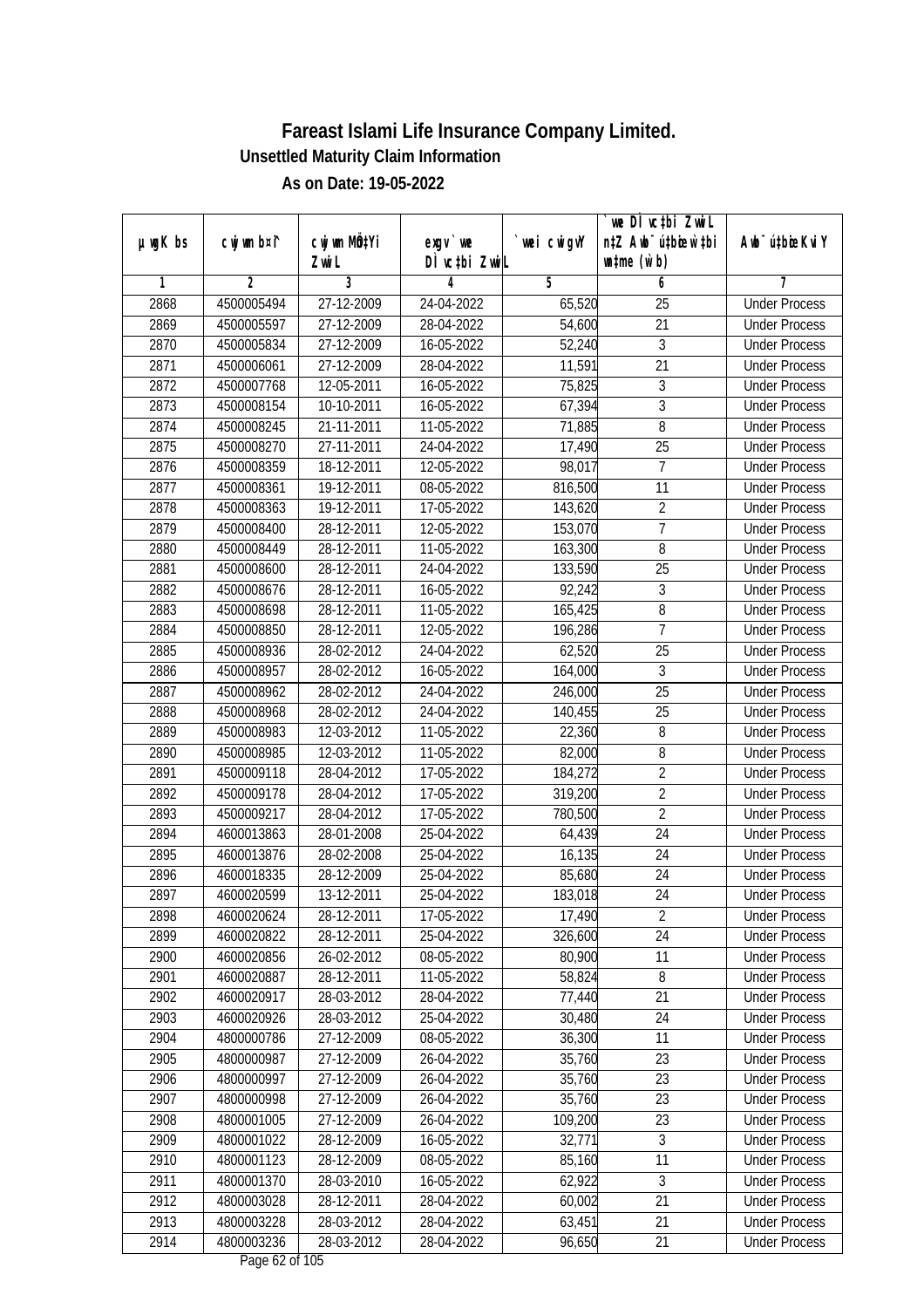|               |                          |                          |                            |                    | we DI vctbi ZwiL                                            |                                              |
|---------------|--------------------------|--------------------------|----------------------------|--------------------|-------------------------------------------------------------|----------------------------------------------|
| $µ$ ug $K$ bs | cwj wm b¤i^              | cwj wm MQtYi<br>Zwi L    | $exgV$ we<br>DÌ vctbi ZwiL | wei cwigvY         | n‡Z Awb <sup>-</sup> ú‡bicen`‡bi<br>$\n  untime\n  (u`b)\n$ | Awb <sup>-</sup> ú‡bioeKviY                  |
| 1             | $\overline{2}$           | 3                        | 4                          | 5                  | 6                                                           | 7                                            |
| 2915          | 4800003257               | 05-04-2012               | 16-05-2022                 | 43,264             | 3                                                           | <b>Under Process</b>                         |
| 2916          | 4800003273               | 21-04-2012               | 16-05-2022                 | 82,220             | $\overline{3}$                                              | <b>Under Process</b>                         |
| 2917          | 4900000612               | 28-06-2009               | 21-04-2022                 | 6,391              | $\overline{28}$                                             | <b>Under Process</b>                         |
| 2918          | 4900000849               | 28-10-2009               | 25-04-2022                 | 20,462             | 24                                                          | <b>Under Process</b>                         |
| 2919          | 4900000850               | 28-10-2009               | 25-04-2022                 | 3,836              | 24                                                          | <b>Under Process</b>                         |
| 2920          | 4900001088               | 28-12-2009               | 25-04-2022                 | 12,252             | $\overline{24}$                                             | <b>Under Process</b>                         |
| 2921          | 4900001489               | 28-12-2009               | 21-04-2022                 | 109,200            | $\overline{28}$                                             | <b>Under Process</b>                         |
| 2922          | 4900001579               | 28-01-2010               | 25-04-2022                 | 32,579             | 24                                                          | <b>Under Process</b>                         |
| 2923          | 4900001613               | 28-03-2010               | 25-04-2022                 | 88,190             | 24                                                          | <b>Under Process</b>                         |
| 2924          | 5000000009               | 28-02-2010               | 10-05-2022                 | 323,200            | 9                                                           | <b>Under Process</b>                         |
| 2925          | 5000000015               | 28-02-2010               | 17-04-2022                 | 58,246             | $\overline{32}$                                             | <b>Under Process</b>                         |
| 2926          | 5000001182               | 11-12-2011               | 09-05-2022                 | 163,300            | 10                                                          | <b>Under Process</b>                         |
| 2927          | 5000001188               | 13-12-2011               | 10-05-2022                 | 34,980             | $\overline{9}$                                              | <b>Under Process</b>                         |
| 2928          | 5000001235               | 27-12-2011               | 10-05-2022                 | 69,960             | 9                                                           | <b>Under Process</b>                         |
| 2929          | 5000001236               | 27-12-2011               | 10-05-2022                 | 98,720             | $\overline{9}$                                              | <b>Under Process</b>                         |
| 2930          | 5000001244               | 28-12-2011               | 10-05-2022                 | 65,350             | $\overline{9}$                                              | <b>Under Process</b>                         |
| 2931          | 5000001346               | 28-12-2011               | 09-05-2022                 | 163,300            | 10                                                          | <b>Under Process</b>                         |
| 2932          | 5000001350               | 28-12-2011               | 10-05-2022                 | 65,350             | 9                                                           | <b>Under Process</b>                         |
| 2933          | 5000001418               | 28-12-2011               | 09-05-2022                 | 100,692            | 10                                                          | <b>Under Process</b>                         |
| 2934          | 5000001469               | 20-03-2012               | 09-05-2022                 | 158,890            | 10                                                          | <b>Under Process</b>                         |
| 2935          | 5000001472               | 20-03-2012               | 09-05-2022                 | 164,000            | 10                                                          | <b>Under Process</b>                         |
| 2936          | 5000001482               | 28-03-2012               | 09-05-2022                 | 22,360             | 10                                                          |                                              |
| 2937          |                          |                          |                            |                    | 10                                                          | <b>Under Process</b><br><b>Under Process</b> |
|               | 5000001487<br>5000001489 | 28-03-2012               | 09-05-2022                 | 82,000             |                                                             |                                              |
| 2938<br>2939  |                          | 28-03-2012               | 09-05-2022                 | 242,700            | 10<br>9                                                     | <b>Under Process</b>                         |
| 2940          | 5000001490<br>5000001493 | 28-03-2012<br>28-03-2012 | 10-05-2022<br>10-05-2022   | 164,000            | 9                                                           | <b>Under Process</b><br><b>Under Process</b> |
| 2941          | 5000001495               | 28-03-2012               |                            | 164,000<br>43,832  | 9                                                           | <b>Under Process</b>                         |
|               |                          |                          | 10-05-2022                 |                    | 9                                                           |                                              |
| 2942          | 5000001498               | 10-04-2012               | 10-05-2022                 | 492,000<br>164,000 | $\overline{9}$                                              | <b>Under Process</b><br><b>Under Process</b> |
| 2943          | 5000001501<br>5100004436 | 10-04-2012<br>22-04-2006 | 10-05-2022                 |                    | $\overline{2}$                                              |                                              |
| 2944          |                          |                          | 17-05-2022                 | 27,936             |                                                             | <b>Under Process</b>                         |
| 2945          | 5100008001               | 28-02-2007<br>28-02-2007 | 20-04-2022                 | 1,030,500          | 29                                                          | <b>Under Process</b>                         |
| 2946          | 5100008029               |                          | 28-04-2022                 | 10,369             | 21                                                          | <b>Under Process</b>                         |
| 2947          | 5100016206               | 06-04-2010               | 16-05-2022                 | 43,432             | $\overline{3}$<br>$\overline{3}$                            | <b>Under Process</b>                         |
| 2948          | 5100016225               | 20-04-2010               | 16-05-2022                 | 47,343             |                                                             | <b>Under Process</b>                         |
| 2949          | 012010362                | 28-03-2012<br>28-12-2011 | 18-05-2022                 | 61,600             | $\mathbf 1$                                                 | <b>Under Process</b><br><b>Under Process</b> |
| 2950          | 012010093                |                          | 18-05-2022                 | 8,167              | 1                                                           |                                              |
| 2951          | 012009684                | 28-10-2011               | 18-05-2022                 | 83,376             | $\mathbf{1}$                                                | <b>Under Process</b>                         |
| 2952          | 012010227                | 28-02-2012               | 18-05-2022                 | 29,348             | $\mathbf{1}$                                                | <b>Under Process</b>                         |
| 2953          | 024050792                | 04-02-2012               | 12-05-2022                 | 41,334             | $\overline{7}$                                              | <b>Under Process</b>                         |
| 2954          | 011030838                | 26-11-2011               | 08-05-2022                 | 21,028             | 11                                                          | <b>Under Process</b>                         |
| 2955          | 011031374                | 28-12-2011               | 09-05-2022                 | 5,744              | 10                                                          | <b>Under Process</b>                         |
| 2956          | 011025751                | 18-09-2010               | 08-05-2022                 | 2,824              | 11                                                          | <b>Under Process</b>                         |
| 2957          | 014057305                | 20-09-2011               | 19-05-2022                 | 38,275             | $\boldsymbol{0}$                                            | <b>Under Process</b>                         |
| 2958          | 048000426                | 25-06-2010               | 18-05-2022                 | 13,931             | 1                                                           | <b>Under Process</b>                         |
| 2959          | 001012657                | 10-06-2011               | 18-05-2022                 | 14,654             | 1                                                           | <b>Under Process</b>                         |
| 2960          | 053002239                | 02-02-2012               | 17-05-2022                 | 9,212              | $\overline{2}$                                              | <b>Under Process</b>                         |
| 2961          | 053001875                | 28-06-2010               | 17-05-2022                 | 25,178             | $\overline{2}$                                              | <b>Under Process</b>                         |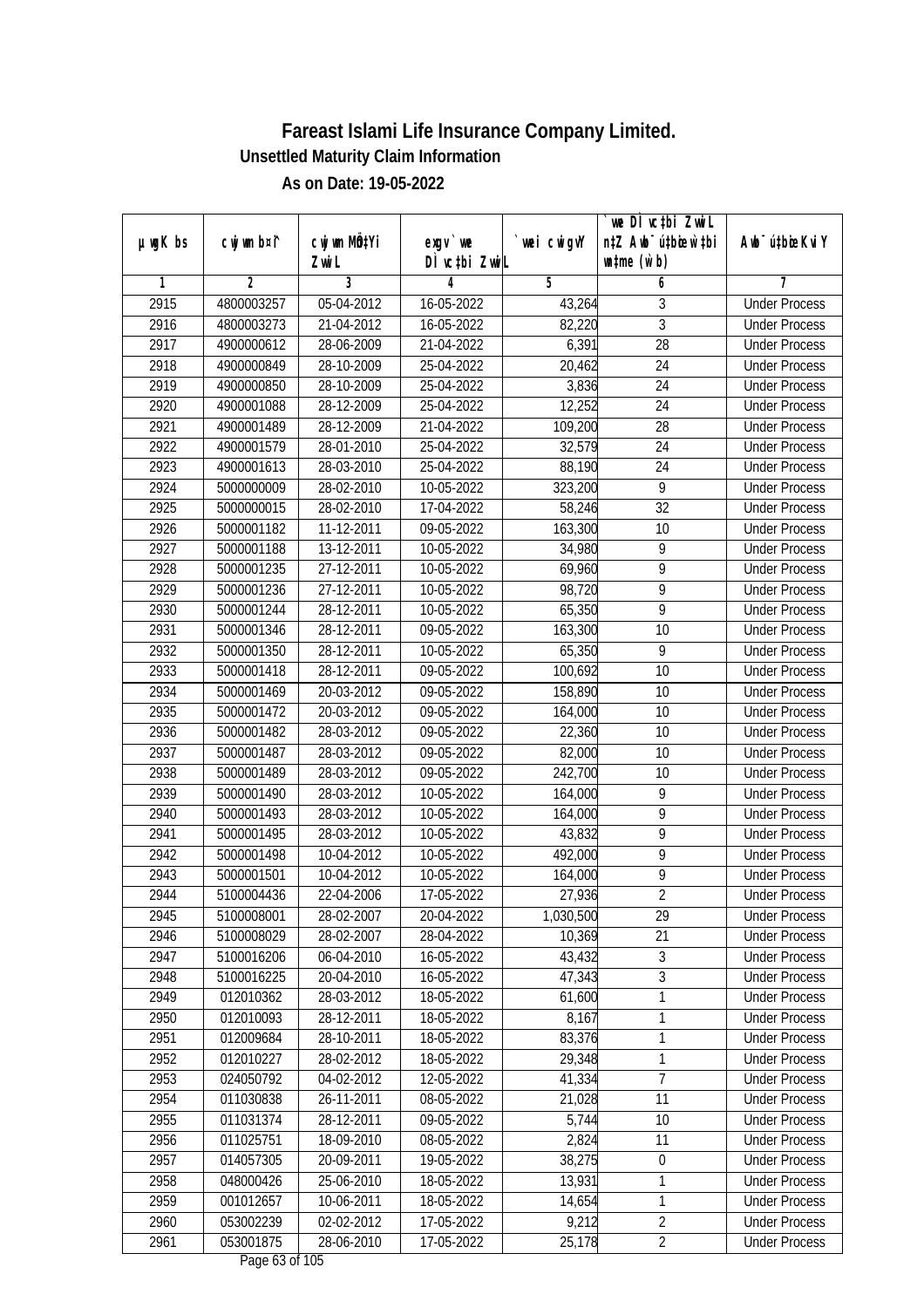|               |                |              |                                                        |             | `we DÌ vc‡bi ZwwiL               |                             |
|---------------|----------------|--------------|--------------------------------------------------------|-------------|----------------------------------|-----------------------------|
| $µ$ ug $K$ bs | cwj wm b¤i^    | cwj wm MQtYi | exgy `we                                               | `wei cwigvY | n‡Z Awb <sup>-</sup> ú‡bioen`‡bi | Awb <sup>-</sup> ú‡bioeKviY |
|               |                | Zwi L        | DÌ vctbi ZwiL                                          |             | $\n  untime\n  (u`b)\n$          |                             |
| 1             | $\overline{2}$ | 3            | 4                                                      | 5           | 6                                | 7                           |
| 2962          | 012010356      | 28-03-2012   | 16-05-2022                                             | 18,155      | 3                                | <b>Under Process</b>        |
| 2963          | 029006334      | 27-10-2011   | 17-05-2022                                             | 33,138      | $\overline{2}$                   | <b>Under Process</b>        |
| 2964          | 017031187      | 28-12-2011   | 16-05-2022                                             | 32,521      | $\overline{3}$                   | <b>Under Process</b>        |
| 2965          | 021079899      | 28-12-2011   | 16-05-2022                                             | 36,115      | $\overline{3}$                   | <b>Under Process</b>        |
| 2966          | 012010177      | 28-01-2012   | 11-05-2022                                             | 63,293      | 8                                | <b>Under Process</b>        |
| 2967          | 027033742      | 05-04-2012   | 19-05-2022                                             | 186,960     | $\boldsymbol{0}$                 | <b>Under Process</b>        |
| 2968          | 027032970      | 28-11-2011   | 12-05-2022                                             | 27,984      | $\overline{7}$                   | <b>Under Process</b>        |
| 2969          | 002012832      | 04-04-2012   | 16-05-2022                                             | 21,976      | $\overline{3}$                   | <b>Under Process</b>        |
| 2970          | 049033364      | 28-02-2012   | 19-05-2022                                             | 42,772      | $\boldsymbol{0}$                 | <b>Under Process</b>        |
| 2971          | 049032629      | $28-12-2011$ | 19-05-2022                                             | 19,188      | $\boldsymbol{0}$                 | <b>Under Process</b>        |
| 2972          | 030022216      | 15-03-2012   | 12-05-2022                                             | 23,074      | 7                                | <b>Under Process</b>        |
| 2973          | 00300021413    | 12-10-2011   | 08-05-2022                                             | 187,671     | 11                               | <b>Under Process</b>        |
| 2974          | 012010257      | 19-03-2012   | 10-04-2022                                             | 40,150      | $\overline{39}$                  | <b>Under Process</b>        |
| 2975          | 040007572      | 28-11-2011   | 19-05-2022                                             | 81,780      | $\boldsymbol{0}$                 | <b>Under Process</b>        |
| 2976          | 058004284      | 24-01-2012   | 10-05-2022                                             | 5,590       | 9                                | <b>Under Process</b>        |
| 2977          | 058004207      | 24-12-2011   | 10-05-2022                                             | 2,758       | 9                                | <b>Under Process</b>        |
| 2978          | 058004211      | 28-12-2011   | 10-05-2022                                             | 191,880     | 9                                | <b>Under Process</b>        |
| 2979          | 040007519      | 20-11-2011   | 18-05-2022                                             | 38,875      | 1                                | <b>Under Process</b>        |
| 2980          | 040007608      | 21-12-2011   | 18-05-2022                                             | 95,940      | 1                                | <b>Under Process</b>        |
| 2981          | 040007564      | 28-11-2011   | 19-05-2022                                             | 159,900     | $\boldsymbol{0}$                 | <b>Under Process</b>        |
| 2982          | 040007520      | 27-11-2011   | 19-05-2022                                             | 19,289      | $\boldsymbol{0}$                 | <b>Under Process</b>        |
| 2983          | 040007448      | 28-10-2011   | 19-05-2022                                             | 17,097      | 0                                | <b>Under Process</b>        |
| 2984          | 040007468      | 14-11-2011   | 19-05-2022                                             | 2,965       | $\pmb{0}$                        | <b>Under Process</b>        |
| 2985          | 040007033      | 28-12-2010   | 18-05-2022                                             | 73,350      | 1                                | <b>Under Process</b>        |
| 2986          | 040007501      | 23-11-2011   | 18-05-2022                                             | 7,156       | 1                                | <b>Under Process</b>        |
| 2987          | 040007554      | 28-11-2011   | 18-05-2022                                             | 14,446      | 1                                | <b>Under Process</b>        |
| 2988          | 040007597      | 18-12-2011   | 18-05-2022                                             | 14,762      | 1                                | <b>Under Process</b>        |
| 2989          | 040007551      | 28-11-2011   | 18-05-2022                                             | 9,560       | 1                                | <b>Under Process</b>        |
| 2990          | 040007544      | 20-11-2011   | 18-05-2022                                             | 5,405       | 1                                | <b>Under Process</b>        |
| 2991          | 040007344      | 28-06-2011   | 18-05-2022                                             | 9,716       | 1                                | <b>Under Process</b>        |
| 2992          | 040007505      | 23-11-2011   | 18-05-2022                                             | 30,234      | 1                                | <b>Under Process</b>        |
| 2993          | 040007510      | 23-11-2011   | 18-05-2022                                             | 3,861       | 1                                | <b>Under Process</b>        |
| 2994          | 040007592      | 28-11-2011   | 18-05-2022                                             | 17,878      | 1                                | <b>Under Process</b>        |
| 2995          | 040007198      | 13-03-2011   | 18-05-2022                                             | 20,042      | 1                                | <b>Under Process</b>        |
| 2996          | 040007555      | 23-11-2011   | 18-05-2022                                             | 10,571      | 1                                | <b>Under Process</b>        |
| 2997          | 040007506      | 23-11-2011   | 18-05-2022                                             | 16,508      | 1                                | <b>Under Process</b>        |
| 2998          | 040007443      | 27-10-2011   | 18-05-2022                                             | 9,716       | 1                                | <b>Under Process</b>        |
| 2999          | 040007446      | 28-10-2011   | 18-05-2022                                             | 9,474       | 1                                | <b>Under Process</b>        |
| 3000          | 040007447      | 28-10-2011   | 18-05-2022                                             | 18,948      | 1                                | <b>Under Process</b>        |
| 3001          | 040007556      | 28-11-2011   | 18-05-2022                                             | 64,776      | 1                                | <b>Under Process</b>        |
| 3002          | 040007524      | 28-11-2011   | 18-05-2022                                             | 32,475      | 1                                | <b>Under Process</b>        |
| 3003          | 018021365      | 28-07-2008   | 17-05-2022                                             | 5,018       | $\overline{2}$                   | <b>Under Process</b>        |
| 3004          | 018030590      | 27-08-2011   | 17-05-2022                                             | 16,517      | $\overline{2}$                   | <b>Under Process</b>        |
| 3005          | 018031901      | 28-12-2011   | 16-05-2022                                             | 3,750       | $\overline{3}$                   | <b>Under Process</b>        |
| 3006          | 018027263      | 28-04-2010   | 17-05-2022                                             | 11,477      | $\overline{2}$                   | <b>Under Process</b>        |
| 3007          | 018027517      | 05-05-2010   | 17-05-2022                                             | 3,414       | $\overline{2}$                   | <b>Under Process</b>        |
| 3008          | 018032160      | 28-12-2011   | 17-05-2022<br>$D_{\text{max}}$ / $\ell$ of 10 $\Gamma$ | 9,994       | $\overline{2}$                   | <b>Under Process</b>        |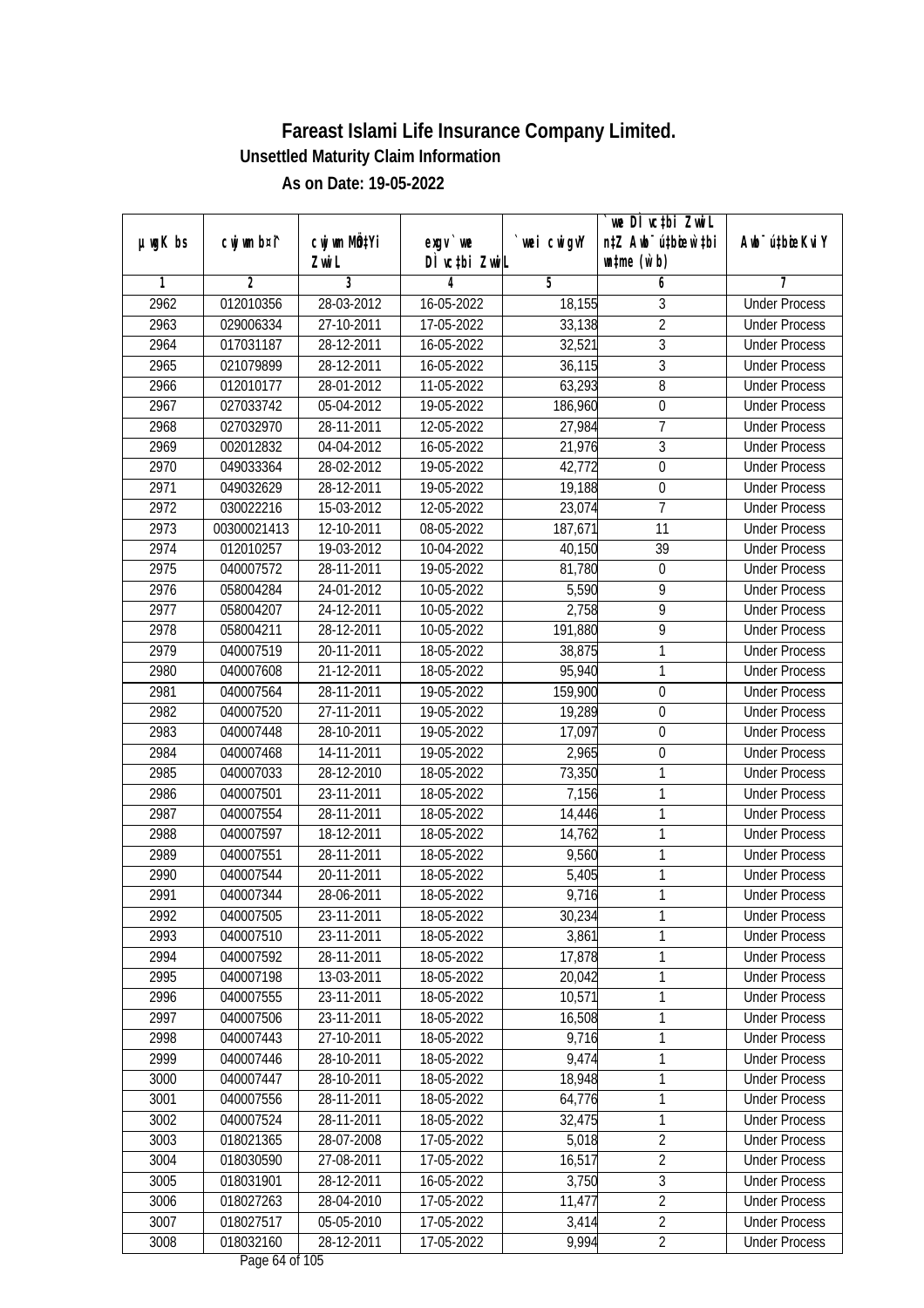|               |                        |                          |                           |            | we DI vctbi ZwiL                                            |                             |
|---------------|------------------------|--------------------------|---------------------------|------------|-------------------------------------------------------------|-----------------------------|
| $µ$ ug $K$ bs | cwj wm b¤i^            | cwj wm MQtYi<br>Zwi L    | exgv `we<br>DÌ vctbi ZwiL | wei cwigvY | n‡Z Awb <sup>-</sup> ú‡bioar`‡bi<br>$\n  untime\n  (u`b)\n$ | Awb <sup>-</sup> ú‡bioeKviY |
| 1             | $\overline{2}$         | 3                        | 4                         | 5          | 6                                                           | 7                           |
| 3009          | 018032418              | 28-12-2011               | 16-05-2022                | 6,704      | 3                                                           | <b>Under Process</b>        |
| 3010          | 018031571              | 28-11-2011               | $16 - 05 - 2022$          | 32,621     | $\overline{3}$                                              | <b>Under Process</b>        |
| 3011          | 048000477              | 21-11-2010               | 18-05-2022                | 14,661     | 1                                                           | <b>Under Process</b>        |
| 3012          | 019005655              | 28-02-2012               | 18-05-2022                | 40,150     | 1                                                           | <b>Under Process</b>        |
| 3013          | 01900002341            | 28-11-2011               | 18-05-2022                | 7,563      | 1                                                           | <b>Under Process</b>        |
| 3014          |                        |                          |                           |            |                                                             | <b>Under Process</b>        |
|               | 049033195<br>002010575 | 28-04-2012<br>28-10-2009 | 19-05-2022                | 6,060      | $\boldsymbol{0}$                                            |                             |
| 3015          |                        |                          | $16 - 05 - 2022$          | 2,729      | 3                                                           | <b>Under Process</b>        |
| 3016          | 014059350              | 20-12-2011               | 18-05-2022                | 38,275     | 1                                                           | <b>Under Process</b>        |
| 3017          | 011031380              | 28-12-2011               | 19-05-2022                | 34,291     | $\mathbf 0$                                                 | <b>Under Process</b>        |
| 3018          | 011031047              | 28-12-2011               | 09-05-2022                | 23,387     | 10                                                          | <b>Under Process</b>        |
| 3019          | 006021055              | 28-06-2011               | 18-05-2022                | 9,745      | 1                                                           | <b>Under Process</b>        |
| 3020          | 006022029              | 02-04-2012               | 18-05-2022                | 5,822      | 1                                                           | <b>Under Process</b>        |
| 3021          | 006022027              | 02-04-2012               | 18-05-2022                | 58,422     | 1                                                           | <b>Under Process</b>        |
| 3022          | 018030888              | 16-10-2011               | 17-05-2022                | 3,447      | $\overline{2}$                                              | <b>Under Process</b>        |
| 3023          | 018030078              | 21-06-2011               | 16-05-2022                | 72,930     | 3                                                           | <b>Under Process</b>        |
| 3024          | 014059304              | 20-12-2011               | 19-05-2022                | 12,534     | $\boldsymbol{0}$                                            | <b>Under Process</b>        |
| 3025          | 014057965              | 28-11-2011               | 18-05-2022                | 19,188     | 1                                                           | <b>Under Process</b>        |
| 3026          | 014059681              | 28-12-2011               | 18-05-2022                | 66,615     | 1                                                           | <b>Under Process</b>        |
| 3027          | 014059364              | 18-12-2011               | 18-05-2022                | 3,199      | $\mathbf{1}$                                                | <b>Under Process</b>        |
| 3028          | 049032705              | 28-12-2011               | 19-05-2022                | 8,764      | $\boldsymbol{0}$                                            | <b>Under Process</b>        |
| 3029          | 049032355              | 28-12-2011               | 19-05-2022                | 8,929      | $\mathbf 0$                                                 | <b>Under Process</b>        |
| 3030          | 049015436              | 20-07-2008               | 19-05-2022                | 3,204      | $\mathbf 0$                                                 | <b>Under Process</b>        |
| 3031          | 018032676              | 28-02-2012               | 17-05-2022                | 8,160      | $\overline{2}$                                              | <b>Under Process</b>        |
| 3032          | 022031945              | 26-01-2012               | 12-05-2022                | 42,772     | $\overline{7}$                                              | <b>Under Process</b>        |
| 3033          | 024040398              | 28-12-2011               | 12-05-2022                | 25,286     | $\overline{1}$                                              | <b>Under Process</b>        |
| 3034          | 018030693              | 28-09-2011               | 17-05-2022                | 18,660     | $\overline{2}$                                              | <b>Under Process</b>        |
| 3035          | 049032514              | 28-12-2011               | 19-05-2022                | 11,642     | $\mathbf 0$                                                 | <b>Under Process</b>        |
| 3036          | 049032809              | 28-01-2012               | 19-05-2022                | 9,901      | $\boldsymbol{0}$                                            | <b>Under Process</b>        |
| 3037          | 03800003492            | 24-08-2011               | 17-05-2022                | 77,349     | $\overline{2}$                                              | <b>Under Process</b>        |
| 3038          | 029005227              | 28-12-2009               | 17-05-2022                | 9,438      | $\overline{2}$                                              | <b>Under Process</b>        |
| 3039          | 024050709              | 28-01-2012               | 12-05-2022                | 91,608     | 7                                                           | <b>Under Process</b>        |
| 3040          | 027033584              | 28-03-2012               | 12-05-2022                | 90,900     | 7                                                           | <b>Under Process</b>        |
| 3041          | 012010256              | 28-02-2012               | 10-04-2022                | 88,407     | 39                                                          | <b>Under Process</b>        |
| 3042          | 012008634              | 28-12-2010               | 10-04-2022                | 5,430      | 39                                                          | <b>Under Process</b>        |
| 3043          | 012007533              | 27-07-2010               | 10-04-2022                | 5,430      | 39                                                          | <b>Under Process</b>        |
| 3044          | 040007696              | 28-12-2011               | 18-05-2022                | 39,975     | 1                                                           | <b>Under Process</b>        |
| 3045          | 024050177              | 22-11-2011               | 12-05-2022                | 150,268    | $\overline{7}$                                              | <b>Under Process</b>        |
| 3046          | 014058164              | 28-11-2011               | 18-05-2022                | 5,744      | 1                                                           | <b>Under Process</b>        |
| 3047          | 014059390              | 28-12-2011               | 18-05-2022                | 5,744      | 1                                                           | <b>Under Process</b>        |
| 3048          | 059006282              | 28-02-2012               | 18-05-2022                | 16,976     | 1                                                           | <b>Under Process</b>        |
| 3049          | 0957005418             | 28-12-2011               | 24-04-2022                | 5,561      | 25                                                          | <b>Under Process</b>        |
| 3050          | 0957005430             | 28-12-2011               | 24-04-2022                | 5,338      | 25                                                          | <b>Under Process</b>        |
| 3051          | 0957005436             | 28-12-2011               | 17-05-2022                | 13,687     | $\overline{2}$                                              | <b>Under Process</b>        |
| 3052          | 0957005449             | 28-12-2011               | 17-05-2022                | 36,707     | $\overline{2}$                                              | <b>Under Process</b>        |
| 3053          | 0957005460             | 28-12-2011               | 17-05-2022                | 77,973     | $\overline{2}$                                              | <b>Under Process</b>        |
| 3054          | 0957005485             | 28-12-2011               | 24-04-2022                | 21,162     | 25                                                          | <b>Under Process</b>        |
| 3055          | 0958004198             | 28-09-2011               | 16-05-2022                | 65,947     | $\mathfrak{Z}$                                              | <b>Under Process</b>        |
|               |                        |                          |                           |            |                                                             |                             |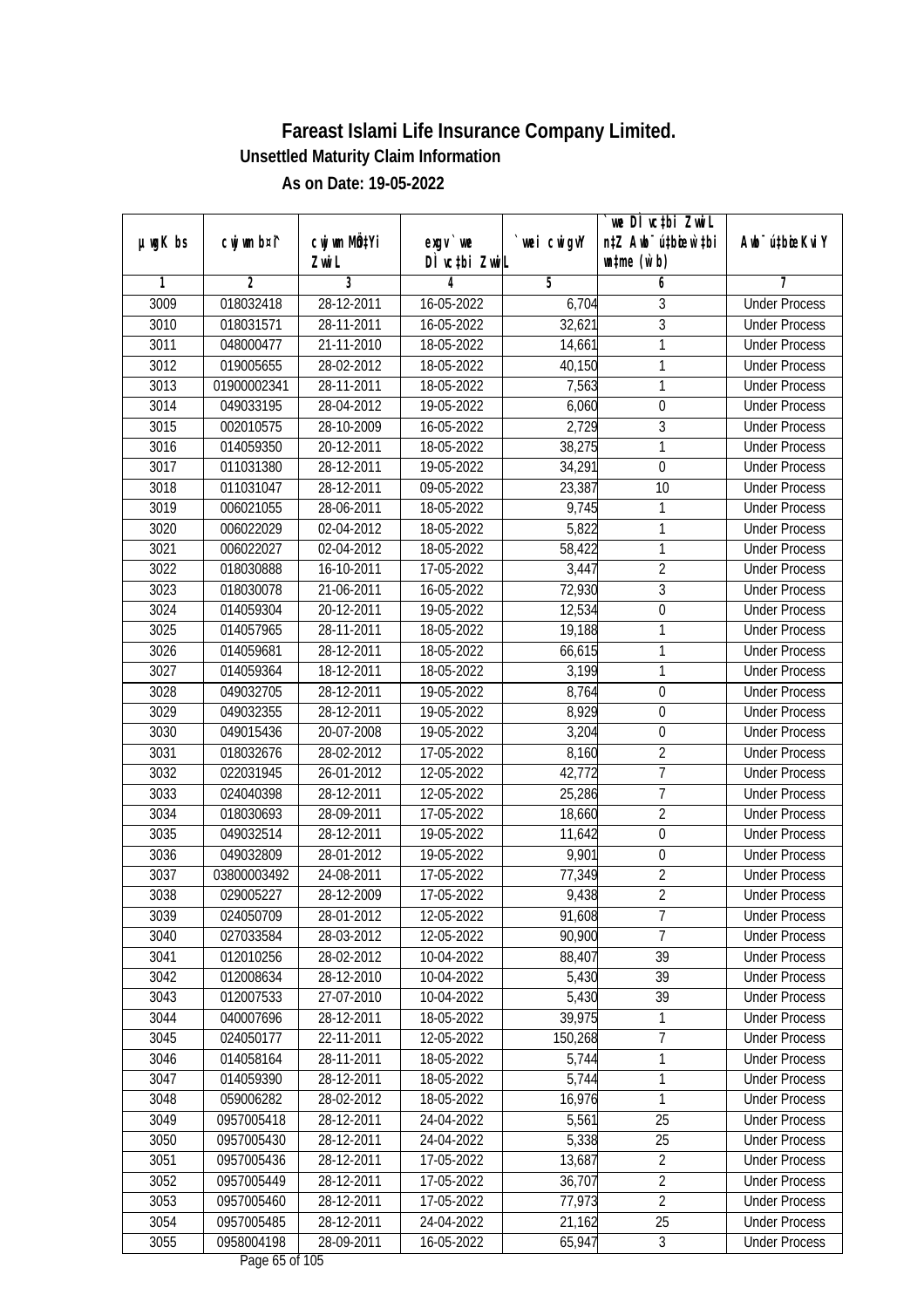|               |                |                       |                            |            | we DI vctbi ZwiL                                            |                             |
|---------------|----------------|-----------------------|----------------------------|------------|-------------------------------------------------------------|-----------------------------|
| $µ$ ug $K$ bs | cwj wm b¤i^    | cwj wm MQtYi<br>Zwi L | $exgV$ we<br>DÌ vctbi ZwiL | wei cwigvY | n‡Z Awb <sup>-</sup> ú‡bioar`‡bi<br>$\n  untime\n  (u`b)\n$ | Awb <sup>-</sup> ú‡bioeKviY |
| 1             | $\overline{2}$ | 3                     | 4                          | 5          | 6                                                           | 7                           |
| 3056          | 0958004982     | 28-12-2011            | 10-05-2022                 | 8,007      | 9                                                           | <b>Under Process</b>        |
| 3057          | 0958005029     | 20-02-2012            | 16-05-2022                 | 34,021     | $\overline{3}$                                              | <b>Under Process</b>        |
| 3058          | 0958005123     | 22-02-2012            | 18-05-2022                 | 21,369     | 1                                                           | <b>Under Process</b>        |
| 3059          | 0958005171     | 22-03-2012            | 17-05-2022                 | 97,167     | $\overline{2}$                                              | <b>Under Process</b>        |
| 3060          | 0958005195     | 28-03-2012            | 10-05-2022                 | 10,484     | $\overline{9}$                                              | <b>Under Process</b>        |
| 3061          | 0958005222     | 28-03-2012            | 10-05-2022                 | 35,050     | $\overline{9}$                                              | <b>Under Process</b>        |
| 3062          | 0958005227     | 28-03-2012            | $16 - 05 - 2022$           | 21,150     | 3                                                           | <b>Under Process</b>        |
| 3063          | 0958005240     | 16-04-2012            | 10-05-2022                 | 46,362     | $\overline{9}$                                              | <b>Under Process</b>        |
| 3064          | 0958005334     | 28-04-2012            | 17-05-2022                 | 97,167     | $\overline{2}$                                              | <b>Under Process</b>        |
| 3065          | 0958005401     | 28-04-2012            | 17-05-2022                 | 85,932     | $\overline{2}$                                              | <b>Under Process</b>        |
| 3066          | 0959000095     | 27-04-2009            | 28-04-2022                 | 55,020     | $\overline{21}$                                             | <b>Under Process</b>        |
|               |                |                       |                            |            |                                                             |                             |
| 3067          | 0959002818     | 10-05-2011            | 28-04-2022                 | 34,559     | 21<br>$\overline{21}$                                       | <b>Under Process</b>        |
| 3068          | 0959003024     | 28-06-2011            | 28-04-2022                 | 38,155     |                                                             | <b>Under Process</b>        |
| 3069          | 0959003370     | 22-11-2011            | 28-04-2022                 | 54,650     | 21                                                          | <b>Under Process</b>        |
| 3070          | 0959003403     | 17-12-2011            | 28-04-2022                 | 54,742     | 21                                                          | <b>Under Process</b>        |
| 3071          | 0959003415     | 18-12-2011            | 28-04-2022                 | 16,225     | 21                                                          | <b>Under Process</b>        |
| 3072          | 0959003421     | 18-12-2011            | 28-04-2022                 | 81,618     | 21                                                          | <b>Under Process</b>        |
| 3073          | 0959003463     | 26-12-2011            | 17-04-2022                 | 58,046     | 32                                                          | <b>Under Process</b>        |
| 3074          | 0959003465     | 26-12-2011            | 17-04-2022                 | 96,743     | 32                                                          | <b>Under Process</b>        |
| 3075          | 0959003466     | 26-12-2011            | 13-04-2022                 | 92,387     | 36                                                          | <b>Under Process</b>        |
| 3076          | 0959003494     | 28-12-2011            | 08-05-2022                 | 33,423     | 11                                                          | <b>Under Process</b>        |
| 3077          | 0959003528     | $28 - 12 - 2011$      | 08-05-2022                 | 38,697     | 11                                                          | <b>Under Process</b>        |
| 3078          | 0959003555     | 28-12-2011            | 28-04-2022                 | 38,039     | 21                                                          | <b>Under Process</b>        |
| 3079          | 0959003560     | 28-12-2011            | 28-04-2022                 | 21,650     | 21                                                          | <b>Under Process</b>        |
| 3080          | 0959003617     | 28-12-2011            | 28-04-2022                 | 96,743     | 21                                                          | <b>Under Process</b>        |
| 3081          | 0959003623     | 28-12-2011            | 08-05-2022                 | 38,697     | 11                                                          | <b>Under Process</b>        |
| 3082          | 0960001394     | 15-03-2012            | 27-04-2022                 | 97,167     | 22                                                          | <b>Under Process</b>        |
| 3083          | 0960001399     | 28-03-2012            | 27-04-2022                 | 58,301     | 22                                                          | <b>Under Process</b>        |
| 3084          | 0960001448     | 28-04-2012            | 19-05-2022                 | 177,725    | $\boldsymbol{0}$                                            | <b>Under Process</b>        |
| 3085          | 0961000370     | 23-03-2008            | 17-04-2022                 | 39,704     | 32                                                          | <b>Under Process</b>        |
| 3086          | 0961004178     | 26-10-2011            | 25-04-2022                 | 38,697     | 24                                                          | <b>Under Process</b>        |
| 3087          | 0961004446     | 24-03-2012            | 25-04-2022                 | 191,664    | 24                                                          | <b>Under Process</b>        |
| 3088          | 0961004449     | 28-03-2012            | 25-04-2022                 | 97,167     | 24                                                          | <b>Under Process</b>        |
| 3089          | 0962002488     | 28-05-2011            | 17-05-2022                 | 27,870     | $\overline{2}$                                              | <b>Under Process</b>        |
| 3090          | 0962003246     | 28-12-2011            | 28-04-2022                 | 23,491     | 21                                                          | <b>Under Process</b>        |
| 3091          | 0962003283     | 28-12-2011            | 28-04-2022                 | 16,127     | 21                                                          | <b>Under Process</b>        |
| 3092          | 0962003361     | 28-12-2011            | 17-05-2022                 | 91,856     | $\overline{2}$                                              | <b>Under Process</b>        |
| 3093          | 0962003448     | 28-12-2011            | 28-04-2022                 | 81,975     | 21                                                          | <b>Under Process</b>        |
| 3094          | 0962003635     | 14-03-2012            | 17-05-2022                 | 6,764      | $\overline{2}$                                              | <b>Under Process</b>        |
| 3095          | 0962003669     | 28-03-2012            | 28-04-2022                 | 97,167     | 21                                                          | <b>Under Process</b>        |
| 3096          | 0962003698     | 19-04-2012            | 17-05-2022                 | 97,167     | $\overline{2}$                                              | <b>Under Process</b>        |
| 3097          | 0962003711     | 25-04-2012            | 17-05-2022                 | 35,454     | $\overline{2}$                                              | <b>Under Process</b>        |
| 3098          | 0963004533     | 28-06-2011            | 12-05-2022                 | 65,500     | 7                                                           | <b>Under Process</b>        |
| 3099          | 0963004678     | 13-09-2011            | 18-04-2022                 | 80,830     | 31                                                          | <b>Under Process</b>        |
| 3100          | 0963004765     | 28-09-2011            | 10-05-2022                 | 20,705     | $\overline{9}$                                              | <b>Under Process</b>        |
| 3101          | 0963004932     | 28-10-2011            | 08-05-2022                 | 32,759     | 11                                                          | <b>Under Process</b>        |
| 3102          | 0963004980     | 28-11-2011            | 10-05-2022                 | 28,596     | 9                                                           | <b>Under Process</b>        |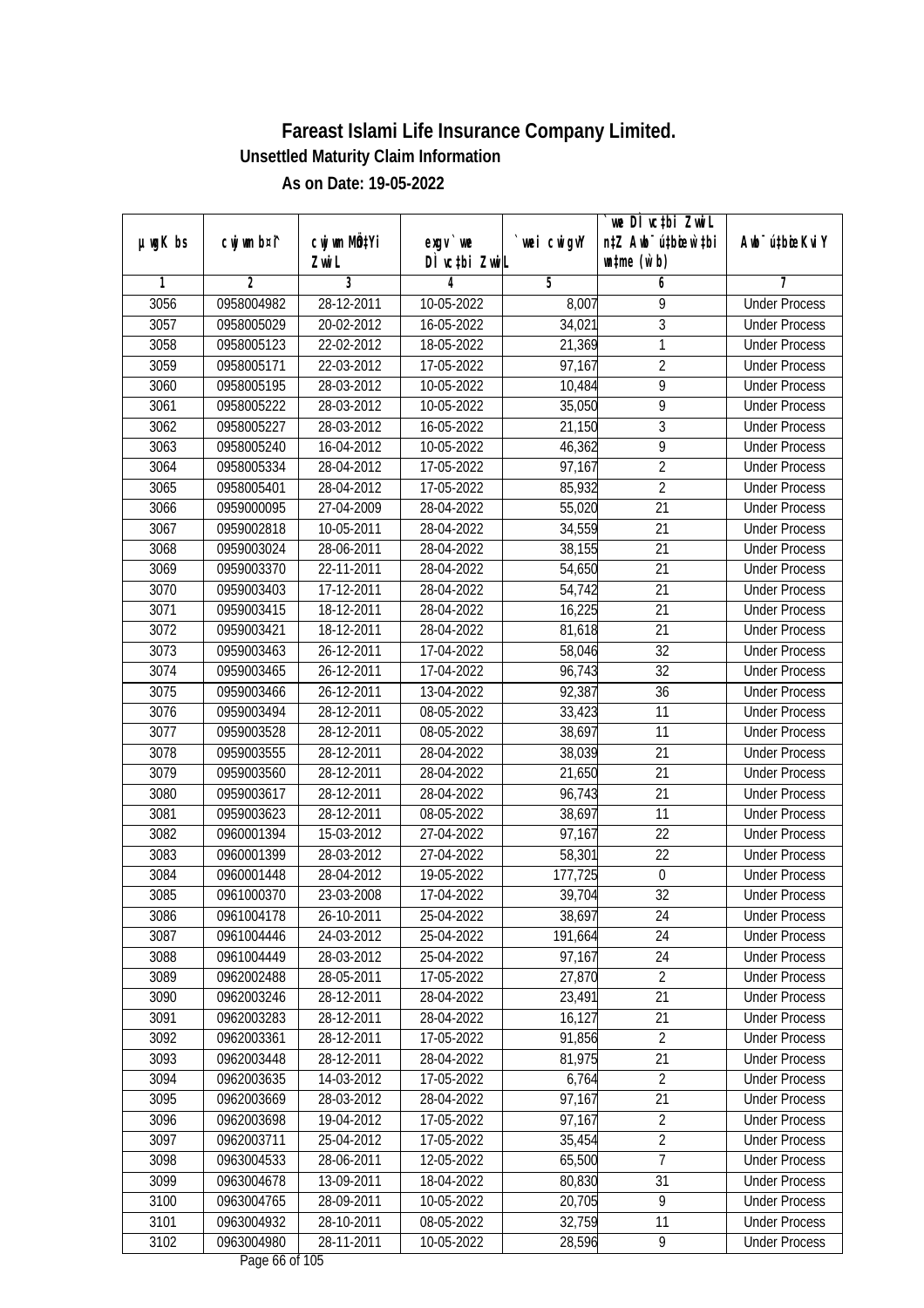|               |                |                       |                                   |            | we DI vctbi ZwiL<br>n‡Z Awb <sup>-</sup> ú‡bioen`‡bi |                             |
|---------------|----------------|-----------------------|-----------------------------------|------------|------------------------------------------------------|-----------------------------|
| $µ$ ug $K$ bs | cwj wm b¤i^    | cwj wm MÖ¢Yi<br>Zwi L | $exgV$ we<br>DÌ vctbi ZwiL        | wei cwigvY | $\n  untime\n  (u`b)\n$                              | Awb <sup>-</sup> ú‡bioeKviY |
| 1             | $\overline{2}$ | 3                     | 4                                 | 5          | 6                                                    | 7                           |
| 3103          | 0963005129     | 28-12-2011            | 18-04-2022                        | 91,075     | $\overline{31}$                                      | <b>Under Process</b>        |
| 3104          | 0963005158     | 28-12-2011            | 12-05-2022                        | 76,559     | $\overline{7}$                                       | <b>Under Process</b>        |
| 3105          | 0963005168     | 28-12-2011            | 21-04-2022                        | 22,339     | $\overline{28}$                                      | <b>Under Process</b>        |
| 3106          | 0963005285     | 28-12-2011            | 11-05-2022                        | 92,266     | 8                                                    | <b>Under Process</b>        |
| 3107          | 0963005324     | 10-03-2012            | 10-05-2022                        | 97,167     | $\overline{9}$                                       | <b>Under Process</b>        |
| 3108          | 0963005349     | 10-03-2012            | 12-05-2022                        | 31,721     | $\overline{7}$                                       | <b>Under Process</b>        |
| 3109          | 0963005355     | 11-03-2012            | $08-05-2022$                      | 50,615     | 11                                                   | <b>Under Process</b>        |
| 3110          | 0963005390     | 25-03-2012            | 10-05-2022                        | 36,647     | $\overline{9}$                                       | <b>Under Process</b>        |
| 3111          | 0963005392     | 22-03-2012            | 10-05-2022                        | 92,665     | $\overline{9}$                                       | <b>Under Process</b>        |
| 3112          | 0963005399     | $27 - 03 - 2012$      | 18-04-2022                        | 36,417     | 31                                                   | <b>Under Process</b>        |
| 3113          | 0963005432     | 28-03-2012            | 10-05-2022                        | 97,167     | $\overline{9}$                                       | <b>Under Process</b>        |
| 3114          | 0963005448     | 28-03-2012            | 10-05-2022                        | 38,433     | 9                                                    | <b>Under Process</b>        |
| 3115          | 0963005456     | 28-03-2012            | 10-05-2022                        | 38,866     | $\overline{9}$                                       | <b>Under Process</b>        |
| 3116          | 0963005471     | 28-03-2012            | 10-05-2022                        | 50,771     | 9                                                    | <b>Under Process</b>        |
| 3117          | 0963005475     | 28-03-2012            | 10-05-2022                        | 27,146     | $\overline{9}$                                       | <b>Under Process</b>        |
| 3118          | 0963005498     | 26-04-2012            | 19-05-2022                        | 38,334     | $\mathbf 0$                                          | <b>Under Process</b>        |
| 3119          | 0963005574     | 28-04-2012            | 19-05-2022                        | 93,996     | $\boldsymbol{0}$                                     | <b>Under Process</b>        |
| 3120          | 0964000135     | 28-06-2009            | 10-05-2022                        | 85,500     | 9                                                    | <b>Under Process</b>        |
| 3121          | 0964001700     | 28-06-2011            | 10-05-2022                        | 18,352     | $\overline{9}$                                       | <b>Under Process</b>        |
| 3122          | 0964001912     | 12-10-2011            | 28-04-2022                        | 96,743     | 21                                                   | <b>Under Process</b>        |
| 3123          | 0964001990     | 29-11-2011            | 28-04-2022                        | 50,594     | 21                                                   | <b>Under Process</b>        |
| 3124          | 0964002061     | 31-12-2011            | 28-04-2022                        | 96,743     | 21                                                   | <b>Under Process</b>        |
| 3125          | 0964002126     | 18-02-2012            | 17-05-2022                        | 185,130    | $\overline{2}$                                       | <b>Under Process</b>        |
| 3126          | 0965006467     | 27-12-2011            | 10-05-2022                        | 193,479    | $\overline{9}$                                       | <b>Under Process</b>        |
| 3127          | 0965006487     | 20-12-2011            | 10-05-2022                        | 83,281     | $\overline{9}$                                       | <b>Under Process</b>        |
| 3128          | 0965006577     | 26-12-2011            | 11-05-2022                        | 88,742     | 8                                                    | <b>Under Process</b>        |
| 3129          | 0965006740     | 28-12-2011            | 09-05-2022                        | 13,942     | 10                                                   | <b>Under Process</b>        |
| 3130          | 0965006845     | 28-02-2012            | 11-05-2022                        | 30,905     | 8                                                    | <b>Under Process</b>        |
| 3131          | 0965006847     | 28-02-2012            | 09-05-2022                        | 77,730     | 10                                                   | <b>Under Process</b>        |
| 3132          | 0965006867     | 15-03-2012            | 11-05-2022                        | 51,702     | 8                                                    | <b>Under Process</b>        |
| 3133          | 0965006872     | 26-02-2012            | 10-05-2022                        | 97,167     | 9                                                    | <b>Under Process</b>        |
| 3134          | 0965006883     | 08-03-2012            | 11-05-2022                        | 26,908     | 8                                                    | <b>Under Process</b>        |
| 3135          | 0965006886     | 13-03-2012            | 10-05-2022                        | 32,798     | 9                                                    | <b>Under Process</b>        |
| 3136          | 0965006903     | 15-03-2012            | 09-05-2022                        | 126,142    | 10                                                   | <b>Under Process</b>        |
| 3137          | 0965006914     | 11-03-2012            | 11-05-2022                        | 58,601     | 8                                                    | <b>Under Process</b>        |
| 3138          | 0965006925     | 28-03-2012            | 11-05-2022                        | 33,724     | 8                                                    | <b>Under Process</b>        |
| 3139          | 0965006937     | 28-03-2012            | 09-05-2022                        | 153,647    | 10                                                   | <b>Under Process</b>        |
| 3140          | 0965006938     | 28-03-2012            | 10-05-2022                        | 93,053     | $\overline{9}$                                       | <b>Under Process</b>        |
| 3141          | 0965006939     | 28-03-2012            | 11-05-2022                        | 58,379     | $\overline{\bf 8}$                                   | <b>Under Process</b>        |
| 3142          | 0965006957     | 07-03-2012            | 11-05-2022                        | 97,167     | 8                                                    | <b>Under Process</b>        |
| 3143          | 0965006970     | 01-04-2012            | 11-05-2022                        | 97,167     | 8                                                    | <b>Under Process</b>        |
| 3144          | 5100016255     | 28-04-2010            | 12-05-2022                        | 91,010     | 7                                                    | <b>Under Process</b>        |
| 3145          | 5100017369     | 15-04-2011            | 16-05-2022                        | 92,000     | $\overline{3}$                                       | <b>Under Process</b>        |
| 3146          | 5100018291     | 28-12-2011            | 12-05-2022                        | 80,953     | $\overline{7}$                                       | <b>Under Process</b>        |
| 3147          | 5100018450     | 08-04-2012            | 17-05-2022                        | 17,950     | $\overline{2}$                                       | <b>Under Process</b>        |
| 3148          | 5100018473     | 24-04-2012            | 12-05-2022                        | 328,000    | $\overline{7}$                                       | <b>Under Process</b>        |
| 3149          | 5100020437     | 22-02-2016            | 12-05-2022<br>Dege $L7$ of 10 $E$ | 28,000     | $\overline{7}$                                       | <b>Under Process</b>        |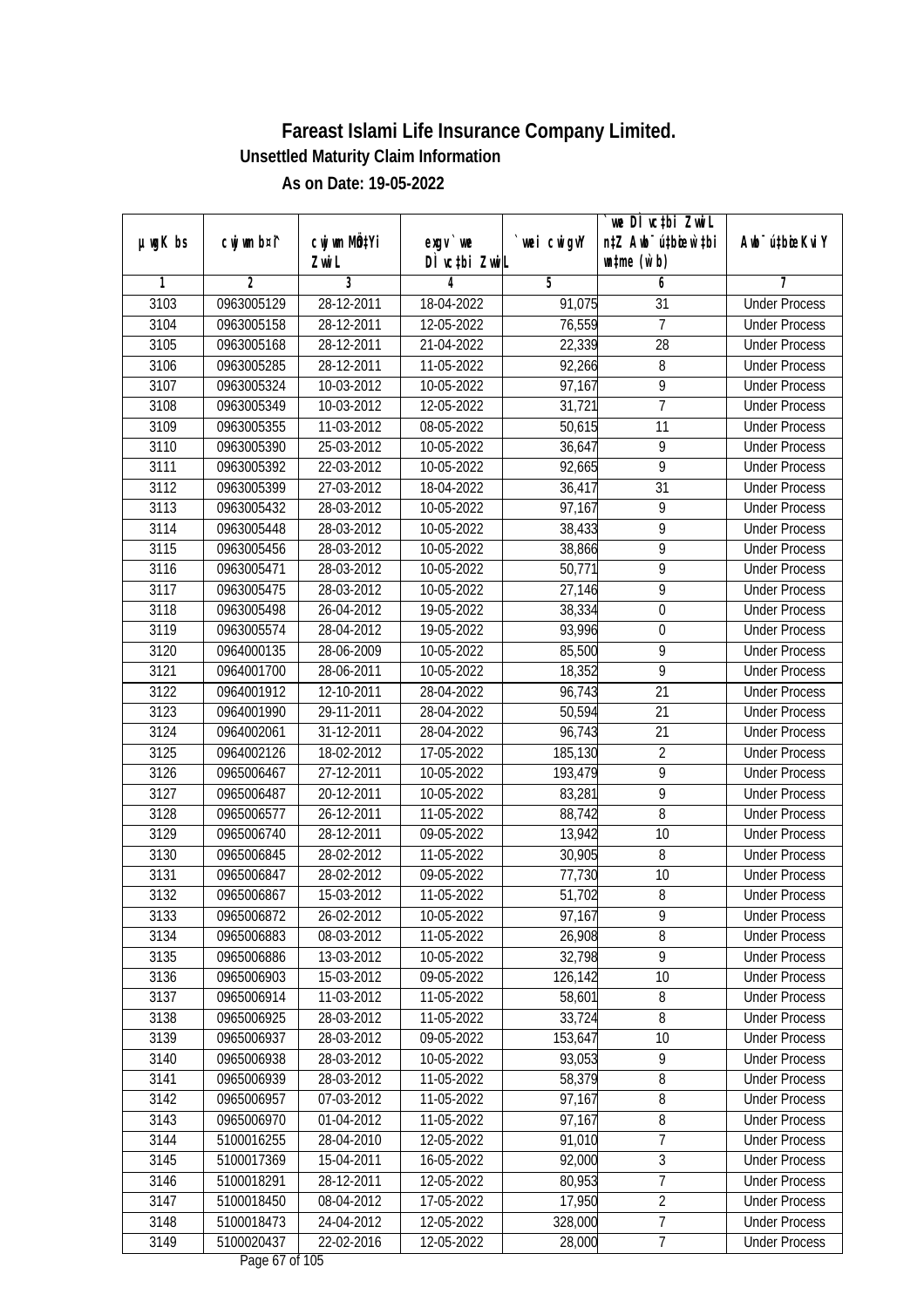|               |                |                           |                  |             | we DI vctbi ZwiL                 |                             |
|---------------|----------------|---------------------------|------------------|-------------|----------------------------------|-----------------------------|
| $µ$ ug $K$ bs | cwj wm b¤i^    | cwj wm MQ <sup>1</sup> Yi | $exgV$ we        | `wei cwigvY | n‡Z Awb <sup>-</sup> ú‡bioen`‡bi | Awb <sup>-</sup> ú‡bioeKviY |
|               |                | Zwi L                     | DÌ vctbi ZwiL    |             | $\n  untime\n  (u`b)\n$          |                             |
| 1             | $\overline{2}$ | 3                         | 4                | 5           | 6                                | 7                           |
| 3150          | 5100021089     | 28-12-2016                | 17-05-2022       | 74,194      | $\overline{2}$                   | <b>Under Process</b>        |
| 3151          | 5200000415     | 28-06-2008                | 16-05-2022       | 17,850      | $\overline{3}$                   | <b>Under Process</b>        |
| 3152          | 5200000580     | 28-06-2008                | 16-05-2022       | 8,978       | $\overline{3}$                   | <b>Under Process</b>        |
| 3153          | 5200002540     | 28-08-2009                | 18-05-2022       | 72,484      | 1                                | <b>Under Process</b>        |
| 3154          | 5200002723     | 26-10-2009                | 16-05-2022       | 16,572      | $\overline{3}$                   | <b>Under Process</b>        |
| 3155          | 5200002888     | 15-12-2009                | 09-05-2022       | 30,801      | 10                               | <b>Under Process</b>        |
| 3156          | 5200002892     | 28-12-2009                | $17 - 05 - 2022$ | 28,400      | $\overline{2}$                   | <b>Under Process</b>        |
| 3157          | 5200003039     | 15-12-2009                | 09-05-2022       | 54,600      | 10                               | <b>Under Process</b>        |
| 3158          | 5200003120     | 28-12-2009                | 17-05-2022       | 17,933      | $\overline{2}$                   | <b>Under Process</b>        |
| 3159          | 5200003519     | 28-12-2009                | 27-04-2022       | 43,355      | 22                               | <b>Under Process</b>        |
| 3160          | 5200003522     | 28-12-2009                | 27-04-2022       | 49,707      | $\overline{22}$                  | <b>Under Process</b>        |
| 3161          | 5200003573     | 28-12-2009                | 27-04-2022       | 71,520      | 22                               | <b>Under Process</b>        |
| 3162          | 5200003703     | 28-12-2009                | 16-05-2022       | 29,830      | $\overline{3}$                   | <b>Under Process</b>        |
| 3163          | 5200003834     | 28-01-2010                | 17-05-2022       | 20,498      | $\overline{2}$                   | <b>Under Process</b>        |
| 3164          | 5200003859     | 28-02-2010                | 24-04-2022       | 3,733       | 25                               | <b>Under Process</b>        |
| 3165          | 5200003908     | 28-02-2010                | 24-04-2022       | 166,185     | 25                               | <b>Under Process</b>        |
| 3166          | 5200003914     | 28-03-2010                | 16-05-2022       | 115,780     | $\mathfrak{Z}$                   | <b>Under Process</b>        |
| 3167          | 5200003921     | 28-03-2010                | 27-04-2022       | 37,168      | 22                               | <b>Under Process</b>        |
| 3168          | 5200003971     | 28-03-2010                | 18-05-2022       | 27,675      | 1                                | <b>Under Process</b>        |
| 3169          | 5200004029     | 28-03-2010                | 17-05-2022       | 28,348      | $\sqrt{2}$                       | <b>Under Process</b>        |
| 3170          | 5200004031     | 28-03-2010                | 18-05-2022       | 26,344      | 1                                | <b>Under Process</b>        |
| 3171          | 5200004091     | 28-04-2010                | 16-05-2022       | 119,280     | $\mathfrak{Z}$                   | <b>Under Process</b>        |
| 3172          | 5200005171     | 28-10-2010                | 16-05-2022       | 80,800      | 3                                | <b>Under Process</b>        |
| 3173          | 5200005173     | 28-10-2010                | 17-05-2022       | 16,827      | $\overline{2}$                   | <b>Under Process</b>        |
| 3174          | 5200005198     | 28-10-2010                | 16-05-2022       | 10,269      | 3                                | <b>Under Process</b>        |
| 3175          | 5200006033     | 28-12-2010                | 17-05-2022       | 16,785      | $\overline{2}$                   | <b>Under Process</b>        |
| 3176          | 5200006131     | 28-12-2010                | 27-04-2022       | 126,441     | 22                               | <b>Under Process</b>        |
| 3177          | 5200006499     | 28-06-2011                | 17-05-2022       | 11,030      | $\overline{2}$                   | <b>Under Process</b>        |
| 3178          | 5200007049     | 28-11-2011                | 17-05-2022       | 19,227      | $\overline{2}$                   | <b>Under Process</b>        |
| 3179          | 5200007068     | 28-11-2011                | 16-05-2022       | 14,808      | $\overline{3}$                   | <b>Under Process</b>        |
| 3180          | 5200007081     | 28-11-2011                | 09-05-2022       | 32,675      | 10                               | <b>Under Process</b>        |
| 3181          | 5200007108     | 28-12-2011                | 16-05-2022       | 41,914      | 3                                | <b>Under Process</b>        |
| 3182          | 5200007186     | 28-12-2011                | 27-04-2022       | 32,675      | 22                               | <b>Under Process</b>        |
| 3183          | 5200007296     | 28-12-2011                | 09-05-2022       | 86,669      | 10                               | <b>Under Process</b>        |
| 3184          | 5200007361     | 28-12-2011                | 17-05-2022       | 66,180      | $\sqrt{2}$                       | <b>Under Process</b>        |
| 3185          | 5200007397     | 28-12-2011                | 16-05-2022       | 32,502      | 3                                | <b>Under Process</b>        |
| 3186          | 5200007428     | 28-12-2011                | 16-05-2022       | 60,110      | $\overline{3}$                   | <b>Under Process</b>        |
| 3187          | 5200007445     | 28-12-2011                | 17-05-2022       | 32,675      | $\overline{2}$                   | <b>Under Process</b>        |
| 3188          | 5200007475     | 28-12-2011                | 17-05-2022       | 87,311      | $\overline{2}$                   | <b>Under Process</b>        |
| 3189          | 5200007626     | 28-02-2012                | 17-05-2022       | 29,527      | $\overline{2}$                   | <b>Under Process</b>        |
| 3190          | 5200007680     | 28-03-2012                | 16-05-2022       | 127,845     | 3                                | <b>Under Process</b>        |
| 3191          | 5200007686     | 28-03-2012                | 16-05-2022       | 164,000     | $\overline{3}$                   | <b>Under Process</b>        |
| 3192          | 5200007705     | 28-03-2012                | 16-05-2022       | 492,000     | 3                                | <b>Under Process</b>        |
| 3193          | 5200007722     | 28-03-2012                | 16-05-2022       | 471,690     | $\overline{3}$                   | <b>Under Process</b>        |
| 3194          | 5200007725     | 28-03-2012                | 16-05-2022       | 100,065     | $\overline{3}$                   | <b>Under Process</b>        |
| 3195          | 5200010793     | 28-12-2015                | 27-04-2022       | 42,000      | 22                               | <b>Under Process</b>        |
| 3196          | 5200011050     | 28-12-2015                | 27-04-2022       | 84,001      | 22                               | <b>Under Process</b>        |
|               |                |                           |                  |             |                                  |                             |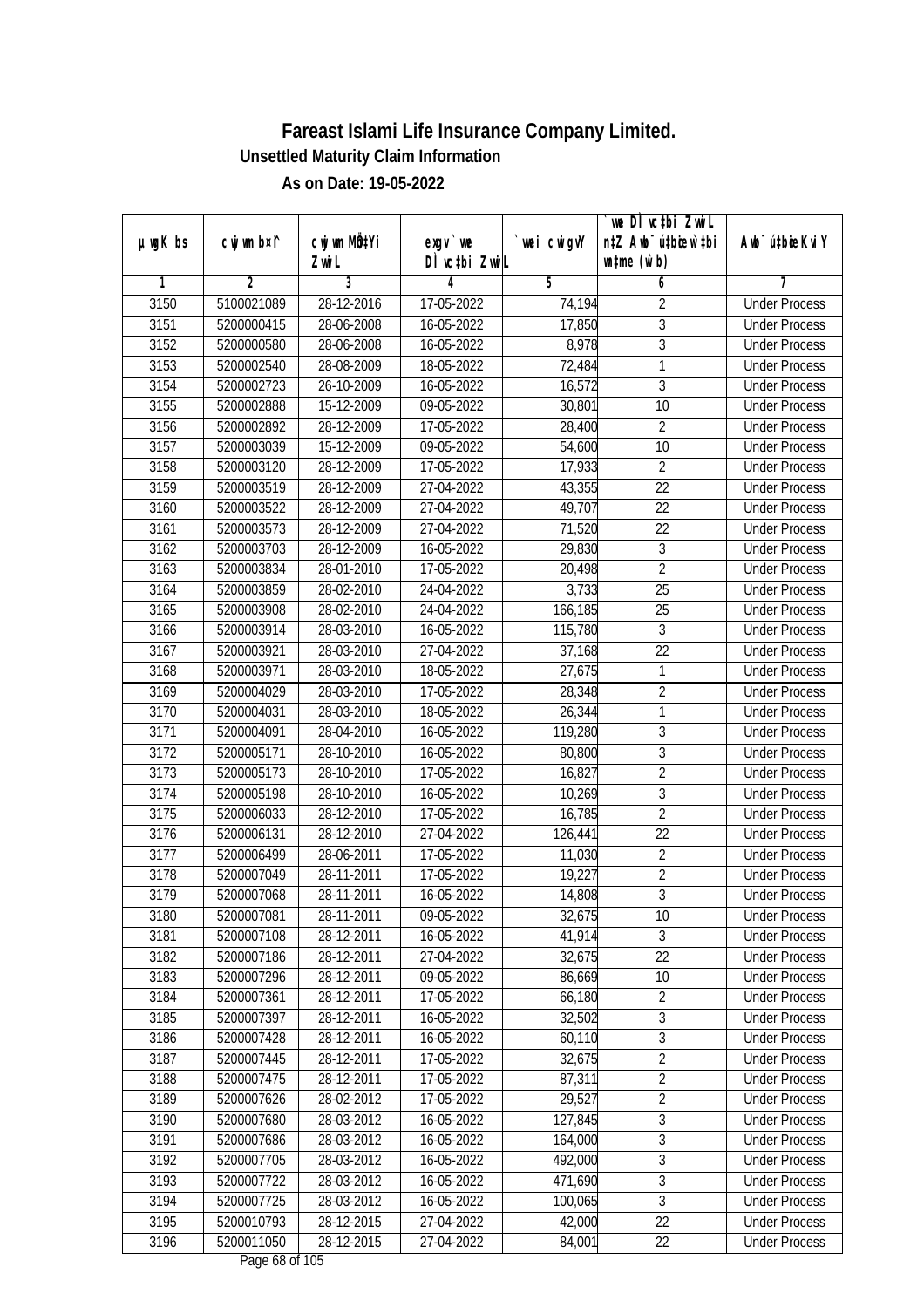|         |                |                                    |                            |             | we DI vctbi ZwiL                                            |                             |
|---------|----------------|------------------------------------|----------------------------|-------------|-------------------------------------------------------------|-----------------------------|
| µwgK bs | cwj wm b¤i^    | cwj wm MQ <sup>1</sup> Yi<br>Zwi L | $exqu$ we<br>DÌ vctbi ZwiL | `wei cwigvY | n‡Z Awb <sup>-</sup> ú‡bioar`‡bi<br>$\n  untime\n  (u`b)\n$ | Awb <sup>-</sup> ú‡bioeKviY |
| 1       | $\overline{2}$ | 3                                  | 4                          | 5           | 6                                                           | 7                           |
| 3197    | 5200011174     | 28-02-2016                         | 16-05-2022                 | 36,006      | 3                                                           | <b>Under Process</b>        |
| 3198    | 5300000443     | 28-04-2006                         | $10-05-2022$               | 115,719     | $\overline{9}$                                              | <b>Under Process</b>        |
| 3199    | 5300001197     | 28-11-2006                         | 04-04-2022                 | 2,258       | 45                                                          | <b>Under Process</b>        |
| 3200    | 5300004203     | 28-04-2009                         | 10-05-2022                 | 22,196      | 9                                                           | <b>Under Process</b>        |
| 3201    | 5300004216     | 03-06-2009                         | 09-05-2022                 | 22,548      | $\overline{10}$                                             | <b>Under Process</b>        |
| 3202    | 5300004934     | 13-04-2010                         | 09-05-2022                 | 25,379      | 10                                                          | <b>Under Process</b>        |
| 3203    | 5300006199     | 19-03-2012                         | $09-05-2022$               | 24,933      | 10                                                          | <b>Under Process</b>        |
| 3204    | 5300008258     | 02-03-2016                         | 09-05-2022                 | 415,682     | 10                                                          | <b>Under Process</b>        |
| 3205    | 5400000498     | 28-02-2009                         | 11-05-2022                 | 29,640      | 8                                                           | <b>Under Process</b>        |
| 3206    | 5400000635     | 27-06-2009                         | 11-05-2022                 | 4,050       | 8                                                           | <b>Under Process</b>        |
| 3207    | 5400001096     | 28-12-2009                         | 11-05-2022                 | 11,935      | 8                                                           | <b>Under Process</b>        |
| 3208    | 5400001365     | 28-12-2009                         | 11-05-2022                 | 41,510      | 8                                                           | <b>Under Process</b>        |
| 3209    | 5400001658     | 28-04-2010                         | 24-04-2022                 | 21,720      | $\overline{25}$                                             | <b>Under Process</b>        |
| 3210    | 5400003076     | 28-12-2011                         | 11-05-2022                 | 34,980      | 8                                                           | <b>Under Process</b>        |
| 3211    | 5400003156     | 28-12-2011                         | 19-05-2022                 | 805,500     | $\boldsymbol{0}$                                            | <b>Under Process</b>        |
| 3212    | 5400003247     | 28-12-2011                         | 28-04-2022                 | 282,620     | 21                                                          | <b>Under Process</b>        |
| 3213    | 5400003254     | 28-12-2011                         | 28-04-2022                 | 200,070     | 21                                                          | <b>Under Process</b>        |
| 3214    | 5500001497     | 28-03-2007                         | 28-04-2022                 | 110,600     | 21                                                          | <b>Under Process</b>        |
| 3215    | 5500006766     | 28-06-2010                         | 21-04-2022                 | 168,270     | 28                                                          | <b>Under Process</b>        |
| 3216    | 5500007474     | 28-12-2010                         | 28-04-2022                 | 161,600     | 21                                                          | <b>Under Process</b>        |
| 3217    | 5500007723     | 28-03-2011                         | 21-04-2022                 | 74,003      | 28                                                          | <b>Under Process</b>        |
| 3218    | 5500007817     | 28-04-2011                         | 21-04-2022                 | 110,300     | 28                                                          | <b>Under Process</b>        |
| 3219    | 5500007877     | 06-06-2011                         | 08-05-2022                 | 22,946      | 11                                                          | <b>Under Process</b>        |
| 3220    | 5500008175     | 28-06-2011                         | 20-04-2022                 | 71,845      | 29                                                          | <b>Under Process</b>        |
| 3221    | 5500008308     | 03-10-2011                         | 08-05-2022                 | 66,432      | 11                                                          | <b>Under Process</b>        |
| 3222    | 5500008325     | 12-10-2011                         | 08-05-2022                 | 46,071      | 11                                                          | <b>Under Process</b>        |
| 3223    | 5500008344     | 24-10-2011                         | 08-05-2022                 | 46,837      | 11                                                          | <b>Under Process</b>        |
| 3224    | 5500008451     | 28-11-2011                         | 21-04-2022                 | 188,090     | 28                                                          | <b>Under Process</b>        |
| 3225    | 5500008456     | 28-11-2011                         | 08-05-2022                 | 191,970     | 11                                                          | <b>Under Process</b>        |
| 3226    | 5500008564     | 19-12-2011                         | 12-05-2022                 | 1,284,000   | $\overline{7}$                                              | <b>Under Process</b>        |
| 3227    | 5500008589     | 28-12-2011                         | 08-05-2022                 | 158,190     | 11                                                          | <b>Under Process</b>        |
| 3228    | 5500008741     | 28-12-2011                         | 21-04-2022                 | 66,180      | 28                                                          | <b>Under Process</b>        |
| 3229    | 5500008757     | 28-12-2011                         | 21-04-2022                 | 57,108      | 28                                                          | <b>Under Process</b>        |
| 3230    | 5500008894     | 28-12-2011                         | 21-04-2022                 | 163,300     | 28                                                          | <b>Under Process</b>        |
| 3231    | 5500008899     | 28-12-2011                         | 21-04-2022                 | 158,900     | 28                                                          | <b>Under Process</b>        |
| 3232    | 5500008911     | 28-12-2011                         | 21-04-2022                 | 63,375      | 28                                                          | <b>Under Process</b>        |
| 3233    | 5500009013     | 28-12-2011                         | 28-04-2022                 | 326,600     | 21                                                          | <b>Under Process</b>        |
| 3234    | 5500009064     | 14-02-2012                         | 08-05-2022                 | 6,446       | 11                                                          | <b>Under Process</b>        |
| 3235    | 5500009115     | 28-02-2012                         | 21-04-2022                 | 96,648      | 28                                                          | <b>Under Process</b>        |
| 3236    | 5500009131     | 28-03-2012                         | 08-05-2022                 | 164,000     | 11                                                          | <b>Under Process</b>        |
| 3237    | 5500009134     | 28-03-2012                         | 28-04-2022                 | 281,681     | 21                                                          | <b>Under Process</b>        |
| 3238    | 5500009135     | 28-03-2012                         | 21-04-2022                 | 142,320     | 28                                                          | <b>Under Process</b>        |
| 3239    | 030014387      | 21-03-2011                         | $12 - 05 - 2022$           | 94,428      | 7                                                           | <b>Under Process</b>        |
| 3240    | 014060400      | $28-03-2012$                       | 18-05-2022                 | 33,173      | 1                                                           | <b>Under Process</b>        |
| 3241    | 01700012739    | 28-02-2012                         | 16-05-2022                 | 67,796      | $\overline{3}$                                              | <b>Under Process</b>        |
| 3242    | 000003125      | 15-12-2010                         | 17-05-2022                 | 40,000      | $\overline{2}$                                              | <b>Under Process</b>        |
| 3243    | 018032345      | 26-12-2011                         | 17-05-2022                 | 19,188      | $\overline{2}$                                              | <b>Under Process</b>        |
|         |                |                                    |                            |             |                                                             |                             |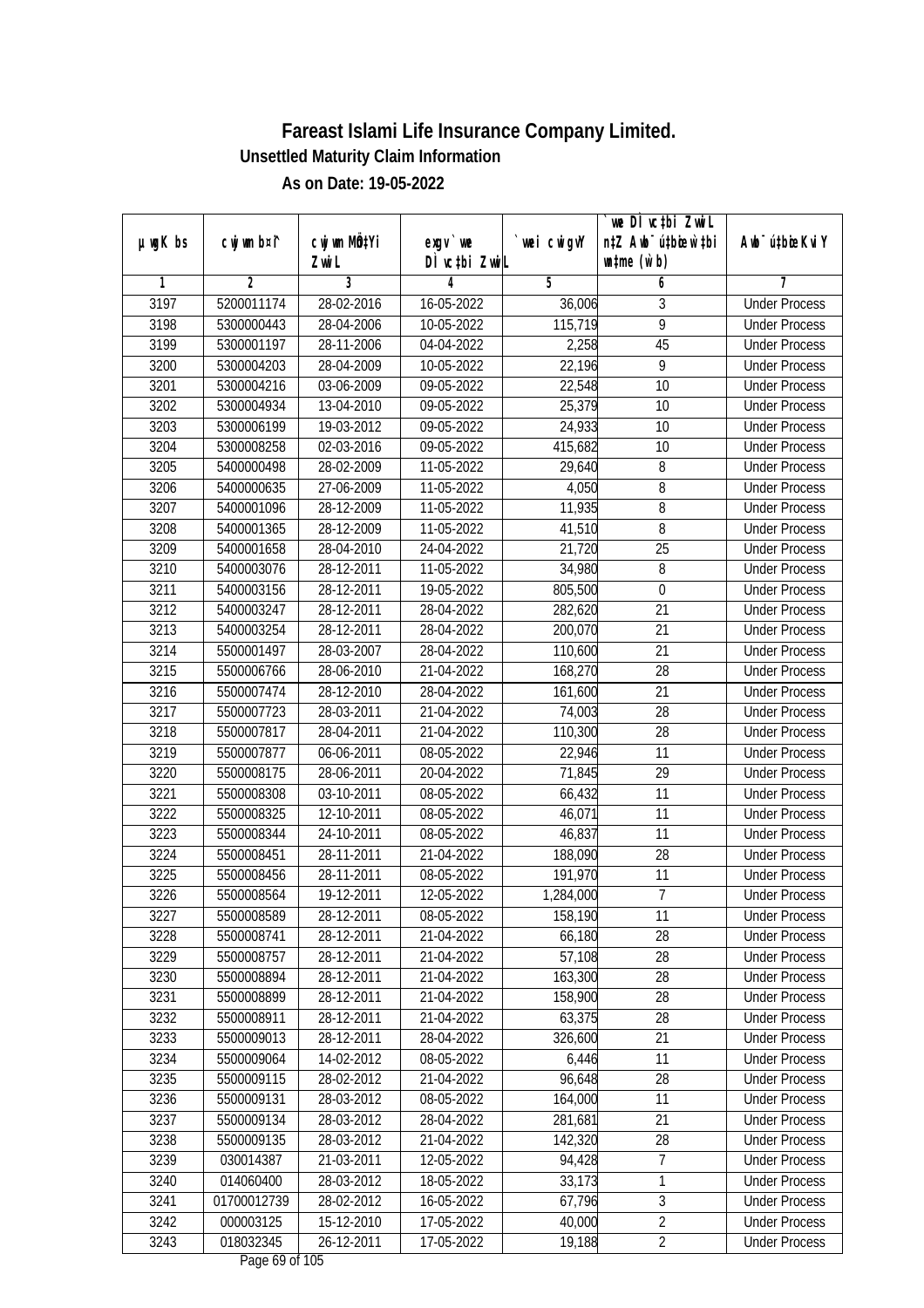|               |                |                       |                            |                  | we DI vctbi ZwiL                                            |                             |
|---------------|----------------|-----------------------|----------------------------|------------------|-------------------------------------------------------------|-----------------------------|
| $µ$ ug $K$ bs | cwj wm b¤i^    | cwj wm MQtYi<br>Zwi L | $exgV$ we<br>DÌ vctbi ZwiL | wei cwigvY       | n‡Z Awb <sup>-</sup> ú‡bicen`‡bi<br>$\n  untime\n  (u`b)\n$ | Awb <sup>-</sup> ú‡bioeKviY |
| 1             | $\overline{2}$ | 3                     | 4                          | 5                | 6                                                           | 7                           |
| 3244          | 018032316      | 28-12-2011            | 16-05-2022                 | 19,165           | 3                                                           | <b>Under Process</b>        |
| 3245          | 018032697      | 28-12-2011            | 16-05-2022                 | 80,370           | $\overline{3}$                                              | <b>Under Process</b>        |
| 3246          | 018031773      | 28-12-2011            | 16-05-2022                 | 79,950           | $\overline{3}$                                              | <b>Under Process</b>        |
| 3247          | 018032154      | 28-12-2011            | 17-05-2022                 | 47,970           | $\overline{2}$                                              | <b>Under Process</b>        |
| 3248          | 018031949      | 28-12-2011            | 17-05-2022                 | 18,036           | $\overline{2}$                                              | <b>Under Process</b>        |
| 3249          | 018032182      | 26-12-2011            | 16-05-2022                 | 80,160           | $\overline{3}$                                              | <b>Under Process</b>        |
| 3250          | 018030691      | 25-08-2011            | 16-05-2022                 | 19,188           | $\overline{3}$                                              | <b>Under Process</b>        |
| 3251          | 018031231      | 28-11-2011            | 16-05-2022                 | 47,970           | $\overline{3}$                                              | <b>Under Process</b>        |
| 3252          | 018032171      | 28-12-2011            | 16-05-2022                 | 127,920          | $\overline{3}$                                              | <b>Under Process</b>        |
| 3253          | 049032292      | 27-11-2011            | 17-05-2022                 | 75,990           | $\overline{2}$                                              | <b>Under Process</b>        |
| 3254          | 014059893      | 28-01-2012            | 19-05-2022                 | 51,946           | $\boldsymbol{0}$                                            | <b>Under Process</b>        |
| 3255          | 022032276      | 11-04-2012            | 12-05-2022                 | 16,394           | $\overline{7}$                                              | <b>Under Process</b>        |
| 3256          | 007030060      | 28-03-2012            | 16-05-2022                 | 51,764           | $\overline{3}$                                              | <b>Under Process</b>        |
| 3257          | 007028404      | 25-05-2011            | 10-05-2022                 | 14,911           | 9                                                           | <b>Under Process</b>        |
| 3258          | 555041000223   | 26-06-2014            | 17-05-2022                 | 591,671          | $\overline{2}$                                              | <b>Under Process</b>        |
| 3259          | 555024000043   | 28-07-2011            | 17-05-2022                 | 118,245          | $\overline{2}$                                              | <b>Under Process</b>        |
| 3260          | 555017000016   | 28-10-2011            | 16-05-2022                 | 72,891           | $\mathfrak z$                                               | <b>Under Process</b>        |
| 3261          | 555031000007   | 17-09-2011            | 10-05-2022                 | 64,814           | $\overline{9}$                                              | <b>Under Process</b>        |
| 3262          | 555042000025   | 28-12-2011            | 10-05-2022                 | 38,798           | $\overline{9}$                                              | <b>Under Process</b>        |
| 3263          | 555018000134   | 28-12-2011            | 17-05-2022                 | 58,634           | $\overline{2}$                                              | <b>Under Process</b>        |
| 3264          | 555018000211   | 28-12-2011            | 17-05-2022                 | 143,791          | $\overline{2}$                                              | <b>Under Process</b>        |
| 3265          | 555018000135   | 28-12-2011            | 17-05-2022                 | 64,492           | $\overline{2}$                                              | <b>Under Process</b>        |
| 3266          | 555141000347   | 28-12-2016            | 16-05-2022                 | 65,490           | $\mathfrak{Z}$                                              | <b>Under Process</b>        |
| 3267          | 555011000048   | 28-12-2011            | 11-05-2022                 | 143,038          | 8                                                           | <b>Under Process</b>        |
| 3268          | 555024000362   | 05-04-2012            | 17-05-2022                 | 292,220          | $\overline{2}$                                              | <b>Under Process</b>        |
| 3269          | 555007000151   | 28-03-2012            | 10-05-2022                 | 146,020          | 9                                                           | <b>Under Process</b>        |
| 3270          | 555054000031   | 29-12-2011            | 12-05-2022                 | 291,342          | $\overline{1}$                                              | <b>Under Process</b>        |
| 3271          | 555024000325   | 18-02-2012            | 12-05-2022                 | 87,669           | $\overline{7}$                                              | <b>Under Process</b>        |
| 3272          | 555021003002   | 28-03-2017            | 17-05-2022                 | 100,800          | $\overline{2}$                                              | <b>Under Process</b>        |
| 3273          | 555024000327   | 18-02-2012            | 12-05-2022                 | 73,005           | $\overline{7}$                                              | <b>Under Process</b>        |
| 3274          | 555024000338   | 20-02-2012            | 12-05-2022                 | 70,271           | 7                                                           | <b>Under Process</b>        |
| 3275          | 555080000847   | 19-12-2016            | 12-05-2022                 | 25,920           | $\overline{7}$                                              | <b>Under Process</b>        |
| 3276          | 555071001474   | 28-03-2017            | 17-05-2022                 | 60,495           | $\overline{2}$                                              | <b>Under Process</b>        |
| 3277          | 555024000297   | 28-12-2011            | 12-05-2022                 | 72,912           | $\overline{7}$                                              | <b>Under Process</b>        |
| 3278          | 555024000251   | 28-12-2011            | 17-05-2022                 | 145,516          | $\overline{2}$                                              | <b>Under Process</b>        |
| 3279          | 555025000088   | 28-12-2011            |                            |                  | $\overline{7}$                                              | <b>Under Process</b>        |
| 3280          | 555032000055   | 25-03-2012            | 12-05-2022                 | 58,623<br>21,687 | $\overline{7}$                                              | <b>Under Process</b>        |
|               |                |                       | 12-05-2022                 |                  | $\overline{2}$                                              |                             |
| 3281          | 555019000007   | 28-12-2011            | 17-05-2022                 | 16,795           |                                                             | <b>Under Process</b>        |
| 3282          | 555006000182   | 28-12-2011            | 16-05-2022                 | 145,541          | $\sqrt{3}$                                                  | <b>Under Process</b>        |
| 3283          | 555052000001   | 28-06-2011            | 19-05-2022                 | 218,274          | $\boldsymbol{0}$                                            | <b>Under Process</b>        |
| 3284          | 555056000029   | 19-12-2011            | 16-05-2022                 | 195,419          | 3                                                           | <b>Under Process</b>        |
| 3285          | 555126000503   | 16-03-2017            | 19-05-2022                 | 60,300           | $\boldsymbol{0}$                                            | <b>Under Process</b>        |
| 3286          | 555045000084   | 26-12-2011            | 16-05-2022                 | 34,170           | $\sqrt{3}$                                                  | <b>Under Process</b>        |
| 3287          | 555108000104   | 22-03-2016            | 16-05-2022                 | 163,940          | $\sqrt{3}$                                                  | <b>Under Process</b>        |
| 3288          | 555043002487   | 19-12-2015            | 19-05-2022                 | 69,026           | $\boldsymbol{0}$                                            | <b>Under Process</b>        |
| 3289          | 555006000102   | 28-12-2011            | 19-05-2022                 | 12,996           | $\boldsymbol{0}$                                            | <b>Under Process</b>        |
| 3290          | 555041000024   | 12-03-2012            | 16-05-2022                 | 146,115          | $\mathfrak{Z}$                                              | <b>Under Process</b>        |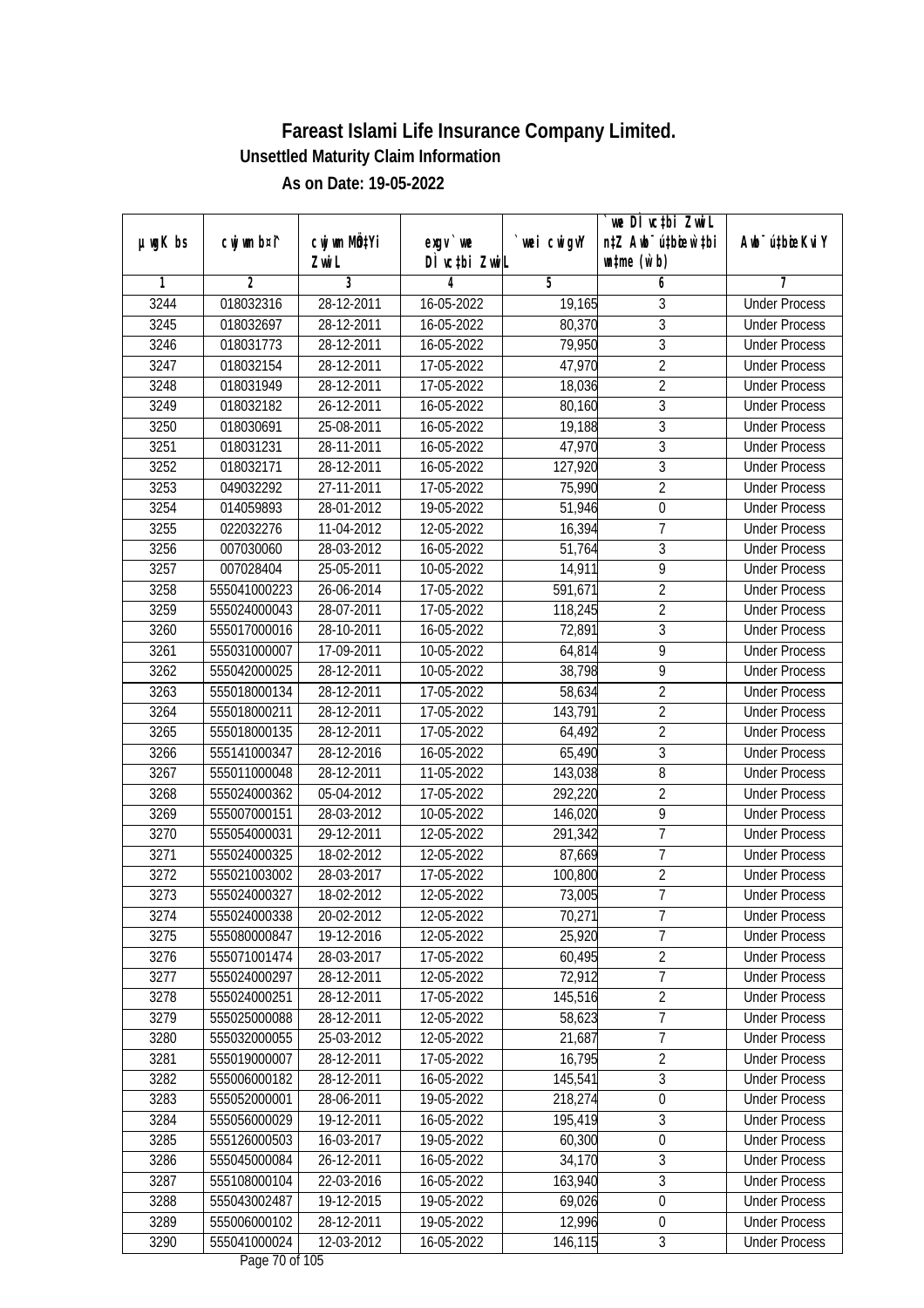|               |                |                       |                            |            | we DI vctbi ZwiL                                            |                             |
|---------------|----------------|-----------------------|----------------------------|------------|-------------------------------------------------------------|-----------------------------|
| $µ$ ug $K$ bs | cwj wm b¤i^    | cwj wm MQtYi<br>Zwi L | $exgV$ we<br>DÌ vctbi ZwiL | wei cwigvY | n‡Z Awb <sup>-</sup> ú‡bioar`‡bi<br>$\n  untime\n  (u`b)\n$ | Awb <sup>-</sup> ú‡bioeKviY |
| 1             | $\overline{2}$ | 3                     | 4                          | 5          | 6                                                           | 7                           |
| 3291          | 555034000082   | 28-12-2011            | 17-05-2022                 | 268,631    | $\overline{2}$                                              | <b>Under Process</b>        |
| 3292          | 555043003421   | 28-12-2016            | 19-05-2022                 | 51,840     | $\overline{0}$                                              | <b>Under Process</b>        |
| 3293          | 555141000092   | 22-11-2015            | 16-05-2022                 | 19,721     | $\overline{3}$                                              | <b>Under Process</b>        |
| 3294          | 555031000518   | 24-03-2016            | 10-05-2022                 | 32,759     | 9                                                           | <b>Under Process</b>        |
| 3295          | 555140000449   | 10-02-2016            | 16-05-2022                 | 59,170     | $\overline{3}$                                              | <b>Under Process</b>        |
| 3296          | 555014000161   | 28-12-2011            | 16-05-2022                 | 41,048     | $\overline{3}$                                              | <b>Under Process</b>        |
| 3297          | 555052000065   | 28-12-2011            | 16-05-2022                 | 58,455     | $\overline{3}$                                              | <b>Under Process</b>        |
| 3298          | 555052000066   | 28-12-2011            | 16-05-2022                 | 15,491     | $\overline{3}$                                              | <b>Under Process</b>        |
| 3299          | 555011000041   | 28-12-2011            | 09-05-2022                 | 20,268     | 10                                                          | <b>Under Process</b>        |
| 3300          | 555021002601   | 07-12-2016            | 17-05-2022                 | 35,500     | $\overline{2}$                                              | <b>Under Process</b>        |
| 3301          | 555052000062   | 28-12-2011            | 19-05-2022                 | 58,204     | $\boldsymbol{0}$                                            | <b>Under Process</b>        |
| 3302          | 555024000160   | 21-12-2011            | 17-05-2022                 | 70,240     | $\overline{2}$                                              | <b>Under Process</b>        |
| 3303          | 555024000207   | 28-10-2011            | 12-05-2022                 | 87,370     | $\overline{7}$                                              | <b>Under Process</b>        |
| 3304          | 555052000073   | 28-12-2011            | 17-05-2022                 | 149,501    | $\overline{2}$                                              | <b>Under Process</b>        |
| 3305          | 555043000073   | 28-11-2011            | 19-05-2022                 | 126,484    | $\boldsymbol{0}$                                            | <b>Under Process</b>        |
| 3306          | 555052000054   | 28-12-2011            | 19-05-2022                 | 38,247     | $\mathbf 0$                                                 | <b>Under Process</b>        |
| 3307          | 555011000078   | 28-12-2011            | 09-05-2022                 | 21,518     | 10                                                          | <b>Under Process</b>        |
| 3308          | 555031000053   | 28-12-2011            | 10-05-2022                 | 108,730    | 9                                                           | <b>Under Process</b>        |
| 3309          | 555021002573   | 06-12-2016            | 17-05-2022                 | 15,204     | $\overline{2}$                                              | <b>Under Process</b>        |
| 3310          | 555002000071   | 28-12-2011            | 17-05-2022                 | 143,959    | $\overline{2}$                                              | <b>Under Process</b>        |
| 3311          | 555075001189   | 28-12-2016            | 17-05-2022                 | 64,133     | $\overline{2}$                                              | <b>Under Process</b>        |
| 3312          | 555018000151   | 28-12-2011            | 17-05-2022                 | 119,650    | $\sqrt{2}$                                                  | <b>Under Process</b>        |
| 3313          | 555034000055   | 28-12-2011            | 17-05-2022                 | 21,700     | $\overline{2}$                                              | <b>Under Process</b>        |
| 3314          | 555052000046   | 28-12-2011            | 17-05-2022                 | 21,660     | $\overline{2}$                                              | <b>Under Process</b>        |
| 3315          | 555052000037   | 28-12-2011            | 17-05-2022                 | 26,855     | $\overline{2}$                                              | <b>Under Process</b>        |
| 3316          | 555018000061   | 10-11-2011            | 17-05-2022                 | 43,768     | $\overline{2}$                                              | <b>Under Process</b>        |
| 3317          | 555018000079   | 15-12-2011            | 17-05-2022                 | 43,707     | $\overline{2}$                                              | <b>Under Process</b>        |
| 3318          | 555040000757   | 08-03-2016            | 16-05-2022                 | 27,610     | $\overline{3}$                                              | <b>Under Process</b>        |
| 3319          | 555001000034   | 14-02-2012            | 16-05-2022                 | 146,025    | $\overline{3}$                                              | <b>Under Process</b>        |
| 3320          | 555006000087   | 27-12-2011            | 16-05-2022                 | 44,760     | $\overline{3}$                                              | <b>Under Process</b>        |
| 3321          | 555051000039   | 02-02-2012            | 16-05-2022                 | 11,410     | 3                                                           | <b>Under Process</b>        |
| 3322          | 555024000357   | 20-03-2012            | 12-05-2022                 | 54,817     | $\overline{7}$                                              | <b>Under Process</b>        |
| 3323          | 555003000013   | 28-12-2011            | 09-05-2022                 | 11,352     | 10                                                          | <b>Under Process</b>        |
| 3324          | 555034001473   | 02-03-2017            | 17-05-2022                 | 61,959     | $\overline{2}$                                              | <b>Under Process</b>        |
| 3325          | 555024000345   | 13-03-2012            | 12-05-2022                 | 146,170    | $\overline{7}$                                              | <b>Under Process</b>        |
| 3326          | 555083000230   | 07-04-2016            | 12-05-2022                 | 276,390    | 7                                                           | <b>Under Process</b>        |
| 3327          | 555051002266   | 22-09-2016            | 11-05-2022                 | 252,075    | 8                                                           | <b>Under Process</b>        |
| 3328          | 555024000268   | 28-12-2011            | 12-05-2022                 | 72,805     | $\overline{7}$                                              | <b>Under Process</b>        |
| 3329          | 555075001297   | 26-02-2017            | 12-05-2022                 | 304,800    | 7                                                           | <b>Under Process</b>        |
| 3330          | 555018000113   | 28-12-2011            | 17-05-2022                 | 6,702      | $\overline{2}$                                              | <b>Under Process</b>        |
| 3331          | 555080000840   | 14-12-2016            | 12-05-2022                 | 42,510     | 7                                                           | <b>Under Process</b>        |
| 3332          | 555007000154   | 28-03-2012            | 16-05-2022                 | 39,104     | $\overline{3}$                                              | <b>Under Process</b>        |
| 3333          | 555007000157   | 02-04-2012            | 16-05-2022                 | 48,715     | $\sqrt{3}$                                                  | <b>Under Process</b>        |
| 3334          | 555032000055   | 25-03-2012            | 11-05-2022                 | 7,500      | $\overline{\bf 8}$                                          | <b>Under Process</b>        |
| 3335          | 0965006976     | 11-03-2012            | 11-05-2022                 | 27,459     | 8                                                           | <b>Under Process</b>        |
| 3336          | 0965007006     | 15-04-2012            | 10-05-2022                 | 80,564     | $\overline{9}$                                              | <b>Under Process</b>        |
| 3337          | 0965007024     | 28-03-2012            | 09-05-2022                 | 42,463     | 10                                                          | <b>Under Process</b>        |
|               |                |                       |                            |            |                                                             |                             |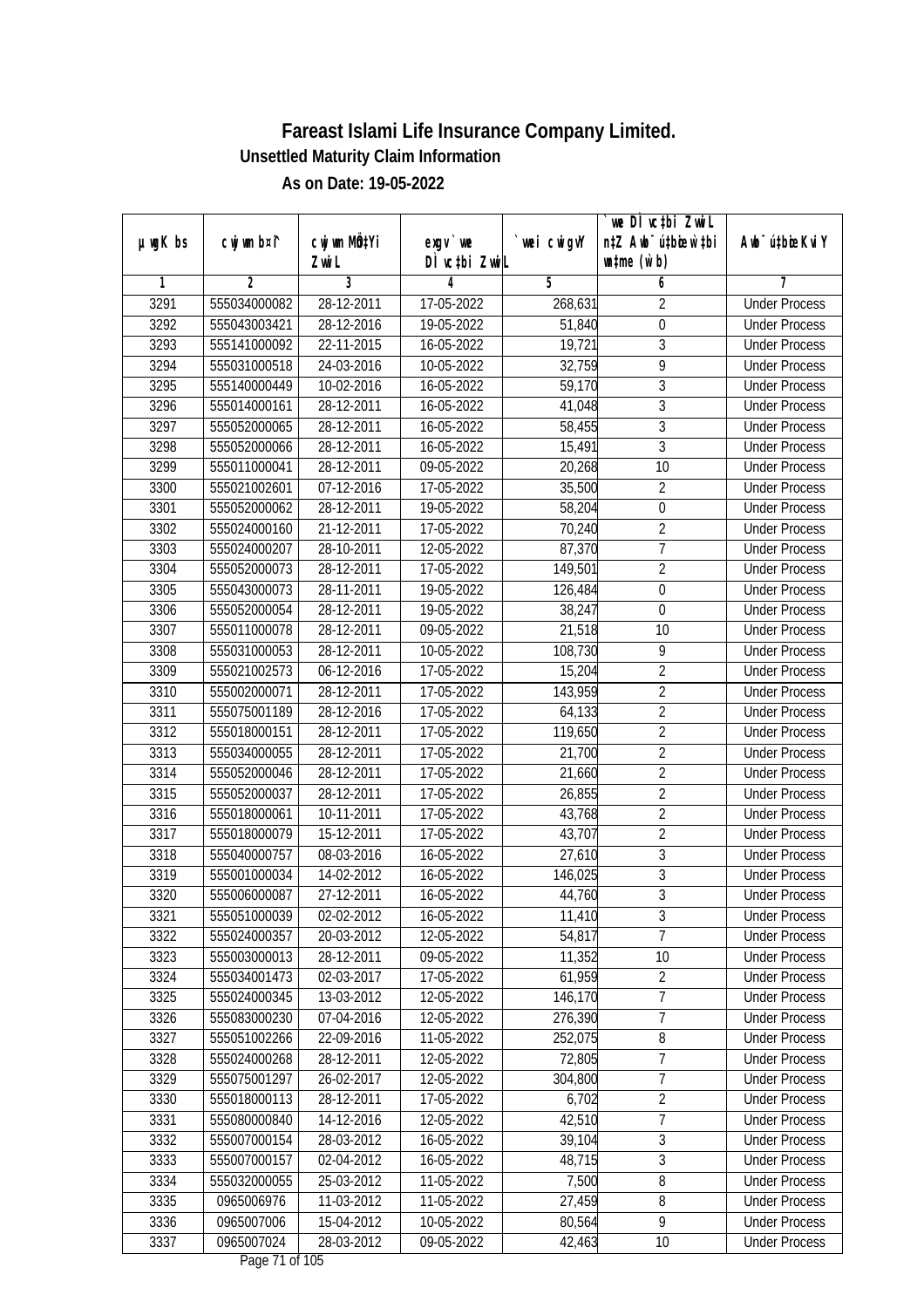|               |                |                       |                                          |            | `we DÌ vc‡bi ZwiL                                           |                              |
|---------------|----------------|-----------------------|------------------------------------------|------------|-------------------------------------------------------------|------------------------------|
| $µ$ ug $K$ bs | cwj wm b¤i^    | cwj wm MQtYi<br>Zwi L | $exqu$ we<br>DÌ vctbi ZwiL               | wei cwigvY | n‡Z Awb <sup>-</sup> ú‡bioar`‡bi<br>$\n  untime\n  (u`b)\n$ | Aub <sup>-</sup> ú‡biosKvi Y |
| 1             | $\overline{2}$ | 3                     | 4                                        | 5          | 6                                                           | 7                            |
| 3338          | 0965007025     | 28-03-2012            | 16-05-2022                               | 859,251    | 3                                                           | <b>Under Process</b>         |
| 3339          | 0965007131     | 15-03-2012            | 10-05-2022                               | 20,413     | $\overline{9}$                                              | <b>Under Process</b>         |
| 3340          | 0966000996     | 15-03-2008            | 18-05-2022                               | 40,321     | $\overline{1}$                                              | <b>Under Process</b>         |
| 3341          | 0966002286     | 27-11-2008            | 17-05-2022                               | 5,696      | $\overline{2}$                                              | <b>Under Process</b>         |
| 3342          | 0966006524     | 23-08-2010            | 27-04-2022                               | 15,904     | $\overline{22}$                                             | <b>Under Process</b>         |
| 3343          | 0966006707     | 28-09-2010            | 27-04-2022                               | 29,898     | $\overline{22}$                                             | <b>Under Process</b>         |
| 3344          | 0966008012     | 28-12-2010            | 17-05-2022                               | 6,570      | $\overline{2}$                                              | <b>Under Process</b>         |
| 3345          | 0966008237     | 28-12-2010            | 27-04-2022                               | 21,284     | $\overline{22}$                                             | <b>Under Process</b>         |
| 3346          | 0966008759     | 10-02-2011            | 18-05-2022                               | 29,813     | 1                                                           | <b>Under Process</b>         |
| 3347          | 0966008801     | 28-04-2011            | 27-04-2022                               | 41,279     | 22                                                          | <b>Under Process</b>         |
| 3348          | 0966009039     | 25-05-2011            | 19-04-2022                               | 90,297     | 30                                                          | <b>Under Process</b>         |
| 3349          | 0966009191     | 25-05-2011            | 19-04-2022                               | 14,458     | 30                                                          | <b>Under Process</b>         |
| 3350          | 0966009300     | 20-06-2011            | 17-05-2022                               | 18,338     | $\overline{2}$                                              | <b>Under Process</b>         |
| 3351          | 0966009323     | 30-06-2011            | 27-04-2022                               | 8,281      | 22                                                          | <b>Under Process</b>         |
| 3352          | 0966009434     | 28-06-2011            | 19-04-2022                               | 11,678     | 30                                                          | <b>Under Process</b>         |
| 3353          | 0966009515     | 28-06-2011            | 19-04-2022                               | 48,807     | 30                                                          | <b>Under Process</b>         |
| 3354          | 0966009581     | 28-06-2011            | 27-04-2022                               | 15,571     | 22                                                          | <b>Under Process</b>         |
| 3355          | 0966009708     | 28-06-2011            | 17-05-2022                               | 19,698     | $\overline{2}$                                              | <b>Under Process</b>         |
| 3356          | 0966009733     | 28-06-2011            | 19-04-2022                               | 182,153    | 30                                                          | <b>Under Process</b>         |
| 3357          | 0966010025     | 09-05-2011            | 27-04-2022                               | 58,046     | 22                                                          | <b>Under Process</b>         |
| 3358          | 0966010027     | 14-08-2011            | 18-04-2022                               | 58,046     | 31                                                          | <b>Under Process</b>         |
| 3359          | 0966010044     | 25-09-2011            | 18-05-2022                               | 58,046     | 1                                                           | <b>Under Process</b>         |
| 3360          | 0966010045     | 25-09-2011            | 27-04-2022                               | 17,552     | 22                                                          | <b>Under Process</b>         |
| 3361          | 0966010097     | 21-09-2011            | 18-04-2022                               | 13,347     | 31                                                          | <b>Under Process</b>         |
| 3362          | 0966010216     | 10-10-2011            | 27-04-2022                               | 11,051     | 22                                                          | <b>Under Process</b>         |
| 3363          | 0966010226     | 09-10-2011            | 27-04-2022                               | 42,326     | 22                                                          | <b>Under Process</b>         |
| 3364          | 0966010355     | 28-09-2011            | 27-04-2022                               | 5,561      | 22                                                          | <b>Under Process</b>         |
| 3365          | 0966010430     | 24-11-2011            | 27-04-2022                               | 10,010     | 22                                                          | <b>Under Process</b>         |
| 3366          | 0966010508     | 24-11-2011            | 18-04-2022                               | 7,340      | 31                                                          | <b>Under Process</b>         |
| 3367          | 0966010524     | 23-11-2011            | 27-04-2022                               | 10,343     | 22                                                          | <b>Under Process</b>         |
| 3368          | 0966010564     | 03-11-2011            | 27-04-2022                               | 14,109     | 22                                                          | <b>Under Process</b>         |
| 3369          | 0966010623     | 14-11-2011            | 18-05-2022                               | 31,228     | 1                                                           | <b>Under Process</b>         |
| 3370          | 0966010688     | 16-11-2011            | 27-04-2022                               | 24,102     | 22                                                          | <b>Under Process</b>         |
| 3371          | 0966010748     | 17-12-2011            | 17-05-2022                               | 16,416     | $\overline{2}$                                              | <b>Under Process</b>         |
| 3372          | 0966010775     | 10-12-2011            | 27-04-2022                               | 24,363     | 22                                                          | <b>Under Process</b>         |
| 3373          | 0966010860     | 21-12-2011            | 27-04-2022                               | 16,127     | 22                                                          | <b>Under Process</b>         |
| 3374          | 0966010894     | 05-12-2011            | 27-04-2022                               | 33,595     | 22                                                          | <b>Under Process</b>         |
| 3375          | 0966010903     | 28-11-2011            | 27-04-2022                               | 34,218     | 22                                                          | <b>Under Process</b>         |
| 3376          | 0966010911     | 13-12-2011            | 18-05-2022                               | 38,697     | 1                                                           | <b>Under Process</b>         |
| 3377          | 0966010968     | 20-12-2011            | 17-05-2022                               | 96,743     | $\sqrt{2}$                                                  | <b>Under Process</b>         |
| 3378          | 0966010975     | 19-12-2011            | 17-05-2022                               | 5,561      | $\overline{2}$                                              | <b>Under Process</b>         |
| 3379          | 0966011111     | 28-12-2011            | 27-04-2022                               | 96,743     | 22                                                          | <b>Under Process</b>         |
| 3380          | 0966011234     | 30-12-2011            | 27-04-2022                               | 9,343      | $\overline{22}$                                             | <b>Under Process</b>         |
| 3381          | 0966011247     | 28-12-2011            | 27-04-2022                               | 92,508     | 22                                                          | <b>Under Process</b>         |
| 3382          | 0966011249     | 28-12-2011            | 18-04-2022                               | 7,340      | 31                                                          | <b>Under Process</b>         |
| 3383          | 0966011305     | 28-12-2011            | 27-04-2022                               | 45,190     | 22                                                          | <b>Under Process</b>         |
| 3384          | 0966011311     | 28-12-2011            | 27-04-2022<br>$D_{\text{max}}$ 70 of 105 | 5,561      | 22                                                          | <b>Under Process</b>         |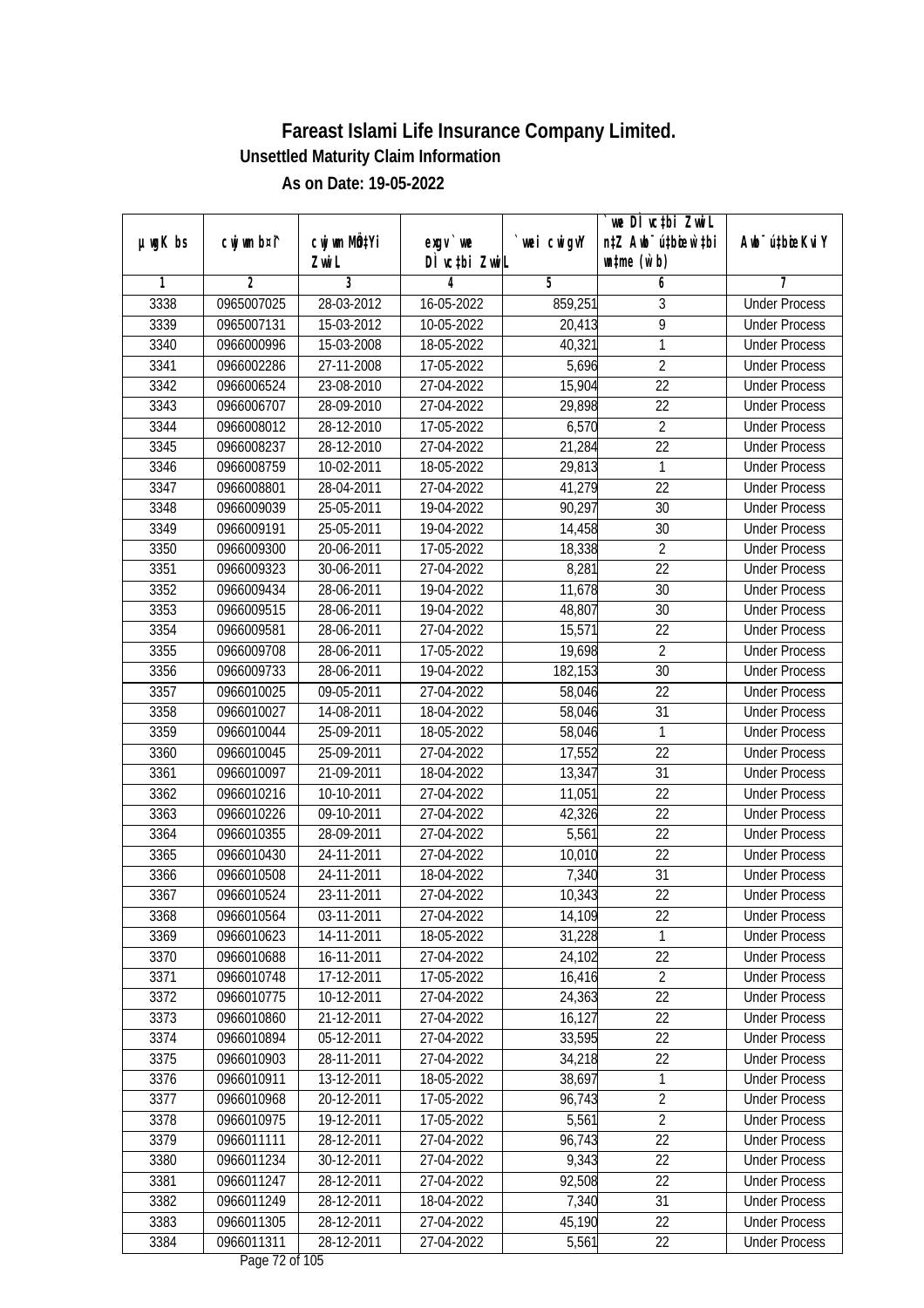|               |                |                          |                                    |            | we DI vctbi ZwiL                                            |                                              |
|---------------|----------------|--------------------------|------------------------------------|------------|-------------------------------------------------------------|----------------------------------------------|
| $µ$ ug $K$ bs | cwj wm b¤i^    | cwj wm MQtYi<br>Zwi L    | exgv `we<br>DÌ vctbi ZwiL          | wei cwigvY | n‡Z Awb <sup>-</sup> ú‡bicen`‡bi<br>$\n  untime\n  (u`b)\n$ | Awb <sup>-</sup> ú‡bioeKviY                  |
| 1             | $\overline{2}$ | 3                        | 4                                  | 5          | 6                                                           | 7                                            |
| 3385          | 0966011364     | 28-12-2011               | 27-04-2022                         | 193,479    | $\overline{22}$                                             | <b>Under Process</b>                         |
| 3386          | 0966011465     | 28-01-2012               | 19-04-2022                         | 37,212     | $\overline{30}$                                             | <b>Under Process</b>                         |
| 3387          | 0966011493     | 06-02-2012               | 27-04-2022                         | 17,316     | $\overline{22}$                                             | <b>Under Process</b>                         |
| 3388          | 0966011495     | 08-02-2012               | 27-04-2022                         | 95,836     | 22                                                          | <b>Under Process</b>                         |
| 3389          | 0966011501     | 22-02-2012               | 18-05-2022                         | 7,891      | $\mathbf{1}$                                                | <b>Under Process</b>                         |
| 3390          | 0966011502     | 22-02-2012               | 17-05-2022                         | 8,610      | $\overline{2}$                                              | <b>Under Process</b>                         |
| 3391          | 0966011505     | 04-02-2012               | 27-04-2022                         | 89,120     | $\overline{22}$                                             | <b>Under Process</b>                         |
| 3392          | 0966011506     | 04-02-2012               | 27-04-2022                         | 97,167     | $\overline{22}$                                             | <b>Under Process</b>                         |
| 3393          | 0966011507     | 04-02-2012               | 27-04-2022                         | 48,128     | 22                                                          | <b>Under Process</b>                         |
| 3394          | 0966011509     | 13-02-2012               | 17-05-2022                         | 55,124     | $\overline{2}$                                              | <b>Under Process</b>                         |
| 3395          | 0966011529     | 19-02-2012               | 27-04-2022                         | 25,281     | $\overline{22}$                                             | <b>Under Process</b>                         |
| 3396          | 0966011530     | 19-02-2012               | 27-04-2022                         | 25,281     | 22                                                          | <b>Under Process</b>                         |
| 3397          | 0966011533     | 23-02-2012               | 27-04-2022                         | 38,866     | $\overline{22}$                                             | <b>Under Process</b>                         |
| 3398          | 0966011535     | 25-02-2012               | 27-04-2022                         | 8,412      | 22                                                          |                                              |
| 3399          | 0966011551     | 13-02-2012               | 27-04-2022                         |            | 22                                                          | <b>Under Process</b><br><b>Under Process</b> |
|               |                |                          |                                    | 10,484     | $\mathbf{1}$                                                | <b>Under Process</b>                         |
| 3400          | 0966011554     | 16-02-2012               | 18-05-2022                         | 37,081     |                                                             |                                              |
| 3401          | 0966011556     | 16-02-2012<br>27-02-2012 | 27-04-2022                         | 58,301     | 22<br>$\mathbf{1}$                                          | <b>Under Process</b>                         |
| 3402          | 0966011561     |                          | 18-05-2022                         | 38,658     |                                                             | <b>Under Process</b>                         |
| 3403          | 0966011567     | 26-02-2012               | 27-04-2022                         | 58,301     | 22                                                          | <b>Under Process</b>                         |
| 3404          | 0966011586     | 29-01-2012               | 18-05-2022                         | 175,759    | $\mathbf{1}$                                                | <b>Under Process</b>                         |
| 3405          | 0966011619     | 28-01-2012               | 27-04-2022                         | 30,275     | 22                                                          | <b>Under Process</b>                         |
| 3406          | 0966011621     | 04-02-2012               | 27-04-2022                         | 32,798     | 22                                                          | <b>Under Process</b>                         |
| 3407          | 0966011635     | 12-02-2012               | 18-05-2022                         | 34,524     | 1                                                           | <b>Under Process</b>                         |
| 3408          | 0966011643     | 23-02-2012               | 27-04-2022                         | 97,167     | 22                                                          | <b>Under Process</b>                         |
| 3409          | 0966011666     | 02-02-2012               | 18-05-2022                         | 553,630    | 1                                                           | <b>Under Process</b>                         |
| 3410          | 0966011691     | 18-03-2012               | 19-04-2022                         | 23,885     | 30                                                          | <b>Under Process</b>                         |
| 3411          | 0966011694     | 28-01-2012               | 27-04-2022                         | 194,326    | 22                                                          | <b>Under Process</b>                         |
| 3412          | 0966011695     | 28-01-2012               | 27-04-2022                         | 189,002    | 22                                                          | <b>Under Process</b>                         |
| 3413          | 0966011712     | 14-02-2012               | 27-04-2022                         | 38,866     | 22                                                          | <b>Under Process</b>                         |
| 3414          | 0966011717     | 14-03-2012               | 18-04-2022                         | 97,167     | 31                                                          | <b>Under Process</b>                         |
| 3415          | 0966011718     | 20-03-2012               | 27-04-2022                         | 38,866     | 22                                                          | <b>Under Process</b>                         |
| 3416          | 0966011719     | 20-03-2012               | 19-04-2022                         | 83,417     | 30                                                          | <b>Under Process</b>                         |
| 3417          | 0966011721     | 20-03-2012               | 27-04-2022                         | 16,191     | 22                                                          | <b>Under Process</b>                         |
| 3418          | 0966011722     | 20-03-2012               | 27-04-2022                         | 38,866     | 22                                                          | <b>Under Process</b>                         |
| 3419          | 0966011735     | 05-03-2012               | 17-05-2022                         | 33,503     | $\overline{2}$                                              | <b>Under Process</b>                         |
| 3420          | 0966011740     | 08-03-2012               | 17-05-2022                         | 34,676     | $\overline{2}$                                              | <b>Under Process</b>                         |
| 3421          | 0966011832     | 24-03-2012               | 17-05-2022                         | 58,301     | $\overline{2}$                                              | <b>Under Process</b>                         |
| 3422          | 0966011843     | 08-04-2012               | 17-05-2022                         | 88,604     | $\overline{2}$                                              | <b>Under Process</b>                         |
| 3423          | 0966011858     | 15-03-2012               | 18-05-2022                         | 97,167     | $\mathbf{1}$                                                | <b>Under Process</b>                         |
| 3424          | 0966011906     | 28-01-2012               | 27-04-2022                         | 97,167     | 22                                                          | <b>Under Process</b>                         |
| 3425          | 0966011921     | 17-01-2012               | 27-04-2022                         | 194,326    | 22                                                          | <b>Under Process</b>                         |
| 3426          | 0966011951     | 22-04-2012               | 17-05-2022                         | 291,493    | $\overline{2}$                                              | <b>Under Process</b>                         |
| 3427          | 0966011952     | 22-04-2012               | 17-05-2022                         | 194,326    | $\overline{2}$                                              | <b>Under Process</b>                         |
| 3428          | 0966011953     | 19-04-2012               | 18-05-2022                         | 65,384     | $\mathbf{1}$                                                | <b>Under Process</b>                         |
| 3429          | 0966011955     | 24-04-2012               | 17-05-2022                         | 15,631     | $\overline{2}$                                              | <b>Under Process</b>                         |
| 3430          | 5500009269     | 27-03-2012               | 28-04-2022                         | 35,024     | 21                                                          | <b>Under Process</b>                         |
| 3431          | 5500009288     | 28-03-2012               | 08-05-2022<br>$D_{0.82}$ 72 of 10E | 164,000    | 11                                                          | <b>Under Process</b>                         |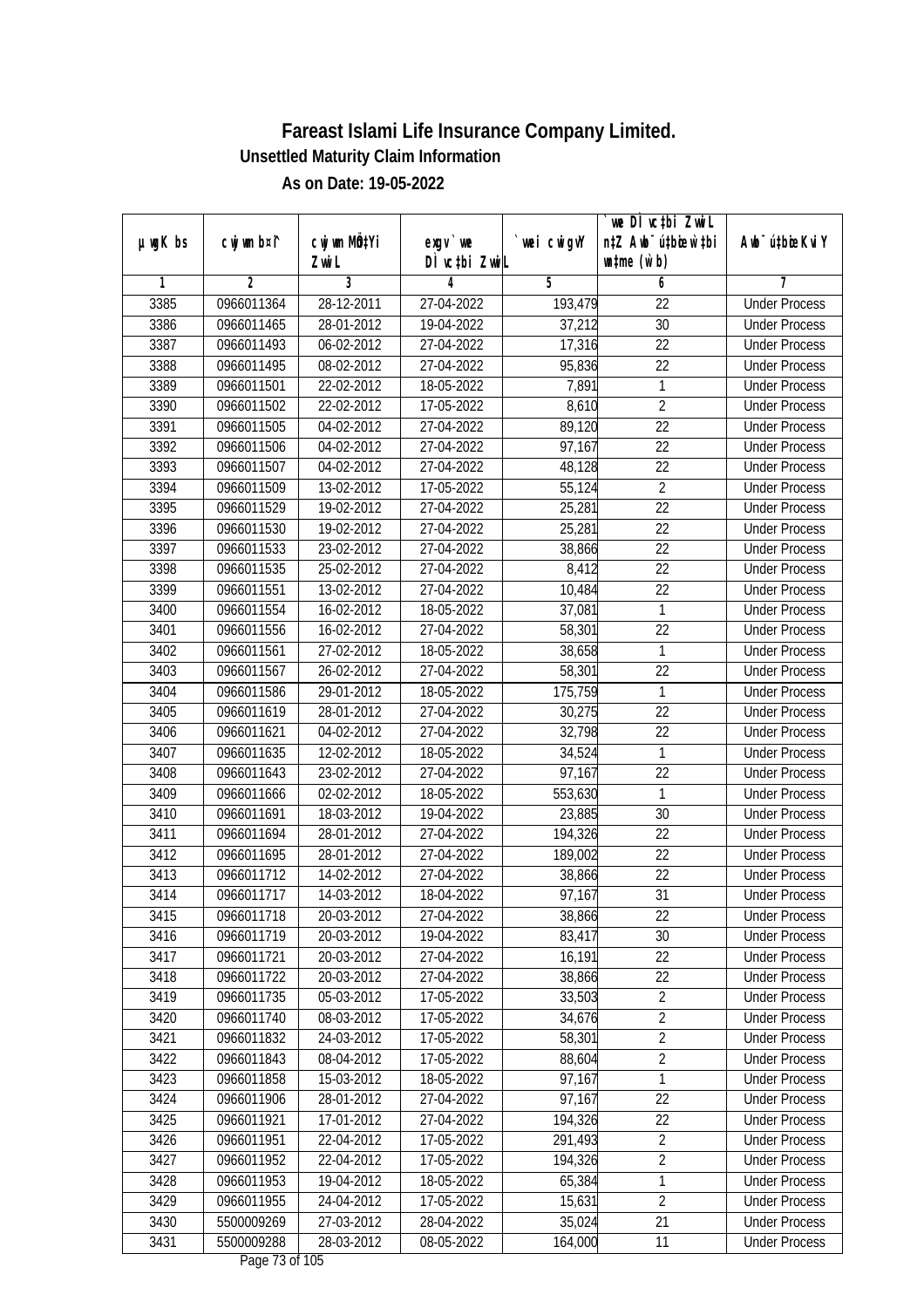|               |             |                           |                                    |             | `we DÌ vc‡bi ZwiL                |                             |
|---------------|-------------|---------------------------|------------------------------------|-------------|----------------------------------|-----------------------------|
| $µ$ ug $K$ bs | cwj wm b¤i^ | cwj wm MQ <sup>1</sup> Yi | $exgV$ we                          | `wei cwigvY | n‡Z Awb <sup>-</sup> ú‡bioen`‡bi | Awb <sup>-</sup> ú‡bioeKviY |
|               |             | Zwi L                     | DÌ vctbi ZwiL                      |             | $\n  untime\n  (u`b)\n$          |                             |
| 1             | 2           | 3                         | 4                                  | 5           | 6                                | 7                           |
| 3432          | 5600017112  | 19-12-2010                | 17-05-2022                         | 16,785      | $\overline{2}$                   | <b>Under Process</b>        |
| 3433          | 5700000592  | 28-06-2009                | 17-05-2022                         | 4,889       | $\overline{2}$                   | <b>Under Process</b>        |
| 3434          | 5700000777  | 16-08-2009                | 24-04-2022                         | 45,155      | 25                               | <b>Under Process</b>        |
| 3435          | 5700000790  | 17-08-2009                | 17-05-2022                         | 2,286       | $\overline{2}$                   | <b>Under Process</b>        |
| 3436          | 5700000860  | 28-08-2009                | 24-04-2022                         | 5,380       | $\overline{25}$                  | <b>Under Process</b>        |
| 3437          | 5700000876  | 06-09-2009                | 17-05-2022                         | 65,520      | $\overline{2}$                   | <b>Under Process</b>        |
| 3438          | 5700000994  | 04-10-2009                | 24-04-2022                         | 54,600      | $\overline{25}$                  | <b>Under Process</b>        |
| 3439          | 5700001195  | 09-12-2009                | 17-05-2022                         | 43,704      | $\overline{2}$                   | <b>Under Process</b>        |
| 3440          | 5700001284  | 26-12-2009                | 17-05-2022                         | 32,760      | $\overline{2}$                   | <b>Under Process</b>        |
| 3441          | 5700001312  | 28-12-2009                | 12-04-2022                         | 18,200      | 37                               | <b>Under Process</b>        |
| 3442          | 5700001603  | 27-12-2009                | 24-04-2022                         | 17,933      | 25                               | <b>Under Process</b>        |
| 3443          | 5700001634  | 27-12-2009                | 24-04-2022                         | 28,134      | 25                               | <b>Under Process</b>        |
| 3444          | 5700001650  | 27-12-2009                | 17-05-2022                         | 2,430       | $\overline{2}$                   | <b>Under Process</b>        |
| 3445          | 5700001653  | 27-12-2009                | 17-05-2022                         | 53,640      | $\overline{2}$                   | <b>Under Process</b>        |
| 3446          | 5700001721  | 27-12-2009                | 24-04-2022                         | 24,963      | 25                               | <b>Under Process</b>        |
| 3447          | 5700001722  | 27-12-2009                | 24-04-2022                         | 32,760      | 25                               | <b>Under Process</b>        |
| 3448          | 5700001726  | 27-12-2009                | 17-05-2022                         | 6,534       | $\overline{2}$                   | <b>Under Process</b>        |
| 3449          | 5700001744  | 27-12-2009                | 24-04-2022                         | 54,600      | 25                               | <b>Under Process</b>        |
| 3450          | 5700003809  | 05-05-2011                | 17-05-2022                         | 58,483      | $\overline{2}$                   | <b>Under Process</b>        |
| 3451          | 5700003905  | 21-06-2011                | 24-04-2022                         | 120,546     | 25                               | <b>Under Process</b>        |
| 3452          | 5700003962  | 28-06-2011                | 24-04-2022                         | 48,990      | 25                               | <b>Under Process</b>        |
| 3453          | 5700004289  | $\overline{10}$ -12-2011  | 12-04-2022                         | 143,521     | 37                               | <b>Under Process</b>        |
| 3454          | 5700004305  | 14-12-2011                | 24-04-2022                         | 81,650      | 25                               | <b>Under Process</b>        |
| 3455          | 5700004316  | 15-12-2011                | 24-04-2022                         | 48,990      | 25                               | <b>Under Process</b>        |
| 3456          | 5700004495  | 28-12-2011                | 17-05-2022                         | 6,486       | $\overline{2}$                   | <b>Under Process</b>        |
| 3457          | 5700004566  | 28-12-2011                | 24-04-2022                         | 402,750     | 25                               | <b>Under Process</b>        |
| 3458          | 5800000231  | 28-09-2009                | 19-05-2022                         | 17,000      | $\boldsymbol{0}$                 | <b>Under Process</b>        |
| 3459          | 5800000770  | 17-04-2010                | 10-05-2022                         | 66,420      | 9                                | <b>Under Process</b>        |
| 3460          | 5800000974  | 28-06-2010                | 10-05-2022                         | 17,115      | $\overline{9}$                   | <b>Under Process</b>        |
| 3461          | 5800002857  | 28-12-2011                | 10-05-2022                         | 22,060      | $\overline{9}$                   | <b>Under Process</b>        |
| 3462          | 5800003048  | 28-12-2011                | 10-05-2022                         | 81,650      | 9                                | <b>Under Process</b>        |
| 3463          | 5800003165  | 19-03-2012                | 17-05-2022                         | 51,060      | $\overline{2}$                   | <b>Under Process</b>        |
| 3464          | 5800003169  | 19-03-2012                | 18-05-2022                         | 82,000      | 1                                | <b>Under Process</b>        |
| 3465          | 5800003177  | 10-04-2012                | 10-05-2022                         | 131,200     | $\overline{9}$                   | <b>Under Process</b>        |
| 3466          | 5800003178  | 12-04-2012                | 10-05-2022                         | 11,180      | 9                                | <b>Under Process</b>        |
| 3467          | 5800003179  | 12-04-2012                | 10-05-2022                         | 82,000      | 9                                | <b>Under Process</b>        |
| 3468          | 5800003194  | 10-04-2012                | 16-05-2022                         | 80,900      | $\overline{3}$                   | <b>Under Process</b>        |
| 3469          | 5800003197  | 15-04-2012                | 17-05-2022                         | 79,080      | $\overline{2}$                   | <b>Under Process</b>        |
| 3470          | 5800003204  | 17-04-2012                | 16-05-2022                         | 328,000     | 3                                | <b>Under Process</b>        |
| 3471          | 5800003210  | 21-04-2012                | 16-05-2022                         | 49,231      | $\overline{3}$                   | <b>Under Process</b>        |
| 3472          | 5900000568  | 24-11-2009                | 08-05-2022                         | 21,840      | 11                               | <b>Under Process</b>        |
| 3473          | 5900000589  | 10-12-2009                | 12-04-2022                         | 54,600      | 37                               | <b>Under Process</b>        |
| 3474          | 5900000711  | 28-12-2009                | 12-04-2022                         | 5,460       | $\overline{37}$                  | <b>Under Process</b>        |
| 3475          | 5900000713  | 28-12-2009                | 12-04-2022                         | 109,200     | $\overline{37}$                  | <b>Under Process</b>        |
| 3476          | 5900001152  | 28-12-2009                | 13-04-2022                         | 59,600      | 36                               | <b>Under Process</b>        |
| 3477          | 5900001537  | 28-12-2009                | 28-04-2022                         | 13,450      | 21                               | <b>Under Process</b>        |
| 3478          | 5900001574  | 28-12-2009                | 12-04-2022<br>$D_{0.92}$ 74 of 10E | 27,918      | 37                               | <b>Under Process</b>        |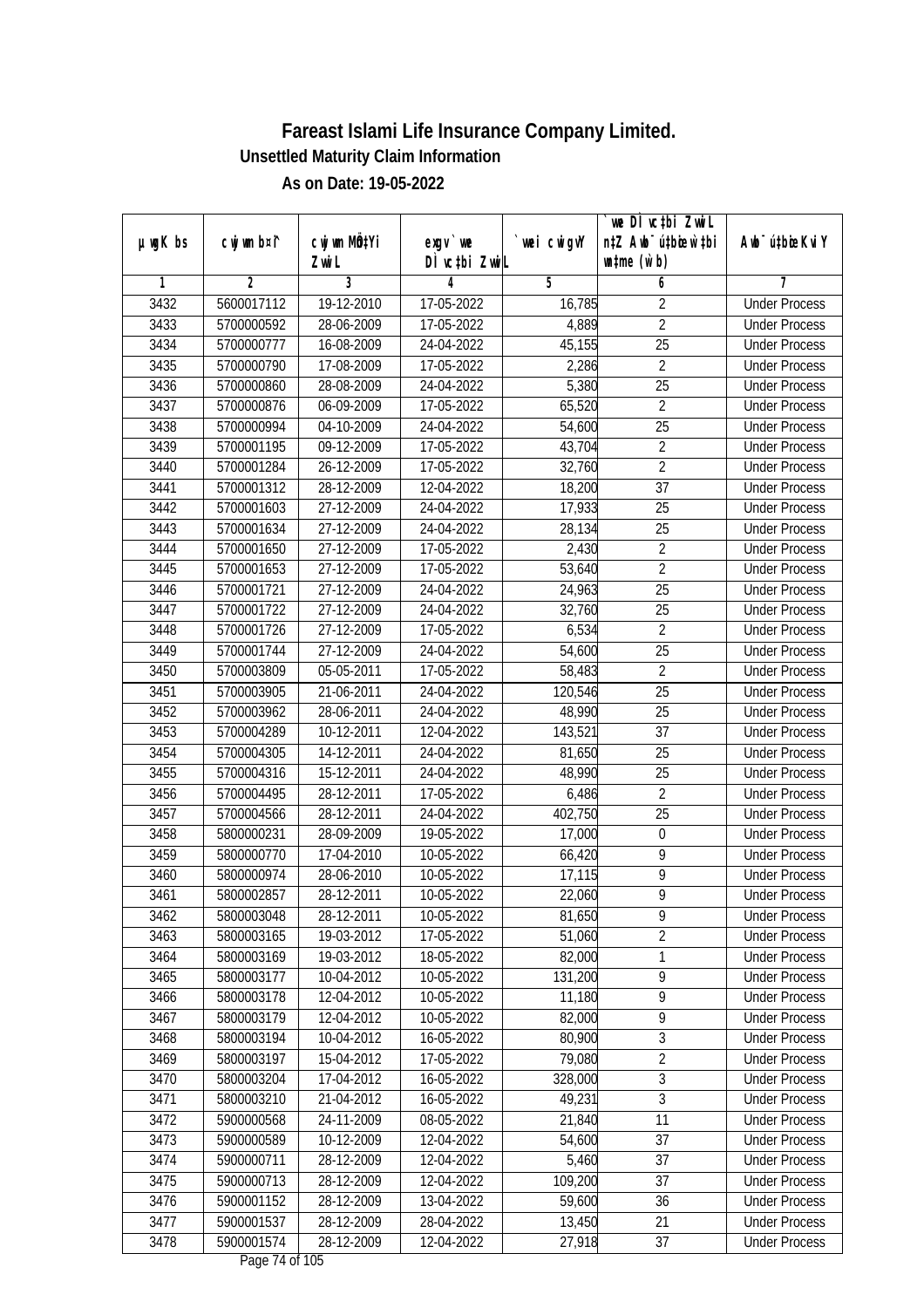| DÌ vctbi ZwiL<br>$\n  untime\n  (u`b)\n$<br>Zwi L<br>3<br>$\overline{2}$<br>5<br>1<br>4<br>6<br>7<br>3479<br>28-12-2009<br>5900001595<br>12-04-2022<br>32,760<br>$\overline{37}$<br><b>Under Process</b><br>$\overline{37}$<br>3480<br>28-12-2009<br>12-04-2022<br>19,670<br>5900001602<br><b>Under Process</b><br>9,347<br>$\overline{21}$<br>3481<br>5900001640<br>28-12-2009<br>28-04-2022<br><b>Under Process</b><br>3482<br>21<br>5900002591<br>28-12-2010<br>28-04-2022<br>10,269<br><b>Under Process</b><br>3483<br>8<br>2500008023<br>28-06-2007<br>11-05-2022<br>27,450<br><b>Under Process</b><br>8<br>3484<br>2500008392<br>26-11-2007<br>11-05-2022<br>30,610<br><b>Under Process</b><br>3485<br>2500010192<br>28-12-2008<br>28-04-2022<br>20,280<br>21<br><b>Under Process</b><br>3486<br>2500010433<br>28-12-2008<br>11-05-2022<br>8<br>30,111<br><b>Under Process</b><br>$\overline{32}$<br>3487<br>2500012069<br>15-11-2009<br>17-04-2022<br>35,165<br><b>Under Process</b><br>3488<br>9<br>2500012536<br>28-12-2009<br>10-05-2022<br>35,867<br><b>Under Process</b><br>$\overline{21}$<br>3489<br>2600002715<br>10-05-2006<br>28-04-2022<br>60,666<br><b>Under Process</b><br>3490<br>22,487<br>21<br>2600004531<br>16-06-2007<br>28-04-2022<br><b>Under Process</b><br>3,233<br>$\overline{37}$<br>3491<br>22-06-2008<br>12-04-2022<br>2600007301<br><b>Under Process</b><br>3492<br>2600011651<br>16-03-2009<br>28-04-2022<br>5,778<br>21<br><b>Under Process</b><br>3493<br>2600011722<br>28-03-2009<br>28-04-2022<br>35,501<br>21<br><b>Under Process</b><br>21<br>3494<br>2600015749<br>28-03-2010<br>28-04-2022<br>123,984<br><b>Under Process</b><br>3495<br>20,538<br>21<br>2600016802<br>28-08-2010<br>28-04-2022<br><b>Under Process</b><br>3496<br>28-11-2010<br>16,290<br>11<br>2600016968<br>08-05-2022<br><b>Under Process</b><br>3497<br>2600019166<br>28-06-2011<br>76,936<br>37<br>12-04-2022<br><b>Under Process</b><br>3498<br>28-06-2011<br>21<br>2600019167<br>28-04-2022<br>88,182<br><b>Under Process</b><br>3499<br>37<br>2600025598<br>28-12-2015<br>12-04-2022<br>42,000<br><b>Under Process</b><br>3500<br>69,303<br>21<br>2600025828<br>28-02-2016<br>28-04-2022<br><b>Under Process</b><br>32,932<br>3501<br>24-11-2005<br>11-05-2022<br>8<br>2700000054<br><b>Under Process</b><br>22<br>3502<br>2700000592<br>27-04-2022<br>146,700<br>30-03-2006<br><b>Under Process</b><br>9<br>3503<br>2700002375<br>28-12-2006<br>10-05-2022<br>101,100<br><b>Under Process</b><br>8<br>3504<br>2700003820<br>27-12-2007<br>11-05-2022<br>4,656<br><b>Under Process</b><br>$\overline{7}$<br>3505<br>2700006669<br>28-03-2009<br>33,880<br>12-05-2022<br><b>Under Process</b><br>22<br>3506<br>27-12-2009<br>27-04-2022<br>2700007182<br>41,005<br><b>Under Process</b><br>22<br>3507<br>2700008772<br>18-05-2011<br>27-04-2022<br>94,060<br><b>Under Process</b><br>$\overline{2}$<br>3508<br>2700008898<br>28-06-2011<br>17-05-2022<br>22,060<br><b>Under Process</b><br>3509<br>2800000194<br>28-06-2009<br>28-04-2022<br>25,735<br>21<br><b>Under Process</b><br>9<br>3510<br>2800001409<br>27-03-2010<br>3,798<br>10-05-2022<br><b>Under Process</b><br>21<br>3511<br>49,035<br>2800001479<br>28-03-2010<br>28-04-2022<br><b>Under Process</b><br>3512<br>11,030<br>21<br>2800003054<br>21-11-2011<br>28-04-2022<br><b>Under Process</b><br>2800003389<br>36,906<br>3513<br>15-03-2012<br>25-04-2022<br>24<br><b>Under Process</b><br>3514<br>2800005772<br>28-12-2016<br>28-04-2022<br>34,397<br>21<br><b>Under Process</b><br>$\overline{3}$<br>3515<br>3000000328<br>28-06-2010<br>16-05-2022<br>161,600<br><b>Under Process</b><br>72,775<br>$\overline{25}$<br>3516<br>3100004134<br>28-12-2008<br>24-04-2022<br><b>Under Process</b><br>173,900<br>25<br>3517<br>3100004181<br>28-12-2008<br>24-04-2022<br><b>Under Process</b><br>10,030<br>$\sqrt{2}$<br>3518<br>3100004221<br>28-12-2008<br>17-05-2022<br><b>Under Process</b><br>3519<br>3100004325<br>28-02-2009<br>24-04-2022<br>9,100<br>25<br><b>Under Process</b><br>3520<br>3200001464<br>28-12-2006<br>24-04-2022<br>9,322<br>25<br><b>Under Process</b><br>$\overline{29}$<br>3521<br>3200002048<br>28-03-2007<br>61,830<br>20-04-2022<br><b>Under Process</b><br>62,788<br>22<br>3522<br>3200004217<br>27-11-2008<br>27-04-2022<br><b>Under Process</b><br>3523<br>29<br>3200005843<br>28-12-2009<br>20-04-2022<br>20,941<br><b>Under Process</b> | $µ$ ug $K$ bs | cwj wm b¤i^ | cwj wm MÖ¢Yi | $exgV$ we  | wei cwigvY | we DI vctbi ZwiL<br>n‡Z Awb <sup>-</sup> ú‡bioen`‡bi | Awb <sup>-</sup> ú‡bioeKviY |
|---------------------------------------------------------------------------------------------------------------------------------------------------------------------------------------------------------------------------------------------------------------------------------------------------------------------------------------------------------------------------------------------------------------------------------------------------------------------------------------------------------------------------------------------------------------------------------------------------------------------------------------------------------------------------------------------------------------------------------------------------------------------------------------------------------------------------------------------------------------------------------------------------------------------------------------------------------------------------------------------------------------------------------------------------------------------------------------------------------------------------------------------------------------------------------------------------------------------------------------------------------------------------------------------------------------------------------------------------------------------------------------------------------------------------------------------------------------------------------------------------------------------------------------------------------------------------------------------------------------------------------------------------------------------------------------------------------------------------------------------------------------------------------------------------------------------------------------------------------------------------------------------------------------------------------------------------------------------------------------------------------------------------------------------------------------------------------------------------------------------------------------------------------------------------------------------------------------------------------------------------------------------------------------------------------------------------------------------------------------------------------------------------------------------------------------------------------------------------------------------------------------------------------------------------------------------------------------------------------------------------------------------------------------------------------------------------------------------------------------------------------------------------------------------------------------------------------------------------------------------------------------------------------------------------------------------------------------------------------------------------------------------------------------------------------------------------------------------------------------------------------------------------------------------------------------------------------------------------------------------------------------------------------------------------------------------------------------------------------------------------------------------------------------------------------------------------------------------------------------------------------------------------------------------------------------------------------------------------------------------------------------------------------------------------------------------------------------------------------------------------------------------------------------------------------------------------------------------------------------------------------------------------------------------------------------------------------------------------------------------------------------------------------------------------------------------------------------------------------------------------------------------------------------------------------------------------------------------------------------------------------------------------------------------------------------------------------------------------------------------------------------------------------------------------------------------------------------|---------------|-------------|--------------|------------|------------|------------------------------------------------------|-----------------------------|
|                                                                                                                                                                                                                                                                                                                                                                                                                                                                                                                                                                                                                                                                                                                                                                                                                                                                                                                                                                                                                                                                                                                                                                                                                                                                                                                                                                                                                                                                                                                                                                                                                                                                                                                                                                                                                                                                                                                                                                                                                                                                                                                                                                                                                                                                                                                                                                                                                                                                                                                                                                                                                                                                                                                                                                                                                                                                                                                                                                                                                                                                                                                                                                                                                                                                                                                                                                                                                                                                                                                                                                                                                                                                                                                                                                                                                                                                                                                                                                                                                                                                                                                                                                                                                                                                                                                                                                                                                                                               |               |             |              |            |            |                                                      |                             |
|                                                                                                                                                                                                                                                                                                                                                                                                                                                                                                                                                                                                                                                                                                                                                                                                                                                                                                                                                                                                                                                                                                                                                                                                                                                                                                                                                                                                                                                                                                                                                                                                                                                                                                                                                                                                                                                                                                                                                                                                                                                                                                                                                                                                                                                                                                                                                                                                                                                                                                                                                                                                                                                                                                                                                                                                                                                                                                                                                                                                                                                                                                                                                                                                                                                                                                                                                                                                                                                                                                                                                                                                                                                                                                                                                                                                                                                                                                                                                                                                                                                                                                                                                                                                                                                                                                                                                                                                                                                               |               |             |              |            |            |                                                      |                             |
|                                                                                                                                                                                                                                                                                                                                                                                                                                                                                                                                                                                                                                                                                                                                                                                                                                                                                                                                                                                                                                                                                                                                                                                                                                                                                                                                                                                                                                                                                                                                                                                                                                                                                                                                                                                                                                                                                                                                                                                                                                                                                                                                                                                                                                                                                                                                                                                                                                                                                                                                                                                                                                                                                                                                                                                                                                                                                                                                                                                                                                                                                                                                                                                                                                                                                                                                                                                                                                                                                                                                                                                                                                                                                                                                                                                                                                                                                                                                                                                                                                                                                                                                                                                                                                                                                                                                                                                                                                                               |               |             |              |            |            |                                                      |                             |
|                                                                                                                                                                                                                                                                                                                                                                                                                                                                                                                                                                                                                                                                                                                                                                                                                                                                                                                                                                                                                                                                                                                                                                                                                                                                                                                                                                                                                                                                                                                                                                                                                                                                                                                                                                                                                                                                                                                                                                                                                                                                                                                                                                                                                                                                                                                                                                                                                                                                                                                                                                                                                                                                                                                                                                                                                                                                                                                                                                                                                                                                                                                                                                                                                                                                                                                                                                                                                                                                                                                                                                                                                                                                                                                                                                                                                                                                                                                                                                                                                                                                                                                                                                                                                                                                                                                                                                                                                                                               |               |             |              |            |            |                                                      |                             |
|                                                                                                                                                                                                                                                                                                                                                                                                                                                                                                                                                                                                                                                                                                                                                                                                                                                                                                                                                                                                                                                                                                                                                                                                                                                                                                                                                                                                                                                                                                                                                                                                                                                                                                                                                                                                                                                                                                                                                                                                                                                                                                                                                                                                                                                                                                                                                                                                                                                                                                                                                                                                                                                                                                                                                                                                                                                                                                                                                                                                                                                                                                                                                                                                                                                                                                                                                                                                                                                                                                                                                                                                                                                                                                                                                                                                                                                                                                                                                                                                                                                                                                                                                                                                                                                                                                                                                                                                                                                               |               |             |              |            |            |                                                      |                             |
|                                                                                                                                                                                                                                                                                                                                                                                                                                                                                                                                                                                                                                                                                                                                                                                                                                                                                                                                                                                                                                                                                                                                                                                                                                                                                                                                                                                                                                                                                                                                                                                                                                                                                                                                                                                                                                                                                                                                                                                                                                                                                                                                                                                                                                                                                                                                                                                                                                                                                                                                                                                                                                                                                                                                                                                                                                                                                                                                                                                                                                                                                                                                                                                                                                                                                                                                                                                                                                                                                                                                                                                                                                                                                                                                                                                                                                                                                                                                                                                                                                                                                                                                                                                                                                                                                                                                                                                                                                                               |               |             |              |            |            |                                                      |                             |
|                                                                                                                                                                                                                                                                                                                                                                                                                                                                                                                                                                                                                                                                                                                                                                                                                                                                                                                                                                                                                                                                                                                                                                                                                                                                                                                                                                                                                                                                                                                                                                                                                                                                                                                                                                                                                                                                                                                                                                                                                                                                                                                                                                                                                                                                                                                                                                                                                                                                                                                                                                                                                                                                                                                                                                                                                                                                                                                                                                                                                                                                                                                                                                                                                                                                                                                                                                                                                                                                                                                                                                                                                                                                                                                                                                                                                                                                                                                                                                                                                                                                                                                                                                                                                                                                                                                                                                                                                                                               |               |             |              |            |            |                                                      |                             |
|                                                                                                                                                                                                                                                                                                                                                                                                                                                                                                                                                                                                                                                                                                                                                                                                                                                                                                                                                                                                                                                                                                                                                                                                                                                                                                                                                                                                                                                                                                                                                                                                                                                                                                                                                                                                                                                                                                                                                                                                                                                                                                                                                                                                                                                                                                                                                                                                                                                                                                                                                                                                                                                                                                                                                                                                                                                                                                                                                                                                                                                                                                                                                                                                                                                                                                                                                                                                                                                                                                                                                                                                                                                                                                                                                                                                                                                                                                                                                                                                                                                                                                                                                                                                                                                                                                                                                                                                                                                               |               |             |              |            |            |                                                      |                             |
|                                                                                                                                                                                                                                                                                                                                                                                                                                                                                                                                                                                                                                                                                                                                                                                                                                                                                                                                                                                                                                                                                                                                                                                                                                                                                                                                                                                                                                                                                                                                                                                                                                                                                                                                                                                                                                                                                                                                                                                                                                                                                                                                                                                                                                                                                                                                                                                                                                                                                                                                                                                                                                                                                                                                                                                                                                                                                                                                                                                                                                                                                                                                                                                                                                                                                                                                                                                                                                                                                                                                                                                                                                                                                                                                                                                                                                                                                                                                                                                                                                                                                                                                                                                                                                                                                                                                                                                                                                                               |               |             |              |            |            |                                                      |                             |
|                                                                                                                                                                                                                                                                                                                                                                                                                                                                                                                                                                                                                                                                                                                                                                                                                                                                                                                                                                                                                                                                                                                                                                                                                                                                                                                                                                                                                                                                                                                                                                                                                                                                                                                                                                                                                                                                                                                                                                                                                                                                                                                                                                                                                                                                                                                                                                                                                                                                                                                                                                                                                                                                                                                                                                                                                                                                                                                                                                                                                                                                                                                                                                                                                                                                                                                                                                                                                                                                                                                                                                                                                                                                                                                                                                                                                                                                                                                                                                                                                                                                                                                                                                                                                                                                                                                                                                                                                                                               |               |             |              |            |            |                                                      |                             |
|                                                                                                                                                                                                                                                                                                                                                                                                                                                                                                                                                                                                                                                                                                                                                                                                                                                                                                                                                                                                                                                                                                                                                                                                                                                                                                                                                                                                                                                                                                                                                                                                                                                                                                                                                                                                                                                                                                                                                                                                                                                                                                                                                                                                                                                                                                                                                                                                                                                                                                                                                                                                                                                                                                                                                                                                                                                                                                                                                                                                                                                                                                                                                                                                                                                                                                                                                                                                                                                                                                                                                                                                                                                                                                                                                                                                                                                                                                                                                                                                                                                                                                                                                                                                                                                                                                                                                                                                                                                               |               |             |              |            |            |                                                      |                             |
|                                                                                                                                                                                                                                                                                                                                                                                                                                                                                                                                                                                                                                                                                                                                                                                                                                                                                                                                                                                                                                                                                                                                                                                                                                                                                                                                                                                                                                                                                                                                                                                                                                                                                                                                                                                                                                                                                                                                                                                                                                                                                                                                                                                                                                                                                                                                                                                                                                                                                                                                                                                                                                                                                                                                                                                                                                                                                                                                                                                                                                                                                                                                                                                                                                                                                                                                                                                                                                                                                                                                                                                                                                                                                                                                                                                                                                                                                                                                                                                                                                                                                                                                                                                                                                                                                                                                                                                                                                                               |               |             |              |            |            |                                                      |                             |
|                                                                                                                                                                                                                                                                                                                                                                                                                                                                                                                                                                                                                                                                                                                                                                                                                                                                                                                                                                                                                                                                                                                                                                                                                                                                                                                                                                                                                                                                                                                                                                                                                                                                                                                                                                                                                                                                                                                                                                                                                                                                                                                                                                                                                                                                                                                                                                                                                                                                                                                                                                                                                                                                                                                                                                                                                                                                                                                                                                                                                                                                                                                                                                                                                                                                                                                                                                                                                                                                                                                                                                                                                                                                                                                                                                                                                                                                                                                                                                                                                                                                                                                                                                                                                                                                                                                                                                                                                                                               |               |             |              |            |            |                                                      |                             |
|                                                                                                                                                                                                                                                                                                                                                                                                                                                                                                                                                                                                                                                                                                                                                                                                                                                                                                                                                                                                                                                                                                                                                                                                                                                                                                                                                                                                                                                                                                                                                                                                                                                                                                                                                                                                                                                                                                                                                                                                                                                                                                                                                                                                                                                                                                                                                                                                                                                                                                                                                                                                                                                                                                                                                                                                                                                                                                                                                                                                                                                                                                                                                                                                                                                                                                                                                                                                                                                                                                                                                                                                                                                                                                                                                                                                                                                                                                                                                                                                                                                                                                                                                                                                                                                                                                                                                                                                                                                               |               |             |              |            |            |                                                      |                             |
|                                                                                                                                                                                                                                                                                                                                                                                                                                                                                                                                                                                                                                                                                                                                                                                                                                                                                                                                                                                                                                                                                                                                                                                                                                                                                                                                                                                                                                                                                                                                                                                                                                                                                                                                                                                                                                                                                                                                                                                                                                                                                                                                                                                                                                                                                                                                                                                                                                                                                                                                                                                                                                                                                                                                                                                                                                                                                                                                                                                                                                                                                                                                                                                                                                                                                                                                                                                                                                                                                                                                                                                                                                                                                                                                                                                                                                                                                                                                                                                                                                                                                                                                                                                                                                                                                                                                                                                                                                                               |               |             |              |            |            |                                                      |                             |
|                                                                                                                                                                                                                                                                                                                                                                                                                                                                                                                                                                                                                                                                                                                                                                                                                                                                                                                                                                                                                                                                                                                                                                                                                                                                                                                                                                                                                                                                                                                                                                                                                                                                                                                                                                                                                                                                                                                                                                                                                                                                                                                                                                                                                                                                                                                                                                                                                                                                                                                                                                                                                                                                                                                                                                                                                                                                                                                                                                                                                                                                                                                                                                                                                                                                                                                                                                                                                                                                                                                                                                                                                                                                                                                                                                                                                                                                                                                                                                                                                                                                                                                                                                                                                                                                                                                                                                                                                                                               |               |             |              |            |            |                                                      |                             |
|                                                                                                                                                                                                                                                                                                                                                                                                                                                                                                                                                                                                                                                                                                                                                                                                                                                                                                                                                                                                                                                                                                                                                                                                                                                                                                                                                                                                                                                                                                                                                                                                                                                                                                                                                                                                                                                                                                                                                                                                                                                                                                                                                                                                                                                                                                                                                                                                                                                                                                                                                                                                                                                                                                                                                                                                                                                                                                                                                                                                                                                                                                                                                                                                                                                                                                                                                                                                                                                                                                                                                                                                                                                                                                                                                                                                                                                                                                                                                                                                                                                                                                                                                                                                                                                                                                                                                                                                                                                               |               |             |              |            |            |                                                      |                             |
|                                                                                                                                                                                                                                                                                                                                                                                                                                                                                                                                                                                                                                                                                                                                                                                                                                                                                                                                                                                                                                                                                                                                                                                                                                                                                                                                                                                                                                                                                                                                                                                                                                                                                                                                                                                                                                                                                                                                                                                                                                                                                                                                                                                                                                                                                                                                                                                                                                                                                                                                                                                                                                                                                                                                                                                                                                                                                                                                                                                                                                                                                                                                                                                                                                                                                                                                                                                                                                                                                                                                                                                                                                                                                                                                                                                                                                                                                                                                                                                                                                                                                                                                                                                                                                                                                                                                                                                                                                                               |               |             |              |            |            |                                                      |                             |
|                                                                                                                                                                                                                                                                                                                                                                                                                                                                                                                                                                                                                                                                                                                                                                                                                                                                                                                                                                                                                                                                                                                                                                                                                                                                                                                                                                                                                                                                                                                                                                                                                                                                                                                                                                                                                                                                                                                                                                                                                                                                                                                                                                                                                                                                                                                                                                                                                                                                                                                                                                                                                                                                                                                                                                                                                                                                                                                                                                                                                                                                                                                                                                                                                                                                                                                                                                                                                                                                                                                                                                                                                                                                                                                                                                                                                                                                                                                                                                                                                                                                                                                                                                                                                                                                                                                                                                                                                                                               |               |             |              |            |            |                                                      |                             |
|                                                                                                                                                                                                                                                                                                                                                                                                                                                                                                                                                                                                                                                                                                                                                                                                                                                                                                                                                                                                                                                                                                                                                                                                                                                                                                                                                                                                                                                                                                                                                                                                                                                                                                                                                                                                                                                                                                                                                                                                                                                                                                                                                                                                                                                                                                                                                                                                                                                                                                                                                                                                                                                                                                                                                                                                                                                                                                                                                                                                                                                                                                                                                                                                                                                                                                                                                                                                                                                                                                                                                                                                                                                                                                                                                                                                                                                                                                                                                                                                                                                                                                                                                                                                                                                                                                                                                                                                                                                               |               |             |              |            |            |                                                      |                             |
|                                                                                                                                                                                                                                                                                                                                                                                                                                                                                                                                                                                                                                                                                                                                                                                                                                                                                                                                                                                                                                                                                                                                                                                                                                                                                                                                                                                                                                                                                                                                                                                                                                                                                                                                                                                                                                                                                                                                                                                                                                                                                                                                                                                                                                                                                                                                                                                                                                                                                                                                                                                                                                                                                                                                                                                                                                                                                                                                                                                                                                                                                                                                                                                                                                                                                                                                                                                                                                                                                                                                                                                                                                                                                                                                                                                                                                                                                                                                                                                                                                                                                                                                                                                                                                                                                                                                                                                                                                                               |               |             |              |            |            |                                                      |                             |
|                                                                                                                                                                                                                                                                                                                                                                                                                                                                                                                                                                                                                                                                                                                                                                                                                                                                                                                                                                                                                                                                                                                                                                                                                                                                                                                                                                                                                                                                                                                                                                                                                                                                                                                                                                                                                                                                                                                                                                                                                                                                                                                                                                                                                                                                                                                                                                                                                                                                                                                                                                                                                                                                                                                                                                                                                                                                                                                                                                                                                                                                                                                                                                                                                                                                                                                                                                                                                                                                                                                                                                                                                                                                                                                                                                                                                                                                                                                                                                                                                                                                                                                                                                                                                                                                                                                                                                                                                                                               |               |             |              |            |            |                                                      |                             |
|                                                                                                                                                                                                                                                                                                                                                                                                                                                                                                                                                                                                                                                                                                                                                                                                                                                                                                                                                                                                                                                                                                                                                                                                                                                                                                                                                                                                                                                                                                                                                                                                                                                                                                                                                                                                                                                                                                                                                                                                                                                                                                                                                                                                                                                                                                                                                                                                                                                                                                                                                                                                                                                                                                                                                                                                                                                                                                                                                                                                                                                                                                                                                                                                                                                                                                                                                                                                                                                                                                                                                                                                                                                                                                                                                                                                                                                                                                                                                                                                                                                                                                                                                                                                                                                                                                                                                                                                                                                               |               |             |              |            |            |                                                      |                             |
|                                                                                                                                                                                                                                                                                                                                                                                                                                                                                                                                                                                                                                                                                                                                                                                                                                                                                                                                                                                                                                                                                                                                                                                                                                                                                                                                                                                                                                                                                                                                                                                                                                                                                                                                                                                                                                                                                                                                                                                                                                                                                                                                                                                                                                                                                                                                                                                                                                                                                                                                                                                                                                                                                                                                                                                                                                                                                                                                                                                                                                                                                                                                                                                                                                                                                                                                                                                                                                                                                                                                                                                                                                                                                                                                                                                                                                                                                                                                                                                                                                                                                                                                                                                                                                                                                                                                                                                                                                                               |               |             |              |            |            |                                                      |                             |
|                                                                                                                                                                                                                                                                                                                                                                                                                                                                                                                                                                                                                                                                                                                                                                                                                                                                                                                                                                                                                                                                                                                                                                                                                                                                                                                                                                                                                                                                                                                                                                                                                                                                                                                                                                                                                                                                                                                                                                                                                                                                                                                                                                                                                                                                                                                                                                                                                                                                                                                                                                                                                                                                                                                                                                                                                                                                                                                                                                                                                                                                                                                                                                                                                                                                                                                                                                                                                                                                                                                                                                                                                                                                                                                                                                                                                                                                                                                                                                                                                                                                                                                                                                                                                                                                                                                                                                                                                                                               |               |             |              |            |            |                                                      |                             |
|                                                                                                                                                                                                                                                                                                                                                                                                                                                                                                                                                                                                                                                                                                                                                                                                                                                                                                                                                                                                                                                                                                                                                                                                                                                                                                                                                                                                                                                                                                                                                                                                                                                                                                                                                                                                                                                                                                                                                                                                                                                                                                                                                                                                                                                                                                                                                                                                                                                                                                                                                                                                                                                                                                                                                                                                                                                                                                                                                                                                                                                                                                                                                                                                                                                                                                                                                                                                                                                                                                                                                                                                                                                                                                                                                                                                                                                                                                                                                                                                                                                                                                                                                                                                                                                                                                                                                                                                                                                               |               |             |              |            |            |                                                      |                             |
|                                                                                                                                                                                                                                                                                                                                                                                                                                                                                                                                                                                                                                                                                                                                                                                                                                                                                                                                                                                                                                                                                                                                                                                                                                                                                                                                                                                                                                                                                                                                                                                                                                                                                                                                                                                                                                                                                                                                                                                                                                                                                                                                                                                                                                                                                                                                                                                                                                                                                                                                                                                                                                                                                                                                                                                                                                                                                                                                                                                                                                                                                                                                                                                                                                                                                                                                                                                                                                                                                                                                                                                                                                                                                                                                                                                                                                                                                                                                                                                                                                                                                                                                                                                                                                                                                                                                                                                                                                                               |               |             |              |            |            |                                                      |                             |
|                                                                                                                                                                                                                                                                                                                                                                                                                                                                                                                                                                                                                                                                                                                                                                                                                                                                                                                                                                                                                                                                                                                                                                                                                                                                                                                                                                                                                                                                                                                                                                                                                                                                                                                                                                                                                                                                                                                                                                                                                                                                                                                                                                                                                                                                                                                                                                                                                                                                                                                                                                                                                                                                                                                                                                                                                                                                                                                                                                                                                                                                                                                                                                                                                                                                                                                                                                                                                                                                                                                                                                                                                                                                                                                                                                                                                                                                                                                                                                                                                                                                                                                                                                                                                                                                                                                                                                                                                                                               |               |             |              |            |            |                                                      |                             |
|                                                                                                                                                                                                                                                                                                                                                                                                                                                                                                                                                                                                                                                                                                                                                                                                                                                                                                                                                                                                                                                                                                                                                                                                                                                                                                                                                                                                                                                                                                                                                                                                                                                                                                                                                                                                                                                                                                                                                                                                                                                                                                                                                                                                                                                                                                                                                                                                                                                                                                                                                                                                                                                                                                                                                                                                                                                                                                                                                                                                                                                                                                                                                                                                                                                                                                                                                                                                                                                                                                                                                                                                                                                                                                                                                                                                                                                                                                                                                                                                                                                                                                                                                                                                                                                                                                                                                                                                                                                               |               |             |              |            |            |                                                      |                             |
|                                                                                                                                                                                                                                                                                                                                                                                                                                                                                                                                                                                                                                                                                                                                                                                                                                                                                                                                                                                                                                                                                                                                                                                                                                                                                                                                                                                                                                                                                                                                                                                                                                                                                                                                                                                                                                                                                                                                                                                                                                                                                                                                                                                                                                                                                                                                                                                                                                                                                                                                                                                                                                                                                                                                                                                                                                                                                                                                                                                                                                                                                                                                                                                                                                                                                                                                                                                                                                                                                                                                                                                                                                                                                                                                                                                                                                                                                                                                                                                                                                                                                                                                                                                                                                                                                                                                                                                                                                                               |               |             |              |            |            |                                                      |                             |
|                                                                                                                                                                                                                                                                                                                                                                                                                                                                                                                                                                                                                                                                                                                                                                                                                                                                                                                                                                                                                                                                                                                                                                                                                                                                                                                                                                                                                                                                                                                                                                                                                                                                                                                                                                                                                                                                                                                                                                                                                                                                                                                                                                                                                                                                                                                                                                                                                                                                                                                                                                                                                                                                                                                                                                                                                                                                                                                                                                                                                                                                                                                                                                                                                                                                                                                                                                                                                                                                                                                                                                                                                                                                                                                                                                                                                                                                                                                                                                                                                                                                                                                                                                                                                                                                                                                                                                                                                                                               |               |             |              |            |            |                                                      |                             |
|                                                                                                                                                                                                                                                                                                                                                                                                                                                                                                                                                                                                                                                                                                                                                                                                                                                                                                                                                                                                                                                                                                                                                                                                                                                                                                                                                                                                                                                                                                                                                                                                                                                                                                                                                                                                                                                                                                                                                                                                                                                                                                                                                                                                                                                                                                                                                                                                                                                                                                                                                                                                                                                                                                                                                                                                                                                                                                                                                                                                                                                                                                                                                                                                                                                                                                                                                                                                                                                                                                                                                                                                                                                                                                                                                                                                                                                                                                                                                                                                                                                                                                                                                                                                                                                                                                                                                                                                                                                               |               |             |              |            |            |                                                      |                             |
|                                                                                                                                                                                                                                                                                                                                                                                                                                                                                                                                                                                                                                                                                                                                                                                                                                                                                                                                                                                                                                                                                                                                                                                                                                                                                                                                                                                                                                                                                                                                                                                                                                                                                                                                                                                                                                                                                                                                                                                                                                                                                                                                                                                                                                                                                                                                                                                                                                                                                                                                                                                                                                                                                                                                                                                                                                                                                                                                                                                                                                                                                                                                                                                                                                                                                                                                                                                                                                                                                                                                                                                                                                                                                                                                                                                                                                                                                                                                                                                                                                                                                                                                                                                                                                                                                                                                                                                                                                                               |               |             |              |            |            |                                                      |                             |
|                                                                                                                                                                                                                                                                                                                                                                                                                                                                                                                                                                                                                                                                                                                                                                                                                                                                                                                                                                                                                                                                                                                                                                                                                                                                                                                                                                                                                                                                                                                                                                                                                                                                                                                                                                                                                                                                                                                                                                                                                                                                                                                                                                                                                                                                                                                                                                                                                                                                                                                                                                                                                                                                                                                                                                                                                                                                                                                                                                                                                                                                                                                                                                                                                                                                                                                                                                                                                                                                                                                                                                                                                                                                                                                                                                                                                                                                                                                                                                                                                                                                                                                                                                                                                                                                                                                                                                                                                                                               |               |             |              |            |            |                                                      |                             |
|                                                                                                                                                                                                                                                                                                                                                                                                                                                                                                                                                                                                                                                                                                                                                                                                                                                                                                                                                                                                                                                                                                                                                                                                                                                                                                                                                                                                                                                                                                                                                                                                                                                                                                                                                                                                                                                                                                                                                                                                                                                                                                                                                                                                                                                                                                                                                                                                                                                                                                                                                                                                                                                                                                                                                                                                                                                                                                                                                                                                                                                                                                                                                                                                                                                                                                                                                                                                                                                                                                                                                                                                                                                                                                                                                                                                                                                                                                                                                                                                                                                                                                                                                                                                                                                                                                                                                                                                                                                               |               |             |              |            |            |                                                      |                             |
|                                                                                                                                                                                                                                                                                                                                                                                                                                                                                                                                                                                                                                                                                                                                                                                                                                                                                                                                                                                                                                                                                                                                                                                                                                                                                                                                                                                                                                                                                                                                                                                                                                                                                                                                                                                                                                                                                                                                                                                                                                                                                                                                                                                                                                                                                                                                                                                                                                                                                                                                                                                                                                                                                                                                                                                                                                                                                                                                                                                                                                                                                                                                                                                                                                                                                                                                                                                                                                                                                                                                                                                                                                                                                                                                                                                                                                                                                                                                                                                                                                                                                                                                                                                                                                                                                                                                                                                                                                                               |               |             |              |            |            |                                                      |                             |
|                                                                                                                                                                                                                                                                                                                                                                                                                                                                                                                                                                                                                                                                                                                                                                                                                                                                                                                                                                                                                                                                                                                                                                                                                                                                                                                                                                                                                                                                                                                                                                                                                                                                                                                                                                                                                                                                                                                                                                                                                                                                                                                                                                                                                                                                                                                                                                                                                                                                                                                                                                                                                                                                                                                                                                                                                                                                                                                                                                                                                                                                                                                                                                                                                                                                                                                                                                                                                                                                                                                                                                                                                                                                                                                                                                                                                                                                                                                                                                                                                                                                                                                                                                                                                                                                                                                                                                                                                                                               |               |             |              |            |            |                                                      |                             |
|                                                                                                                                                                                                                                                                                                                                                                                                                                                                                                                                                                                                                                                                                                                                                                                                                                                                                                                                                                                                                                                                                                                                                                                                                                                                                                                                                                                                                                                                                                                                                                                                                                                                                                                                                                                                                                                                                                                                                                                                                                                                                                                                                                                                                                                                                                                                                                                                                                                                                                                                                                                                                                                                                                                                                                                                                                                                                                                                                                                                                                                                                                                                                                                                                                                                                                                                                                                                                                                                                                                                                                                                                                                                                                                                                                                                                                                                                                                                                                                                                                                                                                                                                                                                                                                                                                                                                                                                                                                               |               |             |              |            |            |                                                      |                             |
|                                                                                                                                                                                                                                                                                                                                                                                                                                                                                                                                                                                                                                                                                                                                                                                                                                                                                                                                                                                                                                                                                                                                                                                                                                                                                                                                                                                                                                                                                                                                                                                                                                                                                                                                                                                                                                                                                                                                                                                                                                                                                                                                                                                                                                                                                                                                                                                                                                                                                                                                                                                                                                                                                                                                                                                                                                                                                                                                                                                                                                                                                                                                                                                                                                                                                                                                                                                                                                                                                                                                                                                                                                                                                                                                                                                                                                                                                                                                                                                                                                                                                                                                                                                                                                                                                                                                                                                                                                                               |               |             |              |            |            |                                                      |                             |
|                                                                                                                                                                                                                                                                                                                                                                                                                                                                                                                                                                                                                                                                                                                                                                                                                                                                                                                                                                                                                                                                                                                                                                                                                                                                                                                                                                                                                                                                                                                                                                                                                                                                                                                                                                                                                                                                                                                                                                                                                                                                                                                                                                                                                                                                                                                                                                                                                                                                                                                                                                                                                                                                                                                                                                                                                                                                                                                                                                                                                                                                                                                                                                                                                                                                                                                                                                                                                                                                                                                                                                                                                                                                                                                                                                                                                                                                                                                                                                                                                                                                                                                                                                                                                                                                                                                                                                                                                                                               |               |             |              |            |            |                                                      |                             |
|                                                                                                                                                                                                                                                                                                                                                                                                                                                                                                                                                                                                                                                                                                                                                                                                                                                                                                                                                                                                                                                                                                                                                                                                                                                                                                                                                                                                                                                                                                                                                                                                                                                                                                                                                                                                                                                                                                                                                                                                                                                                                                                                                                                                                                                                                                                                                                                                                                                                                                                                                                                                                                                                                                                                                                                                                                                                                                                                                                                                                                                                                                                                                                                                                                                                                                                                                                                                                                                                                                                                                                                                                                                                                                                                                                                                                                                                                                                                                                                                                                                                                                                                                                                                                                                                                                                                                                                                                                                               |               |             |              |            |            |                                                      |                             |
|                                                                                                                                                                                                                                                                                                                                                                                                                                                                                                                                                                                                                                                                                                                                                                                                                                                                                                                                                                                                                                                                                                                                                                                                                                                                                                                                                                                                                                                                                                                                                                                                                                                                                                                                                                                                                                                                                                                                                                                                                                                                                                                                                                                                                                                                                                                                                                                                                                                                                                                                                                                                                                                                                                                                                                                                                                                                                                                                                                                                                                                                                                                                                                                                                                                                                                                                                                                                                                                                                                                                                                                                                                                                                                                                                                                                                                                                                                                                                                                                                                                                                                                                                                                                                                                                                                                                                                                                                                                               |               |             |              |            |            |                                                      |                             |
|                                                                                                                                                                                                                                                                                                                                                                                                                                                                                                                                                                                                                                                                                                                                                                                                                                                                                                                                                                                                                                                                                                                                                                                                                                                                                                                                                                                                                                                                                                                                                                                                                                                                                                                                                                                                                                                                                                                                                                                                                                                                                                                                                                                                                                                                                                                                                                                                                                                                                                                                                                                                                                                                                                                                                                                                                                                                                                                                                                                                                                                                                                                                                                                                                                                                                                                                                                                                                                                                                                                                                                                                                                                                                                                                                                                                                                                                                                                                                                                                                                                                                                                                                                                                                                                                                                                                                                                                                                                               |               |             |              |            |            |                                                      |                             |
|                                                                                                                                                                                                                                                                                                                                                                                                                                                                                                                                                                                                                                                                                                                                                                                                                                                                                                                                                                                                                                                                                                                                                                                                                                                                                                                                                                                                                                                                                                                                                                                                                                                                                                                                                                                                                                                                                                                                                                                                                                                                                                                                                                                                                                                                                                                                                                                                                                                                                                                                                                                                                                                                                                                                                                                                                                                                                                                                                                                                                                                                                                                                                                                                                                                                                                                                                                                                                                                                                                                                                                                                                                                                                                                                                                                                                                                                                                                                                                                                                                                                                                                                                                                                                                                                                                                                                                                                                                                               |               |             |              |            |            |                                                      |                             |
|                                                                                                                                                                                                                                                                                                                                                                                                                                                                                                                                                                                                                                                                                                                                                                                                                                                                                                                                                                                                                                                                                                                                                                                                                                                                                                                                                                                                                                                                                                                                                                                                                                                                                                                                                                                                                                                                                                                                                                                                                                                                                                                                                                                                                                                                                                                                                                                                                                                                                                                                                                                                                                                                                                                                                                                                                                                                                                                                                                                                                                                                                                                                                                                                                                                                                                                                                                                                                                                                                                                                                                                                                                                                                                                                                                                                                                                                                                                                                                                                                                                                                                                                                                                                                                                                                                                                                                                                                                                               |               |             |              |            |            |                                                      |                             |
|                                                                                                                                                                                                                                                                                                                                                                                                                                                                                                                                                                                                                                                                                                                                                                                                                                                                                                                                                                                                                                                                                                                                                                                                                                                                                                                                                                                                                                                                                                                                                                                                                                                                                                                                                                                                                                                                                                                                                                                                                                                                                                                                                                                                                                                                                                                                                                                                                                                                                                                                                                                                                                                                                                                                                                                                                                                                                                                                                                                                                                                                                                                                                                                                                                                                                                                                                                                                                                                                                                                                                                                                                                                                                                                                                                                                                                                                                                                                                                                                                                                                                                                                                                                                                                                                                                                                                                                                                                                               |               |             |              |            |            |                                                      |                             |
|                                                                                                                                                                                                                                                                                                                                                                                                                                                                                                                                                                                                                                                                                                                                                                                                                                                                                                                                                                                                                                                                                                                                                                                                                                                                                                                                                                                                                                                                                                                                                                                                                                                                                                                                                                                                                                                                                                                                                                                                                                                                                                                                                                                                                                                                                                                                                                                                                                                                                                                                                                                                                                                                                                                                                                                                                                                                                                                                                                                                                                                                                                                                                                                                                                                                                                                                                                                                                                                                                                                                                                                                                                                                                                                                                                                                                                                                                                                                                                                                                                                                                                                                                                                                                                                                                                                                                                                                                                                               |               |             |              |            |            |                                                      |                             |
|                                                                                                                                                                                                                                                                                                                                                                                                                                                                                                                                                                                                                                                                                                                                                                                                                                                                                                                                                                                                                                                                                                                                                                                                                                                                                                                                                                                                                                                                                                                                                                                                                                                                                                                                                                                                                                                                                                                                                                                                                                                                                                                                                                                                                                                                                                                                                                                                                                                                                                                                                                                                                                                                                                                                                                                                                                                                                                                                                                                                                                                                                                                                                                                                                                                                                                                                                                                                                                                                                                                                                                                                                                                                                                                                                                                                                                                                                                                                                                                                                                                                                                                                                                                                                                                                                                                                                                                                                                                               | 3524          | 3200006071  | 28-12-2009   | 17-04-2022 | 43,774     | 32                                                   | <b>Under Process</b>        |
| 3525<br>3300006719<br>24-12-2006<br>70,075<br>22<br>27-04-2022<br><b>Under Process</b>                                                                                                                                                                                                                                                                                                                                                                                                                                                                                                                                                                                                                                                                                                                                                                                                                                                                                                                                                                                                                                                                                                                                                                                                                                                                                                                                                                                                                                                                                                                                                                                                                                                                                                                                                                                                                                                                                                                                                                                                                                                                                                                                                                                                                                                                                                                                                                                                                                                                                                                                                                                                                                                                                                                                                                                                                                                                                                                                                                                                                                                                                                                                                                                                                                                                                                                                                                                                                                                                                                                                                                                                                                                                                                                                                                                                                                                                                                                                                                                                                                                                                                                                                                                                                                                                                                                                                                        |               |             |              |            |            |                                                      |                             |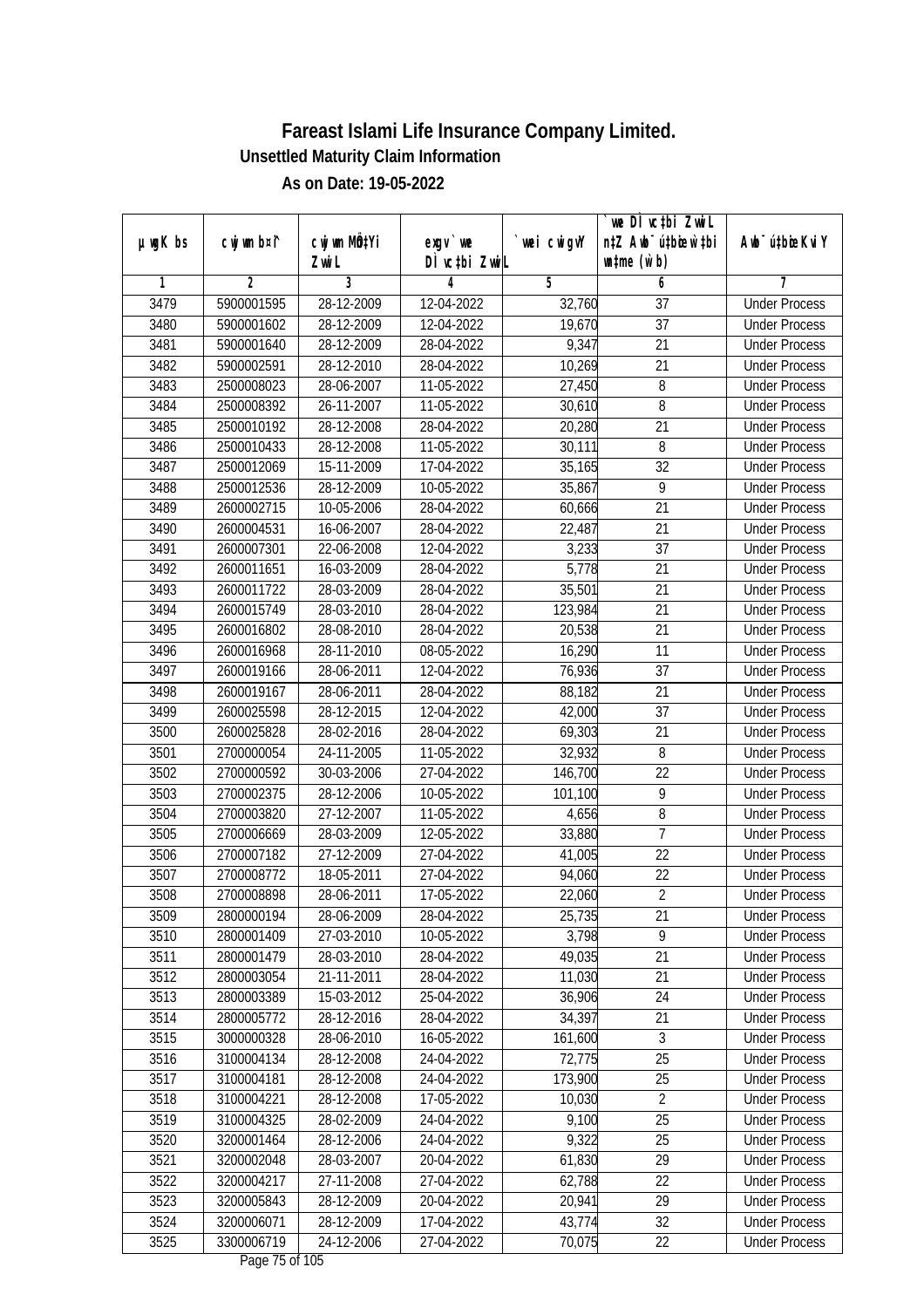|               |                |                           |                          |             | `we DÌ vc‡bi Zwwi∟               |                             |
|---------------|----------------|---------------------------|--------------------------|-------------|----------------------------------|-----------------------------|
| $µ$ ug $K$ bs | cwj wm b¤i^    | cwj wm MQ <sup>1</sup> Yi | $exqu$ we                | `wei cwigvY | n‡Z Awb <sup>-</sup> ú‡bioen`‡bi | Awb <sup>-</sup> ú‡bioeKviY |
|               |                | Zwi L                     | DÌ vctbi ZwiL            |             | $\n  untime\n  (u`b)\n$          |                             |
| 1             | $\overline{2}$ | 3                         | 4                        | 5           | 6                                | 7                           |
| 3526          | 555032000055   | 25-03-2012                | 11-05-2022               | 6,000       | 8                                | <b>Under Process</b>        |
| 3527          | 555032000055   | 25-03-2012                | 11-05-2022               | 4,500       | 8                                | <b>Under Process</b>        |
| 3528          | 555032000055   | 25-03-2012                | 11-05-2022               | 3,000       | 8                                | <b>Under Process</b>        |
| 3529          | 555056000029   | 19-12-2011                |                          | 65,000      |                                  | <b>Under Process</b>        |
| 3530          | 555025000088   | 28-12-2011                |                          | 20,000      |                                  | <b>Under Process</b>        |
| 3531          | 555041000223   | 26-06-2014                |                          | 400,000     |                                  | <b>Under Process</b>        |
| 3532          | 0001100555     | 28-06-2001                | 17-04-2022               | 123,512     | 32                               | <b>Under Process</b>        |
| 3533          | 0100003304     | 28-12-2003                | 24-04-2022               | 89,055      | $\overline{25}$                  | <b>Under Process</b>        |
| 3534          | 0100003311     | 28-12-2003                | 08-05-2022               | 41,264      | 11                               | <b>Under Process</b>        |
| 3535          | 0100005510     | 28-10-2005                | 08-05-2022               | 102,312     | $\overline{11}$                  | <b>Under Process</b>        |
| 3536          | 0100005634     | 28-11-2005                | 11-05-2022               | 118,224     | 8                                | <b>Under Process</b>        |
| 3537          | 0100005933     | 28-12-2005                | 09-05-2022               | 21,961      | 10                               | <b>Under Process</b>        |
| 3538          | 0100005940     | 28-12-2005                | 17-05-2022               | 95,904      | $\overline{2}$                   | <b>Under Process</b>        |
| 3539          | 0100006391     | 28-02-2006                | 08-05-2022               | 187,350     | 11                               | <b>Under Process</b>        |
| 3540          | 0100006604     | 28-03-2006                | 27-04-2022               | 1,038,500   | 22                               | <b>Under Process</b>        |
| 3541          | 0100006849     | 28-05-2006                | $\overline{08}$ -05-2022 | 22,181      | $\overline{11}$                  | <b>Under Process</b>        |
| 3542          | 0100008297     | 28-12-2006                | 08-05-2022               | 202,200     | 11                               | <b>Under Process</b>        |
| 3543          | 0200000337     | 27-12-2001                | 26-04-2022               | 166,610     | 23                               | <b>Under Process</b>        |
| 3544          | 0200004878     | 28-12-2003                | 18-05-2022               | 7,352       | 1                                | <b>Under Process</b>        |
| 3545          | 0200010907     | 22-02-2007                | 18-04-2022               | 309,150     | 31                               | <b>Under Process</b>        |
| 3546          | 0200014450     | 28-12-2009                | 21-04-2022               | 11,024      | 28                               | <b>Under Process</b>        |
| 3547          | 0200014697     | 28-02-2010                | 27-04-2022               | 9,115       | 22                               | <b>Under Process</b>        |
| 3548          | 0200015569     | 28-03-2011                | 18-05-2022               | 11,030      | 1                                | <b>Under Process</b>        |
| 3549          | 0200015589     | 28-03-2011                | 25-04-2022               | 93,162      | 24                               | <b>Under Process</b>        |
| 3550          | 0200015919     | 28-12-2011                | 18-05-2022               | 184,902     | 1                                | <b>Under Process</b>        |
| 3551          | 0200015945     | 28-12-2011                | 27-04-2022               | 82,091      | 22                               | <b>Under Process</b>        |
| 3552          | 0200016154     | 28-12-2011                | 18-05-2022               | 112,752     | 1                                | <b>Under Process</b>        |
| 3553          | 0200016266     | 28-04-2012                | 18-05-2022               | 57,060      | 1                                | <b>Under Process</b>        |
| 3554          | 0200016348     | 28-04-2012                | 18-05-2022               | 42,202      | $\mathbf{1}$                     | <b>Under Process</b>        |
| 3555          | 0200016349     | 28-04-2012                | 18-05-2022               | 6,388       | 1                                | <b>Under Process</b>        |
| 3556          | 0300011228     | 15-03-2004                | 11-05-2022               | 418,489     | 8                                | <b>Under Process</b>        |
| 3557          | 0300011246     | 16-03-2004                | 16-05-2022               | 48,164      | 3                                | <b>Under Process</b>        |
| 3558          | 0300015933     | 24-10-2005                | 17-05-2022               | 16,457      | $\overline{2}$                   | <b>Under Process</b>        |
| 3559          | 0300016151     | 28-11-2005                | 09-05-2022               | 39,724      | 10                               | <b>Under Process</b>        |
| 3560          | 0300026360     | 28-12-2009                | 16-05-2022               | 30,560      | 3                                | <b>Under Process</b>        |
| 3561          | 0300026693     | 28-12-2009                | 09-05-2022               | 10,895      | 10                               | <b>Under Process</b>        |
| 3562          | 0300026860     | 28-12-2009                | 18-05-2022               | 54,775      | 1                                | <b>Under Process</b>        |
| 3563          | 0300026934     | 28-12-2009                | 21-04-2022               | 79,950      | 28                               | <b>Under Process</b>        |
| 3564          | 0300027014     | 28-12-2009                | 09-05-2022               | 49,735      | 10                               | <b>Under Process</b>        |
| 3565          | 0300027406     | 28-03-2010                | 21-04-2022               | 66,420      | 28                               | <b>Under Process</b>        |
| 3566          | 0300027433     | 28-03-2010                | 21-04-2022               | 8,480       | 28                               | <b>Under Process</b>        |
| 3567          | 0300027488     | 28-03-2010                | 09-05-2022               | 60,350      | 10                               | <b>Under Process</b>        |
| 3568          | 0300029765     | 27-12-2011                | 16-05-2022               | 244,950     | $\overline{3}$                   | <b>Under Process</b>        |
| 3569          | 0300029784     | 28-12-2011                | 09-05-2022               | 92,096      | 10                               | <b>Under Process</b>        |
| 3570          | 0300029857     | 28-12-2011                | 16-05-2022               | 196,050     | $\overline{3}$                   | <b>Under Process</b>        |
| 3571          | 0300029903     | 28-12-2011                | 16-05-2022               | 667,450     | $\overline{3}$                   | <b>Under Process</b>        |
| 3572          | 0300030065     | 28-12-2011                | 09-05-2022               | 163,300     | 10                               | <b>Under Process</b>        |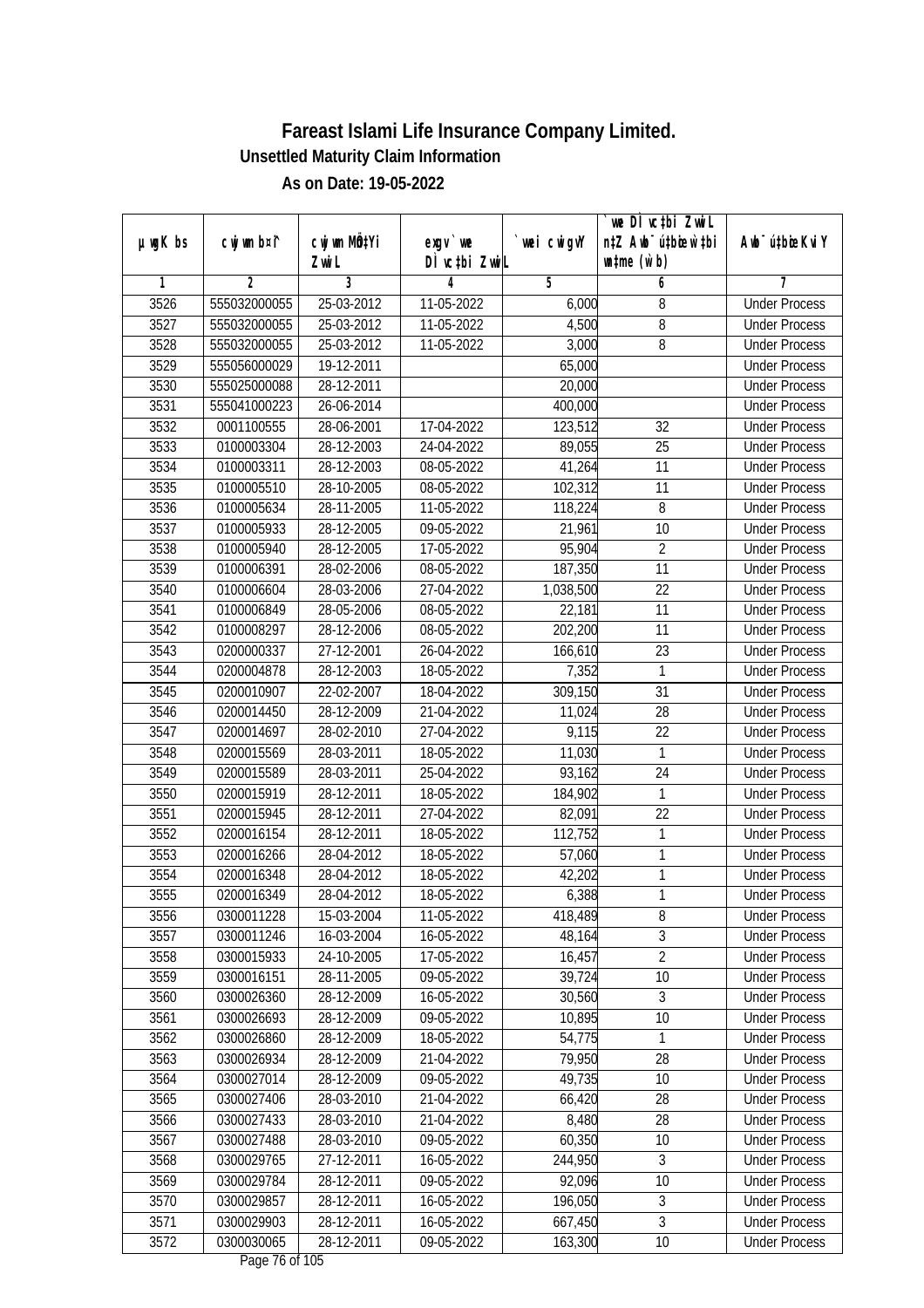|               |                |                                    |                            |             | we DI vctbi ZwiL                                            |                             |
|---------------|----------------|------------------------------------|----------------------------|-------------|-------------------------------------------------------------|-----------------------------|
| $µ$ ug $K$ bs | cwj wm b¤i^    | cwj wm MQ <sup>1</sup> Yi<br>Zwi L | $exgV$ we<br>DÌ vctbi ZwiL | `wei cwigvY | n‡Z Awb <sup>-</sup> ú‡bicen`‡bi<br>$\n  untime\n  (u`b)\n$ | Awb <sup>-</sup> ú‡bioeKviY |
| 1             | $\overline{2}$ | 3                                  | 4                          | 5           | 6                                                           | 7                           |
| 3573          | 0300030167     | 28-12-2011                         | 11-04-2022                 | 805,500     | $\overline{38}$                                             | <b>Under Process</b>        |
| 3574          | 0966011995     | 28-02-2012                         | 17-05-2022                 | 17,170      | $\overline{2}$                                              | <b>Under Process</b>        |
| 3575          | 0966012327     | 28-04-2012                         | 17-05-2022                 | 58,301      | $\overline{2}$                                              | <b>Under Process</b>        |
| 3576          | 0966012350     | 16-04-2012                         | 17-05-2022                 | 34,226      | $\overline{2}$                                              | <b>Under Process</b>        |
| 3577          | 0967001676     | 28-10-2010                         | 10-05-2022                 | 13,578      | $\overline{9}$                                              | <b>Under Process</b>        |
| 3578          | 0967001686     | 28-10-2010                         | 10-05-2022                 | 23,795      | 9                                                           | <b>Under Process</b>        |
| 3579          | 0967001910     | 28-11-2010                         | 10-05-2022                 | 11,655      | 9                                                           | <b>Under Process</b>        |
| 3580          | 0967002208     | 22-03-2011                         | 24-04-2022                 | 5,581       | $\overline{25}$                                             | <b>Under Process</b>        |
| 3581          | 0967002804     | 14-11-2011                         | 11-05-2022                 | 16,504      | $\overline{8}$                                              | <b>Under Process</b>        |
| 3582          | 0967002972     | 28-12-2011                         | 10-05-2022                 | 15,520      | 9                                                           | <b>Under Process</b>        |
| 3583          | 0967002985     | 28-12-2011                         | 10-05-2022                 | 16,225      | 9                                                           | <b>Under Process</b>        |
| 3584          | 0967003000     | 28-12-2011                         | 10-05-2022                 | 9,641       | 9                                                           | <b>Under Process</b>        |
| 3585          | 0967003001     | 28-12-2011                         | 10-05-2022                 | 8,825       | $\overline{9}$                                              | <b>Under Process</b>        |
| 3586          | 0967003020     | 08-02-2012                         | 10-05-2022                 | 35,889      | 9                                                           | <b>Under Process</b>        |
| 3587          | 0967003048     | 06-03-2012                         | 10-05-2022                 | 38,866      | 9                                                           | <b>Under Process</b>        |
| 3588          | 0967003100     | 10-03-2012                         | 19-04-2022                 | 97,167      | 30                                                          | <b>Under Process</b>        |
| 3589          | 0968002143     | 28-03-2011                         | 17-05-2022                 | 17,083      | $\sqrt{2}$                                                  | <b>Under Process</b>        |
| 3590          | 0968002146     | 28-03-2011                         | 17-05-2022                 | 88,454      | $\overline{2}$                                              | <b>Under Process</b>        |
| 3591          | 0968002152     | 28-03-2011                         | 17-05-2022                 | 18,352      | $\overline{2}$                                              | <b>Under Process</b>        |
| 3592          | 0968002395     | 15-05-2011                         | 17-05-2022                 | 18,352      | $\sqrt{2}$                                                  | <b>Under Process</b>        |
| 3593          | 0968002684     | 28-06-2011                         | 17-05-2022                 | 25,801      | $\overline{2}$                                              | <b>Under Process</b>        |
| 3594          | 0968003057     | 27-09-2011                         | 17-05-2022                 | 34,218      | $\overline{2}$                                              | <b>Under Process</b>        |
| 3595          | 0968003060     | 27-09-2011                         | 17-05-2022                 | 8,007       | $\overline{2}$                                              | <b>Under Process</b>        |
| 3596          | 0968003119     | 28-09-2011                         | 17-05-2022                 | 87,291      | $\overline{2}$                                              | <b>Under Process</b>        |
| 3597          | 0968003191     | 28-09-2011                         | 27-04-2022                 | 13,902      | 22                                                          | <b>Under Process</b>        |
| 3598          | 0968003279     | 26-10-2011                         | 27-04-2022                 | 38,501      | 22                                                          | <b>Under Process</b>        |
| 3599          | 0968003323     | 17-11-2011                         | 27-04-2022                 | 33,829      | 22                                                          | <b>Under Process</b>        |
| 3600          | 0968003345     | 26-11-2011                         | 17-05-2022                 | 86,972      | $\overline{2}$                                              | <b>Under Process</b>        |
| 3601          | 0968003546     | 15-12-2011                         | 27-04-2022                 | 50,021      | 22                                                          | <b>Under Process</b>        |
| 3602          | 0968003759     | 28-12-2011                         | 17-05-2022                 | 13,403      | $\overline{2}$                                              | <b>Under Process</b>        |
| 3603          | 0968004017     | 15-02-2012                         | 27-04-2022                 | 91,619      | 22                                                          | <b>Under Process</b>        |
| 3604          | 0968004025     | 16-02-2012                         | $17 - 05 - 2022$           | 93,506      | $\overline{2}$                                              | <b>Under Process</b>        |
| 3605          | 0968004147     | 28-02-2012                         | 27-04-2022                 | 194,326     | 22                                                          | <b>Under Process</b>        |
| 3606          | 0968004154     | 28-02-2012                         | 27-04-2022                 | 177,144     | 22                                                          | <b>Under Process</b>        |
| 3607          | 0968004161     | 28-02-2012                         | 27-04-2022                 | 92,272      | 22                                                          | <b>Under Process</b>        |
| 3608          | 0968004163     | 03-03-2012                         | 27-04-2022                 | 54,511      | 22                                                          | <b>Under Process</b>        |
| 3609          | 0969002265     | 27-06-2011                         | 19-04-2022                 | 15,873      | 30                                                          | <b>Under Process</b>        |
| 3610          | 0969002441     | 20-09-2011                         | 19-04-2022                 | 26,161      | 30                                                          | <b>Under Process</b>        |
| 3611          | 0969002858     | 23-02-2012                         | 19-04-2022                 | 194,326     | 30                                                          | <b>Under Process</b>        |
| 3612          | 0969002862     | 26-01-2012                         | 19-04-2022                 | 38,866      | 30                                                          | <b>Under Process</b>        |
| 3613          | 0969002936     | 28-01-2012                         | 19-04-2022                 | 58,301      | 30                                                          | <b>Under Process</b>        |
| 3614          | 0969002989     | 08-04-2012                         | 26-04-2022                 | 38,866      | 23                                                          | <b>Under Process</b>        |
| 3615          | 0970000135     | 28-06-2010                         | 17-05-2022                 | 8,743       | $\overline{2}$                                              | <b>Under Process</b>        |
| 3616          | 0970000137     | 28-06-2010                         | 24-04-2022                 | 58,479      | 25                                                          | <b>Under Process</b>        |
| 3617          | 0970000730     | 28-12-2010                         | 24-04-2022                 | 9,434       | 25                                                          | <b>Under Process</b>        |
| 3618          | 0970001163     | 28-03-2011                         | 24-04-2022                 | 52,951      | 25                                                          | <b>Under Process</b>        |
| 3619          | 0970001394     | 18-05-2011                         | 17-05-2022                 | 80,324      | $\overline{2}$                                              | <b>Under Process</b>        |
|               |                |                                    |                            |             |                                                             |                             |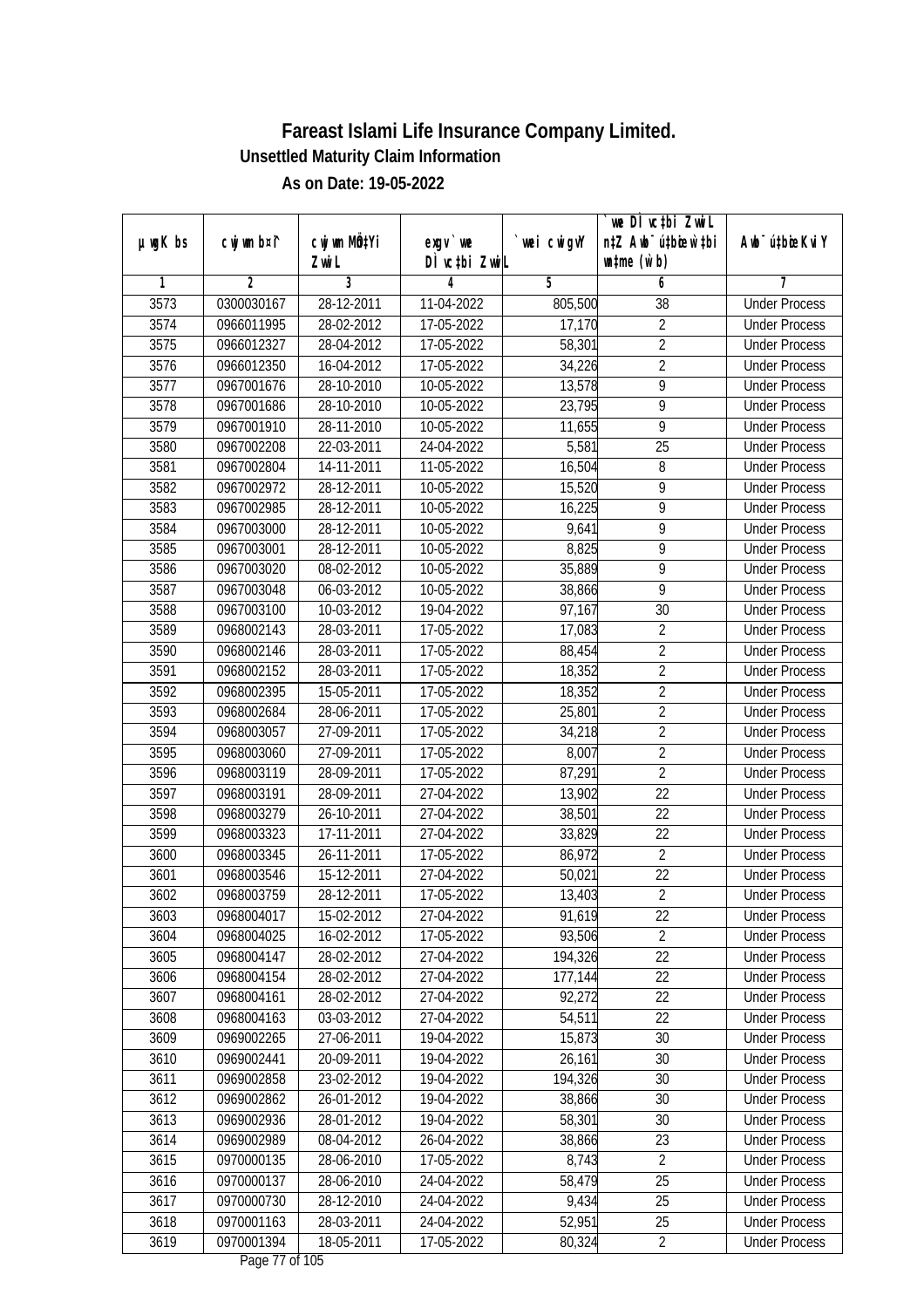|               |                          |                           |                          |             | we DI vctbi ZwiL                 |                                              |
|---------------|--------------------------|---------------------------|--------------------------|-------------|----------------------------------|----------------------------------------------|
| $µ$ ug $K$ bs | cwj wm b¤i^              | cwj wm MQtYi              | $exgV$ we                | `wei cwigvY | n‡Z Awb <sup>-</sup> ú‡bioar`‡bi | Awb <sup>-</sup> ú‡bioeKviY                  |
| 1             | $\overline{2}$           | Zwi L<br>3                | DÌ vctbi ZwiL<br>4       | 5           | $\n  untime\n  (u`b)\n$<br>6     | 7                                            |
| 3620          | 0970001701               | 28-08-2011                | 17-05-2022               | 17,794      | $\overline{2}$                   | <b>Under Process</b>                         |
| 3621          | 0970001714               | 25-09-2011                | 24-04-2022               | 6,105       | $\overline{25}$                  | <b>Under Process</b>                         |
| 3622          | 0970001746               | 04-10-2011                | 24-04-2022               | 8,700       | $\overline{25}$                  | <b>Under Process</b>                         |
|               | 0970001748               |                           |                          |             | 25                               | <b>Under Process</b>                         |
| 3623          |                          | 04-10-2011                | 24-04-2022               | 38,697      | $\overline{25}$                  | <b>Under Process</b>                         |
| 3624          | 0970001785<br>0970001855 | 10-10-2011<br>28-10-2011  | 24-04-2022               | 6,451       |                                  | <b>Under Process</b>                         |
| 3625          | 0970001976               | 14-12-2011                | 24-04-2022<br>24-04-2022 | 15,015      | 25<br>$\overline{25}$            |                                              |
| 3626<br>3627  | 0970001984               |                           |                          | 34,840      | $\overline{25}$                  | <b>Under Process</b><br><b>Under Process</b> |
| 3628          |                          | 13-12-2011                | 24-04-2022               | 38,697      | $\overline{25}$                  |                                              |
|               | 0970002009               | 14-12-2011                | 24-04-2022               | 242,677     |                                  | <b>Under Process</b>                         |
| 3629          | 0970002034               | 27-12-2011                | 24-04-2022               | 51,577      | 25                               | <b>Under Process</b>                         |
| 3630          | 0970002070               | 28-12-2011                | 24-04-2022               | 38,697      | $\overline{25}$                  | <b>Under Process</b>                         |
| 3631          | 0970002080               | 28-12-2011                | 24-04-2022               | 38,697      | 25                               | <b>Under Process</b>                         |
| 3632          | 0970002101               | 28-12-2011                | 24-04-2022               | 85,555      | $\overline{25}$                  | <b>Under Process</b>                         |
| 3633          | 0970002109               | 13-12-2011                | 24-04-2022               | 96,743      | 25                               | <b>Under Process</b>                         |
| 3634          | 0970002111               | 28-12-2011                | 17-05-2022               | 96,743      | $\overline{2}$                   | <b>Under Process</b>                         |
| 3635          | 0970002126               | 28-12-2011                | 24-04-2022               | 25,542      | 25                               | <b>Under Process</b>                         |
| 3636          | 0970002185               | 28-12-2011                | 17-05-2022               | 96,743      | $\overline{2}$                   | <b>Under Process</b>                         |
| 3637          | 0970002200               | 28-12-2011                | 24-04-2022               | 30,913      | 25                               | <b>Under Process</b>                         |
| 3638          | 0970002240               | 28-12-2011                | 24-04-2022               | 9,406       | 25                               | <b>Under Process</b>                         |
| 3639          | 0970002281               | 28-12-2011                | 24-04-2022               | 18,305      | 25                               | <b>Under Process</b>                         |
| 3640          | 0970002288               | 09-02-2012                | 24-04-2022               | 14,632      | 25                               | <b>Under Process</b>                         |
| 3641          | 0970002312               | 14-02-2012                | 24-04-2022               | 170,030     | 25                               | <b>Under Process</b>                         |
| 3642          | 0970002315               | 14-02-2012                | 24-04-2022               | 93,053      | 25                               | <b>Under Process</b>                         |
| 3643          | 0970002328               | 14-02-2012                | 24-04-2022               | 53,635      | 25                               | <b>Under Process</b>                         |
| 3644          | 0973003288               | 04-10-2011                | 09-05-2022               | 48,409      | 10                               | <b>Under Process</b>                         |
| 3645          | 0973003374               | $\overline{01-1}2 - 2011$ | 16-05-2022               | 154,644     | 3                                | <b>Under Process</b>                         |
| 3646          | 0973003512               | 28-02-2012                | 16-05-2022               | 31,605      | 3                                | <b>Under Process</b>                         |
| 3647          | 0973003595               | 15-04-2012                | 16-05-2022               | 94,505      | $\overline{3}$                   | <b>Under Process</b>                         |
| 3648          | 0974002089               | 28-12-2010                | 10-05-2022               | 19,164      | $\overline{9}$                   | <b>Under Process</b>                         |
| 3649          | 0974002891               | 28-08-2011                | 10-05-2022               | 35,639      | $\overline{9}$                   | <b>Under Process</b>                         |
| 3650          | 0974003107               | 28-12-2011                | 10-05-2022               | 37,686      | 9                                | <b>Under Process</b>                         |
| 3651          | 0974003251               | 01-03-2012                | 25-04-2022               | 5,847       | 24                               | <b>Under Process</b>                         |
| 3652          | 0974003273               | 04-03-2012                | 10-05-2022               | 45,116      | 9                                | <b>Under Process</b>                         |
| 3653          | 0975002777               | 18-12-2010                | 28-04-2022               | 16,161      | $\overline{21}$                  | <b>Under Process</b>                         |
| 3654          | 0975003752               | 25-05-2011                | 08-05-2022               | 9,339       | 11                               | <b>Under Process</b>                         |
| 3655          | 0975004217               | 17-10-2011                | 28-04-2022               | 55,287      | 21                               | <b>Under Process</b>                         |
| 3656          | 0975004266               | 27-10-2011                | 28-04-2022               | 34,477      | 21                               | <b>Under Process</b>                         |
| 3657          | 0975004308               | 15-11-2011                | 08-05-2022               | 116,425     | 11                               | <b>Under Process</b>                         |
| 3658          | 0975004458               | 17-12-2011                | 21-04-2022               | 14,494      | 28                               | <b>Under Process</b>                         |
| 3659          | 0975004758               | 28-12-2011                | 21-04-2022               | 18,665      | 28                               | <b>Under Process</b>                         |
| 3660          | 0975004809               | 27-02-2012                | 21-04-2022               | 82,130      | 28                               | <b>Under Process</b>                         |
| 3661          | 0975004863               | 06-03-2012                | 28-04-2022               | 31,016      | 21                               | <b>Under Process</b>                         |
| 3662          | 0975004875               | 06-03-2012                | 28-04-2022               | 92,569      | 21                               | <b>Under Process</b>                         |
| 3663          | 0975004895               | 13-03-2012                | 21-04-2022               | 155,371     | 28                               | <b>Under Process</b>                         |
| 3664          | 0975004907               | 15-03-2012                | 08-05-2022               | 97,167      | 11                               | <b>Under Process</b>                         |
| 3665          | 0975004914               | 18-03-2012                | 28-04-2022               | 48,988      | 21                               | <b>Under Process</b>                         |
| 3666          | 0975004951               | 28-03-2012                | 21-04-2022               | 58,301      | 28                               | <b>Under Process</b>                         |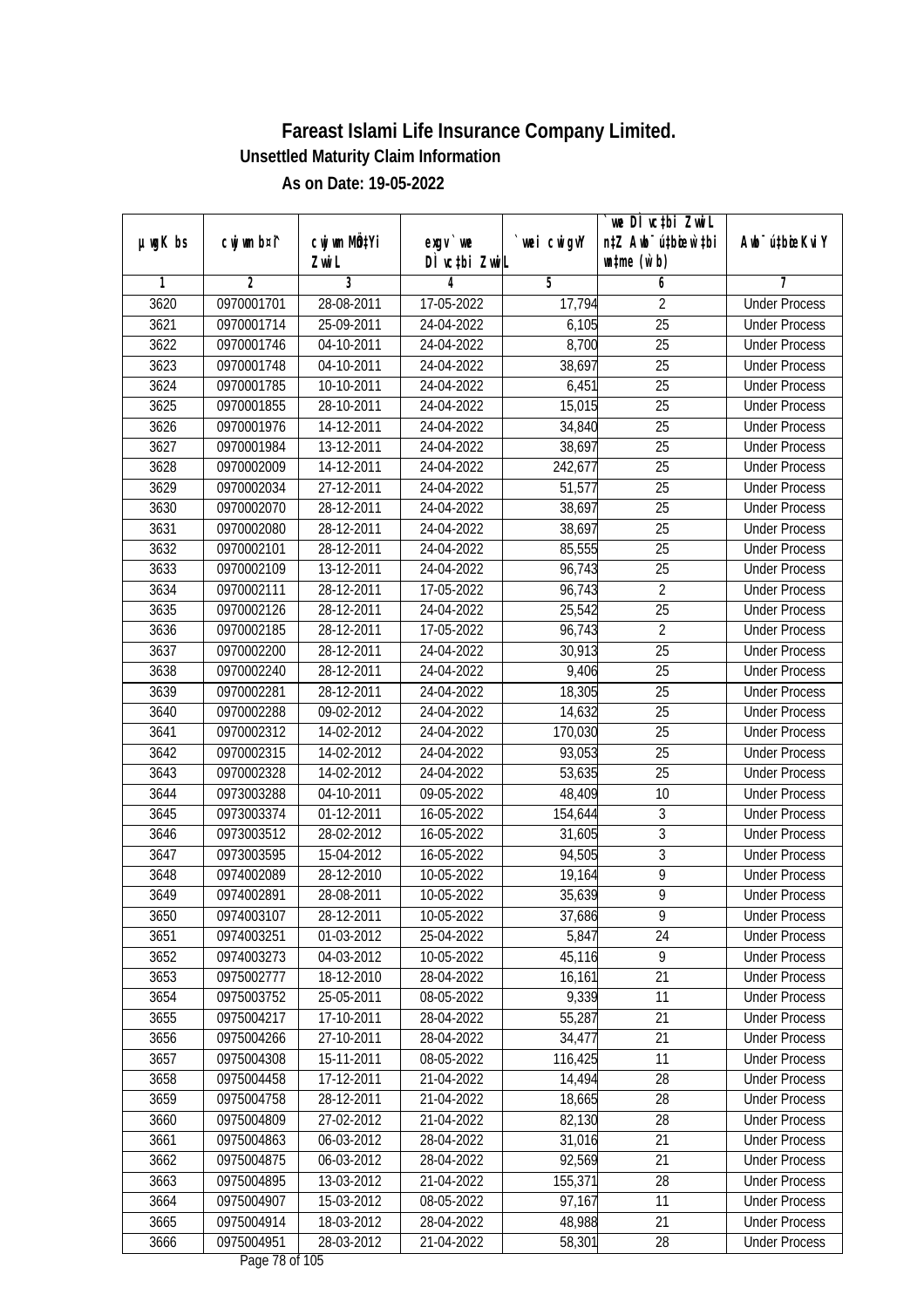|               |                          |                          |                            |                  | we DI vctbi ZwiL<br>n‡Z Awb <sup>-</sup> ú‡bioen`‡bi |                                              |
|---------------|--------------------------|--------------------------|----------------------------|------------------|------------------------------------------------------|----------------------------------------------|
| $µ$ ug $K$ bs | cwj wm b¤i^              | cwj wm MQtYi<br>Zwi L    | $exgV$ we<br>DÌ vctbi ZwiL | wei cwigvY       | $\n  untime\n  (u`b)\n$                              | Awb <sup>-</sup> ú‡bioeKviY                  |
| 1             | $\overline{2}$           | 3                        | 4                          | 5                | 6                                                    | 7                                            |
| 3667          | 0976007525               | 28-06-2011               | 24-04-2022                 | 27,067           | $\overline{25}$                                      | <b>Under Process</b>                         |
| 3668          | 0976007747               | 28-06-2011               | 24-04-2022                 | 11,977           | $\overline{25}$                                      | <b>Under Process</b>                         |
| 3669          | 3300006786               | 28-12-2006               | 27-04-2022                 | 8,001            | $\overline{22}$                                      | <b>Under Process</b>                         |
| 3670          | 3300007294               | 28-02-2007               | 12-05-2022                 | 13,135           | 7                                                    | <b>Under Process</b>                         |
| 3671          | 3300007701               | 18-06-2007               | 27-04-2022                 | 5,523            | $\overline{22}$                                      | <b>Under Process</b>                         |
| 3672          | 3300009033               | $27 - 12 - 2007$         | 12-05-2022                 | 5,844            | $\overline{7}$                                       | <b>Under Process</b>                         |
| 3673          | 3300011756               | 07-11-2009               | 09-05-2022                 | 20,644           | 10                                                   | <b>Under Process</b>                         |
| 3674          | 3300011799               | 16-11-2009               | 11-05-2022                 | 54,600           | 8                                                    | <b>Under Process</b>                         |
| 3675          | 3300014263               | 25-08-2010               | 09-05-2022                 | 9,774            | 10                                                   | <b>Under Process</b>                         |
| 3676          | 3300015274               | 28-12-2010               | 11-05-2022                 | 11,735           | 8                                                    | <b>Under Process</b>                         |
| 3677          | 3300019801               | 28-03-2016               | 09-05-2022                 | 138,754          | $\overline{10}$                                      | <b>Under Process</b>                         |
| 3678          | 3400001077               | 28-12-2008               | 27-04-2022                 | 27,682           | 22                                                   | <b>Under Process</b>                         |
| 3679          | 3400001158               | 28-12-2008               | 12-05-2022                 | 6,414            | $\overline{7}$                                       | <b>Under Process</b>                         |
| 3680          | 3400002086               | 28-06-2009               | 12-05-2022                 | 29,177           | 7                                                    | <b>Under Process</b>                         |
| 3681          | 3400002190               | 28-06-2009               | 27-04-2022                 | 9,501            | 22                                                   | <b>Under Process</b>                         |
| 3682          | 3500002470               | 28-03-2007               | 11-05-2022                 | 61,830           | 8                                                    | <b>Under Process</b>                         |
| 3683          | 3500004790               | 26-10-2009               | 28-04-2022                 | 4,250            | 21                                                   | <b>Under Process</b>                         |
| 3684          | 3500004869               | 15-11-2009               | 12-05-2022                 | 54,600           | $\overline{7}$                                       | <b>Under Process</b>                         |
| 3685          | 3500004972               | 17-12-2009               | 12-05-2022                 | 319,800          | $\overline{1}$                                       | <b>Under Process</b>                         |
| 3686          | 3500004979               | 17-12-2009               | 28-04-2022                 | 116,600          | 21                                                   | <b>Under Process</b>                         |
| 3687          | 3500005041               | 26-12-2009               | 28-04-2022                 | 8,110            | 21                                                   | <b>Under Process</b>                         |
| 3688          |                          | 27-12-2009               |                            | 55,050           | 7                                                    |                                              |
|               | 3500005062               |                          | 12-05-2022                 |                  | 8                                                    | <b>Under Process</b>                         |
| 3689          | 3500006657               | 10-10-2010               | 11-05-2022                 | 48,480           | $\overline{1}$                                       | <b>Under Process</b>                         |
| 3690<br>3691  | 3500007399               | 28-12-2010               | 12-05-2022                 | 50,355           | $\overline{1}$                                       | <b>Under Process</b>                         |
| 3692          | 3700000033<br>3700002215 | 17-04-2007<br>28-06-2009 | 12-05-2022<br>28-04-2022   | 159,040<br>8,100 | 21                                                   | <b>Under Process</b><br><b>Under Process</b> |
| 3693          |                          | 12-12-2009               |                            |                  | 11                                                   |                                              |
|               | 3700003276               |                          | 08-05-2022                 | 10,116           |                                                      | <b>Under Process</b>                         |
| 3694          | 3700003390               | 13-12-2009               | 28-04-2022                 | 24,456           | 21<br>$\overline{2}$                                 | <b>Under Process</b>                         |
| 3695          | 3700006109               | 28-02-2012               | 17-05-2022                 | 17,790           |                                                      | <b>Under Process</b>                         |
| 3696          | 3700006154               | 21-04-2012               | 28-04-2022                 | 49,200           | 21                                                   | <b>Under Process</b>                         |
| 3697          | 3700006162               | 21-04-2012               | 28-04-2022                 | 55,396           | 21                                                   | <b>Under Process</b>                         |
| 3698          | 3700006169               | 28-04-2012               | 17-05-2022                 | 36,720           | $\overline{2}$                                       | <b>Under Process</b>                         |
| 3699          | 3700006175               | 28-04-2012               | 17-05-2022                 | 164,000          | $\overline{2}$                                       | <b>Under Process</b>                         |
| 3700          | 3700006187               | 28-04-2012               | 17-05-2022                 | 6,708            | $\overline{2}$                                       | <b>Under Process</b>                         |
| 3701          | 3700006215               | 28-04-2012               | 17-05-2022                 | 164,000          | $\overline{2}$                                       | <b>Under Process</b>                         |
| 3702          | 3700006221               | 28-04-2012               | 17-05-2022                 | 82,000           | $\overline{2}$                                       | <b>Under Process</b>                         |
| 3703          | 3800001103               | 28-03-2010               | 25-04-2022                 | 51,450           | 24                                                   | <b>Under Process</b>                         |
| 3704          | 3800001105               | 28-03-2010               | 08-05-2022                 | 58,890           | 11                                                   | <b>Under Process</b>                         |
| 3705          | 3900000135               | 18-06-2009               | 25-04-2022                 | 30,118           | 24                                                   | <b>Under Process</b>                         |
| 3706          | 3900000871               | 22-11-2009               | 09-05-2022                 | 13,930           | 10                                                   | <b>Under Process</b>                         |
| 3707          | 3900002277               | 28-06-2010               | 28-04-2022                 | 10,669           | 21                                                   | <b>Under Process</b>                         |
| 3708          | 4000000460               | 28-12-2010               | 12-05-2022                 | 23,380           | $\overline{7}$                                       | <b>Under Process</b>                         |
| 3709          | 4000001746               | 28-12-2011               | 21-04-2022                 | 40,990           | $\overline{28}$                                      | <b>Under Process</b>                         |
| 3710          | 4000001814               | 28-12-2011               | 24-04-2022                 | 48,992           | 25                                                   | <b>Under Process</b>                         |
| 3711          | 4000001845               | 28-02-2012               | 12-05-2022                 | 44,720           | $\overline{7}$                                       | <b>Under Process</b>                         |
| 3712          | 4000004961               | 28-12-2015               | 24-04-2022                 | 34,818           | 25                                                   | <b>Under Process</b>                         |
| 3713          | 4000004995               | 28-12-2015               | 24-04-2022                 | 20,000           | 25                                                   | <b>Under Process</b>                         |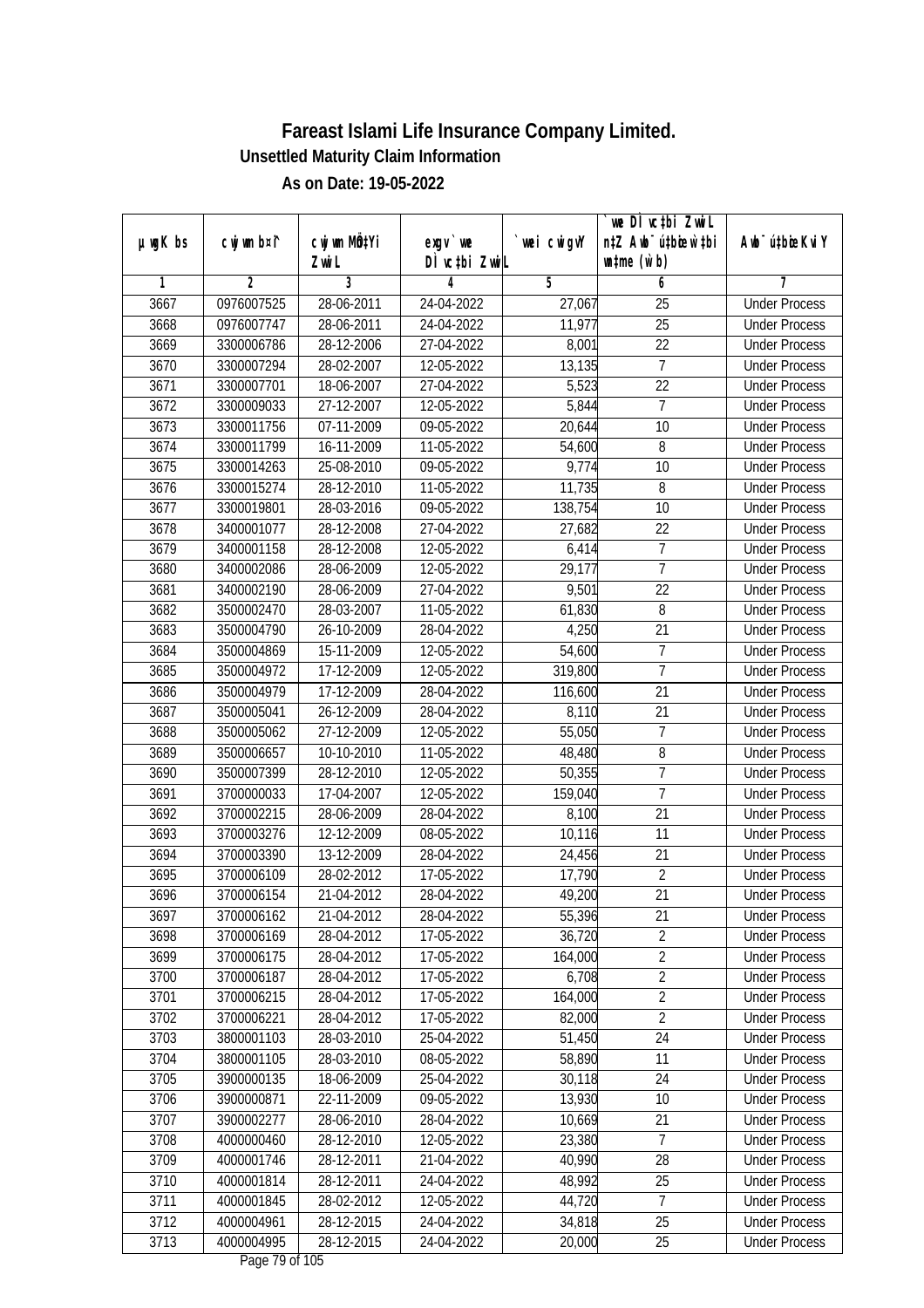|               |                |                  |                                          |             | `we DÌ vc‡bi ZwwiL               |                             |
|---------------|----------------|------------------|------------------------------------------|-------------|----------------------------------|-----------------------------|
| $µ$ ug $K$ bs | cwj wm b¤i^    | cwj wm MQtYi     | $exgV$ we                                | `wei cwigvY | n‡Z Awb <sup>-</sup> ú‡bioen`‡bi | Awb <sup>-</sup> ú‡bioeKviY |
|               |                | Zwi L            | DÌ vctbi ZwiL                            |             | $\n  untime\n  (u`b)\n$          |                             |
| 1             | $\overline{2}$ | 3                | 4                                        | 5           | 6                                | 7                           |
| 3714          | 4000006251     | $28 - 12 - 2016$ | 21-04-2022                               | 36,755      | 28                               | <b>Under Process</b>        |
| 3715          | 4100003575     | 20-03-2005       | 21-03-2022                               | 40,262      | 59                               | <b>Under Process</b>        |
| 3716          | 4100004036     | 28-05-2005       | 11-05-2022                               | 64,706      | 8                                | <b>Under Process</b>        |
| 3717          | 4100005104     | 20-12-2005       | 18-04-2022                               | 89,667      | $\overline{31}$                  | <b>Under Process</b>        |
| 3718          | 4100006138     | 28-06-2006       | 11-05-2022                               | 40,504      | 8                                | <b>Under Process</b>        |
| 3719          | 4100009162     | 28-06-2008       | 18-04-2022                               | 17,000      | $\overline{31}$                  | <b>Under Process</b>        |
| 3720          | 4200000908     | 15-06-2008       | 25-04-2022                               | 31,109      | $\overline{24}$                  | <b>Under Process</b>        |
| 3721          | 4200000956     | 28-06-2008       | 11-05-2022                               | 30,225      | 8                                | <b>Under Process</b>        |
| 3722          | 4200001384     | 28-11-2008       | 25-04-2022                               | 74,724      | 24                               | <b>Under Process</b>        |
| 3723          | 4200002335     | 28-08-2009       | 11-05-2022                               | 9,433       | 8                                | <b>Under Process</b>        |
| 3724          | 4200002663     | 22-12-2009       | 21-04-2022                               | 54,625      | 28                               | <b>Under Process</b>        |
| 3725          | 4300000965     | 28-01-2006       | 08-05-2022                               | 147,225     | 11                               | <b>Under Process</b>        |
| 3726          | 4300001550     | 28-06-2006       | 28-04-2022                               | 17,640      | 21                               | <b>Under Process</b>        |
| 3727          | 4300002881     | 28-06-2007       | 28-04-2022                               | 3,131       | 21                               | <b>Under Process</b>        |
| 3728          | 4300002942     | 28-07-2007       | 28-04-2022                               | 4,534       | 21                               | <b>Under Process</b>        |
| 3729          | 4300003485     | 28-12-2007       | 28-04-2022                               | 196,350     | 21                               | <b>Under Process</b>        |
| 3730          | 4300004244     | 28-06-2008       | 28-04-2022                               | 155,900     | 21                               | <b>Under Process</b>        |
| 3731          | 4300004567     | 28-11-2008       | 28-04-2022                               | 39,595      | 21                               | <b>Under Process</b>        |
| 3732          | 4300005025     | 28-01-2009       | 08-05-2022                               | 18,013      | 11                               | <b>Under Process</b>        |
| 3733          | 4300005149     | 22-04-2009       | 28-04-2022                               | 49,585      | 21                               | <b>Under Process</b>        |
| 3734          | 4300005448     | 04-10-2009       | 28-04-2022                               | 6,450       | 21                               | <b>Under Process</b>        |
| 3735          | 4300005478     | 08-11-2009       | 28-04-2022                               | 53,048      | 21                               | <b>Under Process</b>        |
| 3736          | 4300006715     | 24-10-2010       | 28-04-2022                               | 59,218      | 21                               | <b>Under Process</b>        |
| 3737          | 4400000132     | 28-12-2008       | 27-04-2022                               | 60,329      | 22                               | <b>Under Process</b>        |
| 3738          | 4500007298     | 28-12-2010       | 24-04-2022                               | 150,760     | 25                               | <b>Under Process</b>        |
| 3739          | 4500011094     | 28-12-2015       | 24-04-2022                               | 69,230      | 25                               | <b>Under Process</b>        |
| 3740          | 4500011185     | 28-12-2015       | 12-05-2022                               | 69,400      | $\overline{7}$                   | <b>Under Process</b>        |
| 3741          | 4600002144     | 11-11-2003       | 25-04-2022                               | 8,138       | 24                               | <b>Under Process</b>        |
| 3742          | 4600002501     | 28-12-2003       | 25-04-2022                               | 16,329      | 24                               | <b>Under Process</b>        |
| 3743          | 4600005915     | 07-06-2005       | 27-04-2022                               | 42,877      | 22                               | <b>Under Process</b>        |
| 3744          | 4600008194     | 24-12-2005       | 25-04-2022                               | 63,173      | 24                               | <b>Under Process</b>        |
| 3745          | 4600008687     | 28-12-2005       | 25-04-2022                               | 11,743      | 24                               | <b>Under Process</b>        |
| 3746          | 4600011167     | 28-12-2006       | 28-04-2022                               | 202,200     | 21                               | <b>Under Process</b>        |
| 3747          | 4600015028     | 28-06-2008       | 25-04-2022                               | 15,964      | 24                               | <b>Under Process</b>        |
| 3748          | 4600015814     | 20-10-2008       | 25-04-2022                               | 21,056      | 24                               | <b>Under Process</b>        |
| 3749          | 4600016330     | 28-12-2008       | 25-04-2022                               | 6,037       | 24                               | <b>Under Process</b>        |
| 3750          | 4600020083     | 22-03-2011       | 25-04-2022                               | 46,614      | 24                               | <b>Under Process</b>        |
| 3751          | 4600020269     | 11-06-2011       | 08-05-2022                               | 15,742      | 11                               | <b>Under Process</b>        |
| 3752          | 4600022958     | 27-04-2016       | 17-05-2022                               | 137,230     | $\overline{2}$                   | <b>Under Process</b>        |
| 3753          | 4700000407     | 12-08-2009       | 21-04-2022                               | 21,888      | 28                               | <b>Under Process</b>        |
| 3754          | 4700000408     | 12-08-2009       | 12-05-2022                               | 70,861      | 7                                | <b>Under Process</b>        |
| 3755          | 4700000531     | 28-10-2009       | 28-04-2022                               | 29,961      | 21                               | <b>Under Process</b>        |
| 3756          | 4700000620     | 03-12-2009       | 17-05-2022                               | 35,760      | $\overline{2}$                   | <b>Under Process</b>        |
| 3757          | 4700000806     | 17-12-2009       | 21-04-2022                               | 27,513      | 28                               | <b>Under Process</b>        |
| 3758          | 4700000845     | 20-12-2009       | 21-04-2022                               | 64,248      | 28                               | <b>Under Process</b>        |
| 3759          | 4700000861     | 20-12-2009       | 21-04-2022                               | 54,600      | 28                               | <b>Under Process</b>        |
| 3760          | 4700000871     | 20-12-2009       | 18-05-2022<br>$D_{\text{max}}$ 00 of 105 | 32,760      | $\mathbf{1}$                     | <b>Under Process</b>        |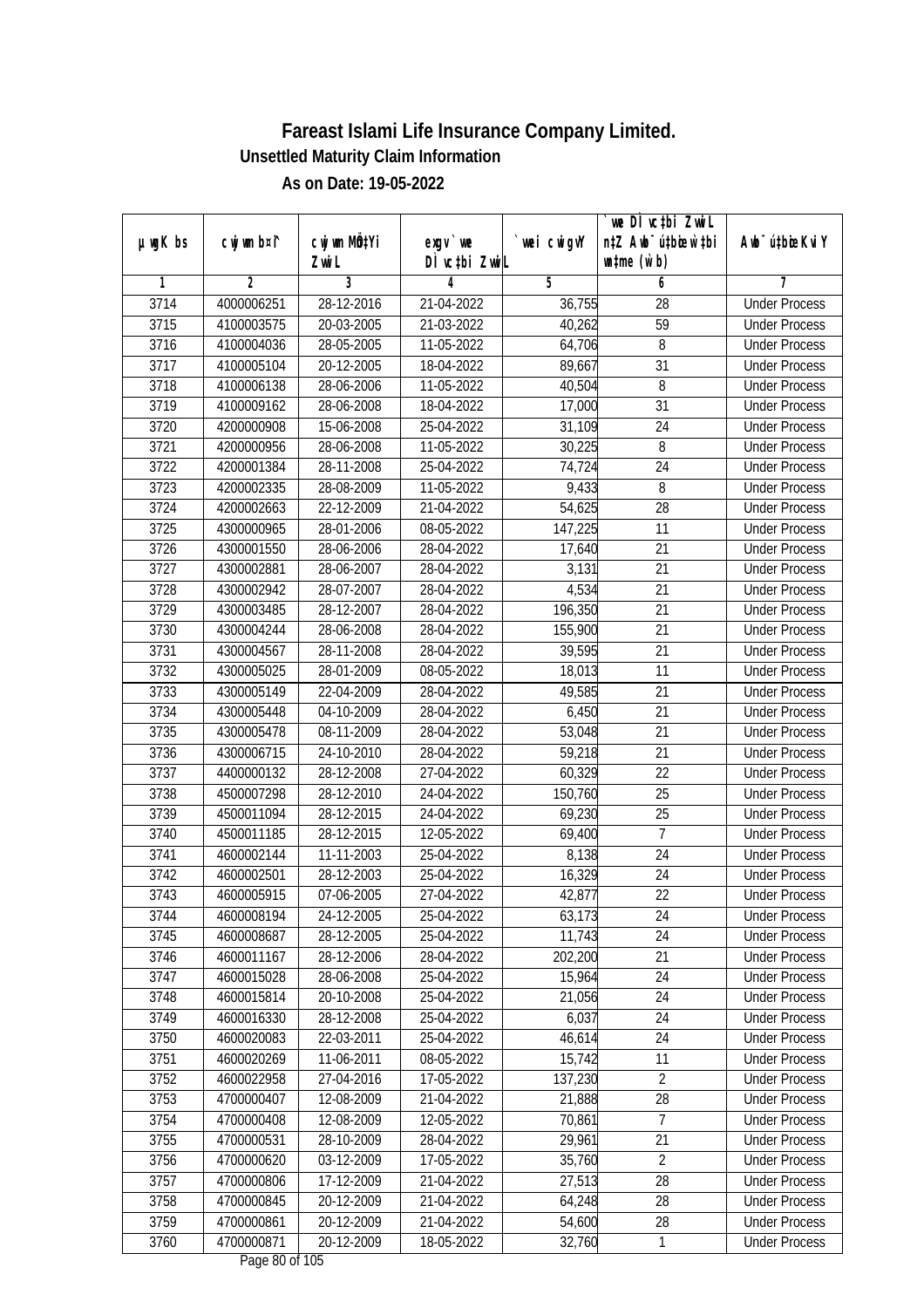|               | cwj wm b¤i^    | cwj wm MQtYi     | $exgV$ we     | wei cwigvY | we DI vctbi ZwiL<br>n‡Z Awb <sup>-</sup> ú‡bicew`‡bi | Awb <sup>-</sup> ú‡bioeKviY |
|---------------|----------------|------------------|---------------|------------|------------------------------------------------------|-----------------------------|
| $µ$ ug $K$ bs |                | Zwi L            | DÌ vctbi ZwiL |            | $\n  untime\n  (u`b)\n$                              |                             |
| 1             | $\overline{2}$ | 3                | 4             | 5          | 6                                                    | 7                           |
| 3761          | 4700001153     | 27-12-2009       | 21-04-2022    | 4,331      | $\overline{28}$                                      | <b>Under Process</b>        |
| 3762          | 4700001333     | 27-12-2009       | 27-04-2022    | 32,760     | $\overline{22}$                                      | <b>Under Process</b>        |
| 3763          | 4700001696     | 06-03-2010       | 17-05-2022    | 36,216     | $\overline{2}$                                       | <b>Under Process</b>        |
| 3764          | 4700001701     | 08-03-2010       | 17-05-2022    | 34,209     | $\overline{2}$                                       | <b>Under Process</b>        |
| 3765          | 0300030186     | $28 - 12 - 2011$ | 09-05-2022    | 81,650     | $\overline{10}$                                      | <b>Under Process</b>        |
| 3766          | 0300030228     | 20-03-2012       | 09-05-2022    | 49,200     | 10                                                   | <b>Under Process</b>        |
| 3767          | 0300030239     | 24-03-2012       | 21-04-2022    | 82,000     | 28                                                   | <b>Under Process</b>        |
| 3768          | 0300030250     | 03-04-2012       | 09-05-2022    | 32,570     | 10                                                   | <b>Under Process</b>        |
| 3769          | 0300030271     | 10-04-2012       | 17-05-2022    | 63,680     | $\overline{2}$                                       | <b>Under Process</b>        |
| 3770          | 0400007727     | 28-09-2007       | 27-04-2022    | 52,300     | 22                                                   | <b>Under Process</b>        |
| 3771          | 0400008492     | 28-07-2008       | 21-04-2022    | 7,120      | $\overline{28}$                                      | <b>Under Process</b>        |
| 3772          | 0400008623     | 27-10-2008       | 16-05-2022    | 104,300    | 3                                                    | <b>Under Process</b>        |
| 3773          | 0400008712     | 01-12-2008       | 24-04-2022    | 46,900     | $\overline{25}$                                      | <b>Under Process</b>        |
| 3774          | 0400008728     | 04-12-2008       | 12-05-2022    | 8,529      | 7                                                    | <b>Under Process</b>        |
| 3775          | 0400008966     | 28-01-2009       | 12-05-2022    | 15,783     | $\overline{1}$                                       | <b>Under Process</b>        |
| 3776          | 0400009635     | 28-10-2009       | 27-04-2022    | 3,836      | 22                                                   | <b>Under Process</b>        |
| 3777          | 0400009660     | 14-11-2009       | 18-05-2022    | 18,613     | $\mathbf{1}$                                         | <b>Under Process</b>        |
| 3778          | 0400009709     | 28-11-2009       | 12-05-2022    | 109,210    | $\overline{1}$                                       | <b>Under Process</b>        |
| 3779          | 0400009916     | 28-12-2009       | 12-05-2022    | 3,810      | $\overline{7}$                                       | <b>Under Process</b>        |
| 3780          | 0400010100     | 28-12-2009       | 24-04-2022    | 5,460      | 25                                                   | <b>Under Process</b>        |
| 3781          | 0400010245     | 28-12-2009       | 27-04-2022    | 109,200    | 22                                                   | <b>Under Process</b>        |
| 3782          | 0400010354     | 28-12-2009       | 12-05-2022    | 27,969     | 7                                                    | <b>Under Process</b>        |
| 3783          | 0400010380     | 28-12-2009       | 12-05-2022    | 13,074     | $\overline{1}$                                       | <b>Under Process</b>        |
| 3784          | 0400010534     | 28-12-2009       | 12-05-2022    | 210,120    | $\overline{1}$                                       | <b>Under Process</b>        |
| 3785          | 0400012431     | 28-08-2011       | 12-05-2022    | 82,800     | $\overline{1}$                                       | <b>Under Process</b>        |
| 3786          | 0400012432     | 28-08-2011       | 21-04-2022    | 163,300    | 28                                                   | <b>Under Process</b>        |
| 3787          | 0400012541     | 28-10-2011       | 21-04-2022    | 163,301    | 28                                                   | <b>Under Process</b>        |
| 3788          | 0400012585     | 28-09-2011       | 17-05-2022    | 22,060     | $\overline{2}$                                       | <b>Under Process</b>        |
| 3789          | 0400012627     | 28-11-2011       | 12-05-2022    | 92,000     | $\overline{7}$                                       | <b>Under Process</b>        |
| 3790          | 0400012647     | 28-11-2011       | 24-04-2022    | 24,680     | 25                                                   | <b>Under Process</b>        |
| 3791          | 0400012719     | 28-12-2011       | 17-05-2022    | 26,526     | 2                                                    | <b>Under Process</b>        |
| 3792          | 0400012809     | 28-12-2011       | 16-05-2022    | 42,165     | $\overline{3}$                                       | <b>Under Process</b>        |
| 3793          | 0400012828     | 28-12-2011       | 12-05-2022    | 163,300    | $\overline{7}$                                       | <b>Under Process</b>        |
| 3794          | 0400012916     | 28-12-2011       | 21-04-2022    | 34,980     | 28                                                   | <b>Under Process</b>        |
| 3795          | 0400012988     | 28-12-2011       | 16-05-2022    | 45,476     | $\sqrt{3}$                                           | <b>Under Process</b>        |
| 3796          | 0400013072     | 23-02-2012       | 12-05-2022    | 73,440     | $\overline{7}$                                       | <b>Under Process</b>        |
| 3797          | 0400013083     | 28-02-2012       | 24-04-2022    | 31,890     | 25                                                   | <b>Under Process</b>        |
| 3798          | 0400013119     | 20-03-2012       | 16-05-2022    | 23,619     | $\overline{3}$                                       | <b>Under Process</b>        |
| 3799          | 0400013120     | 20-03-2012       | 16-05-2022    | 81,396     | $\sqrt{3}$                                           | <b>Under Process</b>        |
| 3800          | 0400013150     | 28-03-2012       | 17-05-2022    | 24,618     | $\overline{2}$                                       | <b>Under Process</b>        |
| 3801          | 0400013177     | 26-04-2012       | 16-05-2022    | 83,622     | 3                                                    | <b>Under Process</b>        |
| 3802          | 0500020713     | 27-12-2009       | 28-04-2022    | 15,064     | 21                                                   | <b>Under Process</b>        |
| 3803          | 0500020961     | 28-02-2010       | 21-04-2022    | 9,050      | $\overline{28}$                                      | <b>Under Process</b>        |
| 3804          | 0500021059     | 28-03-2010       | 08-05-2022    | 59,290     | 11                                                   | <b>Under Process</b>        |
| 3805          | 0500021088     | 28-03-2010       | 08-05-2022    | 29,034     | 11                                                   | <b>Under Process</b>        |
| 3806          | 0500021159     | 28-04-2010       | 18-05-2022    | 21,196     | $\mathbf{1}$                                         | <b>Under Process</b>        |
| 3807          | 0500022627     | 28-12-2010       | 08-05-2022    | 15,561     | 11                                                   | <b>Under Process</b>        |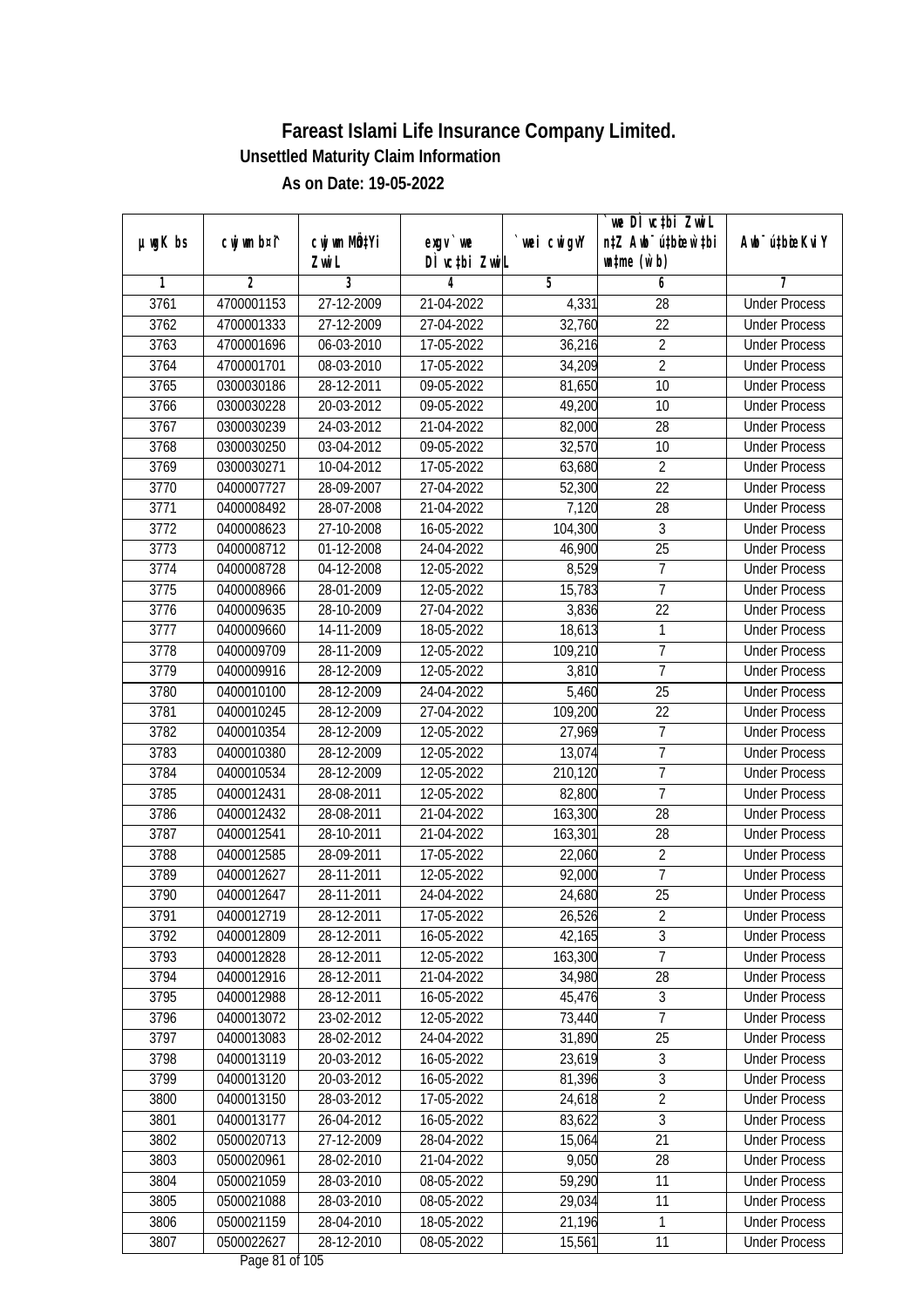|               |                |                       |                           |            | `we DÌ vc‡bi ZwiL                                           |                             |
|---------------|----------------|-----------------------|---------------------------|------------|-------------------------------------------------------------|-----------------------------|
| $µ$ ug $K$ bs | cwj wm b¤i^    | cwj wm MQtYi<br>Zwi L | exgv `we<br>DÌ vctbi ZwiL | wei cwigvY | n‡Z Awb <sup>-</sup> ú‡bioen`‡bi<br>$\n  untime\n  (u`b)\n$ | Awb <sup>-</sup> ú‡bioeKviY |
| 1             | $\overline{2}$ | 3                     | 4                         | 5          | 6                                                           | 7                           |
| 3808          | 0500022683     | 28-12-2010            | 21-04-2022                | 161,600    | 28                                                          | <b>Under Process</b>        |
| 3809          | 0500022961     | 28-04-2011            | 21-04-2022                | 50,855     | $\overline{28}$                                             | <b>Under Process</b>        |
| 3810          | 0500023464     | 28-06-2011            | 12-05-2022                | 568,080    | 7                                                           | <b>Under Process</b>        |
| 3811          | 0500023645     | 28-11-2011            | 12-05-2022                | 938,083    | $\overline{7}$                                              | <b>Under Process</b>        |
| 3812          | 0500023727     | 28-12-2011            | 21-04-2022                | 55,630     | $\overline{28}$                                             | <b>Under Process</b>        |
| 3813          | 0500023759     | 28-12-2011            | 28-04-2022                | 22,060     | $\overline{21}$                                             | <b>Under Process</b>        |
| 3814          | 0500023777     | 28-12-2011            | 21-04-2022                | 121,840    | 28                                                          | <b>Under Process</b>        |
| 3815          | 0500024017     | 28-12-2011            | 28-04-2022                | 95,040     | $\overline{21}$                                             | <b>Under Process</b>        |
| 3816          | 0500024180     | 28-12-2011            | 28-04-2022                | 465,850    | 21                                                          | <b>Under Process</b>        |
| 3817          | 0500024190     | 28-12-2011            | 28-04-2022                | 50,000     | 21                                                          | <b>Under Process</b>        |
| 3818          | 0500024198     | 28-12-2011            | 20-04-2022                | 81,655     | $\overline{29}$                                             | <b>Under Process</b>        |
| 3819          | 0500024408     | 28-12-2011            | 21-04-2022                | 190,060    | 28                                                          | <b>Under Process</b>        |
| 3820          | 0500024436     | 13-02-2012            | 21-04-2022                | 820,000    | 28                                                          | <b>Under Process</b>        |
| 3821          | 0500024484     | 15-03-2012            | 21-04-2022                | 240,225    | 28                                                          | <b>Under Process</b>        |
| 3822          | 0500024486     | 18-03-2012            | 08-05-2022                | 155,980    | 11                                                          | <b>Under Process</b>        |
| 3823          | 0500024492     | 20-03-2012            | 21-04-2022                | 64,386     | 28                                                          | <b>Under Process</b>        |
| 3824          | 0500024496     | 22-03-2012            | 28-04-2022                | 164,000    | 21                                                          | <b>Under Process</b>        |
| 3825          | 0500024501     | 27-03-2012            | 28-04-2022                | 79,550     | 21                                                          | <b>Under Process</b>        |
| 3826          | 0500024541     | 28-04-2012            | 18-05-2022                | 164,000    | 1                                                           | <b>Under Process</b>        |
| 3827          | 0500024602     | 28-04-2012            | 18-05-2022                | 328,000    | 1                                                           | <b>Under Process</b>        |
| 3828          | 0500024613     | 28-04-2012            | 18-05-2022                | 44,720     | $\mathbf{1}$                                                | <b>Under Process</b>        |
| 3829          | 0500024807     | 28-03-2012            | 21-04-2022                | 318,940    | 28                                                          | <b>Under Process</b>        |
| 3830          | 0600031914     | 27-12-2009            | 09-05-2022                | 20,000     | 10                                                          | <b>Under Process</b>        |
| 3831          | 0600032119     | 25-03-2010            | 09-05-2022                | 369,375    | 10                                                          | <b>Under Process</b>        |
| 3832          | 0600032196     | 28-03-2010            | 09-05-2022                | 63,156     | 10                                                          | <b>Under Process</b>        |
| 3833          | 0600032555     | 28-06-2010            | 09-05-2022                | 80,800     | 10                                                          | <b>Under Process</b>        |
| 3834          | 0600032566     | 28-06-2010            | 09-05-2022                | 13,575     | 10                                                          | <b>Under Process</b>        |
| 3835          | 0600032831     | 28-10-2010            | 09-05-2022                | 20,000     | 10                                                          | <b>Under Process</b>        |
| 3836          | 0600033516     | 28-12-2010            | 09-05-2022                | 80,975     | 10                                                          | <b>Under Process</b>        |
| 3837          | 0600034537     | 28-11-2011            | 09-05-2022                | 65,320     | 10                                                          | <b>Under Process</b>        |
| 3838          | 0600034625     | 28-12-2011            | 09-05-2022                | 10,810     | 10                                                          | <b>Under Process</b>        |
| 3839          | 0600034692     | 28-12-2011            | 09-05-2022                | 28,000     | 10                                                          | <b>Under Process</b>        |
| 3840          | 0600034713     | 28-12-2011            | 09-05-2022                | 163,300    | 10                                                          | <b>Under Process</b>        |
| 3841          | 0600034724     | 28-12-2011            | 09-05-2022                | 30,513     | 10                                                          | <b>Under Process</b>        |
| 3842          | 0600034725     | 28-12-2011            | 09-05-2022                | 29,807     | 10                                                          | <b>Under Process</b>        |
| 3843          | 0600034883     | 28-02-2012            | 17-05-2022                | 25,180     | $\overline{2}$                                              | <b>Under Process</b>        |
| 3844          | 0600034901     | 13-03-2012            | 09-05-2022                | 164,100    | 10                                                          | <b>Under Process</b>        |
| 3845          | 0600034906     | 03-04-2012            | 16-05-2022                | 27,698     | 3                                                           | <b>Under Process</b>        |
| 3846          | 0600034916     | 08-04-2012            | 16-05-2022                | 210,900    | $\overline{3}$                                              | <b>Under Process</b>        |
| 3847          | 0700007205     | 28-03-2005            | 16-05-2022                | 2,858      | $\sqrt{3}$                                                  | <b>Under Process</b>        |
| 3848          | 0700007411     | 28-05-2005            | 16-05-2022                | 10,503     | $\overline{3}$                                              | <b>Under Process</b>        |
| 3849          | 0700011831     | 09-04-2008            | 18-05-2022                | 72,231     | 1                                                           | <b>Under Process</b>        |
| 3850          | 0700014207     | 28-04-2009            | 28-04-2022                | 8,916      | $\overline{21}$                                             | <b>Under Process</b>        |
| 3851          | 0700014782     | 27-12-2009            | 16-05-2022                | 13,466     | $\overline{3}$                                              | <b>Under Process</b>        |
| 3852          | 0700014984     | 27-12-2009            | 27-04-2022                | 49,890     | 22                                                          | <b>Under Process</b>        |
| 3853          | 0700015312     | 10-12-2009            | 21-04-2022                | 33,208     | 28                                                          | <b>Under Process</b>        |
| 3854          | 0700015872     | 28-02-2010            | 16-05-2022                | 77,490     | $\overline{3}$                                              | <b>Under Process</b>        |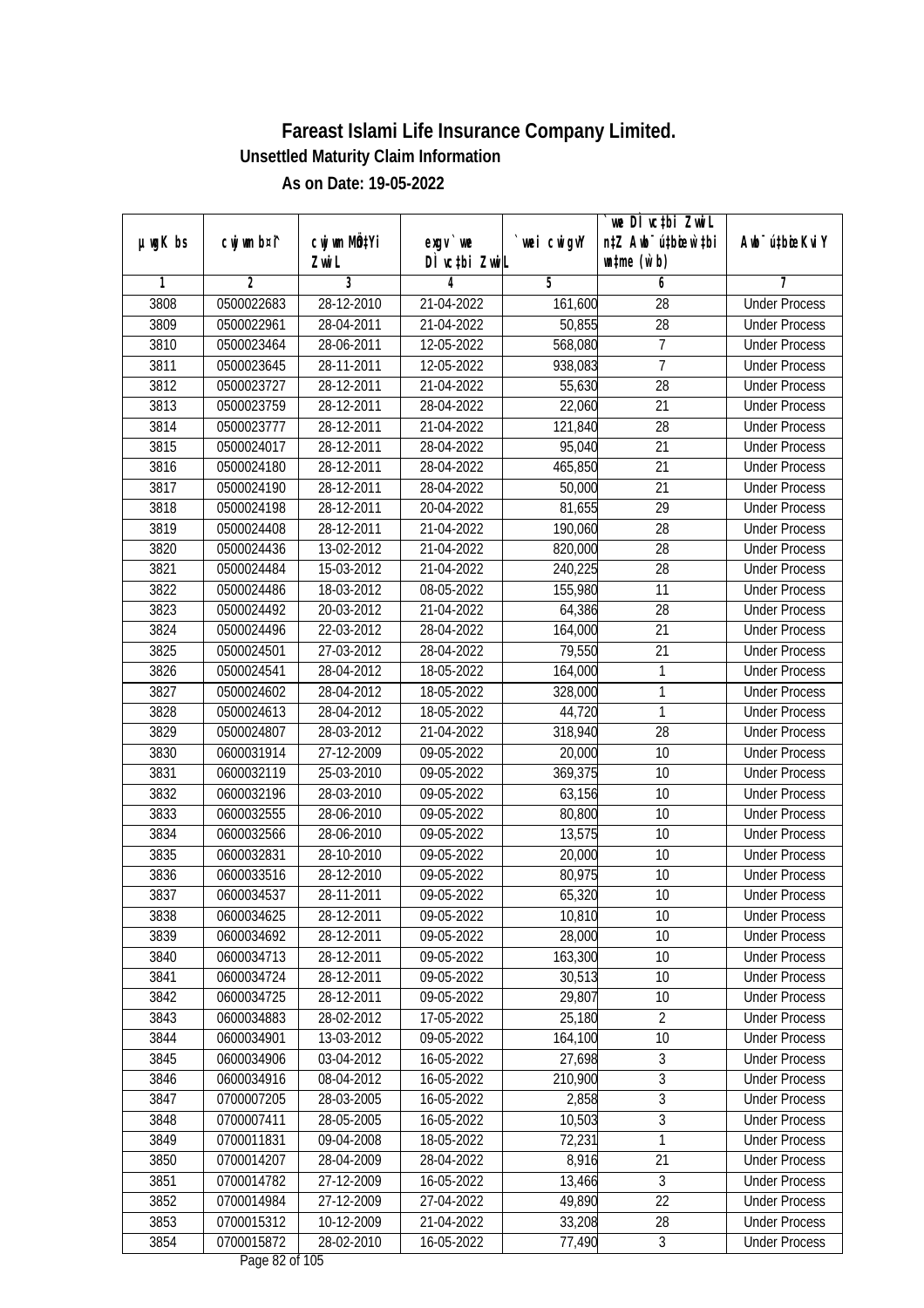|               |                |                       |                            |            | `we DÌ vc‡bi ZwiL                                           |                             |
|---------------|----------------|-----------------------|----------------------------|------------|-------------------------------------------------------------|-----------------------------|
| $µ$ ug $K$ bs | cwj wm b¤i^    | cwj wm MQtYi<br>Zwi L | $exqu$ we<br>DÌ vctbi ZwiL | wei cwigvY | n‡Z Awb <sup>-</sup> ú‡bioen`‡bi<br>$\n  untime\n  (u`b)\n$ | Awb <sup>-</sup> ú‡bioeKviY |
| 1             | $\overline{2}$ | 3                     | 4                          | 5          | 6                                                           | 7                           |
| 3855          | 0700017613     | 28-06-2011            | 18-05-2022                 | 83,316     | 1                                                           | <b>Under Process</b>        |
| 3856          | 0700017931     | 28-12-2011            | 27-04-2022                 | 58,788     | $\overline{22}$                                             | <b>Under Process</b>        |
| 3857          | 0700018055     | 10-04-2012            | 28-04-2022                 | 76,690     | 21                                                          | <b>Under Process</b>        |
| 3858          | 0700018058     | 11-04-2012            | 16-05-2022                 | 50,360     | $\sqrt{3}$                                                  | <b>Under Process</b>        |
| 3859          | 0700018068     | 21-04-2012            | 16-05-2022                 | 164,000    | $\overline{3}$                                              | <b>Under Process</b>        |
| 3860          | 0700018076     | 28-04-2012            | 16-05-2022                 | 82,000     | $\overline{3}$                                              | <b>Under Process</b>        |
| 3861          | 0976007928     | 28-06-2011            | 24-04-2022                 | 21,162     | $\overline{25}$                                             | <b>Under Process</b>        |
| 3862          | 0976008244     | 28-08-2011            | 24-04-2022                 | 16,578     | $\overline{25}$                                             | <b>Under Process</b>        |
| 3863          | 0976008325     | 20-09-2011            | 24-04-2022                 | 53,213     | 25                                                          | <b>Under Process</b>        |
| 3864          | 0976008806     | 20-10-2011            | 24-04-2022                 | 11,345     | $\overline{25}$                                             | <b>Under Process</b>        |
| 3865          | 0976009195     | 28-11-2011            | 24-04-2022                 | 10,343     | $\overline{25}$                                             | <b>Under Process</b>        |
| 3866          | 0976009338     | 20-12-2011            | 24-04-2022                 | 15,015     | 25                                                          | <b>Under Process</b>        |
| 3867          | 0976009514     | 28-12-2011            | 24-04-2022                 | 38,697     | 25                                                          | <b>Under Process</b>        |
| 3868          | 0976009636     | 28-12-2011            | 24-04-2022                 | 31,204     | 25                                                          | <b>Under Process</b>        |
| 3869          | 0976009703     | 28-12-2011            | 24-04-2022                 | 95,412     | 25                                                          | <b>Under Process</b>        |
| 3870          | 0976009801     | 28-12-2011            | 24-04-2022                 | 9,171      | 25                                                          | <b>Under Process</b>        |
| 3871          | 0976009887     | 28-12-2011            | 12-04-2022                 | 43,501     | 37                                                          | <b>Under Process</b>        |
| 3872          | 0976010201     | 24-03-2012            | 24-04-2022                 | 37,579     | 25                                                          | <b>Under Process</b>        |
| 3873          | 0976010209     | 24-03-2012            | 24-04-2022                 | 72,406     | 25                                                          | <b>Under Process</b>        |
| 3874          | 0977002491     | 28-03-2010            | 10-05-2022                 | 8,975      | 9                                                           | <b>Under Process</b>        |
| 3875          | 0977008072     | 25-10-2011            | 25-04-2022                 | 13,902     | 24                                                          | <b>Under Process</b>        |
| 3876          | 0977008151     | 20-11-2011            | 10-05-2022                 | 36,252     | 9                                                           | <b>Under Process</b>        |
| 3877          | 0977008153     | 22-11-2011            | 10-05-2022                 | 9,877      | $\overline{9}$                                              | <b>Under Process</b>        |
| 3878          | 0977008208     | 28-11-2011            | 10-05-2022                 | 10,346     | $\overline{9}$                                              | <b>Under Process</b>        |
| 3879          | 0977008224     | 28-11-2011            | 10-05-2022                 | 13,347     | 9                                                           | <b>Under Process</b>        |
| 3880          | 0977008576     | 28-01-2012            | 25-04-2022                 | 8,793      | 24                                                          | <b>Under Process</b>        |
| 3881          | 0977008591     | 28-01-2012            | 10-05-2022                 | 68,813     | 9                                                           | <b>Under Process</b>        |
| 3882          | 0977008593     | 28-01-2012            | 10-05-2022                 | 57,345     | $\overline{9}$                                              | <b>Under Process</b>        |
| 3883          | 0977008640     | 15-02-2012            | 10-05-2022                 | 85,854     | $\overline{9}$                                              | <b>Under Process</b>        |
| 3884          | 0977008661     | 19-02-2012            | 10-05-2022                 | 6,087      | $\overline{9}$                                              | <b>Under Process</b>        |
| 3885          | 0977008686     | 28-02-2012            | 25-04-2022                 | 533,841    | 24                                                          | <b>Under Process</b>        |
| 3886          | 0977008711     | 28-02-2012            | 25-04-2022                 | 20,888     | 24                                                          | <b>Under Process</b>        |
| 3887          | 0977008716     | 28-02-2012            | 10-05-2022                 | 15,925     | 9                                                           | <b>Under Process</b>        |
| 3888          | 0977008786     | 20-03-2012            | 25-04-2022                 | 52,263     | 24                                                          | <b>Under Process</b>        |
| 3889          | 0977008821     | 28-03-2012            | 10-05-2022                 | 13,337     | 9                                                           | <b>Under Process</b>        |
| 3890          | 0977008822     | 28-03-2012            | 25-04-2022                 | 26,744     | 24                                                          | <b>Under Process</b>        |
| 3891          | 0977008824     | 28-03-2012            | 25-04-2022                 | 13,534     | 24                                                          | <b>Under Process</b>        |
| 3892          | 0978001341     | 28-12-2011            | 18-04-2022                 | 22,339     | 31                                                          | <b>Under Process</b>        |
| 3893          | 0978001365     | 28-02-2012            | 27-04-2022                 | 55,832     | 22                                                          | <b>Under Process</b>        |
| 3894          | 0979001821     | 20-04-2011            | 11-05-2022                 | 12,921     | 8                                                           | <b>Under Process</b>        |
| 3895          | 0979001948     | 06-06-2011            | 11-05-2022                 | 56,265     | 8                                                           | <b>Under Process</b>        |
| 3896          | 0979002006     | 14-06-2011            | 11-05-2022                 | 21,650     | $\overline{8}$                                              | <b>Under Process</b>        |
| 3897          | 0979002292     | 07-09-2011            | 11-05-2022                 | 124,122    | 8                                                           | <b>Under Process</b>        |
| 3898          | 0979002500     | 28-11-2011            | 11-05-2022                 | 41,411     | 8                                                           | <b>Under Process</b>        |
| 3899          | 0979002509     | 02-11-2011            | 11-05-2022                 | 76,195     | $\overline{8}$                                              | <b>Under Process</b>        |
| 3900          | 0979002519     | 28-11-2011            | 28-04-2022                 | 53,639     | 21                                                          | <b>Under Process</b>        |
| 3901          | 0979002615     | 18-12-2011            | 18-04-2022                 | 13,347     | 31                                                          | <b>Under Process</b>        |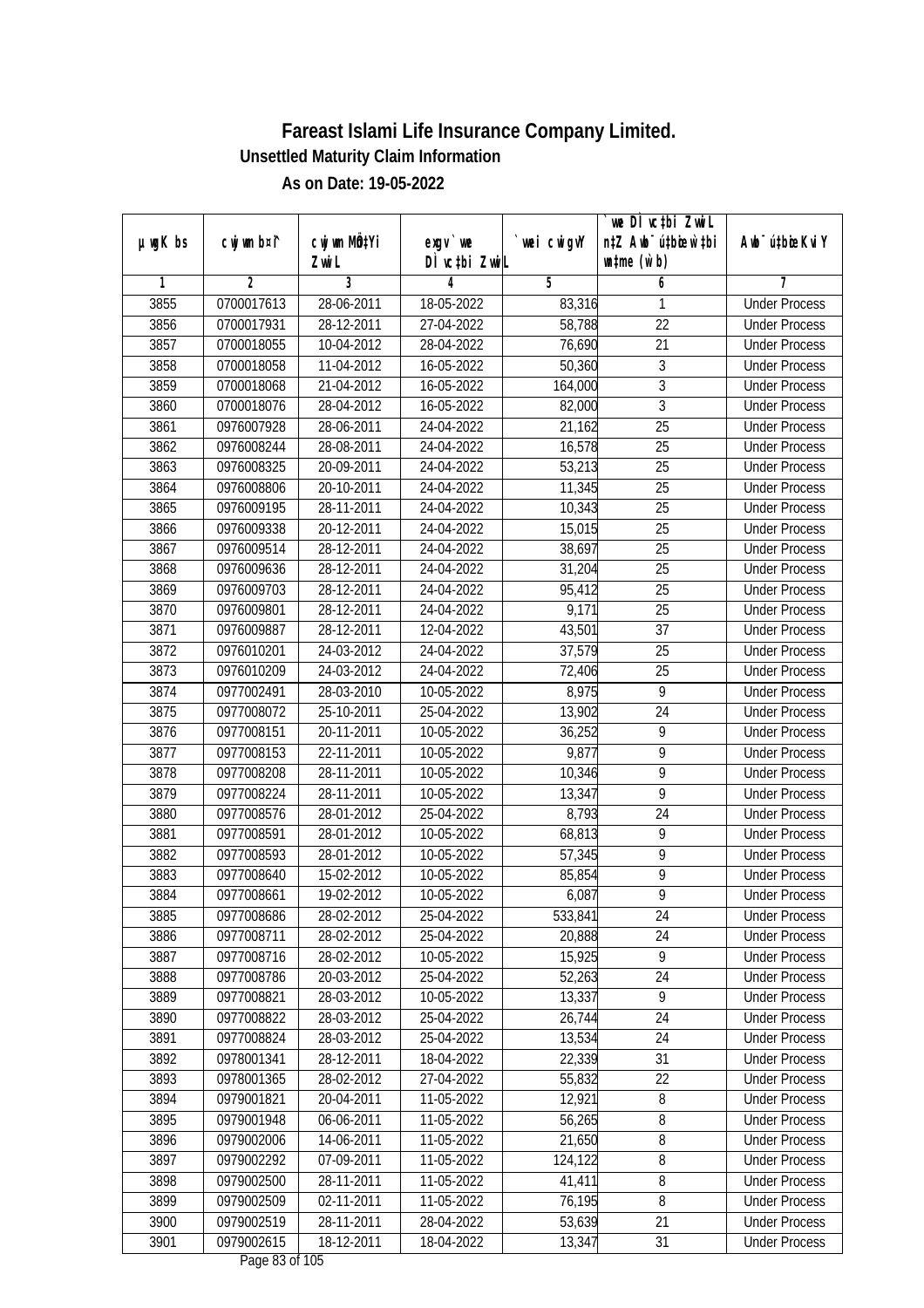|               |                |              |                                                     |             | `we DÌ vc‡bi ZwwiL               |                             |
|---------------|----------------|--------------|-----------------------------------------------------|-------------|----------------------------------|-----------------------------|
| $µ$ ug $K$ bs | cwj wm b¤i^    | cwj wm MQtYi | $exgV$ we                                           | `wei cwigvY | n‡Z Awb <sup>-</sup> ú‡bioen`‡bi | Awb <sup>-</sup> ú‡bioeKviY |
|               |                | Zwi L        | DÌ vctbi ZwiL                                       |             | $\n  untime\n  (u`b)\n$          |                             |
| 1             | $\overline{2}$ | 3            | 4                                                   | 5           | 6                                | 7                           |
| 3902          | 0979002699     | 28-12-2011   | 18-04-2022                                          | 84,071      | 31                               | <b>Under Process</b>        |
| 3903          | 0979002745     | 28-12-2011   | 18-04-2022                                          | 96,743      | $\overline{31}$                  | <b>Under Process</b>        |
| 3904          | 0979002787     | 07-02-2012   | 11-05-2022                                          | 100,947     | 8                                | <b>Under Process</b>        |
| 3905          | 0979002799     | 19-02-2012   | 19-04-2022                                          | 97,167      | $\overline{30}$                  | <b>Under Process</b>        |
| 3906          | 0979002800     | 28-01-2012   | 11-05-2022                                          | 388,652     | 8                                | <b>Under Process</b>        |
| 3907          | 0979002807     | 11-02-2012   | 11-05-2022                                          | 32,200      | 8                                | <b>Under Process</b>        |
| 3908          | 0979002823     | 27-02-2012   | 11-05-2022                                          | 32,390      | 8                                | <b>Under Process</b>        |
| 3909          | 0979002850     | 14-03-2012   | 11-05-2022                                          | 97,167      | $\overline{8}$                   | <b>Under Process</b>        |
| 3910          | 0979002856     | 10-03-2012   | 11-05-2022                                          | 177,508     | 8                                | <b>Under Process</b>        |
| 3911          | 0979002873     | 18-03-2012   | 19-04-2022                                          | 34,455      | 30                               | <b>Under Process</b>        |
| 3912          | 0979002876     | 08-03-2012   | 18-04-2022                                          | 31,565      | 31                               | <b>Under Process</b>        |
| 3913          | 0979002881     | 04-03-2012   | 18-04-2022                                          | 24,290      | 31                               | <b>Under Process</b>        |
| 3914          | 0979002935     | 29-03-2012   | 11-05-2022                                          | 172,183     | 8                                | <b>Under Process</b>        |
| 3915          | 0979002953     | 20-03-2012   | 11-05-2022                                          | 183,230     | 8                                | <b>Under Process</b>        |
| 3916          | 0979002964     | 19-03-2012   | 11-05-2022                                          | 24,516      | 8                                | <b>Under Process</b>        |
| 3917          | 0979002965     | 19-03-2012   | 11-05-2022                                          | 33,428      | 8                                | <b>Under Process</b>        |
| 3918          | 0980002120     | 04-03-2012   | 12-05-2022                                          | 47,519      | 7                                | <b>Under Process</b>        |
| 3919          | 0980002139     | 18-03-2012   | 11-05-2022                                          | 6,990       | 8                                | <b>Under Process</b>        |
| 3920          | 0980002164     | 28-03-2012   | 11-05-2022                                          | 36,018      | 8                                | <b>Under Process</b>        |
| 3921          | 0981011101     | 24-11-2011   | 17-05-2022                                          | 70,431      | $\overline{2}$                   | <b>Under Process</b>        |
| 3922          | 0981011436     | 28-01-2012   | 17-05-2022                                          | 15,925      | $\overline{2}$                   | <b>Under Process</b>        |
| 3923          | 0981011488     | 28-02-2012   | 25-04-2022                                          | 16,455      | 24                               | <b>Under Process</b>        |
| 3924          | 0981011493     | 28-02-2012   | 17-05-2022                                          | 188,615     | $\overline{2}$                   | <b>Under Process</b>        |
| 3925          | 0981011524     | 20-03-2012   | 25-04-2022                                          | 54,815      | 24                               | <b>Under Process</b>        |
| 3926          | 0981011547     | 22-03-2012   | 17-05-2022                                          | 188,615     | $\sqrt{2}$                       | <b>Under Process</b>        |
| 3927          | 0981011668     | 28-04-2012   | 17-05-2022                                          | 38,866      | $\overline{2}$                   | <b>Under Process</b>        |
| 3928          | 0984000385     | 28-12-2009   | 26-04-2022                                          | 113,047     | 23                               | <b>Under Process</b>        |
| 3929          | 0984000400     | 28-12-2009   | 26-04-2022                                          | 16,000      | 23                               | <b>Under Process</b>        |
| 3930          | 0984001661     | 28-06-2011   | 09-05-2022                                          | 16,135      | 10                               | <b>Under Process</b>        |
| 3931          | 0984001977     | 20-10-2011   | 09-05-2022                                          | 70,034      | 10                               | <b>Under Process</b>        |
| 3932          | 0984002271     | 28-12-2011   | 09-05-2022                                          | 28,435      | 10                               | <b>Under Process</b>        |
| 3933          | 0984002274     | 28-12-2011   | 09-05-2022                                          | 7,785       | 10                               | <b>Under Process</b>        |
| 3934          | 0984002395     | 28-12-2011   | 10-05-2022                                          | 15,015      | 9                                | <b>Under Process</b>        |
| 3935          | 0984002416     | 28-12-2011   | 09-05-2022                                          | 56,448      | 10                               | <b>Under Process</b>        |
| 3936          | 0984002512     | 28-02-2012   | 09-05-2022                                          | 43,232      | 10                               | <b>Under Process</b>        |
| 3937          | 0984002552     | 28-03-2012   | 09-05-2022                                          | 19,165      | 10                               | <b>Under Process</b>        |
| 3938          | 0984002585     | 13-03-2012   | 09-05-2022                                          | 38,866      | 10                               | <b>Under Process</b>        |
| 3939          | 0984002600     | 28-03-2012   | 09-05-2022                                          | 16,910      | 10                               | <b>Under Process</b>        |
| 3940          | 0984002604     | 28-03-2012   | 09-05-2022                                          | 35,856      | 10                               | <b>Under Process</b>        |
| 3941          | 0984002608     | 28-03-2012   | 09-05-2022                                          | 53,968      | 10                               | <b>Under Process</b>        |
| 3942          | 0984002611     | 28-03-2012   | 09-05-2022                                          | 95,836      | 10                               | <b>Under Process</b>        |
| 3943          | 0984002619     | $28-03-2012$ | 09-05-2022                                          | 40,187      | 10                               | <b>Under Process</b>        |
| 3944          | 0984002639     | 28-03-2012   | 09-05-2022                                          | 97,167      | 10                               | <b>Under Process</b>        |
| 3945          | 0984002648     | 28-03-2012   | 09-05-2022                                          | 57,357      | 10                               | <b>Under Process</b>        |
| 3946          | 0985001372     | 23-03-2011   | 28-04-2022                                          | 32,548      | 21                               | <b>Under Process</b>        |
| 3947          | 0985001373     | 23-03-2011   | 28-04-2022                                          | 35,607      | 21                               | <b>Under Process</b>        |
| 3948          | 0985001425     | 28-03-2011   | 12-04-2022<br>$D_{\text{max}}$ $0.1$ of 10 $\Gamma$ | 35,777      | 37                               | <b>Under Process</b>        |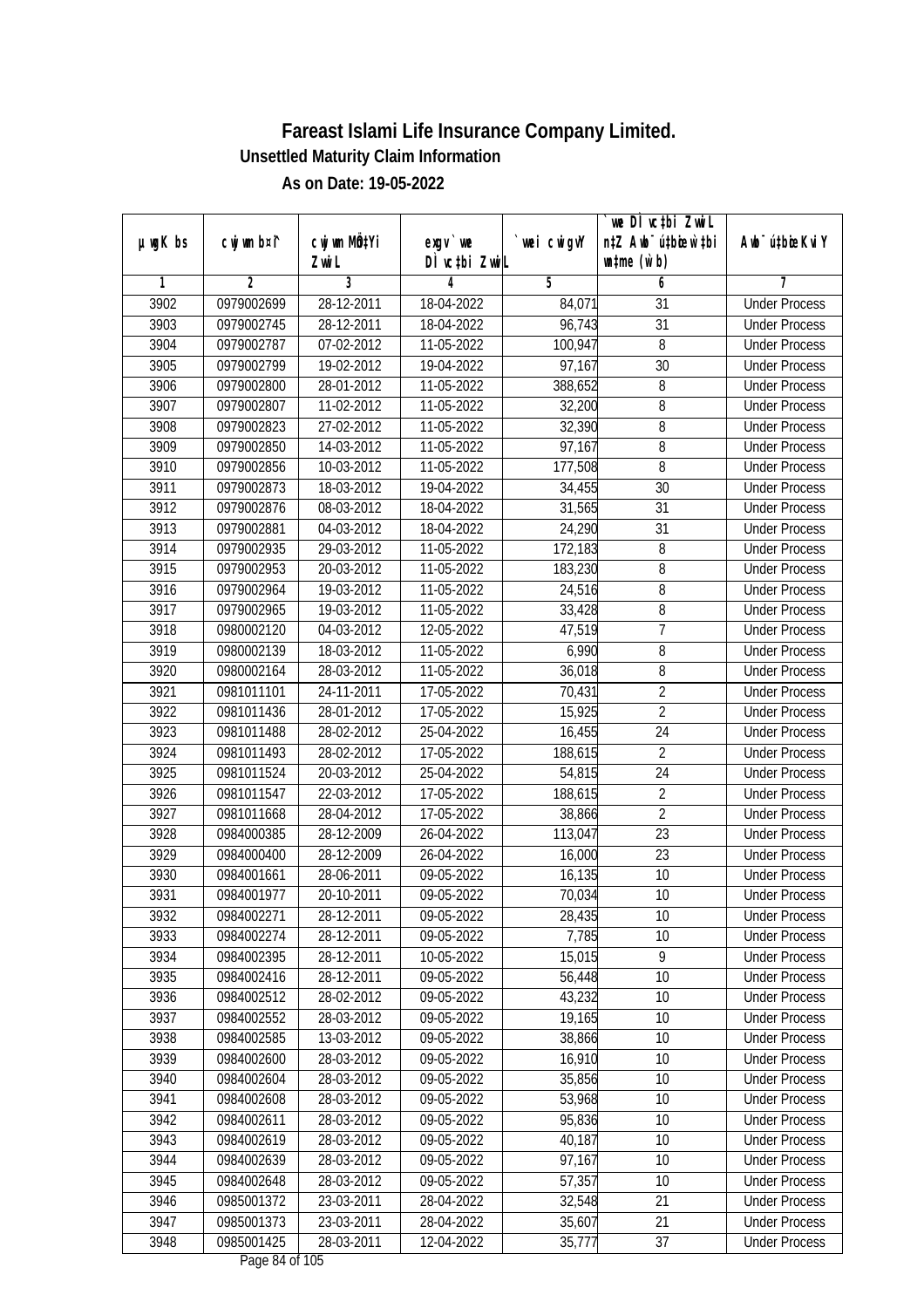| DÌ vctbi ZwiL<br>$\n  untime\n  (u`b)\n$<br>Zwi L<br>3<br>$\overline{2}$<br>5<br>7<br>1<br>4<br>6<br>3949<br>0985001472<br>26-04-2011<br>12-04-2022<br>70,924<br>$\overline{37}$<br><b>Under Process</b><br>$\overline{37}$<br>3950<br>11-09-2011<br>12-04-2022<br>92,241<br>0985001862<br><b>Under Process</b><br>5,783<br>$\overline{22}$<br>3951<br>0985002025<br>28-11-2011<br>27-04-2022<br><b>Under Process</b><br>3952<br>38,697<br>22<br>0985002120<br>28-12-2011<br>27-04-2022<br><b>Under Process</b><br>3953<br>$\overline{21}$<br>0985002231<br>25-02-2012<br>28-04-2022<br>24,516<br><b>Under Process</b><br>3954<br>$\overline{21}$<br>0985002338<br>22-03-2012<br>28-04-2022<br>97,167<br><b>Under Process</b><br>$\overline{7}$<br>3955<br>0986006633<br>28-10-2011<br>12-05-2022<br>36,675<br><b>Under Process</b><br>$\overline{2}$<br>3956<br>4700001702<br>08-03-2010<br>17-05-2022<br><b>Under Process</b><br>35,604<br>3957<br>16-03-2010<br>21-04-2022<br>90,230<br>28<br>4700001733<br><b>Under Process</b><br>3958<br>25-03-2010<br>28<br>4700001756<br>21-04-2022<br>33,504<br><b>Under Process</b><br>3959<br>$\overline{2}$<br>4700002050<br>23-08-2010<br>17-05-2022<br>21,920<br><b>Under Process</b><br>13-03-2011<br>21-04-2022<br>6,618<br>28<br>3960<br>4700002795<br><b>Under Process</b><br>22,353<br>$\overline{28}$<br>3961<br>10-04-2011<br>21-04-2022<br>4700002857<br><b>Under Process</b><br>3962<br>$\sqrt{2}$<br>4700002995<br>28-06-2011<br>17-05-2022<br>63,194<br><b>Under Process</b><br>$\overline{1}$<br>3963<br>4700003134<br>22-11-2011<br>12-05-2022<br>60,000<br><b>Under Process</b><br>28<br>3964<br>4700003173<br>12-12-2011<br>21-04-2022<br>161,100<br><b>Under Process</b><br>3965<br>4700003198<br>22-12-2011<br>21-04-2022<br>97,986<br>28<br><b>Under Process</b><br>$\overline{2}$<br>3966<br>28-12-2011<br>307,580<br>4700003242<br>17-05-2022<br><b>Under Process</b><br>$\overline{2}$<br>3967<br>28-12-2011<br>17-05-2022<br>53,889<br>4700003292<br><b>Under Process</b><br>3968<br>28-12-2011<br>28<br>4700003395<br>21-04-2022<br>65,320<br><b>Under Process</b><br>3969<br>21<br>4700003456<br>28-12-2011<br>28-04-2022<br>48,330<br><b>Under Process</b><br>3970<br>30,513<br>28<br>4700003494<br>28-12-2011<br>21-04-2022<br><b>Under Process</b><br>3971<br>21-04-2022<br>81,368<br>28<br>4700003547<br>28-12-2011<br><b>Under Process</b><br>$\overline{2}$<br>3972<br>4700003605<br>28-12-2011<br>17-05-2022<br>15,392<br><b>Under Process</b><br>3973<br>21-04-2022<br>28<br>4700003697<br>13-03-2012<br>79,180<br><b>Under Process</b><br>3974<br>$\overline{2}$<br>4700003745<br>08-04-2012<br>17-05-2022<br>100,000<br><b>Under Process</b><br>$\mathfrak{Z}$<br>3975<br>4700003782<br>28-04-2012<br>161,800<br>16-05-2022<br><b>Under Process</b><br>$\overline{2}$<br>3976<br>28-04-2012<br>17-05-2022<br>4700003832<br>120,024<br><b>Under Process</b><br>$\overline{2}$<br>3977<br>4700006654<br>17-04-2016<br>17-05-2022<br>140,000<br><b>Under Process</b><br>3978<br>11<br>4800005819<br>19-06-2016<br>08-05-2022<br>39,031<br><b>Under Process</b><br>3979<br>4800006574<br>28-03-2017<br>16-05-2022<br>88,053<br>3<br><b>Under Process</b><br>28-03-2010<br>59,070<br>10<br>3980<br>5000000046<br>09-05-2022<br><b>Under Process</b><br>161,710<br>3981<br>5000000265<br>28-06-2010<br>09-05-2022<br>10<br><b>Under Process</b><br>3982<br>22-09-2010<br>21,720<br>10<br>5000000324<br>09-05-2022<br><b>Under Process</b><br>3983<br>44,723<br>5000000773<br>07-04-2011<br>09-05-2022<br>10<br><b>Under Process</b><br>3984<br>5000001078<br>15-09-2011<br>10-05-2022<br>60,000<br>9<br><b>Under Process</b><br>$\overline{9}$<br>3985<br>5000002810<br>28,001<br>28-12-2015<br>10-05-2022<br><b>Under Process</b><br>10,955<br>3986<br>5100003517<br>28-12-2005<br>21<br>28-04-2022<br><b>Under Process</b><br>3987<br>45,304<br>21<br>5100007410<br>28-12-2006<br>28-04-2022<br><b>Under Process</b><br>3988<br>5100007437<br>109,069<br>22<br>28-12-2006<br>27-04-2022<br><b>Under Process</b><br>3989<br>5100010669<br>28-12-2007<br>08-05-2022<br>17,600<br><b>Under Process</b><br>11<br>$\overline{7}$<br>3990<br>5100015051<br>01-11-2009<br>12-05-2022<br>7,616<br><b>Under Process</b><br>$\overline{2}$<br>3991<br>5100015420<br>27-12-2009<br>8,130<br>17-05-2022<br><b>Under Process</b><br>3<br>155,900<br>3992<br>5200000943<br>24-12-2008<br>16-05-2022<br><b>Under Process</b><br>3993<br>53,075<br>5300004946<br>19-04-2010<br>09-05-2022<br>10<br><b>Under Process</b><br>$\overline{3}$<br>3994<br>5400001915<br>28-06-2010<br>560,700<br>16-05-2022<br><b>Under Process</b> |               |             |              |            |            | we DI vctbi ZwiL<br>n‡Z Awb <sup>-</sup> ú‡bicen`‡bi |                             |
|--------------------------------------------------------------------------------------------------------------------------------------------------------------------------------------------------------------------------------------------------------------------------------------------------------------------------------------------------------------------------------------------------------------------------------------------------------------------------------------------------------------------------------------------------------------------------------------------------------------------------------------------------------------------------------------------------------------------------------------------------------------------------------------------------------------------------------------------------------------------------------------------------------------------------------------------------------------------------------------------------------------------------------------------------------------------------------------------------------------------------------------------------------------------------------------------------------------------------------------------------------------------------------------------------------------------------------------------------------------------------------------------------------------------------------------------------------------------------------------------------------------------------------------------------------------------------------------------------------------------------------------------------------------------------------------------------------------------------------------------------------------------------------------------------------------------------------------------------------------------------------------------------------------------------------------------------------------------------------------------------------------------------------------------------------------------------------------------------------------------------------------------------------------------------------------------------------------------------------------------------------------------------------------------------------------------------------------------------------------------------------------------------------------------------------------------------------------------------------------------------------------------------------------------------------------------------------------------------------------------------------------------------------------------------------------------------------------------------------------------------------------------------------------------------------------------------------------------------------------------------------------------------------------------------------------------------------------------------------------------------------------------------------------------------------------------------------------------------------------------------------------------------------------------------------------------------------------------------------------------------------------------------------------------------------------------------------------------------------------------------------------------------------------------------------------------------------------------------------------------------------------------------------------------------------------------------------------------------------------------------------------------------------------------------------------------------------------------------------------------------------------------------------------------------------------------------------------------------------------------------------------------------------------------------------------------------------------------------------------------------------------------------------------------------------------------------------------------------------------------------------------------------------------------------------------------------------------------------------------------------------------------------------------------------------------------------------------------------------------------------------------------------------------------------------------------------------------------------------------------------------------------------------------------------------------------------------------------------------------------------------------------------------------------------------------------|---------------|-------------|--------------|------------|------------|------------------------------------------------------|-----------------------------|
|                                                                                                                                                                                                                                                                                                                                                                                                                                                                                                                                                                                                                                                                                                                                                                                                                                                                                                                                                                                                                                                                                                                                                                                                                                                                                                                                                                                                                                                                                                                                                                                                                                                                                                                                                                                                                                                                                                                                                                                                                                                                                                                                                                                                                                                                                                                                                                                                                                                                                                                                                                                                                                                                                                                                                                                                                                                                                                                                                                                                                                                                                                                                                                                                                                                                                                                                                                                                                                                                                                                                                                                                                                                                                                                                                                                                                                                                                                                                                                                                                                                                                                                                                                                                                                                                                                                                                                                                                                                                                                                                                                                                                                                                                            | $µ$ ug $K$ bs | cwj wm b¤i^ | cwj wm MQtYi | exgv `we   | wei cwigvY |                                                      | Awb <sup>-</sup> ú‡bioeKviY |
|                                                                                                                                                                                                                                                                                                                                                                                                                                                                                                                                                                                                                                                                                                                                                                                                                                                                                                                                                                                                                                                                                                                                                                                                                                                                                                                                                                                                                                                                                                                                                                                                                                                                                                                                                                                                                                                                                                                                                                                                                                                                                                                                                                                                                                                                                                                                                                                                                                                                                                                                                                                                                                                                                                                                                                                                                                                                                                                                                                                                                                                                                                                                                                                                                                                                                                                                                                                                                                                                                                                                                                                                                                                                                                                                                                                                                                                                                                                                                                                                                                                                                                                                                                                                                                                                                                                                                                                                                                                                                                                                                                                                                                                                                            |               |             |              |            |            |                                                      |                             |
|                                                                                                                                                                                                                                                                                                                                                                                                                                                                                                                                                                                                                                                                                                                                                                                                                                                                                                                                                                                                                                                                                                                                                                                                                                                                                                                                                                                                                                                                                                                                                                                                                                                                                                                                                                                                                                                                                                                                                                                                                                                                                                                                                                                                                                                                                                                                                                                                                                                                                                                                                                                                                                                                                                                                                                                                                                                                                                                                                                                                                                                                                                                                                                                                                                                                                                                                                                                                                                                                                                                                                                                                                                                                                                                                                                                                                                                                                                                                                                                                                                                                                                                                                                                                                                                                                                                                                                                                                                                                                                                                                                                                                                                                                            |               |             |              |            |            |                                                      |                             |
|                                                                                                                                                                                                                                                                                                                                                                                                                                                                                                                                                                                                                                                                                                                                                                                                                                                                                                                                                                                                                                                                                                                                                                                                                                                                                                                                                                                                                                                                                                                                                                                                                                                                                                                                                                                                                                                                                                                                                                                                                                                                                                                                                                                                                                                                                                                                                                                                                                                                                                                                                                                                                                                                                                                                                                                                                                                                                                                                                                                                                                                                                                                                                                                                                                                                                                                                                                                                                                                                                                                                                                                                                                                                                                                                                                                                                                                                                                                                                                                                                                                                                                                                                                                                                                                                                                                                                                                                                                                                                                                                                                                                                                                                                            |               |             |              |            |            |                                                      |                             |
|                                                                                                                                                                                                                                                                                                                                                                                                                                                                                                                                                                                                                                                                                                                                                                                                                                                                                                                                                                                                                                                                                                                                                                                                                                                                                                                                                                                                                                                                                                                                                                                                                                                                                                                                                                                                                                                                                                                                                                                                                                                                                                                                                                                                                                                                                                                                                                                                                                                                                                                                                                                                                                                                                                                                                                                                                                                                                                                                                                                                                                                                                                                                                                                                                                                                                                                                                                                                                                                                                                                                                                                                                                                                                                                                                                                                                                                                                                                                                                                                                                                                                                                                                                                                                                                                                                                                                                                                                                                                                                                                                                                                                                                                                            |               |             |              |            |            |                                                      |                             |
|                                                                                                                                                                                                                                                                                                                                                                                                                                                                                                                                                                                                                                                                                                                                                                                                                                                                                                                                                                                                                                                                                                                                                                                                                                                                                                                                                                                                                                                                                                                                                                                                                                                                                                                                                                                                                                                                                                                                                                                                                                                                                                                                                                                                                                                                                                                                                                                                                                                                                                                                                                                                                                                                                                                                                                                                                                                                                                                                                                                                                                                                                                                                                                                                                                                                                                                                                                                                                                                                                                                                                                                                                                                                                                                                                                                                                                                                                                                                                                                                                                                                                                                                                                                                                                                                                                                                                                                                                                                                                                                                                                                                                                                                                            |               |             |              |            |            |                                                      |                             |
|                                                                                                                                                                                                                                                                                                                                                                                                                                                                                                                                                                                                                                                                                                                                                                                                                                                                                                                                                                                                                                                                                                                                                                                                                                                                                                                                                                                                                                                                                                                                                                                                                                                                                                                                                                                                                                                                                                                                                                                                                                                                                                                                                                                                                                                                                                                                                                                                                                                                                                                                                                                                                                                                                                                                                                                                                                                                                                                                                                                                                                                                                                                                                                                                                                                                                                                                                                                                                                                                                                                                                                                                                                                                                                                                                                                                                                                                                                                                                                                                                                                                                                                                                                                                                                                                                                                                                                                                                                                                                                                                                                                                                                                                                            |               |             |              |            |            |                                                      |                             |
|                                                                                                                                                                                                                                                                                                                                                                                                                                                                                                                                                                                                                                                                                                                                                                                                                                                                                                                                                                                                                                                                                                                                                                                                                                                                                                                                                                                                                                                                                                                                                                                                                                                                                                                                                                                                                                                                                                                                                                                                                                                                                                                                                                                                                                                                                                                                                                                                                                                                                                                                                                                                                                                                                                                                                                                                                                                                                                                                                                                                                                                                                                                                                                                                                                                                                                                                                                                                                                                                                                                                                                                                                                                                                                                                                                                                                                                                                                                                                                                                                                                                                                                                                                                                                                                                                                                                                                                                                                                                                                                                                                                                                                                                                            |               |             |              |            |            |                                                      |                             |
|                                                                                                                                                                                                                                                                                                                                                                                                                                                                                                                                                                                                                                                                                                                                                                                                                                                                                                                                                                                                                                                                                                                                                                                                                                                                                                                                                                                                                                                                                                                                                                                                                                                                                                                                                                                                                                                                                                                                                                                                                                                                                                                                                                                                                                                                                                                                                                                                                                                                                                                                                                                                                                                                                                                                                                                                                                                                                                                                                                                                                                                                                                                                                                                                                                                                                                                                                                                                                                                                                                                                                                                                                                                                                                                                                                                                                                                                                                                                                                                                                                                                                                                                                                                                                                                                                                                                                                                                                                                                                                                                                                                                                                                                                            |               |             |              |            |            |                                                      |                             |
|                                                                                                                                                                                                                                                                                                                                                                                                                                                                                                                                                                                                                                                                                                                                                                                                                                                                                                                                                                                                                                                                                                                                                                                                                                                                                                                                                                                                                                                                                                                                                                                                                                                                                                                                                                                                                                                                                                                                                                                                                                                                                                                                                                                                                                                                                                                                                                                                                                                                                                                                                                                                                                                                                                                                                                                                                                                                                                                                                                                                                                                                                                                                                                                                                                                                                                                                                                                                                                                                                                                                                                                                                                                                                                                                                                                                                                                                                                                                                                                                                                                                                                                                                                                                                                                                                                                                                                                                                                                                                                                                                                                                                                                                                            |               |             |              |            |            |                                                      |                             |
|                                                                                                                                                                                                                                                                                                                                                                                                                                                                                                                                                                                                                                                                                                                                                                                                                                                                                                                                                                                                                                                                                                                                                                                                                                                                                                                                                                                                                                                                                                                                                                                                                                                                                                                                                                                                                                                                                                                                                                                                                                                                                                                                                                                                                                                                                                                                                                                                                                                                                                                                                                                                                                                                                                                                                                                                                                                                                                                                                                                                                                                                                                                                                                                                                                                                                                                                                                                                                                                                                                                                                                                                                                                                                                                                                                                                                                                                                                                                                                                                                                                                                                                                                                                                                                                                                                                                                                                                                                                                                                                                                                                                                                                                                            |               |             |              |            |            |                                                      |                             |
|                                                                                                                                                                                                                                                                                                                                                                                                                                                                                                                                                                                                                                                                                                                                                                                                                                                                                                                                                                                                                                                                                                                                                                                                                                                                                                                                                                                                                                                                                                                                                                                                                                                                                                                                                                                                                                                                                                                                                                                                                                                                                                                                                                                                                                                                                                                                                                                                                                                                                                                                                                                                                                                                                                                                                                                                                                                                                                                                                                                                                                                                                                                                                                                                                                                                                                                                                                                                                                                                                                                                                                                                                                                                                                                                                                                                                                                                                                                                                                                                                                                                                                                                                                                                                                                                                                                                                                                                                                                                                                                                                                                                                                                                                            |               |             |              |            |            |                                                      |                             |
|                                                                                                                                                                                                                                                                                                                                                                                                                                                                                                                                                                                                                                                                                                                                                                                                                                                                                                                                                                                                                                                                                                                                                                                                                                                                                                                                                                                                                                                                                                                                                                                                                                                                                                                                                                                                                                                                                                                                                                                                                                                                                                                                                                                                                                                                                                                                                                                                                                                                                                                                                                                                                                                                                                                                                                                                                                                                                                                                                                                                                                                                                                                                                                                                                                                                                                                                                                                                                                                                                                                                                                                                                                                                                                                                                                                                                                                                                                                                                                                                                                                                                                                                                                                                                                                                                                                                                                                                                                                                                                                                                                                                                                                                                            |               |             |              |            |            |                                                      |                             |
|                                                                                                                                                                                                                                                                                                                                                                                                                                                                                                                                                                                                                                                                                                                                                                                                                                                                                                                                                                                                                                                                                                                                                                                                                                                                                                                                                                                                                                                                                                                                                                                                                                                                                                                                                                                                                                                                                                                                                                                                                                                                                                                                                                                                                                                                                                                                                                                                                                                                                                                                                                                                                                                                                                                                                                                                                                                                                                                                                                                                                                                                                                                                                                                                                                                                                                                                                                                                                                                                                                                                                                                                                                                                                                                                                                                                                                                                                                                                                                                                                                                                                                                                                                                                                                                                                                                                                                                                                                                                                                                                                                                                                                                                                            |               |             |              |            |            |                                                      |                             |
|                                                                                                                                                                                                                                                                                                                                                                                                                                                                                                                                                                                                                                                                                                                                                                                                                                                                                                                                                                                                                                                                                                                                                                                                                                                                                                                                                                                                                                                                                                                                                                                                                                                                                                                                                                                                                                                                                                                                                                                                                                                                                                                                                                                                                                                                                                                                                                                                                                                                                                                                                                                                                                                                                                                                                                                                                                                                                                                                                                                                                                                                                                                                                                                                                                                                                                                                                                                                                                                                                                                                                                                                                                                                                                                                                                                                                                                                                                                                                                                                                                                                                                                                                                                                                                                                                                                                                                                                                                                                                                                                                                                                                                                                                            |               |             |              |            |            |                                                      |                             |
|                                                                                                                                                                                                                                                                                                                                                                                                                                                                                                                                                                                                                                                                                                                                                                                                                                                                                                                                                                                                                                                                                                                                                                                                                                                                                                                                                                                                                                                                                                                                                                                                                                                                                                                                                                                                                                                                                                                                                                                                                                                                                                                                                                                                                                                                                                                                                                                                                                                                                                                                                                                                                                                                                                                                                                                                                                                                                                                                                                                                                                                                                                                                                                                                                                                                                                                                                                                                                                                                                                                                                                                                                                                                                                                                                                                                                                                                                                                                                                                                                                                                                                                                                                                                                                                                                                                                                                                                                                                                                                                                                                                                                                                                                            |               |             |              |            |            |                                                      |                             |
|                                                                                                                                                                                                                                                                                                                                                                                                                                                                                                                                                                                                                                                                                                                                                                                                                                                                                                                                                                                                                                                                                                                                                                                                                                                                                                                                                                                                                                                                                                                                                                                                                                                                                                                                                                                                                                                                                                                                                                                                                                                                                                                                                                                                                                                                                                                                                                                                                                                                                                                                                                                                                                                                                                                                                                                                                                                                                                                                                                                                                                                                                                                                                                                                                                                                                                                                                                                                                                                                                                                                                                                                                                                                                                                                                                                                                                                                                                                                                                                                                                                                                                                                                                                                                                                                                                                                                                                                                                                                                                                                                                                                                                                                                            |               |             |              |            |            |                                                      |                             |
|                                                                                                                                                                                                                                                                                                                                                                                                                                                                                                                                                                                                                                                                                                                                                                                                                                                                                                                                                                                                                                                                                                                                                                                                                                                                                                                                                                                                                                                                                                                                                                                                                                                                                                                                                                                                                                                                                                                                                                                                                                                                                                                                                                                                                                                                                                                                                                                                                                                                                                                                                                                                                                                                                                                                                                                                                                                                                                                                                                                                                                                                                                                                                                                                                                                                                                                                                                                                                                                                                                                                                                                                                                                                                                                                                                                                                                                                                                                                                                                                                                                                                                                                                                                                                                                                                                                                                                                                                                                                                                                                                                                                                                                                                            |               |             |              |            |            |                                                      |                             |
|                                                                                                                                                                                                                                                                                                                                                                                                                                                                                                                                                                                                                                                                                                                                                                                                                                                                                                                                                                                                                                                                                                                                                                                                                                                                                                                                                                                                                                                                                                                                                                                                                                                                                                                                                                                                                                                                                                                                                                                                                                                                                                                                                                                                                                                                                                                                                                                                                                                                                                                                                                                                                                                                                                                                                                                                                                                                                                                                                                                                                                                                                                                                                                                                                                                                                                                                                                                                                                                                                                                                                                                                                                                                                                                                                                                                                                                                                                                                                                                                                                                                                                                                                                                                                                                                                                                                                                                                                                                                                                                                                                                                                                                                                            |               |             |              |            |            |                                                      |                             |
|                                                                                                                                                                                                                                                                                                                                                                                                                                                                                                                                                                                                                                                                                                                                                                                                                                                                                                                                                                                                                                                                                                                                                                                                                                                                                                                                                                                                                                                                                                                                                                                                                                                                                                                                                                                                                                                                                                                                                                                                                                                                                                                                                                                                                                                                                                                                                                                                                                                                                                                                                                                                                                                                                                                                                                                                                                                                                                                                                                                                                                                                                                                                                                                                                                                                                                                                                                                                                                                                                                                                                                                                                                                                                                                                                                                                                                                                                                                                                                                                                                                                                                                                                                                                                                                                                                                                                                                                                                                                                                                                                                                                                                                                                            |               |             |              |            |            |                                                      |                             |
|                                                                                                                                                                                                                                                                                                                                                                                                                                                                                                                                                                                                                                                                                                                                                                                                                                                                                                                                                                                                                                                                                                                                                                                                                                                                                                                                                                                                                                                                                                                                                                                                                                                                                                                                                                                                                                                                                                                                                                                                                                                                                                                                                                                                                                                                                                                                                                                                                                                                                                                                                                                                                                                                                                                                                                                                                                                                                                                                                                                                                                                                                                                                                                                                                                                                                                                                                                                                                                                                                                                                                                                                                                                                                                                                                                                                                                                                                                                                                                                                                                                                                                                                                                                                                                                                                                                                                                                                                                                                                                                                                                                                                                                                                            |               |             |              |            |            |                                                      |                             |
|                                                                                                                                                                                                                                                                                                                                                                                                                                                                                                                                                                                                                                                                                                                                                                                                                                                                                                                                                                                                                                                                                                                                                                                                                                                                                                                                                                                                                                                                                                                                                                                                                                                                                                                                                                                                                                                                                                                                                                                                                                                                                                                                                                                                                                                                                                                                                                                                                                                                                                                                                                                                                                                                                                                                                                                                                                                                                                                                                                                                                                                                                                                                                                                                                                                                                                                                                                                                                                                                                                                                                                                                                                                                                                                                                                                                                                                                                                                                                                                                                                                                                                                                                                                                                                                                                                                                                                                                                                                                                                                                                                                                                                                                                            |               |             |              |            |            |                                                      |                             |
|                                                                                                                                                                                                                                                                                                                                                                                                                                                                                                                                                                                                                                                                                                                                                                                                                                                                                                                                                                                                                                                                                                                                                                                                                                                                                                                                                                                                                                                                                                                                                                                                                                                                                                                                                                                                                                                                                                                                                                                                                                                                                                                                                                                                                                                                                                                                                                                                                                                                                                                                                                                                                                                                                                                                                                                                                                                                                                                                                                                                                                                                                                                                                                                                                                                                                                                                                                                                                                                                                                                                                                                                                                                                                                                                                                                                                                                                                                                                                                                                                                                                                                                                                                                                                                                                                                                                                                                                                                                                                                                                                                                                                                                                                            |               |             |              |            |            |                                                      |                             |
|                                                                                                                                                                                                                                                                                                                                                                                                                                                                                                                                                                                                                                                                                                                                                                                                                                                                                                                                                                                                                                                                                                                                                                                                                                                                                                                                                                                                                                                                                                                                                                                                                                                                                                                                                                                                                                                                                                                                                                                                                                                                                                                                                                                                                                                                                                                                                                                                                                                                                                                                                                                                                                                                                                                                                                                                                                                                                                                                                                                                                                                                                                                                                                                                                                                                                                                                                                                                                                                                                                                                                                                                                                                                                                                                                                                                                                                                                                                                                                                                                                                                                                                                                                                                                                                                                                                                                                                                                                                                                                                                                                                                                                                                                            |               |             |              |            |            |                                                      |                             |
|                                                                                                                                                                                                                                                                                                                                                                                                                                                                                                                                                                                                                                                                                                                                                                                                                                                                                                                                                                                                                                                                                                                                                                                                                                                                                                                                                                                                                                                                                                                                                                                                                                                                                                                                                                                                                                                                                                                                                                                                                                                                                                                                                                                                                                                                                                                                                                                                                                                                                                                                                                                                                                                                                                                                                                                                                                                                                                                                                                                                                                                                                                                                                                                                                                                                                                                                                                                                                                                                                                                                                                                                                                                                                                                                                                                                                                                                                                                                                                                                                                                                                                                                                                                                                                                                                                                                                                                                                                                                                                                                                                                                                                                                                            |               |             |              |            |            |                                                      |                             |
|                                                                                                                                                                                                                                                                                                                                                                                                                                                                                                                                                                                                                                                                                                                                                                                                                                                                                                                                                                                                                                                                                                                                                                                                                                                                                                                                                                                                                                                                                                                                                                                                                                                                                                                                                                                                                                                                                                                                                                                                                                                                                                                                                                                                                                                                                                                                                                                                                                                                                                                                                                                                                                                                                                                                                                                                                                                                                                                                                                                                                                                                                                                                                                                                                                                                                                                                                                                                                                                                                                                                                                                                                                                                                                                                                                                                                                                                                                                                                                                                                                                                                                                                                                                                                                                                                                                                                                                                                                                                                                                                                                                                                                                                                            |               |             |              |            |            |                                                      |                             |
|                                                                                                                                                                                                                                                                                                                                                                                                                                                                                                                                                                                                                                                                                                                                                                                                                                                                                                                                                                                                                                                                                                                                                                                                                                                                                                                                                                                                                                                                                                                                                                                                                                                                                                                                                                                                                                                                                                                                                                                                                                                                                                                                                                                                                                                                                                                                                                                                                                                                                                                                                                                                                                                                                                                                                                                                                                                                                                                                                                                                                                                                                                                                                                                                                                                                                                                                                                                                                                                                                                                                                                                                                                                                                                                                                                                                                                                                                                                                                                                                                                                                                                                                                                                                                                                                                                                                                                                                                                                                                                                                                                                                                                                                                            |               |             |              |            |            |                                                      |                             |
|                                                                                                                                                                                                                                                                                                                                                                                                                                                                                                                                                                                                                                                                                                                                                                                                                                                                                                                                                                                                                                                                                                                                                                                                                                                                                                                                                                                                                                                                                                                                                                                                                                                                                                                                                                                                                                                                                                                                                                                                                                                                                                                                                                                                                                                                                                                                                                                                                                                                                                                                                                                                                                                                                                                                                                                                                                                                                                                                                                                                                                                                                                                                                                                                                                                                                                                                                                                                                                                                                                                                                                                                                                                                                                                                                                                                                                                                                                                                                                                                                                                                                                                                                                                                                                                                                                                                                                                                                                                                                                                                                                                                                                                                                            |               |             |              |            |            |                                                      |                             |
|                                                                                                                                                                                                                                                                                                                                                                                                                                                                                                                                                                                                                                                                                                                                                                                                                                                                                                                                                                                                                                                                                                                                                                                                                                                                                                                                                                                                                                                                                                                                                                                                                                                                                                                                                                                                                                                                                                                                                                                                                                                                                                                                                                                                                                                                                                                                                                                                                                                                                                                                                                                                                                                                                                                                                                                                                                                                                                                                                                                                                                                                                                                                                                                                                                                                                                                                                                                                                                                                                                                                                                                                                                                                                                                                                                                                                                                                                                                                                                                                                                                                                                                                                                                                                                                                                                                                                                                                                                                                                                                                                                                                                                                                                            |               |             |              |            |            |                                                      |                             |
|                                                                                                                                                                                                                                                                                                                                                                                                                                                                                                                                                                                                                                                                                                                                                                                                                                                                                                                                                                                                                                                                                                                                                                                                                                                                                                                                                                                                                                                                                                                                                                                                                                                                                                                                                                                                                                                                                                                                                                                                                                                                                                                                                                                                                                                                                                                                                                                                                                                                                                                                                                                                                                                                                                                                                                                                                                                                                                                                                                                                                                                                                                                                                                                                                                                                                                                                                                                                                                                                                                                                                                                                                                                                                                                                                                                                                                                                                                                                                                                                                                                                                                                                                                                                                                                                                                                                                                                                                                                                                                                                                                                                                                                                                            |               |             |              |            |            |                                                      |                             |
|                                                                                                                                                                                                                                                                                                                                                                                                                                                                                                                                                                                                                                                                                                                                                                                                                                                                                                                                                                                                                                                                                                                                                                                                                                                                                                                                                                                                                                                                                                                                                                                                                                                                                                                                                                                                                                                                                                                                                                                                                                                                                                                                                                                                                                                                                                                                                                                                                                                                                                                                                                                                                                                                                                                                                                                                                                                                                                                                                                                                                                                                                                                                                                                                                                                                                                                                                                                                                                                                                                                                                                                                                                                                                                                                                                                                                                                                                                                                                                                                                                                                                                                                                                                                                                                                                                                                                                                                                                                                                                                                                                                                                                                                                            |               |             |              |            |            |                                                      |                             |
|                                                                                                                                                                                                                                                                                                                                                                                                                                                                                                                                                                                                                                                                                                                                                                                                                                                                                                                                                                                                                                                                                                                                                                                                                                                                                                                                                                                                                                                                                                                                                                                                                                                                                                                                                                                                                                                                                                                                                                                                                                                                                                                                                                                                                                                                                                                                                                                                                                                                                                                                                                                                                                                                                                                                                                                                                                                                                                                                                                                                                                                                                                                                                                                                                                                                                                                                                                                                                                                                                                                                                                                                                                                                                                                                                                                                                                                                                                                                                                                                                                                                                                                                                                                                                                                                                                                                                                                                                                                                                                                                                                                                                                                                                            |               |             |              |            |            |                                                      |                             |
|                                                                                                                                                                                                                                                                                                                                                                                                                                                                                                                                                                                                                                                                                                                                                                                                                                                                                                                                                                                                                                                                                                                                                                                                                                                                                                                                                                                                                                                                                                                                                                                                                                                                                                                                                                                                                                                                                                                                                                                                                                                                                                                                                                                                                                                                                                                                                                                                                                                                                                                                                                                                                                                                                                                                                                                                                                                                                                                                                                                                                                                                                                                                                                                                                                                                                                                                                                                                                                                                                                                                                                                                                                                                                                                                                                                                                                                                                                                                                                                                                                                                                                                                                                                                                                                                                                                                                                                                                                                                                                                                                                                                                                                                                            |               |             |              |            |            |                                                      |                             |
|                                                                                                                                                                                                                                                                                                                                                                                                                                                                                                                                                                                                                                                                                                                                                                                                                                                                                                                                                                                                                                                                                                                                                                                                                                                                                                                                                                                                                                                                                                                                                                                                                                                                                                                                                                                                                                                                                                                                                                                                                                                                                                                                                                                                                                                                                                                                                                                                                                                                                                                                                                                                                                                                                                                                                                                                                                                                                                                                                                                                                                                                                                                                                                                                                                                                                                                                                                                                                                                                                                                                                                                                                                                                                                                                                                                                                                                                                                                                                                                                                                                                                                                                                                                                                                                                                                                                                                                                                                                                                                                                                                                                                                                                                            |               |             |              |            |            |                                                      |                             |
|                                                                                                                                                                                                                                                                                                                                                                                                                                                                                                                                                                                                                                                                                                                                                                                                                                                                                                                                                                                                                                                                                                                                                                                                                                                                                                                                                                                                                                                                                                                                                                                                                                                                                                                                                                                                                                                                                                                                                                                                                                                                                                                                                                                                                                                                                                                                                                                                                                                                                                                                                                                                                                                                                                                                                                                                                                                                                                                                                                                                                                                                                                                                                                                                                                                                                                                                                                                                                                                                                                                                                                                                                                                                                                                                                                                                                                                                                                                                                                                                                                                                                                                                                                                                                                                                                                                                                                                                                                                                                                                                                                                                                                                                                            |               |             |              |            |            |                                                      |                             |
|                                                                                                                                                                                                                                                                                                                                                                                                                                                                                                                                                                                                                                                                                                                                                                                                                                                                                                                                                                                                                                                                                                                                                                                                                                                                                                                                                                                                                                                                                                                                                                                                                                                                                                                                                                                                                                                                                                                                                                                                                                                                                                                                                                                                                                                                                                                                                                                                                                                                                                                                                                                                                                                                                                                                                                                                                                                                                                                                                                                                                                                                                                                                                                                                                                                                                                                                                                                                                                                                                                                                                                                                                                                                                                                                                                                                                                                                                                                                                                                                                                                                                                                                                                                                                                                                                                                                                                                                                                                                                                                                                                                                                                                                                            |               |             |              |            |            |                                                      |                             |
|                                                                                                                                                                                                                                                                                                                                                                                                                                                                                                                                                                                                                                                                                                                                                                                                                                                                                                                                                                                                                                                                                                                                                                                                                                                                                                                                                                                                                                                                                                                                                                                                                                                                                                                                                                                                                                                                                                                                                                                                                                                                                                                                                                                                                                                                                                                                                                                                                                                                                                                                                                                                                                                                                                                                                                                                                                                                                                                                                                                                                                                                                                                                                                                                                                                                                                                                                                                                                                                                                                                                                                                                                                                                                                                                                                                                                                                                                                                                                                                                                                                                                                                                                                                                                                                                                                                                                                                                                                                                                                                                                                                                                                                                                            |               |             |              |            |            |                                                      |                             |
|                                                                                                                                                                                                                                                                                                                                                                                                                                                                                                                                                                                                                                                                                                                                                                                                                                                                                                                                                                                                                                                                                                                                                                                                                                                                                                                                                                                                                                                                                                                                                                                                                                                                                                                                                                                                                                                                                                                                                                                                                                                                                                                                                                                                                                                                                                                                                                                                                                                                                                                                                                                                                                                                                                                                                                                                                                                                                                                                                                                                                                                                                                                                                                                                                                                                                                                                                                                                                                                                                                                                                                                                                                                                                                                                                                                                                                                                                                                                                                                                                                                                                                                                                                                                                                                                                                                                                                                                                                                                                                                                                                                                                                                                                            |               |             |              |            |            |                                                      |                             |
|                                                                                                                                                                                                                                                                                                                                                                                                                                                                                                                                                                                                                                                                                                                                                                                                                                                                                                                                                                                                                                                                                                                                                                                                                                                                                                                                                                                                                                                                                                                                                                                                                                                                                                                                                                                                                                                                                                                                                                                                                                                                                                                                                                                                                                                                                                                                                                                                                                                                                                                                                                                                                                                                                                                                                                                                                                                                                                                                                                                                                                                                                                                                                                                                                                                                                                                                                                                                                                                                                                                                                                                                                                                                                                                                                                                                                                                                                                                                                                                                                                                                                                                                                                                                                                                                                                                                                                                                                                                                                                                                                                                                                                                                                            |               |             |              |            |            |                                                      |                             |
|                                                                                                                                                                                                                                                                                                                                                                                                                                                                                                                                                                                                                                                                                                                                                                                                                                                                                                                                                                                                                                                                                                                                                                                                                                                                                                                                                                                                                                                                                                                                                                                                                                                                                                                                                                                                                                                                                                                                                                                                                                                                                                                                                                                                                                                                                                                                                                                                                                                                                                                                                                                                                                                                                                                                                                                                                                                                                                                                                                                                                                                                                                                                                                                                                                                                                                                                                                                                                                                                                                                                                                                                                                                                                                                                                                                                                                                                                                                                                                                                                                                                                                                                                                                                                                                                                                                                                                                                                                                                                                                                                                                                                                                                                            |               |             |              |            |            |                                                      |                             |
|                                                                                                                                                                                                                                                                                                                                                                                                                                                                                                                                                                                                                                                                                                                                                                                                                                                                                                                                                                                                                                                                                                                                                                                                                                                                                                                                                                                                                                                                                                                                                                                                                                                                                                                                                                                                                                                                                                                                                                                                                                                                                                                                                                                                                                                                                                                                                                                                                                                                                                                                                                                                                                                                                                                                                                                                                                                                                                                                                                                                                                                                                                                                                                                                                                                                                                                                                                                                                                                                                                                                                                                                                                                                                                                                                                                                                                                                                                                                                                                                                                                                                                                                                                                                                                                                                                                                                                                                                                                                                                                                                                                                                                                                                            |               |             |              |            |            |                                                      |                             |
|                                                                                                                                                                                                                                                                                                                                                                                                                                                                                                                                                                                                                                                                                                                                                                                                                                                                                                                                                                                                                                                                                                                                                                                                                                                                                                                                                                                                                                                                                                                                                                                                                                                                                                                                                                                                                                                                                                                                                                                                                                                                                                                                                                                                                                                                                                                                                                                                                                                                                                                                                                                                                                                                                                                                                                                                                                                                                                                                                                                                                                                                                                                                                                                                                                                                                                                                                                                                                                                                                                                                                                                                                                                                                                                                                                                                                                                                                                                                                                                                                                                                                                                                                                                                                                                                                                                                                                                                                                                                                                                                                                                                                                                                                            |               |             |              |            |            |                                                      |                             |
|                                                                                                                                                                                                                                                                                                                                                                                                                                                                                                                                                                                                                                                                                                                                                                                                                                                                                                                                                                                                                                                                                                                                                                                                                                                                                                                                                                                                                                                                                                                                                                                                                                                                                                                                                                                                                                                                                                                                                                                                                                                                                                                                                                                                                                                                                                                                                                                                                                                                                                                                                                                                                                                                                                                                                                                                                                                                                                                                                                                                                                                                                                                                                                                                                                                                                                                                                                                                                                                                                                                                                                                                                                                                                                                                                                                                                                                                                                                                                                                                                                                                                                                                                                                                                                                                                                                                                                                                                                                                                                                                                                                                                                                                                            |               |             |              |            |            |                                                      |                             |
|                                                                                                                                                                                                                                                                                                                                                                                                                                                                                                                                                                                                                                                                                                                                                                                                                                                                                                                                                                                                                                                                                                                                                                                                                                                                                                                                                                                                                                                                                                                                                                                                                                                                                                                                                                                                                                                                                                                                                                                                                                                                                                                                                                                                                                                                                                                                                                                                                                                                                                                                                                                                                                                                                                                                                                                                                                                                                                                                                                                                                                                                                                                                                                                                                                                                                                                                                                                                                                                                                                                                                                                                                                                                                                                                                                                                                                                                                                                                                                                                                                                                                                                                                                                                                                                                                                                                                                                                                                                                                                                                                                                                                                                                                            |               |             |              |            |            |                                                      |                             |
|                                                                                                                                                                                                                                                                                                                                                                                                                                                                                                                                                                                                                                                                                                                                                                                                                                                                                                                                                                                                                                                                                                                                                                                                                                                                                                                                                                                                                                                                                                                                                                                                                                                                                                                                                                                                                                                                                                                                                                                                                                                                                                                                                                                                                                                                                                                                                                                                                                                                                                                                                                                                                                                                                                                                                                                                                                                                                                                                                                                                                                                                                                                                                                                                                                                                                                                                                                                                                                                                                                                                                                                                                                                                                                                                                                                                                                                                                                                                                                                                                                                                                                                                                                                                                                                                                                                                                                                                                                                                                                                                                                                                                                                                                            |               |             |              |            |            |                                                      |                             |
|                                                                                                                                                                                                                                                                                                                                                                                                                                                                                                                                                                                                                                                                                                                                                                                                                                                                                                                                                                                                                                                                                                                                                                                                                                                                                                                                                                                                                                                                                                                                                                                                                                                                                                                                                                                                                                                                                                                                                                                                                                                                                                                                                                                                                                                                                                                                                                                                                                                                                                                                                                                                                                                                                                                                                                                                                                                                                                                                                                                                                                                                                                                                                                                                                                                                                                                                                                                                                                                                                                                                                                                                                                                                                                                                                                                                                                                                                                                                                                                                                                                                                                                                                                                                                                                                                                                                                                                                                                                                                                                                                                                                                                                                                            |               |             |              |            |            |                                                      |                             |
|                                                                                                                                                                                                                                                                                                                                                                                                                                                                                                                                                                                                                                                                                                                                                                                                                                                                                                                                                                                                                                                                                                                                                                                                                                                                                                                                                                                                                                                                                                                                                                                                                                                                                                                                                                                                                                                                                                                                                                                                                                                                                                                                                                                                                                                                                                                                                                                                                                                                                                                                                                                                                                                                                                                                                                                                                                                                                                                                                                                                                                                                                                                                                                                                                                                                                                                                                                                                                                                                                                                                                                                                                                                                                                                                                                                                                                                                                                                                                                                                                                                                                                                                                                                                                                                                                                                                                                                                                                                                                                                                                                                                                                                                                            |               |             |              |            |            |                                                      |                             |
|                                                                                                                                                                                                                                                                                                                                                                                                                                                                                                                                                                                                                                                                                                                                                                                                                                                                                                                                                                                                                                                                                                                                                                                                                                                                                                                                                                                                                                                                                                                                                                                                                                                                                                                                                                                                                                                                                                                                                                                                                                                                                                                                                                                                                                                                                                                                                                                                                                                                                                                                                                                                                                                                                                                                                                                                                                                                                                                                                                                                                                                                                                                                                                                                                                                                                                                                                                                                                                                                                                                                                                                                                                                                                                                                                                                                                                                                                                                                                                                                                                                                                                                                                                                                                                                                                                                                                                                                                                                                                                                                                                                                                                                                                            |               |             |              |            |            |                                                      |                             |
|                                                                                                                                                                                                                                                                                                                                                                                                                                                                                                                                                                                                                                                                                                                                                                                                                                                                                                                                                                                                                                                                                                                                                                                                                                                                                                                                                                                                                                                                                                                                                                                                                                                                                                                                                                                                                                                                                                                                                                                                                                                                                                                                                                                                                                                                                                                                                                                                                                                                                                                                                                                                                                                                                                                                                                                                                                                                                                                                                                                                                                                                                                                                                                                                                                                                                                                                                                                                                                                                                                                                                                                                                                                                                                                                                                                                                                                                                                                                                                                                                                                                                                                                                                                                                                                                                                                                                                                                                                                                                                                                                                                                                                                                                            | 3995          | 5500002097  | 28-10-2007   | 08-05-2022 | 17,667     | 11                                                   | <b>Under Process</b>        |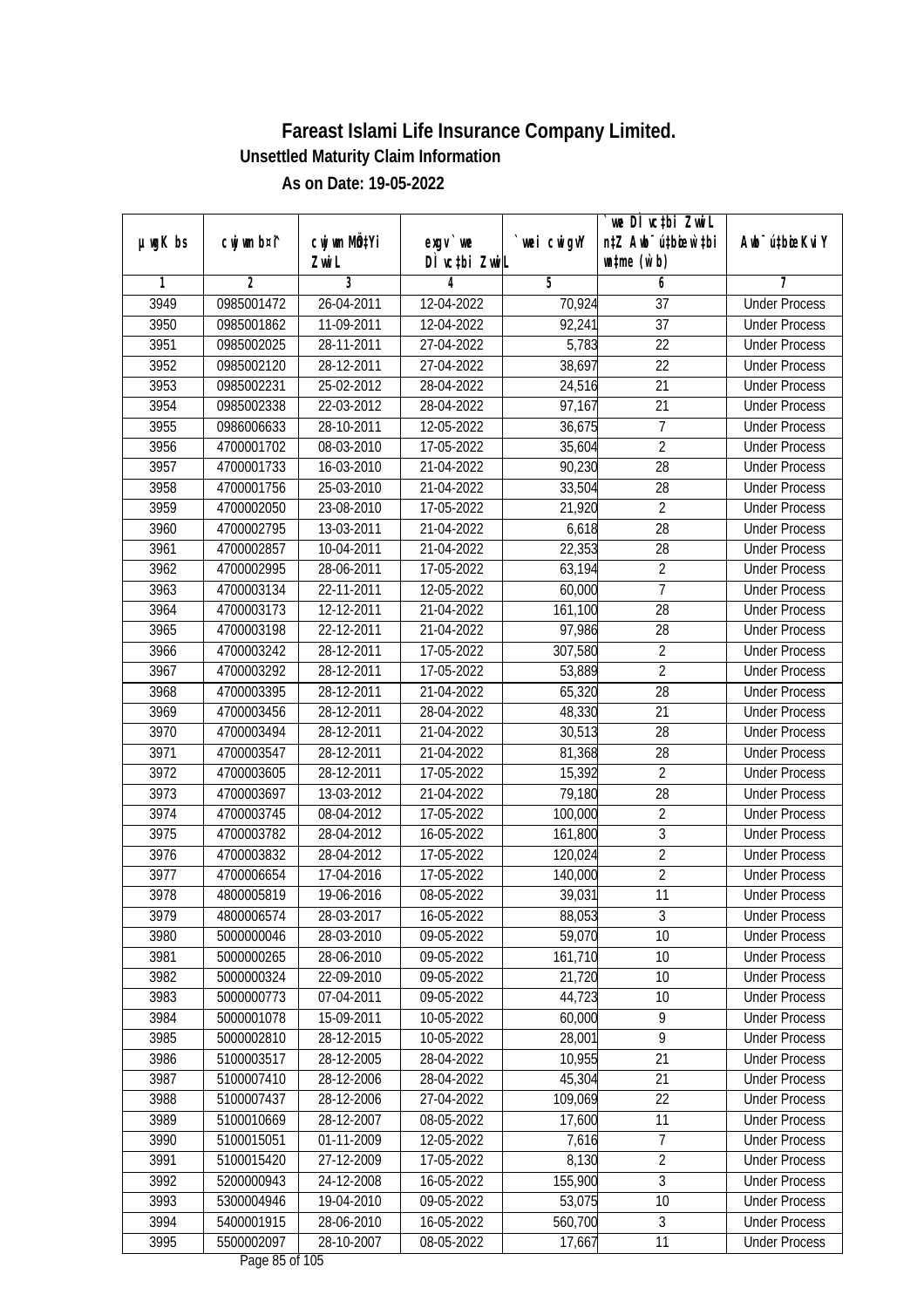| $µ$ ug $K$ bs | cwj wm b¤i^    | cwj wm MQtYi | $exgV$ we        | wei cwigvY | we DI vctbi ZwiL<br>n‡Z Awb <sup>-</sup> ú‡bioar`‡bi | Aub <sup>-</sup> ú‡biosKvi Y |
|---------------|----------------|--------------|------------------|------------|------------------------------------------------------|------------------------------|
|               |                | Zwi L        | DÌ vctbi ZwiL    |            | $\n  untime\n  (u`b)\n$                              |                              |
| 1             | $\overline{2}$ | 3            | 4                | 5          | 6                                                    | 7                            |
| 3996          | 5500003836     | 28-12-2008   | 20-04-2022       | 44,744     | $\overline{29}$                                      | <b>Under Process</b>         |
| 3997          | 5500004178     | 28-03-2009   | $08-05-2022$     | 77,860     | 11                                                   | <b>Under Process</b>         |
| 3998          | 5500005248     | 27-12-2009   | 08-05-2022       | 23,737     | 11                                                   | <b>Under Process</b>         |
| 3999          | 5500005705     | 27-12-2009   | 21-04-2022       | 6,456      | 28                                                   | <b>Under Process</b>         |
| 4000          | 5500007247     | 28-12-2010   | 08-05-2022       | 323,200    | $\overline{11}$                                      | <b>Under Process</b>         |
| 4001          | 5600004390     | 28-12-2006   | 18-04-2022       | 6,342      | $\overline{31}$                                      | <b>Under Process</b>         |
| 4002          | 5600004892     | 28-02-2007   | $17 - 05 - 2022$ | 61,838     | $\overline{2}$                                       | <b>Under Process</b>         |
| 4003          | 5600005068     | 28-03-2007   | 17-05-2022       | 103,050    | $\overline{2}$                                       | <b>Under Process</b>         |
| 4004          | 5600012351     | 28-06-2009   | 08-05-2022       | 21,780     | 11                                                   | <b>Under Process</b>         |
| 4005          | 5600017503     | 28-12-2010   | 18-04-2022       | 80,800     | 31                                                   | <b>Under Process</b>         |
| 4006          | 5600017640     | 28-12-2010   | 28-04-2022       | 161,600    | $\overline{21}$                                      | <b>Under Process</b>         |
| 4007          | 5600017874     | 28-12-2010   | 18-04-2022       | 27,150     | 31                                                   | <b>Under Process</b>         |
| 4008          | 5600018631     | 02-10-2011   | 17-05-2022       | 48,990     | $\overline{2}$                                       | <b>Under Process</b>         |
| 4009          | 5600018689     | 28-11-2011   | 18-04-2022       | 81,650     | 31                                                   | <b>Under Process</b>         |
| 4010          | 5600018721     | 13-12-2011   | 27-04-2022       | 45,860     | 22                                                   | <b>Under Process</b>         |
| 4011          | 5600018814     | 28-12-2011   | 28-04-2022       | 57,232     | 21                                                   | <b>Under Process</b>         |
| 4012          | 5600018843     | 28-12-2011   | 17-05-2022       | 30,998     | $\overline{2}$                                       | <b>Under Process</b>         |
| 4013          | 5600018921     | 28-12-2011   | 17-05-2022       | 33,974     | $\overline{2}$                                       | <b>Under Process</b>         |
| 4014          | 5600018955     | 28-12-2011   | 18-04-2022       | 163,300    | 31                                                   | <b>Under Process</b>         |
| 4015          | 5600019070     | 25-03-2012   | 08-05-2022       | 90,218     | 11                                                   | <b>Under Process</b>         |
| 4016          | 5600019077     | 22-03-2012   | 18-04-2022       | 49,254     | 31                                                   | <b>Under Process</b>         |
| 4017          | 5600020820     | 06-04-2016   | 16-05-2022       | 194,000    | 3                                                    | <b>Under Process</b>         |
| 4018          | 5700000105     | 28-03-2009   | 17-05-2022       | 9,400      | $\overline{2}$                                       | <b>Under Process</b>         |
| 4019          | 5700000192     | 25-04-2009   | 24-04-2022       | 13,884     | 25                                                   | <b>Under Process</b>         |
| 4020          | 5900001738     | 28-12-2009   | 13-04-2022       | 21,520     | 36                                                   | <b>Under Process</b>         |
| 4021          | 5900001758     | 28-12-2009   | 28-04-2022       | 65,520     | 21                                                   | <b>Under Process</b>         |
| 4022          | 5900001899     | 28-12-2009   | 12-04-2022       | 54,600     | 37                                                   | <b>Under Process</b>         |
| 4023          | 5900001904     | 28-12-2009   | 12-04-2022       | 18,008     | 37                                                   | <b>Under Process</b>         |
| 4024          | 5900003562     | 28-06-2011   | 12-04-2022       | 43,332     | 37                                                   | <b>Under Process</b>         |
| 4025          | 5900003587     | 28-06-2011   | 12-04-2022       | 52,300     | 37                                                   | <b>Under Process</b>         |
| 4026          | 5900003737     | 17-11-2011   | 28-04-2022       | 13,675     | 21                                                   | <b>Under Process</b>         |
| 4027          | 5900003740     | 23-11-2011   | 12-04-2022       | 75,706     | 37                                                   | <b>Under Process</b>         |
| 4028          | 5900003748     | 28-11-2011   | 12-04-2022       | 59,964     | 37                                                   | <b>Under Process</b>         |
| 4029          | 5900003803     | 28-12-2011   | 28-04-2022       | 12,419     | 21                                                   | <b>Under Process</b>         |
| 4030          | 5900003809     | 28-12-2011   | 28-04-2022       | 46,422     | 21                                                   | <b>Under Process</b>         |
| 4031          | 5900003831     | 28-12-2011   | 13-04-2022       | 160,380    | 36                                                   | <b>Under Process</b>         |
| 4032          | 5900003879     | 28-12-2011   | 12-04-2022       | 29,628     | 37                                                   | <b>Under Process</b>         |
| 4033          | 5900003893     | 28-12-2011   | 12-04-2022       | 244,950    | 37                                                   | <b>Under Process</b>         |
| 4034          | 5900003906     | 28-12-2011   | 18-05-2022       | 89,815     | 1                                                    | <b>Under Process</b>         |
| 4035          | 5900003912     | 28-12-2011   | 12-04-2022       | 81,650     | 37                                                   | <b>Under Process</b>         |
| 4036          | 5900003920     | 28-12-2011   | 28-04-2022       | 55,530     | 21                                                   | <b>Under Process</b>         |
| 4037          | 5900003957     | 28-12-2011   | 12-04-2022       | 97,985     | 37                                                   | <b>Under Process</b>         |
| 4038          | 5900003960     | 28-12-2011   | 12-04-2022       | 163,300    | 37                                                   | <b>Under Process</b>         |
| 4039          | 5900003976     | 28-12-2011   | 08-05-2022       | 48,444     | 11                                                   | <b>Under Process</b>         |
| 4040          | 5900004000     | 28-12-2011   | 12-04-2022       | 122,475    | 37                                                   | <b>Under Process</b>         |
| 4041          | 5900004040     | 28-12-2011   | 28-04-2022       | 30,383     | 21                                                   | <b>Under Process</b>         |
| 4042          | 5900004068     | 28-12-2011   | 12-04-2022       | 293,940    | 37                                                   | <b>Under Process</b>         |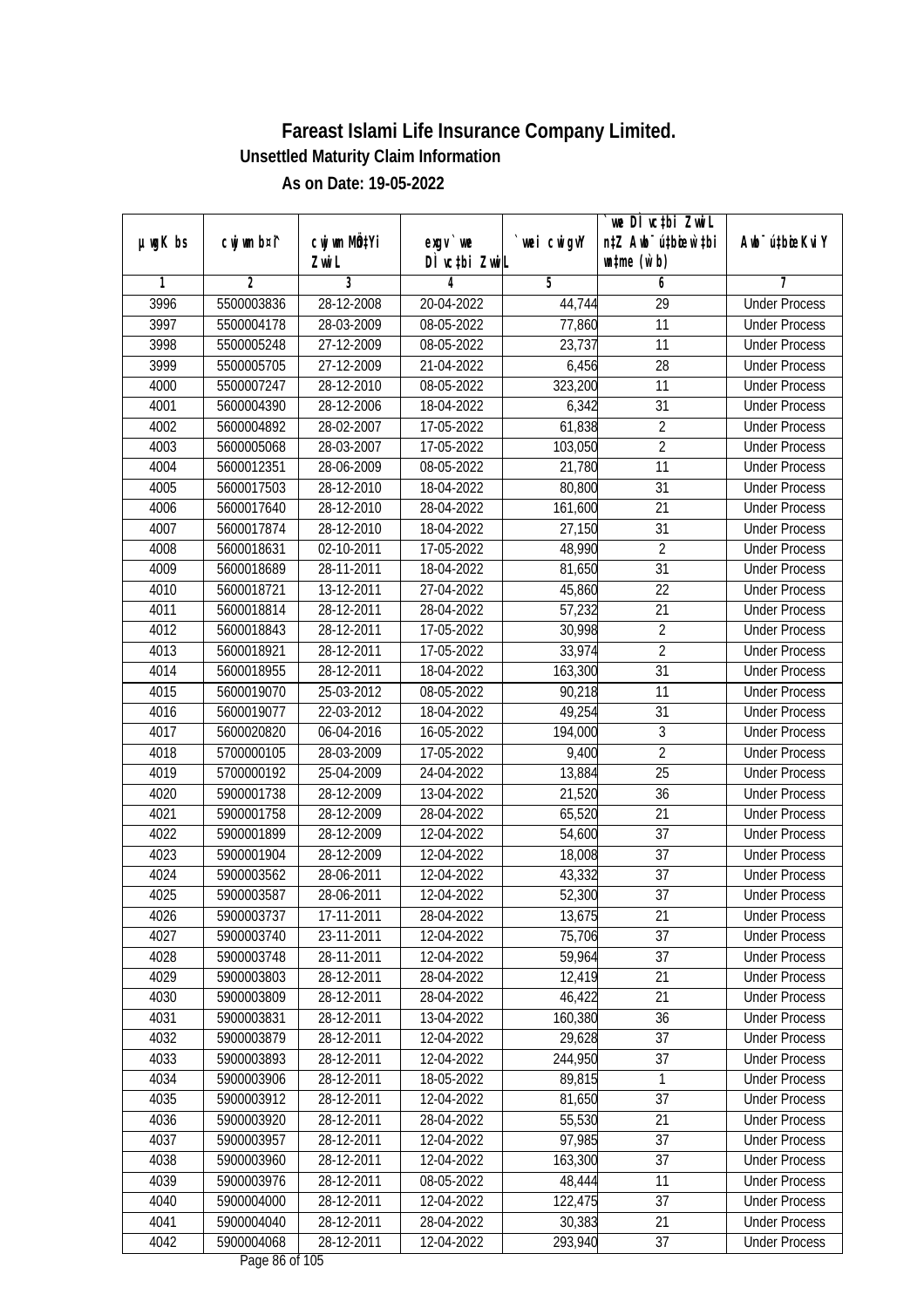| $µ$ ug $K$ bs | cwj wm b¤i^ | cwj wm MÖ¢Yi | $exgv$ we                              | wei cwigvY | `we DÌ vc‡bi ZwiL<br>n‡Z Awb <sup>-</sup> ú‡bioen`‡bi | Awb <sup>-</sup> ú‡bioeKviY |
|---------------|-------------|--------------|----------------------------------------|------------|-------------------------------------------------------|-----------------------------|
|               |             | Zwi L        | DÌ vcțbi ZwiL                          |            | $\n  untime\n  (u`b)\n$                               |                             |
| 1             | 2           | 3            | 4                                      | 5          | 6                                                     | 7                           |
| 4043          | 6000001700  | 28-06-2011   | 27-04-2022                             | 81,650     | 22                                                    | <b>Under Process</b>        |
| 4044          | 6000002247  | 28-12-2011   | 19-04-2022                             | 803,900    | 30                                                    | <b>Under Process</b>        |
| 4045          | 6000002323  | 28-12-2011   | 25-04-2022                             | 76,245     | $\overline{24}$                                       | <b>Under Process</b>        |
| 4046          | 6000002381  | 15-03-2012   | 08-05-2022                             | 65,600     | 11                                                    | <b>Under Process</b>        |
| 4047          | 6100000018  | 22-08-2005   | 28-04-2022                             | 3,453      | 21                                                    | <b>Under Process</b>        |
| 4048          | 6100007760  | 28-12-2009   | 28-04-2022                             | 90,740     | $\overline{21}$                                       | <b>Under Process</b>        |
| 4049          | 6100007833  | 28-12-2009   | 28-04-2022                             | 19,582     | 21                                                    | <b>Under Process</b>        |
| 4050          | 6100007963  | 28-03-2010   | 25-04-2022                             | 110,700    | $\overline{24}$                                       | <b>Under Process</b>        |
| 4051          | 0700018128  | 28-04-2012   | 16-05-2022                             | 123,000    | $\mathfrak{Z}$                                        | <b>Under Process</b>        |
| 4052          | 0800004332  | 19-12-2005   | 12-05-2022                             | 16,272     | $\overline{7}$                                        | <b>Under Process</b>        |
| 4053          | 0800004599  | 28-12-2005   | 09-05-2022                             | 6,634      | 10                                                    | <b>Under Process</b>        |
| 4054          | 0800007146  | 25-06-2008   | 12-05-2022                             | 150,200    | $\overline{1}$                                        | <b>Under Process</b>        |
| 4055          | 0800007759  | 28-12-2008   | 12-05-2022                             | 184,730    | $\overline{7}$                                        | <b>Under Process</b>        |
| 4056          | 0800007966  | 28-12-2008   | 12-05-2022                             | 234,450    | $\overline{1}$                                        | <b>Under Process</b>        |
| 4057          | 0800007976  | 28-01-2009   | 09-05-2022                             | 15,440     | 10                                                    | <b>Under Process</b>        |
| 4058          | 0800008387  | 25-06-2009   | 09-05-2022                             | 88,320     | 10                                                    | <b>Under Process</b>        |
| 4059          | 0800008580  | 28-06-2009   | 09-05-2022                             | 108,000    | 10                                                    | <b>Under Process</b>        |
| 4060          | 0800009014  | 25-11-2009   | 10-05-2022                             | 546,000    | 9                                                     | <b>Under Process</b>        |
| 4061          | 0800009437  | 28-12-2009   | 12-05-2022                             | 275,910    | 7                                                     | <b>Under Process</b>        |
| 4062          | 0800010022  | 28-12-2009   | 18-05-2022                             | 347,775    | 1                                                     | <b>Under Process</b>        |
| 4063          | 0800011221  | 15-12-2011   | 12-05-2022                             | 66,180     | $\overline{7}$                                        | <b>Under Process</b>        |
| 4064          | 0800011574  | 28-02-2012   | 12-05-2022                             | 71,160     | $\overline{7}$                                        | <b>Under Process</b>        |
| 4065          | 0800011576  | 28-02-2012   | 12-05-2022                             | 103,270    | $\overline{1}$                                        | <b>Under Process</b>        |
| 4066          | 0800011601  | 28-02-2012   | 09-05-2022                             | 69,563     | 10                                                    | <b>Under Process</b>        |
| 4067          | 0900000747  | 28-12-2009   | 28-04-2022                             | 24,300     | 21                                                    | <b>Under Process</b>        |
| 4068          | 0900001112  | 28-03-2010   | 17-05-2022                             | 106,580    | $\overline{2}$                                        | <b>Under Process</b>        |
| 4069          | 0900001115  | 28-03-2010   | 10-05-2022                             | 58,290     | 9                                                     | <b>Under Process</b>        |
| 4070          | 0900001116  | 28-03-2010   | 10-05-2022                             | 58,290     | 9                                                     | <b>Under Process</b>        |
| 4071          | 0900001150  | 28-03-2010   | 17-05-2022                             | 213,160    | $\overline{2}$                                        | <b>Under Process</b>        |
| 4072          | 0900001390  | 28-06-2010   | 10-05-2022                             | 41,619     | $\overline{9}$                                        | <b>Under Process</b>        |
| 4073          | 0900002199  | 28-12-2011   | 28-04-2022                             | 19,039     | 21                                                    | <b>Under Process</b>        |
| 4074          | 0900002200  | 28-12-2011   | 28-04-2022                             | 19,039     | 21                                                    | <b>Under Process</b>        |
| 4075          | 0900002283  | 28-12-2011   | 28-04-2022                             | 37,875     | 21                                                    | <b>Under Process</b>        |
| 4076          | 0900002491  | 21-04-2012   | 19-05-2022                             | 320,225    | $\boldsymbol{0}$                                      | <b>Under Process</b>        |
| 4077          | 0902003064  | 27-05-2010   | 21-04-2022                             | 8,542      | 28                                                    | <b>Under Process</b>        |
| 4078          | 0902004858  | 28-09-2011   | 18-05-2022                             | 148,995    | 1                                                     | <b>Under Process</b>        |
| 4079          | 0902004991  | 28-10-2011   | 27-04-2022                             | 31,277     | 22                                                    | <b>Under Process</b>        |
| 4080          | 0902005011  | 28-10-2011   | 18-05-2022                             | 26,693     | 1                                                     | <b>Under Process</b>        |
| 4081          | 0902005107  | 28-11-2011   | 18-05-2022                             | 82,627     | 1                                                     | <b>Under Process</b>        |
| 4082          | 0902005114  | 28-11-2011   | 21-04-2022                             | 51,479     | 28                                                    | <b>Under Process</b>        |
| 4083          | 0902005280  | 28-12-2011   | 27-04-2022                             | 19,692     | 22                                                    | <b>Under Process</b>        |
| 4084          | 0902005317  | 28-12-2011   | 18-05-2022                             | 30,712     | 1                                                     | <b>Under Process</b>        |
| 4085          | 0902005329  | 28-12-2011   | 18-05-2022                             | 92,636     | $\mathbf{1}$                                          | <b>Under Process</b>        |
| 4086          | 0902005460  | 28-01-2012   | 27-04-2022                             | 5,637      | 22                                                    | <b>Under Process</b>        |
| 4087          | 0902005463  | 28-01-2012   | 18-05-2022                             | 191,664    | $\mathbf{1}$                                          | <b>Under Process</b>        |
| 4088          | 0902005470  | 28-01-2012   | 27-04-2022                             | 76,472     | 22                                                    | <b>Under Process</b>        |
| 4089          | 0902005484  | 28-01-2012   | 27-04-2022<br>$D_{0.92}$ $07$ of $105$ | 33,303     | 22                                                    | <b>Under Process</b>        |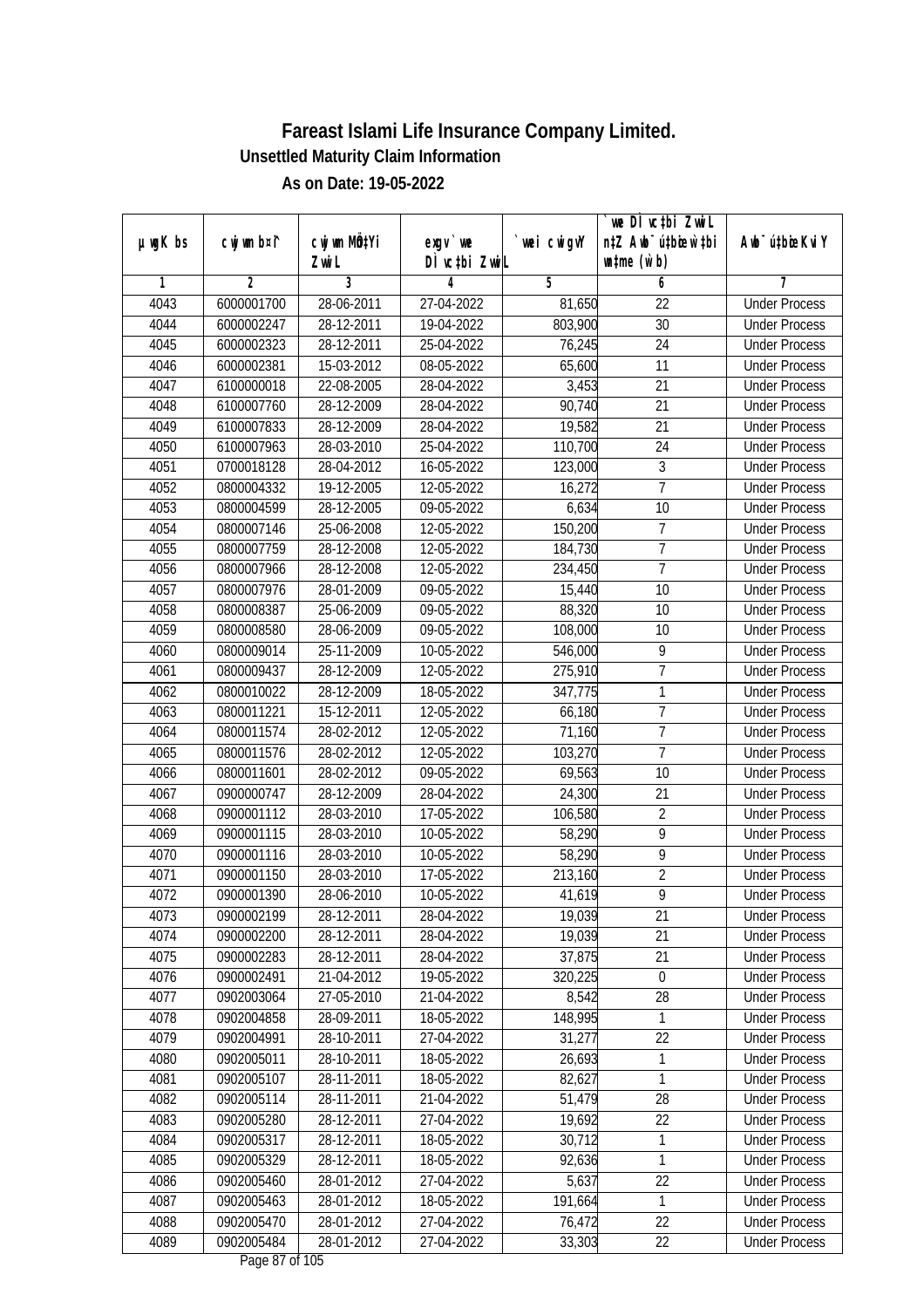| $µ$ ug $K$ bs | cwj wm b¤i^    | cwj wm MQtYi | exgv `we                           | wei cwigvY | we DI vctbi ZwiL<br>n‡Z Awb <sup>-</sup> ú‡bioen`‡bi | Awb <sup>-</sup> ú‡bioeKviY |
|---------------|----------------|--------------|------------------------------------|------------|------------------------------------------------------|-----------------------------|
|               |                | Zwi L        | DÌ vctbi ZwiL                      |            | $\n  untime\n  (u`b)\n$                              |                             |
| 1             | $\overline{2}$ | 3            | 4                                  | 5          | 6                                                    | 7                           |
| 4090          | 0902005551     | 28-03-2012   | 27-04-2022                         | 94,505     | $\overline{22}$                                      | <b>Under Process</b>        |
| 4091          | 0903000217     | 23-11-2006   | 18-05-2022                         | 57,953     | 1                                                    | <b>Under Process</b>        |
| 4092          | 0903005096     | 28-12-2011   | 09-05-2022                         | 93,597     | 10                                                   | <b>Under Process</b>        |
| 4093          | 0903005127     | 28-12-2011   | 21-04-2022                         | 32,155     | 28                                                   | <b>Under Process</b>        |
| 4094          | 0903005128     | 28-12-2011   | 09-05-2022                         | 122,477    | 10                                                   | <b>Under Process</b>        |
| 4095          | 0903005347     | 28-02-2012   | 09-05-2022                         | 72,279     | 10                                                   | <b>Under Process</b>        |
| 4096          | 0903005367     | 11-02-2012   | $16 - 05 - 2022$                   | 35,841     | 3                                                    | <b>Under Process</b>        |
| 4097          | 0903005387     | 24-03-2012   | 09-05-2022                         | 89,181     | $\overline{10}$                                      | <b>Under Process</b>        |
| 4098          | 0903005389     | 24-03-2012   | 09-05-2022                         | 26,922     | 10                                                   | <b>Under Process</b>        |
| 4099          | 0903005393     | $01-03-2012$ | 09-05-2022                         | 23,399     | 10                                                   | <b>Under Process</b>        |
| 4100          | 0904003022     | 28-06-2010   | 12-05-2022                         | 29,647     | $\overline{7}$                                       | <b>Under Process</b>        |
| 4101          | 0904003030     | 28-06-2010   | 10-05-2022                         | 37,105     | 9                                                    | <b>Under Process</b>        |
| 4102          | 0904003207     | 28-07-2010   | 12-05-2022                         | 11,383     | $\overline{7}$                                       | <b>Under Process</b>        |
| 4103          | 0904003359     | 28-07-2010   | 24-04-2022                         | 8,975      | 25                                                   | <b>Under Process</b>        |
| 4104          | 0904003409     | 21-08-2010   | 10-05-2022                         | 43,305     | 9                                                    | <b>Under Process</b>        |
| 4105          | 0904006025     | 28-06-2011   | 10-05-2022                         | 177,411    | $\overline{9}$                                       | <b>Under Process</b>        |
| 4106          | 0904006088     | 28-06-2011   | 12-05-2022                         | 90,297     | $\overline{1}$                                       | <b>Under Process</b>        |
| 4107          | 0904006310     | 26-09-2011   | 24-04-2022                         | 13,559     | 25                                                   | <b>Under Process</b>        |
| 4108          | 0904006340     | 28-09-2011   | 12-05-2022                         | 78,013     | $\overline{7}$                                       | <b>Under Process</b>        |
| 4109          | 0904006350     | 28-09-2011   | 12-05-2022                         | 38,697     | $\overline{7}$                                       | <b>Under Process</b>        |
| 4110          | 0904006494     | 20-10-2011   | 24-04-2022                         | 58,046     | 25                                                   | <b>Under Process</b>        |
| 4111          | 0904006752     | 28-11-2011   | 17-05-2022                         | 38,897     | $\overline{2}$                                       | <b>Under Process</b>        |
| 4112          | 0904006965     | 28-12-2011   | 24-04-2022                         | 26,720     | $\overline{25}$                                      | <b>Under Process</b>        |
| 4113          | 0904007038     | 28-12-2011   | 24-04-2022                         | 14,433     | 25                                                   | <b>Under Process</b>        |
| 4114          | 0904007046     | 28-12-2011   | 24-04-2022                         | 23,007     | 25                                                   | <b>Under Process</b>        |
| 4115          | 0904007055     | 28-12-2011   | 24-04-2022                         | 35,188     | 25                                                   | <b>Under Process</b>        |
| 4116          | 0904007109     | 28-12-2011   | 12-05-2022                         | 18,857     | $\overline{7}$                                       | <b>Under Process</b>        |
| 4117          | 0904007181     | 28-12-2011   | 12-05-2022                         | 51,942     | $\overline{7}$                                       | <b>Under Process</b>        |
| 4118          | 0904007183     | 28-12-2011   | 12-05-2022                         | 57,247     | $\overline{7}$                                       | <b>Under Process</b>        |
| 4119          | 0904007293     | 29-12-2011   | 24-04-2022                         | 166,218    | 25                                                   | <b>Under Process</b>        |
| 4120          | 0904007395     | 28-12-2011   | 24-04-2022                         | 51,377     | 25                                                   | <b>Under Process</b>        |
| 4121          | 0904007422     | 28-01-2012   | 12-05-2022                         | 28,528     | $\overline{7}$                                       | <b>Under Process</b>        |
| 4122          | 0904007479     | 28-02-2012   | 24-04-2022                         | 51,816     | 25                                                   | <b>Under Process</b>        |
| 4123          | 0904007493     | 28-02-2012   | 12-05-2022                         | 34,792     | $\overline{7}$                                       | <b>Under Process</b>        |
| 4124          | 0904007510     | 28-02-2012   | 27-04-2022                         | 68,519     | 22                                                   | <b>Under Process</b>        |
| 4125          | 0904007518     | 28-02-2012   | 12-05-2022                         | 58,301     | $\overline{7}$                                       | <b>Under Process</b>        |
| 4126          | 0904007519     | 28-02-2012   | 21-04-2022                         | 5,106      | 28                                                   | <b>Under Process</b>        |
| 4127          | 0904007550     | 28-02-2012   | 21-04-2022                         | 11,240     | 28                                                   | <b>Under Process</b>        |
| 4128          | 0904007590     | 27-03-2012   | 24-04-2022                         | 38,334     | 25                                                   | <b>Under Process</b>        |
| 4129          | 0904007611     | 28-03-2012   | 16-05-2022                         | 97,167     | $\mathfrak{Z}$                                       | <b>Under Process</b>        |
| 4130          | 0904007661     | 10-04-2012   | 17-05-2022                         | 14,091     | $\overline{2}$                                       | <b>Under Process</b>        |
| 4131          | 0904007679     | 17-04-2012   | 12-05-2022                         | 87,580     | $\overline{7}$                                       | <b>Under Process</b>        |
| 4132          | 0904007682     | 17-04-2012   | 12-05-2022                         | 27,056     | 7                                                    | <b>Under Process</b>        |
| 4133          | 0904007811     | 28-04-2012   | 16-05-2022                         | 91,661     | $\overline{3}$                                       | <b>Under Process</b>        |
| 4134          | 0904007834     | 28-04-2012   | 17-05-2022                         | 95,836     | $\overline{2}$                                       | <b>Under Process</b>        |
| 4135          | 0904007863     | 28-04-2012   | 17-05-2022                         | 158,245    | $\overline{2}$                                       | <b>Under Process</b>        |
| 4136          | 0905004779     | 28-06-2010   | 18-05-2022<br>$D_{0.92}$ 00 of 10E | 21,839     | $\mathbf{1}$                                         | <b>Under Process</b>        |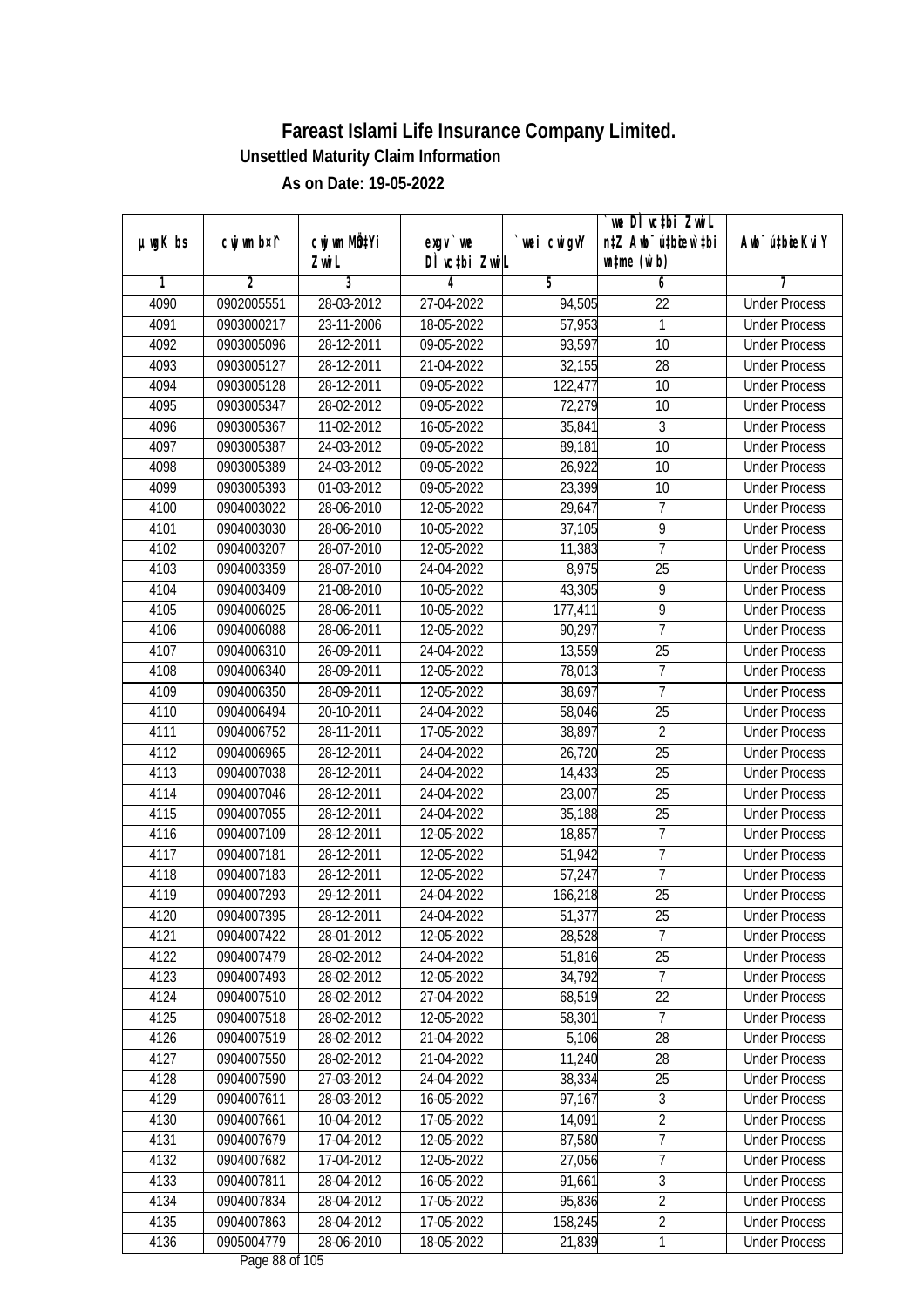|               |                          |                          |                            |                  | we DI vctbi ZwiL                 |                                              |
|---------------|--------------------------|--------------------------|----------------------------|------------------|----------------------------------|----------------------------------------------|
| $µ$ ug $K$ bs | cwj wm b¤i^              | cwj wm MQtYi             | $exgV$ we                  | `wei cwigvY      | n‡Z Awb <sup>-</sup> ú‡bicen`‡bi | Awb <sup>-</sup> ú‡bioeKviY                  |
| 1             | $\overline{2}$           | Zwi L<br>3               | DÌ vctbi ZwiL<br>4         | $\overline{5}$   | $\n  untime\n  (u`b)\n$<br>6     | 7                                            |
| 4137          | 0905006564               | 28-12-2010               | 28-04-2022                 | 15,428           | $\overline{21}$                  | <b>Under Process</b>                         |
| 4138          | 0905006608               | 28-12-2010               | 28-04-2022                 | 95,714           | $\overline{21}$                  | <b>Under Process</b>                         |
| 4139          |                          | 28-12-2010               | 21-04-2022                 |                  | $\overline{28}$                  | <b>Under Process</b>                         |
|               | 0905006888<br>0905007396 |                          |                            | 17,520           | 28                               |                                              |
| 4140          |                          | 28-03-2011               | 21-04-2022                 | 6,451            | $\overline{29}$                  | <b>Under Process</b><br><b>Under Process</b> |
| 4141          | 0905008403               | 25-08-2011<br>26-11-2011 | 20-04-2022                 | 16,127           |                                  |                                              |
| 4142          | 0905008900<br>0905009046 | 17-12-2011               | 08-05-2022<br>$08-05-2022$ | 26,228<br>79,705 | 11<br>11                         | <b>Under Process</b>                         |
| 4143          | 0905009139               |                          |                            |                  | 11                               | <b>Under Process</b><br><b>Under Process</b> |
| 4144          |                          | 28-12-2011               | 08-05-2022                 | 23,007           | $\overline{28}$                  | <b>Under Process</b>                         |
| 4145          | 0905009160               | 28-12-2011               | 21-04-2022                 | 74,395           |                                  |                                              |
| 4146          | 0986006635               | 28-10-2011               | 08-05-2022                 | 67,913           | 11                               | <b>Under Process</b>                         |
| 4147          | 0986006721               | 28-11-2011               | 08-05-2022                 | 65,202           | $\overline{11}$                  | <b>Under Process</b>                         |
| 4148          | 0986006740               | 28-11-2011               | 12-05-2022                 | 55,260           | $\overline{1}$                   | <b>Under Process</b>                         |
| 4149          | 0986006804               | 28-11-2011               | 08-05-2022                 | 32,889           | $\overline{11}$                  | <b>Under Process</b>                         |
| 4150          | 0986006836               | 28-12-2011               | 08-05-2022                 | 92,636           | 11                               | <b>Under Process</b>                         |
| 4151          | 0986006845               | 28-12-2011               | 08-05-2022                 | 96,743           | 11                               | <b>Under Process</b>                         |
| 4152          | 0986006847               | 28-12-2011               | 08-05-2022                 | 23,971           | 11                               | <b>Under Process</b>                         |
| 4153          | 0986006897               | 28-12-2011               | 08-05-2022                 | 93,524           | 11                               | <b>Under Process</b>                         |
| 4154          | 0986006979               | 28-02-2012               | 08-05-2022                 | 53,490           | 11                               | <b>Under Process</b>                         |
| 4155          | 0987002085               | 16-10-2010               | 09-05-2022                 | 10,585           | 10                               | <b>Under Process</b>                         |
| 4156          | 0987003302               | 16-10-2011               | 12-05-2022                 | 30,334           | 7                                | <b>Under Process</b>                         |
| 4157          | 0987003515               | 28-12-2011               | 09-05-2022                 | 13,902           | 10                               | <b>Under Process</b>                         |
| 4158          | 0987003559               | 28-01-2012               | 12-05-2022                 | 50,536           | 7                                | <b>Under Process</b>                         |
| 4159          | 0987003587               | 25-02-2012               | 09-05-2022                 | 97,167           | 10                               | <b>Under Process</b>                         |
| 4160          | 0987003653               | 25-03-2012               | 12-05-2022                 | 38,866           | $\overline{7}$                   | <b>Under Process</b>                         |
| 4161          | 0987003687               | 09-04-2012               | 09-05-2022                 | 60,576           | 10                               | <b>Under Process</b>                         |
| 4162          | 0987003692               | 21-04-2012               | 12-05-2022                 | 97,167           | 7                                | <b>Under Process</b>                         |
| 4163          | 0988000228               | 20-09-2011               | 09-05-2022                 | 290,222          | 10                               | <b>Under Process</b>                         |
| 4164          | 0991000672               | 06-06-2009               | 24-04-2022                 | 39,340           | 25                               | <b>Under Process</b>                         |
| 4165          | 0991001195               | 27-12-2009               | 19-05-2022                 | 28,693           | $\boldsymbol{0}$                 | <b>Under Process</b>                         |
| 4166          | 0991001469               | 19-04-2010               | 19-05-2022                 | 85,200           | $\boldsymbol{0}$                 | <b>Under Process</b>                         |
| 4167          | 0991002853               | 25-02-2012               | 19-05-2022                 | 93,506           | $\boldsymbol{0}$                 | <b>Under Process</b>                         |
| 4168          | 0991002871               | 13-03-2012               | 25-04-2022                 | 89,654           | 24                               | <b>Under Process</b>                         |
| 4169          | 0991002883               | 28-03-2012               | 25-04-2022                 | 194,326          | 24                               | <b>Under Process</b>                         |
| 4170          | 0991002885               | 28-03-2012               | 19-05-2022                 | 94,505           | $\boldsymbol{0}$                 | <b>Under Process</b>                         |
| 4171          | 0994001162               | 30-12-2010               | 28-04-2022                 | 64,415           | 21                               | <b>Under Process</b>                         |
| 4172          | 0994001372               | 22-02-2011               | 10-05-2022                 | 90,814           | 9                                | <b>Under Process</b>                         |
| 4173          | 0994002564               | 28-10-2011               | 08-05-2022                 | 18,352           | 11                               | <b>Under Process</b>                         |
| 4174          | 0994002653               | 11-12-2011               | 24-04-2022                 | 8,348            | 25                               | <b>Under Process</b>                         |
| 4175          | 0994002698               | 28-12-2011               | 10-05-2022                 | 91,075           | $\overline{9}$                   | <b>Under Process</b>                         |
| 4176          | 0994002821               | 01-02-2012               | 24-04-2022                 | 49,224           | 25                               | <b>Under Process</b>                         |
| 4177          | 0994002867               | 23-02-2012               | 24-04-2022                 | 9,746            | 25                               | <b>Under Process</b>                         |
| 4178          | 0994002896               | 28-02-2012               | 24-04-2022                 | 90,203           | 25                               | <b>Under Process</b>                         |
| 4179          | 0994002906               | 10-03-2012               | 24-04-2022                 | 97,167           | 25                               | <b>Under Process</b>                         |
| 4180          | 0994002907               | 14-03-2012               | 24-04-2022                 | 97,167           | $\overline{25}$                  | <b>Under Process</b>                         |
| 4181          | 0994002910               | 28-02-2012               | 08-05-2022                 | 12,957           | 11                               | <b>Under Process</b>                         |
| 4182          | 0994002911               | 28-02-2012               | 08-05-2022                 | 97,167           | 11                               | <b>Under Process</b>                         |
| 4183          | 0994002921               | 21-04-2012               | 17-05-2022                 | 26,050           | $\overline{2}$                   | <b>Under Process</b>                         |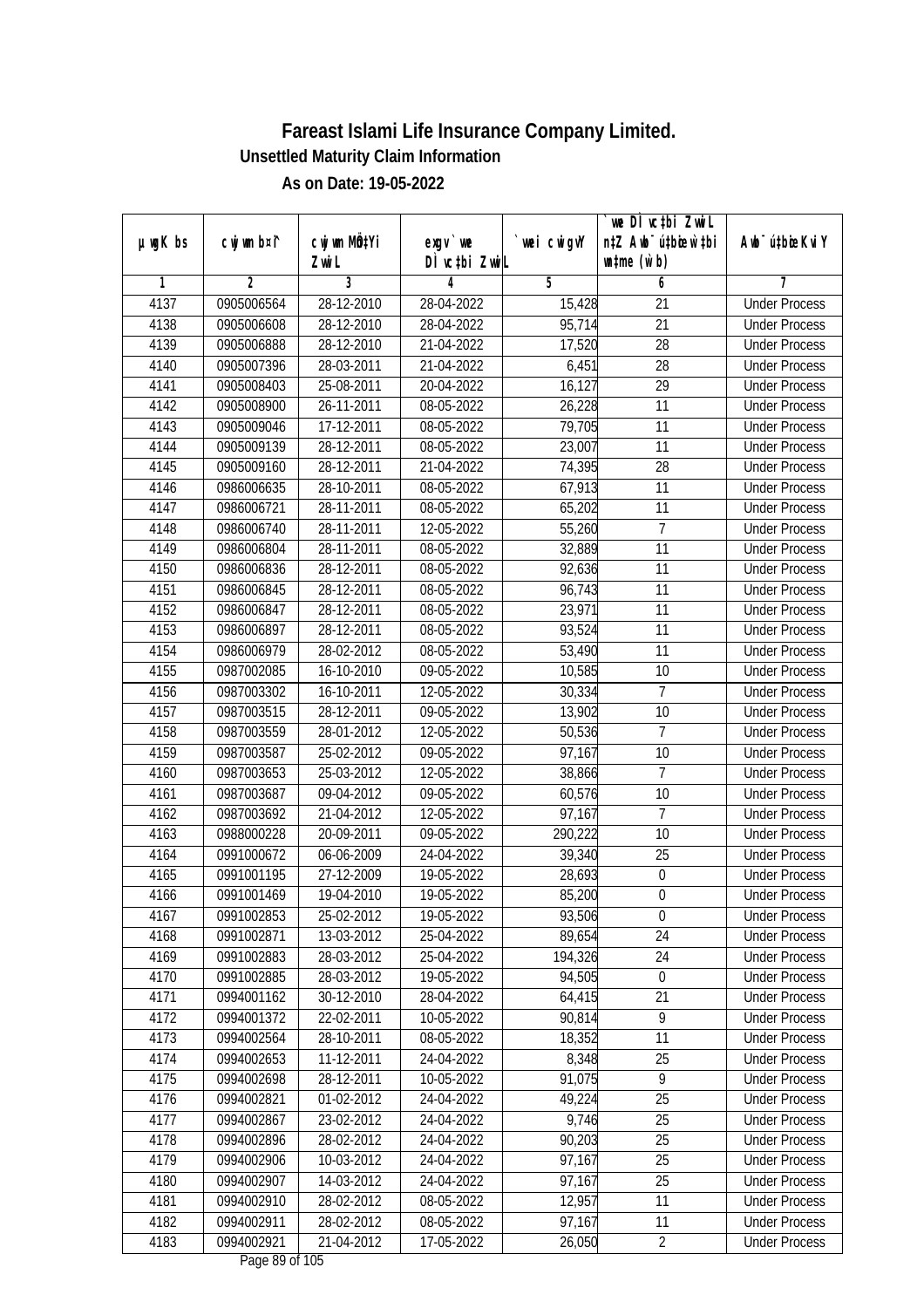| µwgK bs | cwj wm b¤i^ | CW wm MQYi       | $exqu$ we                              | `wei cwigvY | we DI vctbi ZwiL<br>n‡Z Awb <sup>-</sup> ú‡bioar`‡bi | Awb <sup>-</sup> ú‡bioeKviY |
|---------|-------------|------------------|----------------------------------------|-------------|------------------------------------------------------|-----------------------------|
|         |             | Zwi L            | DÌ vctbi ZwiL                          |             | $\n  untime\n  (u`b)\n$                              |                             |
| 1       | 2           | 3                | 4                                      | 5           | 6                                                    | 7                           |
| 4184    | 0995000018  | 22-02-2009       | 19-04-2022                             | 45,568      | 30                                                   | <b>Under Process</b>        |
| 4185    | 0995001367  | 18-08-2009       | 18-05-2022                             | 11,888      | 1                                                    | <b>Under Process</b>        |
| 4186    | 0995002794  | 18-03-2010       | 17-05-2022                             | 15,532      | $\overline{2}$                                       | <b>Under Process</b>        |
| 4187    | 0995002800  | $04 - 03 - 2010$ | 17-05-2022                             | 23,010      | $\overline{2}$                                       | <b>Under Process</b>        |
| 4188    | 0995004183  | 21-08-2010       | 17-05-2022                             | 37,657      | $\overline{2}$                                       | <b>Under Process</b>        |
| 4189    | 0995004285  | 28-07-2010       | 19-04-2022                             | 24,502      | 30                                                   | <b>Under Process</b>        |
| 4190    | 0995004571  | 04-05-2010       | 19-04-2022                             | 38,407      | $\overline{30}$                                      | <b>Under Process</b>        |
| 4191    | 0995005387  | 27-12-2010       | 17-05-2022                             | 28,471      | $\overline{2}$                                       | <b>Under Process</b>        |
| 4192    | 0995006112  | 19-02-2011       | 18-05-2022                             | 53,896      | 1                                                    | <b>Under Process</b>        |
| 4193    | 0995007388  | 14-06-2011       | 18-05-2022                             | 31,529      | 1                                                    | <b>Under Process</b>        |
| 4194    | 0995007529  | 19-06-2011       | 19-04-2022                             | 5,561       | $\overline{30}$                                      | <b>Under Process</b>        |
| 4195    | 0995007544  | 30-06-2011       | 19-04-2022                             | 96,743      | 30                                                   | <b>Under Process</b>        |
| 4196    | 0995007726  | 30-06-2011       | 18-05-2022                             | 70,526      | 1                                                    | <b>Under Process</b>        |
| 4197    | 0995007728  | 30-06-2011       | 18-05-2022                             | 29,129      | 1                                                    | <b>Under Process</b>        |
| 4198    | 0995007739  | 30-06-2011       | 17-05-2022                             | 86,641      | $\overline{2}$                                       | <b>Under Process</b>        |
| 4199    | 0995007744  | 30-06-2011       | 18-05-2022                             | 15,873      | 1                                                    | <b>Under Process</b>        |
| 4200    | 0995007766  | 30-06-2011       | 18-05-2022                             | 29,129      | 1                                                    | <b>Under Process</b>        |
| 4201    | 0995007792  | 30-05-2011       | 18-05-2022                             | 17,918      | 1                                                    | <b>Under Process</b>        |
| 4202    | 0995007981  | 01-08-2011       | 17-05-2022                             | 138,481     | $\overline{2}$                                       | <b>Under Process</b>        |
| 4203    | 0995008111  | 16-06-2011       | 18-05-2022                             | 193,479     | 1                                                    | <b>Under Process</b>        |
| 4204    | 0995008128  | 21-08-2011       | 18-05-2022                             | 91,856      | 1                                                    | <b>Under Process</b>        |
| 4205    | 0995008135  | 30-06-2011       | 18-05-2022                             | 34,218      | 1                                                    | <b>Under Process</b>        |
| 4206    | 0995008149  | 24-08-2011       | 17-05-2022                             | 96,743      | $\overline{2}$                                       | <b>Under Process</b>        |
| 4207    | 0995008150  | 24-08-2011       | 17-05-2022                             | 57,247      | $\overline{2}$                                       | <b>Under Process</b>        |
| 4208    | 0995008261  | 07-08-2011       | 18-05-2022                             | 25,935      | 1                                                    | <b>Under Process</b>        |
| 4209    | 0995008301  | 18-08-2011       | 17-05-2022                             | 35,553      | $\overline{2}$                                       | <b>Under Process</b>        |
| 4210    | 0995008382  | 21-09-2011       | 17-05-2022                             | 34,873      | $\overline{2}$                                       | <b>Under Process</b>        |
| 4211    | 0995008393  | 18-09-2011       | 17-05-2022                             | 28,917      | $\overline{2}$                                       | <b>Under Process</b>        |
| 4212    | 0995008517  | 28-09-2011       | 17-05-2022                             | 91,856      | $\overline{2}$                                       | <b>Under Process</b>        |
| 4213    | 0995008550  | 08-09-2011       | 18-05-2022                             | 114,156     | 1                                                    | <b>Under Process</b>        |
| 4214    | 0995008564  | 29-09-2011       | 18-05-2022                             | 71,615      | 1                                                    | <b>Under Process</b>        |
| 4215    | 0995008652  | 28-09-2011       | 19-04-2022                             | 22,927      | 30                                                   | <b>Under Process</b>        |
| 4216    | 0995008726  | 13-11-2011       | 17-05-2022                             | 13,902      | $\overline{2}$                                       | <b>Under Process</b>        |
| 4217    | 0995008736  | 17-10-2011       | 17-05-2022                             | 96,743      | $\overline{2}$                                       | <b>Under Process</b>        |
| 4218    | 0995008738  | 15-11-2011       | 17-05-2022                             | 54,263      | $\overline{2}$                                       | <b>Under Process</b>        |
| 4219    | 0995008758  | 28-09-2011       | 17-05-2022                             | 73,227      | $\overline{2}$                                       | <b>Under Process</b>        |
| 4220    | 0995008776  | 17-11-2011       | 18-05-2022                             | 36,084      | 1                                                    | <b>Under Process</b>        |
| 4221    | 0995008838  | 17-09-2011       | 18-05-2022                             | 12,195      | 1                                                    | <b>Under Process</b>        |
| 4222    | 0995008855  | 28-09-2011       | 17-05-2022                             | 73,227      | $\overline{2}$                                       | <b>Under Process</b>        |
| 4223    | 0995008856  | 28-09-2011       | 17-05-2022                             | 73,227      | $\overline{2}$                                       | <b>Under Process</b>        |
| 4224    | 0995008951  | 24-11-2011       | 18-05-2022                             | 35,623      | 1                                                    | <b>Under Process</b>        |
| 4225    | 0995009041  | 18-12-2011       | $17 - 05 - 2022$                       | 96,743      | $\overline{2}$                                       | <b>Under Process</b>        |
| 4226    | 0995009044  | 21-12-2011       | 17-05-2022                             | 34,680      | $\overline{2}$                                       | <b>Under Process</b>        |
| 4227    | 0995009063  | 28-10-2011       | 19-04-2022                             | 9,641       | 30                                                   | <b>Under Process</b>        |
| 4228    | 0995009089  | 20-12-2011       | 17-05-2022                             | 17,844      | $\sqrt{2}$                                           | <b>Under Process</b>        |
| 4229    | 0995009122  | 26-12-2011       | 18-05-2022                             | 5,338       | 1                                                    | <b>Under Process</b>        |
| 4230    | 0995009171  | 10-12-2011       | 17-05-2022<br>$D0$ $\approx$ 00 of 10E | 32,352      | $\overline{2}$                                       | <b>Under Process</b>        |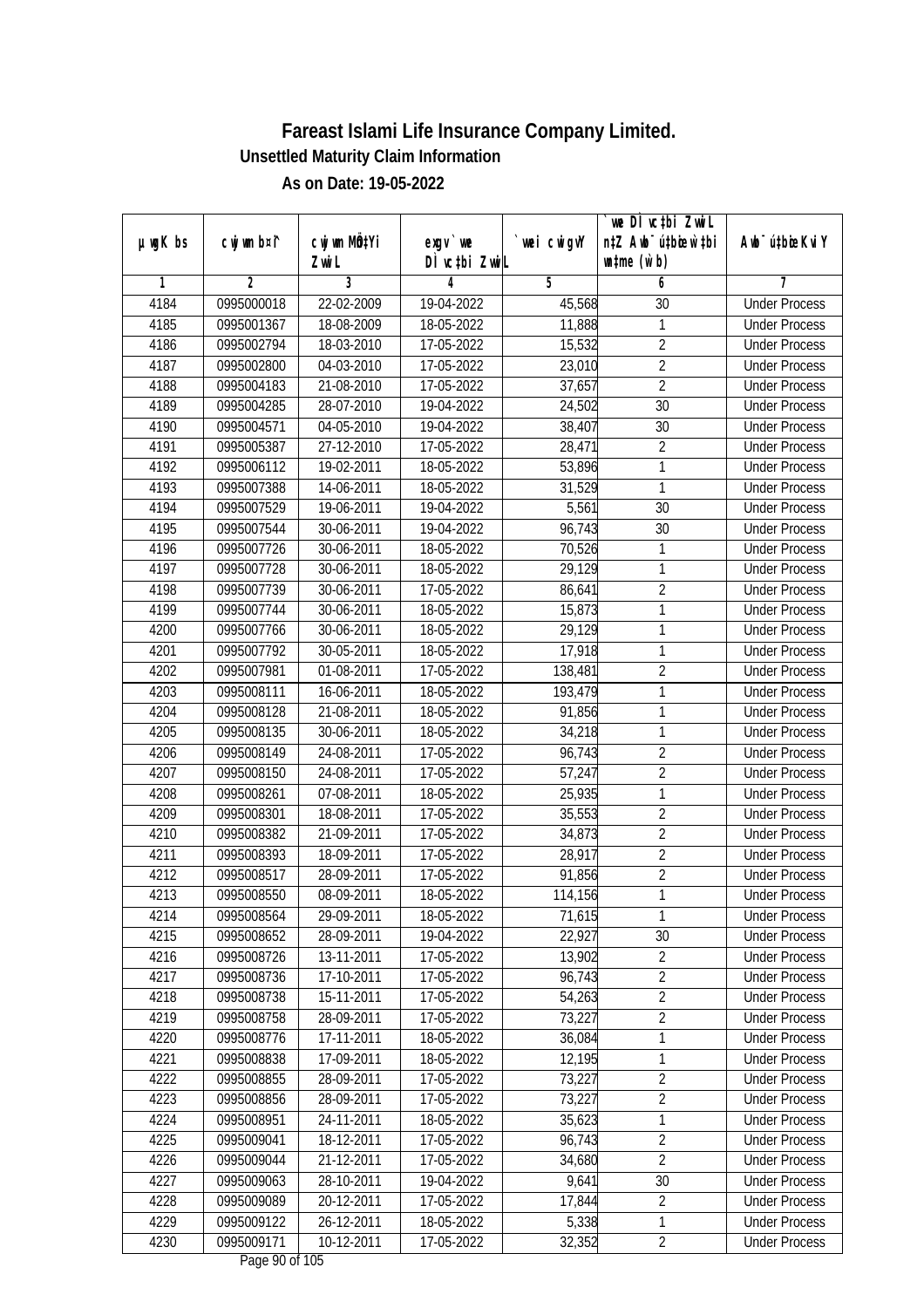|               |                |                 |               |            | we DI vctbi ZwiL                 |                             |
|---------------|----------------|-----------------|---------------|------------|----------------------------------|-----------------------------|
| $µ$ ug $K$ bs | cwj wm b¤i^    | cwj wm MÖ¢Yi    | $exgV$ we     | wei cwigvY | n‡Z Awb <sup>-</sup> ú‡bicen`‡bi | Awb <sup>-</sup> ú‡bioeKviY |
|               |                | Zwi L           | DÌ vctbi ZwiL |            | $\n  untime\n  (u`b)\n$          |                             |
| 1             | $\overline{2}$ | 3<br>15-12-2011 | 4             | 5          | 6                                | 7                           |
| 4231          | 0995009178     |                 | 17-05-2022    | 96,743     | $\overline{2}$                   | <b>Under Process</b>        |
| 4232          | 0995009198     | 15-12-2011      | 17-05-2022    | 14,458     | $\overline{2}$                   | <b>Under Process</b>        |
| 4233          | 0995009212     | 20-12-2011      | 18-05-2022    | 37,429     | $\mathbf{1}$                     | <b>Under Process</b>        |
| 4234          | 0995009223     | 03-12-2011      | 17-05-2022    | 86,827     | $\overline{2}$                   | <b>Under Process</b>        |
| 4235          | 0995009234     | 28-12-2011      | 18-05-2022    | 22,339     | $\mathbf{1}$                     | <b>Under Process</b>        |
| 4236          | 0995009259     | 28-12-2011      | 18-05-2022    | 38,697     | $\mathbf{1}$                     | <b>Under Process</b>        |
| 4237          | 0995009300     | 28-12-2011      | 17-05-2022    | 57,059     | $\overline{2}$                   | <b>Under Process</b>        |
| 4238          | 0995009311     | 30-11-2011      | 17-05-2022    | 38,697     | $\overline{2}$                   | <b>Under Process</b>        |
| 4239          | 0995009334     | 28-12-2011      | 17-05-2022    | 54,034     | $\overline{2}$                   | <b>Under Process</b>        |
| 4240          | 0995009355     | 28-12-2011      | 27-04-2022    | 193,479    | 22                               | <b>Under Process</b>        |
| 4241          | 6100009909     | 06-03-2012      | 18-05-2022    | 451,620    | $\mathbf{1}$                     | <b>Under Process</b>        |
| 4242          | 6100009918     | 10-03-2012      | 28-04-2022    | 49,200     | 21                               | <b>Under Process</b>        |
| 4243          | 6100009953     | 28-03-2012      | 25-04-2022    | 76,160     | $\overline{24}$                  | <b>Under Process</b>        |
| 4244          | 6100009954     | 28-03-2012      | 25-04-2022    | 111,216    | 24                               | <b>Under Process</b>        |
| 4245          | 6100009957     | 28-03-2012      | 25-04-2022    | 24,906     | 24                               | <b>Under Process</b>        |
| 4246          | 6100009999     | 28-04-2012      | 17-05-2022    | 82,000     | $\overline{2}$                   | <b>Under Process</b>        |
| 4247          | 6200000826     | 27-12-2009      | 21-04-2022    | 54,600     | 28                               | <b>Under Process</b>        |
| 4248          | 6200001050     | 28-02-2010      | 17-05-2022    | 110,700    | $\overline{2}$                   | <b>Under Process</b>        |
| 4249          | 6200001083     | 10-03-2010      | 17-05-2022    | 51,375     | $\overline{2}$                   | <b>Under Process</b>        |
| 4250          | 6200001127     | 28-03-2010      | 17-05-2022    | 55,350     | $\overline{2}$                   | <b>Under Process</b>        |
| 4251          | 6200001142     | 28-03-2010      | 21-04-2022    | 20,257     | 28                               | <b>Under Process</b>        |
| 4252          | 6200001193     | 28-05-2010      | 21-04-2022    | 161,600    | 28                               | <b>Under Process</b>        |
| 4253          | 6200002890     | 03-10-2011      | 21-04-2022    | 81,650     | 28                               | <b>Under Process</b>        |
| 4254          | 6200003021     | 28-11-2011      | 17-05-2022    | 326,600    | $\overline{2}$                   | <b>Under Process</b>        |
| 4255          | 6200003235     | 28-12-2011      | 08-05-2022    | 10,299     | 11                               | <b>Under Process</b>        |
| 4256          | 6200003410     | 28-12-2011      | 17-05-2022    | 10,494     | $\overline{2}$                   | <b>Under Process</b>        |
| 4257          | 6200003678     | 28-12-2011      | 17-05-2022    | 489,900    | $\overline{2}$                   | <b>Under Process</b>        |
| 4258          | 6200003739     | 15-03-2012      | 08-05-2022    | 484,440    | 11                               | <b>Under Process</b>        |
| 4259          | 6200003772     | 11-04-2012      | 08-05-2022    | 70,000     | 11                               | <b>Under Process</b>        |
| 4260          | 6300006480     | 28-12-2009      | 17-04-2022    | 21,576     | 32                               | <b>Under Process</b>        |
| 4261          | 6300006558     | 28-12-2009      | 21-04-2022    | 26,951     | 28                               | <b>Under Process</b>        |
| 4262          | 6300006724     | 28-12-2009      | 08-05-2022    | 16,057     | 11                               | <b>Under Process</b>        |
| 4263          | 6300008609     | 28-12-2010      | 18-04-2022    | 15,405     | 31                               | <b>Under Process</b>        |
| 4264          | 6300009660     | 28-12-2011      | 10-05-2022    | 133,530    | $\overline{9}$                   | <b>Under Process</b>        |
| 4265          | 6300009696     | 28-12-2011      | 28-04-2022    | 65,320     | 21                               | <b>Under Process</b>        |
| 4266          | 6300009768     | 28-12-2011      | 21-04-2022    | 16,734     | 28                               | <b>Under Process</b>        |
| 4267          | 6300009824     | 28-12-2011      | 28-04-2022    | 48,992     | 21                               | <b>Under Process</b>        |
| 4268          | 6300009840     | 28-12-2011      | 12-05-2022    | 28,000     | $\overline{7}$                   | <b>Under Process</b>        |
| 4269          | 6300009862     | 28-12-2011      | 28-04-2022    | 163,300    | 21                               | <b>Under Process</b>        |
| 4270          | 6300010038     | 28-12-2011      | 10-05-2022    | 320,760    | $\overline{9}$                   | <b>Under Process</b>        |
| 4271          | 6300010066     | 28-03-2012      | 10-05-2022    | 328,000    | 9                                | <b>Under Process</b>        |
| 4272          | 6300010087     | 28-03-2012      | 28-04-2022    | 161,080    | 21                               | <b>Under Process</b>        |
| 4273          | 6300010100     | 28-03-2012      | 10-05-2022    | 78,340     | $\overline{9}$                   | <b>Under Process</b>        |
| 4274          | 6300010108     | 28-03-2012      | 10-05-2022    | 73,837     | $\overline{9}$                   | <b>Under Process</b>        |
| 4275          | 6300013524     | 28-03-2016      | 10-05-2022    | 42,000     | $\overline{9}$                   | <b>Under Process</b>        |
| 4276          | 6400000075     | 28-03-2009      | 24-04-2022    | 10,890     | 25                               | <b>Under Process</b>        |
| 4277          | 6400000483     | 10-12-2009      | 24-04-2022    | 101,970    | 25                               | <b>Under Process</b>        |
|               |                |                 |               |            |                                  |                             |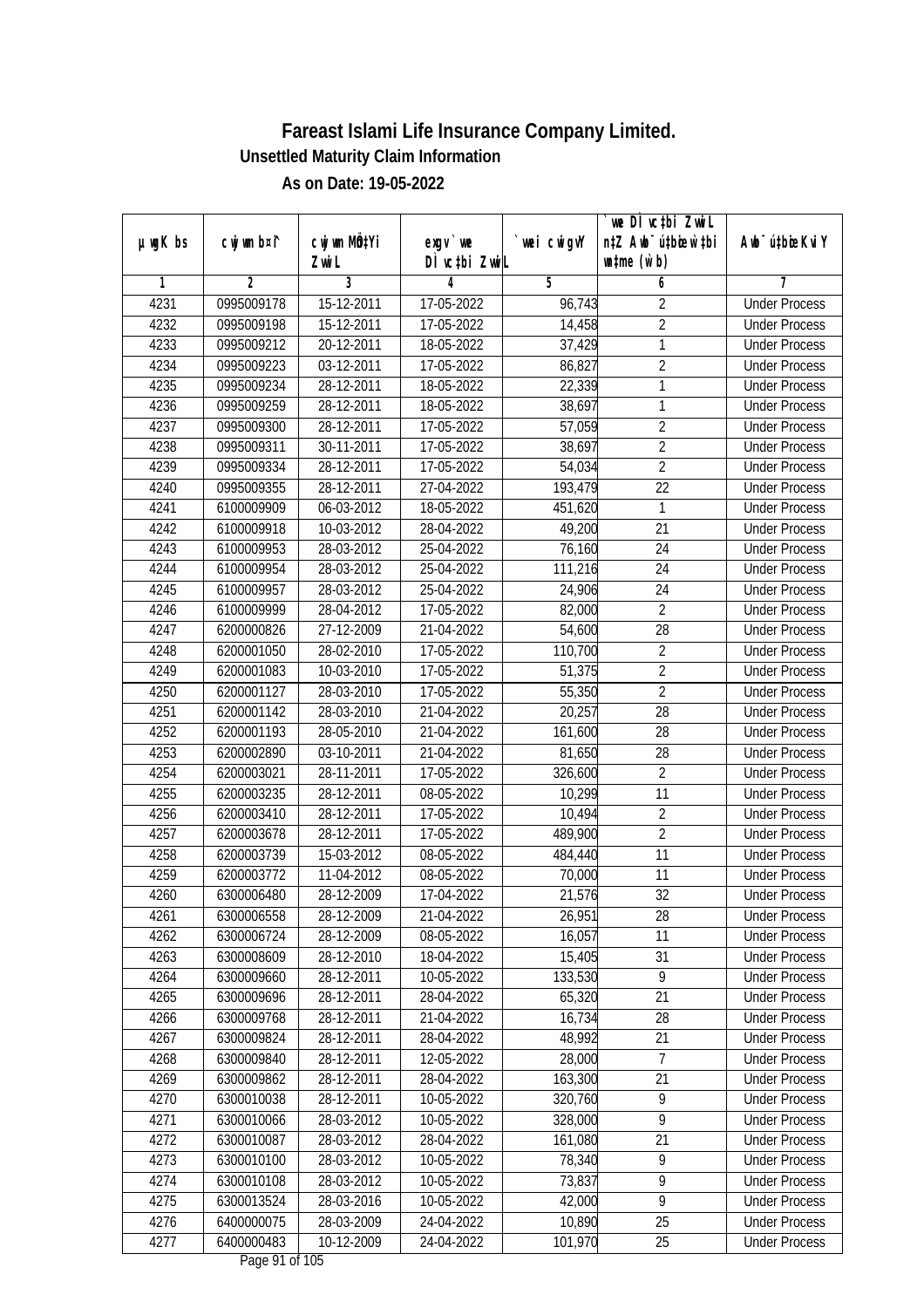| $µ$ ug $K$ bs | cwj wm b¤i^ | cwj wm MQ <sup>1</sup> Yi | $exgV$ we                          | `wei cwigvY | `we DÌ vc‡bi ZwiL<br>n‡Z Awb <sup>-</sup> ú‡bioen`‡bi | Awb <sup>-</sup> ú‡bioeKviY |
|---------------|-------------|---------------------------|------------------------------------|-------------|-------------------------------------------------------|-----------------------------|
|               |             | Zwi L                     | DÌ vctbi ZwiL                      |             | $\n  untime\n  (u`b)\n$                               |                             |
| 1             | 2           | 3                         | 4                                  | 5           | 6                                                     | 7                           |
| 4278          | 6400000578  | 17-12-2009                | 27-04-2022                         | 32,664      | 22                                                    | <b>Under Process</b>        |
| 4279          | 6400000665  | 26-12-2009                | 10-05-2022                         | 106,540     | 9                                                     | <b>Under Process</b>        |
| 4280          | 6400000683  | 26-12-2009                | 08-05-2022                         | 33,354      | 11                                                    | <b>Under Process</b>        |
| 4281          | 6400000763  | 28-12-2009                | 17-05-2022                         | 16,769      | $\overline{2}$                                        | <b>Under Process</b>        |
| 4282          | 6400000871  | 28-12-2009                | 24-04-2022                         | 14,717      | $\overline{25}$                                       | <b>Under Process</b>        |
| 4283          | 6400000876  | 28-12-2009                | 08-05-2022                         | 25,344      | $\overline{11}$                                       | <b>Under Process</b>        |
| 4284          | 6400000906  | 28-12-2009                | 08-05-2022                         | 24,800      | 11                                                    | <b>Under Process</b>        |
| 4285          | 6400000948  | 28-12-2009                | 10-05-2022                         | 327,600     | $\overline{9}$                                        | <b>Under Process</b>        |
| 4286          | 6400001149  | 28-12-2009                | 08-05-2022                         | 83,215      | 11                                                    | <b>Under Process</b>        |
| 4287          | 6400001163  | 28-12-2009                | 24-04-2022                         | 31,884      | 25                                                    | <b>Under Process</b>        |
| 4288          | 6400001214  | 28-12-2009                | 24-04-2022                         | 32,801      | 25                                                    | <b>Under Process</b>        |
| 4289          | 6400001225  | 28-12-2009                | 24-04-2022                         | 3,960       | 25                                                    | <b>Under Process</b>        |
| 4290          | 6400001230  | 28-12-2009                | 24-04-2022                         | 57,685      | $\overline{25}$                                       | <b>Under Process</b>        |
| 4291          | 6400001370  | 15-03-2010                | 08-05-2022                         | 55,350      | 11                                                    | <b>Under Process</b>        |
| 4292          | 6400001371  | 15-03-2010                | 08-05-2022                         | 54,050      | 11                                                    | <b>Under Process</b>        |
| 4293          | 6400002123  | 28-12-2010                | 17-05-2022                         | 21,720      | $\overline{2}$                                        | <b>Under Process</b>        |
| 4294          | 6400003165  | 28-12-2015                | 17-05-2022                         | 196,994     | $\overline{2}$                                        | <b>Under Process</b>        |
| 4295          | 6500002404  | 28-05-2009                | 10-05-2022                         | 6,464       | $\overline{9}$                                        | <b>Under Process</b>        |
| 4296          | 6500006811  | 28-12-2011                | 09-05-2022                         | 156,690     | 10                                                    | <b>Under Process</b>        |
| 4297          | 6100006770  | 28-04-2009                | 25-04-2022                         | 24,694      | 24                                                    | <b>Under Process</b>        |
| 4298          | 6100007081  | 28-06-2009                | 25-04-2022                         | 136,040     | 24                                                    | <b>Under Process</b>        |
| 4299          | 6100009142  | 18-06-2011                | 09-05-2022                         | 145,416     | 10                                                    | <b>Under Process</b>        |
| 4300          | 6100009506  | 28-11-2011                | 28-04-2022                         | 82,800      | 21                                                    | <b>Under Process</b>        |
| 4301          | 6100012152  | 15-12-2015                | 17-05-2022                         | 104,000     | $\overline{2}$                                        | <b>Under Process</b>        |
| 4302          | 6200000196  | 28-06-2009                | 08-05-2022                         | 21,192      | 11                                                    | <b>Under Process</b>        |
| 4303          | 6200000298  | 23-07-2009                | 08-05-2022                         | 32,184      | 11                                                    | <b>Under Process</b>        |
| 4304          | 6200002431  | 28-12-2010                | 08-05-2022                         | 96,320      | 11                                                    | <b>Under Process</b>        |
| 4305          | 6300004554  | 28-02-2009                | 18-04-2022                         | 33,154      | 31                                                    | <b>Under Process</b>        |
| 4306          | 6300005433  | 28-08-2009                | 21-04-2022                         | 68,359      | 28                                                    | <b>Under Process</b>        |
| 4307          | 6300007176  | 28-03-2010                | 28-04-2022                         | 103,190     | 21                                                    | <b>Under Process</b>        |
| 4308          | 6300007185  | 28-03-2010                | 28-04-2022                         | 33,210      | 21                                                    | <b>Under Process</b>        |
| 4309          | 6300007194  | 28-03-2010                | 28-04-2022                         | 15,420      | 21                                                    | <b>Under Process</b>        |
| 4310          | 6300007259  | 28-04-2010                | 28-04-2022                         | 63,600      | 21                                                    | <b>Under Process</b>        |
| 4311          | 6300009125  | 28-06-2011                | 28-04-2022                         | 22,060      | 21                                                    | <b>Under Process</b>        |
| 4312          | 6400002537  | 13-12-2011                | 24-04-2022                         | 81,650      | 25                                                    | <b>Under Process</b>        |
| 4313          | 6400002550  | 28-12-2011                | 24-04-2022                         | 65,035      | 25                                                    | <b>Under Process</b>        |
| 4314          | 6400002627  | 28-02-2012                | 10-05-2022                         | 28,961      | 9                                                     | <b>Under Process</b>        |
| 4315          | 6500001073  | 28-12-2007                | 09-05-2022                         | 42,897      | 10                                                    | <b>Under Process</b>        |
| 4316          | 6500001457  | 24-06-2008                | 10-05-2022                         | 467,700     | $\overline{9}$                                        | <b>Under Process</b>        |
| 4317          | 6500001640  | 28-06-2008                | 10-05-2022                         | 175,067     | $\overline{9}$                                        | <b>Under Process</b>        |
| 4318          | 6500001719  | 22-10-2008                | 10-05-2022                         | 155,900     | $\overline{9}$                                        | <b>Under Process</b>        |
| 4319          | 6500002296  | 28-03-2009                | 09-05-2022                         | 28,053      | 10                                                    | <b>Under Process</b>        |
| 4320          | 6500002337  | 22-04-2009                | 10-05-2022                         | 33,664      | $\overline{9}$                                        | <b>Under Process</b>        |
| 4321          | 6500003296  | 27-12-2009                | 09-05-2022                         | 8,531       | 10                                                    | <b>Under Process</b>        |
| 4322          | 6500005196  | 26-12-2010                | 11-05-2022                         | 161,600     | 8                                                     | <b>Under Process</b>        |
| 4323          | 6500005993  | 09-05-2011                | 09-05-2022                         | 220,600     | 10                                                    | <b>Under Process</b>        |
| 4324          | 6500006116  | 28-06-2011                | 18-05-2022<br>$D_{0.92}$ 02 of 105 | 163,300     | 1                                                     | <b>Under Process</b>        |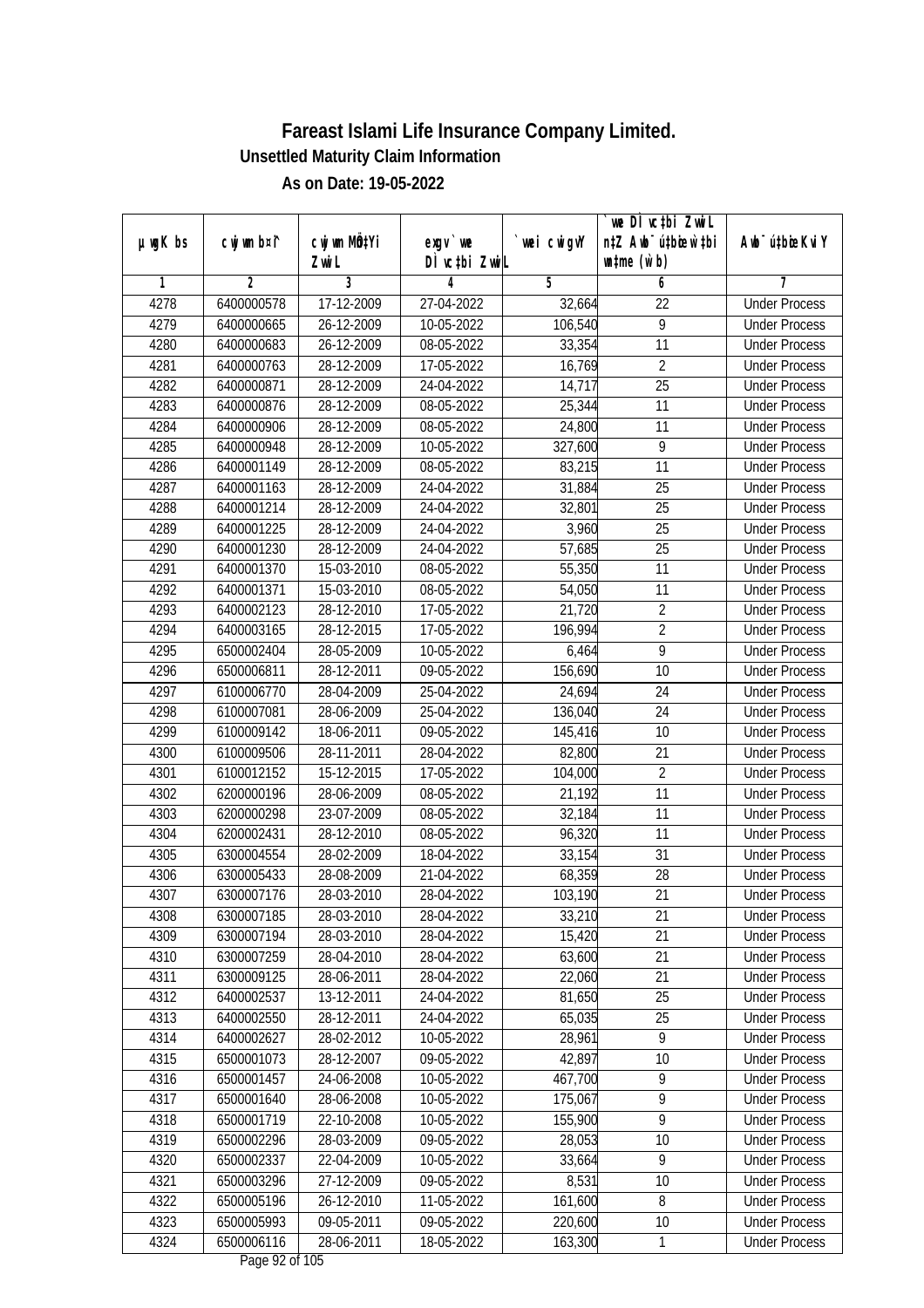| DÌ vctbi ZwiL<br>$\n  untime\n  (u`b)\n$<br>Zwi L<br>3<br>$\overline{2}$<br>5<br>1<br>4<br>6<br>7<br>4325<br>6500006282<br>28-06-2011<br>12-05-2022<br>816,500<br>7<br><b>Under Process</b><br>$\overline{8}$<br>4326<br>01-12-2011<br>11-05-2022<br>275,330<br>6500006502<br><b>Under Process</b><br>$\mathbf{1}$<br>4327<br>05-12-2011<br>18-05-2022<br>265,410<br>6500006532<br><b>Under Process</b><br>$\overline{1}$<br>4328<br>05-12-2011<br>6500006533<br>12-05-2022<br>559,403<br><b>Under Process</b><br>4329<br>6500006561<br>15-12-2011<br>09-05-2022<br>10<br><b>Under Process</b><br>326,600<br>$\overline{9}$<br>4330<br>6500006590<br>21-12-2011<br>10-05-2022<br>34,980<br><b>Under Process</b><br>163,300<br>4331<br>28-12-2011<br>$09 - 05 - 2022$<br>10<br>6500006659<br><b>Under Process</b><br>4332<br>6500006706<br>28-12-2011<br>1<br><b>Under Process</b><br>18-05-2022<br>211,750<br>$\overline{3}$<br>4333<br>28-12-2011<br>16-05-2022<br>6500006769<br>1,633,000<br><b>Under Process</b><br>4334<br>6500006843<br>28-12-2011<br>09-05-2022<br>163,300<br>10<br><b>Under Process</b><br>4335<br>8<br>6500006866<br>28-12-2011<br>11-05-2022<br>163,300<br><b>Under Process</b><br>$\overline{7}$<br>4336<br>162,964<br>0905009492<br>28-12-2011<br>12-05-2022<br><b>Under Process</b><br>$\overline{25}$<br>4337<br>28-12-2011<br>773,916<br>0905009519<br>24-04-2022<br><b>Under Process</b><br>4338<br>19-02-2012<br>08-05-2022<br>375,972<br>11<br>0905009588<br><b>Under Process</b><br>11<br>4339<br>0905009625<br>23-02-2012<br>08-05-2022<br>33,142<br><b>Under Process</b><br>11<br>4340<br>0905009675<br>26-02-2012<br>08-05-2022<br>37,608<br><b>Under Process</b><br>25,607<br>28<br>4341<br>0905009791<br>15-03-2012<br>21-04-2022<br><b>Under Process</b><br>4342<br>15-03-2012<br>194,326<br>28<br>0905009792<br>21-04-2022<br><b>Under Process</b><br>4343<br>19-03-2012<br>29,339<br>21<br>0905009795<br>28-04-2022<br><b>Under Process</b><br>4344<br>28<br>0905009803<br>18-03-2012<br>21-04-2022<br>95,594<br><b>Under Process</b><br>11<br>4345<br>0905009820<br>22-03-2012<br>08-05-2022<br>16,346<br><b>Under Process</b><br>92,423<br>28<br>4346<br>0905009826<br>14-03-2012<br>21-04-2022<br><b>Under Process</b><br>9,806<br>28<br>4347<br>0905009830<br>25-03-2012<br>21-04-2022<br><b>Under Process</b><br>4348<br>27-03-2012<br>08-05-2022<br>94,505<br>11<br>0905009831<br><b>Under Process</b><br>4349<br>28-03-2012<br>11<br>0905009857<br>08-05-2022<br>39,667<br><b>Under Process</b><br>4350<br>0905009871<br>28-03-2012<br>21<br>28-04-2022<br>194,326<br><b>Under Process</b><br>21<br>4351<br>28-03-2012<br>79,196<br>0905009877<br>28-04-2022<br><b>Under Process</b><br>4352<br>28-03-2012<br>136,582<br>21<br>0905009885<br>28-04-2022<br><b>Under Process</b><br>21<br>4353<br>0905009886<br>28-03-2012<br>28-04-2022<br>134,012<br><b>Under Process</b><br>4354<br>21<br>0905009914<br>28-03-2012<br>28-04-2022<br>50,613<br><b>Under Process</b><br>4355<br>0905009935<br>16-04-2012<br>18-05-2022<br>16,346<br><b>Under Process</b><br>1<br>1<br>0905010052<br>28-04-2012<br>4356<br>18-05-2022<br>66,122<br><b>Under Process</b><br>$\mathbf{1}$<br>4357<br>28-04-2012<br>0905010110<br>18-05-2022<br>92,853<br><b>Under Process</b><br>$\overline{1}$<br>4358<br>0905010136<br>971,630<br>28-04-2012<br>18-05-2022<br><b>Under Process</b><br>4359<br>17-05-2010<br>18,939<br>0906007187<br>09-05-2022<br>10<br><b>Under Process</b><br>40,979<br>4360<br>0906007254<br>26-05-2010<br>09-05-2022<br>10<br><b>Under Process</b><br>4361<br>0906010232<br>28-11-2010<br>10<br>09-05-2022<br>38,286<br><b>Under Process</b><br>4362<br>06-03-2011<br>09-05-2022<br>12,443<br>10<br>0906012490<br><b>Under Process</b><br>8,464<br>4363<br>0906012754<br>28-03-2011<br>09-05-2022<br>10<br><b>Under Process</b><br>15,917<br>4364<br>0906012913<br>21-04-2011<br>09-05-2022<br>10<br><b>Under Process</b><br>4365<br>0906013047<br>09-04-2011<br>09-05-2022<br>13,081<br><b>Under Process</b><br>10<br>0906013294<br>22-06-2011<br>09-05-2022<br>8,341<br>10<br>4366<br><b>Under Process</b><br>4367<br>0906013795<br>08-09-2011<br>$\overline{09}$ -05-2022<br>9,810<br>10<br><b>Under Process</b><br>190,817<br>4368<br>0906013830<br>26-09-2011<br>09-05-2022<br>10<br><b>Under Process</b><br>4369<br>0906013879<br>24-10-2011<br>09-05-2022<br>45,190<br>10<br><b>Under Process</b><br>4370<br>0906013967<br>15-12-2011<br>09-05-2022<br>58,046<br>10<br><b>Under Process</b><br>4371<br>0906013968<br>15-12-2011<br>09-05-2022<br>38,697<br>10<br><b>Under Process</b> |               |             |              |           |            | we DI vctbi ZwiL                 |                             |
|--------------------------------------------------------------------------------------------------------------------------------------------------------------------------------------------------------------------------------------------------------------------------------------------------------------------------------------------------------------------------------------------------------------------------------------------------------------------------------------------------------------------------------------------------------------------------------------------------------------------------------------------------------------------------------------------------------------------------------------------------------------------------------------------------------------------------------------------------------------------------------------------------------------------------------------------------------------------------------------------------------------------------------------------------------------------------------------------------------------------------------------------------------------------------------------------------------------------------------------------------------------------------------------------------------------------------------------------------------------------------------------------------------------------------------------------------------------------------------------------------------------------------------------------------------------------------------------------------------------------------------------------------------------------------------------------------------------------------------------------------------------------------------------------------------------------------------------------------------------------------------------------------------------------------------------------------------------------------------------------------------------------------------------------------------------------------------------------------------------------------------------------------------------------------------------------------------------------------------------------------------------------------------------------------------------------------------------------------------------------------------------------------------------------------------------------------------------------------------------------------------------------------------------------------------------------------------------------------------------------------------------------------------------------------------------------------------------------------------------------------------------------------------------------------------------------------------------------------------------------------------------------------------------------------------------------------------------------------------------------------------------------------------------------------------------------------------------------------------------------------------------------------------------------------------------------------------------------------------------------------------------------------------------------------------------------------------------------------------------------------------------------------------------------------------------------------------------------------------------------------------------------------------------------------------------------------------------------------------------------------------------------------------------------------------------------------------------------------------------------------------------------------------------------------------------------------------------------------------------------------------------------------------------------------------------------------------------------------------------------------------------------------------------------------------------------------------------------------------------------------------------------------------------------------------------------------------------------------------------------------------------------------------------------------------------------------------------------------------------------------------------------------------------------------------------------------------------------------------------------------------------------------------------------------------------------------------------------------------------------------------------------------|---------------|-------------|--------------|-----------|------------|----------------------------------|-----------------------------|
|                                                                                                                                                                                                                                                                                                                                                                                                                                                                                                                                                                                                                                                                                                                                                                                                                                                                                                                                                                                                                                                                                                                                                                                                                                                                                                                                                                                                                                                                                                                                                                                                                                                                                                                                                                                                                                                                                                                                                                                                                                                                                                                                                                                                                                                                                                                                                                                                                                                                                                                                                                                                                                                                                                                                                                                                                                                                                                                                                                                                                                                                                                                                                                                                                                                                                                                                                                                                                                                                                                                                                                                                                                                                                                                                                                                                                                                                                                                                                                                                                                                                                                                                                                                                                                                                                                                                                                                                                                                                                                                                                                                                                                                  | $µ$ ug $K$ bs | cwj wm b¤i^ | cwj wm MÖ¢Yi | $exgV$ we | wei cwigvY | n‡Z Awb <sup>-</sup> ú‡bicen`‡bi | Awb <sup>-</sup> ú‡bioeKviY |
|                                                                                                                                                                                                                                                                                                                                                                                                                                                                                                                                                                                                                                                                                                                                                                                                                                                                                                                                                                                                                                                                                                                                                                                                                                                                                                                                                                                                                                                                                                                                                                                                                                                                                                                                                                                                                                                                                                                                                                                                                                                                                                                                                                                                                                                                                                                                                                                                                                                                                                                                                                                                                                                                                                                                                                                                                                                                                                                                                                                                                                                                                                                                                                                                                                                                                                                                                                                                                                                                                                                                                                                                                                                                                                                                                                                                                                                                                                                                                                                                                                                                                                                                                                                                                                                                                                                                                                                                                                                                                                                                                                                                                                                  |               |             |              |           |            |                                  |                             |
|                                                                                                                                                                                                                                                                                                                                                                                                                                                                                                                                                                                                                                                                                                                                                                                                                                                                                                                                                                                                                                                                                                                                                                                                                                                                                                                                                                                                                                                                                                                                                                                                                                                                                                                                                                                                                                                                                                                                                                                                                                                                                                                                                                                                                                                                                                                                                                                                                                                                                                                                                                                                                                                                                                                                                                                                                                                                                                                                                                                                                                                                                                                                                                                                                                                                                                                                                                                                                                                                                                                                                                                                                                                                                                                                                                                                                                                                                                                                                                                                                                                                                                                                                                                                                                                                                                                                                                                                                                                                                                                                                                                                                                                  |               |             |              |           |            |                                  |                             |
|                                                                                                                                                                                                                                                                                                                                                                                                                                                                                                                                                                                                                                                                                                                                                                                                                                                                                                                                                                                                                                                                                                                                                                                                                                                                                                                                                                                                                                                                                                                                                                                                                                                                                                                                                                                                                                                                                                                                                                                                                                                                                                                                                                                                                                                                                                                                                                                                                                                                                                                                                                                                                                                                                                                                                                                                                                                                                                                                                                                                                                                                                                                                                                                                                                                                                                                                                                                                                                                                                                                                                                                                                                                                                                                                                                                                                                                                                                                                                                                                                                                                                                                                                                                                                                                                                                                                                                                                                                                                                                                                                                                                                                                  |               |             |              |           |            |                                  |                             |
|                                                                                                                                                                                                                                                                                                                                                                                                                                                                                                                                                                                                                                                                                                                                                                                                                                                                                                                                                                                                                                                                                                                                                                                                                                                                                                                                                                                                                                                                                                                                                                                                                                                                                                                                                                                                                                                                                                                                                                                                                                                                                                                                                                                                                                                                                                                                                                                                                                                                                                                                                                                                                                                                                                                                                                                                                                                                                                                                                                                                                                                                                                                                                                                                                                                                                                                                                                                                                                                                                                                                                                                                                                                                                                                                                                                                                                                                                                                                                                                                                                                                                                                                                                                                                                                                                                                                                                                                                                                                                                                                                                                                                                                  |               |             |              |           |            |                                  |                             |
|                                                                                                                                                                                                                                                                                                                                                                                                                                                                                                                                                                                                                                                                                                                                                                                                                                                                                                                                                                                                                                                                                                                                                                                                                                                                                                                                                                                                                                                                                                                                                                                                                                                                                                                                                                                                                                                                                                                                                                                                                                                                                                                                                                                                                                                                                                                                                                                                                                                                                                                                                                                                                                                                                                                                                                                                                                                                                                                                                                                                                                                                                                                                                                                                                                                                                                                                                                                                                                                                                                                                                                                                                                                                                                                                                                                                                                                                                                                                                                                                                                                                                                                                                                                                                                                                                                                                                                                                                                                                                                                                                                                                                                                  |               |             |              |           |            |                                  |                             |
|                                                                                                                                                                                                                                                                                                                                                                                                                                                                                                                                                                                                                                                                                                                                                                                                                                                                                                                                                                                                                                                                                                                                                                                                                                                                                                                                                                                                                                                                                                                                                                                                                                                                                                                                                                                                                                                                                                                                                                                                                                                                                                                                                                                                                                                                                                                                                                                                                                                                                                                                                                                                                                                                                                                                                                                                                                                                                                                                                                                                                                                                                                                                                                                                                                                                                                                                                                                                                                                                                                                                                                                                                                                                                                                                                                                                                                                                                                                                                                                                                                                                                                                                                                                                                                                                                                                                                                                                                                                                                                                                                                                                                                                  |               |             |              |           |            |                                  |                             |
|                                                                                                                                                                                                                                                                                                                                                                                                                                                                                                                                                                                                                                                                                                                                                                                                                                                                                                                                                                                                                                                                                                                                                                                                                                                                                                                                                                                                                                                                                                                                                                                                                                                                                                                                                                                                                                                                                                                                                                                                                                                                                                                                                                                                                                                                                                                                                                                                                                                                                                                                                                                                                                                                                                                                                                                                                                                                                                                                                                                                                                                                                                                                                                                                                                                                                                                                                                                                                                                                                                                                                                                                                                                                                                                                                                                                                                                                                                                                                                                                                                                                                                                                                                                                                                                                                                                                                                                                                                                                                                                                                                                                                                                  |               |             |              |           |            |                                  |                             |
|                                                                                                                                                                                                                                                                                                                                                                                                                                                                                                                                                                                                                                                                                                                                                                                                                                                                                                                                                                                                                                                                                                                                                                                                                                                                                                                                                                                                                                                                                                                                                                                                                                                                                                                                                                                                                                                                                                                                                                                                                                                                                                                                                                                                                                                                                                                                                                                                                                                                                                                                                                                                                                                                                                                                                                                                                                                                                                                                                                                                                                                                                                                                                                                                                                                                                                                                                                                                                                                                                                                                                                                                                                                                                                                                                                                                                                                                                                                                                                                                                                                                                                                                                                                                                                                                                                                                                                                                                                                                                                                                                                                                                                                  |               |             |              |           |            |                                  |                             |
|                                                                                                                                                                                                                                                                                                                                                                                                                                                                                                                                                                                                                                                                                                                                                                                                                                                                                                                                                                                                                                                                                                                                                                                                                                                                                                                                                                                                                                                                                                                                                                                                                                                                                                                                                                                                                                                                                                                                                                                                                                                                                                                                                                                                                                                                                                                                                                                                                                                                                                                                                                                                                                                                                                                                                                                                                                                                                                                                                                                                                                                                                                                                                                                                                                                                                                                                                                                                                                                                                                                                                                                                                                                                                                                                                                                                                                                                                                                                                                                                                                                                                                                                                                                                                                                                                                                                                                                                                                                                                                                                                                                                                                                  |               |             |              |           |            |                                  |                             |
|                                                                                                                                                                                                                                                                                                                                                                                                                                                                                                                                                                                                                                                                                                                                                                                                                                                                                                                                                                                                                                                                                                                                                                                                                                                                                                                                                                                                                                                                                                                                                                                                                                                                                                                                                                                                                                                                                                                                                                                                                                                                                                                                                                                                                                                                                                                                                                                                                                                                                                                                                                                                                                                                                                                                                                                                                                                                                                                                                                                                                                                                                                                                                                                                                                                                                                                                                                                                                                                                                                                                                                                                                                                                                                                                                                                                                                                                                                                                                                                                                                                                                                                                                                                                                                                                                                                                                                                                                                                                                                                                                                                                                                                  |               |             |              |           |            |                                  |                             |
|                                                                                                                                                                                                                                                                                                                                                                                                                                                                                                                                                                                                                                                                                                                                                                                                                                                                                                                                                                                                                                                                                                                                                                                                                                                                                                                                                                                                                                                                                                                                                                                                                                                                                                                                                                                                                                                                                                                                                                                                                                                                                                                                                                                                                                                                                                                                                                                                                                                                                                                                                                                                                                                                                                                                                                                                                                                                                                                                                                                                                                                                                                                                                                                                                                                                                                                                                                                                                                                                                                                                                                                                                                                                                                                                                                                                                                                                                                                                                                                                                                                                                                                                                                                                                                                                                                                                                                                                                                                                                                                                                                                                                                                  |               |             |              |           |            |                                  |                             |
|                                                                                                                                                                                                                                                                                                                                                                                                                                                                                                                                                                                                                                                                                                                                                                                                                                                                                                                                                                                                                                                                                                                                                                                                                                                                                                                                                                                                                                                                                                                                                                                                                                                                                                                                                                                                                                                                                                                                                                                                                                                                                                                                                                                                                                                                                                                                                                                                                                                                                                                                                                                                                                                                                                                                                                                                                                                                                                                                                                                                                                                                                                                                                                                                                                                                                                                                                                                                                                                                                                                                                                                                                                                                                                                                                                                                                                                                                                                                                                                                                                                                                                                                                                                                                                                                                                                                                                                                                                                                                                                                                                                                                                                  |               |             |              |           |            |                                  |                             |
|                                                                                                                                                                                                                                                                                                                                                                                                                                                                                                                                                                                                                                                                                                                                                                                                                                                                                                                                                                                                                                                                                                                                                                                                                                                                                                                                                                                                                                                                                                                                                                                                                                                                                                                                                                                                                                                                                                                                                                                                                                                                                                                                                                                                                                                                                                                                                                                                                                                                                                                                                                                                                                                                                                                                                                                                                                                                                                                                                                                                                                                                                                                                                                                                                                                                                                                                                                                                                                                                                                                                                                                                                                                                                                                                                                                                                                                                                                                                                                                                                                                                                                                                                                                                                                                                                                                                                                                                                                                                                                                                                                                                                                                  |               |             |              |           |            |                                  |                             |
|                                                                                                                                                                                                                                                                                                                                                                                                                                                                                                                                                                                                                                                                                                                                                                                                                                                                                                                                                                                                                                                                                                                                                                                                                                                                                                                                                                                                                                                                                                                                                                                                                                                                                                                                                                                                                                                                                                                                                                                                                                                                                                                                                                                                                                                                                                                                                                                                                                                                                                                                                                                                                                                                                                                                                                                                                                                                                                                                                                                                                                                                                                                                                                                                                                                                                                                                                                                                                                                                                                                                                                                                                                                                                                                                                                                                                                                                                                                                                                                                                                                                                                                                                                                                                                                                                                                                                                                                                                                                                                                                                                                                                                                  |               |             |              |           |            |                                  |                             |
|                                                                                                                                                                                                                                                                                                                                                                                                                                                                                                                                                                                                                                                                                                                                                                                                                                                                                                                                                                                                                                                                                                                                                                                                                                                                                                                                                                                                                                                                                                                                                                                                                                                                                                                                                                                                                                                                                                                                                                                                                                                                                                                                                                                                                                                                                                                                                                                                                                                                                                                                                                                                                                                                                                                                                                                                                                                                                                                                                                                                                                                                                                                                                                                                                                                                                                                                                                                                                                                                                                                                                                                                                                                                                                                                                                                                                                                                                                                                                                                                                                                                                                                                                                                                                                                                                                                                                                                                                                                                                                                                                                                                                                                  |               |             |              |           |            |                                  |                             |
|                                                                                                                                                                                                                                                                                                                                                                                                                                                                                                                                                                                                                                                                                                                                                                                                                                                                                                                                                                                                                                                                                                                                                                                                                                                                                                                                                                                                                                                                                                                                                                                                                                                                                                                                                                                                                                                                                                                                                                                                                                                                                                                                                                                                                                                                                                                                                                                                                                                                                                                                                                                                                                                                                                                                                                                                                                                                                                                                                                                                                                                                                                                                                                                                                                                                                                                                                                                                                                                                                                                                                                                                                                                                                                                                                                                                                                                                                                                                                                                                                                                                                                                                                                                                                                                                                                                                                                                                                                                                                                                                                                                                                                                  |               |             |              |           |            |                                  |                             |
|                                                                                                                                                                                                                                                                                                                                                                                                                                                                                                                                                                                                                                                                                                                                                                                                                                                                                                                                                                                                                                                                                                                                                                                                                                                                                                                                                                                                                                                                                                                                                                                                                                                                                                                                                                                                                                                                                                                                                                                                                                                                                                                                                                                                                                                                                                                                                                                                                                                                                                                                                                                                                                                                                                                                                                                                                                                                                                                                                                                                                                                                                                                                                                                                                                                                                                                                                                                                                                                                                                                                                                                                                                                                                                                                                                                                                                                                                                                                                                                                                                                                                                                                                                                                                                                                                                                                                                                                                                                                                                                                                                                                                                                  |               |             |              |           |            |                                  |                             |
|                                                                                                                                                                                                                                                                                                                                                                                                                                                                                                                                                                                                                                                                                                                                                                                                                                                                                                                                                                                                                                                                                                                                                                                                                                                                                                                                                                                                                                                                                                                                                                                                                                                                                                                                                                                                                                                                                                                                                                                                                                                                                                                                                                                                                                                                                                                                                                                                                                                                                                                                                                                                                                                                                                                                                                                                                                                                                                                                                                                                                                                                                                                                                                                                                                                                                                                                                                                                                                                                                                                                                                                                                                                                                                                                                                                                                                                                                                                                                                                                                                                                                                                                                                                                                                                                                                                                                                                                                                                                                                                                                                                                                                                  |               |             |              |           |            |                                  |                             |
|                                                                                                                                                                                                                                                                                                                                                                                                                                                                                                                                                                                                                                                                                                                                                                                                                                                                                                                                                                                                                                                                                                                                                                                                                                                                                                                                                                                                                                                                                                                                                                                                                                                                                                                                                                                                                                                                                                                                                                                                                                                                                                                                                                                                                                                                                                                                                                                                                                                                                                                                                                                                                                                                                                                                                                                                                                                                                                                                                                                                                                                                                                                                                                                                                                                                                                                                                                                                                                                                                                                                                                                                                                                                                                                                                                                                                                                                                                                                                                                                                                                                                                                                                                                                                                                                                                                                                                                                                                                                                                                                                                                                                                                  |               |             |              |           |            |                                  |                             |
|                                                                                                                                                                                                                                                                                                                                                                                                                                                                                                                                                                                                                                                                                                                                                                                                                                                                                                                                                                                                                                                                                                                                                                                                                                                                                                                                                                                                                                                                                                                                                                                                                                                                                                                                                                                                                                                                                                                                                                                                                                                                                                                                                                                                                                                                                                                                                                                                                                                                                                                                                                                                                                                                                                                                                                                                                                                                                                                                                                                                                                                                                                                                                                                                                                                                                                                                                                                                                                                                                                                                                                                                                                                                                                                                                                                                                                                                                                                                                                                                                                                                                                                                                                                                                                                                                                                                                                                                                                                                                                                                                                                                                                                  |               |             |              |           |            |                                  |                             |
|                                                                                                                                                                                                                                                                                                                                                                                                                                                                                                                                                                                                                                                                                                                                                                                                                                                                                                                                                                                                                                                                                                                                                                                                                                                                                                                                                                                                                                                                                                                                                                                                                                                                                                                                                                                                                                                                                                                                                                                                                                                                                                                                                                                                                                                                                                                                                                                                                                                                                                                                                                                                                                                                                                                                                                                                                                                                                                                                                                                                                                                                                                                                                                                                                                                                                                                                                                                                                                                                                                                                                                                                                                                                                                                                                                                                                                                                                                                                                                                                                                                                                                                                                                                                                                                                                                                                                                                                                                                                                                                                                                                                                                                  |               |             |              |           |            |                                  |                             |
|                                                                                                                                                                                                                                                                                                                                                                                                                                                                                                                                                                                                                                                                                                                                                                                                                                                                                                                                                                                                                                                                                                                                                                                                                                                                                                                                                                                                                                                                                                                                                                                                                                                                                                                                                                                                                                                                                                                                                                                                                                                                                                                                                                                                                                                                                                                                                                                                                                                                                                                                                                                                                                                                                                                                                                                                                                                                                                                                                                                                                                                                                                                                                                                                                                                                                                                                                                                                                                                                                                                                                                                                                                                                                                                                                                                                                                                                                                                                                                                                                                                                                                                                                                                                                                                                                                                                                                                                                                                                                                                                                                                                                                                  |               |             |              |           |            |                                  |                             |
|                                                                                                                                                                                                                                                                                                                                                                                                                                                                                                                                                                                                                                                                                                                                                                                                                                                                                                                                                                                                                                                                                                                                                                                                                                                                                                                                                                                                                                                                                                                                                                                                                                                                                                                                                                                                                                                                                                                                                                                                                                                                                                                                                                                                                                                                                                                                                                                                                                                                                                                                                                                                                                                                                                                                                                                                                                                                                                                                                                                                                                                                                                                                                                                                                                                                                                                                                                                                                                                                                                                                                                                                                                                                                                                                                                                                                                                                                                                                                                                                                                                                                                                                                                                                                                                                                                                                                                                                                                                                                                                                                                                                                                                  |               |             |              |           |            |                                  |                             |
|                                                                                                                                                                                                                                                                                                                                                                                                                                                                                                                                                                                                                                                                                                                                                                                                                                                                                                                                                                                                                                                                                                                                                                                                                                                                                                                                                                                                                                                                                                                                                                                                                                                                                                                                                                                                                                                                                                                                                                                                                                                                                                                                                                                                                                                                                                                                                                                                                                                                                                                                                                                                                                                                                                                                                                                                                                                                                                                                                                                                                                                                                                                                                                                                                                                                                                                                                                                                                                                                                                                                                                                                                                                                                                                                                                                                                                                                                                                                                                                                                                                                                                                                                                                                                                                                                                                                                                                                                                                                                                                                                                                                                                                  |               |             |              |           |            |                                  |                             |
|                                                                                                                                                                                                                                                                                                                                                                                                                                                                                                                                                                                                                                                                                                                                                                                                                                                                                                                                                                                                                                                                                                                                                                                                                                                                                                                                                                                                                                                                                                                                                                                                                                                                                                                                                                                                                                                                                                                                                                                                                                                                                                                                                                                                                                                                                                                                                                                                                                                                                                                                                                                                                                                                                                                                                                                                                                                                                                                                                                                                                                                                                                                                                                                                                                                                                                                                                                                                                                                                                                                                                                                                                                                                                                                                                                                                                                                                                                                                                                                                                                                                                                                                                                                                                                                                                                                                                                                                                                                                                                                                                                                                                                                  |               |             |              |           |            |                                  |                             |
|                                                                                                                                                                                                                                                                                                                                                                                                                                                                                                                                                                                                                                                                                                                                                                                                                                                                                                                                                                                                                                                                                                                                                                                                                                                                                                                                                                                                                                                                                                                                                                                                                                                                                                                                                                                                                                                                                                                                                                                                                                                                                                                                                                                                                                                                                                                                                                                                                                                                                                                                                                                                                                                                                                                                                                                                                                                                                                                                                                                                                                                                                                                                                                                                                                                                                                                                                                                                                                                                                                                                                                                                                                                                                                                                                                                                                                                                                                                                                                                                                                                                                                                                                                                                                                                                                                                                                                                                                                                                                                                                                                                                                                                  |               |             |              |           |            |                                  |                             |
|                                                                                                                                                                                                                                                                                                                                                                                                                                                                                                                                                                                                                                                                                                                                                                                                                                                                                                                                                                                                                                                                                                                                                                                                                                                                                                                                                                                                                                                                                                                                                                                                                                                                                                                                                                                                                                                                                                                                                                                                                                                                                                                                                                                                                                                                                                                                                                                                                                                                                                                                                                                                                                                                                                                                                                                                                                                                                                                                                                                                                                                                                                                                                                                                                                                                                                                                                                                                                                                                                                                                                                                                                                                                                                                                                                                                                                                                                                                                                                                                                                                                                                                                                                                                                                                                                                                                                                                                                                                                                                                                                                                                                                                  |               |             |              |           |            |                                  |                             |
|                                                                                                                                                                                                                                                                                                                                                                                                                                                                                                                                                                                                                                                                                                                                                                                                                                                                                                                                                                                                                                                                                                                                                                                                                                                                                                                                                                                                                                                                                                                                                                                                                                                                                                                                                                                                                                                                                                                                                                                                                                                                                                                                                                                                                                                                                                                                                                                                                                                                                                                                                                                                                                                                                                                                                                                                                                                                                                                                                                                                                                                                                                                                                                                                                                                                                                                                                                                                                                                                                                                                                                                                                                                                                                                                                                                                                                                                                                                                                                                                                                                                                                                                                                                                                                                                                                                                                                                                                                                                                                                                                                                                                                                  |               |             |              |           |            |                                  |                             |
|                                                                                                                                                                                                                                                                                                                                                                                                                                                                                                                                                                                                                                                                                                                                                                                                                                                                                                                                                                                                                                                                                                                                                                                                                                                                                                                                                                                                                                                                                                                                                                                                                                                                                                                                                                                                                                                                                                                                                                                                                                                                                                                                                                                                                                                                                                                                                                                                                                                                                                                                                                                                                                                                                                                                                                                                                                                                                                                                                                                                                                                                                                                                                                                                                                                                                                                                                                                                                                                                                                                                                                                                                                                                                                                                                                                                                                                                                                                                                                                                                                                                                                                                                                                                                                                                                                                                                                                                                                                                                                                                                                                                                                                  |               |             |              |           |            |                                  |                             |
|                                                                                                                                                                                                                                                                                                                                                                                                                                                                                                                                                                                                                                                                                                                                                                                                                                                                                                                                                                                                                                                                                                                                                                                                                                                                                                                                                                                                                                                                                                                                                                                                                                                                                                                                                                                                                                                                                                                                                                                                                                                                                                                                                                                                                                                                                                                                                                                                                                                                                                                                                                                                                                                                                                                                                                                                                                                                                                                                                                                                                                                                                                                                                                                                                                                                                                                                                                                                                                                                                                                                                                                                                                                                                                                                                                                                                                                                                                                                                                                                                                                                                                                                                                                                                                                                                                                                                                                                                                                                                                                                                                                                                                                  |               |             |              |           |            |                                  |                             |
|                                                                                                                                                                                                                                                                                                                                                                                                                                                                                                                                                                                                                                                                                                                                                                                                                                                                                                                                                                                                                                                                                                                                                                                                                                                                                                                                                                                                                                                                                                                                                                                                                                                                                                                                                                                                                                                                                                                                                                                                                                                                                                                                                                                                                                                                                                                                                                                                                                                                                                                                                                                                                                                                                                                                                                                                                                                                                                                                                                                                                                                                                                                                                                                                                                                                                                                                                                                                                                                                                                                                                                                                                                                                                                                                                                                                                                                                                                                                                                                                                                                                                                                                                                                                                                                                                                                                                                                                                                                                                                                                                                                                                                                  |               |             |              |           |            |                                  |                             |
|                                                                                                                                                                                                                                                                                                                                                                                                                                                                                                                                                                                                                                                                                                                                                                                                                                                                                                                                                                                                                                                                                                                                                                                                                                                                                                                                                                                                                                                                                                                                                                                                                                                                                                                                                                                                                                                                                                                                                                                                                                                                                                                                                                                                                                                                                                                                                                                                                                                                                                                                                                                                                                                                                                                                                                                                                                                                                                                                                                                                                                                                                                                                                                                                                                                                                                                                                                                                                                                                                                                                                                                                                                                                                                                                                                                                                                                                                                                                                                                                                                                                                                                                                                                                                                                                                                                                                                                                                                                                                                                                                                                                                                                  |               |             |              |           |            |                                  |                             |
|                                                                                                                                                                                                                                                                                                                                                                                                                                                                                                                                                                                                                                                                                                                                                                                                                                                                                                                                                                                                                                                                                                                                                                                                                                                                                                                                                                                                                                                                                                                                                                                                                                                                                                                                                                                                                                                                                                                                                                                                                                                                                                                                                                                                                                                                                                                                                                                                                                                                                                                                                                                                                                                                                                                                                                                                                                                                                                                                                                                                                                                                                                                                                                                                                                                                                                                                                                                                                                                                                                                                                                                                                                                                                                                                                                                                                                                                                                                                                                                                                                                                                                                                                                                                                                                                                                                                                                                                                                                                                                                                                                                                                                                  |               |             |              |           |            |                                  |                             |
|                                                                                                                                                                                                                                                                                                                                                                                                                                                                                                                                                                                                                                                                                                                                                                                                                                                                                                                                                                                                                                                                                                                                                                                                                                                                                                                                                                                                                                                                                                                                                                                                                                                                                                                                                                                                                                                                                                                                                                                                                                                                                                                                                                                                                                                                                                                                                                                                                                                                                                                                                                                                                                                                                                                                                                                                                                                                                                                                                                                                                                                                                                                                                                                                                                                                                                                                                                                                                                                                                                                                                                                                                                                                                                                                                                                                                                                                                                                                                                                                                                                                                                                                                                                                                                                                                                                                                                                                                                                                                                                                                                                                                                                  |               |             |              |           |            |                                  |                             |
|                                                                                                                                                                                                                                                                                                                                                                                                                                                                                                                                                                                                                                                                                                                                                                                                                                                                                                                                                                                                                                                                                                                                                                                                                                                                                                                                                                                                                                                                                                                                                                                                                                                                                                                                                                                                                                                                                                                                                                                                                                                                                                                                                                                                                                                                                                                                                                                                                                                                                                                                                                                                                                                                                                                                                                                                                                                                                                                                                                                                                                                                                                                                                                                                                                                                                                                                                                                                                                                                                                                                                                                                                                                                                                                                                                                                                                                                                                                                                                                                                                                                                                                                                                                                                                                                                                                                                                                                                                                                                                                                                                                                                                                  |               |             |              |           |            |                                  |                             |
|                                                                                                                                                                                                                                                                                                                                                                                                                                                                                                                                                                                                                                                                                                                                                                                                                                                                                                                                                                                                                                                                                                                                                                                                                                                                                                                                                                                                                                                                                                                                                                                                                                                                                                                                                                                                                                                                                                                                                                                                                                                                                                                                                                                                                                                                                                                                                                                                                                                                                                                                                                                                                                                                                                                                                                                                                                                                                                                                                                                                                                                                                                                                                                                                                                                                                                                                                                                                                                                                                                                                                                                                                                                                                                                                                                                                                                                                                                                                                                                                                                                                                                                                                                                                                                                                                                                                                                                                                                                                                                                                                                                                                                                  |               |             |              |           |            |                                  |                             |
|                                                                                                                                                                                                                                                                                                                                                                                                                                                                                                                                                                                                                                                                                                                                                                                                                                                                                                                                                                                                                                                                                                                                                                                                                                                                                                                                                                                                                                                                                                                                                                                                                                                                                                                                                                                                                                                                                                                                                                                                                                                                                                                                                                                                                                                                                                                                                                                                                                                                                                                                                                                                                                                                                                                                                                                                                                                                                                                                                                                                                                                                                                                                                                                                                                                                                                                                                                                                                                                                                                                                                                                                                                                                                                                                                                                                                                                                                                                                                                                                                                                                                                                                                                                                                                                                                                                                                                                                                                                                                                                                                                                                                                                  |               |             |              |           |            |                                  |                             |
|                                                                                                                                                                                                                                                                                                                                                                                                                                                                                                                                                                                                                                                                                                                                                                                                                                                                                                                                                                                                                                                                                                                                                                                                                                                                                                                                                                                                                                                                                                                                                                                                                                                                                                                                                                                                                                                                                                                                                                                                                                                                                                                                                                                                                                                                                                                                                                                                                                                                                                                                                                                                                                                                                                                                                                                                                                                                                                                                                                                                                                                                                                                                                                                                                                                                                                                                                                                                                                                                                                                                                                                                                                                                                                                                                                                                                                                                                                                                                                                                                                                                                                                                                                                                                                                                                                                                                                                                                                                                                                                                                                                                                                                  |               |             |              |           |            |                                  |                             |
|                                                                                                                                                                                                                                                                                                                                                                                                                                                                                                                                                                                                                                                                                                                                                                                                                                                                                                                                                                                                                                                                                                                                                                                                                                                                                                                                                                                                                                                                                                                                                                                                                                                                                                                                                                                                                                                                                                                                                                                                                                                                                                                                                                                                                                                                                                                                                                                                                                                                                                                                                                                                                                                                                                                                                                                                                                                                                                                                                                                                                                                                                                                                                                                                                                                                                                                                                                                                                                                                                                                                                                                                                                                                                                                                                                                                                                                                                                                                                                                                                                                                                                                                                                                                                                                                                                                                                                                                                                                                                                                                                                                                                                                  |               |             |              |           |            |                                  |                             |
|                                                                                                                                                                                                                                                                                                                                                                                                                                                                                                                                                                                                                                                                                                                                                                                                                                                                                                                                                                                                                                                                                                                                                                                                                                                                                                                                                                                                                                                                                                                                                                                                                                                                                                                                                                                                                                                                                                                                                                                                                                                                                                                                                                                                                                                                                                                                                                                                                                                                                                                                                                                                                                                                                                                                                                                                                                                                                                                                                                                                                                                                                                                                                                                                                                                                                                                                                                                                                                                                                                                                                                                                                                                                                                                                                                                                                                                                                                                                                                                                                                                                                                                                                                                                                                                                                                                                                                                                                                                                                                                                                                                                                                                  |               |             |              |           |            |                                  |                             |
|                                                                                                                                                                                                                                                                                                                                                                                                                                                                                                                                                                                                                                                                                                                                                                                                                                                                                                                                                                                                                                                                                                                                                                                                                                                                                                                                                                                                                                                                                                                                                                                                                                                                                                                                                                                                                                                                                                                                                                                                                                                                                                                                                                                                                                                                                                                                                                                                                                                                                                                                                                                                                                                                                                                                                                                                                                                                                                                                                                                                                                                                                                                                                                                                                                                                                                                                                                                                                                                                                                                                                                                                                                                                                                                                                                                                                                                                                                                                                                                                                                                                                                                                                                                                                                                                                                                                                                                                                                                                                                                                                                                                                                                  |               |             |              |           |            |                                  |                             |
|                                                                                                                                                                                                                                                                                                                                                                                                                                                                                                                                                                                                                                                                                                                                                                                                                                                                                                                                                                                                                                                                                                                                                                                                                                                                                                                                                                                                                                                                                                                                                                                                                                                                                                                                                                                                                                                                                                                                                                                                                                                                                                                                                                                                                                                                                                                                                                                                                                                                                                                                                                                                                                                                                                                                                                                                                                                                                                                                                                                                                                                                                                                                                                                                                                                                                                                                                                                                                                                                                                                                                                                                                                                                                                                                                                                                                                                                                                                                                                                                                                                                                                                                                                                                                                                                                                                                                                                                                                                                                                                                                                                                                                                  |               |             |              |           |            |                                  |                             |
|                                                                                                                                                                                                                                                                                                                                                                                                                                                                                                                                                                                                                                                                                                                                                                                                                                                                                                                                                                                                                                                                                                                                                                                                                                                                                                                                                                                                                                                                                                                                                                                                                                                                                                                                                                                                                                                                                                                                                                                                                                                                                                                                                                                                                                                                                                                                                                                                                                                                                                                                                                                                                                                                                                                                                                                                                                                                                                                                                                                                                                                                                                                                                                                                                                                                                                                                                                                                                                                                                                                                                                                                                                                                                                                                                                                                                                                                                                                                                                                                                                                                                                                                                                                                                                                                                                                                                                                                                                                                                                                                                                                                                                                  |               |             |              |           |            |                                  |                             |
|                                                                                                                                                                                                                                                                                                                                                                                                                                                                                                                                                                                                                                                                                                                                                                                                                                                                                                                                                                                                                                                                                                                                                                                                                                                                                                                                                                                                                                                                                                                                                                                                                                                                                                                                                                                                                                                                                                                                                                                                                                                                                                                                                                                                                                                                                                                                                                                                                                                                                                                                                                                                                                                                                                                                                                                                                                                                                                                                                                                                                                                                                                                                                                                                                                                                                                                                                                                                                                                                                                                                                                                                                                                                                                                                                                                                                                                                                                                                                                                                                                                                                                                                                                                                                                                                                                                                                                                                                                                                                                                                                                                                                                                  |               |             |              |           |            |                                  |                             |
|                                                                                                                                                                                                                                                                                                                                                                                                                                                                                                                                                                                                                                                                                                                                                                                                                                                                                                                                                                                                                                                                                                                                                                                                                                                                                                                                                                                                                                                                                                                                                                                                                                                                                                                                                                                                                                                                                                                                                                                                                                                                                                                                                                                                                                                                                                                                                                                                                                                                                                                                                                                                                                                                                                                                                                                                                                                                                                                                                                                                                                                                                                                                                                                                                                                                                                                                                                                                                                                                                                                                                                                                                                                                                                                                                                                                                                                                                                                                                                                                                                                                                                                                                                                                                                                                                                                                                                                                                                                                                                                                                                                                                                                  |               |             |              |           |            |                                  |                             |
|                                                                                                                                                                                                                                                                                                                                                                                                                                                                                                                                                                                                                                                                                                                                                                                                                                                                                                                                                                                                                                                                                                                                                                                                                                                                                                                                                                                                                                                                                                                                                                                                                                                                                                                                                                                                                                                                                                                                                                                                                                                                                                                                                                                                                                                                                                                                                                                                                                                                                                                                                                                                                                                                                                                                                                                                                                                                                                                                                                                                                                                                                                                                                                                                                                                                                                                                                                                                                                                                                                                                                                                                                                                                                                                                                                                                                                                                                                                                                                                                                                                                                                                                                                                                                                                                                                                                                                                                                                                                                                                                                                                                                                                  |               |             |              |           |            |                                  |                             |
|                                                                                                                                                                                                                                                                                                                                                                                                                                                                                                                                                                                                                                                                                                                                                                                                                                                                                                                                                                                                                                                                                                                                                                                                                                                                                                                                                                                                                                                                                                                                                                                                                                                                                                                                                                                                                                                                                                                                                                                                                                                                                                                                                                                                                                                                                                                                                                                                                                                                                                                                                                                                                                                                                                                                                                                                                                                                                                                                                                                                                                                                                                                                                                                                                                                                                                                                                                                                                                                                                                                                                                                                                                                                                                                                                                                                                                                                                                                                                                                                                                                                                                                                                                                                                                                                                                                                                                                                                                                                                                                                                                                                                                                  |               |             |              |           |            |                                  |                             |
|                                                                                                                                                                                                                                                                                                                                                                                                                                                                                                                                                                                                                                                                                                                                                                                                                                                                                                                                                                                                                                                                                                                                                                                                                                                                                                                                                                                                                                                                                                                                                                                                                                                                                                                                                                                                                                                                                                                                                                                                                                                                                                                                                                                                                                                                                                                                                                                                                                                                                                                                                                                                                                                                                                                                                                                                                                                                                                                                                                                                                                                                                                                                                                                                                                                                                                                                                                                                                                                                                                                                                                                                                                                                                                                                                                                                                                                                                                                                                                                                                                                                                                                                                                                                                                                                                                                                                                                                                                                                                                                                                                                                                                                  |               |             |              |           |            |                                  |                             |
|                                                                                                                                                                                                                                                                                                                                                                                                                                                                                                                                                                                                                                                                                                                                                                                                                                                                                                                                                                                                                                                                                                                                                                                                                                                                                                                                                                                                                                                                                                                                                                                                                                                                                                                                                                                                                                                                                                                                                                                                                                                                                                                                                                                                                                                                                                                                                                                                                                                                                                                                                                                                                                                                                                                                                                                                                                                                                                                                                                                                                                                                                                                                                                                                                                                                                                                                                                                                                                                                                                                                                                                                                                                                                                                                                                                                                                                                                                                                                                                                                                                                                                                                                                                                                                                                                                                                                                                                                                                                                                                                                                                                                                                  |               |             |              |           |            |                                  |                             |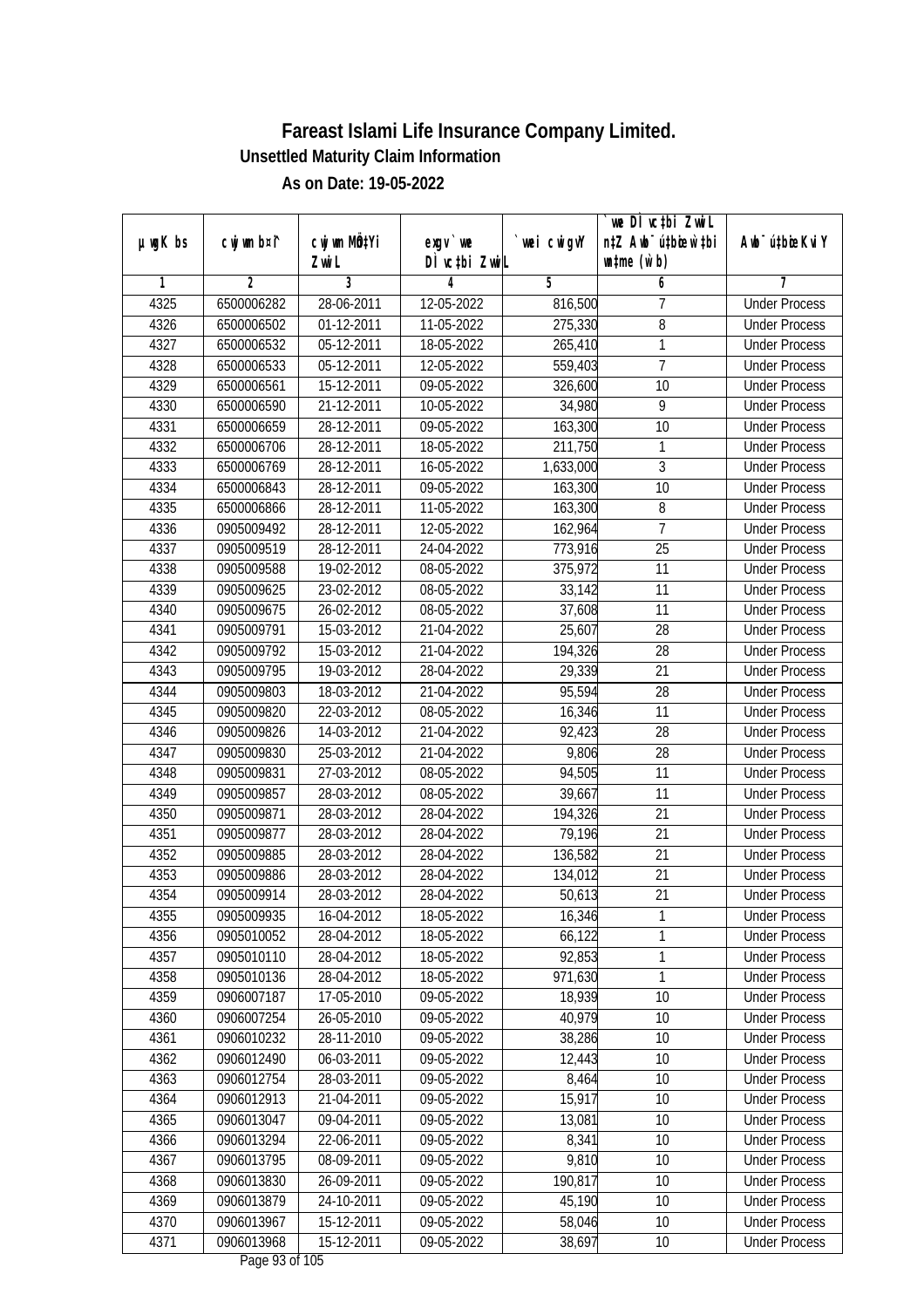| $µ$ ug $K$ bs | cwj wm b¤i^ | cwj wm MQtYi | $exgV$ we                               | `wei cwigvY | `we DÌ vc‡bi ZwiL<br>n‡Z Awb <sup>-</sup> ú‡bioen`‡bi | Awb <sup>-</sup> ú‡bioeKviY |
|---------------|-------------|--------------|-----------------------------------------|-------------|-------------------------------------------------------|-----------------------------|
|               |             | Zwi L        | DÌ vctbi ZwiL                           |             | $\n  untime\n  (u`b)\n$                               |                             |
| 1             | 2           | 3            | 4                                       | 5           | 6                                                     | 7                           |
| 4372          | 0906014156  | 28-01-2012   | 09-05-2022                              | 33,703      | 10                                                    | <b>Under Process</b>        |
| 4373          | 0906014224  | 25-02-2012   | 09-05-2022                              | 94,021      | 10                                                    | <b>Under Process</b>        |
| 4374          | 0906014250  | 02-02-2012   | 09-05-2022                              | 97,167      | 10                                                    | <b>Under Process</b>        |
| 4375          | 0906014258  | 26-02-2012   | 09-05-2022                              | 92,569      | 10                                                    | <b>Under Process</b>        |
| 4376          | 0907004936  | 14-03-2012   | 16-05-2022                              | 97,167      | 3                                                     | <b>Under Process</b>        |
| 4377          | 0907004937  | 14-03-2012   | 28-04-2022                              | 38,866      | $\overline{21}$                                       | <b>Under Process</b>        |
| 4378          | 0907004966  | 22-03-2012   | 28-04-2022                              | 97,167      | 21                                                    | <b>Under Process</b>        |
| 4379          | 0907005013  | 05-04-2012   | 17-05-2022                              | 58,301      | $\overline{2}$                                        | <b>Under Process</b>        |
| 4380          | 0907005033  | 16-04-2012   | 28-04-2022                              | 35,403      | $\overline{21}$                                       | <b>Under Process</b>        |
| 4381          | 0907005034  | 17-04-2012   | 28-04-2022                              | 97,167      | 21                                                    | <b>Under Process</b>        |
| 4382          | 0907005048  | 23-04-2012   | 17-05-2022                              | 97,167      | $\overline{2}$                                        | <b>Under Process</b>        |
| 4383          | 0907005054  | 23-04-2012   | 16-05-2022                              | 91,488      | 3                                                     | <b>Under Process</b>        |
| 4384          | 0907005067  | 25-04-2012   | 17-05-2022                              | 90,028      | $\overline{2}$                                        | <b>Under Process</b>        |
| 4385          | 0907005165  | 28-04-2012   | 17-05-2022                              | 97,167      | $\overline{2}$                                        | <b>Under Process</b>        |
| 4386          | 0907005185  | 28-04-2012   | 16-05-2022                              | 194,326     | 3                                                     | <b>Under Process</b>        |
| 4387          | 0907005221  | 28-04-2012   | 16-05-2022                              | 388,652     | $\overline{3}$                                        | <b>Under Process</b>        |
| 4388          | 0909000180  | 28-03-2010   | 17-05-2022                              | 6,790       | $\overline{2}$                                        | <b>Under Process</b>        |
| 4389          | 0909000390  | 28-12-2011   | 17-05-2022                              | 53,179      | $\overline{2}$                                        | <b>Under Process</b>        |
| 4390          | 0910100124  | 28-06-2011   | 27-04-2022                              | 43,224      | 22                                                    | <b>Under Process</b>        |
| 4391          | 0910100549  | 28-11-2011   | 27-04-2022                              | 34,776      | 22                                                    | <b>Under Process</b>        |
| 4392          | 0910100910  | 28-02-2012   | 27-04-2022                              | 21,558      | 22                                                    | <b>Under Process</b>        |
| 4393          | 0910200090  | 26-06-2011   | 19-04-2022                              | 58,046      | 30                                                    | <b>Under Process</b>        |
| 4394          | 0910200565  | 14-12-2011   | 11-05-2022                              | 30,420      | 8                                                     | <b>Under Process</b>        |
| 4395          | 0910200659  | 28-12-2011   | 11-05-2022                              | 38,165      | 8                                                     | <b>Under Process</b>        |
| 4396          | 0910200690  | 28-12-2011   | 19-04-2022                              | 5,338       | 30                                                    | <b>Under Process</b>        |
| 4397          | 0910200865  | 28-01-2012   | 19-04-2022                              | 58,385      | 30                                                    | <b>Under Process</b>        |
| 4398          | 0910200879  | 14-02-2012   | 18-04-2022                              | 33,820      | 31                                                    | <b>Under Process</b>        |
| 4399          | 0910200888  | 14-02-2012   | 11-05-2022                              | 53,340      | 8                                                     | <b>Under Process</b>        |
| 4400          | 0910200905  | 18-02-2012   | 11-05-2022                              | 97,167      | $\overline{8}$                                        | <b>Under Process</b>        |
| 4401          | 0910200965  | 28-02-2012   | 11-05-2022                              | 97,167      | $8\,$                                                 | <b>Under Process</b>        |
| 4402          | 0910200972  | 28-02-2012   | 11-05-2022                              | 5,510       | 8                                                     | <b>Under Process</b>        |
| 4403          | 0910200982  | 28-02-2012   | 19-04-2022                              | 97,167      | 30                                                    | <b>Under Process</b>        |
| 4404          | 0910201050  | 25-03-2012   | 11-05-2022                              | 57,430      | 8                                                     | <b>Under Process</b>        |
| 4405          | 0910201079  | 01-04-2012   | 11-05-2022                              | 5,861       | 8                                                     | <b>Under Process</b>        |
| 4406          | 0910201085  | 03-04-2012   | 11-05-2022                              | 194,326     | 8                                                     | <b>Under Process</b>        |
| 4407          | 0910201110  | 10-04-2012   | 11-05-2022                              | 382,360     | 8                                                     | <b>Under Process</b>        |
| 4408          | 0910300579  | 23-02-2012   | 24-04-2022                              | 61,330      | 25                                                    | <b>Under Process</b>        |
| 4409          | 0910300581  | $23-02-2012$ | 10-05-2022                              | 88,360      | 9                                                     | <b>Under Process</b>        |
| 4410          | 0910300616  | 10-03-2012   | 19-05-2022                              | 97,167      | $\boldsymbol{0}$                                      | <b>Under Process</b>        |
| 4411          | 0910400201  | 27-11-2011   | 25-04-2022                              | 44,534      | 24                                                    | <b>Under Process</b>        |
| 4412          | 0910400272  | 13-02-2012   | 19-05-2022                              | 97,167      | 0                                                     | <b>Under Process</b>        |
| 4413          | 0910400273  | 18-02-2012   | 19-05-2022                              | 92,507      | $\boldsymbol{0}$                                      | <b>Under Process</b>        |
| 4414          | 0910500166  | 28-06-2011   | 25-04-2022                              | 21,318      | $\overline{24}$                                       | <b>Under Process</b>        |
| 4415          | 0910500586  | 28-09-2011   | 25-04-2022                              | 38,697      | 24                                                    | <b>Under Process</b>        |
| 4416          | 0910500867  | 29-11-2011   | 25-04-2022                              | 31,702      | 24                                                    | <b>Under Process</b>        |
| 4417          | 0910500931  | 29-11-2011   | 17-05-2022                              | 18,908      | $\overline{2}$                                        | <b>Under Process</b>        |
| 4418          | 0910501055  | 29-12-2011   | 17-05-2022<br>$D_{0.92}$ $0.4$ of $10F$ | 18,856      | $\overline{2}$                                        | <b>Under Process</b>        |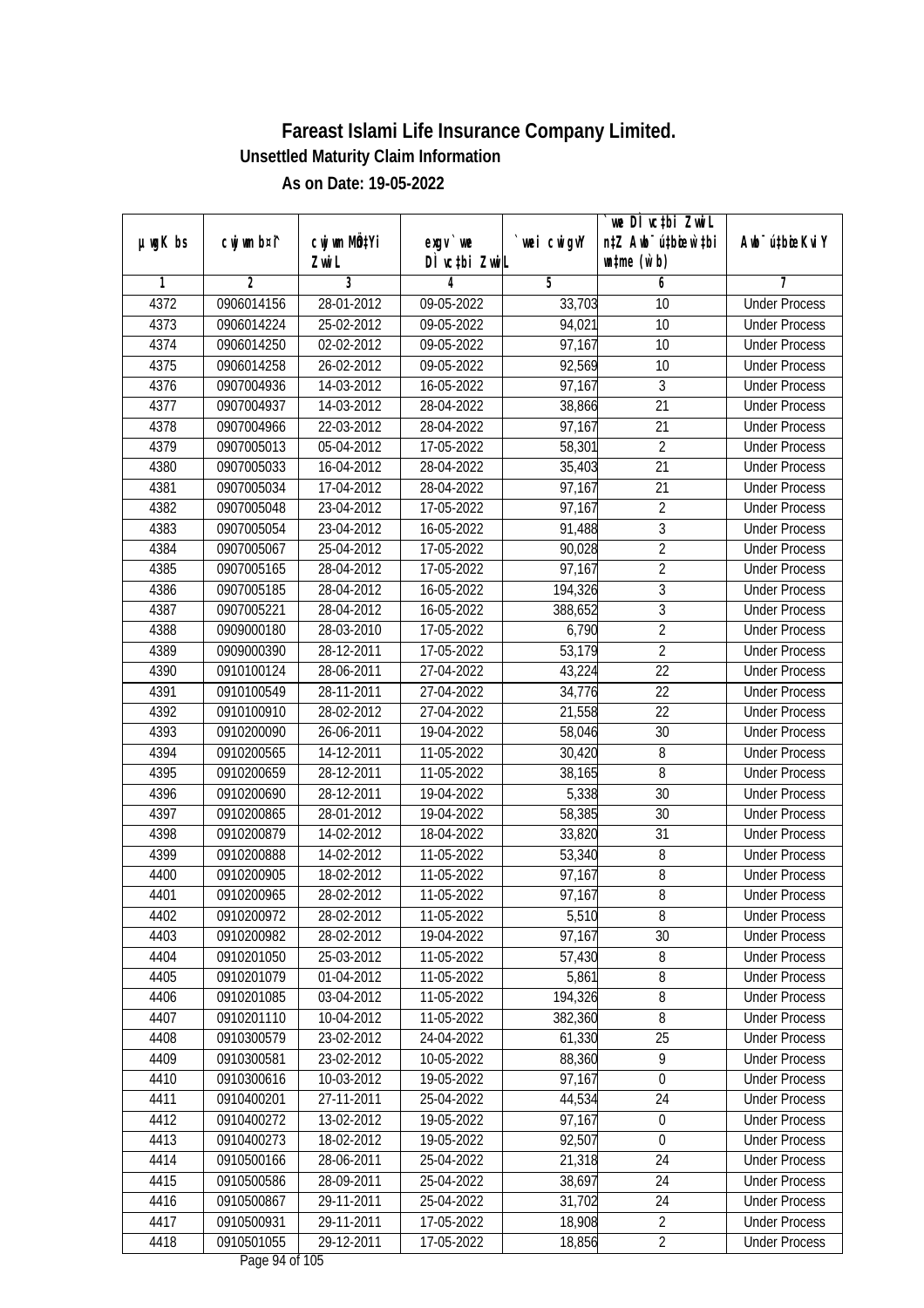|               | cwj wm b¤i^    | cwj wm MQtYi |                                    | wei cwigvY | we DI vctbi ZwiL<br>n‡Z Awb <sup>-</sup> ú‡bioen`‡bi | Awb <sup>-</sup> ú‡bioeKviY |
|---------------|----------------|--------------|------------------------------------|------------|------------------------------------------------------|-----------------------------|
| $µ$ ug $K$ bs |                | Zwi L        | exgv `we<br>DÌ vctbi ZwiL          |            | $\n  untime\n  (u`b)\n$                              |                             |
| 1             | $\overline{2}$ | 3            | 4                                  | 5          | 6                                                    | 7                           |
| 4419          | 0910501094     | 29-12-2011   | 25-04-2022                         | 7,084      | 24                                                   | <b>Under Process</b>        |
| 4420          | 0910501294     | 29-12-2011   | 17-05-2022                         | 6,976      | $\overline{2}$                                       | <b>Under Process</b>        |
| 4421          | 0910501333     | 28-01-2012   | 25-04-2022                         | 15,886     | $\overline{24}$                                      | <b>Under Process</b>        |
| 4422          | 0910501457     | 28-02-2012   | 17-05-2022                         | 36,035     | $\sqrt{2}$                                           | <b>Under Process</b>        |
| 4423          | 0910501656     | 28-02-2012   | 25-04-2022                         | 52,158     | $\overline{24}$                                      | <b>Under Process</b>        |
| 4424          | 0910600242     | 04-10-2011   | 16-05-2022                         | 29,537     | 3                                                    | <b>Under Process</b>        |
| 4425          | 0910600383     | 24-03-2012   | $16 - 05 - 2022$                   | 192,890    | $\overline{3}$                                       | <b>Under Process</b>        |
| 4426          | 0910700443     | 22-09-2011   | 25-04-2022                         | 10,343     | $\overline{24}$                                      | <b>Under Process</b>        |
| 4427          | 0910700614     | 18-10-2011   | 25-04-2022                         | 15,981     | 24                                                   | <b>Under Process</b>        |
| 4428          | 0910700802     | 28-11-2011   | 25-04-2022                         | 89,522     | 24                                                   | <b>Under Process</b>        |
| 4429          | 0910700872     | 28-12-2011   | 17-05-2022                         | 32,596     | $\overline{2}$                                       | <b>Under Process</b>        |
| 4430          | 0910700873     | 28-12-2011   | 16-05-2022                         | 31,729     | 3                                                    | <b>Under Process</b>        |
| 4431          | 0995009402     | 28-12-2011   | 19-04-2022                         | 193,479    | $\overline{30}$                                      | <b>Under Process</b>        |
| 4432          | 0995009427     | 28-12-2011   | 18-05-2022                         | 9,641      | 1                                                    | <b>Under Process</b>        |
| 4433          | 0995009437     | 28-12-2011   | 18-04-2022                         | 14,461     | 31                                                   | <b>Under Process</b>        |
| 4434          | 0995009445     | 28-12-2011   | 18-05-2022                         | 22,339     | $\mathbf{1}$                                         | <b>Under Process</b>        |
| 4435          | 0995009465     | 27-12-2011   | 17-05-2022                         | 23,604     | $\overline{2}$                                       | <b>Under Process</b>        |
| 4436          | 0995009519     | 28-12-2011   | 17-05-2022                         | 38,697     | $\overline{2}$                                       | <b>Under Process</b>        |
| 4437          | 0995009582     | 28-01-2012   | 18-05-2022                         | 38,866     | $\mathbf{1}$                                         | <b>Under Process</b>        |
| 4438          | 0995009584     | 28-01-2012   | 17-05-2022                         | 38,334     | $\overline{2}$                                       | <b>Under Process</b>        |
| 4439          | 0995009602     | 28-01-2012   | 17-05-2022                         | 38,334     | $\overline{2}$                                       | <b>Under Process</b>        |
| 4440          | 0995009632     | 28-01-2012   | 18-05-2022                         | 58,301     | 1                                                    | <b>Under Process</b>        |
| 4441          | 0995009660     | 26-02-2012   | 17-05-2022                         | 38,866     | $\overline{2}$                                       | <b>Under Process</b>        |
| 4442          | 0995009699     | 01-02-2012   | 18-05-2022                         | 18,045     | $\mathbf{1}$                                         | <b>Under Process</b>        |
| 4443          | 0995009766     | 19-02-2012   | 27-04-2022                         | 48,670     | 22                                                   | <b>Under Process</b>        |
| 4444          | 0995009949     | 02-03-2012   | 19-04-2022                         | 88,334     | 30                                                   | <b>Under Process</b>        |
| 4445          | 0996002367     | 07-10-2009   | 10-04-2022                         | 24,812     | 39                                                   | <b>Under Process</b>        |
| 4446          | 0996003271     | 01-02-2010   | 10-04-2022                         | 16,859     | 39                                                   | <b>Under Process</b>        |
| 4447          | 0996003281     | 17-02-2010   | 10-04-2022                         | 34,608     | 39                                                   | <b>Under Process</b>        |
| 4448          | 0996004371     | 28-12-2010   | 19-04-2022                         | 56,030     | 30                                                   | <b>Under Process</b>        |
| 4449          | 0996005059     | 18-05-2011   | 26-04-2022                         | 5,796      | 23                                                   | <b>Under Process</b>        |
| 4450          | 0996005511     | 28-06-2011   | 19-04-2022                         | 18,599     | 30                                                   | <b>Under Process</b>        |
| 4451          | 0996005604     | 28-06-2011   | 19-04-2022                         | 8,007      | 30                                                   | <b>Under Process</b>        |
| 4452          | 0996005635     | 28-06-2011   | 26-04-2022                         | 53,435     | 23                                                   | <b>Under Process</b>        |
| 4453          | 0996005795     | 28-08-2011   | 19-04-2022                         | 38,165     | 30                                                   | <b>Under Process</b>        |
| 4454          | 0996005915     | 19-11-2011   | 26-04-2022                         | 23,091     | 23                                                   | <b>Under Process</b>        |
| 4455          | 0996006152     | 28-11-2011   | 19-04-2022                         | 24,757     | 30                                                   | <b>Under Process</b>        |
| 4456          | 0996006210     | 10-12-2011   | 26-04-2022                         | 88,742     | $\overline{23}$                                      | <b>Under Process</b>        |
| 4457          | 0996006503     | 28-12-2011   | 19-04-2022                         | 19,464     | 30                                                   | <b>Under Process</b>        |
| 4458          | 0996006605     | 28-12-2011   | 26-04-2022                         | 34,287     | 23                                                   | <b>Under Process</b>        |
| 4459          | 0996006807     | 28-12-2011   | 19-04-2022                         | 95,412     | 30                                                   | <b>Under Process</b>        |
| 4460          | 0996006982     | 28-02-2012   | 26-04-2022                         | 11,161     | 23                                                   | <b>Under Process</b>        |
| 4461          | 0996007019     | 28-03-2012   | 26-04-2022                         | 89,786     | 23                                                   | <b>Under Process</b>        |
| 4462          | 0996007031     | 28-03-2012   | 19-04-2022                         | 97,167     | 30                                                   | <b>Under Process</b>        |
| 4463          | 0996007033     | 28-03-2012   | 19-04-2022                         | 42,060     | 30                                                   | <b>Under Process</b>        |
| 4464          | 0996007092     | 10-04-2012   | 26-04-2022                         | 95,836     | 23                                                   | <b>Under Process</b>        |
| 4465          | 0996007170     | 15-04-2012   | 26-04-2022<br>$D_{0.92}$ OF of 10E | 7,440      | 23                                                   | <b>Under Process</b>        |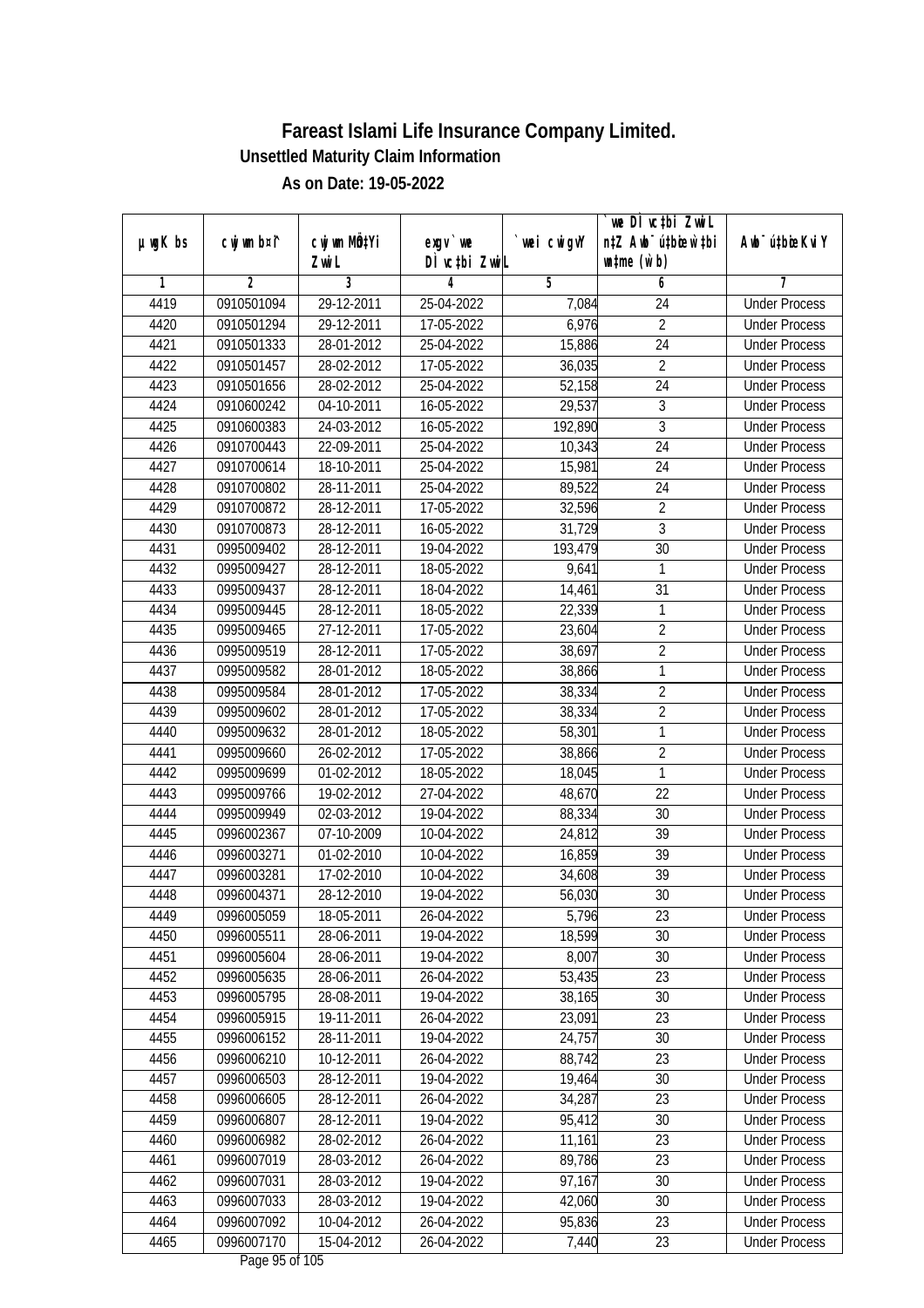|               |                |                           |               |                | we DI vctbi ZwiL                 |                             |
|---------------|----------------|---------------------------|---------------|----------------|----------------------------------|-----------------------------|
| $µ$ ug $K$ bs | cwj wm b¤i^    | cwj wm MQ <sup>1</sup> Yi | $exgV$ we     | `wei cwigvY    | n‡Z Awb <sup>-</sup> ú‡bioen`‡bi | Awb <sup>-</sup> ú‡bioeKviY |
|               |                | Zwi L                     | DÌ vctbi ZwiL |                | $\n  untime\n  (u`b)\n$          |                             |
| 1             | $\overline{2}$ | 3                         | 4             | $\overline{5}$ | 6                                | 7                           |
| 4466          | 0997003703     | 27-07-2010                | 17-05-2022    | 57,428         | $\overline{2}$                   | <b>Under Process</b>        |
| 4467          | 0997004491     | 27-11-2010                | 18-05-2022    | 16,222         | 1                                | <b>Under Process</b>        |
| 4468          | 0997004648     | 08-12-2010                | 08-05-2022    | 8,743          | 11                               | <b>Under Process</b>        |
| 4469          | 0997005492     | 27-01-2011                | 12-05-2022    | 8,371          | $\overline{1}$                   | <b>Under Process</b>        |
| 4470          | 0997005769     | 27-01-2011                | 10-05-2022    | 5,298          | $\overline{9}$                   | <b>Under Process</b>        |
| 4471          | 0997006588     | 27-08-2011                | 08-05-2022    | 10,010         | 11                               | <b>Under Process</b>        |
| 4472          | 0997006597     | 27-08-2011                | $08-05-2022$  | 8,007          | 11                               | <b>Under Process</b>        |
| 4473          | 0997006637     | 28-09-2011                | 10-05-2022    | 7,785          | 9                                | <b>Under Process</b>        |
| 4474          | 0997006647     | 28-09-2011                | 17-05-2022    | 50,512         | $\overline{2}$                   | <b>Under Process</b>        |
| 4475          | 0997006805     | 28-11-2011                | 10-05-2022    | 5,085          | $\overline{9}$                   | <b>Under Process</b>        |
| 4476          | 0997006858     | 28-12-2011                | 08-05-2022    | 93,960         | $\overline{11}$                  | <b>Under Process</b>        |
| 4477          | 0997006885     | 28-12-2011                | 08-05-2022    | 69,593         | 11                               | <b>Under Process</b>        |
| 4478          | 0997006901     | 28-12-2011                | 08-05-2022    | 122,477        | $\overline{11}$                  | <b>Under Process</b>        |
| 4479          | 0997006962     | 28-12-2011                | 08-05-2022    | 96,743         | 11                               | <b>Under Process</b>        |
| 4480          | 0997006991     | 28-12-2011                | 08-05-2022    | 24,229         | 11                               | <b>Under Process</b>        |
| 4481          | 0997007028     | 28-01-2012                | 08-05-2022    | 28,658         | 11                               | <b>Under Process</b>        |
| 4482          | 0997007029     | 28-01-2012                | 08-05-2022    | 14,884         | 11                               | <b>Under Process</b>        |
| 4483          | 0997007032     | 28-01-2012                | 08-05-2022    | 27,867         | 11                               | <b>Under Process</b>        |
| 4484          | 0997007077     | 16-02-2012                | 17-05-2022    | 32,711         | $\overline{2}$                   | <b>Under Process</b>        |
| 4485          | 0997007091     | 22-02-2012                | 08-05-2022    | 194,326        | 11                               | <b>Under Process</b>        |
| 4486          | 0997007092     | 22-02-2012                | 08-05-2022    | 291,493        | 11                               | <b>Under Process</b>        |
| 4487          | 0997007128     | 28-02-2012                | 17-05-2022    | 83,288         | $\overline{2}$                   | <b>Under Process</b>        |
| 4488          | 0997007131     | 28-02-2012                | 10-05-2022    | 18,601         | $\overline{9}$                   | <b>Under Process</b>        |
| 4489          | 0997007152     | 27-03-2012                | 12-05-2022    | 37,002         | $\overline{7}$                   | <b>Under Process</b>        |
| 4490          | 0997007290     | 28-04-2012                | 17-05-2022    | 58,301         | $\overline{2}$                   | <b>Under Process</b>        |
| 4491          | 0999000108     | 28-10-2010                | 09-05-2022    | 20,000         | 10                               | <b>Under Process</b>        |
| 4492          | 0999000314     | 06-04-2011                | 19-04-2022    | 6,896          | 30                               | <b>Under Process</b>        |
| 4493          | 0999000458     | 28-12-2011                | 19-04-2022    | 193,479        | 30                               | <b>Under Process</b>        |
| 4494          | 1000000889     | 28-01-2012                | 08-05-2022    | 33,300         | 11                               | <b>Under Process</b>        |
| 4495          | 1000000890     | 28-01-2012                | 08-05-2022    | 82,000         | 11                               | <b>Under Process</b>        |
| 4496          | 1000000922     | 27-03-2012                | 12-05-2022    | 84,300         | 7                                | <b>Under Process</b>        |
| 4497          | 1010000011     | 28-05-2011                | 27-04-2022    | 82,800         | 22                               | <b>Under Process</b>        |
| 4498          | 1010000216     | 28-11-2011                | 27-04-2022    | 11,030         | 22                               | <b>Under Process</b>        |
| 4499          | 1010000237     | 08-12-2011                | 20-04-2022    | 45,702         | 29                               | <b>Under Process</b>        |
| 4500          | 1020000226     | 28-12-2011                | 27-04-2022    | 81,051         | 22                               | <b>Under Process</b>        |
| 4501          | 1020000246     | 14-02-2012                | 27-04-2022    | 13,416         | 22                               | <b>Under Process</b>        |
| 4502          | 1020000270     | 19-03-2012                | 27-04-2022    | 49,245         | 22                               | <b>Under Process</b>        |
| 4503          | 1030000131     | 28-06-2011                | 27-04-2022    | 73,524         | $\overline{22}$                  | <b>Under Process</b>        |
| 4504          | 1030000200     | 16-10-2011                | 10-05-2022    | 44,949         | $\overline{9}$                   | <b>Under Process</b>        |
| 4505          | 1030000601     | 19-02-2012                | 24-04-2022    | 164,000        | 25                               | <b>Under Process</b>        |
| 4506          | 1030000636     | 15-03-2012                | 10-05-2022    | 295,224        | 9                                | <b>Under Process</b>        |
| 4507          | 1030000648     | 24-03-2012                | 27-04-2022    | 82,045         | 22                               | <b>Under Process</b>        |
| 4508          | 1030001854     | 28-06-2015                | 27-04-2022    | 206,891        | $\overline{22}$                  | <b>Under Process</b>        |
| 4509          | 1030002235     | $08 - 05 - 2016$          | 19-05-2022    | 692,233        | $\boldsymbol{0}$                 | <b>Under Process</b>        |
| 4510          | 1030002695     | 28-12-2016                | 27-04-2022    | 97,302         | 22                               | <b>Under Process</b>        |
| 4511          | 1030002851     | 13-03-2017                | 24-04-2022    | 66,491         | 25                               | <b>Under Process</b>        |
| 4512          | 1030002856     | 14-03-2017                | 27-04-2022    | 181,706        | 22                               | <b>Under Process</b>        |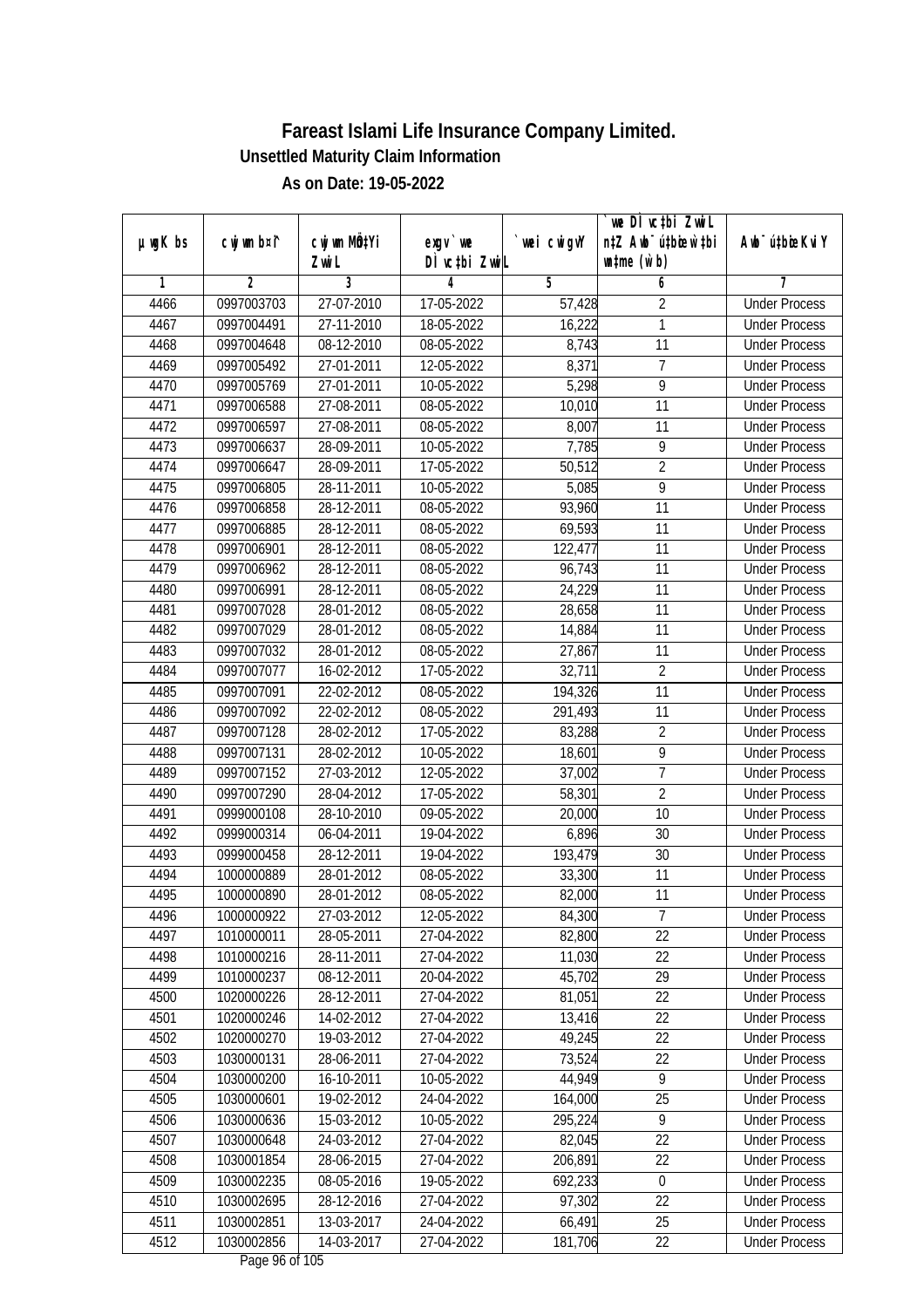| DÌ vctbi ZwiL<br>$\n  untime\n  (u`b)\n$<br>Zwi L<br>3<br>$\overline{2}$<br>5<br>6<br>1<br>4<br>7<br>4513<br><b>Under Process</b><br>1040000423<br>28-12-2011<br>25-04-2022<br>91,448<br>24<br>$\overline{24}$<br>4514<br>1040000519<br>28-01-2012<br>25-04-2022<br>164,000<br><b>Under Process</b><br>$\overline{24}$<br>4515<br>28-09-2011<br>25-04-2022<br>31,645<br><b>Under Process</b><br>1050000188<br>4516<br>28-12-2011<br>25-04-2022<br>24<br>1050000422<br>19,605<br><b>Under Process</b><br>$\overline{2}$<br>4517<br>1050000521<br>28-03-2012<br>17-05-2022<br>26,616<br><b>Under Process</b><br>3<br>4518<br>1060000218<br>28-06-2011<br>16-05-2022<br>43,431<br><b>Under Process</b><br>$\overline{3}$<br>45,800<br>4519<br>1060000835<br>28-12-2011<br>16-05-2022<br><b>Under Process</b><br>$\overline{3}$<br>4520<br>1060000838<br>28-12-2011<br>16-05-2022<br>68,232<br><b>Under Process</b><br>$\overline{3}$<br>4521<br>1060000848<br>28-12-2011<br>16-05-2022<br>44,500<br><b>Under Process</b><br>4522<br>21<br>1060000860<br>28-12-2011<br>28-04-2022<br>5,933<br><b>Under Process</b><br>4523<br>39,240<br>$\overline{3}$<br>1060000923<br>28-12-2011<br>16-05-2022<br><b>Under Process</b><br>22<br>4524<br>27-04-2022<br>1060001039<br>28-12-2011<br>326,600<br><b>Under Process</b><br>$\overline{2}$<br>4525<br>1060001041<br>28-12-2011<br>17-05-2022<br>20,000<br><b>Under Process</b><br>4526<br>28-12-2011<br>09-05-2022<br>43,733<br>10<br>6500006897<br><b>Under Process</b><br>4527<br>6500006938<br>28-02-2012<br>11-05-2022<br>244,866<br>8<br><b>Under Process</b><br>4528<br>6500006947<br>05-03-2012<br>09-05-2022<br>60,000<br>10<br><b>Under Process</b><br>4529<br>49,200<br>6500006951<br>05-03-2012<br>09-05-2022<br>10<br><b>Under Process</b><br>4530<br>15-03-2012<br>18-05-2022<br>82,000<br>1<br>6500006967<br><b>Under Process</b><br>$\overline{9}$<br>4531<br>6500006977<br>18-03-2012<br>10-05-2022<br>35,580<br><b>Under Process</b><br>4532<br>22-03-2012<br>10<br>6500006980<br>09-05-2022<br>164,000<br><b>Under Process</b><br>10<br>4533<br>6500006981<br>25-03-2012<br>09-05-2022<br>76,420<br><b>Under Process</b><br>4534<br>47,877<br>6500006986<br>28-03-2012<br>18-05-2022<br>1<br><b>Under Process</b><br>8<br>4535<br>28-03-2012<br>11-05-2022<br>21,352<br>6500006989<br><b>Under Process</b><br>4536<br>10<br>28-03-2012<br>09-05-2022<br>33,300<br>6500006997<br><b>Under Process</b><br>9<br>4537<br>6500007001<br>04-04-2012<br>10-05-2022<br>60,000<br><b>Under Process</b><br>4538<br>6500007005<br>11-04-2012<br>11-05-2022<br>164,000<br>8<br><b>Under Process</b><br>9<br>4539<br>6500007011<br>11-04-2012<br>10-05-2022<br>164,000<br><b>Under Process</b><br>22<br>4540<br>12-04-2012<br>27-04-2022<br>101,290<br>6500007013<br><b>Under Process</b><br>8<br>4541<br>6500007014<br>16-04-2012<br>11-05-2022<br>328,000<br><b>Under Process</b><br>$\overline{9}$<br>4542<br>6500007021<br>19-04-2012<br>10-05-2022<br>328,000<br><b>Under Process</b><br>4543<br>6500007027<br>19-04-2012<br>10-05-2022<br>10,645<br>9<br><b>Under Process</b><br>$8\,$<br>6500008263<br>102,500<br>4544<br>28-06-2015<br>11-05-2022<br><b>Under Process</b><br>3<br>4545<br>204,600<br>6500008434<br>28-06-2015<br>16-05-2022<br><b>Under Process</b><br>10<br>28-12-2015<br>4546<br>6500008649<br>09-05-2022<br>27,657<br><b>Under Process</b><br>27,800<br>9<br>4547<br>6500008813<br>13-04-2016<br>10-05-2022<br><b>Under Process</b><br>4548<br>6500009575<br>08-03-2017<br>09-05-2022<br>37,414<br>10<br><b>Under Process</b><br>4549<br>57,091<br>10<br>6500009612<br>22-03-2017<br>09-05-2022<br><b>Under Process</b><br>22-03-2017<br>183,399<br>10<br>4550<br>6500009614<br>09-05-2022<br><b>Under Process</b><br>34,287<br>4551<br>6500009616<br>23-03-2017<br>18-05-2022<br>1<br><b>Under Process</b><br>183,330<br>8<br>4552<br>6500009650<br>05-04-2017<br>11-05-2022<br><b>Under Process</b><br>4553<br>6600001782<br>28-12-2006<br>18-05-2022<br>40,104<br><b>Under Process</b><br>1<br>$\overline{2}$<br>4554<br>6600001794<br>28-12-2006<br>17-05-2022<br>76,680<br><b>Under Process</b><br>4555<br>6600001896<br>28-12-2006<br>60,661<br>1<br>18-05-2022<br><b>Under Process</b><br>$\overline{2}$<br>6600002259<br>28-03-2007<br>7,202<br>4556<br>17-05-2022<br><b>Under Process</b><br>1<br>4557<br>10,760<br>6600006997<br>28-01-2009<br>18-05-2022<br><b>Under Process</b><br>6,816<br>4558<br>6600007551<br>17-11-2009<br>27-04-2022<br>22<br><b>Under Process</b><br>4559<br>6600007559<br>24-11-2009<br>56,107<br>19-04-2022<br>30<br><b>Under Process</b> |               |             |                           |           |             | we DI vctbi ZwiL                 |                             |
|-------------------------------------------------------------------------------------------------------------------------------------------------------------------------------------------------------------------------------------------------------------------------------------------------------------------------------------------------------------------------------------------------------------------------------------------------------------------------------------------------------------------------------------------------------------------------------------------------------------------------------------------------------------------------------------------------------------------------------------------------------------------------------------------------------------------------------------------------------------------------------------------------------------------------------------------------------------------------------------------------------------------------------------------------------------------------------------------------------------------------------------------------------------------------------------------------------------------------------------------------------------------------------------------------------------------------------------------------------------------------------------------------------------------------------------------------------------------------------------------------------------------------------------------------------------------------------------------------------------------------------------------------------------------------------------------------------------------------------------------------------------------------------------------------------------------------------------------------------------------------------------------------------------------------------------------------------------------------------------------------------------------------------------------------------------------------------------------------------------------------------------------------------------------------------------------------------------------------------------------------------------------------------------------------------------------------------------------------------------------------------------------------------------------------------------------------------------------------------------------------------------------------------------------------------------------------------------------------------------------------------------------------------------------------------------------------------------------------------------------------------------------------------------------------------------------------------------------------------------------------------------------------------------------------------------------------------------------------------------------------------------------------------------------------------------------------------------------------------------------------------------------------------------------------------------------------------------------------------------------------------------------------------------------------------------------------------------------------------------------------------------------------------------------------------------------------------------------------------------------------------------------------------------------------------------------------------------------------------------------------------------------------------------------------------------------------------------------------------------------------------------------------------------------------------------------------------------------------------------------------------------------------------------------------------------------------------------------------------------------------------------------------------------------------------------------------------------------------------------------------------------------------------------------------------------------------------------------------------------------------------------------------------------------------------------------------------------------------------------------------------------------------------------------------------------------------------------------------------------------------------------------------------------------------------------------------------------------------------------------------------------------------------|---------------|-------------|---------------------------|-----------|-------------|----------------------------------|-----------------------------|
|                                                                                                                                                                                                                                                                                                                                                                                                                                                                                                                                                                                                                                                                                                                                                                                                                                                                                                                                                                                                                                                                                                                                                                                                                                                                                                                                                                                                                                                                                                                                                                                                                                                                                                                                                                                                                                                                                                                                                                                                                                                                                                                                                                                                                                                                                                                                                                                                                                                                                                                                                                                                                                                                                                                                                                                                                                                                                                                                                                                                                                                                                                                                                                                                                                                                                                                                                                                                                                                                                                                                                                                                                                                                                                                                                                                                                                                                                                                                                                                                                                                                                                                                                                                                                                                                                                                                                                                                                                                                                                                                                                                                                                                       | $µ$ ug $K$ bs | cwj wm b¤i^ | cwj wm MQ <sup>1</sup> Yi | $exgV$ we | `wei cwigvY | n‡Z Awb <sup>-</sup> ú‡bioar`‡bi | Awb <sup>-</sup> ú‡bioeKviY |
|                                                                                                                                                                                                                                                                                                                                                                                                                                                                                                                                                                                                                                                                                                                                                                                                                                                                                                                                                                                                                                                                                                                                                                                                                                                                                                                                                                                                                                                                                                                                                                                                                                                                                                                                                                                                                                                                                                                                                                                                                                                                                                                                                                                                                                                                                                                                                                                                                                                                                                                                                                                                                                                                                                                                                                                                                                                                                                                                                                                                                                                                                                                                                                                                                                                                                                                                                                                                                                                                                                                                                                                                                                                                                                                                                                                                                                                                                                                                                                                                                                                                                                                                                                                                                                                                                                                                                                                                                                                                                                                                                                                                                                                       |               |             |                           |           |             |                                  |                             |
|                                                                                                                                                                                                                                                                                                                                                                                                                                                                                                                                                                                                                                                                                                                                                                                                                                                                                                                                                                                                                                                                                                                                                                                                                                                                                                                                                                                                                                                                                                                                                                                                                                                                                                                                                                                                                                                                                                                                                                                                                                                                                                                                                                                                                                                                                                                                                                                                                                                                                                                                                                                                                                                                                                                                                                                                                                                                                                                                                                                                                                                                                                                                                                                                                                                                                                                                                                                                                                                                                                                                                                                                                                                                                                                                                                                                                                                                                                                                                                                                                                                                                                                                                                                                                                                                                                                                                                                                                                                                                                                                                                                                                                                       |               |             |                           |           |             |                                  |                             |
|                                                                                                                                                                                                                                                                                                                                                                                                                                                                                                                                                                                                                                                                                                                                                                                                                                                                                                                                                                                                                                                                                                                                                                                                                                                                                                                                                                                                                                                                                                                                                                                                                                                                                                                                                                                                                                                                                                                                                                                                                                                                                                                                                                                                                                                                                                                                                                                                                                                                                                                                                                                                                                                                                                                                                                                                                                                                                                                                                                                                                                                                                                                                                                                                                                                                                                                                                                                                                                                                                                                                                                                                                                                                                                                                                                                                                                                                                                                                                                                                                                                                                                                                                                                                                                                                                                                                                                                                                                                                                                                                                                                                                                                       |               |             |                           |           |             |                                  |                             |
|                                                                                                                                                                                                                                                                                                                                                                                                                                                                                                                                                                                                                                                                                                                                                                                                                                                                                                                                                                                                                                                                                                                                                                                                                                                                                                                                                                                                                                                                                                                                                                                                                                                                                                                                                                                                                                                                                                                                                                                                                                                                                                                                                                                                                                                                                                                                                                                                                                                                                                                                                                                                                                                                                                                                                                                                                                                                                                                                                                                                                                                                                                                                                                                                                                                                                                                                                                                                                                                                                                                                                                                                                                                                                                                                                                                                                                                                                                                                                                                                                                                                                                                                                                                                                                                                                                                                                                                                                                                                                                                                                                                                                                                       |               |             |                           |           |             |                                  |                             |
|                                                                                                                                                                                                                                                                                                                                                                                                                                                                                                                                                                                                                                                                                                                                                                                                                                                                                                                                                                                                                                                                                                                                                                                                                                                                                                                                                                                                                                                                                                                                                                                                                                                                                                                                                                                                                                                                                                                                                                                                                                                                                                                                                                                                                                                                                                                                                                                                                                                                                                                                                                                                                                                                                                                                                                                                                                                                                                                                                                                                                                                                                                                                                                                                                                                                                                                                                                                                                                                                                                                                                                                                                                                                                                                                                                                                                                                                                                                                                                                                                                                                                                                                                                                                                                                                                                                                                                                                                                                                                                                                                                                                                                                       |               |             |                           |           |             |                                  |                             |
|                                                                                                                                                                                                                                                                                                                                                                                                                                                                                                                                                                                                                                                                                                                                                                                                                                                                                                                                                                                                                                                                                                                                                                                                                                                                                                                                                                                                                                                                                                                                                                                                                                                                                                                                                                                                                                                                                                                                                                                                                                                                                                                                                                                                                                                                                                                                                                                                                                                                                                                                                                                                                                                                                                                                                                                                                                                                                                                                                                                                                                                                                                                                                                                                                                                                                                                                                                                                                                                                                                                                                                                                                                                                                                                                                                                                                                                                                                                                                                                                                                                                                                                                                                                                                                                                                                                                                                                                                                                                                                                                                                                                                                                       |               |             |                           |           |             |                                  |                             |
|                                                                                                                                                                                                                                                                                                                                                                                                                                                                                                                                                                                                                                                                                                                                                                                                                                                                                                                                                                                                                                                                                                                                                                                                                                                                                                                                                                                                                                                                                                                                                                                                                                                                                                                                                                                                                                                                                                                                                                                                                                                                                                                                                                                                                                                                                                                                                                                                                                                                                                                                                                                                                                                                                                                                                                                                                                                                                                                                                                                                                                                                                                                                                                                                                                                                                                                                                                                                                                                                                                                                                                                                                                                                                                                                                                                                                                                                                                                                                                                                                                                                                                                                                                                                                                                                                                                                                                                                                                                                                                                                                                                                                                                       |               |             |                           |           |             |                                  |                             |
|                                                                                                                                                                                                                                                                                                                                                                                                                                                                                                                                                                                                                                                                                                                                                                                                                                                                                                                                                                                                                                                                                                                                                                                                                                                                                                                                                                                                                                                                                                                                                                                                                                                                                                                                                                                                                                                                                                                                                                                                                                                                                                                                                                                                                                                                                                                                                                                                                                                                                                                                                                                                                                                                                                                                                                                                                                                                                                                                                                                                                                                                                                                                                                                                                                                                                                                                                                                                                                                                                                                                                                                                                                                                                                                                                                                                                                                                                                                                                                                                                                                                                                                                                                                                                                                                                                                                                                                                                                                                                                                                                                                                                                                       |               |             |                           |           |             |                                  |                             |
|                                                                                                                                                                                                                                                                                                                                                                                                                                                                                                                                                                                                                                                                                                                                                                                                                                                                                                                                                                                                                                                                                                                                                                                                                                                                                                                                                                                                                                                                                                                                                                                                                                                                                                                                                                                                                                                                                                                                                                                                                                                                                                                                                                                                                                                                                                                                                                                                                                                                                                                                                                                                                                                                                                                                                                                                                                                                                                                                                                                                                                                                                                                                                                                                                                                                                                                                                                                                                                                                                                                                                                                                                                                                                                                                                                                                                                                                                                                                                                                                                                                                                                                                                                                                                                                                                                                                                                                                                                                                                                                                                                                                                                                       |               |             |                           |           |             |                                  |                             |
|                                                                                                                                                                                                                                                                                                                                                                                                                                                                                                                                                                                                                                                                                                                                                                                                                                                                                                                                                                                                                                                                                                                                                                                                                                                                                                                                                                                                                                                                                                                                                                                                                                                                                                                                                                                                                                                                                                                                                                                                                                                                                                                                                                                                                                                                                                                                                                                                                                                                                                                                                                                                                                                                                                                                                                                                                                                                                                                                                                                                                                                                                                                                                                                                                                                                                                                                                                                                                                                                                                                                                                                                                                                                                                                                                                                                                                                                                                                                                                                                                                                                                                                                                                                                                                                                                                                                                                                                                                                                                                                                                                                                                                                       |               |             |                           |           |             |                                  |                             |
|                                                                                                                                                                                                                                                                                                                                                                                                                                                                                                                                                                                                                                                                                                                                                                                                                                                                                                                                                                                                                                                                                                                                                                                                                                                                                                                                                                                                                                                                                                                                                                                                                                                                                                                                                                                                                                                                                                                                                                                                                                                                                                                                                                                                                                                                                                                                                                                                                                                                                                                                                                                                                                                                                                                                                                                                                                                                                                                                                                                                                                                                                                                                                                                                                                                                                                                                                                                                                                                                                                                                                                                                                                                                                                                                                                                                                                                                                                                                                                                                                                                                                                                                                                                                                                                                                                                                                                                                                                                                                                                                                                                                                                                       |               |             |                           |           |             |                                  |                             |
|                                                                                                                                                                                                                                                                                                                                                                                                                                                                                                                                                                                                                                                                                                                                                                                                                                                                                                                                                                                                                                                                                                                                                                                                                                                                                                                                                                                                                                                                                                                                                                                                                                                                                                                                                                                                                                                                                                                                                                                                                                                                                                                                                                                                                                                                                                                                                                                                                                                                                                                                                                                                                                                                                                                                                                                                                                                                                                                                                                                                                                                                                                                                                                                                                                                                                                                                                                                                                                                                                                                                                                                                                                                                                                                                                                                                                                                                                                                                                                                                                                                                                                                                                                                                                                                                                                                                                                                                                                                                                                                                                                                                                                                       |               |             |                           |           |             |                                  |                             |
|                                                                                                                                                                                                                                                                                                                                                                                                                                                                                                                                                                                                                                                                                                                                                                                                                                                                                                                                                                                                                                                                                                                                                                                                                                                                                                                                                                                                                                                                                                                                                                                                                                                                                                                                                                                                                                                                                                                                                                                                                                                                                                                                                                                                                                                                                                                                                                                                                                                                                                                                                                                                                                                                                                                                                                                                                                                                                                                                                                                                                                                                                                                                                                                                                                                                                                                                                                                                                                                                                                                                                                                                                                                                                                                                                                                                                                                                                                                                                                                                                                                                                                                                                                                                                                                                                                                                                                                                                                                                                                                                                                                                                                                       |               |             |                           |           |             |                                  |                             |
|                                                                                                                                                                                                                                                                                                                                                                                                                                                                                                                                                                                                                                                                                                                                                                                                                                                                                                                                                                                                                                                                                                                                                                                                                                                                                                                                                                                                                                                                                                                                                                                                                                                                                                                                                                                                                                                                                                                                                                                                                                                                                                                                                                                                                                                                                                                                                                                                                                                                                                                                                                                                                                                                                                                                                                                                                                                                                                                                                                                                                                                                                                                                                                                                                                                                                                                                                                                                                                                                                                                                                                                                                                                                                                                                                                                                                                                                                                                                                                                                                                                                                                                                                                                                                                                                                                                                                                                                                                                                                                                                                                                                                                                       |               |             |                           |           |             |                                  |                             |
|                                                                                                                                                                                                                                                                                                                                                                                                                                                                                                                                                                                                                                                                                                                                                                                                                                                                                                                                                                                                                                                                                                                                                                                                                                                                                                                                                                                                                                                                                                                                                                                                                                                                                                                                                                                                                                                                                                                                                                                                                                                                                                                                                                                                                                                                                                                                                                                                                                                                                                                                                                                                                                                                                                                                                                                                                                                                                                                                                                                                                                                                                                                                                                                                                                                                                                                                                                                                                                                                                                                                                                                                                                                                                                                                                                                                                                                                                                                                                                                                                                                                                                                                                                                                                                                                                                                                                                                                                                                                                                                                                                                                                                                       |               |             |                           |           |             |                                  |                             |
|                                                                                                                                                                                                                                                                                                                                                                                                                                                                                                                                                                                                                                                                                                                                                                                                                                                                                                                                                                                                                                                                                                                                                                                                                                                                                                                                                                                                                                                                                                                                                                                                                                                                                                                                                                                                                                                                                                                                                                                                                                                                                                                                                                                                                                                                                                                                                                                                                                                                                                                                                                                                                                                                                                                                                                                                                                                                                                                                                                                                                                                                                                                                                                                                                                                                                                                                                                                                                                                                                                                                                                                                                                                                                                                                                                                                                                                                                                                                                                                                                                                                                                                                                                                                                                                                                                                                                                                                                                                                                                                                                                                                                                                       |               |             |                           |           |             |                                  |                             |
|                                                                                                                                                                                                                                                                                                                                                                                                                                                                                                                                                                                                                                                                                                                                                                                                                                                                                                                                                                                                                                                                                                                                                                                                                                                                                                                                                                                                                                                                                                                                                                                                                                                                                                                                                                                                                                                                                                                                                                                                                                                                                                                                                                                                                                                                                                                                                                                                                                                                                                                                                                                                                                                                                                                                                                                                                                                                                                                                                                                                                                                                                                                                                                                                                                                                                                                                                                                                                                                                                                                                                                                                                                                                                                                                                                                                                                                                                                                                                                                                                                                                                                                                                                                                                                                                                                                                                                                                                                                                                                                                                                                                                                                       |               |             |                           |           |             |                                  |                             |
|                                                                                                                                                                                                                                                                                                                                                                                                                                                                                                                                                                                                                                                                                                                                                                                                                                                                                                                                                                                                                                                                                                                                                                                                                                                                                                                                                                                                                                                                                                                                                                                                                                                                                                                                                                                                                                                                                                                                                                                                                                                                                                                                                                                                                                                                                                                                                                                                                                                                                                                                                                                                                                                                                                                                                                                                                                                                                                                                                                                                                                                                                                                                                                                                                                                                                                                                                                                                                                                                                                                                                                                                                                                                                                                                                                                                                                                                                                                                                                                                                                                                                                                                                                                                                                                                                                                                                                                                                                                                                                                                                                                                                                                       |               |             |                           |           |             |                                  |                             |
|                                                                                                                                                                                                                                                                                                                                                                                                                                                                                                                                                                                                                                                                                                                                                                                                                                                                                                                                                                                                                                                                                                                                                                                                                                                                                                                                                                                                                                                                                                                                                                                                                                                                                                                                                                                                                                                                                                                                                                                                                                                                                                                                                                                                                                                                                                                                                                                                                                                                                                                                                                                                                                                                                                                                                                                                                                                                                                                                                                                                                                                                                                                                                                                                                                                                                                                                                                                                                                                                                                                                                                                                                                                                                                                                                                                                                                                                                                                                                                                                                                                                                                                                                                                                                                                                                                                                                                                                                                                                                                                                                                                                                                                       |               |             |                           |           |             |                                  |                             |
|                                                                                                                                                                                                                                                                                                                                                                                                                                                                                                                                                                                                                                                                                                                                                                                                                                                                                                                                                                                                                                                                                                                                                                                                                                                                                                                                                                                                                                                                                                                                                                                                                                                                                                                                                                                                                                                                                                                                                                                                                                                                                                                                                                                                                                                                                                                                                                                                                                                                                                                                                                                                                                                                                                                                                                                                                                                                                                                                                                                                                                                                                                                                                                                                                                                                                                                                                                                                                                                                                                                                                                                                                                                                                                                                                                                                                                                                                                                                                                                                                                                                                                                                                                                                                                                                                                                                                                                                                                                                                                                                                                                                                                                       |               |             |                           |           |             |                                  |                             |
|                                                                                                                                                                                                                                                                                                                                                                                                                                                                                                                                                                                                                                                                                                                                                                                                                                                                                                                                                                                                                                                                                                                                                                                                                                                                                                                                                                                                                                                                                                                                                                                                                                                                                                                                                                                                                                                                                                                                                                                                                                                                                                                                                                                                                                                                                                                                                                                                                                                                                                                                                                                                                                                                                                                                                                                                                                                                                                                                                                                                                                                                                                                                                                                                                                                                                                                                                                                                                                                                                                                                                                                                                                                                                                                                                                                                                                                                                                                                                                                                                                                                                                                                                                                                                                                                                                                                                                                                                                                                                                                                                                                                                                                       |               |             |                           |           |             |                                  |                             |
|                                                                                                                                                                                                                                                                                                                                                                                                                                                                                                                                                                                                                                                                                                                                                                                                                                                                                                                                                                                                                                                                                                                                                                                                                                                                                                                                                                                                                                                                                                                                                                                                                                                                                                                                                                                                                                                                                                                                                                                                                                                                                                                                                                                                                                                                                                                                                                                                                                                                                                                                                                                                                                                                                                                                                                                                                                                                                                                                                                                                                                                                                                                                                                                                                                                                                                                                                                                                                                                                                                                                                                                                                                                                                                                                                                                                                                                                                                                                                                                                                                                                                                                                                                                                                                                                                                                                                                                                                                                                                                                                                                                                                                                       |               |             |                           |           |             |                                  |                             |
|                                                                                                                                                                                                                                                                                                                                                                                                                                                                                                                                                                                                                                                                                                                                                                                                                                                                                                                                                                                                                                                                                                                                                                                                                                                                                                                                                                                                                                                                                                                                                                                                                                                                                                                                                                                                                                                                                                                                                                                                                                                                                                                                                                                                                                                                                                                                                                                                                                                                                                                                                                                                                                                                                                                                                                                                                                                                                                                                                                                                                                                                                                                                                                                                                                                                                                                                                                                                                                                                                                                                                                                                                                                                                                                                                                                                                                                                                                                                                                                                                                                                                                                                                                                                                                                                                                                                                                                                                                                                                                                                                                                                                                                       |               |             |                           |           |             |                                  |                             |
|                                                                                                                                                                                                                                                                                                                                                                                                                                                                                                                                                                                                                                                                                                                                                                                                                                                                                                                                                                                                                                                                                                                                                                                                                                                                                                                                                                                                                                                                                                                                                                                                                                                                                                                                                                                                                                                                                                                                                                                                                                                                                                                                                                                                                                                                                                                                                                                                                                                                                                                                                                                                                                                                                                                                                                                                                                                                                                                                                                                                                                                                                                                                                                                                                                                                                                                                                                                                                                                                                                                                                                                                                                                                                                                                                                                                                                                                                                                                                                                                                                                                                                                                                                                                                                                                                                                                                                                                                                                                                                                                                                                                                                                       |               |             |                           |           |             |                                  |                             |
|                                                                                                                                                                                                                                                                                                                                                                                                                                                                                                                                                                                                                                                                                                                                                                                                                                                                                                                                                                                                                                                                                                                                                                                                                                                                                                                                                                                                                                                                                                                                                                                                                                                                                                                                                                                                                                                                                                                                                                                                                                                                                                                                                                                                                                                                                                                                                                                                                                                                                                                                                                                                                                                                                                                                                                                                                                                                                                                                                                                                                                                                                                                                                                                                                                                                                                                                                                                                                                                                                                                                                                                                                                                                                                                                                                                                                                                                                                                                                                                                                                                                                                                                                                                                                                                                                                                                                                                                                                                                                                                                                                                                                                                       |               |             |                           |           |             |                                  |                             |
|                                                                                                                                                                                                                                                                                                                                                                                                                                                                                                                                                                                                                                                                                                                                                                                                                                                                                                                                                                                                                                                                                                                                                                                                                                                                                                                                                                                                                                                                                                                                                                                                                                                                                                                                                                                                                                                                                                                                                                                                                                                                                                                                                                                                                                                                                                                                                                                                                                                                                                                                                                                                                                                                                                                                                                                                                                                                                                                                                                                                                                                                                                                                                                                                                                                                                                                                                                                                                                                                                                                                                                                                                                                                                                                                                                                                                                                                                                                                                                                                                                                                                                                                                                                                                                                                                                                                                                                                                                                                                                                                                                                                                                                       |               |             |                           |           |             |                                  |                             |
|                                                                                                                                                                                                                                                                                                                                                                                                                                                                                                                                                                                                                                                                                                                                                                                                                                                                                                                                                                                                                                                                                                                                                                                                                                                                                                                                                                                                                                                                                                                                                                                                                                                                                                                                                                                                                                                                                                                                                                                                                                                                                                                                                                                                                                                                                                                                                                                                                                                                                                                                                                                                                                                                                                                                                                                                                                                                                                                                                                                                                                                                                                                                                                                                                                                                                                                                                                                                                                                                                                                                                                                                                                                                                                                                                                                                                                                                                                                                                                                                                                                                                                                                                                                                                                                                                                                                                                                                                                                                                                                                                                                                                                                       |               |             |                           |           |             |                                  |                             |
|                                                                                                                                                                                                                                                                                                                                                                                                                                                                                                                                                                                                                                                                                                                                                                                                                                                                                                                                                                                                                                                                                                                                                                                                                                                                                                                                                                                                                                                                                                                                                                                                                                                                                                                                                                                                                                                                                                                                                                                                                                                                                                                                                                                                                                                                                                                                                                                                                                                                                                                                                                                                                                                                                                                                                                                                                                                                                                                                                                                                                                                                                                                                                                                                                                                                                                                                                                                                                                                                                                                                                                                                                                                                                                                                                                                                                                                                                                                                                                                                                                                                                                                                                                                                                                                                                                                                                                                                                                                                                                                                                                                                                                                       |               |             |                           |           |             |                                  |                             |
|                                                                                                                                                                                                                                                                                                                                                                                                                                                                                                                                                                                                                                                                                                                                                                                                                                                                                                                                                                                                                                                                                                                                                                                                                                                                                                                                                                                                                                                                                                                                                                                                                                                                                                                                                                                                                                                                                                                                                                                                                                                                                                                                                                                                                                                                                                                                                                                                                                                                                                                                                                                                                                                                                                                                                                                                                                                                                                                                                                                                                                                                                                                                                                                                                                                                                                                                                                                                                                                                                                                                                                                                                                                                                                                                                                                                                                                                                                                                                                                                                                                                                                                                                                                                                                                                                                                                                                                                                                                                                                                                                                                                                                                       |               |             |                           |           |             |                                  |                             |
|                                                                                                                                                                                                                                                                                                                                                                                                                                                                                                                                                                                                                                                                                                                                                                                                                                                                                                                                                                                                                                                                                                                                                                                                                                                                                                                                                                                                                                                                                                                                                                                                                                                                                                                                                                                                                                                                                                                                                                                                                                                                                                                                                                                                                                                                                                                                                                                                                                                                                                                                                                                                                                                                                                                                                                                                                                                                                                                                                                                                                                                                                                                                                                                                                                                                                                                                                                                                                                                                                                                                                                                                                                                                                                                                                                                                                                                                                                                                                                                                                                                                                                                                                                                                                                                                                                                                                                                                                                                                                                                                                                                                                                                       |               |             |                           |           |             |                                  |                             |
|                                                                                                                                                                                                                                                                                                                                                                                                                                                                                                                                                                                                                                                                                                                                                                                                                                                                                                                                                                                                                                                                                                                                                                                                                                                                                                                                                                                                                                                                                                                                                                                                                                                                                                                                                                                                                                                                                                                                                                                                                                                                                                                                                                                                                                                                                                                                                                                                                                                                                                                                                                                                                                                                                                                                                                                                                                                                                                                                                                                                                                                                                                                                                                                                                                                                                                                                                                                                                                                                                                                                                                                                                                                                                                                                                                                                                                                                                                                                                                                                                                                                                                                                                                                                                                                                                                                                                                                                                                                                                                                                                                                                                                                       |               |             |                           |           |             |                                  |                             |
|                                                                                                                                                                                                                                                                                                                                                                                                                                                                                                                                                                                                                                                                                                                                                                                                                                                                                                                                                                                                                                                                                                                                                                                                                                                                                                                                                                                                                                                                                                                                                                                                                                                                                                                                                                                                                                                                                                                                                                                                                                                                                                                                                                                                                                                                                                                                                                                                                                                                                                                                                                                                                                                                                                                                                                                                                                                                                                                                                                                                                                                                                                                                                                                                                                                                                                                                                                                                                                                                                                                                                                                                                                                                                                                                                                                                                                                                                                                                                                                                                                                                                                                                                                                                                                                                                                                                                                                                                                                                                                                                                                                                                                                       |               |             |                           |           |             |                                  |                             |
|                                                                                                                                                                                                                                                                                                                                                                                                                                                                                                                                                                                                                                                                                                                                                                                                                                                                                                                                                                                                                                                                                                                                                                                                                                                                                                                                                                                                                                                                                                                                                                                                                                                                                                                                                                                                                                                                                                                                                                                                                                                                                                                                                                                                                                                                                                                                                                                                                                                                                                                                                                                                                                                                                                                                                                                                                                                                                                                                                                                                                                                                                                                                                                                                                                                                                                                                                                                                                                                                                                                                                                                                                                                                                                                                                                                                                                                                                                                                                                                                                                                                                                                                                                                                                                                                                                                                                                                                                                                                                                                                                                                                                                                       |               |             |                           |           |             |                                  |                             |
|                                                                                                                                                                                                                                                                                                                                                                                                                                                                                                                                                                                                                                                                                                                                                                                                                                                                                                                                                                                                                                                                                                                                                                                                                                                                                                                                                                                                                                                                                                                                                                                                                                                                                                                                                                                                                                                                                                                                                                                                                                                                                                                                                                                                                                                                                                                                                                                                                                                                                                                                                                                                                                                                                                                                                                                                                                                                                                                                                                                                                                                                                                                                                                                                                                                                                                                                                                                                                                                                                                                                                                                                                                                                                                                                                                                                                                                                                                                                                                                                                                                                                                                                                                                                                                                                                                                                                                                                                                                                                                                                                                                                                                                       |               |             |                           |           |             |                                  |                             |
|                                                                                                                                                                                                                                                                                                                                                                                                                                                                                                                                                                                                                                                                                                                                                                                                                                                                                                                                                                                                                                                                                                                                                                                                                                                                                                                                                                                                                                                                                                                                                                                                                                                                                                                                                                                                                                                                                                                                                                                                                                                                                                                                                                                                                                                                                                                                                                                                                                                                                                                                                                                                                                                                                                                                                                                                                                                                                                                                                                                                                                                                                                                                                                                                                                                                                                                                                                                                                                                                                                                                                                                                                                                                                                                                                                                                                                                                                                                                                                                                                                                                                                                                                                                                                                                                                                                                                                                                                                                                                                                                                                                                                                                       |               |             |                           |           |             |                                  |                             |
|                                                                                                                                                                                                                                                                                                                                                                                                                                                                                                                                                                                                                                                                                                                                                                                                                                                                                                                                                                                                                                                                                                                                                                                                                                                                                                                                                                                                                                                                                                                                                                                                                                                                                                                                                                                                                                                                                                                                                                                                                                                                                                                                                                                                                                                                                                                                                                                                                                                                                                                                                                                                                                                                                                                                                                                                                                                                                                                                                                                                                                                                                                                                                                                                                                                                                                                                                                                                                                                                                                                                                                                                                                                                                                                                                                                                                                                                                                                                                                                                                                                                                                                                                                                                                                                                                                                                                                                                                                                                                                                                                                                                                                                       |               |             |                           |           |             |                                  |                             |
|                                                                                                                                                                                                                                                                                                                                                                                                                                                                                                                                                                                                                                                                                                                                                                                                                                                                                                                                                                                                                                                                                                                                                                                                                                                                                                                                                                                                                                                                                                                                                                                                                                                                                                                                                                                                                                                                                                                                                                                                                                                                                                                                                                                                                                                                                                                                                                                                                                                                                                                                                                                                                                                                                                                                                                                                                                                                                                                                                                                                                                                                                                                                                                                                                                                                                                                                                                                                                                                                                                                                                                                                                                                                                                                                                                                                                                                                                                                                                                                                                                                                                                                                                                                                                                                                                                                                                                                                                                                                                                                                                                                                                                                       |               |             |                           |           |             |                                  |                             |
|                                                                                                                                                                                                                                                                                                                                                                                                                                                                                                                                                                                                                                                                                                                                                                                                                                                                                                                                                                                                                                                                                                                                                                                                                                                                                                                                                                                                                                                                                                                                                                                                                                                                                                                                                                                                                                                                                                                                                                                                                                                                                                                                                                                                                                                                                                                                                                                                                                                                                                                                                                                                                                                                                                                                                                                                                                                                                                                                                                                                                                                                                                                                                                                                                                                                                                                                                                                                                                                                                                                                                                                                                                                                                                                                                                                                                                                                                                                                                                                                                                                                                                                                                                                                                                                                                                                                                                                                                                                                                                                                                                                                                                                       |               |             |                           |           |             |                                  |                             |
|                                                                                                                                                                                                                                                                                                                                                                                                                                                                                                                                                                                                                                                                                                                                                                                                                                                                                                                                                                                                                                                                                                                                                                                                                                                                                                                                                                                                                                                                                                                                                                                                                                                                                                                                                                                                                                                                                                                                                                                                                                                                                                                                                                                                                                                                                                                                                                                                                                                                                                                                                                                                                                                                                                                                                                                                                                                                                                                                                                                                                                                                                                                                                                                                                                                                                                                                                                                                                                                                                                                                                                                                                                                                                                                                                                                                                                                                                                                                                                                                                                                                                                                                                                                                                                                                                                                                                                                                                                                                                                                                                                                                                                                       |               |             |                           |           |             |                                  |                             |
|                                                                                                                                                                                                                                                                                                                                                                                                                                                                                                                                                                                                                                                                                                                                                                                                                                                                                                                                                                                                                                                                                                                                                                                                                                                                                                                                                                                                                                                                                                                                                                                                                                                                                                                                                                                                                                                                                                                                                                                                                                                                                                                                                                                                                                                                                                                                                                                                                                                                                                                                                                                                                                                                                                                                                                                                                                                                                                                                                                                                                                                                                                                                                                                                                                                                                                                                                                                                                                                                                                                                                                                                                                                                                                                                                                                                                                                                                                                                                                                                                                                                                                                                                                                                                                                                                                                                                                                                                                                                                                                                                                                                                                                       |               |             |                           |           |             |                                  |                             |
|                                                                                                                                                                                                                                                                                                                                                                                                                                                                                                                                                                                                                                                                                                                                                                                                                                                                                                                                                                                                                                                                                                                                                                                                                                                                                                                                                                                                                                                                                                                                                                                                                                                                                                                                                                                                                                                                                                                                                                                                                                                                                                                                                                                                                                                                                                                                                                                                                                                                                                                                                                                                                                                                                                                                                                                                                                                                                                                                                                                                                                                                                                                                                                                                                                                                                                                                                                                                                                                                                                                                                                                                                                                                                                                                                                                                                                                                                                                                                                                                                                                                                                                                                                                                                                                                                                                                                                                                                                                                                                                                                                                                                                                       |               |             |                           |           |             |                                  |                             |
|                                                                                                                                                                                                                                                                                                                                                                                                                                                                                                                                                                                                                                                                                                                                                                                                                                                                                                                                                                                                                                                                                                                                                                                                                                                                                                                                                                                                                                                                                                                                                                                                                                                                                                                                                                                                                                                                                                                                                                                                                                                                                                                                                                                                                                                                                                                                                                                                                                                                                                                                                                                                                                                                                                                                                                                                                                                                                                                                                                                                                                                                                                                                                                                                                                                                                                                                                                                                                                                                                                                                                                                                                                                                                                                                                                                                                                                                                                                                                                                                                                                                                                                                                                                                                                                                                                                                                                                                                                                                                                                                                                                                                                                       |               |             |                           |           |             |                                  |                             |
|                                                                                                                                                                                                                                                                                                                                                                                                                                                                                                                                                                                                                                                                                                                                                                                                                                                                                                                                                                                                                                                                                                                                                                                                                                                                                                                                                                                                                                                                                                                                                                                                                                                                                                                                                                                                                                                                                                                                                                                                                                                                                                                                                                                                                                                                                                                                                                                                                                                                                                                                                                                                                                                                                                                                                                                                                                                                                                                                                                                                                                                                                                                                                                                                                                                                                                                                                                                                                                                                                                                                                                                                                                                                                                                                                                                                                                                                                                                                                                                                                                                                                                                                                                                                                                                                                                                                                                                                                                                                                                                                                                                                                                                       |               |             |                           |           |             |                                  |                             |
|                                                                                                                                                                                                                                                                                                                                                                                                                                                                                                                                                                                                                                                                                                                                                                                                                                                                                                                                                                                                                                                                                                                                                                                                                                                                                                                                                                                                                                                                                                                                                                                                                                                                                                                                                                                                                                                                                                                                                                                                                                                                                                                                                                                                                                                                                                                                                                                                                                                                                                                                                                                                                                                                                                                                                                                                                                                                                                                                                                                                                                                                                                                                                                                                                                                                                                                                                                                                                                                                                                                                                                                                                                                                                                                                                                                                                                                                                                                                                                                                                                                                                                                                                                                                                                                                                                                                                                                                                                                                                                                                                                                                                                                       |               |             |                           |           |             |                                  |                             |
|                                                                                                                                                                                                                                                                                                                                                                                                                                                                                                                                                                                                                                                                                                                                                                                                                                                                                                                                                                                                                                                                                                                                                                                                                                                                                                                                                                                                                                                                                                                                                                                                                                                                                                                                                                                                                                                                                                                                                                                                                                                                                                                                                                                                                                                                                                                                                                                                                                                                                                                                                                                                                                                                                                                                                                                                                                                                                                                                                                                                                                                                                                                                                                                                                                                                                                                                                                                                                                                                                                                                                                                                                                                                                                                                                                                                                                                                                                                                                                                                                                                                                                                                                                                                                                                                                                                                                                                                                                                                                                                                                                                                                                                       |               |             |                           |           |             |                                  |                             |
|                                                                                                                                                                                                                                                                                                                                                                                                                                                                                                                                                                                                                                                                                                                                                                                                                                                                                                                                                                                                                                                                                                                                                                                                                                                                                                                                                                                                                                                                                                                                                                                                                                                                                                                                                                                                                                                                                                                                                                                                                                                                                                                                                                                                                                                                                                                                                                                                                                                                                                                                                                                                                                                                                                                                                                                                                                                                                                                                                                                                                                                                                                                                                                                                                                                                                                                                                                                                                                                                                                                                                                                                                                                                                                                                                                                                                                                                                                                                                                                                                                                                                                                                                                                                                                                                                                                                                                                                                                                                                                                                                                                                                                                       |               |             |                           |           |             |                                  |                             |
|                                                                                                                                                                                                                                                                                                                                                                                                                                                                                                                                                                                                                                                                                                                                                                                                                                                                                                                                                                                                                                                                                                                                                                                                                                                                                                                                                                                                                                                                                                                                                                                                                                                                                                                                                                                                                                                                                                                                                                                                                                                                                                                                                                                                                                                                                                                                                                                                                                                                                                                                                                                                                                                                                                                                                                                                                                                                                                                                                                                                                                                                                                                                                                                                                                                                                                                                                                                                                                                                                                                                                                                                                                                                                                                                                                                                                                                                                                                                                                                                                                                                                                                                                                                                                                                                                                                                                                                                                                                                                                                                                                                                                                                       |               |             |                           |           |             |                                  |                             |
|                                                                                                                                                                                                                                                                                                                                                                                                                                                                                                                                                                                                                                                                                                                                                                                                                                                                                                                                                                                                                                                                                                                                                                                                                                                                                                                                                                                                                                                                                                                                                                                                                                                                                                                                                                                                                                                                                                                                                                                                                                                                                                                                                                                                                                                                                                                                                                                                                                                                                                                                                                                                                                                                                                                                                                                                                                                                                                                                                                                                                                                                                                                                                                                                                                                                                                                                                                                                                                                                                                                                                                                                                                                                                                                                                                                                                                                                                                                                                                                                                                                                                                                                                                                                                                                                                                                                                                                                                                                                                                                                                                                                                                                       |               |             |                           |           |             |                                  |                             |
|                                                                                                                                                                                                                                                                                                                                                                                                                                                                                                                                                                                                                                                                                                                                                                                                                                                                                                                                                                                                                                                                                                                                                                                                                                                                                                                                                                                                                                                                                                                                                                                                                                                                                                                                                                                                                                                                                                                                                                                                                                                                                                                                                                                                                                                                                                                                                                                                                                                                                                                                                                                                                                                                                                                                                                                                                                                                                                                                                                                                                                                                                                                                                                                                                                                                                                                                                                                                                                                                                                                                                                                                                                                                                                                                                                                                                                                                                                                                                                                                                                                                                                                                                                                                                                                                                                                                                                                                                                                                                                                                                                                                                                                       |               |             |                           |           |             |                                  |                             |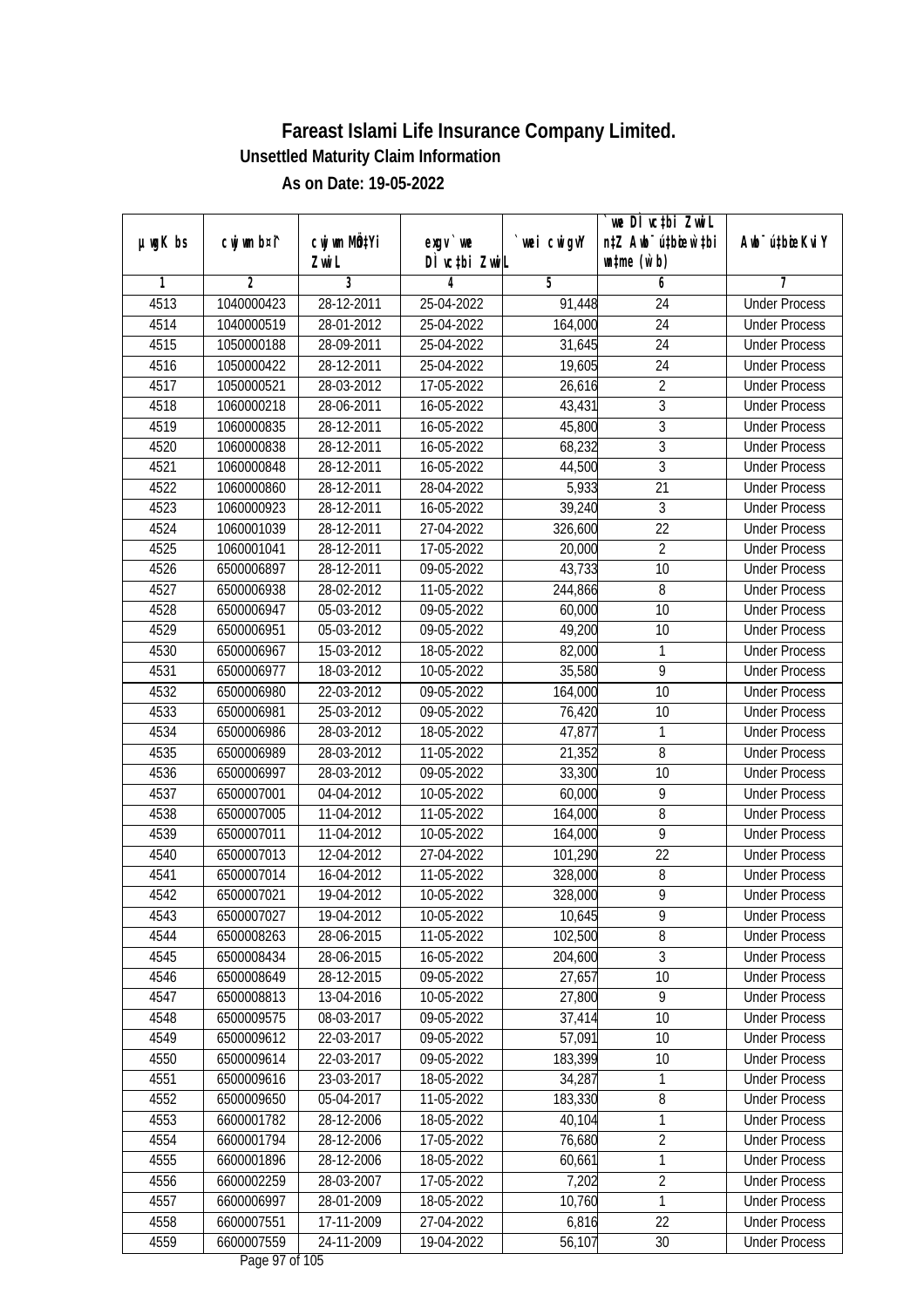|               |                |                       |                            |            | we DI vctbi ZwiL<br>n‡Z Awb <sup>-</sup> ú‡bioar`‡bi |                             |
|---------------|----------------|-----------------------|----------------------------|------------|------------------------------------------------------|-----------------------------|
| $µ$ ug $K$ bs | cwj wm b¤i^    | cwj wm MQtYi<br>Zwi L | $exgV$ we<br>DÌ vctbi ZwiL | wei cwigvY | $\n  untime\n  (u`b)\n$                              | Awb <sup>-</sup> ú‡bioeKviY |
| 1             | $\overline{2}$ | 3                     | 4                          | 5          | 6                                                    | 7                           |
| 4560          | 6600007638     | 28-12-2009            | 18-05-2022                 | 3,870      | 1                                                    | <b>Under Process</b>        |
| 4561          | 6600007880     | 28-12-2009            | 18-05-2022                 | 21,840     | 1                                                    | <b>Under Process</b>        |
| 4562          | 6600008457     | 28-02-2010            | 27-04-2022                 | 36,210     | $\overline{22}$                                      | <b>Under Process</b>        |
| 4563          | 6600008470     | 28-03-2010            | 27-04-2022                 | 28,415     | 22                                                   | <b>Under Process</b>        |
| 4564          | 6600008489     | 28-03-2010            | 27-04-2022                 | 9,070      | $\overline{22}$                                      | <b>Under Process</b>        |
| 4565          | 6600008503     | 28-03-2010            | 27-04-2022                 | 110,700    | $\overline{22}$                                      | <b>Under Process</b>        |
| 4566          | 6600008867     | 20-10-2010            | $17 - 05 - 2022$           | 10,860     | $\overline{2}$                                       | <b>Under Process</b>        |
| 4567          | 6600009213     | 28-12-2010            | 17-05-2022                 | 21,048     | $\overline{2}$                                       | <b>Under Process</b>        |
| 4568          | 6600009624     | 27-08-2011            | 27-04-2022                 | 17,490     | $\overline{22}$                                      | <b>Under Process</b>        |
| 4569          | 6600009736     | 23-11-2011            | 27-04-2022                 | 78,325     | 22                                                   | <b>Under Process</b>        |
| 4570          | 6600009749     | 28-11-2011            | 19-04-2022                 | 12,354     | $\overline{30}$                                      | <b>Under Process</b>        |
| 4571          | 6600009813     | 26-12-2011            | 27-04-2022                 | 20,000     | 22                                                   | <b>Under Process</b>        |
| 4572          | 6600009835     | 28-12-2011            | 13-04-2022                 | 669,530    | $\overline{36}$                                      | <b>Under Process</b>        |
| 4573          | 6600009850     | 28-12-2011            | 18-05-2022                 | 35,326     | 1                                                    | <b>Under Process</b>        |
| 4574          | 6600009861     | 28-12-2011            | 17-05-2022                 | 10,494     | $\overline{2}$                                       | <b>Under Process</b>        |
| 4575          | 6600009876     | 28-12-2011            | 27-04-2022                 | 26,587     | 22                                                   | <b>Under Process</b>        |
| 4576          | 6600009877     | 28-12-2011            | 17-05-2022                 | 163,300    | $\overline{2}$                                       | <b>Under Process</b>        |
| 4577          | 6600009883     | 28-12-2011            | 27-04-2022                 | 20,000     | 22                                                   | <b>Under Process</b>        |
| 4578          | 6600009911     | 28-12-2011            | 19-04-2022                 | 94,556     | 30                                                   | <b>Under Process</b>        |
| 4579          | 6600009929     | 28-12-2011            | 17-05-2022                 | 326,600    | $\overline{2}$                                       | <b>Under Process</b>        |
| 4580          | 6600009983     | 28-12-2011            | 27-04-2022                 | 6,354      | 22                                                   | <b>Under Process</b>        |
| 4581          | 6600010016     | 28-12-2011            | 27-04-2022                 | 18,957     | 22                                                   | <b>Under Process</b>        |
| 4582          | 6600010037     | 28-12-2011            | 27-04-2022                 | 55,000     | 22                                                   | <b>Under Process</b>        |
| 4583          | 6600010075     | 28-12-2011            | 19-04-2022                 | 14,482     | 30                                                   | <b>Under Process</b>        |
| 4584          | 6600010088     | 28-12-2011            | 17-05-2022                 | 246,800    | $\overline{2}$                                       | <b>Under Process</b>        |
| 4585          | 6600010143     | 28-02-2012            | 18-05-2022                 | 10,680     | 1                                                    | <b>Under Process</b>        |
| 4586          | 6600010178     | 21-04-2012            | 17-05-2022                 | 97,080     | $\overline{2}$                                       | <b>Under Process</b>        |
| 4587          | 6600011924     | 22-12-2015            | 27-04-2022                 | 140,000    | 22                                                   | <b>Under Process</b>        |
| 4588          | 6700002148     | 27-12-2009            | 10-05-2022                 | 17,426     | $\overline{9}$                                       | <b>Under Process</b>        |
| 4589          | 6700002246     | 27-12-2009            | 10-05-2022                 | 32,124     | $\overline{9}$                                       | <b>Under Process</b>        |
| 4590          | 6700002553     | 27-12-2009            | 10-05-2022                 | 6,456      | 9                                                    | <b>Under Process</b>        |
| 4591          | 6700003414     | 28-09-2010            | 10-05-2022                 | 34,233     | 9                                                    | <b>Under Process</b>        |
| 4592          | 6700003904     | 15-12-2010            | 10-05-2022                 | 46,000     | 9                                                    | <b>Under Process</b>        |
| 4593          | 6700003905     | 15-12-2010            | 10-05-2022                 | 38,000     | $\overline{9}$                                       | <b>Under Process</b>        |
| 4594          | 6700003978     | 28-12-2010            | 10-05-2022                 | 6,401      | $\overline{9}$                                       | <b>Under Process</b>        |
| 4595          | 6700004051     | 28-12-2010            | 19-04-2022                 | 8,558      | 30                                                   | <b>Under Process</b>        |
| 4596          | 6700004721     | 28-12-2010            | 10-05-2022                 | 37,000     | 9                                                    | <b>Under Process</b>        |
| 4597          | 6700005325     | 28-10-2011            | 10-05-2022                 | 48,990     | 9                                                    | <b>Under Process</b>        |
| 4598          | 6700005386     | 23-11-2011            | 10-05-2022                 | 8,648      | 9                                                    | <b>Under Process</b>        |
| 4599          | 6700005410     | 04-12-2011            | 19-04-2022                 | 47,670     | 30                                                   | <b>Under Process</b>        |
| 4600          | 6700005469     | 26-12-2011            | 10-05-2022                 | 77,170     | 9                                                    | <b>Under Process</b>        |
| 4601          | 6700005588     | 28-12-2011            | 19-04-2022                 | 6,618      | 30                                                   | <b>Under Process</b>        |
| 4602          | 6700005702     | 28-12-2011            | 19-04-2022                 | 81,650     | 30                                                   | <b>Under Process</b>        |
| 4603          | 6700005786     | 20-03-2012            | 10-05-2022                 | 49,200     | $\overline{9}$                                       | <b>Under Process</b>        |
| 4604          | 6700005791     | 24-03-2012            | 19-04-2022                 | 100,000    | 30                                                   | <b>Under Process</b>        |
| 4605          | 6800001052     | 19-10-2011            | 17-05-2022                 | 42,580     | $\overline{2}$                                       | <b>Under Process</b>        |
|               |                |                       |                            |            | 22                                                   |                             |
| 4606          | 6800001165     | 28-12-2011            | 27-04-2022                 | 11,030     |                                                      | <b>Under Process</b>        |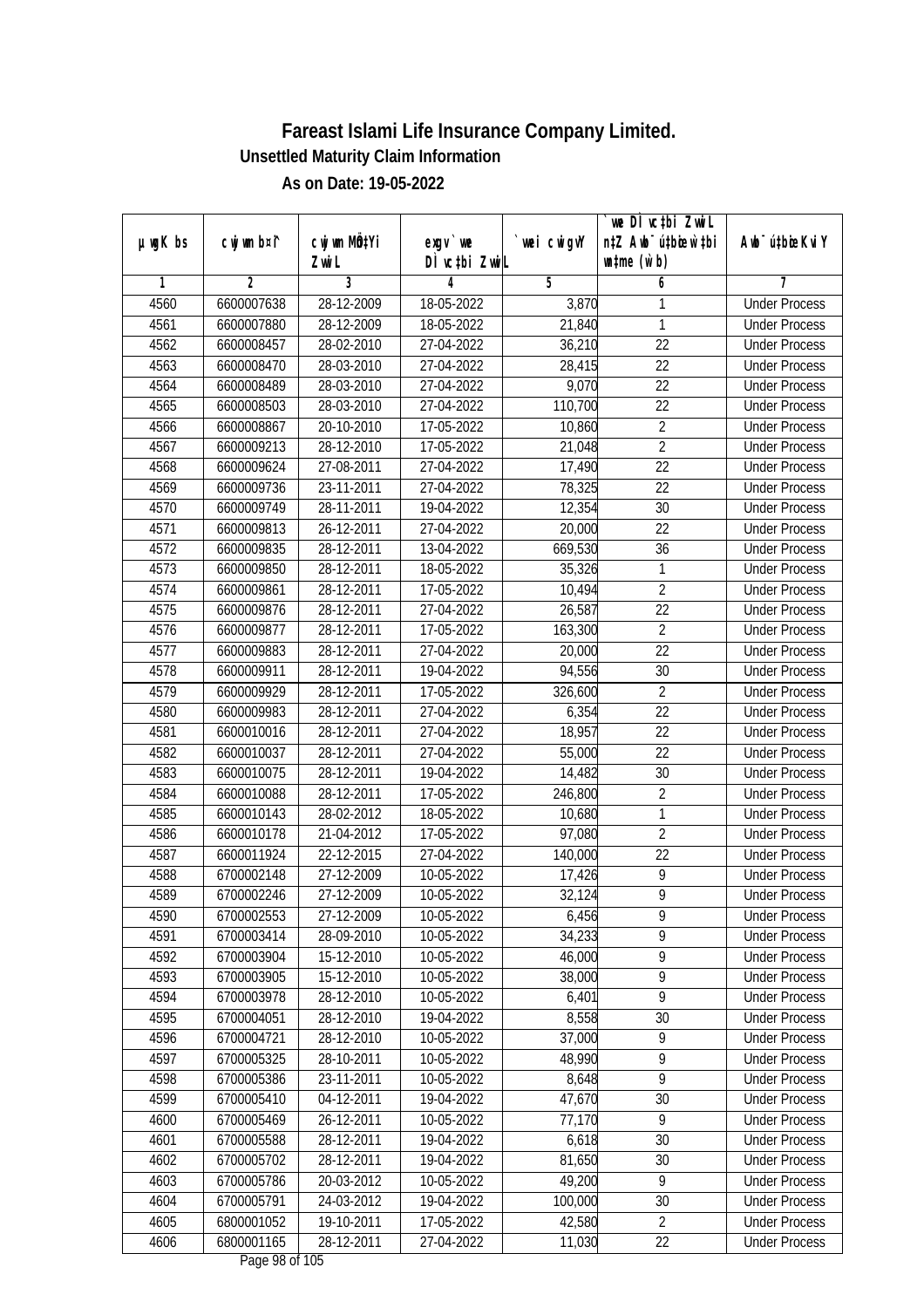| $µ$ ug $K$ bs | cwj wm b¤i^    | cwj wm MÖ¢Yi | $exgV$ we     | wei cwigvY | we DI vctbi ZwiL<br>n‡Z Awb <sup>-</sup> ú‡bicen`‡bi | Awb <sup>-</sup> ú‡bioeKviY |
|---------------|----------------|--------------|---------------|------------|------------------------------------------------------|-----------------------------|
|               |                | Zwi L        | DÌ vctbi ZwiL |            | $\n  untime\n  (u`b)\n$                              |                             |
| 1             | $\overline{2}$ | 3            | 4             | 5          | 6                                                    | 7                           |
| 4607          | 6800001203     | 28-12-2011   | 27-04-2022    | 70,855     | $\overline{22}$                                      | <b>Under Process</b>        |
| 4608          | 6800001205     | 28-12-2011   | 17-05-2022    | 133,550    | $\overline{2}$                                       | <b>Under Process</b>        |
| 4609          | 6800001233     | 28-12-2011   | 27-04-2022    | 49,360     | $\overline{22}$                                      | <b>Under Process</b>        |
| 4610          | 6800001301     | 28-12-2011   | 17-05-2022    | 160,380    | $\overline{2}$                                       | <b>Under Process</b>        |
| 4611          | 6800001379     | 25-03-2012   | 17-05-2022    | 74,934     | $\overline{2}$                                       | <b>Under Process</b>        |
| 4612          | 6900000164     | 25-06-2009   | 26-04-2022    | 9,100      | $\overline{23}$                                      | <b>Under Process</b>        |
| 4613          | 6900000173     | 25-06-2009   | 28-04-2022    | 27,750     | $\overline{21}$                                      | <b>Under Process</b>        |
| 4614          | 6900001310     | 22-12-2009   | 26-04-2022    | 24,186     | $\overline{23}$                                      | <b>Under Process</b>        |
| 4615          | 6900001474     | 15-12-2009   | 26-04-2022    | 45,915     | $\overline{23}$                                      | <b>Under Process</b>        |
| 4616          | 6900001580     | 24-12-2009   | 26-04-2022    | 5,380      | 23                                                   | <b>Under Process</b>        |
| 4617          | 6900001835     | 27-12-2009   | 18-04-2022    | 42,804     | $\overline{31}$                                      | <b>Under Process</b>        |
| 4618          | 6900001842     | 27-12-2009   | 19-04-2022    | 22,141     | 30                                                   | <b>Under Process</b>        |
| 4619          | 6900001975     | 24-12-2009   | 26-04-2022    | 53,840     | $\overline{23}$                                      | <b>Under Process</b>        |
| 4620          | 6900002293     | 27-12-2009   | 17-04-2022    | 31,540     | 32                                                   | <b>Under Process</b>        |
| 4621          | 6900002780     | 27-12-2009   | 19-04-2022    | 40,500     | 30                                                   | <b>Under Process</b>        |
| 4622          | 0910700878     | 28-12-2011   | 17-05-2022    | 30,357     | $\overline{2}$                                       | <b>Under Process</b>        |
| 4623          | 0910700879     | 28-12-2011   | 16-05-2022    | 30,532     | $\mathfrak z$                                        | <b>Under Process</b>        |
| 4624          | 0910700880     | 28-12-2011   | 17-05-2022    | 25,866     | $\overline{2}$                                       | <b>Under Process</b>        |
| 4625          | 0910700916     | 28-12-2011   | 17-05-2022    | 17,027     | $\overline{2}$                                       | <b>Under Process</b>        |
| 4626          | 0910700946     | 28-12-2011   | 08-05-2022    | 23,515     | 11                                                   | <b>Under Process</b>        |
| 4627          | 0910700947     | 28-12-2011   | 08-05-2022    | 18,665     | 11                                                   | <b>Under Process</b>        |
| 4628          | 0910700965     | 28-12-2011   | 25-04-2022    | 50,556     | 24                                                   | <b>Under Process</b>        |
| 4629          | 0910700973     | 28-12-2011   | 16-05-2022    | 55,015     | 3                                                    | <b>Under Process</b>        |
| 4630          | 0910701006     | 28-12-2011   | 17-05-2022    | 32,974     | $\overline{2}$                                       | <b>Under Process</b>        |
| 4631          | 0910701129     | 28-02-2012   | 28-04-2022    | 97,167     | 21                                                   | <b>Under Process</b>        |
| 4632          | 0910701148     | 06-03-2012   | 16-05-2022    | 31,498     | 3                                                    | <b>Under Process</b>        |
| 4633          | 0910701155     | 08-03-2012   | 28-04-2022    | 35,889     | 21                                                   | <b>Under Process</b>        |
| 4634          | 0910701175     | 12-03-2012   | 25-04-2022    | 66,111     | 24                                                   | <b>Under Process</b>        |
| 4635          | 0910701185     | 20-03-2012   | 17-05-2022    | 37,212     | $\overline{2}$                                       | <b>Under Process</b>        |
| 4636          | 0910701188     | 24-03-2012   | 08-05-2022    | 97,167     | 11                                                   | <b>Under Process</b>        |
| 4637          | 0910800094     | 28-06-2011   | 10-05-2022    | 10,111     | 9                                                    | <b>Under Process</b>        |
| 4638          | 0910800282     | 13-09-2011   | 10-05-2022    | 8,958      | 9                                                    | <b>Under Process</b>        |
| 4639          | 0910800353     | 28-09-2011   | 10-05-2022    | 5,783      | 9                                                    | <b>Under Process</b>        |
| 4640          | 0910800424     | 27-10-2011   | 10-05-2022    | 5,338      | $\overline{9}$                                       | <b>Under Process</b>        |
| 4641          | 0910800543     | 20-12-2011   | 10-05-2022    | 19,806     | $\overline{9}$                                       | <b>Under Process</b>        |
| 4642          | 0910800548     | 21-12-2011   | 10-05-2022    | 59,922     | 9                                                    | <b>Under Process</b>        |
| 4643          | 0910800655     | 28-12-2011   | 10-05-2022    | 34,692     | $\overline{9}$                                       | <b>Under Process</b>        |
| 4644          | 0910800723     | 28-12-2011   | 10-05-2022    | 43,780     | $\overline{9}$                                       | <b>Under Process</b>        |
| 4645          | 0910800728     | 28-12-2011   | 10-05-2022    | 95,412     | $\overline{9}$                                       | <b>Under Process</b>        |
| 4646          | 0910800820     | 12-02-2012   | 10-05-2022    | 15,465     | $\overline{9}$                                       | <b>Under Process</b>        |
| 4647          | 0910800850     | 14-02-2012   | 10-05-2022    | 41,801     | 9                                                    | <b>Under Process</b>        |
| 4648          | 0910800921     | 22-03-2012   | 10-05-2022    | 92,507     | $\overline{9}$                                       | <b>Under Process</b>        |
| 4649          | 0910900044     | 28-06-2011   | 11-05-2022    | 5,338      | $\overline{8}$                                       | <b>Under Process</b>        |
| 4650          | 0910900227     | 14-11-2011   | 09-05-2022    | 14,715     | 10                                                   | <b>Under Process</b>        |
| 4651          | 0910900258     | 12-12-2011   | 11-05-2022    | 91,388     | 8                                                    | <b>Under Process</b>        |
| 4652          | 0910900341     | 28-12-2011   | 11-05-2022    | 35,298     | $\overline{8}$                                       | <b>Under Process</b>        |
| 4653          | 0910900356     | 28-12-2011   | 11-05-2022    | 23,253     | 8                                                    | <b>Under Process</b>        |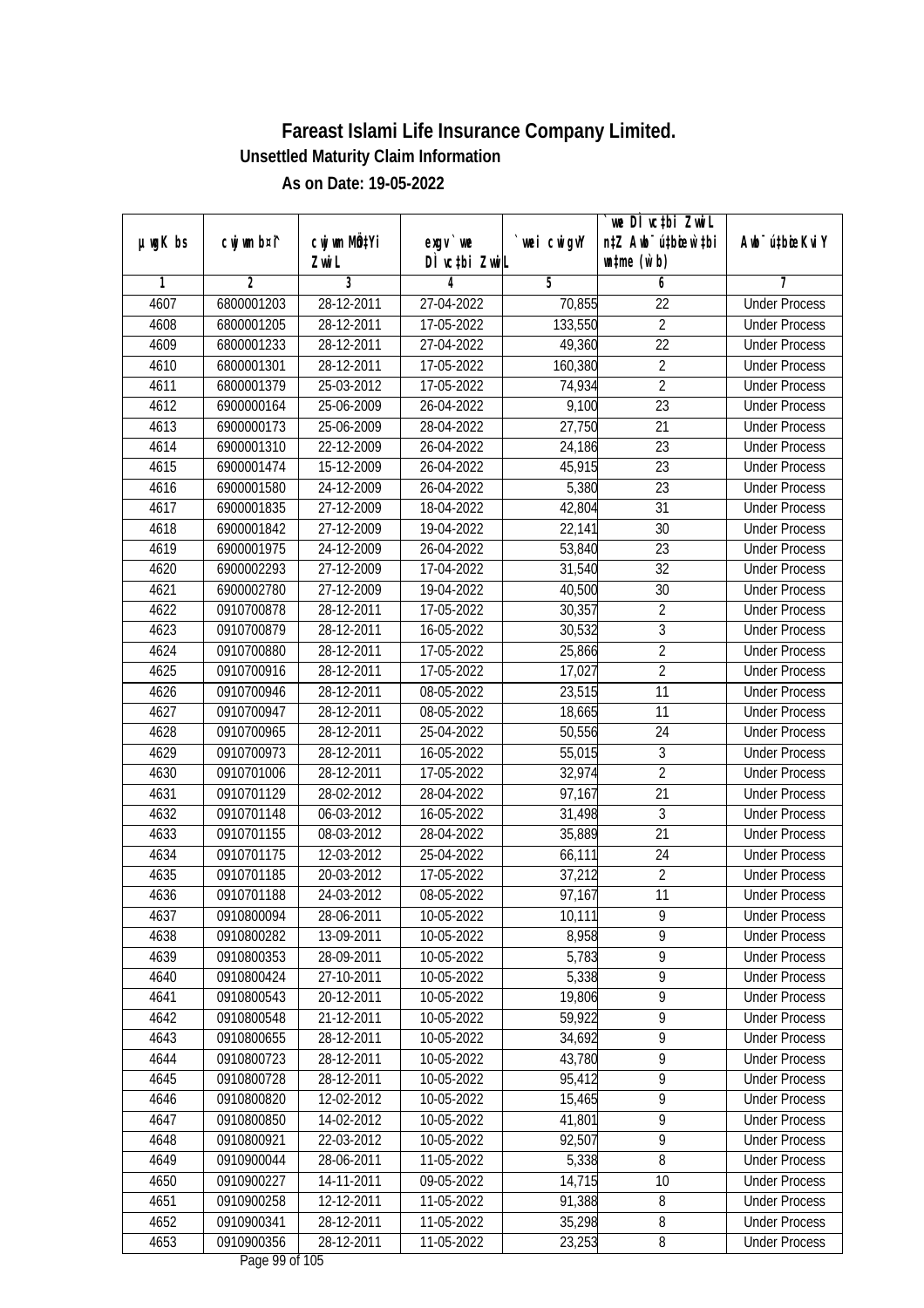|               |                | cwj wm MQtYi |                            |                     | we DI vctbi ZwiL<br>n‡Z Awb <sup>-</sup> ú‡bioar`‡bi | Aub <sup>-</sup> ú‡biosKvi Y |
|---------------|----------------|--------------|----------------------------|---------------------|------------------------------------------------------|------------------------------|
| $µ$ ug $K$ bs | cwj wm b¤i^    | Zwi L        | $exgV$ we<br>DÌ vctbi ZwiL | wei cwigvY          | $\n  untime\n  (u`b)\n$                              |                              |
| 1             | $\overline{2}$ | 3            | 4                          | 5                   | 6                                                    | 7                            |
| 4654          | 0910900370     | 28-12-2011   | 11-05-2022                 | $\overline{53,773}$ | 8                                                    | <b>Under Process</b>         |
| 4655          | 0910900375     | 28-12-2011   | $09-05-2022$               | 64,691              | 10                                                   | <b>Under Process</b>         |
| 4656          | 0910900378     | 28-12-2011   | 11-05-2022                 | 170,079             | 8                                                    | <b>Under Process</b>         |
| 4657          | 0910900404     | 23-02-2012   | 12-05-2022                 | 52,619              | 7                                                    | <b>Under Process</b>         |
| 4658          | 0911000593     | 17-02-2010   | 28-04-2022                 | 29,818              | $\overline{21}$                                      | <b>Under Process</b>         |
| 4659          | 0911000705     | 28-03-2010   | 28-04-2022                 | 42,952              | $\overline{21}$                                      | <b>Under Process</b>         |
| 4660          | 0911001618     | 28-10-2011   | 21-04-2022                 | 47,163              | 28                                                   | <b>Under Process</b>         |
| 4661          | 0911001619     | 28-10-2011   | 21-04-2022                 | 59,573              | 28                                                   | <b>Under Process</b>         |
| 4662          | 0911001771     | 28-01-2012   | 08-05-2022                 | 18,036              | 11                                                   | <b>Under Process</b>         |
| 4663          | 0911100645     | 12-02-2012   | 16-05-2022                 | 58,301              | 3                                                    | <b>Under Process</b>         |
| 4664          | 0911100654     | 28-01-2012   | 09-05-2022                 | 5,795               | $\overline{10}$                                      | <b>Under Process</b>         |
| 4665          | 0911100661     | 28-01-2012   | 09-05-2022                 | 73,915              | 10                                                   | <b>Under Process</b>         |
| 4666          | 0911100695     | 28-02-2012   | 09-05-2022                 | 56,703              | $\overline{10}$                                      | <b>Under Process</b>         |
| 4667          | 0911100723     | 28-02-2012   | 16-05-2022                 | 79,424              | 3                                                    | <b>Under Process</b>         |
| 4668          | 0911100774     | 28-03-2012   | 16-05-2022                 | 43,445              | $\overline{3}$                                       | <b>Under Process</b>         |
| 4669          | 0911100790     | 28-03-2012   | 09-05-2022                 | 38,237              | 10                                                   | <b>Under Process</b>         |
| 4670          | 0911200064     | 24-08-2011   | 08-05-2022                 | 37,176              | 11                                                   | <b>Under Process</b>         |
| 4671          | 0911200228     | 28-12-2011   | 08-05-2022                 | 5,561               | 11                                                   | <b>Under Process</b>         |
| 4672          | 0911200310     | 11-12-2011   | 08-05-2022                 | 13,347              | 11                                                   | <b>Under Process</b>         |
| 4673          | 0911200381     | 11-02-2012   | 08-05-2022                 | 31,662              | 11                                                   | <b>Under Process</b>         |
| 4674          | 0911200413     | 06-03-2012   | 08-05-2022                 | 18,922              | 11                                                   | <b>Under Process</b>         |
| 4675          | 0911200433     | 20-03-2012   | 08-05-2022                 | 97,167              | 11                                                   | <b>Under Process</b>         |
| 4676          | 0911200476     | 28-01-2012   | 08-05-2022                 | 42,463              | 11                                                   | <b>Under Process</b>         |
| 4677          | 0911300070     | 22-09-2011   | 28-04-2022                 | 38,395              | 21                                                   | <b>Under Process</b>         |
| 4678          | 0911300177     | 10-10-2011   | 18-04-2022                 | 9,406               | 31                                                   | <b>Under Process</b>         |
| 4679          | 0911300608     | 19-12-2011   | 28-04-2022                 | 18,338              | 21                                                   | <b>Under Process</b>         |
| 4680          | 0911300732     | 28-12-2011   | 18-04-2022                 | 8,007               | 31                                                   | <b>Under Process</b>         |
| 4681          | 0911300761     | 28-12-2011   | 28-04-2022                 | 15,719              | 21                                                   | <b>Under Process</b>         |
| 4682          | 0911300889     | 28-12-2011   | 18-04-2022                 | 37,054              | 31                                                   | <b>Under Process</b>         |
| 4683          | 0911301052     | 29-01-2012   | 08-05-2022                 | 11,241              | 11                                                   | <b>Under Process</b>         |
| 4684          | 0911301082     | 14-02-2012   | 19-04-2022                 | 15,774              | 30                                                   | <b>Under Process</b>         |
| 4685          | 0911301137     | 22-02-2012   | 28-04-2022                 | 13,768              | 21                                                   | <b>Under Process</b>         |
| 4686          | 0911301225     | 15-03-2012   | 19-04-2022                 | 63,130              | 30                                                   | <b>Under Process</b>         |
| 4687          | 0911301249     | 29-03-2012   | 17-05-2022                 | 97,167              | $\overline{2}$                                       | <b>Under Process</b>         |
| 4688          | 0911301251     | 15-04-2012   | 28-04-2022                 | 25,930              | 21                                                   | <b>Under Process</b>         |
| 4689          | 0911301259     | 08-04-2012   | 28-04-2022                 | 88,261              | 21                                                   | <b>Under Process</b>         |
| 4690          | 0911301260     | $15-04-2012$ | 28-04-2022                 | 25,930              | 21                                                   | <b>Under Process</b>         |
| 4691          | 0911301274     | 05-04-2012   | 17-05-2022                 | 97,167              | $\overline{2}$                                       | <b>Under Process</b>         |
| 4692          | 0911301313     | 18-04-2012   | 28-04-2022                 | 11,370              | 21                                                   | <b>Under Process</b>         |
| 4693          | 0911400039     | 28-11-2011   | 09-05-2022                 | 36,217              | 10                                                   | <b>Under Process</b>         |
| 4694          | 0911400044     | 28-11-2011   | 11-05-2022                 | 36,048              | 8                                                    | <b>Under Process</b>         |
| 4695          | 0911400070     | 28-11-2011   | 11-05-2022                 | 86,070              | $\overline{8}$                                       | <b>Under Process</b>         |
| 4696          | 0911400160     | 28-12-2011   | 09-05-2022                 | 33,366              | 10                                                   | <b>Under Process</b>         |
| 4697          | 0911400161     | 28-12-2011   | 11-05-2022                 | 90,910              | $\, 8$                                               | <b>Under Process</b>         |
| 4698          | 0911400196     | 28-12-2011   | 11-05-2022                 | 53,451              | 8                                                    | <b>Under Process</b>         |
| 4699          | 0911500215     | 28-11-2011   | 08-05-2022                 | 35,184              | 11                                                   | <b>Under Process</b>         |
| 4700          | 0911500362     | 28-12-2011   | 08-05-2022                 | 29,082              | 11                                                   | <b>Under Process</b>         |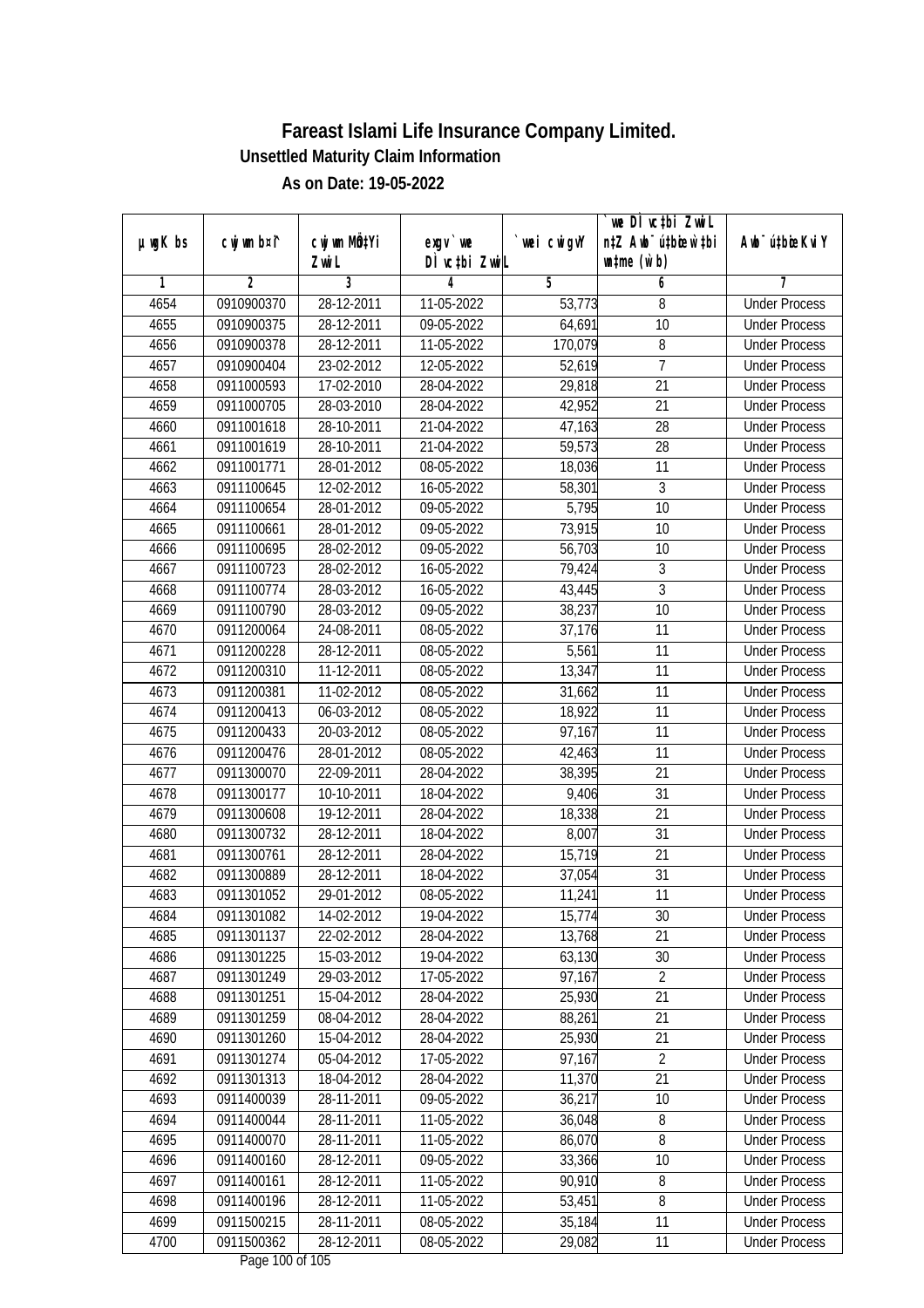|               |                |              |                                           |             | `we DÌ vc‡bi ZwwiL               |                             |
|---------------|----------------|--------------|-------------------------------------------|-------------|----------------------------------|-----------------------------|
| $µ$ ug $K$ bs | cwj wm b¤i^    | cwj wm MQtYi | $exgV$ we                                 | `wei cwigvY | n‡Z Awb <sup>-</sup> ú‡bioen`‡bi | Awb <sup>-</sup> ú‡bioeKviY |
|               |                | Zwi L        | DÌ vctbi ZwiL                             |             | $\n  untime\n  (u`b)\n$          |                             |
| 1             | $\overline{2}$ | 3            | 4                                         | 5           | 6                                | 7                           |
| 4701          | 0911500506     | 28-02-2012   | 08-05-2022                                | 194,326     | 11                               | <b>Under Process</b>        |
| 4702          | 0912005164     | 28-06-2011   | 25-04-2022                                | 28,917      | $\overline{24}$                  | <b>Under Process</b>        |
| 4703          | 0912005385     | 28-07-2011   | 21-04-2022                                | 248,857     | 28                               | <b>Under Process</b>        |
| 4704          | 0912005877     | 28-12-2011   | 25-04-2022                                | 96,743      | 24                               | <b>Under Process</b>        |
| 4705          | 0912005898     | 28-12-2011   | 27-04-2022                                | 13,347      | $\overline{22}$                  | <b>Under Process</b>        |
| 4706          | 0912005901     | 28-12-2011   | 27-04-2022                                | 82,519      | $\overline{22}$                  | <b>Under Process</b>        |
| 4707          | 0912006014     | 28-01-2012   | 21-04-2022                                | 17,227      | $\overline{28}$                  | <b>Under Process</b>        |
| 4708          | 0912006017     | 28-01-2012   | 21-04-2022                                | 41,136      | $\overline{28}$                  | <b>Under Process</b>        |
| 4709          | 0912006031     | 28-01-2012   | 21-04-2022                                | 97,167      | 28                               | <b>Under Process</b>        |
| 4710          | 0912006056     | 28-02-2012   | 21-04-2022                                | 194,326     | 28                               | <b>Under Process</b>        |
| 4711          | 0912006067     | 28-02-2012   | 12-05-2022                                | 766,656     | 7                                | <b>Under Process</b>        |
| 4712          | 0912006068     | 28-02-2012   | 27-04-2022                                | 766,656     | 22                               | <b>Under Process</b>        |
| 4713          | 0912006133     | 28-03-2012   | 18-04-2022                                | 194,326     | $\overline{31}$                  | <b>Under Process</b>        |
| 4714          | 0912006140     | 28-03-2012   | 11-05-2022                                | 295,942     | 8                                | <b>Under Process</b>        |
| 4715          | 0912006141     | 28-03-2012   | 11-05-2022                                | 97,167      | 8                                | <b>Under Process</b>        |
| 4716          | 0912006148     | 28-03-2012   | 18-05-2022                                | 59,523      | 1                                | <b>Under Process</b>        |
| 4717          | 1060001060     | 28-12-2011   | 17-05-2022                                | 81,790      | $\overline{2}$                   | <b>Under Process</b>        |
| 4718          | 1060001094     | 07-03-2012   | 28-04-2022                                | 17,790      | 21                               | <b>Under Process</b>        |
| 4719          | 1060001099     | 10-03-2012   | 17-05-2022                                | 49,200      | $\sqrt{2}$                       | <b>Under Process</b>        |
| 4720          | 1060001177     | 25-04-2012   | 16-05-2022                                | 164,000     | $\overline{3}$                   | <b>Under Process</b>        |
| 4721          | 1060001261     | 28-04-2012   | 17-05-2022                                | 64,720      | $\overline{2}$                   | <b>Under Process</b>        |
| 4722          | 1070000179     | 14-11-2011   | 28-04-2022                                | 17,112      | 21                               | <b>Under Process</b>        |
| 4723          | 1070000222     | 28-11-2011   | 27-04-2022                                | 1,221,400   | 22                               | <b>Under Process</b>        |
| 4724          | 1070000282     | 28-12-2011   | 28-04-2022                                | 40,000      | 21                               | <b>Under Process</b>        |
| 4725          | 1070000284     | 28-12-2011   | 16-05-2022                                | 65,350      | 3                                | <b>Under Process</b>        |
| 4726          | 1070000469     | 08-03-2012   | 25-04-2022                                | 10,674      | 24                               | <b>Under Process</b>        |
| 4727          | 1070000473     | 07-03-2012   | 28-04-2022                                | 40,000      | 21                               | <b>Under Process</b>        |
| 4728          | 1070000503     | 22-04-2012   | 17-05-2022                                | 82,000      | $\overline{2}$                   | <b>Under Process</b>        |
| 4729          | 1070000575     | 02-04-2012   | 17-05-2022                                | 377,200     | $\overline{2}$                   | <b>Under Process</b>        |
| 4730          | 1080000322     | 28-12-2011   | 10-05-2022                                | 44,120      | $\overline{9}$                   | <b>Under Process</b>        |
| 4731          | 1080000434     | 28-12-2011   | 25-04-2022                                | 160,780     | 24                               | <b>Under Process</b>        |
| 4732          | 1080000638     | 10-04-2012   | 10-05-2022                                | 328,000     | 9                                | <b>Under Process</b>        |
| 4733          | 1090000137     | 28-12-2011   | 11-05-2022                                | 34,980      | 8                                | <b>Under Process</b>        |
| 4734          | 1090001551     | 28-12-2015   | 11-05-2022                                | 280,000     | $8\,$                            | <b>Under Process</b>        |
| 4735          | 1100005781     | 28-12-2009   | 25-04-2022                                | 61,583      | 24                               | <b>Under Process</b>        |
| 4736          | 1100005864     | 20-12-2009   | 08-05-2022                                | 31,694      | 11                               | <b>Under Process</b>        |
| 4737          | 1100005986     | 20-03-2010   | 24-04-2022                                | 66,420      | 25                               | <b>Under Process</b>        |
| 4738          | 1100005989     | 20-03-2010   | 24-04-2022                                | 66,420      | 25                               | <b>Under Process</b>        |
| 4739          | 1100006009     | 01-04-2010   | 08-05-2022                                | 66,420      | 11                               | <b>Under Process</b>        |
| 4740          | 1110000269     | 28-12-2011   | 09-05-2022                                | 141,185     | 10                               | <b>Under Process</b>        |
| 4741          | 1110000349     | 28-02-2012   | 16-05-2022                                | 82,000      | 3                                | <b>Under Process</b>        |
| 4742          | 1120000059     | 18-10-2011   | 08-05-2022                                | 163,300     | 11                               | <b>Under Process</b>        |
| 4743          | 1120000113     | 12-12-2011   | 10-05-2022                                | 163,300     | $\overline{9}$                   | <b>Under Process</b>        |
| 4744          | 1120000159     | 28-12-2011   | 08-05-2022                                | 41,553      | $\overline{11}$                  | <b>Under Process</b>        |
| 4745          | 1120000285     | 18-12-2011   | 08-05-2022                                | 100,000     | 11                               | <b>Under Process</b>        |
| 4746          | 1120000325     | 25-02-2012   | 10-05-2022                                | 82,000      | 9                                | <b>Under Process</b>        |
| 4747          | 1120000331     | 25-02-2012   | 08-05-2022<br>$D_{\text{max}}$ 101 of 100 | 25,180      | 11                               | <b>Under Process</b>        |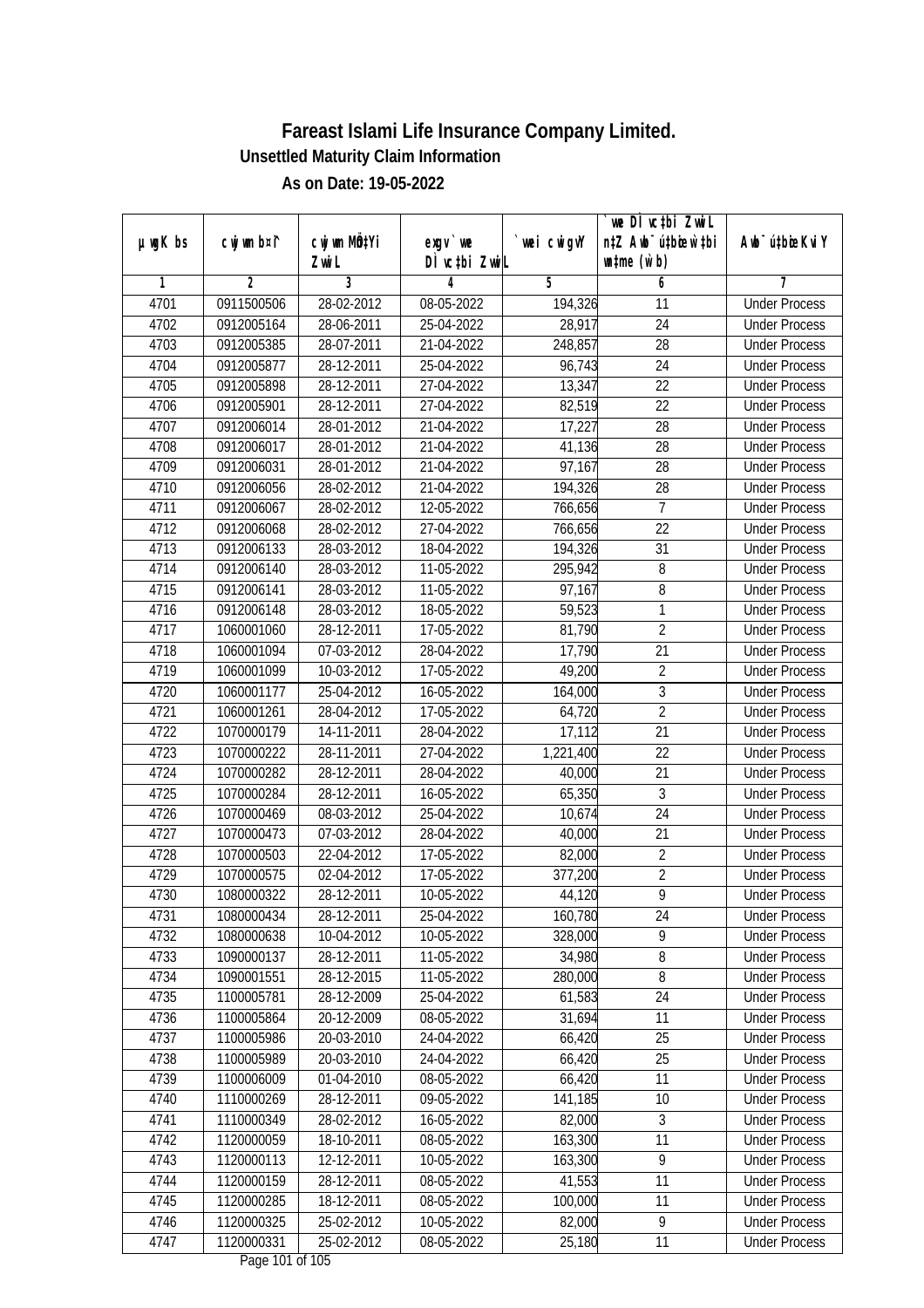| $µ$ ug $K$ bs | cwj wm b¤i^ | cwj wm MQtYi     | exgv `we                            | wei cwigvY | `we DÌ vc‡bi ZwiL<br>n‡Z Awb <sup>-</sup> ú‡bioen`‡bi | Awb <sup>-</sup> ú‡bioeKviY |
|---------------|-------------|------------------|-------------------------------------|------------|-------------------------------------------------------|-----------------------------|
|               |             | Zwi L            | DÌ vctbi ZwiL                       |            | $\n  untime\n  (u`b)\n$                               |                             |
| 1             | 2           | 3                | 4                                   | 5          | 6                                                     | 7                           |
| 4748          | 1120000332  | 25-02-2012       | 08-05-2022                          | 79,380     | 11                                                    | <b>Under Process</b>        |
| 4749          | 1120000380  | 28-04-2012       | 18-05-2022                          | 1,615,800  | 1                                                     | <b>Under Process</b>        |
| 4750          | 1120000381  | 28-04-2012       | 19-05-2022                          | 807,400    | $\boldsymbol{0}$                                      | <b>Under Process</b>        |
| 4751          | 1130000336  | 28-12-2011       | 19-04-2022                          | 10,572     | 30                                                    | <b>Under Process</b>        |
| 4752          | 1130000540  | 24-03-2012       | 28-04-2022                          | 115,445    | 21                                                    | <b>Under Process</b>        |
| 4753          | 1130000541  | 14-03-2012       | 17-05-2022                          | 322,160    | $\overline{2}$                                        | <b>Under Process</b>        |
| 4754          | 1130000545  | 04-04-2012       | 17-05-2022                          | 28,107     | $\overline{2}$                                        | <b>Under Process</b>        |
| 4755          | 1130000547  | 03-04-2012       | 18-04-2022                          | 82,000     | $\overline{31}$                                       | <b>Under Process</b>        |
| 4756          | 1130000551  | 09-04-2012       | 17-05-2022                          | 30,000     | $\overline{2}$                                        | <b>Under Process</b>        |
| 4757          | 1130000559  | 19-04-2012       | 28-04-2022                          | 49,200     | 21                                                    | <b>Under Process</b>        |
| 4758          | 1140000035  | 27-12-2011       | 12-05-2022                          | 46,075     | $\overline{7}$                                        | <b>Under Process</b>        |
| 4759          | 1140000124  | 28-12-2011       | 09-05-2022                          | 81,660     | 10                                                    | <b>Under Process</b>        |
| 4760          | 1140000134  | 28-12-2011       | 11-05-2022                          | 81,650     | 8                                                     | <b>Under Process</b>        |
| 4761          | 1140000217  | 28-12-2011       | 11-05-2022                          | 130,480    | 8                                                     | <b>Under Process</b>        |
| 4762          | 1140000245  | 19-03-2012       | 09-05-2022                          | 164,000    | 10                                                    | <b>Under Process</b>        |
| 4763          | 1140000255  | $27 - 03 - 2012$ | 11-05-2022                          | 558,400    | 8                                                     | <b>Under Process</b>        |
| 4764          | 1150000580  | 28-12-2011       | 08-05-2022                          | 209,088    | 11                                                    | <b>Under Process</b>        |
| 4765          | 1150000652  | 28-12-2011       | 08-05-2022                          | 239,648    | 11                                                    | <b>Under Process</b>        |
| 4766          | 1150000658  | 28-12-2011       | 08-05-2022                          | 22,060     | 11                                                    | <b>Under Process</b>        |
| 4767          | 1150000678  | 28-12-2011       | 08-05-2022                          | 244,950    | 11                                                    | <b>Under Process</b>        |
| 4768          | 1150000694  | 28-12-2011       | 08-05-2022                          | 110,544    | 11                                                    | <b>Under Process</b>        |
| 4769          | 1150000724  | 28-12-2011       | 08-05-2022                          | 11,030     | 11                                                    | <b>Under Process</b>        |
| 4770          | 1150000725  | 28-12-2011       | 08-05-2022                          | 79,030     | 11                                                    | <b>Under Process</b>        |
| 4771          | 1150000737  | 28-12-2011       | 08-05-2022                          | 81,650     | 11                                                    | <b>Under Process</b>        |
| 4772          | 1150000827  | 28-12-2011       | 08-05-2022                          | 88,240     | 11                                                    | <b>Under Process</b>        |
| 4773          | 1150001033  | 28-12-2011       | 18-04-2022                          | 42,833     | 31                                                    | <b>Under Process</b>        |
| 4774          | 1150001047  | 28-12-2011       | 08-05-2022                          | 163,305    | 11                                                    | <b>Under Process</b>        |
| 4775          | 1150001112  | 28-12-2011       | 08-05-2022                          | 22,060     | 11                                                    | <b>Under Process</b>        |
| 4776          | 1150001159  | 28-02-2012       | 08-05-2022                          | 164,000    | 11                                                    | <b>Under Process</b>        |
| 4777          | 1170001178  | 20-05-2015       | 12-05-2022                          | 139,001    | 7                                                     | <b>Under Process</b>        |
| 4778          | 1170001561  | 07-12-2015       | 24-04-2022                          | 554,192    | 25                                                    | <b>Under Process</b>        |
| 4779          | 1170001779  | 28-12-2015       | 17-05-2022                          | 11,258     | $\overline{2}$                                        | <b>Under Process</b>        |
| 4780          | 1200005440  | 11-05-2005       | 21-04-2022                          | 48,829     | 28                                                    | <b>Under Process</b>        |
| 4781          | 1200005487  | 26-05-2005       | 18-05-2022                          | 13,024     | 1                                                     | <b>Under Process</b>        |
| 4782          | 1200006855  | 28-02-2006       | 11-05-2022                          | 5,970      | 8                                                     | <b>Under Process</b>        |
| 4783          | 1200006856  | 28-02-2006       | 11-05-2022                          | 34,914     | 8                                                     | <b>Under Process</b>        |
| 4784          | 1200010967  | 28-08-2009       | 21-04-2022                          | 54,600     | 28                                                    | <b>Under Process</b>        |
| 4785          | 1200011078  | 28-10-2009       | 18-05-2022                          | 28,296     | 1                                                     | <b>Under Process</b>        |
| 4786          | 1200012192  | 28-03-2010       | 25-04-2022                          | 5,430      | 24                                                    | <b>Under Process</b>        |
| 4787          | 1200012214  | 28-03-2010       | 25-04-2022                          | 120,700    | 24                                                    | <b>Under Process</b>        |
| 4788          | 1200013335  | 28-04-2011       | 18-05-2022                          | 11,030     | 1                                                     | <b>Under Process</b>        |
| 4789          | 1200013614  | 28-09-2011       | 18-05-2022                          | 22,060     | 1                                                     | <b>Under Process</b>        |
| 4790          | 1200013649  | 27-10-2011       | 18-04-2022                          | 326,600    | $\overline{31}$                                       | <b>Under Process</b>        |
| 4791          | 1200013843  | 24-12-2011       | 27-04-2022                          | 148,730    | 22                                                    | <b>Under Process</b>        |
| 4792          | 1200013874  | 28-12-2011       | 27-04-2022                          | 326,600    | 22                                                    | <b>Under Process</b>        |
| 4793          | 1200013897  | 28-12-2011       | 18-05-2022                          | 12,774     | $\mathbf{1}$                                          | <b>Under Process</b>        |
| 4794          | 1200014180  | 28-01-2012       | 27-04-2022<br>$D_{0.92}$ 103 of 105 | 323,900    | 22                                                    | <b>Under Process</b>        |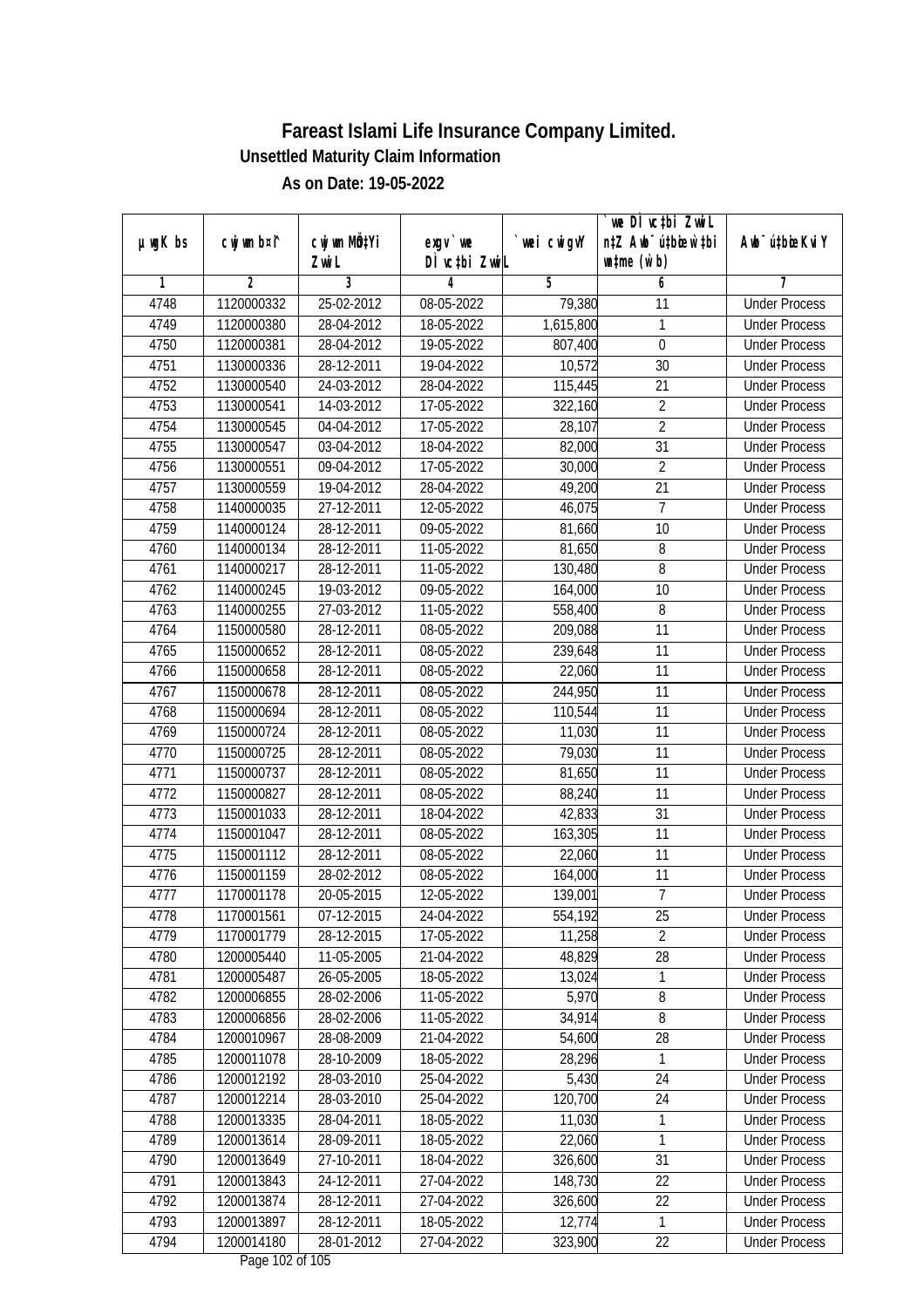|               | cwj wm b¤i^    | cwj wm MQtYi |                                           | wei cwigvY | `we DÌ vc‡bi ZwiL<br>n‡Z Awb <sup>-</sup> ú‡bioen`‡bi | Aub <sup>-</sup> ú‡biosKvi Y |
|---------------|----------------|--------------|-------------------------------------------|------------|-------------------------------------------------------|------------------------------|
| $µ$ ug $K$ bs |                | Zwi L        | $exgV$ we<br>DÌ vctbi ZwiL                |            | $\n  untime\n  (u`b)\n$                               |                              |
| 1             | $\overline{2}$ | 3            | 4                                         | 5          | 6                                                     | 7                            |
| 4795          | 1200014308     | 28-04-2012   | 18-05-2022                                | 72,660     | 1                                                     | <b>Under Process</b>         |
| 4796          | 1230001145     | 28-02-2016   | 09-05-2022                                | 210,000    | $\overline{10}$                                       | <b>Under Process</b>         |
| 4797          | 1250002486     | 25-02-2016   | 24-04-2022                                | 70,000     | 25                                                    | <b>Under Process</b>         |
| 4798          | 1300009616     | 25-03-2007   | 09-05-2022                                | 42,916     | 10                                                    | <b>Under Process</b>         |
| 4799          | 1300014816     | 28-06-2009   | 09-05-2022                                | 9,474      | $\overline{10}$                                       | <b>Under Process</b>         |
| 4800          | 1300014932     | 25-08-2009   | 09-05-2022                                | 20,820     | 10                                                    | <b>Under Process</b>         |
| 4801          | 1300015062     | 28-10-2009   | 09-05-2022                                | 17,017     | 10                                                    | <b>Under Process</b>         |
| 4802          | 1300015085     | 10-11-2009   | 19-04-2022                                | 34,194     | 30                                                    | <b>Under Process</b>         |
| 4803          | 1300015088     | 10-11-2009   | 09-05-2022                                | 6,182      | 10                                                    | <b>Under Process</b>         |
| 4804          | 1300015652     | 28-12-2009   | 11-05-2022                                | 39,522     | 8                                                     | <b>Under Process</b>         |
| 4805          | 1300015732     | 28-12-2009   | 09-05-2022                                | 19,380     | $\overline{10}$                                       | <b>Under Process</b>         |
| 4806          | 1300015828     | 28-03-2010   | 09-05-2022                                | 55,350     | 10                                                    | <b>Under Process</b>         |
| 4807          | 1300015838     | 28-03-2010   | 24-04-2022                                | 110,700    | 25                                                    | <b>Under Process</b>         |
| 4808          | 1300015841     | 28-03-2010   | 09-05-2022                                | 15,190     | 10                                                    | <b>Under Process</b>         |
| 4809          | 1300015850     | 28-03-2010   | 09-05-2022                                | 16,611     | 10                                                    | <b>Under Process</b>         |
| 4810          | 1300015862     | 28-03-2010   | 19-04-2022                                | 10,404     | 30                                                    | <b>Under Process</b>         |
| 4811          | 1300016716     | 28-06-2011   | 24-04-2022                                | 49,360     | 25                                                    | <b>Under Process</b>         |
| 4812          | 1300016800     | 28-10-2011   | 09-05-2022                                | 17,490     | 10                                                    | <b>Under Process</b>         |
| 4813          | 6900002784     | 27-12-2009   | 19-04-2022                                | 65,520     | 30                                                    | <b>Under Process</b>         |
| 4814          | 7000000734     | 24-12-2011   | 24-04-2022                                | 163,300    | 25                                                    | <b>Under Process</b>         |
| 4815          | 7000000765     | 28-12-2011   | 24-04-2022                                | 163,300    | 25                                                    | <b>Under Process</b>         |
| 4816          | 7000000773     | 28-12-2011   | 24-04-2022                                | 48,990     | 25                                                    | <b>Under Process</b>         |
| 4817          | 7000000780     | 28-12-2011   | 17-05-2022                                | 160,580    | $\overline{2}$                                        | <b>Under Process</b>         |
| 4818          | 7000000905     | 09-02-2012   | 24-04-2022                                | 164,000    | 25                                                    | <b>Under Process</b>         |
| 4819          | 7000000944     | 11-03-2012   | 24-04-2022                                | 82,953     | 25                                                    | <b>Under Process</b>         |
| 4820          | 7100001121     | 28-03-2012   | 08-05-2022                                | 200,000    | 11                                                    | <b>Under Process</b>         |
| 4821          | 7100002001     | 28-03-2016   | 24-04-2022                                | 35,004     | 25                                                    | <b>Under Process</b>         |
| 4822          | 7200000233     | 28-06-2009   | 19-04-2022                                | 2,550      | 30                                                    | <b>Under Process</b>         |
| 4823          | 7200000542     | 05-09-2009   | 09-05-2022                                | 16,334     | 10                                                    | <b>Under Process</b>         |
| 4824          | 7200000784     | 22-11-2009   | 11-05-2022                                | 37,540     | 8                                                     | <b>Under Process</b>         |
| 4825          | 7200000808     | 10-12-2009   | 09-05-2022                                | 54,675     | 10                                                    | <b>Under Process</b>         |
| 4826          | 7200000984     | 28-12-2009   | 21-04-2022                                | 18,225     | 28                                                    | <b>Under Process</b>         |
| 4827          | 7200001334     | 28-12-2009   | 21-04-2022                                | 14,203     | 28                                                    | <b>Under Process</b>         |
| 4828          | 7200001397     | 28-12-2009   | 09-05-2022                                | 5,427      | 10                                                    | <b>Under Process</b>         |
| 4829          | 7200002915     | 28-06-2011   | 09-05-2022                                | 217,266    | 10                                                    | <b>Under Process</b>         |
| 4830          | 7200002940     | 28-06-2011   | 19-04-2022                                | 38,472     | 30                                                    | <b>Under Process</b>         |
| 4831          | 7200003256     | 28-11-2011   | 21-04-2022                                | 30,060     | 28                                                    | <b>Under Process</b>         |
| 4832          | 7200003344     | 28-12-2011   | 09-05-2022                                | 20,000     | 10                                                    | <b>Under Process</b>         |
| 4833          | 7200003354     | 28-12-2011   | 21-04-2022                                | 121,840    | 28                                                    | <b>Under Process</b>         |
| 4834          | 7200003367     | 28-12-2011   | 21-04-2022                                | 45,808     | 28                                                    | <b>Under Process</b>         |
| 4835          | 7200003384     | 28-12-2011   | 09-05-2022                                | 354,433    | 10                                                    | <b>Under Process</b>         |
| 4836          | 7200003497     | 28-12-2011   | 19-04-2022                                | 489,910    | 30                                                    | <b>Under Process</b>         |
| 4837          | 7200003548     | 28-12-2011   | 09-05-2022                                | 6,618      | 10                                                    | <b>Under Process</b>         |
| 4838          | 7300004984     | 03-10-2009   | 16-05-2022                                | 28,230     | 3                                                     | <b>Under Process</b>         |
| 4839          | 7300005107     | 28-10-2009   | 20-04-2022                                | 111,019    | 29                                                    | <b>Under Process</b>         |
| 4840          | 7300005186     | 18-11-2009   | 16-05-2022                                | 36,739     | 3                                                     | <b>Under Process</b>         |
| 4841          | 7300005493     | 28-12-2009   | 12-05-2022<br>$D_{\text{max}}$ 100 of 100 | 109,200    | $\overline{7}$                                        | <b>Under Process</b>         |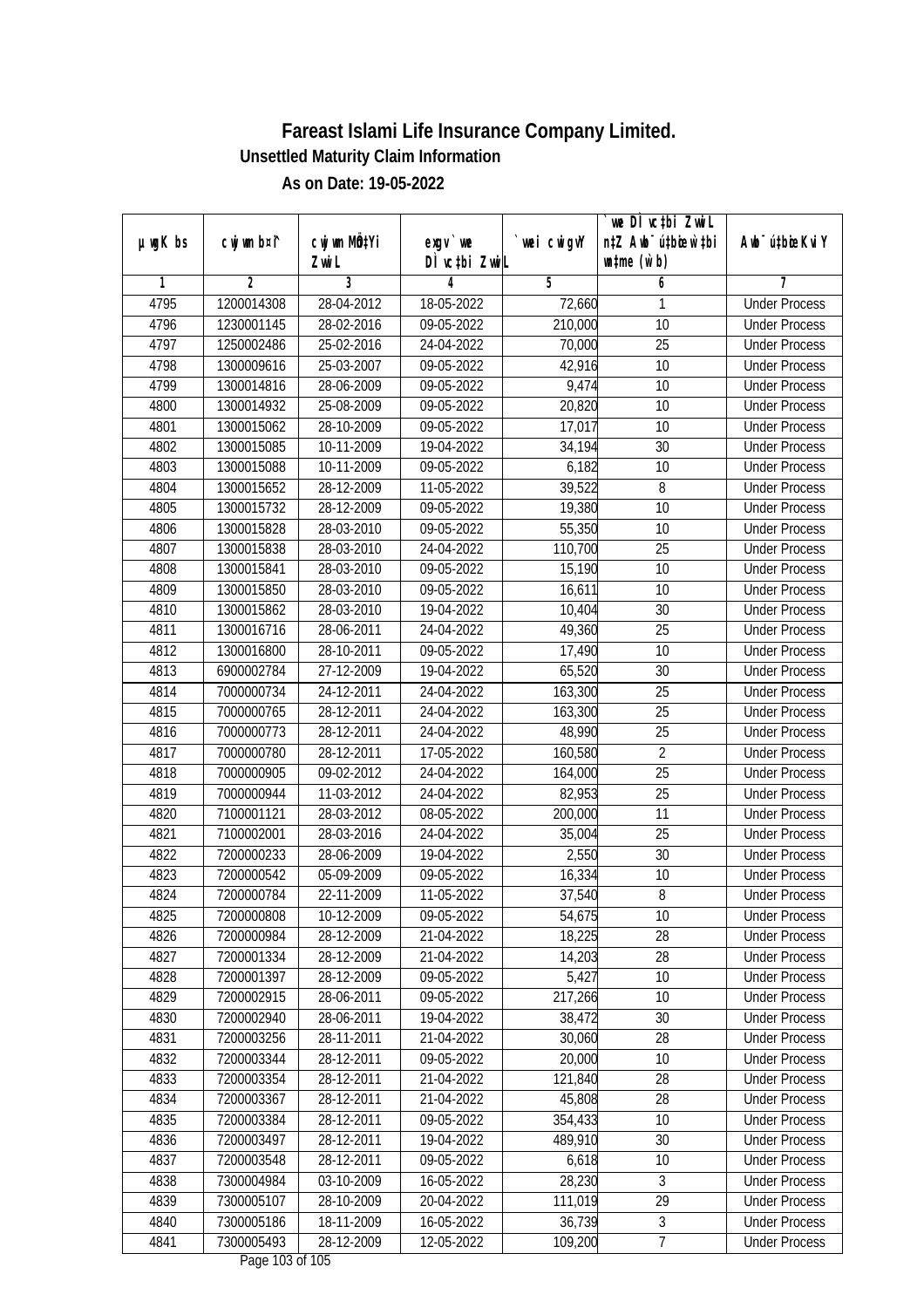| $µ$ ug $K$ bs | cwj wm b¤i^    | cwj wm MQ <sup>1</sup> Yi | $exqu$ we                | wei cwigvY | we DI vctbi ZwiL<br>n‡Z Awb <sup>-</sup> ú‡bioen`‡bi | Aub <sup>-</sup> ú‡biosKvi Y |
|---------------|----------------|---------------------------|--------------------------|------------|------------------------------------------------------|------------------------------|
|               |                | Zwi L                     | DÌ vctbi ZwiL            |            | $\n  untime\n  (u`b)\n$                              |                              |
| 1             | $\overline{2}$ | 3                         | 4                        | 5          | 6                                                    | 7                            |
| 4842          | 7300005819     | 28-12-2009                | 16-05-2022               | 21,266     | 3                                                    | <b>Under Process</b>         |
| 4843          | 7300006093     | 28-12-2009                | 20-04-2022               | 103,502    | $\overline{29}$                                      | <b>Under Process</b>         |
| 4844          | 7300006132     | 28-12-2009                | 09-05-2022               | 19,958     | 10                                                   | <b>Under Process</b>         |
| 4845          | 7300006501     | 28-03-2010                | 16-05-2022               | 62,764     | 3                                                    | <b>Under Process</b>         |
| 4846          | 7300006505     | 28-03-2010                | 09-05-2022               | 21,719     | $\overline{10}$                                      | <b>Under Process</b>         |
| 4847          | 7300006518     | 28-03-2010                | 09-05-2022               | 107,470    | 10                                                   | <b>Under Process</b>         |
| 4848          | 7300007651     | 28-06-2011                | $16 - 05 - 2022$         | 78,930     | $\sqrt{3}$                                           | <b>Under Process</b>         |
| 4849          | 7300007662     | 28-06-2011                | 16-05-2022               | 11,130     | $\sqrt{3}$                                           | <b>Under Process</b>         |
| 4850          | 7300007666     | 28-06-2011                | 16-05-2022               | 32,752     | $\overline{3}$                                       | <b>Under Process</b>         |
| 4851          | 7300007893     | 28-10-2011                | 16-05-2022               | 115,512    | $\overline{3}$                                       | <b>Under Process</b>         |
| 4852          | 7300007959     | 28-12-2011                | 20-04-2022               | 816,750    | $\overline{29}$                                      | <b>Under Process</b>         |
| 4853          | 7300008219     | 28-12-2011                | 09-05-2022               | 50,855     | 10                                                   | <b>Under Process</b>         |
| 4854          | 7300008236     | 10-03-2012                | 09-05-2022               | 11,180     | $\overline{10}$                                      | <b>Under Process</b>         |
| 4855          | 7300008237     | 10-03-2012                | 09-05-2022               | 73,861     | 10                                                   | <b>Under Process</b>         |
| 4856          | 7300008238     | 10-03-2012                | 20-04-2022               | 82,000     | 29                                                   | <b>Under Process</b>         |
| 4857          | 7300008257     | 24-03-2012                | 16-05-2022               | 164,000    | $\mathfrak{Z}$                                       | <b>Under Process</b>         |
| 4858          | 7300008269     | 04-04-2012                | 16-05-2022               | 146,580    | $\mathfrak z$                                        | <b>Under Process</b>         |
| 4859          | 7400004803     | 28-02-2010                | $\overline{10}$ -05-2022 | 23,696     | $\overline{9}$                                       | <b>Under Process</b>         |
| 4860          | 7400004865     | 28-03-2010                | 12-05-2022               | 60,350     | $\overline{7}$                                       | <b>Under Process</b>         |
| 4861          | 7400004885     | 05-04-2010                | 25-04-2022               | 52,530     | 24                                                   | <b>Under Process</b>         |
| 4862          | 7400004886     | 05-04-2010                | 10-05-2022               | 16,869     | 9                                                    | <b>Under Process</b>         |
| 4863          | 7400004905     | 07-04-2010                | 18-05-2022               | 32,634     | 1                                                    | <b>Under Process</b>         |
| 4864          | 7400005004     | 20-04-2010                | 17-05-2022               | 91,260     | $\overline{2}$                                       | <b>Under Process</b>         |
| 4865          | 7400005005     | 20-04-2010                | 18-05-2022               | 16,981     | $\mathbf{1}$                                         | <b>Under Process</b>         |
| 4866          | 7400005008     | 20-04-2010                | 17-05-2022               | 55,350     | $\overline{2}$                                       | <b>Under Process</b>         |
| 4867          | 7400005177     | 26-05-2010                | 10-05-2022               | 80,800     | 9                                                    | <b>Under Process</b>         |
| 4868          | 7400005736     | 28-06-2010                | 10-05-2022               | 24,080     | 9                                                    | <b>Under Process</b>         |
| 4869          | 7400005890     | 04-10-2010                | 10-05-2022               | 10,860     | 9                                                    | <b>Under Process</b>         |
| 4870          | 7400007801     | 28-06-2011                | 12-05-2022               | 34,980     | $\overline{7}$                                       | <b>Under Process</b>         |
| 4871          | 7400008073     | 13-11-2011                | 10-05-2022               | 37,027     | 9                                                    | <b>Under Process</b>         |
| 4872          | 7400008272     | 28-12-2011                | 10-05-2022               | 81,650     | 9                                                    | <b>Under Process</b>         |
| 4873          | 7400008413     | 28-12-2011                | 17-05-2022               | 195,960    | $\overline{2}$                                       | <b>Under Process</b>         |
| 4874          | 7400008459     | 28-12-2011                | 25-04-2022               | 63,217     | 24                                                   | <b>Under Process</b>         |
| 4875          | 7400008473     | 28-12-2011                | 10-05-2022               | 160,380    | $\overline{9}$                                       | <b>Under Process</b>         |
| 4876          | 7400008568     | 28-12-2011                | 25-04-2022               | 11,030     | 24                                                   | <b>Under Process</b>         |
| 4877          | 7400008574     | 28-12-2011                | 10-05-2022               | 173,998    | 9                                                    | <b>Under Process</b>         |
| 4878          | 7400008636     | 28-12-2011                | 17-05-2022               | 162,720    | $\overline{2}$                                       | <b>Under Process</b>         |
| 4879          | 7400008693     | 11-03-2012                | 25-04-2022               | 80,540     | 24                                                   | <b>Under Process</b>         |
| 4880          | 7400008707     | 11-03-2012                | 09-05-2022               | 82,000     | 10                                                   | <b>Under Process</b>         |
| 4881          | 7400008712     | 11-03-2012                | 10-05-2022               | 58,688     | 9                                                    | <b>Under Process</b>         |
| 4882          | 7400008713     | 11-03-2012                | 25-04-2022               | 11,180     | 24                                                   | <b>Under Process</b>         |
| 4883          | 7400008733     | 28-03-2012                | 10-05-2022               | 98,400     | $\overline{9}$                                       | <b>Under Process</b>         |
| 4884          | 7400008742     | 28-03-2012                | 10-05-2022               | 72,235     | 9                                                    | <b>Under Process</b>         |
| 4885          | 7400008749     | 28-03-2012                | 17-05-2022               | 82,000     | $\overline{2}$                                       | <b>Under Process</b>         |
| 4886          | 7400008769     | 28-03-2012                | 10-05-2022               | 164,000    | $\overline{9}$                                       | <b>Under Process</b>         |
| 4887          | 7400008780     | 28-03-2012                | 25-04-2022               | 246,000    | 24                                                   | <b>Under Process</b>         |
| 4888          | 7400008781     | 28-03-2012                | 25-04-2022               | 328,000    | 24                                                   | <b>Under Process</b>         |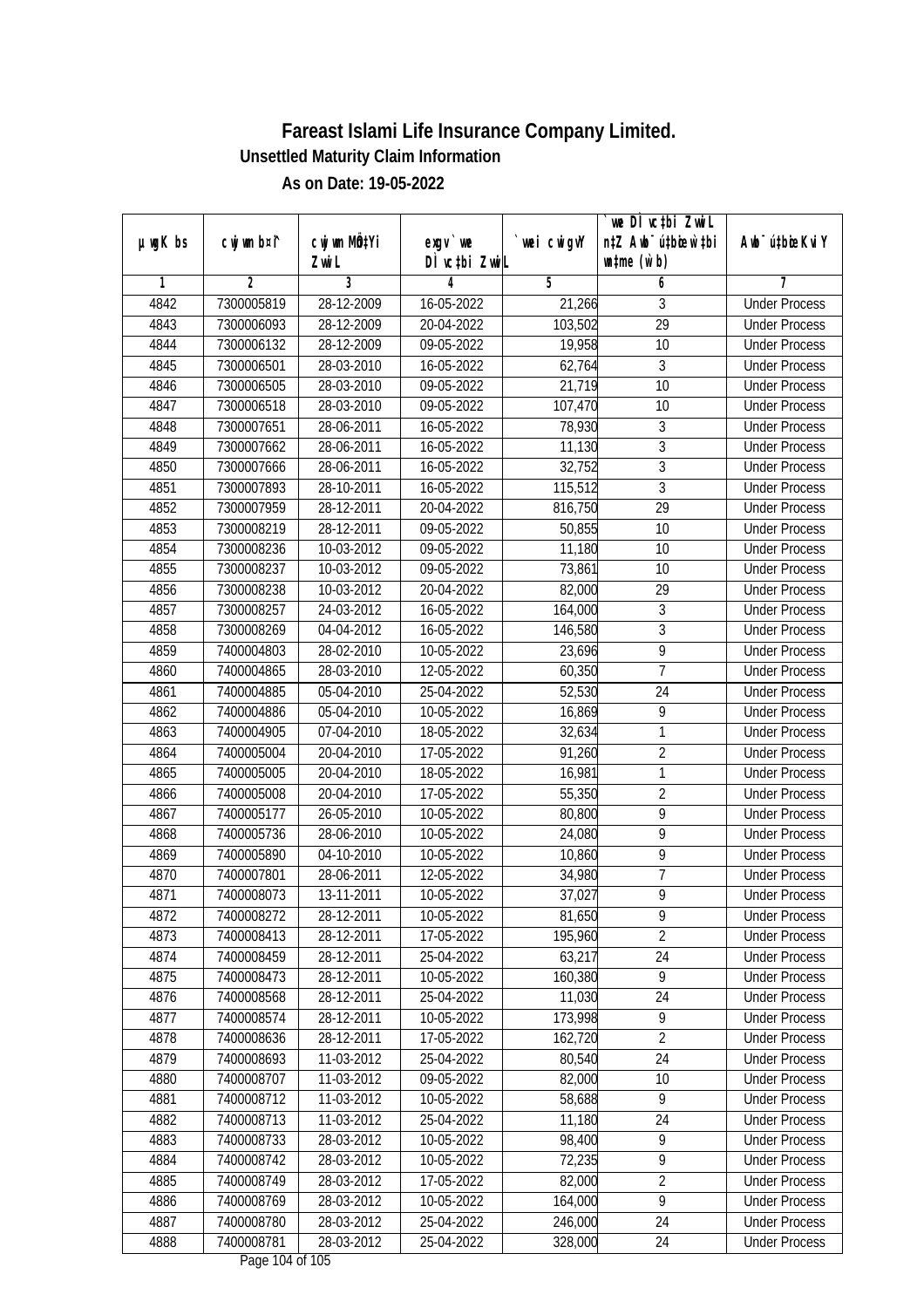|               |                |              |               |             | `we DÌ vc‡bi ZwwiL               |                             |
|---------------|----------------|--------------|---------------|-------------|----------------------------------|-----------------------------|
| $µ$ ug $K$ bs | cwj wm b¤i^    | cwj wm MÖ‡Yi | $exqu$ we     | `wei cwigvY | n‡Z Awb <sup>-</sup> ú‡bioen`‡bi | Awb <sup>-</sup> ú‡bioeKviY |
|               |                | Zwi L        | DI vctbi ZwiL |             | $\n  untime\n  (u`b)\n$          |                             |
| 1             | $\overline{2}$ | 3            | 4             | 5           | 6                                | 7                           |
| 4889          | 7400008783     | 28-03-2012   | 25-04-2022    | 164,000     | 24                               | <b>Under Process</b>        |
| 4890          | 7400008784     | 28-03-2012   | 10-05-2022    | 164,000     | 9                                | <b>Under Process</b>        |
| 4891          | 7400008823     | 16-04-2012   | 10-05-2022    | 304,220     | 9                                | <b>Under Process</b>        |
| 4892          | 7400008959     | 28-04-2012   | 17-05-2022    | 492,000     | $\overline{2}$                   | <b>Under Process</b>        |
| 4893          | 7400008965     | 28-04-2012   | 17-05-2022    | 139,490     | $\overline{2}$                   | <b>Under Process</b>        |
| 4894          | 7500000896     | 28-03-2009   | 08-05-2022    | 109,200     | 11                               | <b>Under Process</b>        |
| 4895          | 7500000938     | 28-04-2009   | 08-05-2022    | 319,800     | 11                               | <b>Under Process</b>        |
| 4896          | 7500003252     | 22-03-2011   | 28-04-2022    | 90,156      | 21                               | <b>Under Process</b>        |
| 4897          | 7500003607     | 28-06-2011   | 21-04-2022    | 200,130     | 28                               | <b>Under Process</b>        |
| 4898          | 7500003868     | 18-12-2011   | 28-04-2022    | 268,760     | 21                               | <b>Under Process</b>        |
| 4899          | 7500003870     | 18-12-2011   | 28-04-2022    | 82,566      | 21                               | <b>Under Process</b>        |
| 4900          | 7500004002     | 28-12-2011   | 28-04-2022    | 75,810      | 21                               | <b>Under Process</b>        |
| 4901          | 7500004045     | 28-12-2011   | 21-04-2022    | 580,763     | 28                               | <b>Under Process</b>        |
| 4902          | 7500004207     | 28-12-2011   | 16-05-2022    | 1,477,865   | 3                                | <b>Under Process</b>        |
| 4903          | 7500004306     | 28-12-2011   | 21-04-2022    | 110,300     | 28                               | <b>Under Process</b>        |
| 4904          | 7500004372     | 28-12-2011   | 08-05-2022    | 163,300     | 11                               | <b>Under Process</b>        |
| 4905          | 7500004377     | 27-02-2012   | 28-04-2022    | 50,429      | 21                               | <b>Under Process</b>        |
| 4906          | 7500004395     | 01-03-2012   | 21-04-2022    | 47,877      | 28                               | <b>Under Process</b>        |
| 4907          | 7500004408     | 11-03-2012   | 21-04-2022    | 148,150     | 28                               | <b>Under Process</b>        |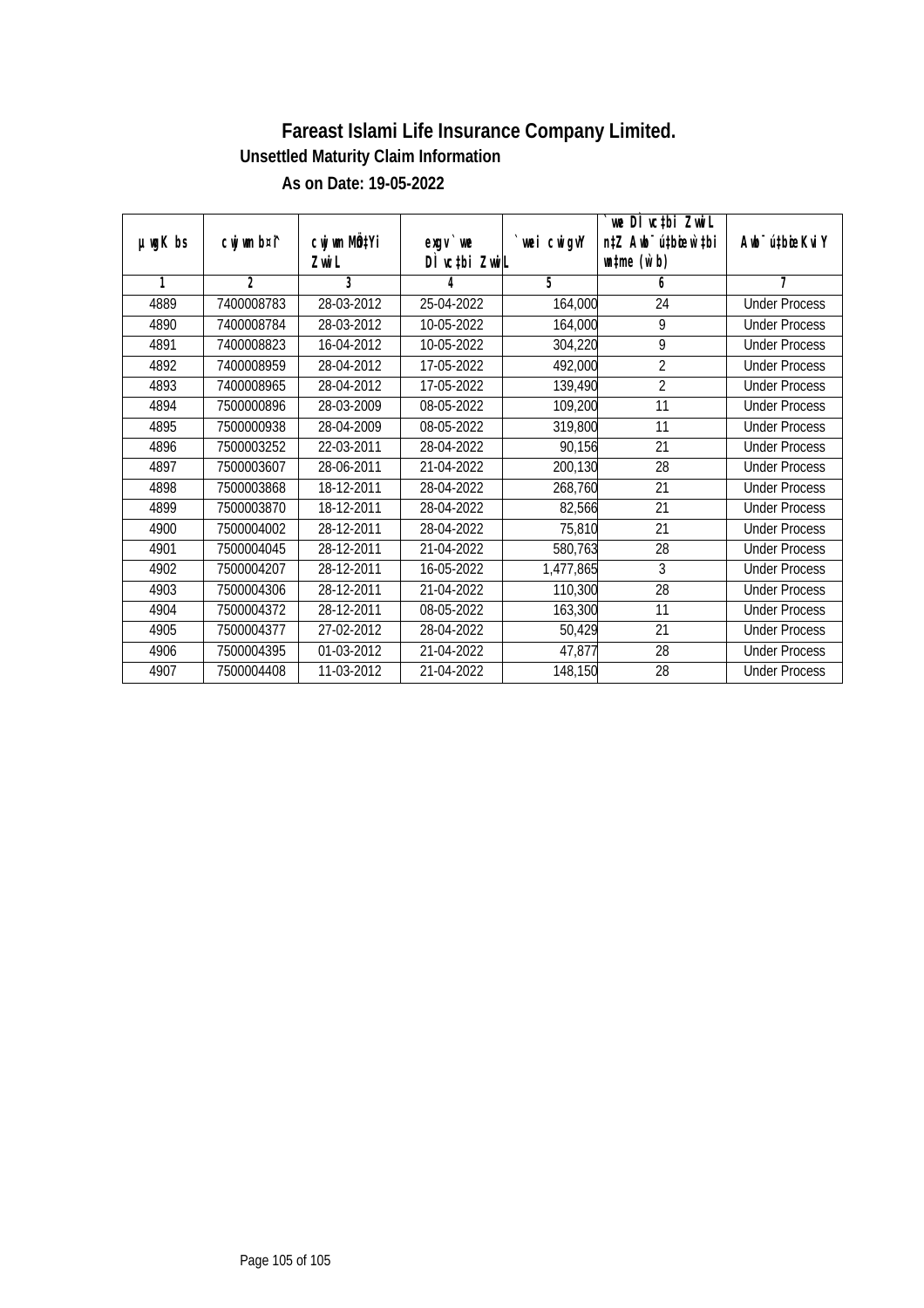|                |             |                       |                            |             | we DI vctbi ZwiL                                            |                             |
|----------------|-------------|-----------------------|----------------------------|-------------|-------------------------------------------------------------|-----------------------------|
| $µ$ ug $K$ bs  | cwj wm b¤i^ | cwj wm MQtYi<br>Zwi L | $exqu$ we<br>DÌ vctbi ZwiL | `wei cwigvY | n‡Z Awb <sup>-</sup> ú‡bioen`‡bi<br>$\n  untime\n  (u`b)\n$ | Awb <sup>-</sup> ú‡bioeKviY |
| 1              | 2           | 3                     | 4                          | 5           | 6                                                           | 7                           |
| 1              | 0001100555  | 28-06-2001            | 17-04-2022                 | 20,000      | $\overline{32}$                                             | <b>Under Process</b>        |
| $\overline{2}$ | 0001100555  | 28-06-2001            | 17-04-2022                 | 20,000      | $\overline{32}$                                             | <b>Under Process</b>        |
| $\overline{3}$ | 0001100555  | 28-06-2001            | 17-04-2022                 | 20,000      | $\overline{32}$                                             | <b>Under Process</b>        |
| $\overline{4}$ | 0300011228  | 15-03-2004            | 11-05-2022                 | 100,000     | $\overline{8}$                                              | <b>Under Process</b>        |
| 5              | 0300011228  | 15-03-2004            | 11-05-2022                 | 100,000     | 8                                                           | <b>Under Process</b>        |
| 6              | 0300014521  | 28-05-2005            | 11-05-2022                 | 10,000      | 8                                                           | <b>Under Process</b>        |
| $\overline{7}$ | 0300025376  | 28-03-2009            | 11-05-2022                 | 20,000      | $\overline{8}$                                              | <b>Under Process</b>        |
| $\overline{8}$ | 0300026187  | 15-11-2009            | 11-05-2022                 | 12,500      | 8                                                           | <b>Under Process</b>        |
| 9              | 0300026860  | 28-12-2009            | 18-05-2022                 | 10,000      | 1                                                           | <b>Under Process</b>        |
| 10             | 0300030966  | 28-12-2013            | 17-05-2022                 | 12,500      | $\overline{2}$                                              | <b>Under Process</b>        |
| 11             | 0300031032  | 28-12-2013            | 17-05-2022                 | 12,500      | $\overline{2}$                                              | <b>Under Process</b>        |
| 12             | 0300031085  | 28-12-2013            | 19-04-2022                 | 50,000      | 30                                                          | <b>Under Process</b>        |
| 13             | 0300031125  | 28-12-2013            | 19-04-2022                 | 50,000      | $\overline{30}$                                             | <b>Under Process</b>        |
| 14             | 0300031139  | 28-12-2013            | 19-04-2022                 | 7,500       | 30                                                          | <b>Under Process</b>        |
| 15             | 0400009660  | 14-11-2009            | 18-05-2022                 | 12,500      | 1                                                           | <b>Under Process</b>        |
| 16             | 0400017330  | 27-12-2018            | 12-05-2022                 | 23,000      | 7                                                           | <b>Under Process</b>        |
| 17             | 0400017451  | 27-12-2018            | 12-05-2022                 | 100,000     | $\overline{7}$                                              | <b>Under Process</b>        |
| 18             | 0700011831  | 09-04-2008            | 18-05-2022                 | 40,000      | 1                                                           | <b>Under Process</b>        |
| 19             | 0700014782  | 27-12-2009            | 18-05-2022                 | 4,800       | 1                                                           | <b>Under Process</b>        |
| 20             | 0700018200  | 28-06-2012            | 18-05-2022                 | 8,000       | 1                                                           | <b>Under Process</b>        |
| 21             | 0700018504  | 18-04-2013            | 18-05-2022                 | 10,000      | 1                                                           | <b>Under Process</b>        |
| 22             | 0700018505  | 23-04-2013            | 18-05-2022                 | 10,000      | 1                                                           | <b>Under Process</b>        |
| 23             | 0700021896  | 28-12-2017            | 18-05-2022                 | 24,000      | 1                                                           | <b>Under Process</b>        |
| 24             | 0700022061  | 28-04-2018            | 18-05-2022                 | 30,000      | 1                                                           | <b>Under Process</b>        |
| 25             | 0700022135  | $16 - 07 - 2018$      | 18-05-2022                 | 12,000      | 1                                                           | <b>Under Process</b>        |
| 26             | 0700022629  | 18-02-2019            | 18-05-2022                 | 13,000      | 1                                                           | <b>Under Process</b>        |
| 27             | 0700022723  | 28-04-2019            | 18-05-2022                 | 11,700      | 1                                                           | <b>Under Process</b>        |
| 28             | 0800005330  | 18-10-2006            | 10-05-2022                 | 20,000      | $\overline{9}$                                              | <b>Under Process</b>        |
| 29             | 0800006883  | 28-01-2008            | 17-04-2022                 | 40,000      | 32                                                          | <b>Under Process</b>        |
| 30             | 0800007976  | 28-01-2009            | 10-05-2022                 | 40,000      | 9                                                           | <b>Under Process</b>        |
| 31             | 0800012579  | 27-03-2016            | 10-05-2022                 | 75,000      | 9                                                           | <b>Under Process</b>        |
| 32             | 0903000217  | 23-11-2006            | 18-05-2022                 | 15,000      | 1                                                           | <b>Under Process</b>        |
| 33             | 0935001680  | 27-12-2009            | 11-05-2022                 | 9,000       | $8\,$                                                       | <b>Under Process</b>        |
| 34             | 0935001832  | 27-12-2009            | 11-05-2022                 | 15,000      | $\bf 8$                                                     | <b>Under Process</b>        |
| 35             | 0935001838  | 27-12-2009            | 11-05-2022                 | 15,000      | 8                                                           | <b>Under Process</b>        |
| 36             | 0935001941  | 27-12-2009            | 17-04-2022                 | 30,000      | 32                                                          | <b>Under Process</b>        |
| 37             | 0935002056  | 27-12-2009            | 11-05-2022                 | 15,000      | 8                                                           | <b>Under Process</b>        |
| 38             | 0961000370  | 23-03-2008            | 17-04-2022                 | 15,000      | 32                                                          | <b>Under Process</b>        |
| 39             | 0996003318  | 17-02-2010            | 28-04-2022                 | 6,000       | 21                                                          | <b>Under Process</b>        |
| 40             | 1000002631  | 27-12-2018            | 18-05-2022                 | 20,000      | $\mathbf{1}$                                                | <b>Under Process</b>        |
| 41             | 1020000235  | 28-12-2011            | 18-05-2022                 | 20,000      | 1                                                           | <b>Under Process</b>        |
| 42             | 1020001524  | 28-06-2015            | 18-05-2022                 | 19,400      | 1                                                           | <b>Under Process</b>        |
| 43             | 1020001732  | 28-12-2015            | 18-05-2022                 | 16,940      | 1                                                           | <b>Under Process</b>        |
| 44             | 1020001830  | 28-03-2016            | $18-05-2022$               | 21,150      | 1                                                           | <b>Under Process</b>        |
| 45             | 1020001842  | 04-04-2016            | 18-05-2022                 | 17,745      | 1                                                           | <b>Under Process</b>        |
| 46             | 1020003452  | 28-07-2018            | 18-05-2022                 | 21,000      | 1                                                           | <b>Under Process</b>        |
| 47             | 1020003724  | 27-12-2018            | 18-05-2022                 | 10,000      | 1                                                           | <b>Under Process</b>        |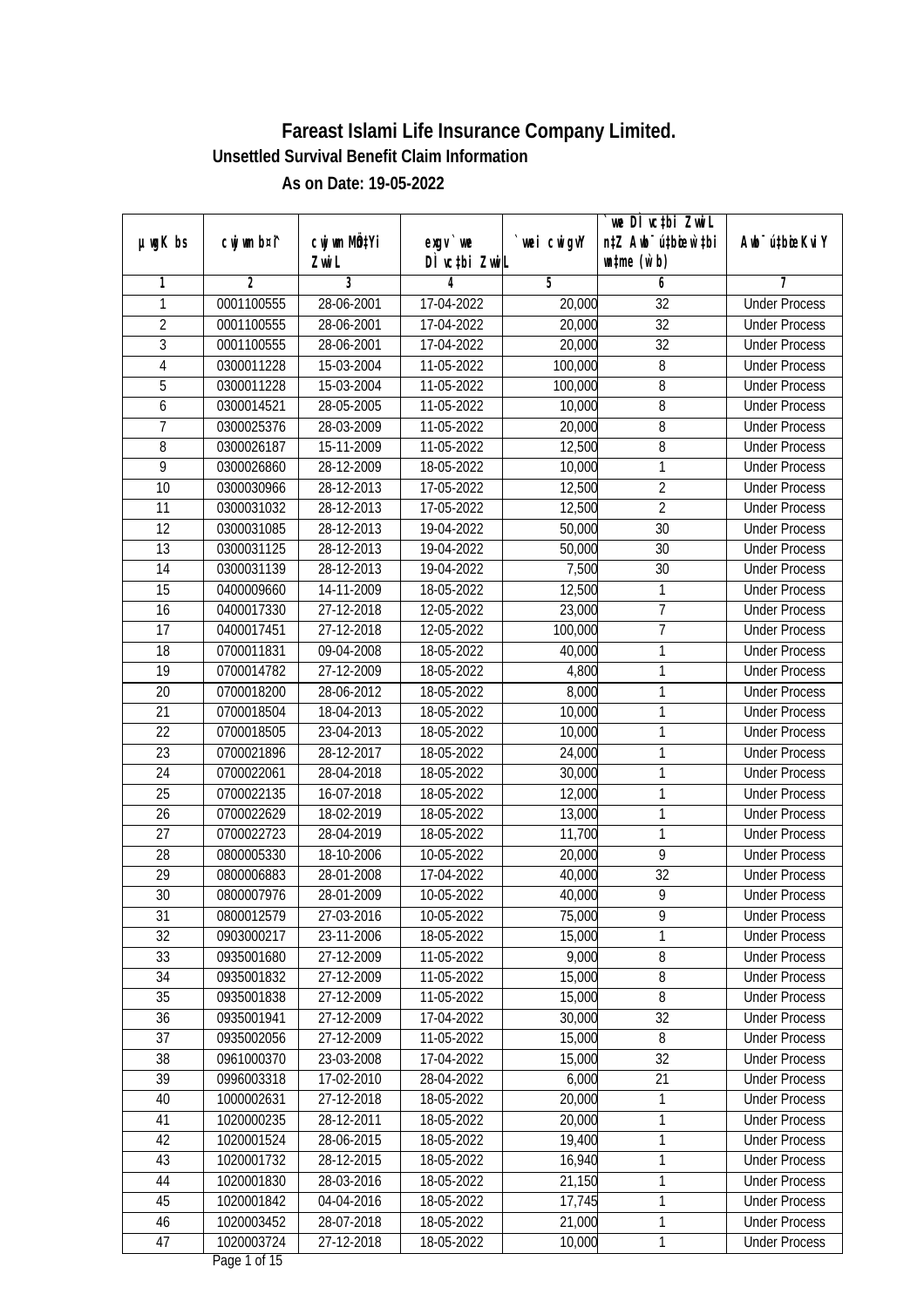|                 |                |                          |               |            | we DI vctbi ZwiL                 |                             |
|-----------------|----------------|--------------------------|---------------|------------|----------------------------------|-----------------------------|
| $µ$ ug $K$ bs   | cwj wm b¤i^    | cwj wm MQtYi             | $exqu$ we     | wei cwigvY | n‡Z Awb <sup>-</sup> ú‡bioar`‡bi | Awb <sup>-</sup> ú‡bioeKviY |
|                 |                | Zwi L                    | DÌ vctbi ZwiL |            | $\n  untime\n  (u`b)\n$          |                             |
| 1               | $\overline{2}$ | 3                        | 4             | 5          | 6                                | 7                           |
| 48              | 1020003824     | 09-04-2019               | 18-05-2022    | 26,000     | 1                                | <b>Under Process</b>        |
| 49              | 1040001055     | 28-12-2013               | 18-05-2022    | 20,000     | 1                                | <b>Under Process</b>        |
| $\overline{50}$ | 1040001781     | 22-02-2016               | 16-05-2022    | 25,000     | $\overline{3}$                   | <b>Under Process</b>        |
| 51              | 1040001796     | 21-03-2016               | 16-05-2022    | 12,000     | $\overline{3}$                   | <b>Under Process</b>        |
| $\overline{52}$ | 1050001953     | 28-12-2016               | 16-05-2022    | 16,250     | $\overline{3}$                   | <b>Under Process</b>        |
| $\overline{53}$ | 1050001968     | $28 - 12 - 2016$         | 16-05-2022    | 13,750     | $\overline{3}$                   | <b>Under Process</b>        |
| $\overline{54}$ | 1050002302     | 28-03-2018               | 16-05-2022    | 45,000     | $\overline{3}$                   | <b>Under Process</b>        |
| 55              | 1050002444     | 24-12-2018               | 16-05-2022    | 70,000     | $\overline{3}$                   | <b>Under Process</b>        |
| 56              | 1050002603     | 08-04-2019               | 16-05-2022    | 5,000      | $\overline{3}$                   | <b>Under Process</b>        |
| 57              | 1060001523     | 28-11-2012               | 18-05-2022    | 10,000     | $\mathbf{1}$                     | <b>Under Process</b>        |
| $\overline{58}$ | 1060001676     | 27-12-2012               | 18-05-2022    | 6,000      | 1                                | <b>Under Process</b>        |
| 59              | 1060001727     | 27-12-2012               | 18-05-2022    | 8,000      | 1                                | <b>Under Process</b>        |
| 60              | 1060001730     | 27-12-2012               | 18-05-2022    | 6,000      | 1                                | <b>Under Process</b>        |
| 61              | 1060002823     | 28-12-2015               | 18-05-2022    | 6,000      | 1                                | <b>Under Process</b>        |
| 62              | 1060004314     | 03-09-2018               | 18-05-2022    | 10,000     | $\mathbf{1}$                     | <b>Under Process</b>        |
| 63              | 1080002498     | 24-12-2017               | 18-05-2022    | 31,025     | 1                                | <b>Under Process</b>        |
| 64              | 1080003063     | 20-12-2018               | 18-05-2022    | 24,000     | $\mathbf{1}$                     | <b>Under Process</b>        |
| 65              | 1080003129     | 27-12-2018               | 18-05-2022    | 12,000     | 1                                | <b>Under Process</b>        |
| 66              | 1080003252     | 17-02-2019               | 18-05-2022    | 60,000     | $\mathbf{1}$                     | <b>Under Process</b>        |
| 67              | 1080003317     | 18-04-2019               | 18-05-2022    | 120,000    | $\mathbf{1}$                     | <b>Under Process</b>        |
| 68              | 1090000077     | 27-11-2011               | 18-05-2022    | 10,000     | $\mathbf{1}$                     | <b>Under Process</b>        |
| 69              | 1090000457     | $\overline{27}$ -12-2012 | 18-05-2022    | 20,000     | 1                                | <b>Under Process</b>        |
| 70              | 1090000893     | 19-11-2014               | 18-05-2022    | 10,000     | $\mathbf{1}$                     | <b>Under Process</b>        |
| 71              | 1090000918     | 22-12-2014               | 18-05-2022    | 10,000     | $\mathbf{1}$                     | <b>Under Process</b>        |
| 72              | 1090001004     | 28-12-2014               | 16-05-2022    | 6,000      | $\mathfrak{Z}$                   | <b>Under Process</b>        |
| 73              | 1090001040     | 28-12-2014               | 16-05-2022    | 6,000      | 3                                | <b>Under Process</b>        |
| 74              | 1090001075     | 28-12-2014               | 18-05-2022    | 6,000      | 1                                | <b>Under Process</b>        |
| 75              | 1090001180     | 28-12-2014               | 16-05-2022    | 20,000     | $\overline{3}$                   | <b>Under Process</b>        |
| 76              | 1090001277     | 15-03-2015               | 16-05-2022    | 15,000     | $\overline{3}$                   | <b>Under Process</b>        |
| 77              | 1090001438     | 28-08-2015               | 18-05-2022    | 15,000     | $\mathbf{1}$                     | <b>Under Process</b>        |
| 78              | 1090001491     | 09-11-2015               | 18-05-2022    | 6,000      | 1                                | <b>Under Process</b>        |
| 79              | 1090001518     | 28-12-2015               | 18-05-2022    | 23,000     | 1                                | <b>Under Process</b>        |
| 80              | 1090001661     | 28-12-2015               | 16-05-2022    | 40,000     | 3                                | <b>Under Process</b>        |
| 81              | 1090002450     | 27-12-2017               | 18-05-2022    | 20,000     | $\mathbf{1}$                     | <b>Under Process</b>        |
| 82              | 1090002483     | 28-12-2017               | 18-05-2022    | 20,000     | 1                                | <b>Under Process</b>        |
| 83              | 1090002512     | 28-12-2017               | 18-05-2022    | 10,000     | 1                                | <b>Under Process</b>        |
| 84              | 1090002584     | 28-12-2017               | 16-05-2022    | 57,000     | 3                                | <b>Under Process</b>        |
| 85              | 1140000363     | 28-04-2012               | 18-05-2022    | 12,000     | 1                                | <b>Under Process</b>        |
| 86              | 1140000517     | 28-12-2012               | 18-05-2022    | 6,000      | 1                                | <b>Under Process</b>        |
| 87              | 1140001783     | 23-12-2017               | 18-05-2022    | 30,000     | $\mathbf{1}$                     | <b>Under Process</b>        |
| 88              | 1140001827     | 28-12-2017               | 18-05-2022    | 20,000     | 1                                | <b>Under Process</b>        |
| 89              | 1140001899     | 26-04-2018               | 18-05-2022    | 125,000    | $\mathbf{1}$                     | <b>Under Process</b>        |
| 90              | 1140001949     | 16-07-2018               | 18-05-2022    | 40,000     | 1                                | <b>Under Process</b>        |
| $\overline{91}$ | 1140002071     | 27-12-2018               | 18-05-2022    | 12,000     | 1                                | <b>Under Process</b>        |
| 92              | 1150003855     | 28-12-2014               | 17-05-2022    | 10,000     | $\overline{2}$                   | <b>Under Process</b>        |
| 93              | 1150009892     | 17-07-2018               | 17-05-2022    | 12,000     | $\overline{2}$                   | <b>Under Process</b>        |
| 94              | 1150010672     | 28-02-2019               | 17-05-2022    | 12,000     | $\overline{2}$                   | <b>Under Process</b>        |
|                 |                |                          |               |            |                                  |                             |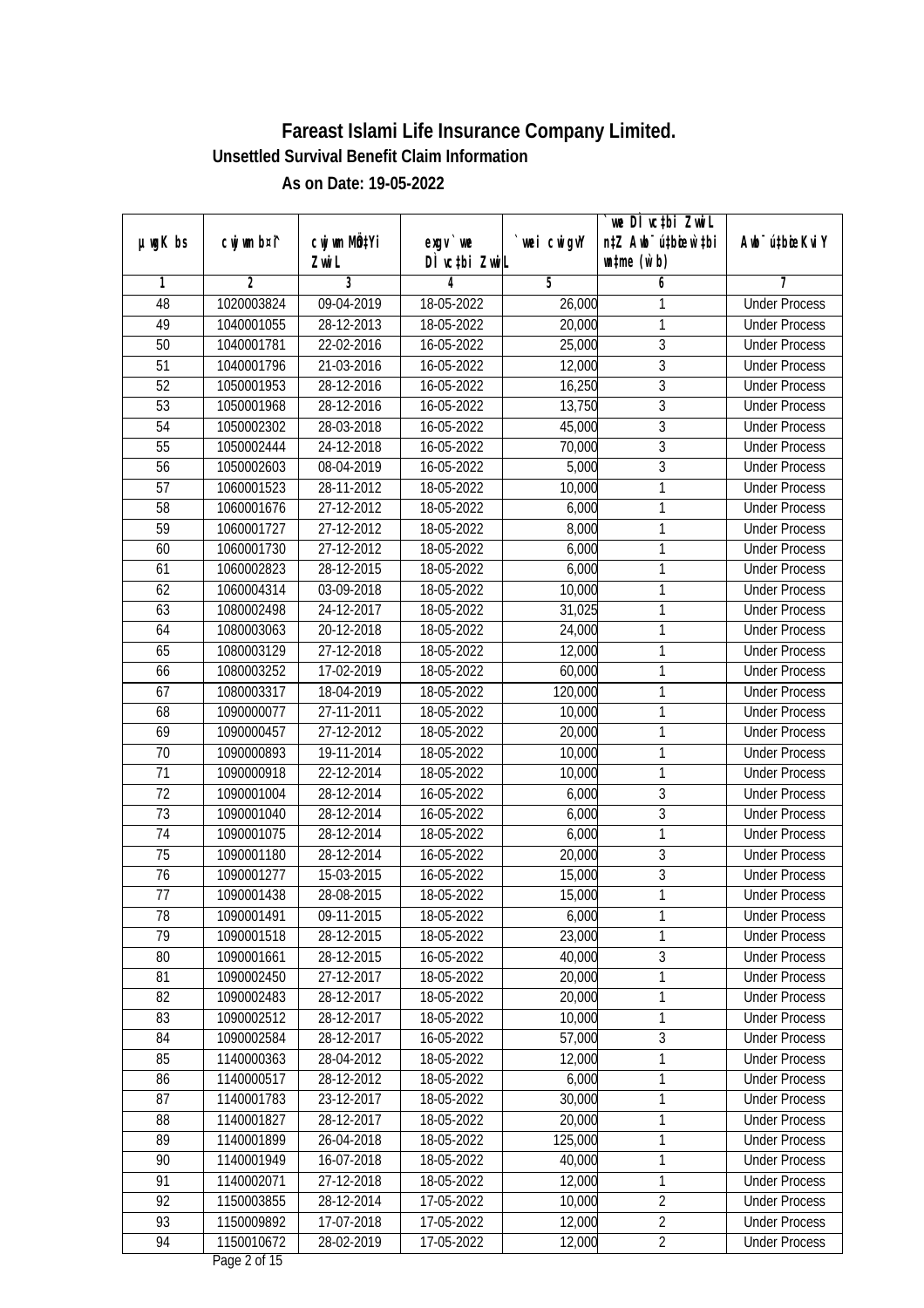|                  |             |                       |                            |             | we DI vctbi ZwiL                                            |                             |
|------------------|-------------|-----------------------|----------------------------|-------------|-------------------------------------------------------------|-----------------------------|
| $µ$ ug $K$ bs    | cwj wm b¤i^ | cwj wm MQtYi<br>Zwi L | $exqu$ we<br>DÌ vctbi ZwiL | `wei cwigvY | n‡Z Awb <sup>-</sup> ú‡bioar`‡bi<br>$\n  untime\n  (u`b)\n$ | Awb <sup>-</sup> ú‡bioeKviY |
| 1                | 2           | 3                     | 4                          | 5           | 6                                                           | 7                           |
| $\overline{95}$  | 1160001719  | 22-03-2016            | 19-04-2022                 | 20,000      | 30                                                          | <b>Under Process</b>        |
| 96               | 1160001720  | 22-03-2016            | 19-04-2022                 | 20,000      | $\overline{30}$                                             | <b>Under Process</b>        |
| $\overline{97}$  | 1160001775  | 28-05-2016            | 17-05-2022                 | 20,000      | $\overline{2}$                                              | <b>Under Process</b>        |
| 98               | 1160002194  | 28-12-2016            | 16-05-2022                 | 50,000      | $\overline{3}$                                              | <b>Under Process</b>        |
| 99               | 1160002595  | 11-12-2017            | 16-05-2022                 | 10,000      | $\overline{3}$                                              | <b>Under Process</b>        |
| 100              | 1160002597  | 13-12-2017            | 16-05-2022                 | 10,000      | 3                                                           | <b>Under Process</b>        |
| 101              | 1260000323  | 28-11-2015            | 19-05-2022                 | 11,600      | $\overline{0}$                                              | <b>Under Process</b>        |
| 102              | 1270001269  | 28-10-2018            | 12-05-2022                 | 10,000      | $\overline{7}$                                              | <b>Under Process</b>        |
| 103              | 1270001327  | 27-12-2018            | 12-05-2022                 | 20,000      | $\overline{7}$                                              | <b>Under Process</b>        |
| 104              | 1290001018  | 16-05-2019            | 19-05-2022                 | 20,000      | $\boldsymbol{0}$                                            | <b>Under Process</b>        |
| 105              | 1300008782  | 20-12-2006            | 18-05-2022                 | 20,000      | 1                                                           | <b>Under Process</b>        |
| 106              | 1300015085  | 10-11-2009            | 19-04-2022                 | 10,000      | 30                                                          | <b>Under Process</b>        |
| 107              | 1300020196  | 24-03-2019            | 17-05-2022                 | 96,000      | $\overline{2}$                                              | <b>Under Process</b>        |
| 108              | 1320000236  | 12-05-2015            | 10-05-2022                 | 38,400      | 9                                                           | <b>Under Process</b>        |
| 109              | 1320000657  | 28-03-2016            | 10-05-2022                 | 115,000     | 9                                                           | <b>Under Process</b>        |
| 110              | 1320001003  | 28-12-2016            | 10-05-2022                 | 75,000      | 9                                                           | <b>Under Process</b>        |
| 111              | 1320001891  | 24-02-2019            | 10-05-2022                 | 23,000      | 9                                                           | <b>Under Process</b>        |
| 112              | 1340000308  | 28-12-2015            | 10-05-2022                 | 24,000      | $\overline{9}$                                              | <b>Under Process</b>        |
| 113              | 1340000801  | 16-08-2017            | 10-05-2022                 | 100,000     | 9                                                           | <b>Under Process</b>        |
| 114              | 1360001032  | 25-09-2017            | 12-05-2022                 | 24,600      | $\overline{1}$                                              | <b>Under Process</b>        |
| 115              | 1360001487  | 28-10-2018            | 12-05-2022                 | 12,000      | $\overline{1}$                                              | <b>Under Process</b>        |
| 116              | 1360001559  | 27-12-2018            | 12-05-2022                 | 40,000      | $\overline{1}$                                              | <b>Under Process</b>        |
| $\overline{1}17$ | 1360001583  | 27-12-2018            | 12-05-2022                 | 12,000      | $\overline{7}$                                              | <b>Under Process</b>        |
| 118              | 1360001632  | 26-02-2019            | 12-05-2022                 | 12,000      | $\overline{7}$                                              | <b>Under Process</b>        |
| 119              | 1360001670  | 15-04-2019            | 12-05-2022                 | 24,000      | $\overline{1}$                                              | <b>Under Process</b>        |
| 120              | 1400001048  | 06-08-2008            | 18-05-2022                 | 20,000      | 1                                                           | <b>Under Process</b>        |
| 121              | 1400001712  | 27-12-2009            | 10-05-2022                 | 12,000      | 9                                                           | <b>Under Process</b>        |
| 122              | 1400004416  | 20-05-2013            | 18-05-2022                 | 10,000      | 1                                                           | <b>Under Process</b>        |
| 123              | 1400004877  | 28-12-2013            | 18-05-2022                 | 40,000      | 1                                                           | <b>Under Process</b>        |
| 124              | 1400005131  | 15-03-2016            | 18-05-2022                 | 15,000      | 1                                                           | <b>Under Process</b>        |
| 125              | 1400005378  | 23-10-2017            | 19-05-2022                 | 24,950      | 0                                                           | <b>Under Process</b>        |
| 126              | 1400005575  | 27-09-2018            | 18-05-2022                 | 22,900      | 1                                                           | <b>Under Process</b>        |
| 127              | 1430000096  | 28-10-2015            | 19-05-2022                 | 12,000      | $\boldsymbol{0}$                                            | <b>Under Process</b>        |
| 128              | 1430001473  | 18-09-2017            | 19-05-2022                 | 12,000      | $\boldsymbol{0}$                                            | <b>Under Process</b>        |
| 129              | 1480000664  | 15-04-2019            | 16-05-2022                 | 36,000      | 3                                                           | <b>Under Process</b>        |
| 130              | 1490000241  | 04-04-2016            | 18-05-2022                 | 11,600      | 1                                                           | <b>Under Process</b>        |
| 131              | 1490000242  | 04-04-2016            | 18-05-2022                 | 11,600      | 1                                                           | <b>Under Process</b>        |
| 132              | 1490000243  | 17-04-2016            | 18-05-2022                 | 7,000       | 1                                                           | <b>Under Process</b>        |
| 133              | 1490001284  | 27-12-2018            | 18-05-2022                 | 45,000      | 1                                                           | <b>Under Process</b>        |
| 134              | 1490001322  | 27-12-2018            | 18-05-2022                 | 50,000      | $\mathbf{1}$                                                | <b>Under Process</b>        |
| 135              | 1500013016  | 27-12-2009            | 10-04-2022                 | 20,000      | 39                                                          | <b>Under Process</b>        |
| 136              | 1500013551  | 28-02-2010            | 10-04-2022                 | 10,000      | $\overline{39}$                                             | <b>Under Process</b>        |
| 137              | 1500013551  | 28-02-2010            | 10-04-2022                 | 10,000      | 39                                                          | <b>Under Process</b>        |
| 138              | 1500013551  | 28-02-2010            | 10-04-2022                 | 10,000      | 39                                                          | <b>Under Process</b>        |
| 139              | 1500021608  | 28-05-2018            | 17-05-2022                 | 46,920      | $\sqrt{2}$                                                  | <b>Under Process</b>        |
| 140              | 1530000159  | 10-02-2016            | 18-05-2022                 | 100,000     | 1                                                           | <b>Under Process</b>        |
| 141              | 1530000736  | 24-10-2018            | 18-05-2022                 | 48,000      | 1                                                           | <b>Under Process</b>        |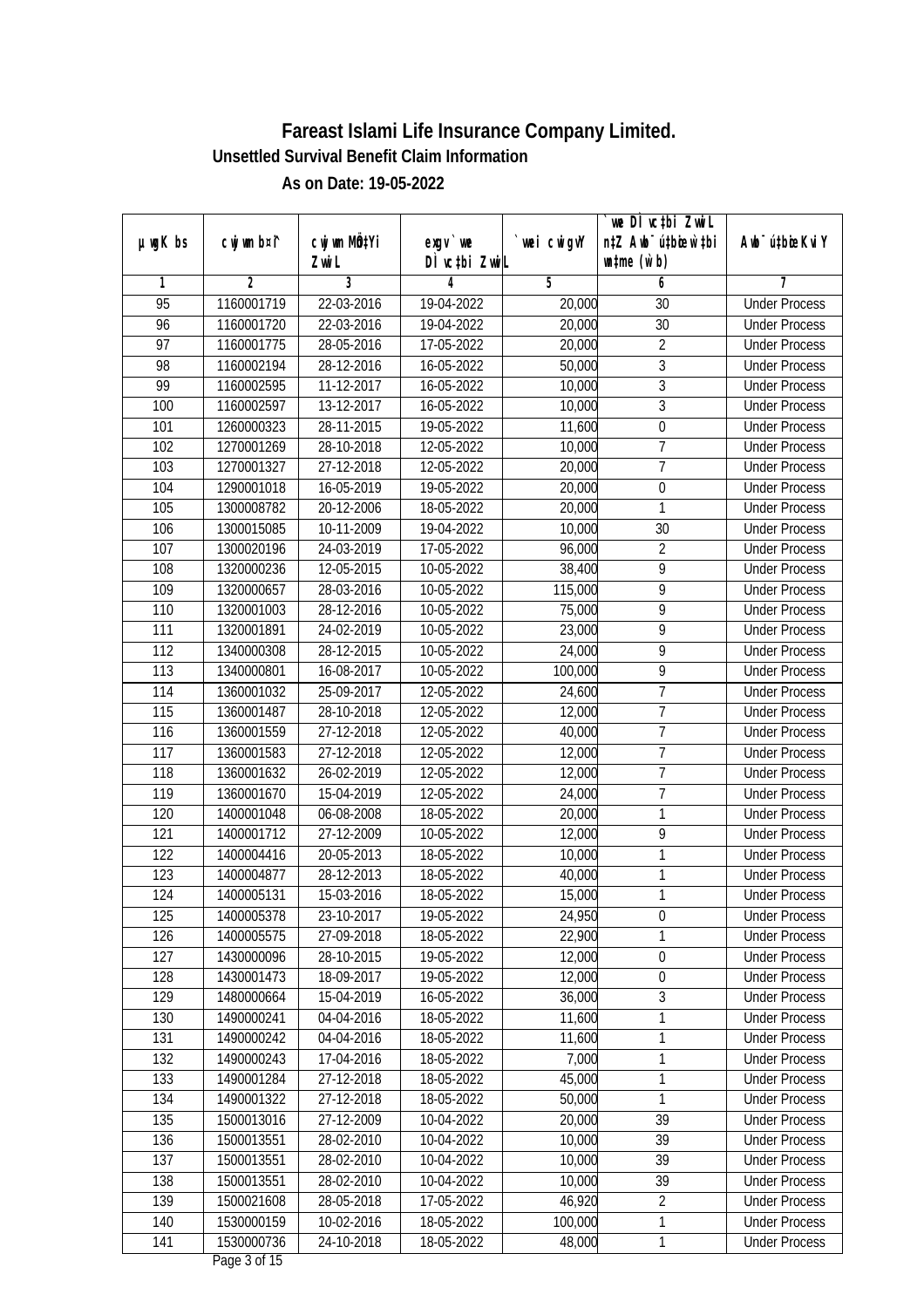|                  |             |                       |                            |             | we DI vctbi ZwiL                                            |                             |
|------------------|-------------|-----------------------|----------------------------|-------------|-------------------------------------------------------------|-----------------------------|
| µwgK bs          | cwj wm b¤i^ | cwj wm MQtYi<br>Zwi L | $exqu$ we<br>DÌ vctbi ZwiL | `wei cwigvY | n‡Z Awb <sup>-</sup> ú‡bioar`‡bi<br>$\n  untime\n  (u`b)\n$ | Awb <sup>-</sup> ú‡bioeKviY |
| 1                | 2           | 3                     | 4                          | 5           | 6                                                           | 7                           |
| $\overline{142}$ | 1530000755  | 27-11-2018            | 18-05-2022                 | 24,000      | 1                                                           | <b>Under Process</b>        |
| 143              | 1530000760  | 17-12-2018            | 18-05-2022                 | 50,000      | 1                                                           | <b>Under Process</b>        |
| 144              | 1530000768  | 27-12-2018            | 18-05-2022                 | 30,000      | 1                                                           | <b>Under Process</b>        |
| 145              | 1530000783  | 27-12-2018            | 18-05-2022                 | 50,000      | 1                                                           | <b>Under Process</b>        |
| 146              | 1560000396  | 28-12-2017            | 16-05-2022                 | 40,000      | $\overline{3}$                                              | <b>Under Process</b>        |
| 147              | 1560000551  | 28-10-2018            | 18-05-2022                 | 20,000      | 1                                                           | <b>Under Process</b>        |
| 148              | 1560000643  | 27-12-2018            | 16-05-2022                 | 30,000      | $\overline{3}$                                              | <b>Under Process</b>        |
| 149              | 1600018118  | 25-06-2007            | 24-04-2022                 | 6,000       | $\overline{25}$                                             | <b>Under Process</b>        |
| 150              | 1600028130  | 28-11-2008            | 17-04-2022                 | 6,000       | $\overline{32}$                                             | <b>Under Process</b>        |
| 151              | 1600030997  | 20-06-2009            | 17-04-2022                 | 6,000       | $\overline{32}$                                             | <b>Under Process</b>        |
| 152              | 1600031011  | 20-06-2009            | 24-04-2022                 | 6,000       | $\overline{25}$                                             | <b>Under Process</b>        |
| 153              | 1600031548  | 28-06-2009            | 17-04-2022                 | 10,000      | 32                                                          | <b>Under Process</b>        |
| 154              | 1600031688  | 28-06-2009            | 11-05-2022                 | 10,000      | 8                                                           | <b>Under Process</b>        |
| 155              | 1600031843  | 28-06-2009            | 24-04-2022                 | 6,000       | 25                                                          | <b>Under Process</b>        |
| 156              | 1600031870  | 28-06-2009            | 24-04-2022                 | 6,000       | 25                                                          | <b>Under Process</b>        |
| 157              | 1600032484  | 28-06-2009            | 24-04-2022                 | 20,000      | 25                                                          | <b>Under Process</b>        |
| 158              | 1600032549  | 28-06-2009            | 24-04-2022                 | 6,000       | 25                                                          | <b>Under Process</b>        |
| 159              | 1600032848  | 28-08-2009            | 11-05-2022                 | 9,000       | $\, 8$                                                      | <b>Under Process</b>        |
| 160              | 1600033464  | 28-11-2009            | 17-04-2022                 | 6,000       | 32                                                          | <b>Under Process</b>        |
| 161              | 1600033718  | 28-12-2009            | 24-04-2022                 | 10,000      | 25                                                          | <b>Under Process</b>        |
| 162              | 1600035496  | 28-01-2010            | 17-04-2022                 | 6,000       | $\overline{32}$                                             | <b>Under Process</b>        |
| 163              | 1600035549  | 28-02-2010            | 24-04-2022                 | 10,000      | 25                                                          | <b>Under Process</b>        |
| 164              | 1600037029  | 20-12-2010            | 19-04-2022                 | 6,000       | 30                                                          | <b>Under Process</b>        |
| 165              | 1600038537  | 28-06-2011            | 19-04-2022                 | 10,000      | 30                                                          | <b>Under Process</b>        |
| 166              | 1600038602  | 28-06-2011            | 17-05-2022                 | 6,000       | $\overline{2}$                                              | <b>Under Process</b>        |
| 167              | 1600038988  | 28-06-2011            | 19-04-2022                 | 6,000       | 30                                                          | <b>Under Process</b>        |
| 168              | 1600039474  | 28-12-2011            | 19-04-2022                 | 20,000      | 30                                                          | <b>Under Process</b>        |
| 169              | 1600040147  | 21-04-2012            | 17-05-2022                 | 8,000       | $\overline{2}$                                              | <b>Under Process</b>        |
| 170              | 1600041460  | 27-06-2013            | 19-04-2022                 | 25,000      | 30                                                          | <b>Under Process</b>        |
| 171              | 1600044570  | 05-11-2015            | 17-05-2022                 | 12,500      | $\overline{2}$                                              | <b>Under Process</b>        |
| 172              | 1600044730  | 22-12-2015            | 17-05-2022                 | 20,000      | $\sqrt{2}$                                                  | <b>Under Process</b>        |
| 173              | 1600044785  | 28-12-2015            | 17-05-2022                 | 20,000      | $\overline{2}$                                              | <b>Under Process</b>        |
| 174              | 1600044832  | 28-12-2015            | 17-05-2022                 | 20,000      | $\overline{2}$                                              | <b>Under Process</b>        |
| 175              | 1600044994  | 28-12-2015            | 17-05-2022                 | 20,000      | $\overline{2}$                                              | <b>Under Process</b>        |
| 176              | 1600045004  | 28-12-2015            | 17-05-2022                 | 30,000      | $\overline{2}$                                              | <b>Under Process</b>        |
| 177              | 1600045180  | 09-03-2016            | 19-04-2022                 | 20,000      | 30                                                          | <b>Under Process</b>        |
| 178              | 1600045219  | 03-04-2016            | 17-05-2022                 | 6,000       | $\overline{2}$                                              | <b>Under Process</b>        |
| 179              | 1600045251  | 03-04-2016            | 17-05-2022                 | 24,000      | $\overline{2}$                                              | <b>Under Process</b>        |
| 180              | 1600046439  | 20-11-2016            | 17-05-2022                 | 16,000      | $\overline{2}$                                              | <b>Under Process</b>        |
| 181              | 1600047516  | 28-06-2017            | 19-04-2022                 | 100,000     | 30                                                          | <b>Under Process</b>        |
| 182              | 1600047696  | 21-08-2017            | 19-04-2022                 | 10,000      | 30                                                          | <b>Under Process</b>        |
| 183              | 1600048271  | 28-12-2017            | 17-05-2022                 | 20,000      | $\overline{2}$                                              | <b>Under Process</b>        |
| 184              | 1600048397  | 28-03-2018            | 19-04-2022                 | 30,000      | 30                                                          | <b>Under Process</b>        |
| 185              | 1600048440  | 09-04-2018            | 17-05-2022                 | 75,000      | $\overline{2}$                                              | <b>Under Process</b>        |
| 186              | 1600048558  | 24-06-2018            | 17-05-2022                 | 15,000      | $\overline{2}$                                              | <b>Under Process</b>        |
| 187              | 1600048601  | 28-06-2018            | 17-05-2022                 | 10,000      | $\overline{2}$                                              | <b>Under Process</b>        |
| 188              | 1600048671  | 25-07-2018            | 17-05-2022                 | 20,000      | $\overline{2}$                                              | <b>Under Process</b>        |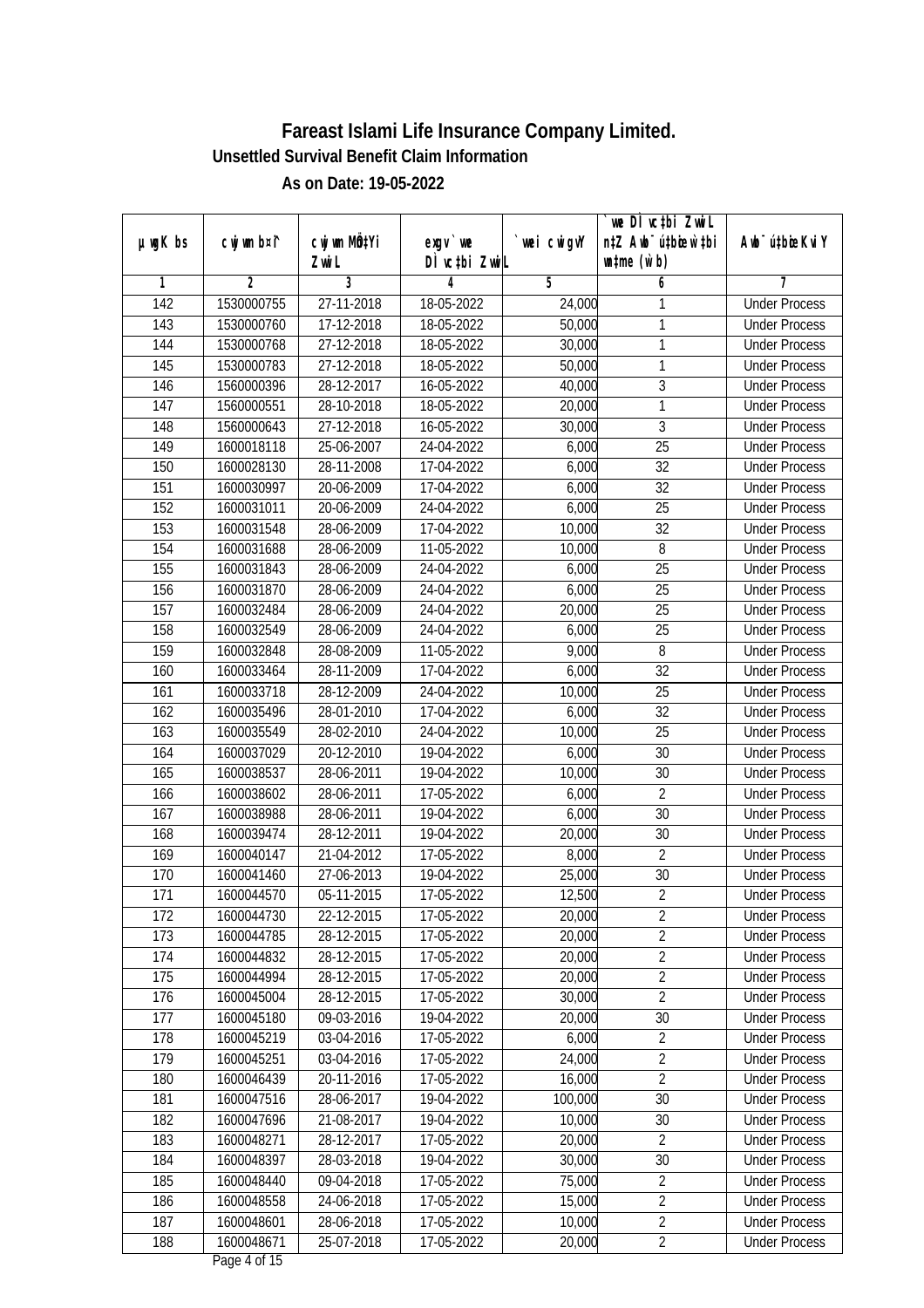|                  |                |              |                 |                | we DI vctbi Zwil                 |                             |
|------------------|----------------|--------------|-----------------|----------------|----------------------------------|-----------------------------|
| $µ$ ug $K$ bs    | cwj wm b¤i^    | cwj wm MQtYi | $exgV$ we       | `wei cwigvY    | n‡Z Awb <sup>-</sup> ú‡bioar`‡bi | Awb <sup>-</sup> ú‡bioeKviY |
|                  |                | Zwi L        | DÌ vctbi ZwiL   |                | $\n  untime\n  (u`b)\n$          |                             |
| 1                | $\overline{2}$ | 3            | 4<br>19-04-2022 | $\overline{5}$ | 6                                | 7<br><b>Under Process</b>   |
| 189              | 1600049066     | 28-09-2018   |                 | 50,000         | 30                               |                             |
| 190              | 1600049207     | 28-10-2018   | 17-05-2022      | 24,000         | $\overline{2}$                   | <b>Under Process</b>        |
| 191              | 1600049434     | 27-12-2018   | 19-04-2022      | 20,000         | $\overline{30}$                  | <b>Under Process</b>        |
| 192              | 1600049481     | 27-12-2018   | 17-05-2022      | 20,000         | $\overline{2}$                   | <b>Under Process</b>        |
| 193              | 1600049734     | 24-02-2019   | 19-04-2022      | 24,000         | $\overline{30}$                  | <b>Under Process</b>        |
| 194              | 1600049748     | 26-02-2019   | 19-04-2022      | 30,000         | 30                               | <b>Under Process</b>        |
| 195              | 1620000476     | 16-03-2020   | $10-05-2022$    | 20,000         | 9                                | <b>Under Process</b>        |
| 196              | 1700012116     | 27-12-2007   | 18-05-2022      | 6,000          | 1                                | <b>Under Process</b>        |
| $\overline{197}$ | 1700012116     | 27-12-2007   | 18-05-2022      | 6,000          | 1                                | <b>Under Process</b>        |
| 198              | 1700015402     | 28-12-2008   | 19-04-2022      | 6,000          | 30                               | <b>Under Process</b>        |
| 199              | 1700015402     | 28-12-2008   | 19-04-2022      | 6,000          | $\overline{30}$                  | <b>Under Process</b>        |
| 200              | 1700017622     | 22-04-2010   | 16-05-2022      | 20,000         | 3                                | <b>Under Process</b>        |
| 201              | 1700019395     | 28-12-2011   | 19-04-2022      | 6,000          | $\overline{30}$                  | <b>Under Process</b>        |
| 202              | 1700022324     | 28-12-2015   | 19-04-2022      | 24,000         | 30                               | <b>Under Process</b>        |
| 203              | 1700022407     | 28-12-2015   | 18-05-2022      | 10,000         | 1                                | <b>Under Process</b>        |
| 204              | 1700022535     | 28-03-2016   | 18-05-2022      | 50,000         | 1                                | <b>Under Process</b>        |
| 205              | 1700022540     | 28-03-2016   | 19-04-2022      | 40,000         | 30                               | <b>Under Process</b>        |
| 206              | 1700023048     | 28-12-2016   | 18-05-2022      | 15,000         | 1                                | <b>Under Process</b>        |
| 207              | 1700023049     | 28-12-2016   | 18-05-2022      | 15,000         | 1                                | <b>Under Process</b>        |
| 208              | 1700023480     | 28-12-2017   | 18-05-2022      | 22,000         | 1                                | <b>Under Process</b>        |
| 209              | 1700024083     | 27-12-2018   | 18-05-2022      | 160,000        | 1                                | <b>Under Process</b>        |
| 210              | 1700024091     | 27-12-2018   | 18-05-2022      | 50,000         | 1                                | <b>Under Process</b>        |
| 211              | 1800007002     | 28-12-2012   | 17-05-2022      | 10,000         | $\overline{2}$                   | <b>Under Process</b>        |
| 212              | 1900004840     | 28-12-2017   | 17-05-2022      | 30,000         | $\overline{2}$                   | <b>Under Process</b>        |
| 213              | 2100017588     | 28-02-2010   | 10-05-2022      | 20,000         | 9                                | <b>Under Process</b>        |
| 214              | 2100019186     | 28-12-2014   | 18-05-2022      | 20,000         | 1                                | <b>Under Process</b>        |
| 215              | 2100019682     | 11-05-2016   | 18-05-2022      | 100,000        | 1                                | <b>Under Process</b>        |
| 216              | 2100020770     | 16-04-2019   | 18-05-2022      | 50,000         | 1                                | <b>Under Process</b>        |
| 217              | 2200020487     | 28-12-2014   | 18-05-2022      | 40,000         | 1                                | <b>Under Process</b>        |
| 218              | 2200021094     | 26-10-2015   | 18-05-2022      | 6,000          | 1                                | <b>Under Process</b>        |
| 219              | 2300009231     | 28-06-2007   | 17-04-2022      | 7,500          | 32                               | <b>Under Process</b>        |
| 220              | 2300013047     | 22-12-2009   | 26-04-2022      | 20,000         | 23                               | <b>Under Process</b>        |
| 221              | 2300013258     | 28-12-2009   | 11-04-2022      | 6,000          | 38                               | <b>Under Process</b>        |
| 222              | 2400000005     | 28-05-2007   | 18-05-2022      | 15,000         | 1                                | <b>Under Process</b>        |
| 223              | 2400001664     | 28-07-2008   | 11-05-2022      | 6,000          | 8                                | <b>Under Process</b>        |
| 224              | 2400002158     | 04-12-2008   | 10-05-2022      | 10,000         | 9                                | <b>Under Process</b>        |
| 225              | 2400002675     | 28-01-2009   | 10-05-2022      | 6,000          | $\overline{9}$                   | <b>Under Process</b>        |
| 226              | 2400003369     | 20-12-2009   | 10-05-2022      | 12,000         | $\overline{9}$                   | <b>Under Process</b>        |
| 227              | 2400003692     | 28-12-2009   | 18-05-2022      | 70,000         | 1                                | <b>Under Process</b>        |
| 228              | 2400004373     | 28-12-2009   | 11-05-2022      | 10,000         | 8                                | <b>Under Process</b>        |
| 229              | 2400004948     | 28-12-2009   | 18-05-2022      | 20,000         | 1                                | <b>Under Process</b>        |
| 230              | 2400005022     | 28-12-2009   | 11-05-2022      | 10,000         | 8                                | <b>Under Process</b>        |
| 231              | 2400005259     | 28-01-2010   | 10-05-2022      | 10,000         | $\overline{9}$                   | <b>Under Process</b>        |
| 232              | 2400005333     | 28-03-2010   | 11-05-2022      | 4,000          | $\overline{\bf 8}$               | <b>Under Process</b>        |
| 233              | 2400005449     | 28-06-2010   | 18-05-2022      | 4,000          | 1                                | <b>Under Process</b>        |
| 234              | 2400007050     | 28-03-2012   | 16-05-2022      | 6,000          | $\overline{3}$                   | <b>Under Process</b>        |
| 235              | 2400007050     | 28-03-2012   | 16-05-2022      | 6,000          | $\mathfrak{Z}$                   | <b>Under Process</b>        |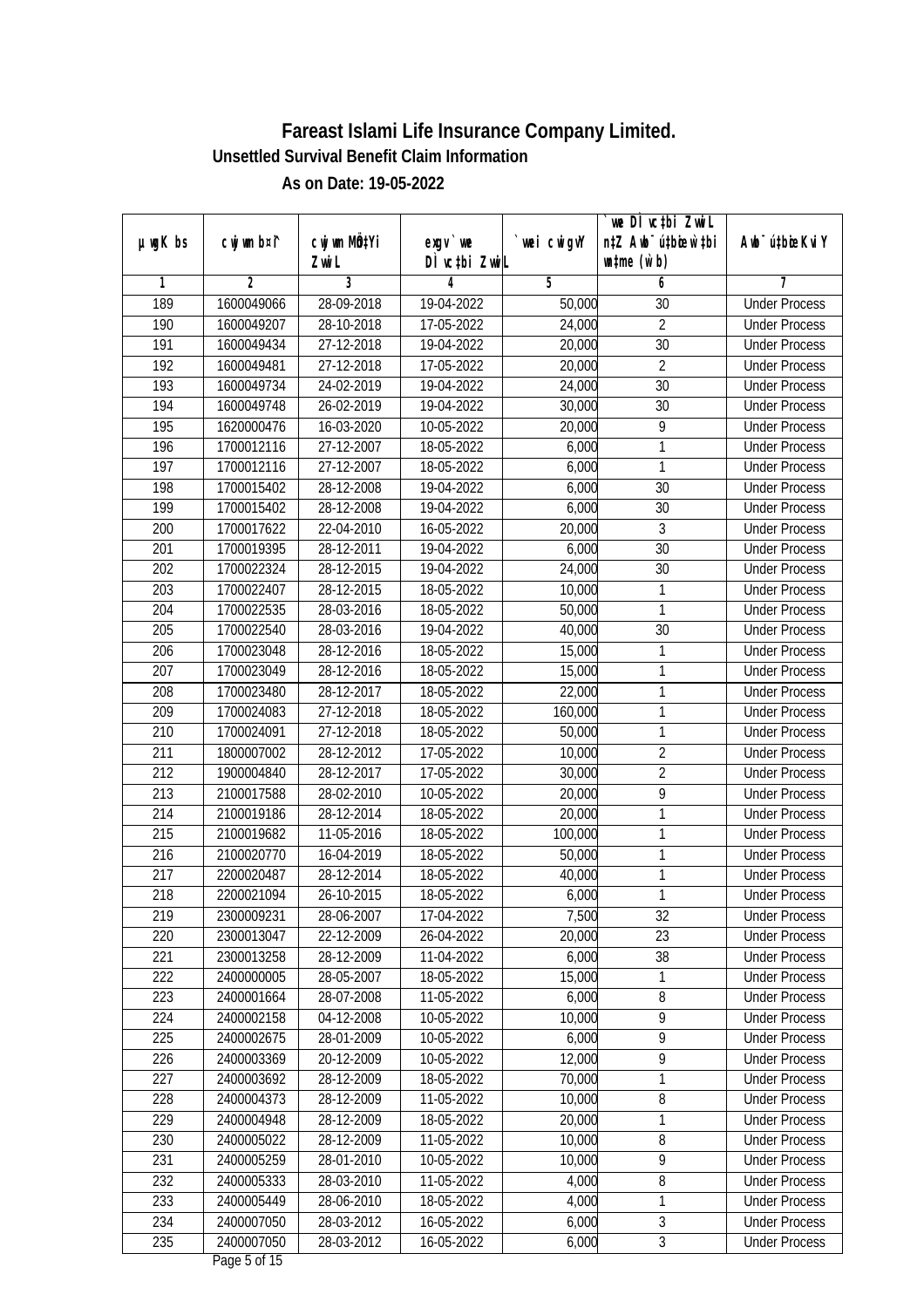| n‡Z Awb <sup>-</sup> ú‡bioar`‡bi<br>cwj wm b¤i^<br>cwj wm MQtYi<br>wei cwigvY<br>Aub <sup>-</sup> ú‡bioeKvi Y<br>$µ$ ug $K$ bs<br>$exqu$ we<br>DÌ vctbi ZwiL<br>$\n  untime\n  (u`b)\n$<br>Zwi L<br>$\overline{2}$<br>3<br>5<br>7<br>4<br>6<br>1<br>236<br>2400007050<br>28-03-2012<br>16-05-2022<br><b>Under Process</b><br>3<br>6,000<br>237<br>21-11-2012<br>18-05-2022<br>2400007094<br>20,000<br>1<br><b>Under Process</b><br>238<br>2400007252<br>28-12-2013<br>18-05-2022<br>27,500<br>1<br><b>Under Process</b><br>239<br>2400008004<br>12-02-2017<br>18-05-2022<br>1<br>20,000<br><b>Under Process</b><br>$\mathfrak{Z}$<br>240<br>2400008165<br>15-11-2017<br>16-05-2022<br>20,000<br><b>Under Process</b><br>$\overline{3}$<br>241<br>06-12-2017<br>16-05-2022<br>20,000<br>2400008199<br><b>Under Process</b><br>$\overline{3}$<br>$\overline{242}$<br>2400008212<br>17-12-2017<br>16-05-2022<br>8,000<br><b>Under Process</b><br>$\overline{3}$<br>$\overline{243}$<br>2400008401<br>28-08-2018<br>16-05-2022<br>8,000<br><b>Under Process</b><br>8,000<br>244<br>2400008454<br>28-10-2018<br>18-05-2022<br>1<br><b>Under Process</b><br>245<br>10,000<br>$\mathbf{1}$<br>2500009451<br>28-06-2008<br>18-05-2022<br><b>Under Process</b><br>246<br>2500009545<br>28-06-2008<br>18-05-2022<br>10,000<br>1<br><b>Under Process</b><br>40,000<br>247<br>28-08-2008<br>18-05-2022<br>1<br>2500009697<br><b>Under Process</b><br>248<br>2500009697<br>28-08-2008<br>18-05-2022<br>40,000<br>1<br><b>Under Process</b><br>249<br>28-12-2008<br>21<br>2500010192<br>28-04-2022<br>20,000<br><b>Under Process</b><br>250<br>2500012069<br>15-11-2009<br>39<br>10-04-2022<br>10,000<br><b>Under Process</b><br>251<br>1<br>2500012258<br>24-12-2009<br>18-05-2022<br>10,000<br><b>Under Process</b><br>252<br>24-11-2021<br>20,000<br>176<br>2600024554<br>28-06-2015<br><b>Under Process</b><br>253<br>176<br>28-12-2016<br>24-11-2021<br>10,000<br>2600027770<br><b>Under Process</b><br>254<br>24-11-2021<br>2600027770<br>28-12-2016<br>15,000<br>176<br><b>Under Process</b><br>255<br>$\overline{7}$<br>2700011322<br>22-06-2016<br>12-05-2022<br>20,000<br><b>Under Process</b><br>$\overline{1}$<br>30,000<br>256<br>2700011322<br>22-06-2016<br>12-05-2022<br><b>Under Process</b><br>257<br>9<br>2800001409<br>27-03-2010<br>10-05-2022<br>10,000<br><b>Under Process</b><br>1<br>258<br>2800003764<br>28-12-2012<br>18-05-2022<br>80,000<br><b>Under Process</b><br>259<br>3000001080<br>28-12-2010<br>19-04-2022<br>20,000<br>30<br><b>Under Process</b><br>260<br>3000002532<br>28-12-2012<br>17-05-2022<br>6,000<br>$\overline{2}$<br><b>Under Process</b><br>$\overline{2}$<br>261<br>3000003477<br>15-03-2016<br>17-05-2022<br>10,000<br><b>Under Process</b><br>262<br>$\mathfrak{Z}$<br>3000003500<br>24-03-2016<br>16-05-2022<br>9,400<br><b>Under Process</b><br>$\overline{3}$<br>263<br>3000003500<br>24-03-2016<br>16-05-2022<br>9,400<br><b>Under Process</b><br>$\overline{2}$<br>6,120<br>264<br>3000004324<br>27-12-2018<br>17-05-2022<br><b>Under Process</b><br>265<br>6,000<br>1<br>3100002147<br>28-06-2006<br>18-05-2022<br><b>Under Process</b><br>3100008194<br>05-02-2019<br>18-05-2022<br>20,000<br>266<br><b>Under Process</b><br>1<br>267<br>3200001464<br>28-12-2006<br>25<br>24-04-2022<br>6,000<br><b>Under Process</b><br>6,000<br>25<br>268<br>3200001464<br>28-12-2006<br>24-04-2022<br><b>Under Process</b><br>25<br>269<br>3200001464<br>28-12-2006<br>6,000<br>24-04-2022<br><b>Under Process</b> |     |            |            |            |       | we DÌ vc‡bi ZwiL |                      |
|------------------------------------------------------------------------------------------------------------------------------------------------------------------------------------------------------------------------------------------------------------------------------------------------------------------------------------------------------------------------------------------------------------------------------------------------------------------------------------------------------------------------------------------------------------------------------------------------------------------------------------------------------------------------------------------------------------------------------------------------------------------------------------------------------------------------------------------------------------------------------------------------------------------------------------------------------------------------------------------------------------------------------------------------------------------------------------------------------------------------------------------------------------------------------------------------------------------------------------------------------------------------------------------------------------------------------------------------------------------------------------------------------------------------------------------------------------------------------------------------------------------------------------------------------------------------------------------------------------------------------------------------------------------------------------------------------------------------------------------------------------------------------------------------------------------------------------------------------------------------------------------------------------------------------------------------------------------------------------------------------------------------------------------------------------------------------------------------------------------------------------------------------------------------------------------------------------------------------------------------------------------------------------------------------------------------------------------------------------------------------------------------------------------------------------------------------------------------------------------------------------------------------------------------------------------------------------------------------------------------------------------------------------------------------------------------------------------------------------------------------------------------------------------------------------------------------------------------------------------------------------------------------------------------------------------------------------------------------------------------------------------------------------------------------------------------------------------------------------------------------------------------------------------------------------------------------------------------------------------------------------------------------------------------------------------------------------------------------------------------------------------------------------------------------------------------------------------------------------------------------------------------------------------------------|-----|------------|------------|------------|-------|------------------|----------------------|
|                                                                                                                                                                                                                                                                                                                                                                                                                                                                                                                                                                                                                                                                                                                                                                                                                                                                                                                                                                                                                                                                                                                                                                                                                                                                                                                                                                                                                                                                                                                                                                                                                                                                                                                                                                                                                                                                                                                                                                                                                                                                                                                                                                                                                                                                                                                                                                                                                                                                                                                                                                                                                                                                                                                                                                                                                                                                                                                                                                                                                                                                                                                                                                                                                                                                                                                                                                                                                                                                                                                                                      |     |            |            |            |       |                  |                      |
|                                                                                                                                                                                                                                                                                                                                                                                                                                                                                                                                                                                                                                                                                                                                                                                                                                                                                                                                                                                                                                                                                                                                                                                                                                                                                                                                                                                                                                                                                                                                                                                                                                                                                                                                                                                                                                                                                                                                                                                                                                                                                                                                                                                                                                                                                                                                                                                                                                                                                                                                                                                                                                                                                                                                                                                                                                                                                                                                                                                                                                                                                                                                                                                                                                                                                                                                                                                                                                                                                                                                                      |     |            |            |            |       |                  |                      |
|                                                                                                                                                                                                                                                                                                                                                                                                                                                                                                                                                                                                                                                                                                                                                                                                                                                                                                                                                                                                                                                                                                                                                                                                                                                                                                                                                                                                                                                                                                                                                                                                                                                                                                                                                                                                                                                                                                                                                                                                                                                                                                                                                                                                                                                                                                                                                                                                                                                                                                                                                                                                                                                                                                                                                                                                                                                                                                                                                                                                                                                                                                                                                                                                                                                                                                                                                                                                                                                                                                                                                      |     |            |            |            |       |                  |                      |
|                                                                                                                                                                                                                                                                                                                                                                                                                                                                                                                                                                                                                                                                                                                                                                                                                                                                                                                                                                                                                                                                                                                                                                                                                                                                                                                                                                                                                                                                                                                                                                                                                                                                                                                                                                                                                                                                                                                                                                                                                                                                                                                                                                                                                                                                                                                                                                                                                                                                                                                                                                                                                                                                                                                                                                                                                                                                                                                                                                                                                                                                                                                                                                                                                                                                                                                                                                                                                                                                                                                                                      |     |            |            |            |       |                  |                      |
|                                                                                                                                                                                                                                                                                                                                                                                                                                                                                                                                                                                                                                                                                                                                                                                                                                                                                                                                                                                                                                                                                                                                                                                                                                                                                                                                                                                                                                                                                                                                                                                                                                                                                                                                                                                                                                                                                                                                                                                                                                                                                                                                                                                                                                                                                                                                                                                                                                                                                                                                                                                                                                                                                                                                                                                                                                                                                                                                                                                                                                                                                                                                                                                                                                                                                                                                                                                                                                                                                                                                                      |     |            |            |            |       |                  |                      |
|                                                                                                                                                                                                                                                                                                                                                                                                                                                                                                                                                                                                                                                                                                                                                                                                                                                                                                                                                                                                                                                                                                                                                                                                                                                                                                                                                                                                                                                                                                                                                                                                                                                                                                                                                                                                                                                                                                                                                                                                                                                                                                                                                                                                                                                                                                                                                                                                                                                                                                                                                                                                                                                                                                                                                                                                                                                                                                                                                                                                                                                                                                                                                                                                                                                                                                                                                                                                                                                                                                                                                      |     |            |            |            |       |                  |                      |
|                                                                                                                                                                                                                                                                                                                                                                                                                                                                                                                                                                                                                                                                                                                                                                                                                                                                                                                                                                                                                                                                                                                                                                                                                                                                                                                                                                                                                                                                                                                                                                                                                                                                                                                                                                                                                                                                                                                                                                                                                                                                                                                                                                                                                                                                                                                                                                                                                                                                                                                                                                                                                                                                                                                                                                                                                                                                                                                                                                                                                                                                                                                                                                                                                                                                                                                                                                                                                                                                                                                                                      |     |            |            |            |       |                  |                      |
|                                                                                                                                                                                                                                                                                                                                                                                                                                                                                                                                                                                                                                                                                                                                                                                                                                                                                                                                                                                                                                                                                                                                                                                                                                                                                                                                                                                                                                                                                                                                                                                                                                                                                                                                                                                                                                                                                                                                                                                                                                                                                                                                                                                                                                                                                                                                                                                                                                                                                                                                                                                                                                                                                                                                                                                                                                                                                                                                                                                                                                                                                                                                                                                                                                                                                                                                                                                                                                                                                                                                                      |     |            |            |            |       |                  |                      |
|                                                                                                                                                                                                                                                                                                                                                                                                                                                                                                                                                                                                                                                                                                                                                                                                                                                                                                                                                                                                                                                                                                                                                                                                                                                                                                                                                                                                                                                                                                                                                                                                                                                                                                                                                                                                                                                                                                                                                                                                                                                                                                                                                                                                                                                                                                                                                                                                                                                                                                                                                                                                                                                                                                                                                                                                                                                                                                                                                                                                                                                                                                                                                                                                                                                                                                                                                                                                                                                                                                                                                      |     |            |            |            |       |                  |                      |
|                                                                                                                                                                                                                                                                                                                                                                                                                                                                                                                                                                                                                                                                                                                                                                                                                                                                                                                                                                                                                                                                                                                                                                                                                                                                                                                                                                                                                                                                                                                                                                                                                                                                                                                                                                                                                                                                                                                                                                                                                                                                                                                                                                                                                                                                                                                                                                                                                                                                                                                                                                                                                                                                                                                                                                                                                                                                                                                                                                                                                                                                                                                                                                                                                                                                                                                                                                                                                                                                                                                                                      |     |            |            |            |       |                  |                      |
|                                                                                                                                                                                                                                                                                                                                                                                                                                                                                                                                                                                                                                                                                                                                                                                                                                                                                                                                                                                                                                                                                                                                                                                                                                                                                                                                                                                                                                                                                                                                                                                                                                                                                                                                                                                                                                                                                                                                                                                                                                                                                                                                                                                                                                                                                                                                                                                                                                                                                                                                                                                                                                                                                                                                                                                                                                                                                                                                                                                                                                                                                                                                                                                                                                                                                                                                                                                                                                                                                                                                                      |     |            |            |            |       |                  |                      |
|                                                                                                                                                                                                                                                                                                                                                                                                                                                                                                                                                                                                                                                                                                                                                                                                                                                                                                                                                                                                                                                                                                                                                                                                                                                                                                                                                                                                                                                                                                                                                                                                                                                                                                                                                                                                                                                                                                                                                                                                                                                                                                                                                                                                                                                                                                                                                                                                                                                                                                                                                                                                                                                                                                                                                                                                                                                                                                                                                                                                                                                                                                                                                                                                                                                                                                                                                                                                                                                                                                                                                      |     |            |            |            |       |                  |                      |
|                                                                                                                                                                                                                                                                                                                                                                                                                                                                                                                                                                                                                                                                                                                                                                                                                                                                                                                                                                                                                                                                                                                                                                                                                                                                                                                                                                                                                                                                                                                                                                                                                                                                                                                                                                                                                                                                                                                                                                                                                                                                                                                                                                                                                                                                                                                                                                                                                                                                                                                                                                                                                                                                                                                                                                                                                                                                                                                                                                                                                                                                                                                                                                                                                                                                                                                                                                                                                                                                                                                                                      |     |            |            |            |       |                  |                      |
|                                                                                                                                                                                                                                                                                                                                                                                                                                                                                                                                                                                                                                                                                                                                                                                                                                                                                                                                                                                                                                                                                                                                                                                                                                                                                                                                                                                                                                                                                                                                                                                                                                                                                                                                                                                                                                                                                                                                                                                                                                                                                                                                                                                                                                                                                                                                                                                                                                                                                                                                                                                                                                                                                                                                                                                                                                                                                                                                                                                                                                                                                                                                                                                                                                                                                                                                                                                                                                                                                                                                                      |     |            |            |            |       |                  |                      |
|                                                                                                                                                                                                                                                                                                                                                                                                                                                                                                                                                                                                                                                                                                                                                                                                                                                                                                                                                                                                                                                                                                                                                                                                                                                                                                                                                                                                                                                                                                                                                                                                                                                                                                                                                                                                                                                                                                                                                                                                                                                                                                                                                                                                                                                                                                                                                                                                                                                                                                                                                                                                                                                                                                                                                                                                                                                                                                                                                                                                                                                                                                                                                                                                                                                                                                                                                                                                                                                                                                                                                      |     |            |            |            |       |                  |                      |
|                                                                                                                                                                                                                                                                                                                                                                                                                                                                                                                                                                                                                                                                                                                                                                                                                                                                                                                                                                                                                                                                                                                                                                                                                                                                                                                                                                                                                                                                                                                                                                                                                                                                                                                                                                                                                                                                                                                                                                                                                                                                                                                                                                                                                                                                                                                                                                                                                                                                                                                                                                                                                                                                                                                                                                                                                                                                                                                                                                                                                                                                                                                                                                                                                                                                                                                                                                                                                                                                                                                                                      |     |            |            |            |       |                  |                      |
|                                                                                                                                                                                                                                                                                                                                                                                                                                                                                                                                                                                                                                                                                                                                                                                                                                                                                                                                                                                                                                                                                                                                                                                                                                                                                                                                                                                                                                                                                                                                                                                                                                                                                                                                                                                                                                                                                                                                                                                                                                                                                                                                                                                                                                                                                                                                                                                                                                                                                                                                                                                                                                                                                                                                                                                                                                                                                                                                                                                                                                                                                                                                                                                                                                                                                                                                                                                                                                                                                                                                                      |     |            |            |            |       |                  |                      |
|                                                                                                                                                                                                                                                                                                                                                                                                                                                                                                                                                                                                                                                                                                                                                                                                                                                                                                                                                                                                                                                                                                                                                                                                                                                                                                                                                                                                                                                                                                                                                                                                                                                                                                                                                                                                                                                                                                                                                                                                                                                                                                                                                                                                                                                                                                                                                                                                                                                                                                                                                                                                                                                                                                                                                                                                                                                                                                                                                                                                                                                                                                                                                                                                                                                                                                                                                                                                                                                                                                                                                      |     |            |            |            |       |                  |                      |
|                                                                                                                                                                                                                                                                                                                                                                                                                                                                                                                                                                                                                                                                                                                                                                                                                                                                                                                                                                                                                                                                                                                                                                                                                                                                                                                                                                                                                                                                                                                                                                                                                                                                                                                                                                                                                                                                                                                                                                                                                                                                                                                                                                                                                                                                                                                                                                                                                                                                                                                                                                                                                                                                                                                                                                                                                                                                                                                                                                                                                                                                                                                                                                                                                                                                                                                                                                                                                                                                                                                                                      |     |            |            |            |       |                  |                      |
|                                                                                                                                                                                                                                                                                                                                                                                                                                                                                                                                                                                                                                                                                                                                                                                                                                                                                                                                                                                                                                                                                                                                                                                                                                                                                                                                                                                                                                                                                                                                                                                                                                                                                                                                                                                                                                                                                                                                                                                                                                                                                                                                                                                                                                                                                                                                                                                                                                                                                                                                                                                                                                                                                                                                                                                                                                                                                                                                                                                                                                                                                                                                                                                                                                                                                                                                                                                                                                                                                                                                                      |     |            |            |            |       |                  |                      |
|                                                                                                                                                                                                                                                                                                                                                                                                                                                                                                                                                                                                                                                                                                                                                                                                                                                                                                                                                                                                                                                                                                                                                                                                                                                                                                                                                                                                                                                                                                                                                                                                                                                                                                                                                                                                                                                                                                                                                                                                                                                                                                                                                                                                                                                                                                                                                                                                                                                                                                                                                                                                                                                                                                                                                                                                                                                                                                                                                                                                                                                                                                                                                                                                                                                                                                                                                                                                                                                                                                                                                      |     |            |            |            |       |                  |                      |
|                                                                                                                                                                                                                                                                                                                                                                                                                                                                                                                                                                                                                                                                                                                                                                                                                                                                                                                                                                                                                                                                                                                                                                                                                                                                                                                                                                                                                                                                                                                                                                                                                                                                                                                                                                                                                                                                                                                                                                                                                                                                                                                                                                                                                                                                                                                                                                                                                                                                                                                                                                                                                                                                                                                                                                                                                                                                                                                                                                                                                                                                                                                                                                                                                                                                                                                                                                                                                                                                                                                                                      |     |            |            |            |       |                  |                      |
|                                                                                                                                                                                                                                                                                                                                                                                                                                                                                                                                                                                                                                                                                                                                                                                                                                                                                                                                                                                                                                                                                                                                                                                                                                                                                                                                                                                                                                                                                                                                                                                                                                                                                                                                                                                                                                                                                                                                                                                                                                                                                                                                                                                                                                                                                                                                                                                                                                                                                                                                                                                                                                                                                                                                                                                                                                                                                                                                                                                                                                                                                                                                                                                                                                                                                                                                                                                                                                                                                                                                                      |     |            |            |            |       |                  |                      |
|                                                                                                                                                                                                                                                                                                                                                                                                                                                                                                                                                                                                                                                                                                                                                                                                                                                                                                                                                                                                                                                                                                                                                                                                                                                                                                                                                                                                                                                                                                                                                                                                                                                                                                                                                                                                                                                                                                                                                                                                                                                                                                                                                                                                                                                                                                                                                                                                                                                                                                                                                                                                                                                                                                                                                                                                                                                                                                                                                                                                                                                                                                                                                                                                                                                                                                                                                                                                                                                                                                                                                      |     |            |            |            |       |                  |                      |
|                                                                                                                                                                                                                                                                                                                                                                                                                                                                                                                                                                                                                                                                                                                                                                                                                                                                                                                                                                                                                                                                                                                                                                                                                                                                                                                                                                                                                                                                                                                                                                                                                                                                                                                                                                                                                                                                                                                                                                                                                                                                                                                                                                                                                                                                                                                                                                                                                                                                                                                                                                                                                                                                                                                                                                                                                                                                                                                                                                                                                                                                                                                                                                                                                                                                                                                                                                                                                                                                                                                                                      |     |            |            |            |       |                  |                      |
|                                                                                                                                                                                                                                                                                                                                                                                                                                                                                                                                                                                                                                                                                                                                                                                                                                                                                                                                                                                                                                                                                                                                                                                                                                                                                                                                                                                                                                                                                                                                                                                                                                                                                                                                                                                                                                                                                                                                                                                                                                                                                                                                                                                                                                                                                                                                                                                                                                                                                                                                                                                                                                                                                                                                                                                                                                                                                                                                                                                                                                                                                                                                                                                                                                                                                                                                                                                                                                                                                                                                                      |     |            |            |            |       |                  |                      |
|                                                                                                                                                                                                                                                                                                                                                                                                                                                                                                                                                                                                                                                                                                                                                                                                                                                                                                                                                                                                                                                                                                                                                                                                                                                                                                                                                                                                                                                                                                                                                                                                                                                                                                                                                                                                                                                                                                                                                                                                                                                                                                                                                                                                                                                                                                                                                                                                                                                                                                                                                                                                                                                                                                                                                                                                                                                                                                                                                                                                                                                                                                                                                                                                                                                                                                                                                                                                                                                                                                                                                      |     |            |            |            |       |                  |                      |
|                                                                                                                                                                                                                                                                                                                                                                                                                                                                                                                                                                                                                                                                                                                                                                                                                                                                                                                                                                                                                                                                                                                                                                                                                                                                                                                                                                                                                                                                                                                                                                                                                                                                                                                                                                                                                                                                                                                                                                                                                                                                                                                                                                                                                                                                                                                                                                                                                                                                                                                                                                                                                                                                                                                                                                                                                                                                                                                                                                                                                                                                                                                                                                                                                                                                                                                                                                                                                                                                                                                                                      |     |            |            |            |       |                  |                      |
|                                                                                                                                                                                                                                                                                                                                                                                                                                                                                                                                                                                                                                                                                                                                                                                                                                                                                                                                                                                                                                                                                                                                                                                                                                                                                                                                                                                                                                                                                                                                                                                                                                                                                                                                                                                                                                                                                                                                                                                                                                                                                                                                                                                                                                                                                                                                                                                                                                                                                                                                                                                                                                                                                                                                                                                                                                                                                                                                                                                                                                                                                                                                                                                                                                                                                                                                                                                                                                                                                                                                                      |     |            |            |            |       |                  |                      |
|                                                                                                                                                                                                                                                                                                                                                                                                                                                                                                                                                                                                                                                                                                                                                                                                                                                                                                                                                                                                                                                                                                                                                                                                                                                                                                                                                                                                                                                                                                                                                                                                                                                                                                                                                                                                                                                                                                                                                                                                                                                                                                                                                                                                                                                                                                                                                                                                                                                                                                                                                                                                                                                                                                                                                                                                                                                                                                                                                                                                                                                                                                                                                                                                                                                                                                                                                                                                                                                                                                                                                      |     |            |            |            |       |                  |                      |
|                                                                                                                                                                                                                                                                                                                                                                                                                                                                                                                                                                                                                                                                                                                                                                                                                                                                                                                                                                                                                                                                                                                                                                                                                                                                                                                                                                                                                                                                                                                                                                                                                                                                                                                                                                                                                                                                                                                                                                                                                                                                                                                                                                                                                                                                                                                                                                                                                                                                                                                                                                                                                                                                                                                                                                                                                                                                                                                                                                                                                                                                                                                                                                                                                                                                                                                                                                                                                                                                                                                                                      |     |            |            |            |       |                  |                      |
|                                                                                                                                                                                                                                                                                                                                                                                                                                                                                                                                                                                                                                                                                                                                                                                                                                                                                                                                                                                                                                                                                                                                                                                                                                                                                                                                                                                                                                                                                                                                                                                                                                                                                                                                                                                                                                                                                                                                                                                                                                                                                                                                                                                                                                                                                                                                                                                                                                                                                                                                                                                                                                                                                                                                                                                                                                                                                                                                                                                                                                                                                                                                                                                                                                                                                                                                                                                                                                                                                                                                                      |     |            |            |            |       |                  |                      |
|                                                                                                                                                                                                                                                                                                                                                                                                                                                                                                                                                                                                                                                                                                                                                                                                                                                                                                                                                                                                                                                                                                                                                                                                                                                                                                                                                                                                                                                                                                                                                                                                                                                                                                                                                                                                                                                                                                                                                                                                                                                                                                                                                                                                                                                                                                                                                                                                                                                                                                                                                                                                                                                                                                                                                                                                                                                                                                                                                                                                                                                                                                                                                                                                                                                                                                                                                                                                                                                                                                                                                      |     |            |            |            |       |                  |                      |
|                                                                                                                                                                                                                                                                                                                                                                                                                                                                                                                                                                                                                                                                                                                                                                                                                                                                                                                                                                                                                                                                                                                                                                                                                                                                                                                                                                                                                                                                                                                                                                                                                                                                                                                                                                                                                                                                                                                                                                                                                                                                                                                                                                                                                                                                                                                                                                                                                                                                                                                                                                                                                                                                                                                                                                                                                                                                                                                                                                                                                                                                                                                                                                                                                                                                                                                                                                                                                                                                                                                                                      |     |            |            |            |       |                  |                      |
|                                                                                                                                                                                                                                                                                                                                                                                                                                                                                                                                                                                                                                                                                                                                                                                                                                                                                                                                                                                                                                                                                                                                                                                                                                                                                                                                                                                                                                                                                                                                                                                                                                                                                                                                                                                                                                                                                                                                                                                                                                                                                                                                                                                                                                                                                                                                                                                                                                                                                                                                                                                                                                                                                                                                                                                                                                                                                                                                                                                                                                                                                                                                                                                                                                                                                                                                                                                                                                                                                                                                                      |     |            |            |            |       |                  |                      |
|                                                                                                                                                                                                                                                                                                                                                                                                                                                                                                                                                                                                                                                                                                                                                                                                                                                                                                                                                                                                                                                                                                                                                                                                                                                                                                                                                                                                                                                                                                                                                                                                                                                                                                                                                                                                                                                                                                                                                                                                                                                                                                                                                                                                                                                                                                                                                                                                                                                                                                                                                                                                                                                                                                                                                                                                                                                                                                                                                                                                                                                                                                                                                                                                                                                                                                                                                                                                                                                                                                                                                      |     |            |            |            |       |                  |                      |
|                                                                                                                                                                                                                                                                                                                                                                                                                                                                                                                                                                                                                                                                                                                                                                                                                                                                                                                                                                                                                                                                                                                                                                                                                                                                                                                                                                                                                                                                                                                                                                                                                                                                                                                                                                                                                                                                                                                                                                                                                                                                                                                                                                                                                                                                                                                                                                                                                                                                                                                                                                                                                                                                                                                                                                                                                                                                                                                                                                                                                                                                                                                                                                                                                                                                                                                                                                                                                                                                                                                                                      |     |            |            |            |       |                  |                      |
|                                                                                                                                                                                                                                                                                                                                                                                                                                                                                                                                                                                                                                                                                                                                                                                                                                                                                                                                                                                                                                                                                                                                                                                                                                                                                                                                                                                                                                                                                                                                                                                                                                                                                                                                                                                                                                                                                                                                                                                                                                                                                                                                                                                                                                                                                                                                                                                                                                                                                                                                                                                                                                                                                                                                                                                                                                                                                                                                                                                                                                                                                                                                                                                                                                                                                                                                                                                                                                                                                                                                                      | 270 | 3200005422 | 28-08-2009 | 12-01-2022 | 6,000 | 127              | <b>Under Process</b> |
| 3200006071<br>28-12-2009<br>17-04-2022<br>9,600<br>271<br>32<br><b>Under Process</b>                                                                                                                                                                                                                                                                                                                                                                                                                                                                                                                                                                                                                                                                                                                                                                                                                                                                                                                                                                                                                                                                                                                                                                                                                                                                                                                                                                                                                                                                                                                                                                                                                                                                                                                                                                                                                                                                                                                                                                                                                                                                                                                                                                                                                                                                                                                                                                                                                                                                                                                                                                                                                                                                                                                                                                                                                                                                                                                                                                                                                                                                                                                                                                                                                                                                                                                                                                                                                                                                 |     |            |            |            |       |                  |                      |
| 25<br>272<br>6,000<br><b>Under Process</b><br>3300009824<br>28-05-2008<br>24-04-2022                                                                                                                                                                                                                                                                                                                                                                                                                                                                                                                                                                                                                                                                                                                                                                                                                                                                                                                                                                                                                                                                                                                                                                                                                                                                                                                                                                                                                                                                                                                                                                                                                                                                                                                                                                                                                                                                                                                                                                                                                                                                                                                                                                                                                                                                                                                                                                                                                                                                                                                                                                                                                                                                                                                                                                                                                                                                                                                                                                                                                                                                                                                                                                                                                                                                                                                                                                                                                                                                 |     |            |            |            |       |                  |                      |
| 9<br>273<br>20,000<br>3300016596<br>13-12-2011<br>10-05-2022<br><b>Under Process</b>                                                                                                                                                                                                                                                                                                                                                                                                                                                                                                                                                                                                                                                                                                                                                                                                                                                                                                                                                                                                                                                                                                                                                                                                                                                                                                                                                                                                                                                                                                                                                                                                                                                                                                                                                                                                                                                                                                                                                                                                                                                                                                                                                                                                                                                                                                                                                                                                                                                                                                                                                                                                                                                                                                                                                                                                                                                                                                                                                                                                                                                                                                                                                                                                                                                                                                                                                                                                                                                                 |     |            |            |            |       |                  |                      |
| $\overline{9}$<br>30,000<br>274<br>3300017154<br>24-03-2012<br>10-05-2022<br><b>Under Process</b>                                                                                                                                                                                                                                                                                                                                                                                                                                                                                                                                                                                                                                                                                                                                                                                                                                                                                                                                                                                                                                                                                                                                                                                                                                                                                                                                                                                                                                                                                                                                                                                                                                                                                                                                                                                                                                                                                                                                                                                                                                                                                                                                                                                                                                                                                                                                                                                                                                                                                                                                                                                                                                                                                                                                                                                                                                                                                                                                                                                                                                                                                                                                                                                                                                                                                                                                                                                                                                                    |     |            |            |            |       |                  |                      |
| 9<br>275<br>3300017177<br>28-03-2012<br>10-05-2022<br>30,000<br><b>Under Process</b>                                                                                                                                                                                                                                                                                                                                                                                                                                                                                                                                                                                                                                                                                                                                                                                                                                                                                                                                                                                                                                                                                                                                                                                                                                                                                                                                                                                                                                                                                                                                                                                                                                                                                                                                                                                                                                                                                                                                                                                                                                                                                                                                                                                                                                                                                                                                                                                                                                                                                                                                                                                                                                                                                                                                                                                                                                                                                                                                                                                                                                                                                                                                                                                                                                                                                                                                                                                                                                                                 |     |            |            |            |       |                  |                      |
| $\overline{9}$<br>26-12-2013<br>276<br>3300018450<br>10-05-2022<br>37,500<br><b>Under Process</b>                                                                                                                                                                                                                                                                                                                                                                                                                                                                                                                                                                                                                                                                                                                                                                                                                                                                                                                                                                                                                                                                                                                                                                                                                                                                                                                                                                                                                                                                                                                                                                                                                                                                                                                                                                                                                                                                                                                                                                                                                                                                                                                                                                                                                                                                                                                                                                                                                                                                                                                                                                                                                                                                                                                                                                                                                                                                                                                                                                                                                                                                                                                                                                                                                                                                                                                                                                                                                                                    |     |            |            |            |       |                  |                      |
| $\overline{9}$<br>277<br>3300019223<br>05-05-2015<br>10-05-2022<br>20,000<br><b>Under Process</b>                                                                                                                                                                                                                                                                                                                                                                                                                                                                                                                                                                                                                                                                                                                                                                                                                                                                                                                                                                                                                                                                                                                                                                                                                                                                                                                                                                                                                                                                                                                                                                                                                                                                                                                                                                                                                                                                                                                                                                                                                                                                                                                                                                                                                                                                                                                                                                                                                                                                                                                                                                                                                                                                                                                                                                                                                                                                                                                                                                                                                                                                                                                                                                                                                                                                                                                                                                                                                                                    |     |            |            |            |       |                  |                      |
| 9<br>278<br>3300019810<br>28-03-2016<br>10-05-2022<br>30,000<br><b>Under Process</b>                                                                                                                                                                                                                                                                                                                                                                                                                                                                                                                                                                                                                                                                                                                                                                                                                                                                                                                                                                                                                                                                                                                                                                                                                                                                                                                                                                                                                                                                                                                                                                                                                                                                                                                                                                                                                                                                                                                                                                                                                                                                                                                                                                                                                                                                                                                                                                                                                                                                                                                                                                                                                                                                                                                                                                                                                                                                                                                                                                                                                                                                                                                                                                                                                                                                                                                                                                                                                                                                 |     |            |            |            |       |                  |                      |
| $\overline{9}$<br>22,800<br>279<br>3300021250<br>19-11-2018<br>10-05-2022<br><b>Under Process</b>                                                                                                                                                                                                                                                                                                                                                                                                                                                                                                                                                                                                                                                                                                                                                                                                                                                                                                                                                                                                                                                                                                                                                                                                                                                                                                                                                                                                                                                                                                                                                                                                                                                                                                                                                                                                                                                                                                                                                                                                                                                                                                                                                                                                                                                                                                                                                                                                                                                                                                                                                                                                                                                                                                                                                                                                                                                                                                                                                                                                                                                                                                                                                                                                                                                                                                                                                                                                                                                    |     |            |            |            |       |                  |                      |
| $\overline{9}$<br>280<br>19-12-2018<br>20,816<br>3300021295<br>10-05-2022<br><b>Under Process</b>                                                                                                                                                                                                                                                                                                                                                                                                                                                                                                                                                                                                                                                                                                                                                                                                                                                                                                                                                                                                                                                                                                                                                                                                                                                                                                                                                                                                                                                                                                                                                                                                                                                                                                                                                                                                                                                                                                                                                                                                                                                                                                                                                                                                                                                                                                                                                                                                                                                                                                                                                                                                                                                                                                                                                                                                                                                                                                                                                                                                                                                                                                                                                                                                                                                                                                                                                                                                                                                    |     |            |            |            |       |                  |                      |
| 281<br>3400001504<br>27-03-2009<br>24-04-2022<br>6,000<br>25<br><b>Under Process</b>                                                                                                                                                                                                                                                                                                                                                                                                                                                                                                                                                                                                                                                                                                                                                                                                                                                                                                                                                                                                                                                                                                                                                                                                                                                                                                                                                                                                                                                                                                                                                                                                                                                                                                                                                                                                                                                                                                                                                                                                                                                                                                                                                                                                                                                                                                                                                                                                                                                                                                                                                                                                                                                                                                                                                                                                                                                                                                                                                                                                                                                                                                                                                                                                                                                                                                                                                                                                                                                                 |     |            |            |            |       |                  |                      |
| 282<br>3400001516<br>28-03-2009<br>11-05-2022<br>6,000<br>8<br><b>Under Process</b>                                                                                                                                                                                                                                                                                                                                                                                                                                                                                                                                                                                                                                                                                                                                                                                                                                                                                                                                                                                                                                                                                                                                                                                                                                                                                                                                                                                                                                                                                                                                                                                                                                                                                                                                                                                                                                                                                                                                                                                                                                                                                                                                                                                                                                                                                                                                                                                                                                                                                                                                                                                                                                                                                                                                                                                                                                                                                                                                                                                                                                                                                                                                                                                                                                                                                                                                                                                                                                                                  |     |            |            |            |       |                  |                      |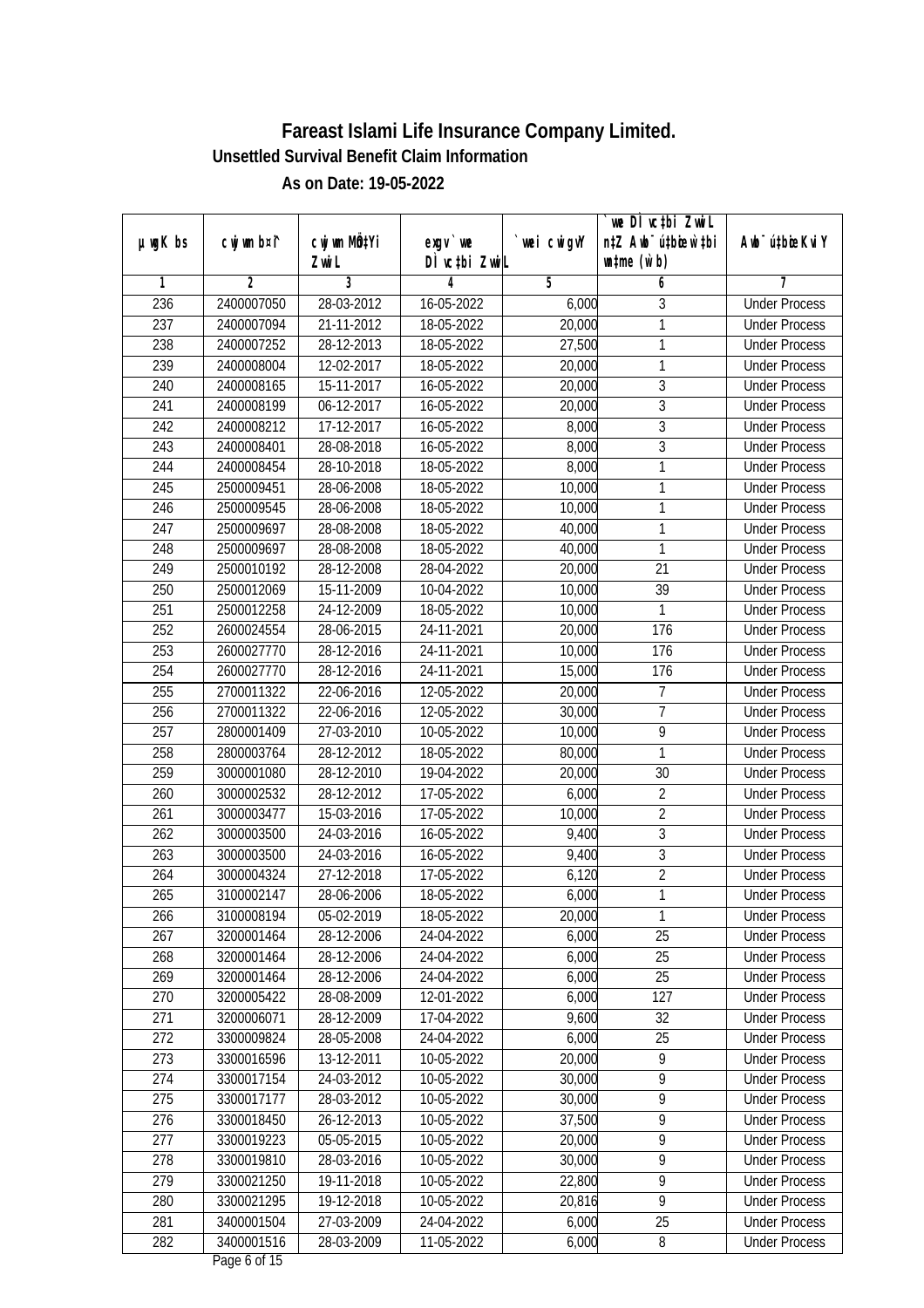|         |             |                       |                            |            | we DI vctbi ZwiL<br>n‡Z Awb <sup>-</sup> ú‡bioen`‡bi |                             |
|---------|-------------|-----------------------|----------------------------|------------|------------------------------------------------------|-----------------------------|
| µwgK bs | cwj wm b¤i^ | cwj wm MQtYi<br>Zwi L | $exqu$ we<br>DÌ vctbi ZwiL | wei cwigvY | $w$ tme $(w b)$                                      | Awb <sup>-</sup> ú‡bioeKviY |
| 1       | 2           | 3                     | 4                          | 5          | 6                                                    | 7                           |
| 283     | 3400003194  | 24-12-2009            | 11-05-2022                 | 12,000     | 8                                                    | <b>Under Process</b>        |
| 284     | 3400003872  | 26-12-2009            | 11-05-2022                 | 20,000     | 8                                                    | <b>Under Process</b>        |
| 285     | 3400004409  | 28-12-2009            | 11-05-2022                 | 10,000     | $\overline{8}$                                       | <b>Under Process</b>        |
| 286     | 3400004530  | $26 - 12 - 2009$      | 24-04-2022                 | 4,000      | $\overline{25}$                                      | <b>Under Process</b>        |
| 287     | 3400004980  | 28-04-2010            | 24-04-2022                 | 4,100      | $\overline{25}$                                      | <b>Under Process</b>        |
| 288     | 3400007316  | 05-03-2012            | 17-05-2022                 | 6,000      | $\overline{2}$                                       | <b>Under Process</b>        |
| 289     | 3500003942  | 28-12-2008            | 17-04-2022                 | 10,000     | $\overline{32}$                                      | <b>Under Process</b>        |
| 290     | 3500004790  | 26-10-2009            | 28-04-2022                 | 10,000     | 21                                                   | <b>Under Process</b>        |
| 291     | 3500004979  | 17-12-2009            | 28-04-2022                 | 25,000     | $\overline{21}$                                      | <b>Under Process</b>        |
| 292     | 3500005041  | 26-12-2009            | 28-04-2022                 | 20,000     | $\overline{21}$                                      | <b>Under Process</b>        |
| 293     | 3500005389  | 27-12-2009            | 17-04-2022                 | 12,500     | $\overline{32}$                                      | <b>Under Process</b>        |
| 294     | 3500005486  | 27-12-2009            | 17-04-2022                 | 6,000      | 32                                                   | <b>Under Process</b>        |
| 295     | 3500005486  | 27-12-2009            | 17-04-2022                 | 6,000      | $\overline{32}$                                      | <b>Under Process</b>        |
| 296     | 3500005486  | 27-12-2009            | 17-04-2022                 | 6,000      | 32                                                   | <b>Under Process</b>        |
| 297     | 3500005577  | 27-12-2009            | 10-05-2022                 | 6,000      | 9                                                    | <b>Under Process</b>        |
| 298     | 3500005577  | 27-12-2009            | 10-05-2022                 | 6,000      | 9                                                    | <b>Under Process</b>        |
| 299     | 3500005577  | 27-12-2009            | 10-05-2022                 | 6,000      | 9                                                    | <b>Under Process</b>        |
| 300     | 3500005994  | 28-02-2010            | 25-04-2022                 | 20,000     | 24                                                   | <b>Under Process</b>        |
| 301     | 3500005995  | 28-02-2010            | 25-04-2022                 | 10,000     | 24                                                   | <b>Under Process</b>        |
| 302     | 3500006002  | 28-02-2010            | 28-04-2022                 | 25,000     | $\overline{21}$                                      | <b>Under Process</b>        |
| 303     | 3500006108  | 28-03-2010            | 18-05-2022                 | 6,000      | 1                                                    | <b>Under Process</b>        |
| 304     | 3500009618  | 28-12-2012            | 18-05-2022                 | 7,500      | 1                                                    | <b>Under Process</b>        |
| 305     | 3500009621  | 28-12-2012            | 18-05-2022                 | 6,000      | $\mathbf{1}$                                         | <b>Under Process</b>        |
| 306     | 4000001347  | 19-12-2011            | 12-05-2022                 | 10,000     | $\overline{1}$                                       | <b>Under Process</b>        |
| 307     | 4000002060  | 28-04-2012            | 12-05-2022                 | 20,000     | $\overline{1}$                                       | <b>Under Process</b>        |
| 308     | 4000002347  | 26-12-2012            | 12-05-2022                 | 7,600      | $\overline{7}$                                       | <b>Under Process</b>        |
| 309     | 4000003737  | 28-12-2014            | 12-05-2022                 | 10,000     | $\overline{1}$                                       | <b>Under Process</b>        |
| 310     | 4000004561  | 28-11-2015            | 12-05-2022                 | 12,000     | $\overline{7}$                                       | <b>Under Process</b>        |
| 311     | 4000004678  | 28-12-2015            | 10-02-2022                 | 12,000     | 98                                                   | <b>Under Process</b>        |
| 312     | 4000004698  | 28-12-2015            | 10-02-2022                 | 20,000     | 98                                                   | <b>Under Process</b>        |
| 313     | 4000004773  | 28-12-2015            | 10-02-2022                 | 12,000     | 98                                                   | <b>Under Process</b>        |
| 314     | 4000004851  | 28-12-2015            | 12-05-2022                 | 20,000     | $\overline{7}$                                       | <b>Under Process</b>        |
| 315     | 4000004931  | 28-12-2015            | 10-02-2022                 | 12,000     | 98                                                   | <b>Under Process</b>        |
| 316     | 4000005163  | 28-12-2015            | 12-05-2022                 | 20,000     | $\overline{7}$                                       | <b>Under Process</b>        |
| 317     | 4000005210  | 27-03-2016            | 12-05-2022                 | 10,000     | 7                                                    | <b>Under Process</b>        |
| 318     | 4000005860  | 27-11-2016            | 12-05-2022                 | 15,000     | $\overline{7}$                                       | <b>Under Process</b>        |
| 319     | 4000006291  | 28-12-2016            | 12-05-2022                 | 10,000     | $\overline{7}$                                       | <b>Under Process</b>        |
| 320     | 4000007529  | 28-12-2017            | 10-02-2022                 | 24,000     | 98                                                   | <b>Under Process</b>        |
| 321     | 4000007747  | 12-06-2018            | 12-05-2022                 | 20,000     | $\overline{7}$                                       | <b>Under Process</b>        |
| 322     | 4000007932  | 28-08-2018            | 12-05-2022                 | 12,000     | $\overline{1}$                                       | <b>Under Process</b>        |
| 323     | 4000008270  | 27-12-2018            | 10-02-2022                 | 20,000     | 98                                                   | <b>Under Process</b>        |
| 324     | 4100010121  | 25-03-2009            | 18-05-2022                 | 20,000     | $\mathbf{1}$                                         | <b>Under Process</b>        |
| 325     | 4100010251  | 28-04-2009            | 18-05-2022                 | 10,000     | 1                                                    | <b>Under Process</b>        |
| 326     | 4100010384  | 09-06-2009            | 10-05-2022                 | 20,000     | $\overline{9}$                                       | <b>Under Process</b>        |
| 327     | 4100010907  | 27-08-2009            | 19-05-2022                 | 10,000     | 0                                                    | <b>Under Process</b>        |
| 328     | 4100011779  | 18-12-2010            | 12-05-2022                 | 40,000     | 7                                                    | <b>Under Process</b>        |
| 329     | 4300002942  | 28-07-2007            | 11-05-2022                 | 6,000      | 8                                                    | <b>Under Process</b>        |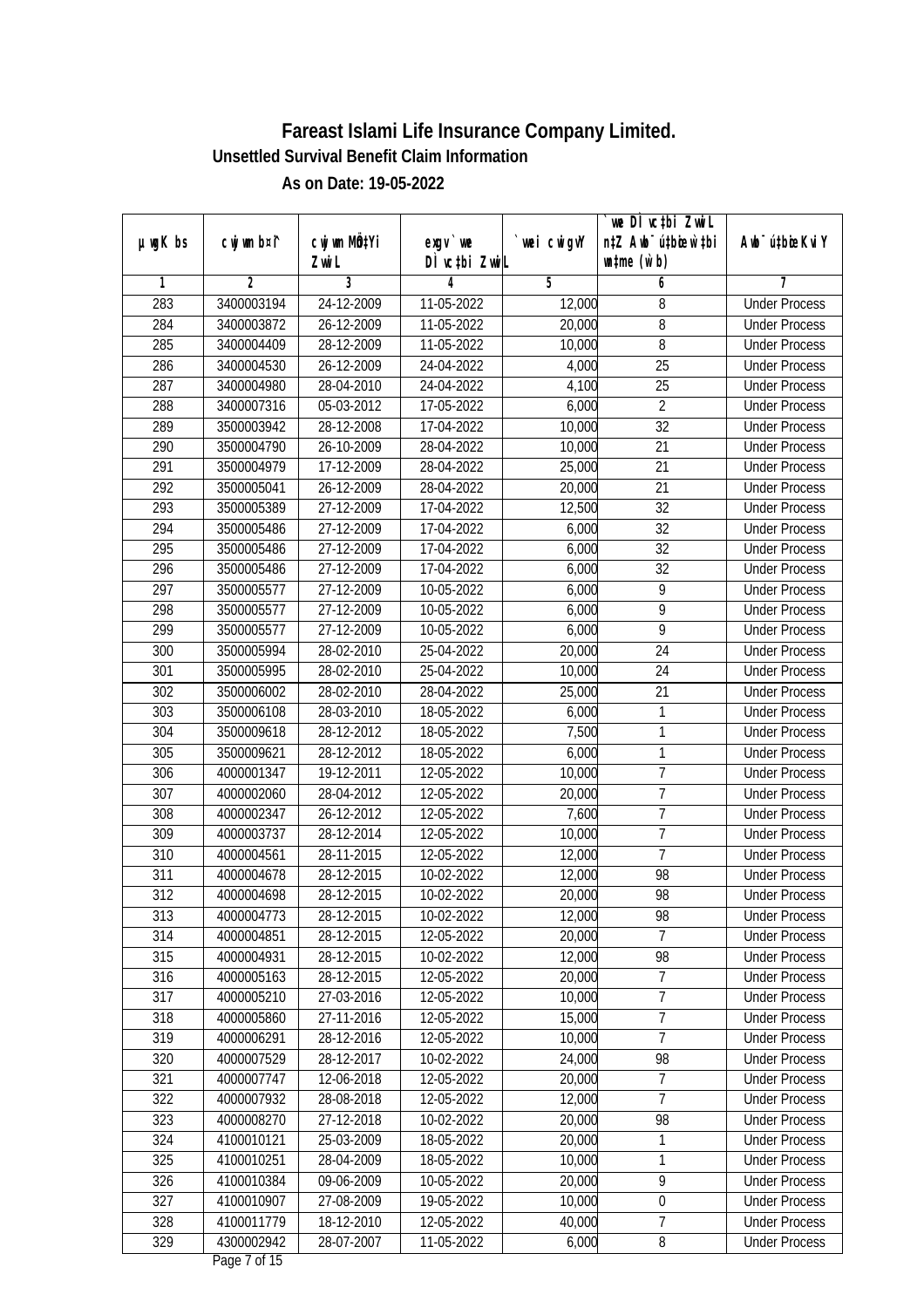|                  |                |                          |                    |            | we DÌ vc‡bi ZwiL                 |                              |
|------------------|----------------|--------------------------|--------------------|------------|----------------------------------|------------------------------|
| $µ$ ug $K$ bs    | cwj wm b¤i^    | cwj wm MQtYi             | $exqu$ we          | wei cwigvY | n‡Z Awb <sup>-</sup> ú‡bioen`‡bi | Aub <sup>-</sup> ú‡bioeKvi Y |
| 1                | $\overline{2}$ | Zwi L<br>3               | DÌ vctbi ZwiL<br>4 | 5          | $\n  untime\n  (u`b)\n$<br>6     | 7                            |
| 330              | 4300003085     | 04-10-2007               | 07-02-2022         | 4,000      | 101                              | <b>Under Process</b>         |
| 331              | 4300003085     |                          |                    |            | 101                              |                              |
|                  |                | 04-10-2007               | 07-02-2022         | 4,000      |                                  | <b>Under Process</b>         |
| 332              | 4300005709     | 28-12-2009               | 07-02-2022         | 25,000     | 101                              | <b>Under Process</b>         |
| 333              | 4300006234     | 13-03-2010               | 07-02-2022         | 25,000     | 101                              | <b>Under Process</b>         |
| 334              | 4400000766     | 28-11-2009<br>28-02-2010 | 18-05-2022         | 10,000     | 1                                | <b>Under Process</b>         |
| 335              | 4400002186     |                          | 10-05-2022         | 12,500     | 9                                | <b>Under Process</b>         |
| 336              | 4400003943     | 28-06-2015               | 18-05-2022         | 80,000     | 1                                | <b>Under Process</b>         |
| $\overline{337}$ | 4400004192     | 28-03-2016               | 18-05-2022         | 12,000     | $\mathbf{1}$                     | <b>Under Process</b>         |
| 338              | 4500005597     | 27-12-2009               | 28-04-2022         | 10,000     | 21                               | <b>Under Process</b>         |
| 339              | 4500006061     | 27-12-2009               | 28-04-2022         | 6,000      | 21                               | <b>Under Process</b>         |
| 340              | 4800006776     | 26-09-2017               | 19-05-2022         | 40,000     | $\mathbf 0$                      | <b>Under Process</b>         |
| 341              | 4800007150     | 03-05-2018               | 19-05-2022         | 68,000     | $\mathbf 0$                      | <b>Under Process</b>         |
| 342              | 4800007430     | 22-12-2018               | 25-04-2022         | 24,000     | 24                               | <b>Under Process</b>         |
| 343              | 4800007449     | 27-12-2018               | 19-05-2022         | 12,000     | $\boldsymbol{0}$                 | <b>Under Process</b>         |
| 344              | 4900000871     | 28-10-2009               | 17-05-2022         | 6,000      | $\overline{2}$                   | <b>Under Process</b>         |
| 345              | 4900001489     | 28-12-2009               | 24-04-2022         | 20,000     | 25                               | <b>Under Process</b>         |
| 346              | 4900001489     | 28-12-2009               | 24-04-2022         | 20,000     | 25                               | <b>Under Process</b>         |
| 347              | 4900001489     | 28-12-2009               | 24-04-2022         | 20,000     | 25                               | <b>Under Process</b>         |
| 348              | 4900001546     | 28-12-2009               | 17-05-2022         | 6,000      | $\overline{2}$                   | <b>Under Process</b>         |
| 349              | 4900003155     | 28-04-2011               | 19-04-2022         | 6,000      | 30                               | <b>Under Process</b>         |
| 350              | 4900004459     | 28-06-2013               | 19-04-2022         | 6,000      | 30                               | <b>Under Process</b>         |
| 351              | 5000000015     | 28-02-2010               | 10-04-2022         | 12,500     | 39                               | <b>Under Process</b>         |
| 352              | 5000001589     | 28-04-2012               | 17-05-2022         | 10,000     | $\overline{2}$                   | <b>Under Process</b>         |
| 353              | 5000003484     | 28-03-2017               | 17-05-2022         | 10,000     | $\overline{2}$                   | <b>Under Process</b>         |
| 354              | 5100003517     | 28-12-2005               | 28-04-2022         | 10,000     | 21                               | <b>Under Process</b>         |
| 355              | 5100016255     | 28-04-2010               | 17-05-2022         | 20,000     | $\overline{2}$                   | <b>Under Process</b>         |
| 356              | 5100016255     | 28-04-2010               | 17-05-2022         | 20,000     | $\overline{2}$                   | <b>Under Process</b>         |
| 357              | 5100019585     | 28-12-2014               | 17-05-2022         | 20,000     | $\overline{2}$                   | <b>Under Process</b>         |
| 358              | 5100022932     | 27-12-2018               | 17-05-2022         | 76,800     | $\overline{2}$                   | <b>Under Process</b>         |
| 359              | 5200002540     | 28-08-2009               | 18-05-2022         | 50,000     | 1                                | <b>Under Process</b>         |
| 360              | 5200003908     | 28-02-2010               | 24-04-2022         | 30,000     | 25                               | <b>Under Process</b>         |
| 361              | 5200003971     | 28-03-2010               | 18-05-2022         | 5,000      | 1                                | <b>Under Process</b>         |
| 362              | 5200003971     | 28-03-2010               | 18-05-2022         | 5,000      | 1                                | <b>Under Process</b>         |
| 363              | 5200003971     | 28-03-2010               | 18-05-2022         | 5,000      | 1                                | <b>Under Process</b>         |
| 364              | 5200004031     | 28-03-2010               | 18-05-2022         | 6,000      | $\mathbf{1}$                     | <b>Under Process</b>         |
| 365              | 5200008726     | 28-12-2013               | 18-05-2022         | 12,500     | 1                                | <b>Under Process</b>         |
| 366              | 5200008993     | 28-06-2014               | 18-05-2022         | 20,000     | 1                                | <b>Under Process</b>         |
| 367              | 5200013880     | 27-12-2018               | 18-05-2022         | 100,000    | 1                                | <b>Under Process</b>         |
| 368              | 5300007262     | 28-12-2014               | 17-05-2022         | 6,000      | $\overline{2}$                   | <b>Under Process</b>         |
| 369              | 5300007269     | 28-12-2014               | 17-05-2022         | 12,000     | $\overline{2}$                   | <b>Under Process</b>         |
| 370              | 5300007312     | 28-12-2014               | 18-05-2022         | 6,000      | 1                                | <b>Under Process</b>         |
| 371              | 5300007312     | 28-12-2014               | 18-05-2022         | 6,000      | $\mathbf{1}$                     | <b>Under Process</b>         |
| 372              | 5300007314     | 28-12-2014               | 18-05-2022         | 6,000      | $\mathbf{1}$                     | <b>Under Process</b>         |
| 373              | 5300007451     | 18-05-2015               | 18-05-2022         | 22,500     | 1                                | <b>Under Process</b>         |
| 374              | 5300008295     | 20-03-2016               | 17-05-2022         | 20,000     | $\overline{2}$                   | <b>Under Process</b>         |
| 375              | 5300008296     | 20-03-2016               | 17-05-2022         | 20,000     | $\overline{2}$                   | <b>Under Process</b>         |
| 376              | 5300008297     | 20-03-2016               | 17-05-2022         | 20,000     | $\overline{2}$                   | <b>Under Process</b>         |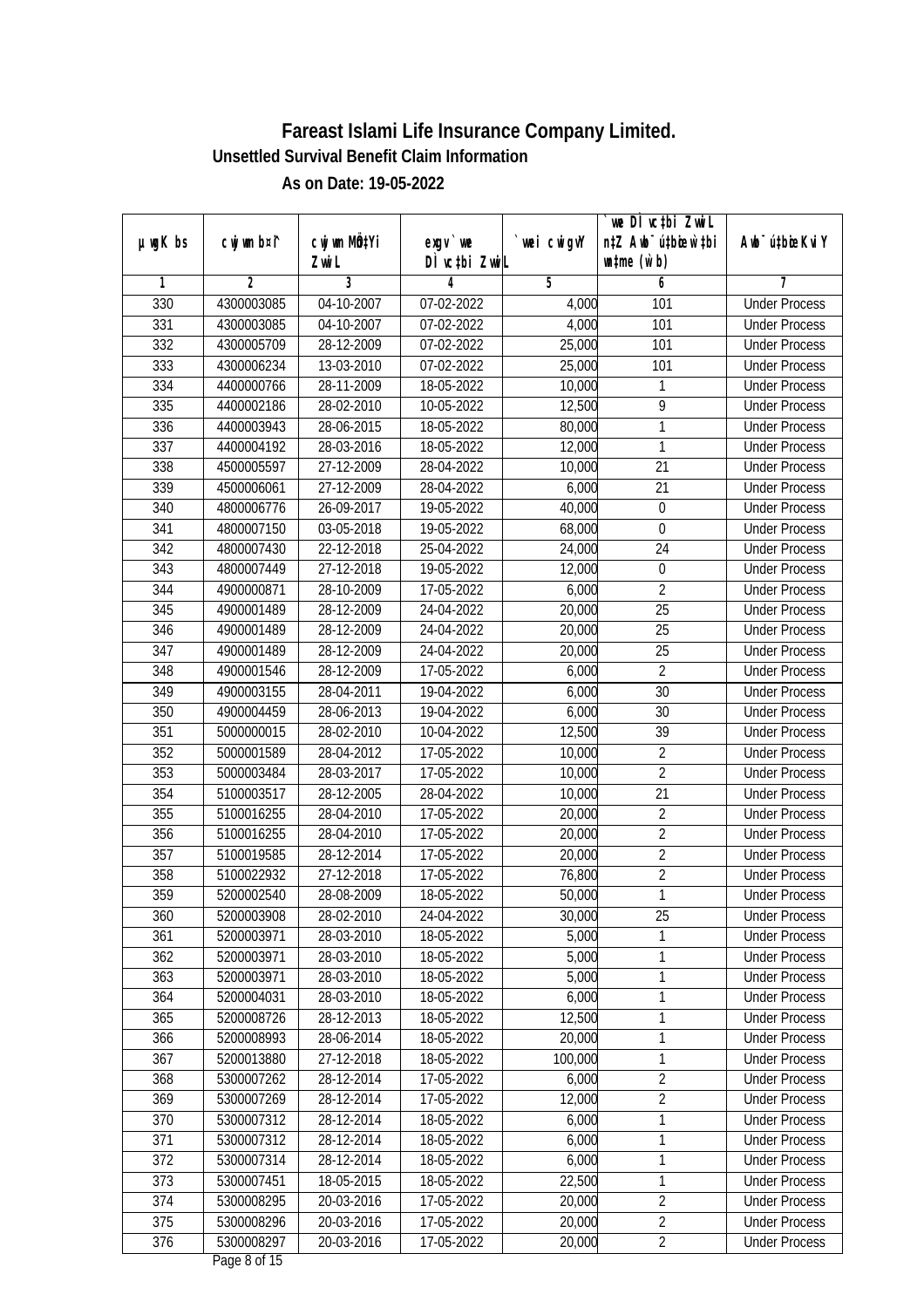|                  |             |                       |                            |            | we DI vctbi ZwiL                                    |                             |
|------------------|-------------|-----------------------|----------------------------|------------|-----------------------------------------------------|-----------------------------|
| µwgK bs          | cwj wm b¤i^ | cwj wm MQtYi<br>Zwi L | $exqu$ we<br>DÌ vctbi ZwiL | wei cwigvY | n‡Z Awb <sup>-</sup> ú‡bioen`‡bi<br>$w$ tme $(w b)$ | Awb <sup>-</sup> ú‡bioeKviY |
| 1                | 2           | 3                     | 4                          | 5          | 6                                                   | 7                           |
| $\overline{377}$ | 5300008333  | 07-04-2016            | 18-05-2022                 | 6,000      | 1                                                   | <b>Under Process</b>        |
| $\overline{378}$ | 5300010301  | 07-11-2018            | 17-05-2022                 | 30,800     | $\overline{2}$                                      | <b>Under Process</b>        |
| $\overline{379}$ | 5300010560  | 28-02-2019            | 17-05-2022                 | 16,000     | $\overline{2}$                                      | <b>Under Process</b>        |
| 380              | 5300010585  | 24-03-2019            | 18-05-2022                 | 60,000     | 1                                                   | <b>Under Process</b>        |
| 381              | 5300010594  | 02-04-2019            | 18-05-2022                 | 10,000     | $\mathbf{1}$                                        | <b>Under Process</b>        |
| 382              | 5300010617  | 07-04-2019            | 18-05-2022                 | 10,000     | 1                                                   | <b>Under Process</b>        |
| 383              | 5500001373  | 28-02-2007            | 21-04-2022                 | 10,000     | $\overline{28}$                                     | <b>Under Process</b>        |
| 384              | 5500001637  | 28-06-2007            | 21-04-2022                 | 10,000     | 28                                                  | <b>Under Process</b>        |
| 385              | 5500001637  | 28-06-2007            | 21-04-2022                 | 10,000     | $\overline{28}$                                     | <b>Under Process</b>        |
| 386              | 5500006155  | 28-03-2010            | 21-04-2022                 | 20,000     | 28                                                  | <b>Under Process</b>        |
| 387              | 5700000888  | 07-09-2009            | 18-05-2022                 | 10,000     | 1                                                   | <b>Under Process</b>        |
| 388              | 5700001967  | 27-12-2009            | 18-05-2022                 | 6,500      | 1                                                   | <b>Under Process</b>        |
| 389              | 5700001967  | 27-12-2009            | 18-05-2022                 | 6,500      | $\mathbf{1}$                                        | <b>Under Process</b>        |
| 390              | 5700006700  | 12-11-2015            | 19-04-2022                 | 15,600     | 30                                                  | <b>Under Process</b>        |
| 391              | 5700007003  | 28-12-2015            | 19-04-2022                 | 10,000     | 30                                                  | <b>Under Process</b>        |
| 392              | 5700007017  | 28-12-2015            | 18-05-2022                 | 76,000     | 1                                                   | <b>Under Process</b>        |
| 393              | 5700008278  | 26-11-2017            | 18-05-2022                 | 12,750     | $\mathbf{1}$                                        | <b>Under Process</b>        |
| 394              | 5700008422  | 28-12-2017            | 18-05-2022                 | 10,000     | 1                                                   | <b>Under Process</b>        |
| 395              | 5700008454  | 28-12-2017            | 18-05-2022                 | 6,000      | 1                                                   | <b>Under Process</b>        |
| 396              | 5700008639  | 28-12-2017            | 19-04-2022                 | 20,000     | 30                                                  | <b>Under Process</b>        |
| 397              | 5700009366  | 27-12-2018            | 19-04-2022                 | 10,000     | 30                                                  | <b>Under Process</b>        |
| 398              | 5700009445  | 27-12-2018            | 19-04-2022                 | 88,000     | 30                                                  | <b>Under Process</b>        |
| 399              | 5700009545  | 06-02-2019            | 18-05-2022                 | 10,000     | $\mathbf{1}$                                        | <b>Under Process</b>        |
| 400              | 5700009623  | 04-04-2019            | 18-05-2022                 | 115,200    | $\mathbf{1}$                                        | <b>Under Process</b>        |
| 401              | 5800000231  | 28-09-2009            | 19-05-2022                 | 12,500     | $\boldsymbol{0}$                                    | <b>Under Process</b>        |
| 402              | 5800006739  | 08-04-2018            | 17-05-2022                 | 50,000     | $\overline{2}$                                      | <b>Under Process</b>        |
| 403              | 5800006746  | 11-04-2018            | 17-05-2022                 | 15,000     | $\overline{2}$                                      | <b>Under Process</b>        |
| 404              | 5800007435  | 25-03-2019            | 17-05-2022                 | 24,400     | $\overline{2}$                                      | <b>Under Process</b>        |
| 405              | 5800007445  | 01-04-2019            | 17-05-2022                 | 20,000     | $\overline{2}$                                      | <b>Under Process</b>        |
| 406              | 5800007455  | 08-04-2019            | 17-05-2022                 | 20,000     | $\overline{2}$                                      | <b>Under Process</b>        |
| 407              | 6000000277  | 28-06-2010            | 19-04-2022                 | 12,000     | 30                                                  | <b>Under Process</b>        |
| 408              | 6000003157  | 11-12-2013            | 17-05-2022                 | 25,000     | $\overline{2}$                                      | <b>Under Process</b>        |
| 409              | 6000003336  | 26-12-2013            | 17-05-2022                 | 62,500     | $\overline{2}$                                      | <b>Under Process</b>        |
| 410              | 6000006060  | 15-04-2018            | 17-05-2022                 | 50,000     | $\overline{2}$                                      | <b>Under Process</b>        |
| 411              | 6000006063  | 15-04-2018            | 17-05-2022                 | 12,500     | $\overline{2}$                                      | <b>Under Process</b>        |
| 412              | 6100013815  | 22-11-2018            | 27-03-2022                 | 500,000    | 53                                                  | <b>Under Process</b>        |
| 413              | 6200001050  | 28-02-2010            | 19-05-2022                 | 20,000     | 0                                                   | <b>Under Process</b>        |
| 414              | 6200001050  | 28-02-2010            | 19-05-2022                 | 20,000     | 0                                                   | <b>Under Process</b>        |
| 415              | 6200001127  | 28-03-2010            | 19-05-2022                 | 10,000     | $\boldsymbol{0}$                                    | <b>Under Process</b>        |
| 416              | 6200001127  | 28-03-2010            | 19-05-2022                 | 10,000     | $\boldsymbol{0}$                                    | <b>Under Process</b>        |
| 417              | 6300006480  | 28-12-2009            | 17-04-2022                 | 12,500     | 32                                                  | <b>Under Process</b>        |
| 418              | 6500002337  | 22-04-2009            | 10-05-2022                 | 12,000     | $\overline{9}$                                      | <b>Under Process</b>        |
| 419              | 6500007015  | 16-04-2012            | 17-05-2022                 | 20,000     | $\overline{2}$                                      | <b>Under Process</b>        |
| 420              | 6500007015  | 16-04-2012            | 17-05-2022                 | 20,000     | $\overline{2}$                                      | <b>Under Process</b>        |
| 421              | 6500008716  | 28-12-2015            | 17-05-2022                 | 12,000     | $\overline{2}$                                      | <b>Under Process</b>        |
| 422              | 6500008835  | 27-04-2016            | 17-05-2022                 | 40,000     | $\overline{2}$                                      | <b>Under Process</b>        |
| 423              | 6500010005  | 28-12-2017            | 17-05-2022                 | 30,000     | $\overline{2}$                                      | <b>Under Process</b>        |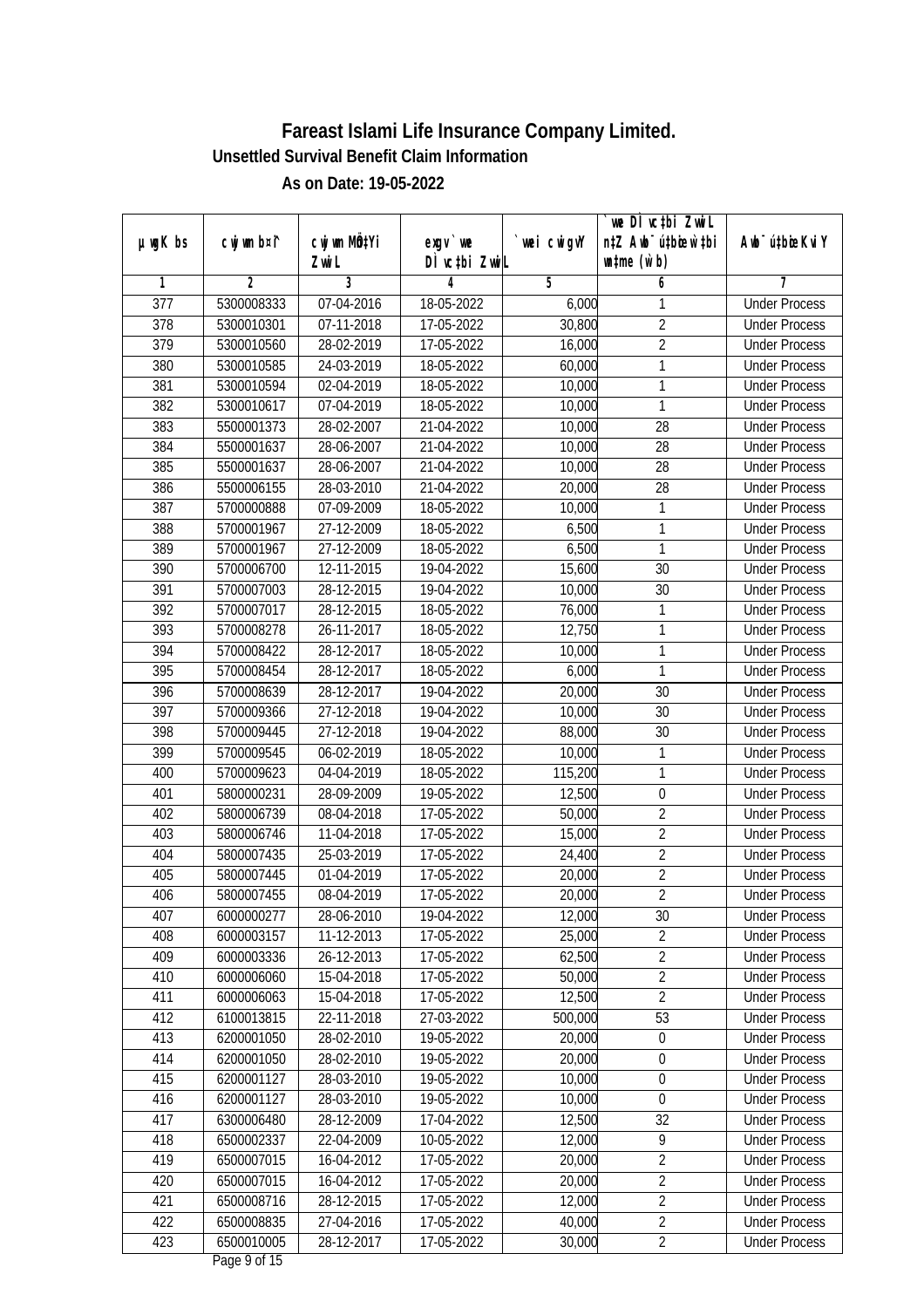|         |              |                     |                            |             | we DI vctbi ZwiL                                            |                             |
|---------|--------------|---------------------|----------------------------|-------------|-------------------------------------------------------------|-----------------------------|
| µwgK bs | cwj wm b¤i^  | CW wm MQYi<br>Zwi L | $exqu$ we<br>DÌ vctbi ZwiL | `wei cwigvY | n‡Z Awb <sup>-</sup> ú‡bioar`‡bi<br>$\n  untime\n  (u`b)\n$ | Awb <sup>-</sup> ú‡bioeKviY |
| 1       | 2            | $\overline{3}$      | 4                          | 5           | 6                                                           | 7                           |
| 424     | 6500010318   | 09-08-2018          | 17-05-2022                 | 6,000       | $\overline{2}$                                              | <b>Under Process</b>        |
| 425     | 6500010657   | 27-12-2018          | 17-05-2022                 | 20,000      | $\overline{2}$                                              | <b>Under Process</b>        |
| 426     | 6500010713   | 04-02-2019          | 17-05-2022                 | 40,000      | $\overline{2}$                                              | <b>Under Process</b>        |
| 427     | 6500010774   | 28-03-2019          | 17-05-2022                 | 40,000      | $\overline{2}$                                              | <b>Under Process</b>        |
| 428     | 6600007638   | 28-12-2009          | 18-05-2022                 | 10,000      | 1                                                           | <b>Under Process</b>        |
| 429     | 6600009825   | 27-12-2011          | 18-05-2022                 | 20,000      | 1                                                           | <b>Under Process</b>        |
| 430     | 6600011960   | 28-12-2015          | 18-05-2022                 | 20,000      | 1                                                           | <b>Under Process</b>        |
| 431     | 6600012137   | 23-02-2016          | 18-05-2022                 | 10,000      | 1                                                           | <b>Under Process</b>        |
| 432     | 6600013598   | 22-11-2018          | 18-05-2022                 | 40,000      | 1                                                           | <b>Under Process</b>        |
| 433     | 6600013612   | 10-12-2018          | 18-05-2022                 | 60,000      | 1                                                           | <b>Under Process</b>        |
| 434     | 6600013794   | 24-02-2019          | 18-05-2022                 | 9,400       | 1                                                           | <b>Under Process</b>        |
| 435     | 6600013795   | 25-02-2019          | 18-05-2022                 | 10,000      | 1                                                           | <b>Under Process</b>        |
| 436     | 6600013801   | 25-02-2019          | 18-05-2022                 | 20,000      | 1                                                           | <b>Under Process</b>        |
| 437     | 6600013804   |                     |                            |             |                                                             |                             |
|         |              | 28-02-2019          | 18-05-2022                 | 40,000      | 1                                                           | <b>Under Process</b>        |
| 438     | 6600013807   | 28-02-2019          | 18-05-2022                 | 20,000      | 1                                                           | <b>Under Process</b>        |
| 439     | 6600013820   | 21-03-2019          | 18-05-2022                 | 10,000      | 1                                                           | <b>Under Process</b>        |
| 440     | 6600013833   | 28-03-2019          | 18-05-2022                 | 60,000      | 1                                                           | <b>Under Process</b>        |
| 441     | 6700006846   | 28-12-2013          | 12-05-2022                 | 13,400      | $\overline{1}$                                              | <b>Under Process</b>        |
| 442     | 6700007854   | 24-06-2015          | 17-05-2022                 | 10,950      | $\overline{2}$                                              | <b>Under Process</b>        |
| 443     | 6700008582   | 28-12-2015          | 17-05-2022                 | 13,600      | $\overline{2}$                                              | <b>Under Process</b>        |
| 444     | 6700008615   | 28-02-2016          | 17-05-2022                 | 5,550       | $\overline{2}$                                              | <b>Under Process</b>        |
| 445     | 6700011084   | 16-11-2017          | 17-05-2022                 | 6,000       | $\overline{2}$                                              | <b>Under Process</b>        |
| 446     | 6700011904   | 23-05-2018          | 12-05-2022                 | 15,000      | $\overline{7}$                                              | <b>Under Process</b>        |
| 447     | 6700012004   | 23-07-2018          | 12-05-2022                 | 3,600       | $\overline{7}$                                              | <b>Under Process</b>        |
| 448     | 6700012689   | 27-12-2018          | 17-05-2022                 | 7,000       | $\overline{2}$                                              | <b>Under Process</b>        |
| 449     | 6700013112   | 16-04-2019          | 17-05-2022                 | 15,000      | $\overline{2}$                                              | <b>Under Process</b>        |
| 450     | 6700013144   | 28-04-2019          | 12-05-2022                 | 7,000       | $\overline{1}$                                              | <b>Under Process</b>        |
| 451     | 6700013180   | 28-04-2019          | 12-05-2022                 | 25,000      | $\overline{7}$                                              | <b>Under Process</b>        |
| 452     | 6900000173   | 25-06-2009          | 28-04-2022                 | 10,000      | 21                                                          | <b>Under Process</b>        |
| 453     | 6900002293   | 27-12-2009          | 17-04-2022                 | 10,000      | 32                                                          | <b>Under Process</b>        |
| 454     | 02900002954  | 13-12-2006          | 18-05-2022                 | 3,000       | 1                                                           | <b>Under Process</b>        |
| 455     | 04500005526  | 27-05-2008          | 18-05-2022                 | 6,000       | 1                                                           | <b>Under Process</b>        |
| 456     | 555043002185 | 28-12-2014          | 19-05-2022                 | 10,000      | $\boldsymbol{0}$                                            | <b>Under Process</b>        |
| 457     | 555125000125 | 28-07-2015          | 18-05-2022                 | 24,000      | 1                                                           | <b>Under Process</b>        |
| 458     | 555142000037 | 28-11-2015          | 18-05-2022                 | 100,000     | 1                                                           | <b>Under Process</b>        |
| 459     | 555116000283 | 30-11-2015          | 18-05-2022                 | 12,000      | 1                                                           | <b>Under Process</b>        |
| 460     | 555116000281 | 28-11-2015          | 18-05-2022                 | 10,000      | 1                                                           | <b>Under Process</b>        |
| 461     | 555045002247 | 17-12-2015          | 18-05-2022                 | 100,000     | 1                                                           | <b>Under Process</b>        |
| 462     | 555116000334 | 28-12-2015          | 18-05-2022                 | 11,000      | 1                                                           | <b>Under Process</b>        |
| 463     | 555116000298 | 28-12-2015          | 18-05-2022                 | 15,000      | 1                                                           | <b>Under Process</b>        |
| 464     | 555009000486 | 28-12-2015          | 18-05-2022                 | 4,500       | 1                                                           | <b>Under Process</b>        |
| 465     | 555009000486 | 28-12-2015          | 18-05-2022                 | 3,000       | 1                                                           | <b>Under Process</b>        |
| 466     | 555116000402 | 09-02-2016          | 18-05-2022                 | 11,000      | 1                                                           | <b>Under Process</b>        |
| 467     | 555025000964 | 28-12-2015          | 18-05-2022                 | 6,000       | 1                                                           | <b>Under Process</b>        |
| 468     | 555116000363 | 28-12-2015          | 18-05-2022                 | 14,000      | 1                                                           | <b>Under Process</b>        |
| 469     | 555116000379 | 28-12-2015          | 18-05-2022                 | 8,000       | 1                                                           | <b>Under Process</b>        |
| 470     | 555077000432 | 25-02-2016          | 18-05-2022                 | 20,000      | 1                                                           | <b>Under Process</b>        |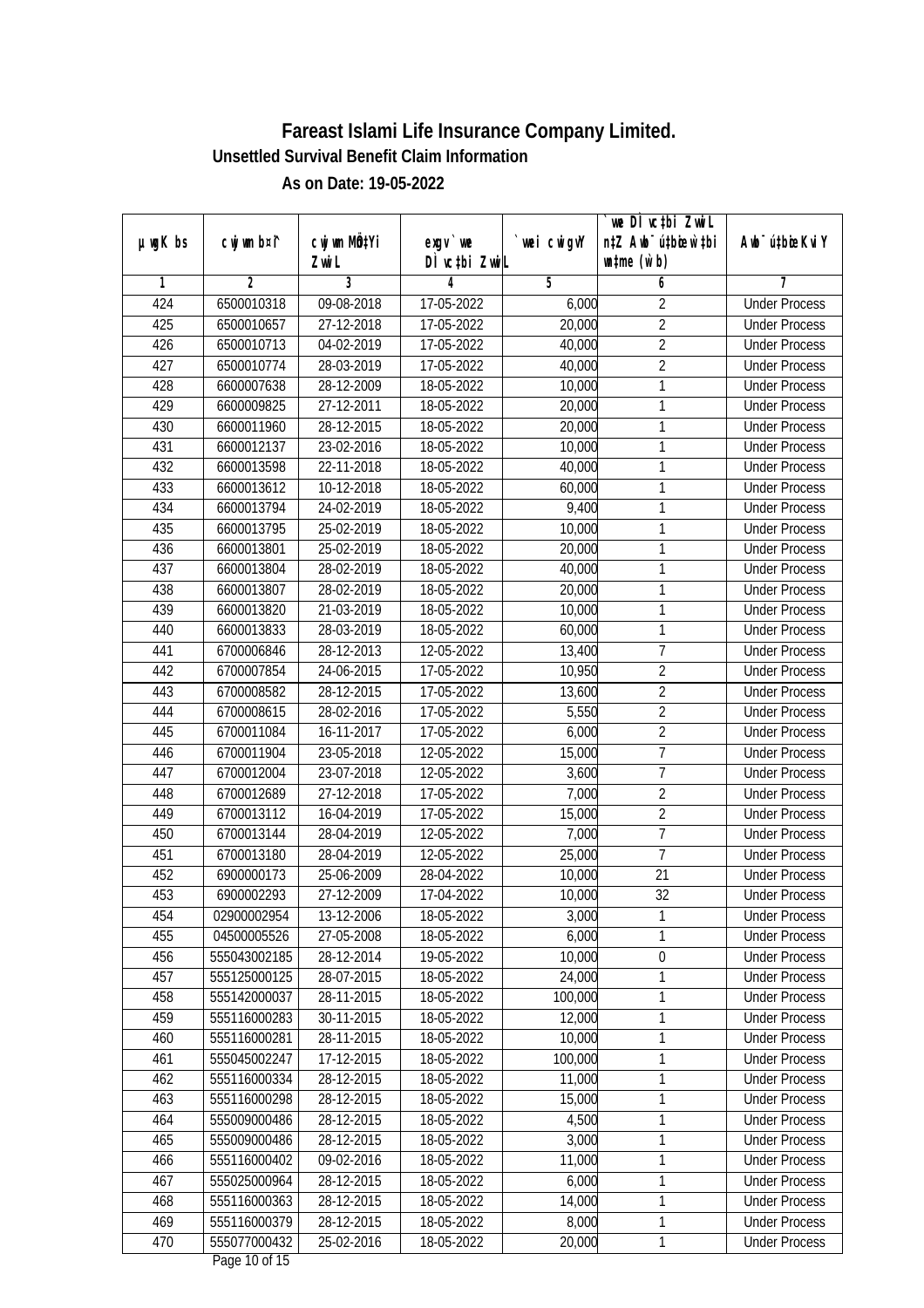|         |                |                             |                  |             | we DI vctbi ZwiL                 |                             |
|---------|----------------|-----------------------------|------------------|-------------|----------------------------------|-----------------------------|
| µwgK bs | cwj wm b¤i^    | cwj wm MQ <sup>1</sup> Yi   | $exqu$ we        | `wei cwigvY | n‡Z Awb <sup>-</sup> ú‡bicen`‡bi | Awb <sup>-</sup> ú‡bioeKviY |
|         |                | Zwi L                       | DÌ vctbi ZwiL    |             | $\n  untime\n  (u`b)\n$          |                             |
| 1       | $\overline{2}$ | 3                           | 4                | 5           | 6                                | 7                           |
| 471     | 555142000131   | 10-10-2016                  | 18-05-2022       | 7,500       | 1                                | <b>Under Process</b>        |
| 472     | 555077000775   | 28-12-2016                  | 18-05-2022       | 15,000      | 1                                | <b>Under Process</b>        |
| 473     | 555077000895   | 28-12-2016                  | 18-05-2022       | 14,500      | 1                                | <b>Under Process</b>        |
| 474     | 555005001561   | 04-06-2017                  | 18-05-2022       | 6,750       | 1                                | <b>Under Process</b>        |
| 475     | 555125000776   | 28-05-2018                  | 18-05-2022       | 16,000      | 1                                | <b>Under Process</b>        |
| 476     | 555142000340   | 07-08-2018                  | 18-05-2022       | 13,384      | 1                                | <b>Under Process</b>        |
| 477     | 555005002087   | 27-12-2018                  | 18-05-2022       | 30,000      | 1                                | <b>Under Process</b>        |
| 478     | 555116002621   | 27-09-2018                  | 18-05-2022       | 12,000      | 1                                | <b>Under Process</b>        |
| 479     | 555135003056   | 27-11-2018                  | 19-05-2022       | 70,000      | $\boldsymbol{0}$                 | <b>Under Process</b>        |
| 480     | 555145000892   | 28-08-2018                  | 19-05-2022       | 6,000       | $\boldsymbol{0}$                 | <b>Under Process</b>        |
| 481     | 555005002110   | 27-12-2018                  | 18-05-2022       | 12,000      | 1                                | <b>Under Process</b>        |
| 482     | 555116002858   | 10-12-2018                  | 18-05-2022       | 7,850       | 1                                | <b>Under Process</b>        |
| 483     | 555025001235   | 26-11-2018                  | 18-05-2022       | 12,000      | 1                                | <b>Under Process</b>        |
| 484     | 555116002982   | 27-12-2018                  | 18-05-2022       | 11,000      | 1                                | <b>Under Process</b>        |
| 485     | 555116003003   | 27-12-2018                  | 18-05-2022       | 10,000      | 1                                | <b>Under Process</b>        |
| 486     | 555116003092   | 27-12-2018                  | 18-05-2022       | 8,000       | 1                                | <b>Under Process</b>        |
| 487     | 555005002066   | 12-12-2018                  | 18-05-2022       | 12,000      | 1                                | <b>Under Process</b>        |
| 488     | 555116002942   | 27-12-2018                  | 18-05-2022       | 11,600      | 1                                | <b>Under Process</b>        |
| 489     | 555116003290   | 28-02-2019                  | 18-05-2022       | 20,000      | 1                                | <b>Under Process</b>        |
| 490     | 555116003224   | 25-02-2019                  | 18-05-2022       | 16,000      | 1                                | <b>Under Process</b>        |
| 491     | 555125000938   | 28-04-2019                  | 18-05-2022       | 200,000     | 1                                | <b>Under Process</b>        |
| 492     | 7000000647     | 09-10-2011                  | 19-04-2022       | 6,000       | 30                               | <b>Under Process</b>        |
| 493     | 7000000791     | 28-12-2011                  | 19-04-2022       | 6,000       | 30                               | <b>Under Process</b>        |
| 494     | 7000001370     | 28-12-2013                  | 19-04-2022       | 30,000      | 30                               | <b>Under Process</b>        |
| 495     | 7000002705     | 27-12-2018                  | 18-05-2022       | 40,000      | 1                                | <b>Under Process</b>        |
| 496     | 7100001950     | 14-02-2016                  | 17-05-2022       | 20,000      | $\overline{2}$                   | <b>Under Process</b>        |
| 497     | 7100001954     | $\overline{09} - 02 - 2016$ | 10-05-2022       | 45,000      | 9                                | <b>Under Process</b>        |
| 498     | 7200002940     | 28-06-2011                  | 19-04-2022       | 4,200       | 30                               | <b>Under Process</b>        |
| 499     | 7200002940     | 28-06-2011                  | 19-04-2022       | 6,300       | 30                               | <b>Under Process</b>        |
| 500     | 7200002940     | 28-06-2011                  | 19-04-2022       | 8,400       | 30                               | <b>Under Process</b>        |
| 501     | 7200002940     | 28-06-2011                  | 19-04-2022       | 10,500      | 30                               | <b>Under Process</b>        |
| 502     | 7200004119     | 06-06-2013                  | 18-05-2022       | 25,000      | 1                                | <b>Under Process</b>        |
| 503     | 7200005119     | 28-12-2014                  | 17-05-2022       | 200,000     | $\overline{2}$                   | <b>Under Process</b>        |
| 504     | 7200005986     | 28-12-2015                  | 17-05-2022       | 60,000      | $\overline{2}$                   | <b>Under Process</b>        |
| 505     | 7200008465     | 27-06-2018                  | 18-05-2022       | 40,000      | 1                                | <b>Under Process</b>        |
| 506     | 7200008544     | 25-07-2018                  | 17-05-2022       | 7,000       | 2                                | <b>Under Process</b>        |
| 507     | 7200008940     | 27-12-2018                  | 17-05-2022       | 20,000      | $\overline{2}$                   | <b>Under Process</b>        |
| 508     | 7200009042     | 27-12-2018                  | 17-05-2022       | 10,000      | $\overline{2}$                   | <b>Under Process</b>        |
| 509     | 7200009045     | 27-12-2018                  | 17-05-2022       | 10,000      | $\overline{2}$                   | <b>Under Process</b>        |
| 510     | 7200009102     | 27-12-2018                  | 17-05-2022       | 6,000       | $\overline{2}$                   | <b>Under Process</b>        |
| 511     | 7200009180     | 27-12-2018                  | 17-05-2022       | 10,000      | $\overline{2}$                   | <b>Under Process</b>        |
| 512     | 7200009228     | 04-03-2019                  | $17 - 05 - 2022$ | 20,000      | $\overline{2}$                   | <b>Under Process</b>        |
| 513     | 7200009241     | 12-03-2019                  | 18-05-2022       | 24,000      | 1                                | <b>Under Process</b>        |
| 514     | 7300006505     | 28-03-2010                  | 11-05-2022       | 6,000       | $\overline{8}$                   | <b>Under Process</b>        |
| 515     | 7300009834     | 26-11-2014                  | 19-04-2022       | 10,000      | 30                               | <b>Under Process</b>        |
| 516     | 7300009935     | 28-12-2014                  | 19-04-2022       | 10,000      | 30                               | <b>Under Process</b>        |
| 517     | 7300010090     | 28-12-2014                  | 17-05-2022       | 10,000      | $\overline{2}$                   | <b>Under Process</b>        |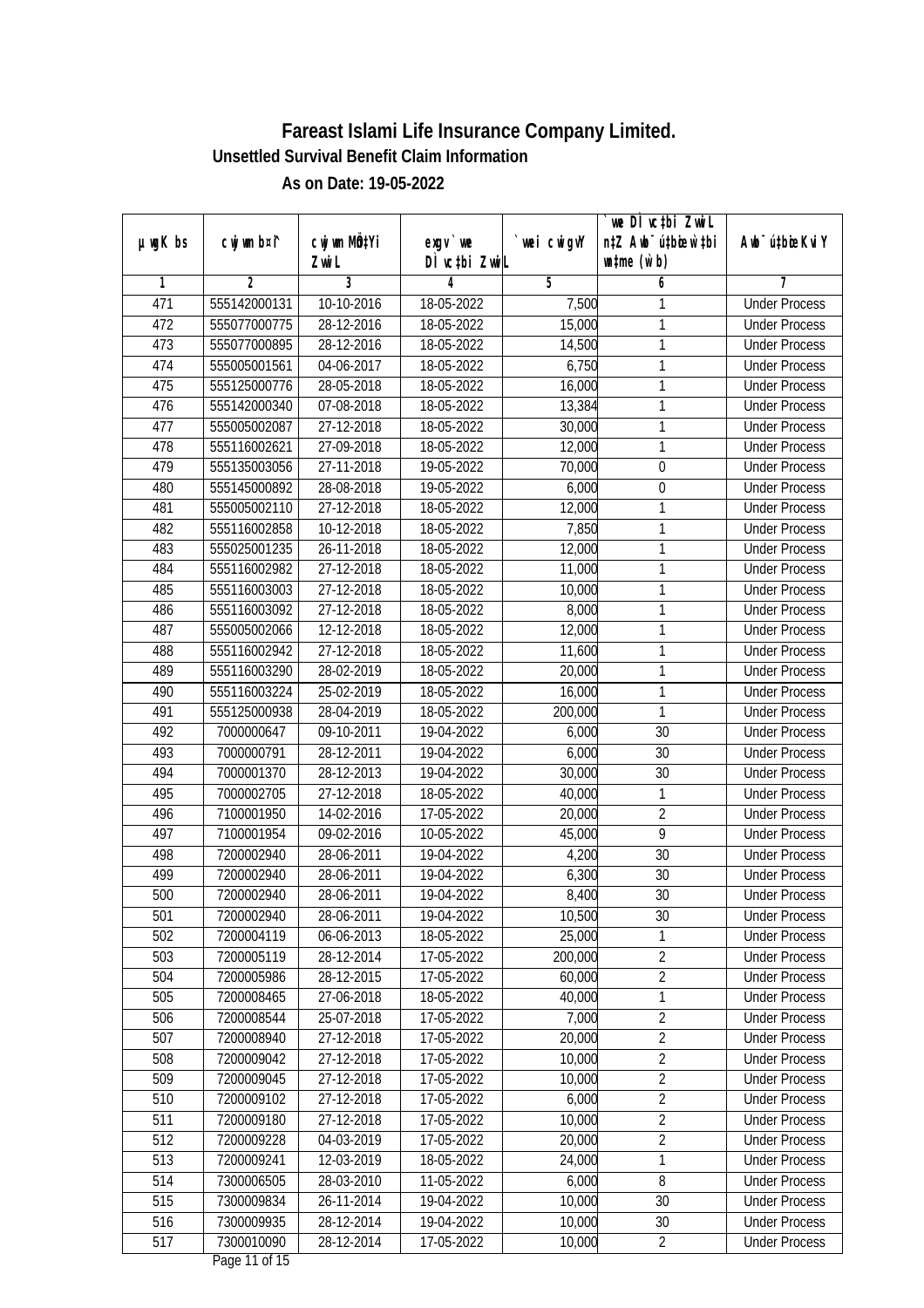|               |             |                       |                            |             | we DI vctbi ZwiL                                            |                             |
|---------------|-------------|-----------------------|----------------------------|-------------|-------------------------------------------------------------|-----------------------------|
| $µ$ ug $K$ bs | cwj wm b¤i^ | cwj wm MQtYi<br>Zwi L | $exqu$ we<br>DÌ vctbi ZwiL | `wei cwigvY | n‡Z Awb <sup>-</sup> ú‡bioar`‡bi<br>$\n  untime\n  (u`b)\n$ | Awb <sup>-</sup> ú‡bioeKviY |
| 1             | 2           | $\overline{3}$        | 4                          | 5           | 6                                                           | 7                           |
| 518           | 7300010643  | 17-12-2015            | 17-05-2022                 | 20,000      | $\overline{2}$                                              | <b>Under Process</b>        |
| 519           | 7300010918  | 27-03-2016            | 17-05-2022                 | 24,000      | $\overline{2}$                                              | <b>Under Process</b>        |
| 520           | 7300012862  | 27-12-2018            | 17-05-2022                 | 30,000      | $\overline{2}$                                              | <b>Under Process</b>        |
| 521           | 7400004905  | 07-04-2010            | 18-05-2022                 | 6,000       | 1                                                           | <b>Under Process</b>        |
| 522           | 7400005005  | 20-04-2010            | 18-05-2022                 | 20,000      | 1                                                           | <b>Under Process</b>        |
| 523           | 7500005264  | 27-12-2012            | 10-05-2022                 | 60,000      | 9                                                           | <b>Under Process</b>        |
| 524           | 7500005337  | 08-04-2013            | 10-05-2022                 | 20,000      | $\overline{9}$                                              | <b>Under Process</b>        |
| 525           | 7500009536  | 27-12-2018            | 10-05-2022                 | 50,000      | $\overline{9}$                                              | <b>Under Process</b>        |
| 526           | 7600011209  | 28-12-2009            | 07-03-2022                 | 10,000      | $\overline{73}$                                             | <b>Under Process</b>        |
| 527           | 7600018376  | 07-04-2016            | 17-05-2022                 | 60,000      | $\overline{2}$                                              | <b>Under Process</b>        |
| 528           | 7700001520  | 28-12-2009            | 18-05-2022                 | 6,000       | 1                                                           | <b>Under Process</b>        |
| 529           | 7700001520  | 28-12-2009            | 18-05-2022                 | 6,000       | 1                                                           | <b>Under Process</b>        |
| 530           | 7700001520  | 28-12-2009            | 18-05-2022                 | 6,000       | 1                                                           | <b>Under Process</b>        |
| 531           | 7800000026  | 25-06-2010            | 24-04-2022                 | 20,500      | 25                                                          | <b>Under Process</b>        |
| 532           | 7800003693  | 28-12-2014            | 17-05-2022                 | 6,000       | $\overline{2}$                                              | <b>Under Process</b>        |
| 533           | 7900002053  | 23-04-2011            | 12-05-2022                 | 20,000      | 7                                                           | <b>Under Process</b>        |
| 534           | 7900002832  | 28-06-2012            | 12-05-2022                 | 23,000      | $\overline{7}$                                              | <b>Under Process</b>        |
| 535           | 7900003290  | 28-06-2014            | 12-05-2022                 | 10,000      | $\overline{1}$                                              | <b>Under Process</b>        |
| 536           | 7900005299  | 20-03-2019            | 17-05-2022                 | 50,000      | $\overline{2}$                                              | <b>Under Process</b>        |
| 537           | 7900005315  | 01-04-2019            | 12-05-2022                 | 20,000      | 7                                                           | <b>Under Process</b>        |
| 538           | 7900005331  | 21-04-2019            | 12-05-2022                 | 20,000      | $\overline{1}$                                              | <b>Under Process</b>        |
| 539           | 7900005334  | 24-04-2019            | 17-05-2022                 | 50,000      | $\overline{2}$                                              | <b>Under Process</b>        |
| 540           | 8100014187  | 27-12-2018            | 16-05-2022                 | 200,000     | $\overline{3}$                                              | <b>Under Process</b>        |
| 541           | 8200000726  | 28-12-2009            | 19-04-2022                 | 20,000      | 30                                                          | <b>Under Process</b>        |
| 542           | 8200002177  | 28-11-2012            | 18-05-2022                 | 12,000      | 1                                                           | <b>Under Process</b>        |
| 543           | 8200002186  | 18-12-2012            | 18-05-2022                 | 20,000      | 1                                                           | <b>Under Process</b>        |
| 544           | 8200002215  | 28-12-2012            | 18-05-2022                 | 20,000      | 1                                                           | <b>Under Process</b>        |
| 545           | 8200003067  | 28-12-2015            | 18-05-2022                 | 20,000      | 1                                                           | <b>Under Process</b>        |
| 546           | 8200003098  | 28-12-2015            | 18-05-2022                 | 10,000      | 1                                                           | <b>Under Process</b>        |
| 547           | 8300003786  | 28-05-2011            | 19-04-2022                 | 6,000       | 30                                                          | <b>Under Process</b>        |
| 548           | 8300003786  | 28-05-2011            | 19-04-2022                 | 6,000       | 30                                                          | <b>Under Process</b>        |
| 549           | 8300003959  | 28-08-2011            | 19-04-2022                 | 10,250      | 30                                                          | <b>Under Process</b>        |
| 550           | 8300004071  | 28-11-2011            | 19-04-2022                 | 7,500       | 30                                                          | <b>Under Process</b>        |
| 551           | 8300004582  | 23-12-2012            | 19-04-2022                 | 59,200      | 30                                                          | <b>Under Process</b>        |
| 552           | 8300004623  | 28-12-2012            | 19-04-2022                 | 6,000       | 30                                                          | <b>Under Process</b>        |
| 553           | 8300004630  | 28-12-2012            | 17-05-2022                 | 10,000      | $\overline{2}$                                              | <b>Under Process</b>        |
| 554           | 8300004643  | 28-12-2012            | 19-04-2022                 | 16,000      | 30                                                          | <b>Under Process</b>        |
| 555           | 8300004690  | 11-04-2013            | 17-05-2022                 | 10,500      | $\overline{2}$                                              | <b>Under Process</b>        |
| 556           | 8300005038  | 26-12-2013            | 17-05-2022                 | 7,500       | $\overline{2}$                                              | <b>Under Process</b>        |
| 557           | 8300005177  | 23-10-2014            | 17-05-2022                 | 20,000      | $\overline{2}$                                              | <b>Under Process</b>        |
| 558           | 8300005228  | 18-12-2014            | 17-05-2022                 | 20,000      | $\overline{2}$                                              | <b>Under Process</b>        |
| 559           | 8300005530  | 28-06-2015            | 19-04-2022                 | 8,750       | $\overline{30}$                                             | <b>Under Process</b>        |
| 560           | 8300005668  | 14-12-2015            | 19-04-2022                 | 9,000       | 30                                                          | <b>Under Process</b>        |
| 561           | 8300005680  | 28-12-2015            | 19-04-2022                 | 25,000      | 30                                                          | <b>Under Process</b>        |
| 562           | 8300005688  | 28-12-2015            | 19-04-2022                 | 10,000      | 30                                                          | <b>Under Process</b>        |
| 563           | 8300005983  | 18-10-2016            | 19-04-2022                 | 33,750      | 30                                                          | <b>Under Process</b>        |
| 564           | 8300006026  | 28-11-2016            | 17-05-2022                 | 75,000      | $\overline{2}$                                              | <b>Under Process</b>        |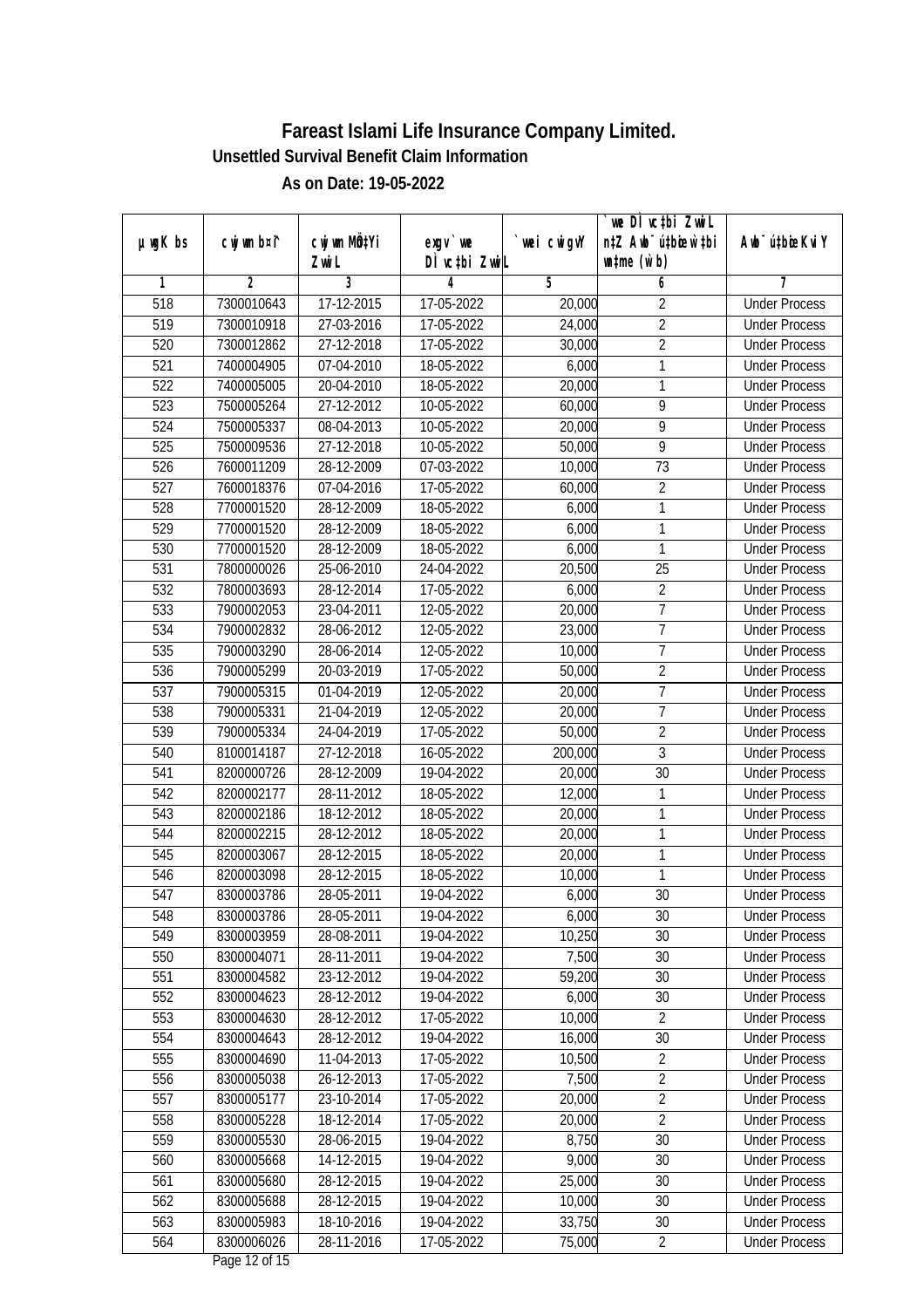| µwgK bs          | cwj wm b¤i^    | Cwj wm MQ <sup>1</sup> Yi | $exqu$ we        | wei cwigvY | we DI vctbi ZwiL<br>n‡Z Awb <sup>-</sup> ú‡bioen`‡bi | Awb <sup>-</sup> ú‡bioeKviY |
|------------------|----------------|---------------------------|------------------|------------|------------------------------------------------------|-----------------------------|
|                  |                | Zwi L                     | DÌ vctbi ZwiL    |            | $\n  untime\n  (u`b)\n$                              |                             |
| 1                | $\overline{2}$ | 3                         | 4                | 5          | 6                                                    | 7                           |
| 565              | 8300006107     | 28-12-2016                | 19-04-2022       | 20,000     | 30                                                   | <b>Under Process</b>        |
| 566              | 8300006109     | 28-12-2016                | 19-04-2022       | 17,500     | $\overline{30}$                                      | <b>Under Process</b>        |
| 567              | 8300006360     | 08-11-2017                | 19-04-2022       | 6,000      | 30                                                   | <b>Under Process</b>        |
| 568              | 8300006547     | 05-03-2018                | 17-05-2022       | 10,000     | $\overline{2}$                                       | <b>Under Process</b>        |
| 569              | 8300006647     | 13-08-2018                | 17-05-2022       | 10,000     | $\overline{2}$                                       | <b>Under Process</b>        |
| 570              | 8300006653     | 19-08-2018                | 19-04-2022       | 6,400      | $\overline{30}$                                      | <b>Under Process</b>        |
| 571              | 8300006719     | 28-10-2018                | 19-04-2022       | 6,000      | $\overline{30}$                                      | <b>Under Process</b>        |
| 572              | 8300006760     | 04-12-2018                | 19-04-2022       | 6,000      | 30                                                   | <b>Under Process</b>        |
| 573              | 8300006813     | 27-12-2018                | 19-04-2022       | 9,600      | 30                                                   | <b>Under Process</b>        |
| 574              | 8300006902     | 13-03-2019                | 17-05-2022       | 20,000     | $\overline{2}$                                       | <b>Under Process</b>        |
| $\overline{575}$ | 8400001060     | 28-12-2009                | 10-05-2022       | 10,000     | 9                                                    | <b>Under Process</b>        |
| 576              | 8400001165     | 28-12-2009                | 10-05-2022       | 10,000     | 9                                                    | <b>Under Process</b>        |
| $\overline{577}$ | 8400001351     | 28-03-2010                | 17-05-2022       | 6,000      | $\overline{2}$                                       | <b>Under Process</b>        |
| 578              | 8400001351     | 28-03-2010                | 17-05-2022       | 6,000      | $\overline{2}$                                       | <b>Under Process</b>        |
| 579              | 8400003648     | 03-12-2011                | 18-05-2022       | 10,000     | 1                                                    | <b>Under Process</b>        |
| 580              | 8400003769     | 28-12-2011                | 10-05-2022       | 40,000     | 9                                                    | <b>Under Process</b>        |
| 581              | 8400003769     | 28-12-2011                | 10-05-2022       | 50,000     | 9                                                    | <b>Under Process</b>        |
| 582              | 8400006893     | 20-04-2016                | 18-05-2022       | 20,000     | 1                                                    | <b>Under Process</b>        |
| 583              | 8400007564     | 15-11-2017                | 18-05-2022       | 6,000      | 1                                                    | <b>Under Process</b>        |
| 584              | 8600005066     | 27-11-2008                | 11-05-2022       | 10,000     | 8                                                    | <b>Under Process</b>        |
| 585              | 8600006384     | 28-06-2009                | 11-05-2022       | 6,000      | 8                                                    | <b>Under Process</b>        |
| 586              | 8600006929     | 28-06-2009                | 10-05-2022       | 10,000     | 9                                                    | <b>Under Process</b>        |
| 587              | 8600007752     | 28-11-2009                | 10-05-2022       | 6,000      | $\overline{9}$                                       | <b>Under Process</b>        |
| 588              | 8600007841     | 28-12-2009                | 07-03-2022       | 10,000     | 73                                                   | <b>Under Process</b>        |
| 589              | 8600007873     | 28-12-2009                | 07-03-2022       | 10,000     | 73                                                   | <b>Under Process</b>        |
| 590              | 8600007889     | 28-12-2009                | 07-03-2022       | 6,000      | 73                                                   | <b>Under Process</b>        |
| 591              | 8600009040     | 28-12-2009                | 10-05-2022       | 10,000     | 9                                                    | <b>Under Process</b>        |
| 592              | 8600009046     | 28-12-2009                | 07-03-2022       | 20,000     | $\overline{73}$                                      | <b>Under Process</b>        |
| 593              | 8600009364     | 28-12-2009                | 07-03-2022       | 6,000      | 73                                                   | <b>Under Process</b>        |
| 594              | 8600013510     | 28-11-2011                | 10-05-2022       | 10,000     | $\overline{9}$                                       | <b>Under Process</b>        |
| 595              | 8600013628     | 28-12-2011                | 07-03-2022       | 15,000     | 73                                                   | <b>Under Process</b>        |
| 596              | 8600013628     | 28-12-2011                | 07-03-2022       | 20,000     | 73                                                   | <b>Under Process</b>        |
| 597              | 8600013628     | 28-12-2011                | 07-03-2022       | 25,000     | 73                                                   | <b>Under Process</b>        |
| 598              | 8600013684     | 28-12-2011                | 10-05-2022       | 4,500      | 9                                                    | <b>Under Process</b>        |
| 599              | 8600013813     | 28-11-2011                | 07-03-2022       | 25,000     | 73                                                   | <b>Under Process</b>        |
| 600              | 8600013821     | 28-12-2011                | 10-05-2022       | 3,000      | 9                                                    | <b>Under Process</b>        |
| 601              | 8700002956     | 12-04-2010                | 17-05-2022       | 14,800     | $\overline{2}$                                       | <b>Under Process</b>        |
| 602              | 8700005470     | 28-12-2013                | 17-05-2022       | 24,000     | $\overline{2}$                                       | <b>Under Process</b>        |
| 603              | 8700006879     | 18-04-2016                | 17-05-2022       | 14,200     | $\overline{2}$                                       | <b>Under Process</b>        |
| 604              | 8700008155     | 16-04-2019                | 17-05-2022       | 22,400     | $\overline{2}$                                       | <b>Under Process</b>        |
| 605              | 8800001696     | 11-04-2018                | 10-05-2022       | 150,000    | 9                                                    | <b>Under Process</b>        |
| 606              | 9100003188     | 27-12-2009                | $16 - 05 - 2022$ | 20,000     | $\overline{3}$                                       | <b>Under Process</b>        |
| 607              | 9100003188     | 27-12-2009                | 16-05-2022       | 20,000     | $\sqrt{3}$                                           | <b>Under Process</b>        |
| 608              | 9100005948     | 28-04-2012                | 18-05-2022       | 5,000      | $\mathbf{1}$                                         | <b>Under Process</b>        |
| 609              | 9100005948     | 28-04-2012                | 18-05-2022       | 7,500      | 1                                                    | <b>Under Process</b>        |
| 610              | 9100005948     | 28-04-2012                | 18-05-2022       | 10,000     | 1                                                    | <b>Under Process</b>        |
| 611              | 9100005948     | 28-04-2012                | 18-05-2022       | 12,500     | $\mathbf 1$                                          | <b>Under Process</b>        |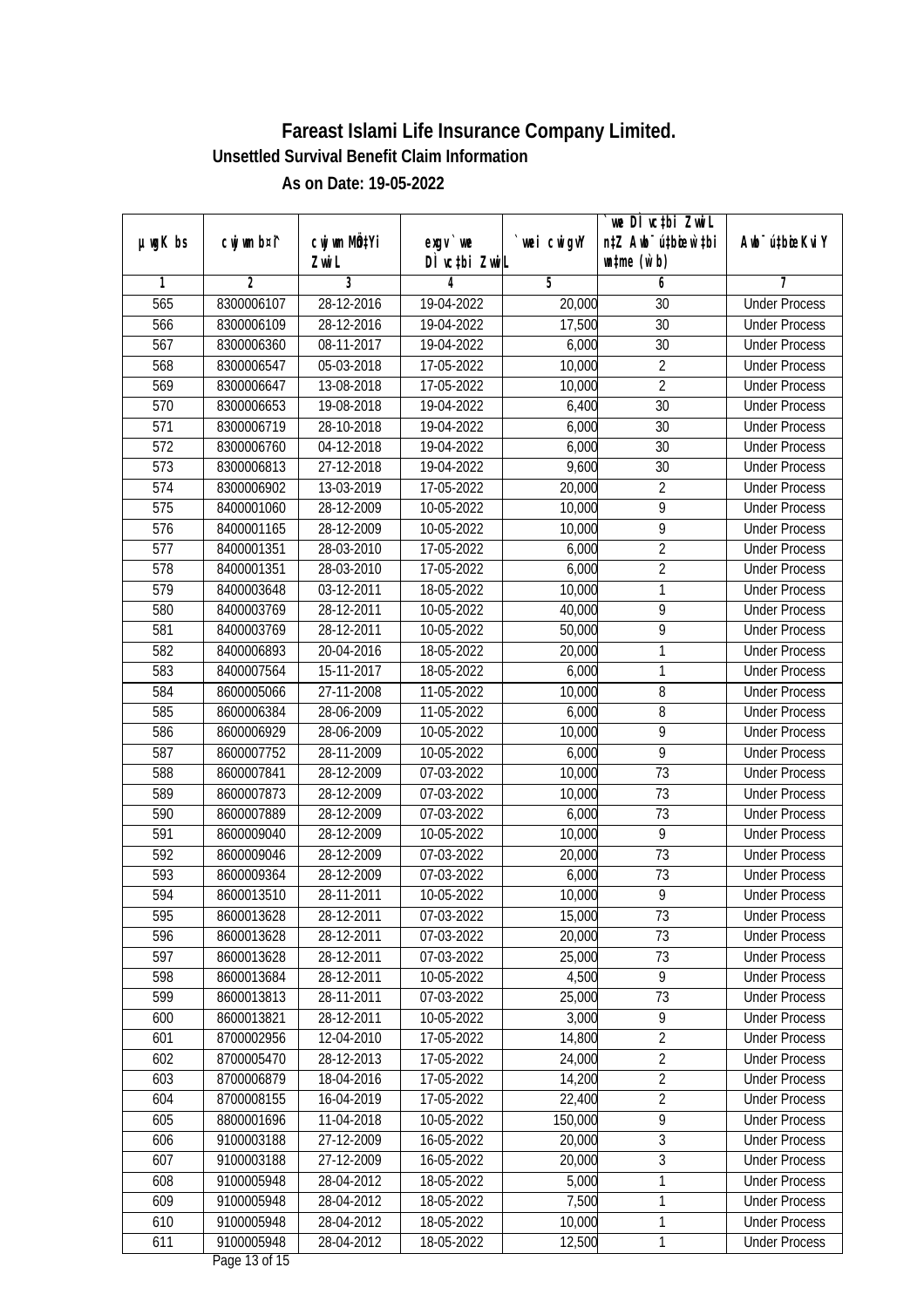|         |                |              |               |            | we DI vctbi Zwil                 |                             |
|---------|----------------|--------------|---------------|------------|----------------------------------|-----------------------------|
| µwgK bs | cwj wm b¤i^    | cwj wm MQtYi | $exqu$ we     | wei cwigvY | n‡Z Awb <sup>-</sup> ú‡bioen`‡bi | Awb <sup>-</sup> ú‡bioeKviY |
|         |                | Zwi L        | DÌ vctbi ZwiL |            | $w$ tme $(w b)$                  |                             |
| 1       | $\overline{2}$ | 3            | 4             | 5          | 6                                | 7                           |
| 612     | 9100006735     | 27-12-2015   | 18-05-2022    | 12,000     | 1                                | <b>Under Process</b>        |
| 613     | 9200002089     | 19-12-2009   | 28-04-2022    | 6,000      | $\overline{21}$                  | <b>Under Process</b>        |
| 614     | 9200003992     | 27-12-2009   | 17-05-2022    | 12,500     | $\overline{2}$                   | <b>Under Process</b>        |
| 615     | 9200004146     | 04-04-2010   | 28-04-2022    | 7,500      | 21                               | <b>Under Process</b>        |
| 616     | 9200004146     | 04-04-2010   | 28-04-2022    | 7,500      | $\overline{21}$                  | <b>Under Process</b>        |
| 617     | 9200004179     | 11-04-2010   | 17-05-2022    | 12,000     | $\overline{2}$                   | <b>Under Process</b>        |
| 618     | 9200005710     | 28-04-2011   | 17-05-2022    | 12,000     | $\overline{2}$                   | <b>Under Process</b>        |
| 619     | 9200008153     | 24-12-2015   | 17-05-2022    | 7,200      | $\overline{2}$                   | <b>Under Process</b>        |
| 620     | 9300001893     | 28-12-2009   | 28-04-2022    | 20,000     | $\overline{21}$                  | <b>Under Process</b>        |
| 621     | 9500000953     | 28-11-2009   | 18-05-2022    | 20,000     | 1                                | <b>Under Process</b>        |
| 622     | 9500000981     | 28-11-2009   | 18-05-2022    | 6,000      | $\mathbf{1}$                     | <b>Under Process</b>        |
| 623     | 9500000981     | 28-11-2009   | 18-05-2022    | 6,000      | 1                                | <b>Under Process</b>        |
| 624     | 9500006472     | 25-11-2015   | 18-05-2022    | 25,000     | $\mathbf{1}$                     | <b>Under Process</b>        |
| 625     | 9600001779     | 28-07-2008   | 17-04-2022    | 6,000      | 32                               | <b>Under Process</b>        |
| 626     | 9600002224     | 20-09-2008   | 17-04-2022    | 6,000      | 32                               | <b>Under Process</b>        |
| 627     | 9600003620     | 28-12-2008   | 28-04-2022    | 6,000      | $\overline{21}$                  | <b>Under Process</b>        |
| 628     | 9600004525     | 28-06-2009   | 28-04-2022    | 10,000     | 21                               | <b>Under Process</b>        |
| 629     | 9600004597     | 28-06-2009   | 28-04-2022    | 6,000      | 21                               | <b>Under Process</b>        |
| 630     | 9600005419     | 28-12-2009   | 28-04-2022    | 10,000     | 21                               | <b>Under Process</b>        |
| 631     | 9600005679     | 28-03-2010   | 28-04-2022    | 6,000      | 21                               | <b>Under Process</b>        |
| 632     | 9600008801     | 23-04-2013   | 17-05-2022    | 12,000     | $\overline{2}$                   | <b>Under Process</b>        |
| 633     | 9900000236     | 28-02-2011   | 18-05-2022    | 6,000      | 1                                | <b>Under Process</b>        |
| 634     | 9900000262     | 11-04-2011   | 18-05-2022    | 6,000      | $\mathbf{1}$                     | <b>Under Process</b>        |
| 635     | 9990002167     | 01-12-2009   | 19-05-2022    | 20,000     | $\boldsymbol{0}$                 | <b>Under Process</b>        |
| 636     | 8600015279     | 26-12-2013   | 17-05-2022    | 10,000     | $\overline{2}$                   | <b>Under Process</b>        |
| 637     | 1090002610     | 28-12-2017   | 18-05-2022    | 40,000     | 1                                | <b>Under Process</b>        |
| 638     | 1090002657     | 28-12-2017   | 16-05-2022    | 40,000     | 3                                | <b>Under Process</b>        |
| 639     | 1150005001     | 09-12-2015   | 17-05-2022    | 6,000      | $\overline{2}$                   | <b>Under Process</b>        |
| 640     | 1150005505     | 28-12-2015   | 17-05-2022    | 10,000     | $\overline{2}$                   | <b>Under Process</b>        |
| 641     | 1150005739     | 08-02-2016   | 17-05-2022    | 8,000      | $\overline{2}$                   | <b>Under Process</b>        |
| 642     | 1150005773     | 20-03-2016   | 17-05-2022    | 10,000     | 2                                | <b>Under Process</b>        |
| 643     | 1260001001     | 01-07-2018   | 18-05-2022    | 120,000    | 1                                | <b>Under Process</b>        |
| 644     | 1260001020     | 05-09-2018   | 18-05-2022    | 200,000    | 1                                | <b>Under Process</b>        |
| 645     | 1260001036     | 20-09-2018   | 18-05-2022    | 198,100    | $\mathbf{1}$                     | <b>Under Process</b>        |
| 646     | 1270000288     | 28-12-2015   | 12-05-2022    | 6,000      | 7                                | <b>Under Process</b>        |
| 647     | 1300017202     | 17-10-2012   | 17-05-2022    | 38,000     | $\overline{2}$                   | <b>Under Process</b>        |
| 648     | 1300017862     | 13-11-2014   | 17-05-2022    | 20,000     | $\overline{2}$                   | <b>Under Process</b>        |
| 649     | 1360000823     | 28-12-2016   | 12-05-2022    | 10,000     | $\overline{7}$                   | <b>Under Process</b>        |
| 650     | 1520000235     | 28-12-2015   | 19-04-2022    | 11,400     | 30                               | <b>Under Process</b>        |
| 651     | 1530000384     | 28-12-2016   | 18-05-2022    | 9,000      | 1                                | <b>Under Process</b>        |
| 652     | 1530000653     | 22-04-2018   | 18-05-2022    | 24,000     | 1                                | <b>Under Process</b>        |
| 653     | 1530000665     | 28-06-2018   | 18-05-2022    | 50,000     | 1                                | <b>Under Process</b>        |
| 654     | 1600009987     | 28-12-2005   | 24-04-2022    | 16,000     | 25                               | <b>Under Process</b>        |
| 655     | 1600019577     | 28-06-2007   | 24-04-2022    | 10,000     | 25                               | <b>Under Process</b>        |
| 656     | 1600040894     | 05-12-2012   | 19-04-2022    | 20,000     | 30                               | <b>Under Process</b>        |
| 657     | 1600040937     | 27-12-2012   | 17-05-2022    | 20,000     | $\overline{2}$                   | <b>Under Process</b>        |
| 658     | 1600041854     | 28-12-2013   | 19-04-2022    | 8,250      | 30                               | <b>Under Process</b>        |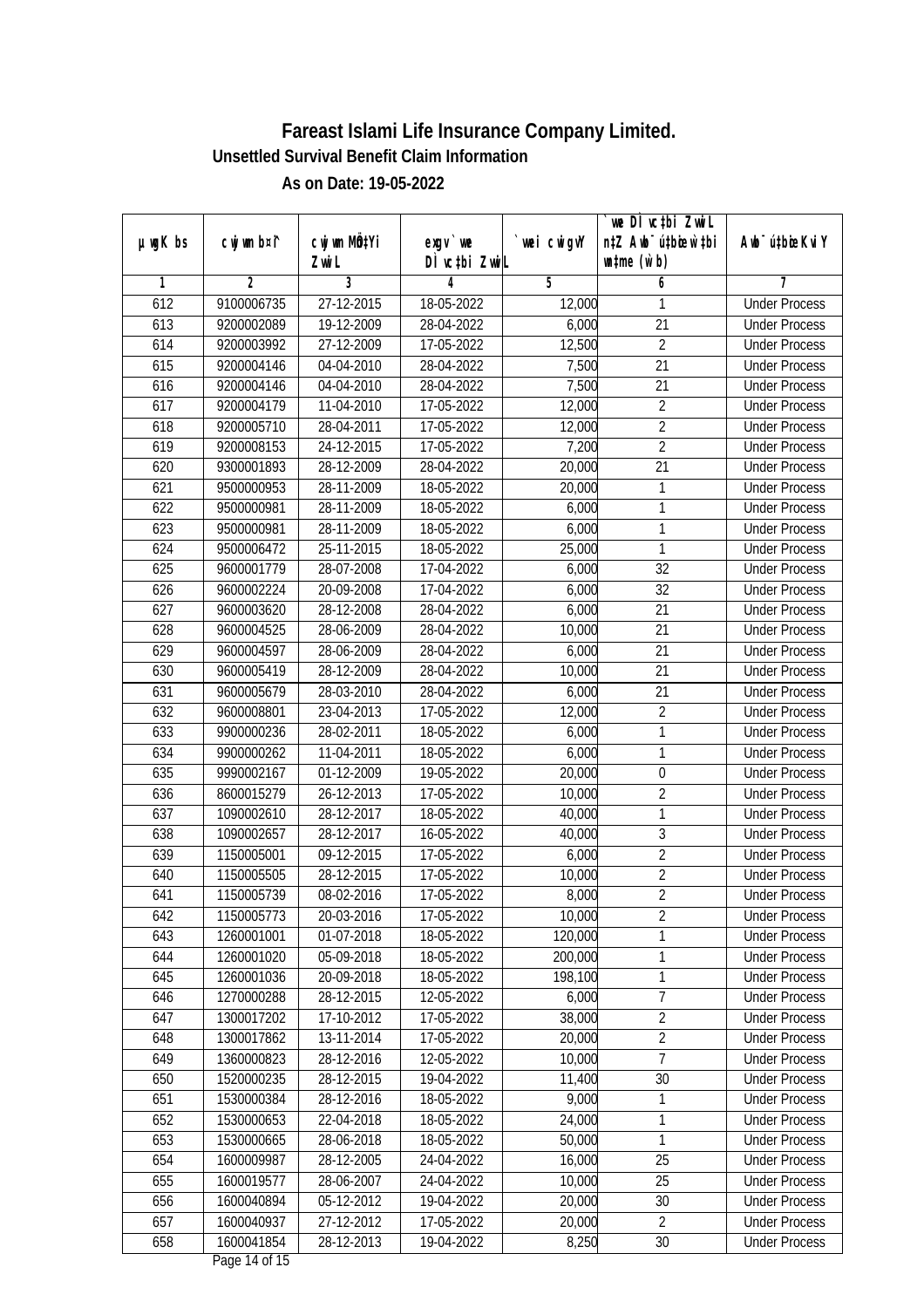| $µ$ mg $K$ bs | cwj wm b¤i^    | cwj wm MÖ‡Yi             | $exqu$ we     | `wei cwigvY | `we DÌ vc‡bi ZwwiL<br>n‡Z Awb <sup>-</sup> ú‡bioen`‡bi | Awb <sup>-</sup> ú‡bioeKviY |
|---------------|----------------|--------------------------|---------------|-------------|--------------------------------------------------------|-----------------------------|
|               |                | Zwi L                    | DI vctbi ZwiL |             | $\n  untime\n  (u`b)\n$                                |                             |
| 1             | $\overline{2}$ | 3                        | 4             | 5           | 6                                                      | 7                           |
| 659           | 1600042257     | 28-12-2013               | 19-04-2022    | 75,000      | 30                                                     | <b>Under Process</b>        |
| 660           | 1600047297     | 18-03-2017               | 19-04-2022    | 6,000       | 30                                                     | <b>Under Process</b>        |
| 661           | 1680000170     | 28-08-2018               | 24-11-2021    | 20,000      | 176                                                    | <b>Under Process</b>        |
| 662           | 1680000172     | 28-08-2018               | 24-11-2021    | 20,000      | 176                                                    | <b>Under Process</b>        |
| 663           | 1680000205     | $\overline{17}$ -09-2018 | 24-11-2021    | 20,000      | 176                                                    | <b>Under Process</b>        |
| 664           | 1800002619     | 27-12-2009               | 17-05-2022    | 10,000      | $\overline{2}$                                         | <b>Under Process</b>        |
| 665           | 2300006795     | 06-06-2006               | 17-04-2022    | 7,500       | 32                                                     | <b>Under Process</b>        |
| 666           | 2600024858     | 28-06-2015               | 24-11-2021    | 10,000      | 176                                                    | <b>Under Process</b>        |
| 667           | 4000003251     | 28-12-2013               | 12-05-2022    | 12,500      | 7                                                      | <b>Under Process</b>        |
| 668           | 4100005447     | 26-01-2006               | 18-05-2022    | 8,000       | 1                                                      | <b>Under Process</b>        |
| 669           | 6000002837     | 28-12-2012               | 17-05-2022    | 6,000       | $\overline{2}$                                         | <b>Under Process</b>        |
| 670           | 6600012471     | 11-12-2016               | 18-05-2022    | 7,500       | 1                                                      | <b>Under Process</b>        |
| 671           | 6600012558     | 28-12-2016               | 18-05-2022    | 7,500       | 1                                                      | <b>Under Process</b>        |
| 672           | 6600012620     | 28-12-2016               | 18-05-2022    | 25,000      | 1                                                      | <b>Under Process</b>        |
| 673           | 7100002372     | 26-09-2017               | 26-04-2022    | 62,500      | 23                                                     | <b>Under Process</b>        |
| 674           | 7100002499     | 28-03-2018               | 10-05-2022    | 50,000      | 9                                                      | <b>Under Process</b>        |
| 675           | 7200000316     | 28-06-2009               | 17-05-2022    | 58,000      | $\overline{2}$                                         | <b>Under Process</b>        |
| 676           | 7800005928     | 12-09-2018               | 17-05-2022    | 10,000      | $\overline{2}$                                         | <b>Under Process</b>        |
| 677           | 7800006068     | 27-11-2018               | 17-05-2022    | 10,000      | $\overline{2}$                                         | <b>Under Process</b>        |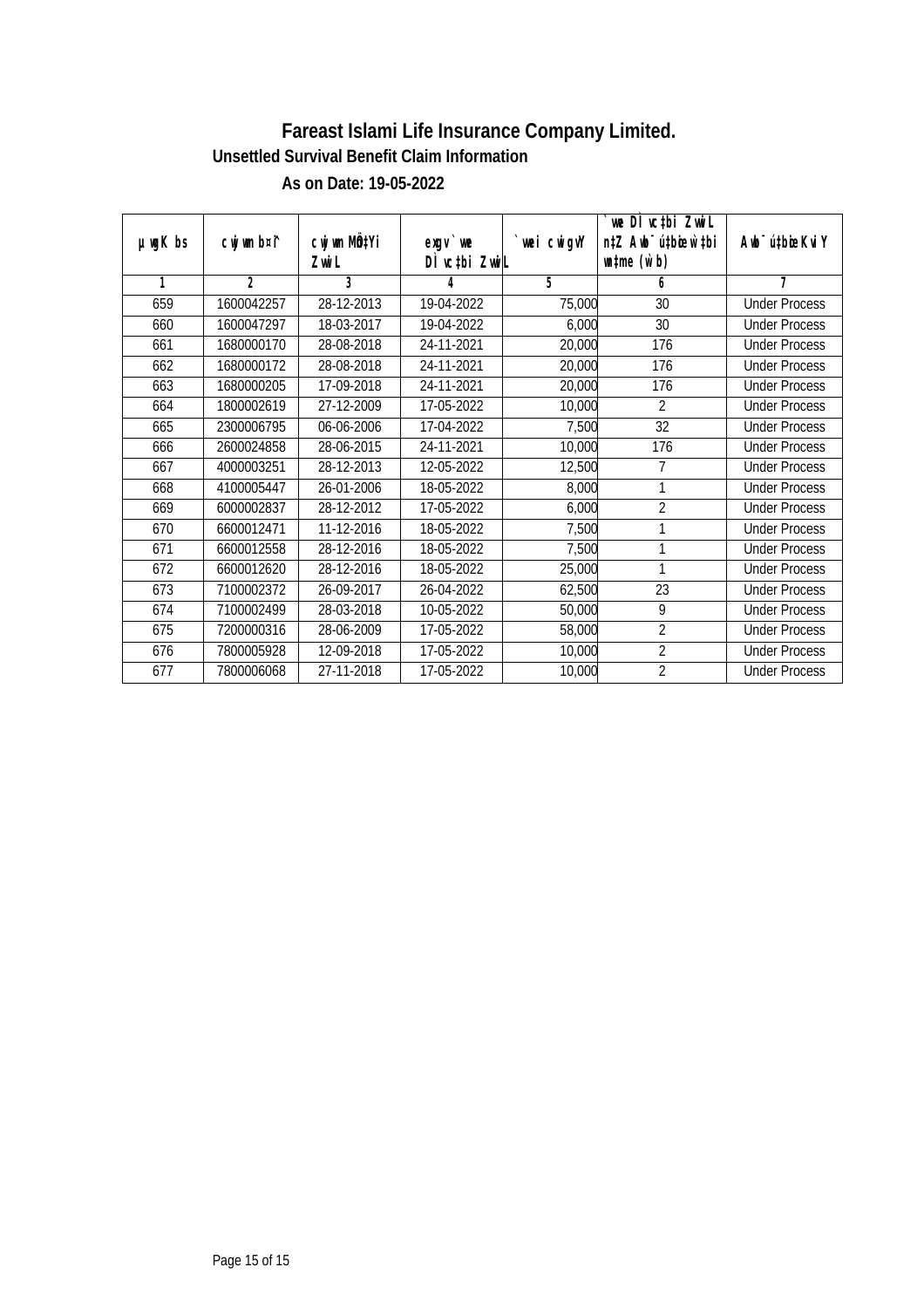|                |                |              |               |             | `we DÌ vc‡bi ZwwiL               |                             |
|----------------|----------------|--------------|---------------|-------------|----------------------------------|-----------------------------|
| $µ$ ug $K$ bs  | cwj wm b¤i^    | cwj wm MQtYi | $exgV$ we     | `wei cwigvY | n‡Z Awb <sup>-</sup> ú‡bioen`‡bi | Awb <sup>-</sup> ú‡bioeKviY |
|                |                | Zwi L        | DÌ vctbi ZwiL |             | $\n  untime\n  (u`b)\n$          |                             |
| 1              | $\overline{2}$ | 3            | 4             | 5           | 6                                | 7                           |
| 1              | 8500003036     | 16-02-2016   | 26-04-2022    | 18,277      | 23                               | <b>Under Process</b>        |
| $\overline{2}$ | 0976010946     | 28-06-2012   | 27-04-2022    | 23,972      | $\overline{22}$                  | <b>Under Process</b>        |
| $\overline{3}$ | 0945014910     | 27-04-2017   | 18-05-2022    | 2,647       | 1                                | <b>Under Process</b>        |
| $\overline{4}$ | 1340000862     | 26-11-2017   | 27-04-2022    | 180,000     | $\overline{22}$                  | <b>Under Process</b>        |
| 5              | 7700010252     | 27-05-2019   | 18-05-2022    |             | 1                                | <b>Under Process</b>        |
| 6              | 0300027282     | 28-12-2009   | 25-04-2022    | 113,225     | $\overline{24}$                  | <b>Under Process</b>        |
| 7              | 1130004106     | 27-12-2018   | 18-05-2022    | 24,780      | 1                                | <b>Under Process</b>        |
| $\overline{8}$ | 9000000921     | 20-11-2018   | 16-05-2022    | 971         | $\overline{3}$                   | <b>Under Process</b>        |
| 9              | 9600005997     | 28-06-2010   | 10-05-2022    | 21,418      | 9                                | <b>Under Process</b>        |
| 10             | 0976009380     | 20-12-2011   | 18-05-2022    | 9,586       | 1                                | <b>Under Process</b>        |
| 11             | 0935007976     | 28-02-2019   | 10-05-2022    | 112,000     | 9                                | <b>Under Process</b>        |
| 12             | 3300020134     | 28-11-2016   | 26-04-2022    | 48,130      | $\overline{23}$                  | <b>Under Process</b>        |
| 13             | 5500015038     | 26-12-2019   | 26-01-2022    |             | 113                              | <b>Under Process</b>        |
| 14             | 6700011007     | 02-11-2017   | 16-05-2022    | 4,949       | $\sqrt{3}$                       | <b>Under Process</b>        |
| 15             | 1270001567     | 28-12-2019   | 09-05-2022    | 36,000      | 10                               | <b>Under Process</b>        |
| 16             | 5900009483     | 28-02-2019   | 24-04-2022    |             | 25                               | <b>Under Process</b>        |
| 17             | 0904011313     | 12-09-2017   | 16-05-2022    | 143,420     | 3                                | <b>Under Process</b>        |
| 18             | 3500012393     | 19-04-2017   | 17-05-2022    | 3,217       | $\overline{2}$                   | <b>Under Process</b>        |
| 19             | 0300031127     | 28-12-2013   | 09-05-2022    | 28,819      | 10                               | <b>Under Process</b>        |
| 20             | 0500033376     | 28-11-2018   | 27-04-2022    | 217,360     | 22                               | <b>Under Process</b>        |
| 21             | 2400006062     | 28-12-2010   | 25-04-2022    | 38,342      | 24                               | <b>Under Process</b>        |
| 22             | 3400006485     | 28-06-2011   | 05-05-2022    | 67,651      | 14                               | <b>Under Process</b>        |
| 23             | 5500014880     | 14-10-2019   | 11-05-2022    | 561,354     | 8                                | <b>Under Process</b>        |
| 24             | 1270000660     | 28-12-2016   | 18-05-2022    | 4,574       | $\mathbf{1}$                     | <b>Under Process</b>        |
| 25             | 0937013141     | 01-03-2017   | 12-05-2022    | 126,104     | $\overline{7}$                   | <b>Under Process</b>        |
| 26             | 8400005809     | 28-06-2014   | 18-05-2022    | 7,402       | 1                                | <b>Under Process</b>        |
| 27             | 6800004054     | 25-02-2018   | 17-05-2022    | 9,629       | $\overline{2}$                   | <b>Under Process</b>        |
| 28             | 3700004392     | 28-06-2010   | 10-05-2022    | 42,709      | $\overline{9}$                   | <b>Under Process</b>        |
| 29             | 7800003575     | 28-12-2014   | 10-05-2022    | 22,583      | $\overline{9}$                   | <b>Under Process</b>        |
| 30             | 7200005182     | 28-12-2014   | 26-04-2022    | 15,980      | 23                               | <b>Under Process</b>        |
| 31             | 5700008565     | 28-12-2017   | 16-05-2022    | 154,826     | 3                                | <b>Under Process</b>        |
| 32             | 1520000388     | 28-06-2016   | 10-05-2022    | 56,020      | 9                                | <b>Under Process</b>        |
| 33             | 2000001477     | 03-12-2014   | 26-04-2022    | 240,000     | 23                               | <b>Under Process</b>        |
| 34             | 2600029218     | 28-12-2017   | 17-05-2022    | 6,434       | $\overline{2}$                   | <b>Under Process</b>        |
| 35             | 5900005110     | 28-12-2013   | 16-05-2022    | 41,539      | $\overline{3}$                   | <b>Under Process</b>        |
| 36             | 0959000564     | 08-10-2009   | 25-04-2022    | 15,704      | 24                               | <b>Under Process</b>        |
| 37             | 6800004396     | 24-04-2019   | 05-05-2022    | 200,000     | 14                               | <b>Under Process</b>        |
| 38             | 3800003091     | 28-02-2016   | 16-05-2022    | 44,200      | 3                                | <b>Under Process</b>        |
| 39             | 3500013224     | 16-08-2018   | 12-05-2022    | 133,047     | $\overline{7}$                   | <b>Under Process</b>        |
| 40             | 0700016261     | 28-06-2010   | 10-05-2022    | 15,155      | $\overline{9}$                   | <b>Under Process</b>        |
| 41             | 5500014754     | 26-08-2019   | 11-05-2022    | 163,130     | 8                                | <b>Under Process</b>        |
| 42             | 5900006926     | 10-04-2016   | 24-04-2022    | 33,205      | 25                               | <b>Under Process</b>        |
| 43             | 0965011239     | 24-07-2018   | 24-04-2022    | 113,181     | $\overline{25}$                  | <b>Under Process</b>        |
| 44             | 2900007111     | 28-07-2016   | 24-04-2022    | 34,405      | 25                               | <b>Under Process</b>        |
| 45             | 5300008041     | 28-12-2015   | 25-04-2022    | 2,464       | 24                               | <b>Under Process</b>        |
| 46             | 7900005472     | 28-08-2019   | 10-05-2022    | 27,478      | 9                                | <b>Under Process</b>        |
| 47             | 1500017384     | 26-12-2013   | 18-05-2022    | 3,930       | 1                                | <b>Under Process</b>        |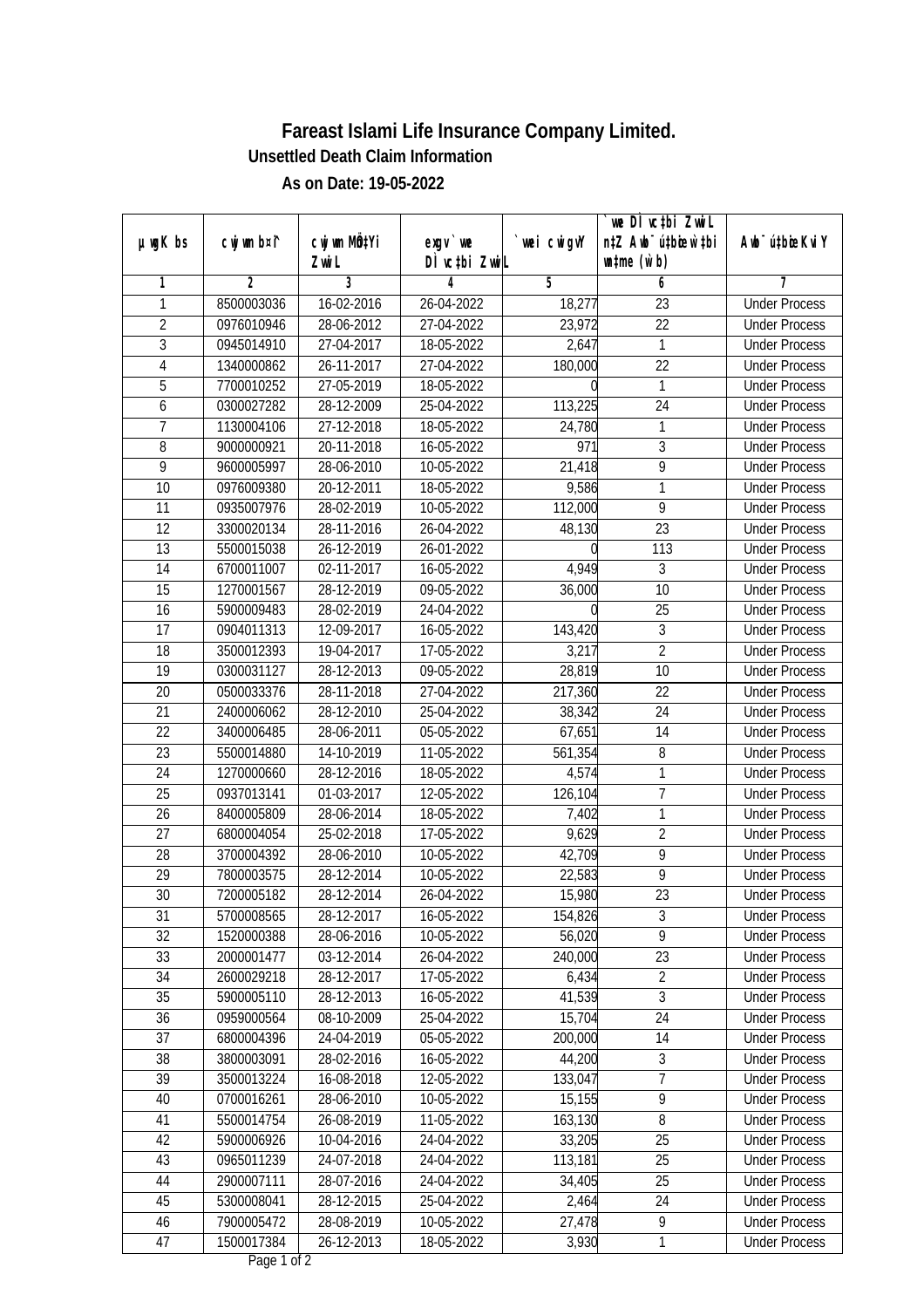|                 |                |                  |               |                | we DI vctbi ZwiL                 |                             |
|-----------------|----------------|------------------|---------------|----------------|----------------------------------|-----------------------------|
| µwgK bs         | cwj wm b¤i^    | cwj wm MQYi      | $exgv$ we     | wei cwigvY     | n‡Z Awb <sup>-</sup> ú‡bioen`‡bi | Awb <sup>-</sup> ú‡bioeKviY |
|                 |                | Zwi L            | DÌ vctbi ZwiL |                | $\n  untime\n  (u`b)\n$          |                             |
| 1               | $\overline{2}$ | $\overline{3}$   | 4             | $\overline{5}$ | 6                                | 7                           |
| 48              | 0922007177     | 28-12-2014       | 18-05-2022    | 1,217          | 1                                | <b>Under Process</b>        |
| 49              | 1390000252     | 02-12-2015       | 18-05-2022    | 6,874          | $\mathbf{1}$                     | <b>Under Process</b>        |
| 50              | 0913400330     | 28-11-2015       | 18-05-2022    | 16,562         | $\overline{1}$                   | <b>Under Process</b>        |
| $\overline{51}$ | 0965011117     | 07-05-2018       | 24-04-2022    | 21,112         | $\overline{25}$                  | <b>Under Process</b>        |
| $\overline{52}$ | 7100001159     | 28-06-2012       | 09-05-2022    | 57,014         | $\overline{10}$                  | <b>Under Process</b>        |
| $\overline{53}$ | 0928009266     | 22-05-2017       | 26-04-2022    | 27,293         | $\overline{23}$                  | <b>Under Process</b>        |
| $\overline{54}$ | 1250006423     | 19-08-2018       | 27-04-2022    | 90,002         | $\overline{22}$                  | <b>Under Process</b>        |
| $\overline{55}$ | 2500020199     | 28-06-2015       | 10-05-2022    | 22,190         | $\overline{9}$                   | <b>Under Process</b>        |
| $\overline{56}$ | 3500012136     | 28-12-2016       | 17-05-2022    | 10,162         | $\overline{2}$                   | <b>Under Process</b>        |
| 57              | 0100005892     | 28-12-2005       | 11-05-2022    | 240,000        | $\overline{8}$                   | <b>Under Process</b>        |
| $\overline{58}$ | 0300031437     | 28-12-2014       | 05-05-2022    | 30,621         | $\overline{14}$                  | <b>Under Process</b>        |
| 59              | 3400000608     | 28-09-2008       | 05-05-2022    | 38,803         | $\overline{14}$                  | <b>Under Process</b>        |
| 60              | 6000004856     | 27-09-2016       | 09-05-2022    | 63,928         | $\overline{10}$                  | <b>Under Process</b>        |
| 61              | 0970002577     | 28-04-2012       | 09-05-2022    | 72,040         | 10                               | <b>Under Process</b>        |
| 62              | 4500004250     | 28-06-2008       | 10-05-2022    | 112,820        | $\overline{9}$                   | <b>Under Process</b>        |
| 63              | 5000000539     | 28-12-2010       | 10-05-2022    | 87,374         | 9                                | <b>Under Process</b>        |
| 64              | 2300022429     | 28-12-2014       | 11-05-2022    | 133,793        | 8                                | <b>Under Process</b>        |
| 65              | 5000002766     | 28-12-2015       | 12-05-2022    | 48,670         | $\overline{7}$                   | <b>Under Process</b>        |
| 66              | 9600011459     | 28-06-2016       | 16-05-2022    | 27,737         | 3                                | <b>Under Process</b>        |
| 67              | 0200018853     | 28-12-2017       | 12-05-2022    | 232,446        | $\overline{7}$                   | <b>Under Process</b>        |
| 68              | 2700013642     | $27 - 12 - 2018$ | 10-05-2022    | 51,172         | $\overline{9}$                   | <b>Under Process</b>        |
| 69              | 2700011700     | 11-12-2016       | 10-05-2022    | 48,847         | 9                                | <b>Under Process</b>        |
| 70              | 1250006979     | 27-11-2018       | 18-05-2022    | 16,038         | 1                                | <b>Under Process</b>        |
| $\overline{71}$ | 1400002184     | 27-12-2009       | 25-04-2022    | 3,600          | $\overline{24}$                  | <b>Under Process</b>        |
| 72              | 6700013282     | 27-06-2019       | 16-05-2022    |                | 3                                | <b>Under Process</b>        |
| 73              | 1030002687     | 28-12-2016       | 16-05-2022    | 523,564        | $\overline{3}$                   | <b>Under Process</b>        |
| $\overline{74}$ | 0925010248     | 28-12-2014       | 16-05-2022    | 17,090         | $\overline{3}$                   | <b>Under Process</b>        |
| 75              | 1380001693     | 24-12-2019       | 16-05-2022    | 10,626         | $\overline{3}$                   | <b>Under Process</b>        |
| 76              | 2900004516     | 22-12-2011       | 17-05-2022    | 12,719         | $\overline{2}$                   | <b>Under Process</b>        |
| 77              | 2400007097     | 28-11-2012       | 17-05-2022    | 13,355         | $\overline{2}$                   | <b>Under Process</b>        |
| 78              | 0915800074     | 08-12-2016       | 10-05-2022    | 43,286         | 9                                | <b>Under Process</b>        |
| 79              | 0912011662     | 28-12-2016       | 12-05-2022    | 128,746        | $\overline{7}$                   | <b>Under Process</b>        |
| 80              | 5600020013     | 28-07-2015       | 18-05-2022    | 14,218         | 1                                | <b>Under Process</b>        |
| 81              | 8600009643     | 28-02-2010       | 17-05-2022    | 413            | $\overline{2}$                   | <b>Under Process</b>        |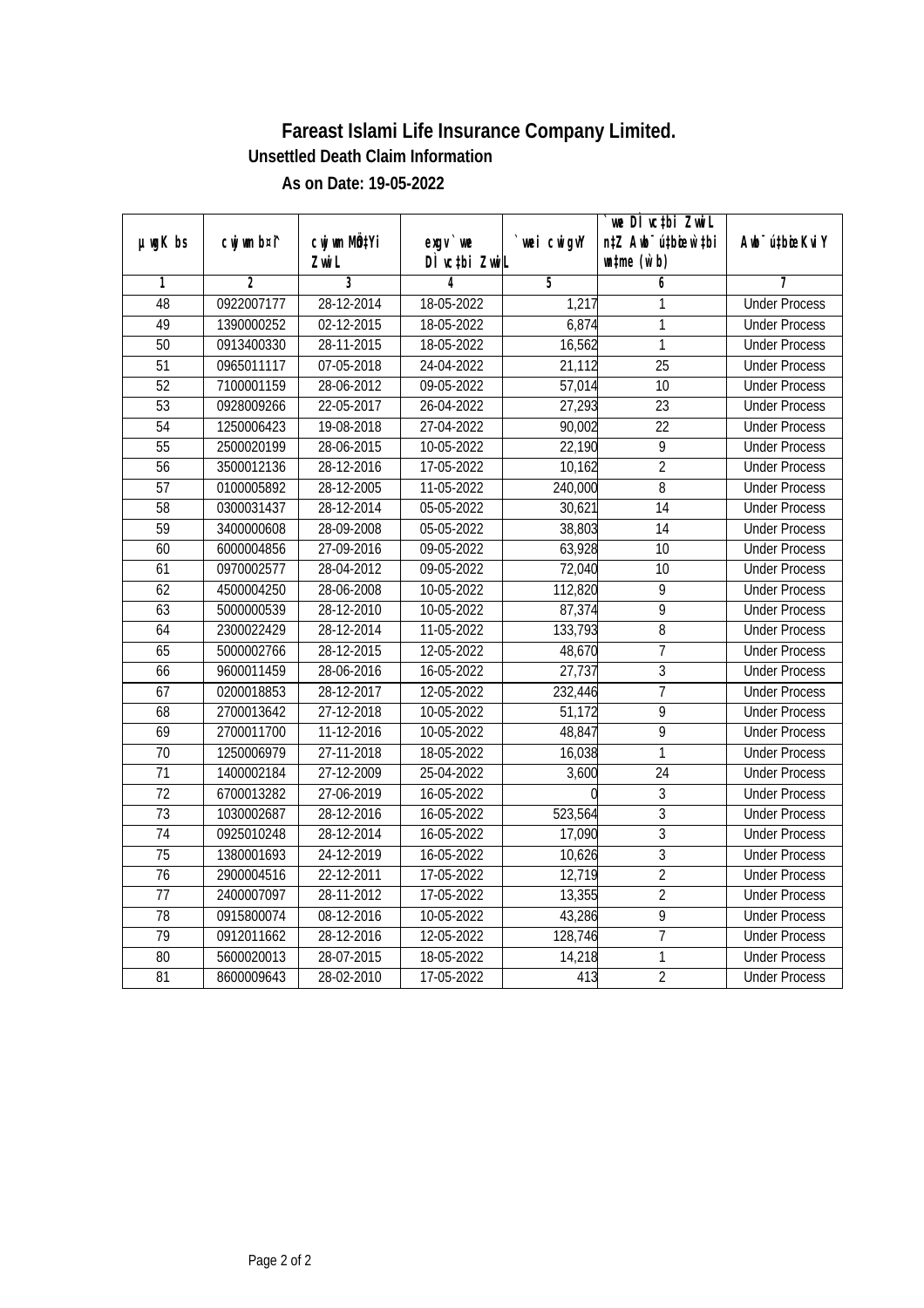|                |             |              |               |             | we DI vctbi Zwil                 |                             |
|----------------|-------------|--------------|---------------|-------------|----------------------------------|-----------------------------|
| $µ$ ug $K$ bs  | cwj wm b¤i^ | cwj wm MQtYi | $exqu$ we     | `wei cwigvY | n‡Z Awb <sup>-</sup> ú‡bioen`‡bi | Awb <sup>-</sup> ú‡bioeKviY |
|                |             | Zwi L        | DÌ vctbi ZwiL |             | $\n  untime\n  (u`b)\n$          |                             |
| 1              | 2           | 3            | 4             | 5           | 6                                | 7                           |
| 1              | 0700020641  | 18-09-2016   | 16-05-2022    | 53,450      | 3                                | <b>Under Process</b>        |
| $\overline{2}$ | 0700021975  | 28-12-2017   | 16-05-2022    | 30,164      | $\overline{3}$                   | <b>Under Process</b>        |
| $\overline{3}$ | 0906015401  | 13-07-2015   | 12-05-2022    | 52,495      | $\overline{7}$                   | <b>Under Process</b>        |
| $\overline{4}$ | 0906016291  | 22-12-2016   | 11-05-2022    | 24,895      | $\overline{8}$                   | <b>Under Process</b>        |
| 5              | 0907011831  | 22-05-2018   | 16-05-2022    | 31,803      | $\mathfrak{Z}$                   | <b>Under Process</b>        |
| 6              | 0907011995  | 27-08-2018   | 27-04-2022    | 25,095      | $\overline{22}$                  | <b>Under Process</b>        |
| $\overline{7}$ | 0910001314  | 28-12-2012   | 16-05-2022    | 67,552      | 3                                | <b>Under Process</b>        |
| $\overline{8}$ | 0910001500  | 27-05-2014   | 16-05-2022    | 47,329      | $\overline{3}$                   | <b>Under Process</b>        |
| 9              | 0910701449  | 16-09-2012   | 09-05-2022    | 54,991      | 10                               | <b>Under Process</b>        |
| 10             | 0910702334  | 27-10-2016   | 09-05-2022    | 47,867      | 10                               | <b>Under Process</b>        |
| 11             | 0910702604  | 15-11-2017   | 09-05-2022    | 33,835      | $\overline{10}$                  | <b>Under Process</b>        |
| 12             | 0911203577  | 16-04-2018   | 18-05-2022    | 69,586      | 1                                | <b>Under Process</b>        |
| 13             | 0911501603  | 28-10-2014   | 12-05-2022    | 39,788      | $\overline{7}$                   | <b>Under Process</b>        |
| 14             | 0911501797  | 28-05-2015   | 12-05-2022    | 28,230      | $\overline{1}$                   | <b>Under Process</b>        |
| 15             | 0911700270  | 27-06-2013   | 19-05-2022    | 65,494      | $\boldsymbol{0}$                 | <b>Under Process</b>        |
| 16             | 0912011428  | 27-12-2016   | 18-05-2022    | 38,008      | 1                                | <b>Under Process</b>        |
| 17             | 0912012247  | 25-05-2017   | 11-05-2022    | 86,563      | 8                                | <b>Under Process</b>        |
| 18             | 0912014084  | 17-09-2019   | 18-05-2022    | 7,755       | $\mathbf{1}$                     | <b>Under Process</b>        |
| 19             | 0912700797  | 23-02-2017   | 12-05-2022    | 12,725      | $\overline{1}$                   | <b>Under Process</b>        |
| 20             | 0914006151  | 28-12-2013   | 11-05-2022    | 19,785      | $\, 8$                           | <b>Under Process</b>        |
| 21             | 0914601327  | 27-12-2018   | 19-05-2022    | 44,557      | $\boldsymbol{0}$                 | <b>Under Process</b>        |
| 22             | 0914800720  | 05-04-2017   | 12-05-2022    | 15,907      | $\overline{7}$                   | <b>Under Process</b>        |
| 23             | 0915009654  | 05-09-2016   | 11-05-2022    | 90,696      | 8                                | <b>Under Process</b>        |
| 24             | 0915010930  | 28-12-2017   | 19-05-2022    | 70,637      | $\mathbf 0$                      | <b>Under Process</b>        |
| 25             | 0916008425  | 23-03-2016   | 09-05-2022    | 71,189      | 10                               | <b>Under Process</b>        |
| 26             | 0916008755  | 04-04-2017   | 09-05-2022    | 13,640      | 10                               | <b>Under Process</b>        |
| 27             | 0916600198  | 28-11-2017   | 18-05-2022    | 338,233     | 1                                | <b>Under Process</b>        |
| 28             | 0919006337  | 07-03-2017   | 28-04-2022    | 46,402      | 21                               | <b>Under Process</b>        |
| 29             | 0922008448  | 24-03-2016   | 17-05-2022    | 24,607      | $\overline{2}$                   | <b>Under Process</b>        |
| 30             | 0929009469  | 06-11-2016   | 11-05-2022    | 76,016      | $\, 8$                           | <b>Under Process</b>        |
| 31             | 0931006179  | 11-05-2017   | 10-05-2022    | 20,199      | 9                                | <b>Under Process</b>        |
| 32             | 0931006843  | 19-04-2018   | 10-05-2022    | 23,092      | 9                                | <b>Under Process</b>        |
| 33             | 0931007628  | 27-08-2019   | 10-05-2022    | 15,076      | 9                                | <b>Under Process</b>        |
| 34             | 0935006385  | 05-11-2015   | 10-05-2022    | 83,973      | 9                                | <b>Under Process</b>        |
| 35             | 0944009052  | 28-12-2013   | 10-05-2022    | 46, 715     | 9                                | <b>Under Process</b>        |
| 36             | 0944009243  | 22-12-2015   | 10-05-2022    | 71,828      | 9                                | <b>Under Process</b>        |
| 37             | 0947006368  | 26-12-2013   | 16-05-2022    | 45,223      | $\overline{3}$                   | <b>Under Process</b>        |
| 38             | 0947007002  | 15-12-2014   | 16-05-2022    | 37,891      | 3                                | <b>Under Process</b>        |
| 39             | 0961005050  | 28-06-2015   | 28-04-2022    | 13,230      | $\overline{21}$                  | <b>Under Process</b>        |
| 40             | 0961005294  | 28-10-2016   | 28-04-2022    | 25,479      | 21                               | <b>Under Process</b>        |
| 41             | 0961005306  | 16-11-2016   | 28-04-2022    | 26,011      | 21                               | <b>Under Process</b>        |
| 42             | 0965009165  | 28-12-2015   | 11-05-2022    | 175,185     | 8                                | <b>Under Process</b>        |
| 43             | 0965009227  | 28-12-2015   | 11-05-2022    | 40,843      | 8                                | <b>Under Process</b>        |
| 44             | 0965009549  | 15-05-2016   | 11-05-2022    | 122,789     | 8                                | <b>Under Process</b>        |
| 45             | 0966014983  | 14-01-2017   | 18-05-2022    | 24,360      | 1                                | <b>Under Process</b>        |
| 46             | 0967004694  | 24-01-2017   | 19-05-2022    | 36,856      | $\pmb{0}$                        | <b>Under Process</b>        |
| 47             | 0973004362  | 28-12-2014   | 12-05-2022    | 177,580     | $\overline{7}$                   | <b>Under Process</b>        |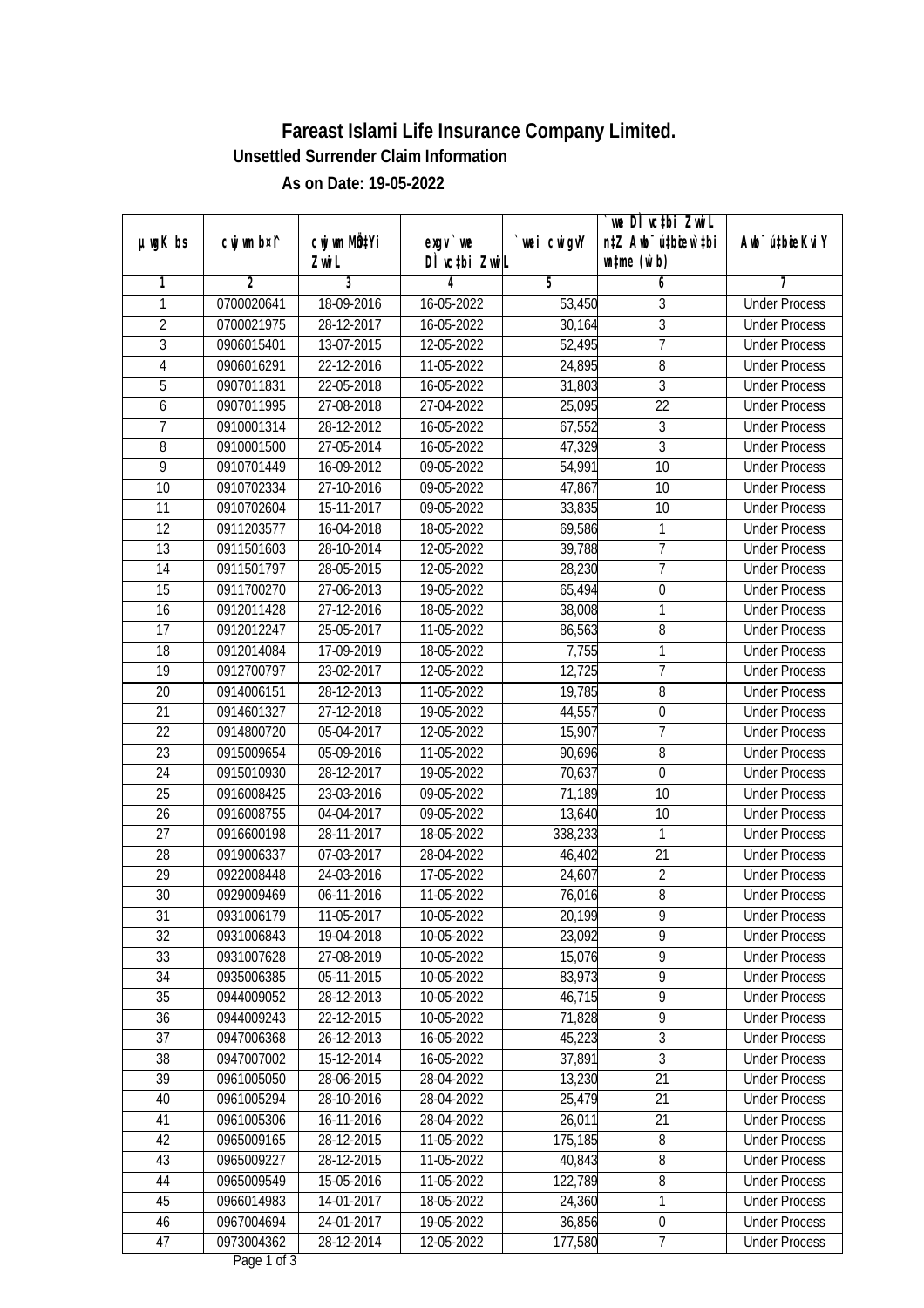| DÌ vctbi ZwiL<br>$\n  untime\n  (u`b)\n$<br>Zwi L<br>3<br>2<br>4<br>5<br>6<br>1<br>7<br>24-06-2019<br>0975011357<br>18-05-2022<br><b>Under Process</b><br>48<br>15,524<br>1<br>3<br>49<br>0977011925<br>18-08-2016<br>16-05-2022<br>77,140<br><b>Under Process</b><br>$\overline{3}$<br>47,767<br>50<br>0977012650<br>28-03-2017<br>16-05-2022<br><b>Under Process</b><br>$\overline{3}$<br>16-05-2022<br>75,502<br>51<br>0977014241<br>28-10-2018<br><b>Under Process</b><br>$\overline{3}$<br>$\overline{52}$<br>1080002306<br>08-03-2017<br>16-05-2022<br>7,182<br><b>Under Process</b><br>$\overline{7}$<br>$\overline{53}$<br>1150003422<br>26-10-2014<br>12-05-2022<br>14,116<br><b>Under Process</b><br>06-03-2017<br>8<br>54<br>1400005299<br>11-05-2022<br>74,197<br><b>Under Process</b><br>$\overline{8}$<br>55<br>1420000616<br>07-03-2016<br>11-05-2022<br>87,182<br><b>Under Process</b><br>56<br>28-12-2016<br>11-05-2022<br>8<br>1420001227<br>83,465<br><b>Under Process</b><br>28-06-2015<br>57<br>1460000133<br>19-05-2022<br>81,110<br>$\boldsymbol{0}$<br><b>Under Process</b><br>58<br>1460000627<br>28-10-2016<br>19-05-2022<br>55,838<br>0<br><b>Under Process</b><br>57,727<br>59<br>$15-12-2016$<br>$\boldsymbol{0}$<br>1460000708<br>19-05-2022<br><b>Under Process</b><br>$\overline{7}$<br>23,159<br>60<br>1480000607<br>27-12-2018<br>12-05-2022<br><b>Under Process</b><br>61<br>2300021885<br>28-06-2014<br>19-05-2022<br>136,115<br>$\boldsymbol{0}$<br><b>Under Process</b><br>62<br>2300021958<br>28-06-2014<br>19-05-2022<br>78,692<br>0<br><b>Under Process</b><br>63<br>28-08-2018<br>77,891<br>8<br>2600030451<br>11-05-2022<br><b>Under Process</b><br>108,327<br>8<br>64<br>2700008451<br>28-12-2010<br>11-05-2022<br><b>Under Process</b><br>$\overline{1}$<br>65<br>2900004027<br>28-12-2010<br>12-05-2022<br>56,181<br><b>Under Process</b><br>$\overline{1}$<br>2900005898<br>28-05-2014<br>12-05-2022<br>66<br>34,070<br><b>Under Process</b><br>$\overline{7}$<br>67<br>2900007574<br>28-12-2016<br>12-05-2022<br>43,821<br><b>Under Process</b><br>$\overline{7}$<br>28-12-2016<br>12-05-2022<br>8,853<br>68<br>4000006035<br><b>Under Process</b><br>69<br>85,202<br>4900005794<br>28-08-2017<br>09-05-2022<br>10<br><b>Under Process</b><br>106,045<br>70<br>6300014547<br>22-03-2017<br>19-05-2022<br>$\boldsymbol{0}$<br><b>Under Process</b><br>71<br>$\boldsymbol{0}$<br>6300014681<br>04-07-2017<br>19-05-2022<br>102,912<br><b>Under Process</b><br>72<br>$\, 8$<br>6500007621<br>26-12-2013<br>11-05-2022<br>28,763<br><b>Under Process</b><br>8<br>73<br>6500008099<br>28-12-2014<br>11-05-2022<br>140,318<br><b>Under Process</b><br>74<br>27-11-2018<br>1<br>6600013603<br>18-05-2022<br>21,027<br><b>Under Process</b><br>75<br>7500009656<br>07-02-2019<br>18-05-2022<br>20,879<br>1<br><b>Under Process</b><br>$\overline{3}$<br>76<br>7700008595<br>28-02-2017<br>16-05-2022<br>65,045<br><b>Under Process</b><br>$\mathbf{1}$<br>77<br>9500006134<br>28-06-2015<br>18-05-2022<br>69,874<br><b>Under Process</b><br>78<br>8600016377<br>28-12-2014<br>12-05-2022<br>30,532<br><b>Under Process</b><br>$\prime$<br>$\overline{7}$<br>79<br>28-12-2015<br>59,037<br>1450000230<br>12-05-2022<br><b>Under Process</b><br>$\overline{3}$<br>35,592<br>80<br>2500019570<br>28-12-2014<br>16-05-2022<br><b>Under Process</b><br>$\boldsymbol{0}$<br>81<br>15,623<br>3800003176<br>17-07-2016<br>19-05-2022<br><b>Under Process</b><br>82<br>3800003460<br>28-12-2016<br>26,364<br>$\boldsymbol{0}$<br>19-05-2022<br><b>Under Process</b><br>83<br>4000006858<br>23-08-2017<br>12-05-2022<br>37,644<br>7<br><b>Under Process</b><br>$\overline{7}$<br>84<br>4000008250<br>23-12-2018<br>12-05-2022<br>194,490<br><b>Under Process</b><br>25,942<br>$\overline{1}$<br>85<br>27-12-2018<br>4000008277<br>12-05-2022<br><b>Under Process</b><br>4,337<br>$\overline{3}$<br>86<br>4700008056<br>12-10-2017<br>16-05-2022<br><b>Under Process</b><br>87<br>10<br>4900005316<br>16-05-2016<br>09-05-2022<br>38,882<br><b>Under Process</b><br>88<br>6100012620<br>28-07-2016<br>28-04-2022<br>7,755<br>21<br><b>Under Process</b><br>89<br>8500004015<br>26-09-2018<br>11-05-2022<br>8<br>42,862<br><b>Under Process</b><br>90<br>555063000080<br>24-06-2015<br>60,000<br><b>Under Process</b><br>$\overline{8}$<br>91<br>03800017160<br>28-10-2019<br>11-05-2022<br>15,431<br><b>Under Process</b><br>$\overline{7}$<br>92<br>20,146<br>06300002789<br>23-05-2017<br>12-05-2022<br><b>Under Process</b><br>93<br>7<br>555063000080<br>24-06-2015<br>12-05-2022<br>48,024<br><b>Under Process</b><br>94<br>27,822<br>00300028052<br>16-03-2016<br>11-05-2022<br>8<br><b>Under Process</b> |               |             |              |           |             | we DI vctbi Zwil                 |                             |
|----------------------------------------------------------------------------------------------------------------------------------------------------------------------------------------------------------------------------------------------------------------------------------------------------------------------------------------------------------------------------------------------------------------------------------------------------------------------------------------------------------------------------------------------------------------------------------------------------------------------------------------------------------------------------------------------------------------------------------------------------------------------------------------------------------------------------------------------------------------------------------------------------------------------------------------------------------------------------------------------------------------------------------------------------------------------------------------------------------------------------------------------------------------------------------------------------------------------------------------------------------------------------------------------------------------------------------------------------------------------------------------------------------------------------------------------------------------------------------------------------------------------------------------------------------------------------------------------------------------------------------------------------------------------------------------------------------------------------------------------------------------------------------------------------------------------------------------------------------------------------------------------------------------------------------------------------------------------------------------------------------------------------------------------------------------------------------------------------------------------------------------------------------------------------------------------------------------------------------------------------------------------------------------------------------------------------------------------------------------------------------------------------------------------------------------------------------------------------------------------------------------------------------------------------------------------------------------------------------------------------------------------------------------------------------------------------------------------------------------------------------------------------------------------------------------------------------------------------------------------------------------------------------------------------------------------------------------------------------------------------------------------------------------------------------------------------------------------------------------------------------------------------------------------------------------------------------------------------------------------------------------------------------------------------------------------------------------------------------------------------------------------------------------------------------------------------------------------------------------------------------------------------------------------------------------------------------------------------------------------------------------------------------------------------------------------------------------------------------------------------------------------------------------------------------------------------------------------------------------------------------------------------------------------------------------------------------------------------------------------------------------------------------------------------------------------------------------------------------------------------------------------------------------------------------------------------------------------------------------------------------------------------------------------------------------------------------------------------------------------------------------------------------------------------------------------------------------------------------------------------------------------------------------------------------------------------------------------------------------------------------------------------------------------------------------------------------------------------------------------|---------------|-------------|--------------|-----------|-------------|----------------------------------|-----------------------------|
|                                                                                                                                                                                                                                                                                                                                                                                                                                                                                                                                                                                                                                                                                                                                                                                                                                                                                                                                                                                                                                                                                                                                                                                                                                                                                                                                                                                                                                                                                                                                                                                                                                                                                                                                                                                                                                                                                                                                                                                                                                                                                                                                                                                                                                                                                                                                                                                                                                                                                                                                                                                                                                                                                                                                                                                                                                                                                                                                                                                                                                                                                                                                                                                                                                                                                                                                                                                                                                                                                                                                                                                                                                                                                                                                                                                                                                                                                                                                                                                                                                                                                                                                                                                                                                                                                                                                                                                                                                                                                                                                                                                                                                                                                                                                              | $µ$ ug $K$ bs | cwj wm b¤i^ | cwj wm MQtYi | $exqu$ we | `wei cwigvY | n‡Z Awb <sup>-</sup> ú‡bioen`‡bi | Awb <sup>-</sup> ú‡bioeKviY |
|                                                                                                                                                                                                                                                                                                                                                                                                                                                                                                                                                                                                                                                                                                                                                                                                                                                                                                                                                                                                                                                                                                                                                                                                                                                                                                                                                                                                                                                                                                                                                                                                                                                                                                                                                                                                                                                                                                                                                                                                                                                                                                                                                                                                                                                                                                                                                                                                                                                                                                                                                                                                                                                                                                                                                                                                                                                                                                                                                                                                                                                                                                                                                                                                                                                                                                                                                                                                                                                                                                                                                                                                                                                                                                                                                                                                                                                                                                                                                                                                                                                                                                                                                                                                                                                                                                                                                                                                                                                                                                                                                                                                                                                                                                                                              |               |             |              |           |             |                                  |                             |
|                                                                                                                                                                                                                                                                                                                                                                                                                                                                                                                                                                                                                                                                                                                                                                                                                                                                                                                                                                                                                                                                                                                                                                                                                                                                                                                                                                                                                                                                                                                                                                                                                                                                                                                                                                                                                                                                                                                                                                                                                                                                                                                                                                                                                                                                                                                                                                                                                                                                                                                                                                                                                                                                                                                                                                                                                                                                                                                                                                                                                                                                                                                                                                                                                                                                                                                                                                                                                                                                                                                                                                                                                                                                                                                                                                                                                                                                                                                                                                                                                                                                                                                                                                                                                                                                                                                                                                                                                                                                                                                                                                                                                                                                                                                                              |               |             |              |           |             |                                  |                             |
|                                                                                                                                                                                                                                                                                                                                                                                                                                                                                                                                                                                                                                                                                                                                                                                                                                                                                                                                                                                                                                                                                                                                                                                                                                                                                                                                                                                                                                                                                                                                                                                                                                                                                                                                                                                                                                                                                                                                                                                                                                                                                                                                                                                                                                                                                                                                                                                                                                                                                                                                                                                                                                                                                                                                                                                                                                                                                                                                                                                                                                                                                                                                                                                                                                                                                                                                                                                                                                                                                                                                                                                                                                                                                                                                                                                                                                                                                                                                                                                                                                                                                                                                                                                                                                                                                                                                                                                                                                                                                                                                                                                                                                                                                                                                              |               |             |              |           |             |                                  |                             |
|                                                                                                                                                                                                                                                                                                                                                                                                                                                                                                                                                                                                                                                                                                                                                                                                                                                                                                                                                                                                                                                                                                                                                                                                                                                                                                                                                                                                                                                                                                                                                                                                                                                                                                                                                                                                                                                                                                                                                                                                                                                                                                                                                                                                                                                                                                                                                                                                                                                                                                                                                                                                                                                                                                                                                                                                                                                                                                                                                                                                                                                                                                                                                                                                                                                                                                                                                                                                                                                                                                                                                                                                                                                                                                                                                                                                                                                                                                                                                                                                                                                                                                                                                                                                                                                                                                                                                                                                                                                                                                                                                                                                                                                                                                                                              |               |             |              |           |             |                                  |                             |
|                                                                                                                                                                                                                                                                                                                                                                                                                                                                                                                                                                                                                                                                                                                                                                                                                                                                                                                                                                                                                                                                                                                                                                                                                                                                                                                                                                                                                                                                                                                                                                                                                                                                                                                                                                                                                                                                                                                                                                                                                                                                                                                                                                                                                                                                                                                                                                                                                                                                                                                                                                                                                                                                                                                                                                                                                                                                                                                                                                                                                                                                                                                                                                                                                                                                                                                                                                                                                                                                                                                                                                                                                                                                                                                                                                                                                                                                                                                                                                                                                                                                                                                                                                                                                                                                                                                                                                                                                                                                                                                                                                                                                                                                                                                                              |               |             |              |           |             |                                  |                             |
|                                                                                                                                                                                                                                                                                                                                                                                                                                                                                                                                                                                                                                                                                                                                                                                                                                                                                                                                                                                                                                                                                                                                                                                                                                                                                                                                                                                                                                                                                                                                                                                                                                                                                                                                                                                                                                                                                                                                                                                                                                                                                                                                                                                                                                                                                                                                                                                                                                                                                                                                                                                                                                                                                                                                                                                                                                                                                                                                                                                                                                                                                                                                                                                                                                                                                                                                                                                                                                                                                                                                                                                                                                                                                                                                                                                                                                                                                                                                                                                                                                                                                                                                                                                                                                                                                                                                                                                                                                                                                                                                                                                                                                                                                                                                              |               |             |              |           |             |                                  |                             |
|                                                                                                                                                                                                                                                                                                                                                                                                                                                                                                                                                                                                                                                                                                                                                                                                                                                                                                                                                                                                                                                                                                                                                                                                                                                                                                                                                                                                                                                                                                                                                                                                                                                                                                                                                                                                                                                                                                                                                                                                                                                                                                                                                                                                                                                                                                                                                                                                                                                                                                                                                                                                                                                                                                                                                                                                                                                                                                                                                                                                                                                                                                                                                                                                                                                                                                                                                                                                                                                                                                                                                                                                                                                                                                                                                                                                                                                                                                                                                                                                                                                                                                                                                                                                                                                                                                                                                                                                                                                                                                                                                                                                                                                                                                                                              |               |             |              |           |             |                                  |                             |
|                                                                                                                                                                                                                                                                                                                                                                                                                                                                                                                                                                                                                                                                                                                                                                                                                                                                                                                                                                                                                                                                                                                                                                                                                                                                                                                                                                                                                                                                                                                                                                                                                                                                                                                                                                                                                                                                                                                                                                                                                                                                                                                                                                                                                                                                                                                                                                                                                                                                                                                                                                                                                                                                                                                                                                                                                                                                                                                                                                                                                                                                                                                                                                                                                                                                                                                                                                                                                                                                                                                                                                                                                                                                                                                                                                                                                                                                                                                                                                                                                                                                                                                                                                                                                                                                                                                                                                                                                                                                                                                                                                                                                                                                                                                                              |               |             |              |           |             |                                  |                             |
|                                                                                                                                                                                                                                                                                                                                                                                                                                                                                                                                                                                                                                                                                                                                                                                                                                                                                                                                                                                                                                                                                                                                                                                                                                                                                                                                                                                                                                                                                                                                                                                                                                                                                                                                                                                                                                                                                                                                                                                                                                                                                                                                                                                                                                                                                                                                                                                                                                                                                                                                                                                                                                                                                                                                                                                                                                                                                                                                                                                                                                                                                                                                                                                                                                                                                                                                                                                                                                                                                                                                                                                                                                                                                                                                                                                                                                                                                                                                                                                                                                                                                                                                                                                                                                                                                                                                                                                                                                                                                                                                                                                                                                                                                                                                              |               |             |              |           |             |                                  |                             |
|                                                                                                                                                                                                                                                                                                                                                                                                                                                                                                                                                                                                                                                                                                                                                                                                                                                                                                                                                                                                                                                                                                                                                                                                                                                                                                                                                                                                                                                                                                                                                                                                                                                                                                                                                                                                                                                                                                                                                                                                                                                                                                                                                                                                                                                                                                                                                                                                                                                                                                                                                                                                                                                                                                                                                                                                                                                                                                                                                                                                                                                                                                                                                                                                                                                                                                                                                                                                                                                                                                                                                                                                                                                                                                                                                                                                                                                                                                                                                                                                                                                                                                                                                                                                                                                                                                                                                                                                                                                                                                                                                                                                                                                                                                                                              |               |             |              |           |             |                                  |                             |
|                                                                                                                                                                                                                                                                                                                                                                                                                                                                                                                                                                                                                                                                                                                                                                                                                                                                                                                                                                                                                                                                                                                                                                                                                                                                                                                                                                                                                                                                                                                                                                                                                                                                                                                                                                                                                                                                                                                                                                                                                                                                                                                                                                                                                                                                                                                                                                                                                                                                                                                                                                                                                                                                                                                                                                                                                                                                                                                                                                                                                                                                                                                                                                                                                                                                                                                                                                                                                                                                                                                                                                                                                                                                                                                                                                                                                                                                                                                                                                                                                                                                                                                                                                                                                                                                                                                                                                                                                                                                                                                                                                                                                                                                                                                                              |               |             |              |           |             |                                  |                             |
|                                                                                                                                                                                                                                                                                                                                                                                                                                                                                                                                                                                                                                                                                                                                                                                                                                                                                                                                                                                                                                                                                                                                                                                                                                                                                                                                                                                                                                                                                                                                                                                                                                                                                                                                                                                                                                                                                                                                                                                                                                                                                                                                                                                                                                                                                                                                                                                                                                                                                                                                                                                                                                                                                                                                                                                                                                                                                                                                                                                                                                                                                                                                                                                                                                                                                                                                                                                                                                                                                                                                                                                                                                                                                                                                                                                                                                                                                                                                                                                                                                                                                                                                                                                                                                                                                                                                                                                                                                                                                                                                                                                                                                                                                                                                              |               |             |              |           |             |                                  |                             |
|                                                                                                                                                                                                                                                                                                                                                                                                                                                                                                                                                                                                                                                                                                                                                                                                                                                                                                                                                                                                                                                                                                                                                                                                                                                                                                                                                                                                                                                                                                                                                                                                                                                                                                                                                                                                                                                                                                                                                                                                                                                                                                                                                                                                                                                                                                                                                                                                                                                                                                                                                                                                                                                                                                                                                                                                                                                                                                                                                                                                                                                                                                                                                                                                                                                                                                                                                                                                                                                                                                                                                                                                                                                                                                                                                                                                                                                                                                                                                                                                                                                                                                                                                                                                                                                                                                                                                                                                                                                                                                                                                                                                                                                                                                                                              |               |             |              |           |             |                                  |                             |
|                                                                                                                                                                                                                                                                                                                                                                                                                                                                                                                                                                                                                                                                                                                                                                                                                                                                                                                                                                                                                                                                                                                                                                                                                                                                                                                                                                                                                                                                                                                                                                                                                                                                                                                                                                                                                                                                                                                                                                                                                                                                                                                                                                                                                                                                                                                                                                                                                                                                                                                                                                                                                                                                                                                                                                                                                                                                                                                                                                                                                                                                                                                                                                                                                                                                                                                                                                                                                                                                                                                                                                                                                                                                                                                                                                                                                                                                                                                                                                                                                                                                                                                                                                                                                                                                                                                                                                                                                                                                                                                                                                                                                                                                                                                                              |               |             |              |           |             |                                  |                             |
|                                                                                                                                                                                                                                                                                                                                                                                                                                                                                                                                                                                                                                                                                                                                                                                                                                                                                                                                                                                                                                                                                                                                                                                                                                                                                                                                                                                                                                                                                                                                                                                                                                                                                                                                                                                                                                                                                                                                                                                                                                                                                                                                                                                                                                                                                                                                                                                                                                                                                                                                                                                                                                                                                                                                                                                                                                                                                                                                                                                                                                                                                                                                                                                                                                                                                                                                                                                                                                                                                                                                                                                                                                                                                                                                                                                                                                                                                                                                                                                                                                                                                                                                                                                                                                                                                                                                                                                                                                                                                                                                                                                                                                                                                                                                              |               |             |              |           |             |                                  |                             |
|                                                                                                                                                                                                                                                                                                                                                                                                                                                                                                                                                                                                                                                                                                                                                                                                                                                                                                                                                                                                                                                                                                                                                                                                                                                                                                                                                                                                                                                                                                                                                                                                                                                                                                                                                                                                                                                                                                                                                                                                                                                                                                                                                                                                                                                                                                                                                                                                                                                                                                                                                                                                                                                                                                                                                                                                                                                                                                                                                                                                                                                                                                                                                                                                                                                                                                                                                                                                                                                                                                                                                                                                                                                                                                                                                                                                                                                                                                                                                                                                                                                                                                                                                                                                                                                                                                                                                                                                                                                                                                                                                                                                                                                                                                                                              |               |             |              |           |             |                                  |                             |
|                                                                                                                                                                                                                                                                                                                                                                                                                                                                                                                                                                                                                                                                                                                                                                                                                                                                                                                                                                                                                                                                                                                                                                                                                                                                                                                                                                                                                                                                                                                                                                                                                                                                                                                                                                                                                                                                                                                                                                                                                                                                                                                                                                                                                                                                                                                                                                                                                                                                                                                                                                                                                                                                                                                                                                                                                                                                                                                                                                                                                                                                                                                                                                                                                                                                                                                                                                                                                                                                                                                                                                                                                                                                                                                                                                                                                                                                                                                                                                                                                                                                                                                                                                                                                                                                                                                                                                                                                                                                                                                                                                                                                                                                                                                                              |               |             |              |           |             |                                  |                             |
|                                                                                                                                                                                                                                                                                                                                                                                                                                                                                                                                                                                                                                                                                                                                                                                                                                                                                                                                                                                                                                                                                                                                                                                                                                                                                                                                                                                                                                                                                                                                                                                                                                                                                                                                                                                                                                                                                                                                                                                                                                                                                                                                                                                                                                                                                                                                                                                                                                                                                                                                                                                                                                                                                                                                                                                                                                                                                                                                                                                                                                                                                                                                                                                                                                                                                                                                                                                                                                                                                                                                                                                                                                                                                                                                                                                                                                                                                                                                                                                                                                                                                                                                                                                                                                                                                                                                                                                                                                                                                                                                                                                                                                                                                                                                              |               |             |              |           |             |                                  |                             |
|                                                                                                                                                                                                                                                                                                                                                                                                                                                                                                                                                                                                                                                                                                                                                                                                                                                                                                                                                                                                                                                                                                                                                                                                                                                                                                                                                                                                                                                                                                                                                                                                                                                                                                                                                                                                                                                                                                                                                                                                                                                                                                                                                                                                                                                                                                                                                                                                                                                                                                                                                                                                                                                                                                                                                                                                                                                                                                                                                                                                                                                                                                                                                                                                                                                                                                                                                                                                                                                                                                                                                                                                                                                                                                                                                                                                                                                                                                                                                                                                                                                                                                                                                                                                                                                                                                                                                                                                                                                                                                                                                                                                                                                                                                                                              |               |             |              |           |             |                                  |                             |
|                                                                                                                                                                                                                                                                                                                                                                                                                                                                                                                                                                                                                                                                                                                                                                                                                                                                                                                                                                                                                                                                                                                                                                                                                                                                                                                                                                                                                                                                                                                                                                                                                                                                                                                                                                                                                                                                                                                                                                                                                                                                                                                                                                                                                                                                                                                                                                                                                                                                                                                                                                                                                                                                                                                                                                                                                                                                                                                                                                                                                                                                                                                                                                                                                                                                                                                                                                                                                                                                                                                                                                                                                                                                                                                                                                                                                                                                                                                                                                                                                                                                                                                                                                                                                                                                                                                                                                                                                                                                                                                                                                                                                                                                                                                                              |               |             |              |           |             |                                  |                             |
|                                                                                                                                                                                                                                                                                                                                                                                                                                                                                                                                                                                                                                                                                                                                                                                                                                                                                                                                                                                                                                                                                                                                                                                                                                                                                                                                                                                                                                                                                                                                                                                                                                                                                                                                                                                                                                                                                                                                                                                                                                                                                                                                                                                                                                                                                                                                                                                                                                                                                                                                                                                                                                                                                                                                                                                                                                                                                                                                                                                                                                                                                                                                                                                                                                                                                                                                                                                                                                                                                                                                                                                                                                                                                                                                                                                                                                                                                                                                                                                                                                                                                                                                                                                                                                                                                                                                                                                                                                                                                                                                                                                                                                                                                                                                              |               |             |              |           |             |                                  |                             |
|                                                                                                                                                                                                                                                                                                                                                                                                                                                                                                                                                                                                                                                                                                                                                                                                                                                                                                                                                                                                                                                                                                                                                                                                                                                                                                                                                                                                                                                                                                                                                                                                                                                                                                                                                                                                                                                                                                                                                                                                                                                                                                                                                                                                                                                                                                                                                                                                                                                                                                                                                                                                                                                                                                                                                                                                                                                                                                                                                                                                                                                                                                                                                                                                                                                                                                                                                                                                                                                                                                                                                                                                                                                                                                                                                                                                                                                                                                                                                                                                                                                                                                                                                                                                                                                                                                                                                                                                                                                                                                                                                                                                                                                                                                                                              |               |             |              |           |             |                                  |                             |
|                                                                                                                                                                                                                                                                                                                                                                                                                                                                                                                                                                                                                                                                                                                                                                                                                                                                                                                                                                                                                                                                                                                                                                                                                                                                                                                                                                                                                                                                                                                                                                                                                                                                                                                                                                                                                                                                                                                                                                                                                                                                                                                                                                                                                                                                                                                                                                                                                                                                                                                                                                                                                                                                                                                                                                                                                                                                                                                                                                                                                                                                                                                                                                                                                                                                                                                                                                                                                                                                                                                                                                                                                                                                                                                                                                                                                                                                                                                                                                                                                                                                                                                                                                                                                                                                                                                                                                                                                                                                                                                                                                                                                                                                                                                                              |               |             |              |           |             |                                  |                             |
|                                                                                                                                                                                                                                                                                                                                                                                                                                                                                                                                                                                                                                                                                                                                                                                                                                                                                                                                                                                                                                                                                                                                                                                                                                                                                                                                                                                                                                                                                                                                                                                                                                                                                                                                                                                                                                                                                                                                                                                                                                                                                                                                                                                                                                                                                                                                                                                                                                                                                                                                                                                                                                                                                                                                                                                                                                                                                                                                                                                                                                                                                                                                                                                                                                                                                                                                                                                                                                                                                                                                                                                                                                                                                                                                                                                                                                                                                                                                                                                                                                                                                                                                                                                                                                                                                                                                                                                                                                                                                                                                                                                                                                                                                                                                              |               |             |              |           |             |                                  |                             |
|                                                                                                                                                                                                                                                                                                                                                                                                                                                                                                                                                                                                                                                                                                                                                                                                                                                                                                                                                                                                                                                                                                                                                                                                                                                                                                                                                                                                                                                                                                                                                                                                                                                                                                                                                                                                                                                                                                                                                                                                                                                                                                                                                                                                                                                                                                                                                                                                                                                                                                                                                                                                                                                                                                                                                                                                                                                                                                                                                                                                                                                                                                                                                                                                                                                                                                                                                                                                                                                                                                                                                                                                                                                                                                                                                                                                                                                                                                                                                                                                                                                                                                                                                                                                                                                                                                                                                                                                                                                                                                                                                                                                                                                                                                                                              |               |             |              |           |             |                                  |                             |
|                                                                                                                                                                                                                                                                                                                                                                                                                                                                                                                                                                                                                                                                                                                                                                                                                                                                                                                                                                                                                                                                                                                                                                                                                                                                                                                                                                                                                                                                                                                                                                                                                                                                                                                                                                                                                                                                                                                                                                                                                                                                                                                                                                                                                                                                                                                                                                                                                                                                                                                                                                                                                                                                                                                                                                                                                                                                                                                                                                                                                                                                                                                                                                                                                                                                                                                                                                                                                                                                                                                                                                                                                                                                                                                                                                                                                                                                                                                                                                                                                                                                                                                                                                                                                                                                                                                                                                                                                                                                                                                                                                                                                                                                                                                                              |               |             |              |           |             |                                  |                             |
|                                                                                                                                                                                                                                                                                                                                                                                                                                                                                                                                                                                                                                                                                                                                                                                                                                                                                                                                                                                                                                                                                                                                                                                                                                                                                                                                                                                                                                                                                                                                                                                                                                                                                                                                                                                                                                                                                                                                                                                                                                                                                                                                                                                                                                                                                                                                                                                                                                                                                                                                                                                                                                                                                                                                                                                                                                                                                                                                                                                                                                                                                                                                                                                                                                                                                                                                                                                                                                                                                                                                                                                                                                                                                                                                                                                                                                                                                                                                                                                                                                                                                                                                                                                                                                                                                                                                                                                                                                                                                                                                                                                                                                                                                                                                              |               |             |              |           |             |                                  |                             |
|                                                                                                                                                                                                                                                                                                                                                                                                                                                                                                                                                                                                                                                                                                                                                                                                                                                                                                                                                                                                                                                                                                                                                                                                                                                                                                                                                                                                                                                                                                                                                                                                                                                                                                                                                                                                                                                                                                                                                                                                                                                                                                                                                                                                                                                                                                                                                                                                                                                                                                                                                                                                                                                                                                                                                                                                                                                                                                                                                                                                                                                                                                                                                                                                                                                                                                                                                                                                                                                                                                                                                                                                                                                                                                                                                                                                                                                                                                                                                                                                                                                                                                                                                                                                                                                                                                                                                                                                                                                                                                                                                                                                                                                                                                                                              |               |             |              |           |             |                                  |                             |
|                                                                                                                                                                                                                                                                                                                                                                                                                                                                                                                                                                                                                                                                                                                                                                                                                                                                                                                                                                                                                                                                                                                                                                                                                                                                                                                                                                                                                                                                                                                                                                                                                                                                                                                                                                                                                                                                                                                                                                                                                                                                                                                                                                                                                                                                                                                                                                                                                                                                                                                                                                                                                                                                                                                                                                                                                                                                                                                                                                                                                                                                                                                                                                                                                                                                                                                                                                                                                                                                                                                                                                                                                                                                                                                                                                                                                                                                                                                                                                                                                                                                                                                                                                                                                                                                                                                                                                                                                                                                                                                                                                                                                                                                                                                                              |               |             |              |           |             |                                  |                             |
|                                                                                                                                                                                                                                                                                                                                                                                                                                                                                                                                                                                                                                                                                                                                                                                                                                                                                                                                                                                                                                                                                                                                                                                                                                                                                                                                                                                                                                                                                                                                                                                                                                                                                                                                                                                                                                                                                                                                                                                                                                                                                                                                                                                                                                                                                                                                                                                                                                                                                                                                                                                                                                                                                                                                                                                                                                                                                                                                                                                                                                                                                                                                                                                                                                                                                                                                                                                                                                                                                                                                                                                                                                                                                                                                                                                                                                                                                                                                                                                                                                                                                                                                                                                                                                                                                                                                                                                                                                                                                                                                                                                                                                                                                                                                              |               |             |              |           |             |                                  |                             |
|                                                                                                                                                                                                                                                                                                                                                                                                                                                                                                                                                                                                                                                                                                                                                                                                                                                                                                                                                                                                                                                                                                                                                                                                                                                                                                                                                                                                                                                                                                                                                                                                                                                                                                                                                                                                                                                                                                                                                                                                                                                                                                                                                                                                                                                                                                                                                                                                                                                                                                                                                                                                                                                                                                                                                                                                                                                                                                                                                                                                                                                                                                                                                                                                                                                                                                                                                                                                                                                                                                                                                                                                                                                                                                                                                                                                                                                                                                                                                                                                                                                                                                                                                                                                                                                                                                                                                                                                                                                                                                                                                                                                                                                                                                                                              |               |             |              |           |             |                                  |                             |
|                                                                                                                                                                                                                                                                                                                                                                                                                                                                                                                                                                                                                                                                                                                                                                                                                                                                                                                                                                                                                                                                                                                                                                                                                                                                                                                                                                                                                                                                                                                                                                                                                                                                                                                                                                                                                                                                                                                                                                                                                                                                                                                                                                                                                                                                                                                                                                                                                                                                                                                                                                                                                                                                                                                                                                                                                                                                                                                                                                                                                                                                                                                                                                                                                                                                                                                                                                                                                                                                                                                                                                                                                                                                                                                                                                                                                                                                                                                                                                                                                                                                                                                                                                                                                                                                                                                                                                                                                                                                                                                                                                                                                                                                                                                                              |               |             |              |           |             |                                  |                             |
|                                                                                                                                                                                                                                                                                                                                                                                                                                                                                                                                                                                                                                                                                                                                                                                                                                                                                                                                                                                                                                                                                                                                                                                                                                                                                                                                                                                                                                                                                                                                                                                                                                                                                                                                                                                                                                                                                                                                                                                                                                                                                                                                                                                                                                                                                                                                                                                                                                                                                                                                                                                                                                                                                                                                                                                                                                                                                                                                                                                                                                                                                                                                                                                                                                                                                                                                                                                                                                                                                                                                                                                                                                                                                                                                                                                                                                                                                                                                                                                                                                                                                                                                                                                                                                                                                                                                                                                                                                                                                                                                                                                                                                                                                                                                              |               |             |              |           |             |                                  |                             |
|                                                                                                                                                                                                                                                                                                                                                                                                                                                                                                                                                                                                                                                                                                                                                                                                                                                                                                                                                                                                                                                                                                                                                                                                                                                                                                                                                                                                                                                                                                                                                                                                                                                                                                                                                                                                                                                                                                                                                                                                                                                                                                                                                                                                                                                                                                                                                                                                                                                                                                                                                                                                                                                                                                                                                                                                                                                                                                                                                                                                                                                                                                                                                                                                                                                                                                                                                                                                                                                                                                                                                                                                                                                                                                                                                                                                                                                                                                                                                                                                                                                                                                                                                                                                                                                                                                                                                                                                                                                                                                                                                                                                                                                                                                                                              |               |             |              |           |             |                                  |                             |
|                                                                                                                                                                                                                                                                                                                                                                                                                                                                                                                                                                                                                                                                                                                                                                                                                                                                                                                                                                                                                                                                                                                                                                                                                                                                                                                                                                                                                                                                                                                                                                                                                                                                                                                                                                                                                                                                                                                                                                                                                                                                                                                                                                                                                                                                                                                                                                                                                                                                                                                                                                                                                                                                                                                                                                                                                                                                                                                                                                                                                                                                                                                                                                                                                                                                                                                                                                                                                                                                                                                                                                                                                                                                                                                                                                                                                                                                                                                                                                                                                                                                                                                                                                                                                                                                                                                                                                                                                                                                                                                                                                                                                                                                                                                                              |               |             |              |           |             |                                  |                             |
|                                                                                                                                                                                                                                                                                                                                                                                                                                                                                                                                                                                                                                                                                                                                                                                                                                                                                                                                                                                                                                                                                                                                                                                                                                                                                                                                                                                                                                                                                                                                                                                                                                                                                                                                                                                                                                                                                                                                                                                                                                                                                                                                                                                                                                                                                                                                                                                                                                                                                                                                                                                                                                                                                                                                                                                                                                                                                                                                                                                                                                                                                                                                                                                                                                                                                                                                                                                                                                                                                                                                                                                                                                                                                                                                                                                                                                                                                                                                                                                                                                                                                                                                                                                                                                                                                                                                                                                                                                                                                                                                                                                                                                                                                                                                              |               |             |              |           |             |                                  |                             |
|                                                                                                                                                                                                                                                                                                                                                                                                                                                                                                                                                                                                                                                                                                                                                                                                                                                                                                                                                                                                                                                                                                                                                                                                                                                                                                                                                                                                                                                                                                                                                                                                                                                                                                                                                                                                                                                                                                                                                                                                                                                                                                                                                                                                                                                                                                                                                                                                                                                                                                                                                                                                                                                                                                                                                                                                                                                                                                                                                                                                                                                                                                                                                                                                                                                                                                                                                                                                                                                                                                                                                                                                                                                                                                                                                                                                                                                                                                                                                                                                                                                                                                                                                                                                                                                                                                                                                                                                                                                                                                                                                                                                                                                                                                                                              |               |             |              |           |             |                                  |                             |
|                                                                                                                                                                                                                                                                                                                                                                                                                                                                                                                                                                                                                                                                                                                                                                                                                                                                                                                                                                                                                                                                                                                                                                                                                                                                                                                                                                                                                                                                                                                                                                                                                                                                                                                                                                                                                                                                                                                                                                                                                                                                                                                                                                                                                                                                                                                                                                                                                                                                                                                                                                                                                                                                                                                                                                                                                                                                                                                                                                                                                                                                                                                                                                                                                                                                                                                                                                                                                                                                                                                                                                                                                                                                                                                                                                                                                                                                                                                                                                                                                                                                                                                                                                                                                                                                                                                                                                                                                                                                                                                                                                                                                                                                                                                                              |               |             |              |           |             |                                  |                             |
|                                                                                                                                                                                                                                                                                                                                                                                                                                                                                                                                                                                                                                                                                                                                                                                                                                                                                                                                                                                                                                                                                                                                                                                                                                                                                                                                                                                                                                                                                                                                                                                                                                                                                                                                                                                                                                                                                                                                                                                                                                                                                                                                                                                                                                                                                                                                                                                                                                                                                                                                                                                                                                                                                                                                                                                                                                                                                                                                                                                                                                                                                                                                                                                                                                                                                                                                                                                                                                                                                                                                                                                                                                                                                                                                                                                                                                                                                                                                                                                                                                                                                                                                                                                                                                                                                                                                                                                                                                                                                                                                                                                                                                                                                                                                              |               |             |              |           |             |                                  |                             |
|                                                                                                                                                                                                                                                                                                                                                                                                                                                                                                                                                                                                                                                                                                                                                                                                                                                                                                                                                                                                                                                                                                                                                                                                                                                                                                                                                                                                                                                                                                                                                                                                                                                                                                                                                                                                                                                                                                                                                                                                                                                                                                                                                                                                                                                                                                                                                                                                                                                                                                                                                                                                                                                                                                                                                                                                                                                                                                                                                                                                                                                                                                                                                                                                                                                                                                                                                                                                                                                                                                                                                                                                                                                                                                                                                                                                                                                                                                                                                                                                                                                                                                                                                                                                                                                                                                                                                                                                                                                                                                                                                                                                                                                                                                                                              |               |             |              |           |             |                                  |                             |
|                                                                                                                                                                                                                                                                                                                                                                                                                                                                                                                                                                                                                                                                                                                                                                                                                                                                                                                                                                                                                                                                                                                                                                                                                                                                                                                                                                                                                                                                                                                                                                                                                                                                                                                                                                                                                                                                                                                                                                                                                                                                                                                                                                                                                                                                                                                                                                                                                                                                                                                                                                                                                                                                                                                                                                                                                                                                                                                                                                                                                                                                                                                                                                                                                                                                                                                                                                                                                                                                                                                                                                                                                                                                                                                                                                                                                                                                                                                                                                                                                                                                                                                                                                                                                                                                                                                                                                                                                                                                                                                                                                                                                                                                                                                                              |               |             |              |           |             |                                  |                             |
|                                                                                                                                                                                                                                                                                                                                                                                                                                                                                                                                                                                                                                                                                                                                                                                                                                                                                                                                                                                                                                                                                                                                                                                                                                                                                                                                                                                                                                                                                                                                                                                                                                                                                                                                                                                                                                                                                                                                                                                                                                                                                                                                                                                                                                                                                                                                                                                                                                                                                                                                                                                                                                                                                                                                                                                                                                                                                                                                                                                                                                                                                                                                                                                                                                                                                                                                                                                                                                                                                                                                                                                                                                                                                                                                                                                                                                                                                                                                                                                                                                                                                                                                                                                                                                                                                                                                                                                                                                                                                                                                                                                                                                                                                                                                              |               |             |              |           |             |                                  |                             |
|                                                                                                                                                                                                                                                                                                                                                                                                                                                                                                                                                                                                                                                                                                                                                                                                                                                                                                                                                                                                                                                                                                                                                                                                                                                                                                                                                                                                                                                                                                                                                                                                                                                                                                                                                                                                                                                                                                                                                                                                                                                                                                                                                                                                                                                                                                                                                                                                                                                                                                                                                                                                                                                                                                                                                                                                                                                                                                                                                                                                                                                                                                                                                                                                                                                                                                                                                                                                                                                                                                                                                                                                                                                                                                                                                                                                                                                                                                                                                                                                                                                                                                                                                                                                                                                                                                                                                                                                                                                                                                                                                                                                                                                                                                                                              |               |             |              |           |             |                                  |                             |
|                                                                                                                                                                                                                                                                                                                                                                                                                                                                                                                                                                                                                                                                                                                                                                                                                                                                                                                                                                                                                                                                                                                                                                                                                                                                                                                                                                                                                                                                                                                                                                                                                                                                                                                                                                                                                                                                                                                                                                                                                                                                                                                                                                                                                                                                                                                                                                                                                                                                                                                                                                                                                                                                                                                                                                                                                                                                                                                                                                                                                                                                                                                                                                                                                                                                                                                                                                                                                                                                                                                                                                                                                                                                                                                                                                                                                                                                                                                                                                                                                                                                                                                                                                                                                                                                                                                                                                                                                                                                                                                                                                                                                                                                                                                                              |               |             |              |           |             |                                  |                             |
|                                                                                                                                                                                                                                                                                                                                                                                                                                                                                                                                                                                                                                                                                                                                                                                                                                                                                                                                                                                                                                                                                                                                                                                                                                                                                                                                                                                                                                                                                                                                                                                                                                                                                                                                                                                                                                                                                                                                                                                                                                                                                                                                                                                                                                                                                                                                                                                                                                                                                                                                                                                                                                                                                                                                                                                                                                                                                                                                                                                                                                                                                                                                                                                                                                                                                                                                                                                                                                                                                                                                                                                                                                                                                                                                                                                                                                                                                                                                                                                                                                                                                                                                                                                                                                                                                                                                                                                                                                                                                                                                                                                                                                                                                                                                              |               |             |              |           |             |                                  |                             |
|                                                                                                                                                                                                                                                                                                                                                                                                                                                                                                                                                                                                                                                                                                                                                                                                                                                                                                                                                                                                                                                                                                                                                                                                                                                                                                                                                                                                                                                                                                                                                                                                                                                                                                                                                                                                                                                                                                                                                                                                                                                                                                                                                                                                                                                                                                                                                                                                                                                                                                                                                                                                                                                                                                                                                                                                                                                                                                                                                                                                                                                                                                                                                                                                                                                                                                                                                                                                                                                                                                                                                                                                                                                                                                                                                                                                                                                                                                                                                                                                                                                                                                                                                                                                                                                                                                                                                                                                                                                                                                                                                                                                                                                                                                                                              |               |             |              |           |             |                                  |                             |
|                                                                                                                                                                                                                                                                                                                                                                                                                                                                                                                                                                                                                                                                                                                                                                                                                                                                                                                                                                                                                                                                                                                                                                                                                                                                                                                                                                                                                                                                                                                                                                                                                                                                                                                                                                                                                                                                                                                                                                                                                                                                                                                                                                                                                                                                                                                                                                                                                                                                                                                                                                                                                                                                                                                                                                                                                                                                                                                                                                                                                                                                                                                                                                                                                                                                                                                                                                                                                                                                                                                                                                                                                                                                                                                                                                                                                                                                                                                                                                                                                                                                                                                                                                                                                                                                                                                                                                                                                                                                                                                                                                                                                                                                                                                                              |               |             |              |           |             |                                  |                             |
|                                                                                                                                                                                                                                                                                                                                                                                                                                                                                                                                                                                                                                                                                                                                                                                                                                                                                                                                                                                                                                                                                                                                                                                                                                                                                                                                                                                                                                                                                                                                                                                                                                                                                                                                                                                                                                                                                                                                                                                                                                                                                                                                                                                                                                                                                                                                                                                                                                                                                                                                                                                                                                                                                                                                                                                                                                                                                                                                                                                                                                                                                                                                                                                                                                                                                                                                                                                                                                                                                                                                                                                                                                                                                                                                                                                                                                                                                                                                                                                                                                                                                                                                                                                                                                                                                                                                                                                                                                                                                                                                                                                                                                                                                                                                              |               |             |              |           |             |                                  |                             |
|                                                                                                                                                                                                                                                                                                                                                                                                                                                                                                                                                                                                                                                                                                                                                                                                                                                                                                                                                                                                                                                                                                                                                                                                                                                                                                                                                                                                                                                                                                                                                                                                                                                                                                                                                                                                                                                                                                                                                                                                                                                                                                                                                                                                                                                                                                                                                                                                                                                                                                                                                                                                                                                                                                                                                                                                                                                                                                                                                                                                                                                                                                                                                                                                                                                                                                                                                                                                                                                                                                                                                                                                                                                                                                                                                                                                                                                                                                                                                                                                                                                                                                                                                                                                                                                                                                                                                                                                                                                                                                                                                                                                                                                                                                                                              |               |             |              |           |             |                                  |                             |